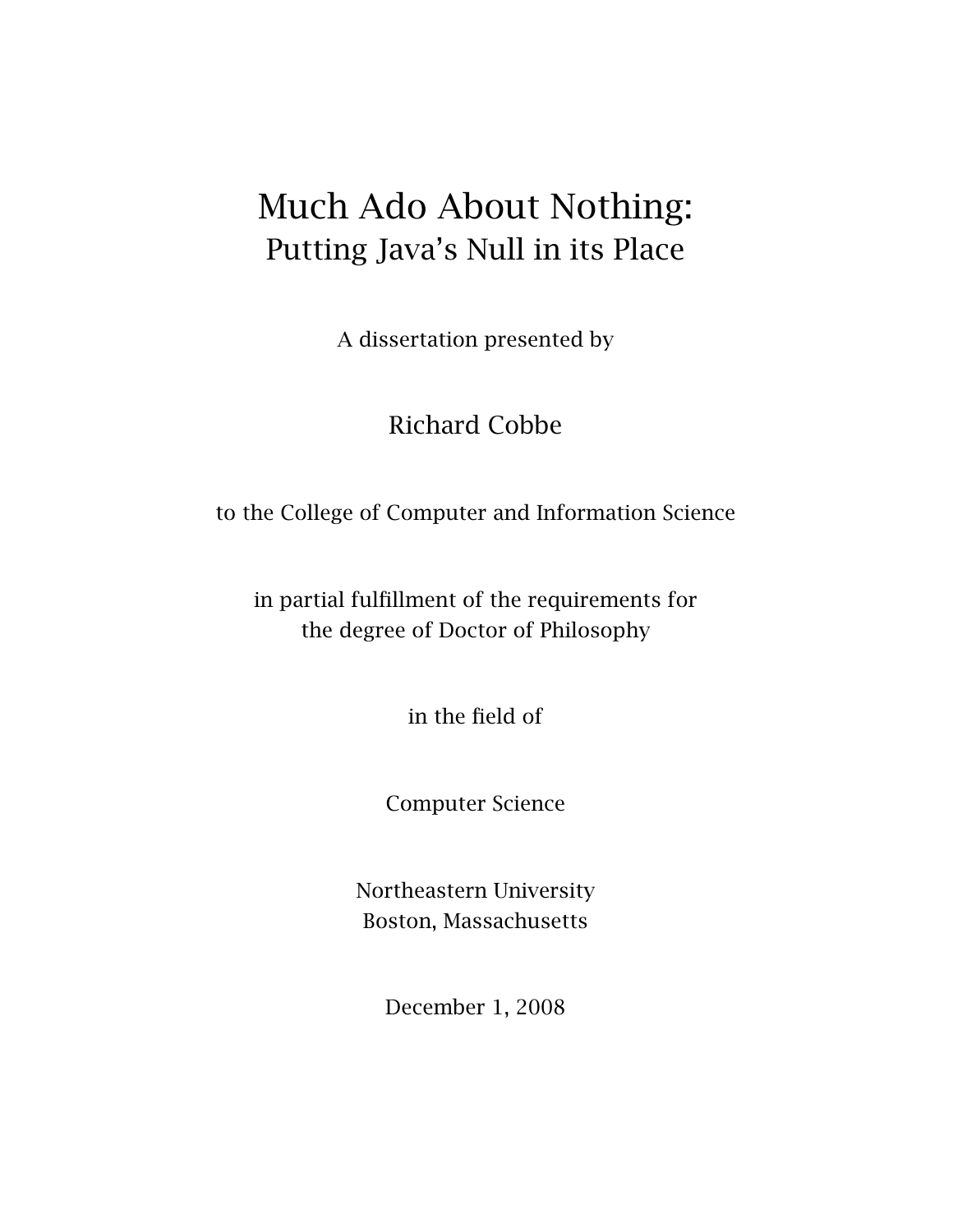Copyright 2008 Richard C. Cobbe All Rights Reserved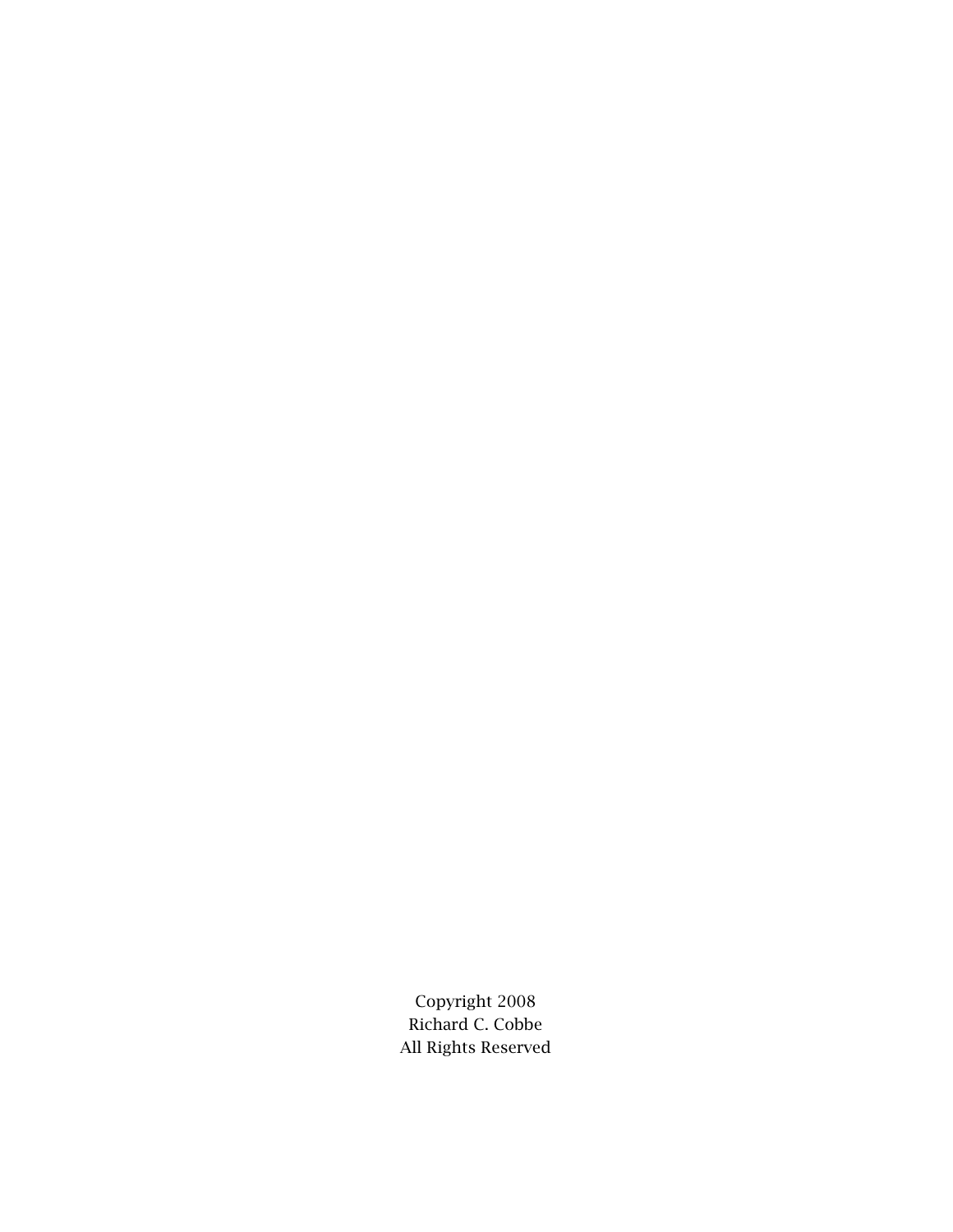#### Abstract

Mainstream object-oriented languages include a null value that inhabits every object type and that pervades programs. It exists both because the language semantics requires it in certain places and because it is the most convenient representation for common patterns, such as for sentinel values indicating failure. Safety requires implementations of these languages to insert run-time checks throughout programs to determine whether object references are null at each field lookup and method call.

The ubiquity of null in object-oriented programs leads to severe engineering problems for programmers. First, the error messages issued by the run-time checks are typically not sufficiently informative to help the programmer find the source of the error. Second, the type systems in OO languages generally do not distinguish null from other values of (object) type, preventing the programmer from stating important invariants about the flow of null in the type system. Third, programmers' standard use of *null* as a sentinel does not unambiguously represent failures. To resolve or avoid these ambiguities, component authors must incorporate additional complexity into their interfaces, and this complexity can lead to subtle bugs.

In this dissertation, we propose two changes to Java that allow us to completely remove the null value. Doing so addresses the problems above and provides significant engineering benefits to the programmer. Further, we demonstrate the practical feasibility of our proposal with a migration path that allows programmers to shift large codebases from Java to our new language, one class at a time.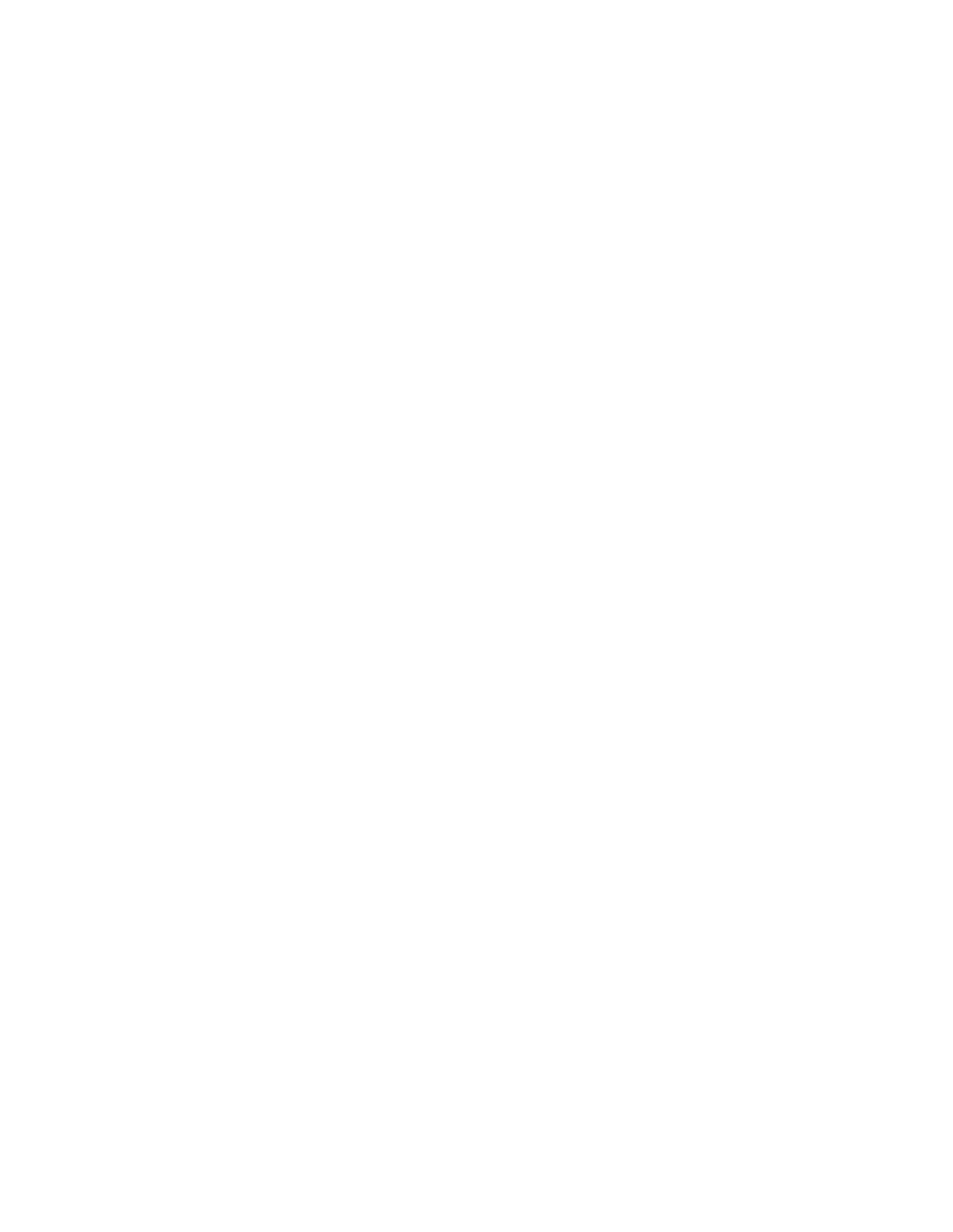# Acknowledgments

I am deeply grateful to many people for the support and assistance they have provided during while I have worked on my dissertation. Chief among them are the members of my committee, Professors Karl Lieberherr, Olin Shivers, both of Northeastern University, and Professor Robert Muller of Boston College. Without their support, suggestions, and insight I could never have completed this. My advisor, Matthias Felleisen, has repeatedly demonstrated his devotion to his students, spending long hours reading drafts, discussing the technical points in detail, always spurring us on to better and better performance, and supporting us in other ways too many to mention here.

Just as important to this dissertation and to my development as a graduate student are the members of the Programming Research Laboratory at Northeastern University. This large, vibrant group has been an ideal environment for the study of programming languages, and I cannot begin to list all of the things I have learned from my classmates and professors. I especially want to thank Professor Mitchell Wand, Ryan Culpepper, David Herman, and Theo Skotiniotis; our many discussions have helped me to refine and polish this work in ways I could not have done otherwise. Jesse Tov provided invaluable help in evaluating OOHaskell. Thanks also to Ryan Culpepper and Cormac Flanagan for suggesting my title and subtitle, respectively.

My employers at The MathWorks have very graciously allowed me the time and flexibility that I needed to finish this dissertation. I am also grateful that they have provided me with an opportunity to work on projects that involve ideas that, while perhaps not directly connected to this dissertation, are at least closely related.

Finally, I must also acknowledge my debt to many friends who provided personal support during my time in graduate school. They have spent far more time than I had a right to expect listening to me as I adapted to the academic research community and struggled to find my place in it. In addition to the classmates and professors above, I also owe a debt to many others: in no particular order, Robert Mack, Dean Lampros, Joe Teja, Terry Lewis, and of course the many members of the Back Bay Chorale and its Parish Committee. These people have provided support, empathy, fun, friendship, and most importantly an opportunity to reconnect with a part of myself I had long neglected.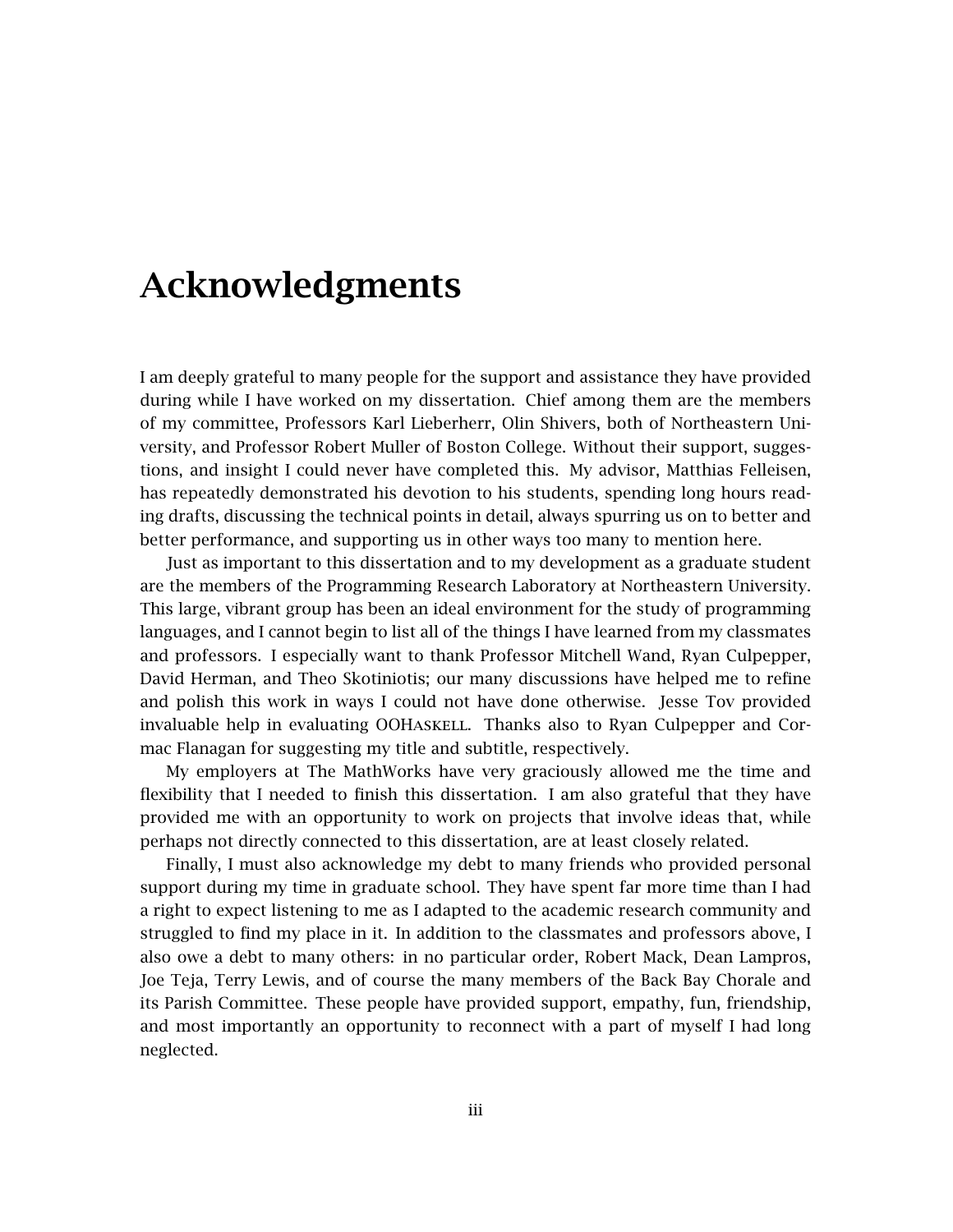### iv ACKNOWLEDGMENTS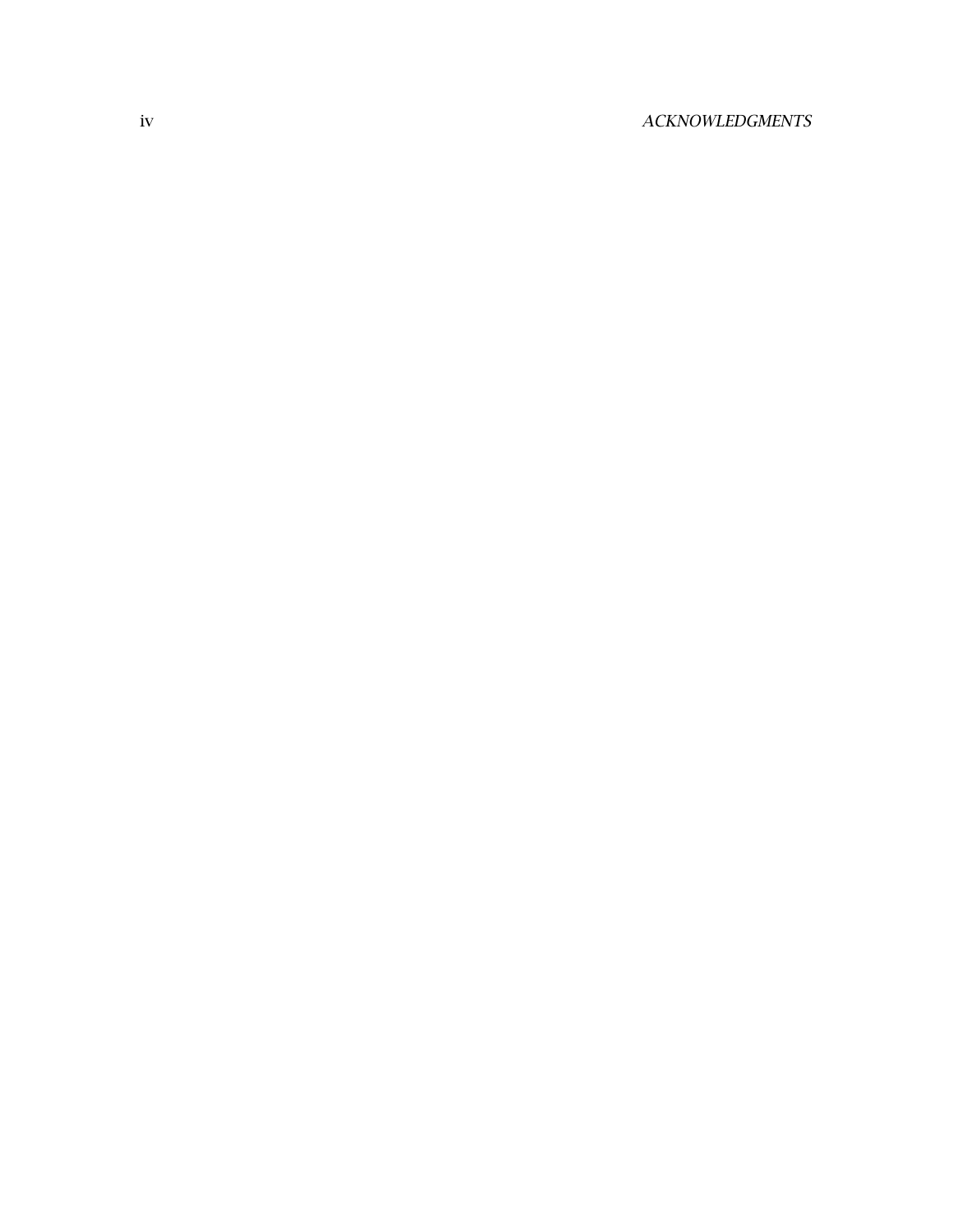# **Contents**

|                        |                                                | <b>Acknowledgments</b>                           | iii            |  |
|------------------------|------------------------------------------------|--------------------------------------------------|----------------|--|
| <b>List of Figures</b> |                                                |                                                  |                |  |
| $\mathbf{1}$           | Introduction                                   |                                                  |                |  |
|                        | 1.1                                            |                                                  | $\overline{2}$ |  |
|                        | 1.2                                            |                                                  | 5              |  |
|                        | 1.3                                            |                                                  | 6              |  |
| 2                      | $\overline{7}$<br><b>Object Initialization</b> |                                                  |                |  |
|                        | 2.1                                            |                                                  | 8              |  |
|                        | 2.2                                            |                                                  | 9              |  |
|                        | 2.3                                            |                                                  | 16             |  |
|                        | 2.4                                            |                                                  | 16             |  |
|                        | 2.5                                            |                                                  | 17             |  |
|                        | 2.6                                            | Scaling to the Full Language: Exception Handling | 17             |  |
| 3                      | 19<br>A New Maybe                              |                                                  |                |  |
|                        | 3.1                                            |                                                  | 19             |  |
|                        | 3.2                                            |                                                  | 23             |  |
|                        | 3.3                                            |                                                  | 28             |  |
| 4                      |                                                | <b>MIJAVA and Delayed Initialization</b>         | 39             |  |
|                        | 4.1                                            |                                                  | 39             |  |
|                        | 4.2                                            |                                                  | 40             |  |
|                        | 4.3                                            |                                                  | 44             |  |
| 5                      | <b>Formal Model and Soundness</b>              |                                                  |                |  |
|                        | 5.1                                            |                                                  | 47             |  |
|                        | 5.2                                            |                                                  | 53             |  |
|                        | 5.3                                            |                                                  | 63             |  |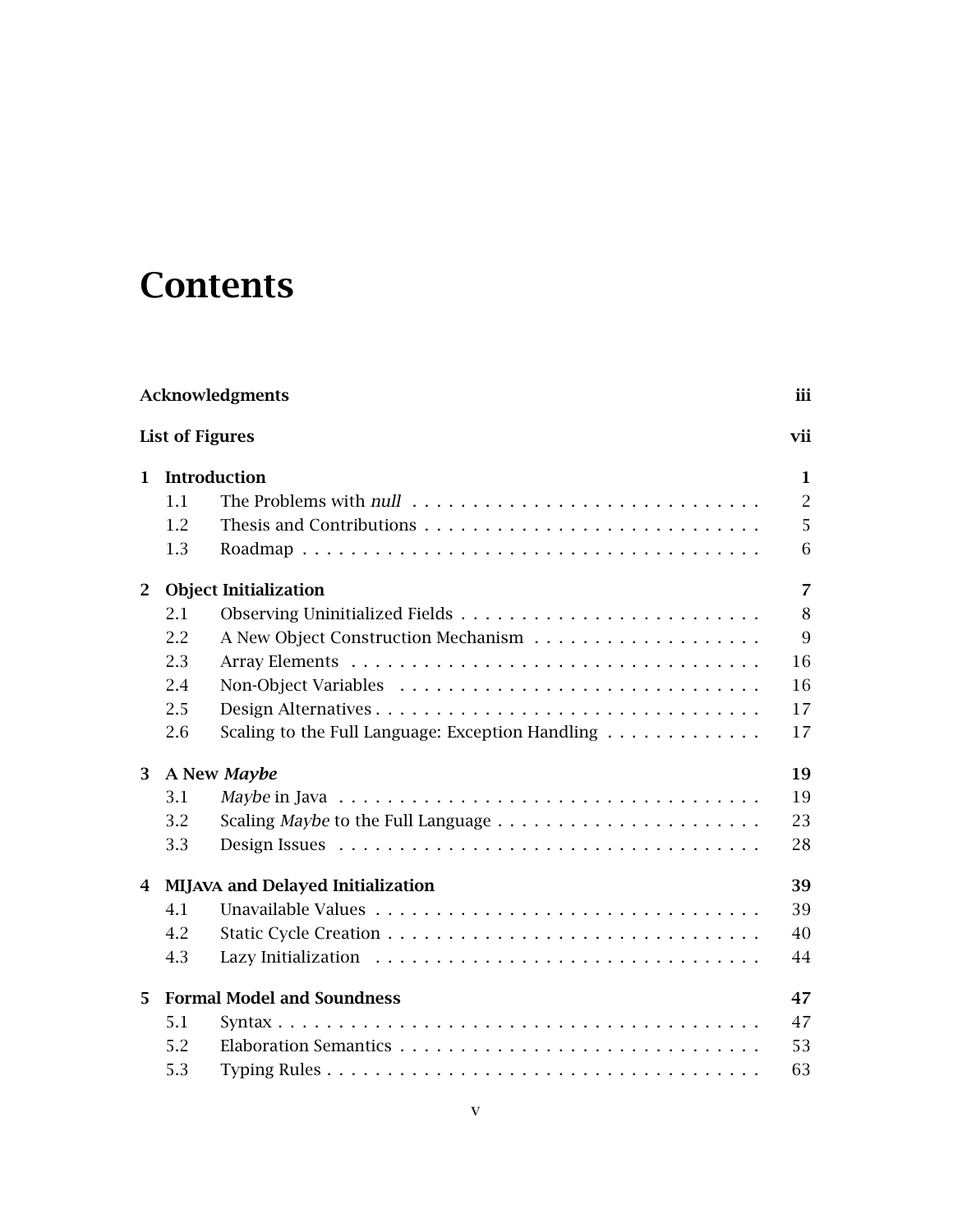#### vi CONTENTS

|   | 5.4                               |  | 74  |  |  |  |
|---|-----------------------------------|--|-----|--|--|--|
|   | 5.5                               |  | 79  |  |  |  |
| 6 | <b>Translating MIJAVA to Java</b> |  |     |  |  |  |
|   | 6.1                               |  | 84  |  |  |  |
|   | 6.2                               |  | 89  |  |  |  |
|   | 6.3                               |  | 90  |  |  |  |
|   | 6.4                               |  | 92  |  |  |  |
|   | 6.5                               |  | 95  |  |  |  |
|   | 6.6                               |  | 96  |  |  |  |
|   | 6.7                               |  | 101 |  |  |  |
|   | 6.8                               |  | 101 |  |  |  |
|   | 6.9                               |  | 105 |  |  |  |
|   | 6.10                              |  | 105 |  |  |  |
| 7 | <b>Experience Report</b>          |  |     |  |  |  |
|   | 7.1                               |  | 109 |  |  |  |
|   | 7.2                               |  | 116 |  |  |  |
|   | 7.3                               |  | 125 |  |  |  |
| 8 | <b>Related Works</b>              |  | 127 |  |  |  |
|   | 8.1                               |  | 127 |  |  |  |
|   | 8.2                               |  | 139 |  |  |  |
|   | 8.3                               |  | 142 |  |  |  |
| 9 | <b>Lessons for the Future</b>     |  |     |  |  |  |
|   | 9.1                               |  | 149 |  |  |  |
|   | 9.2                               |  | 154 |  |  |  |
|   | 9.3                               |  | 155 |  |  |  |
|   | <b>Bibliography</b>               |  |     |  |  |  |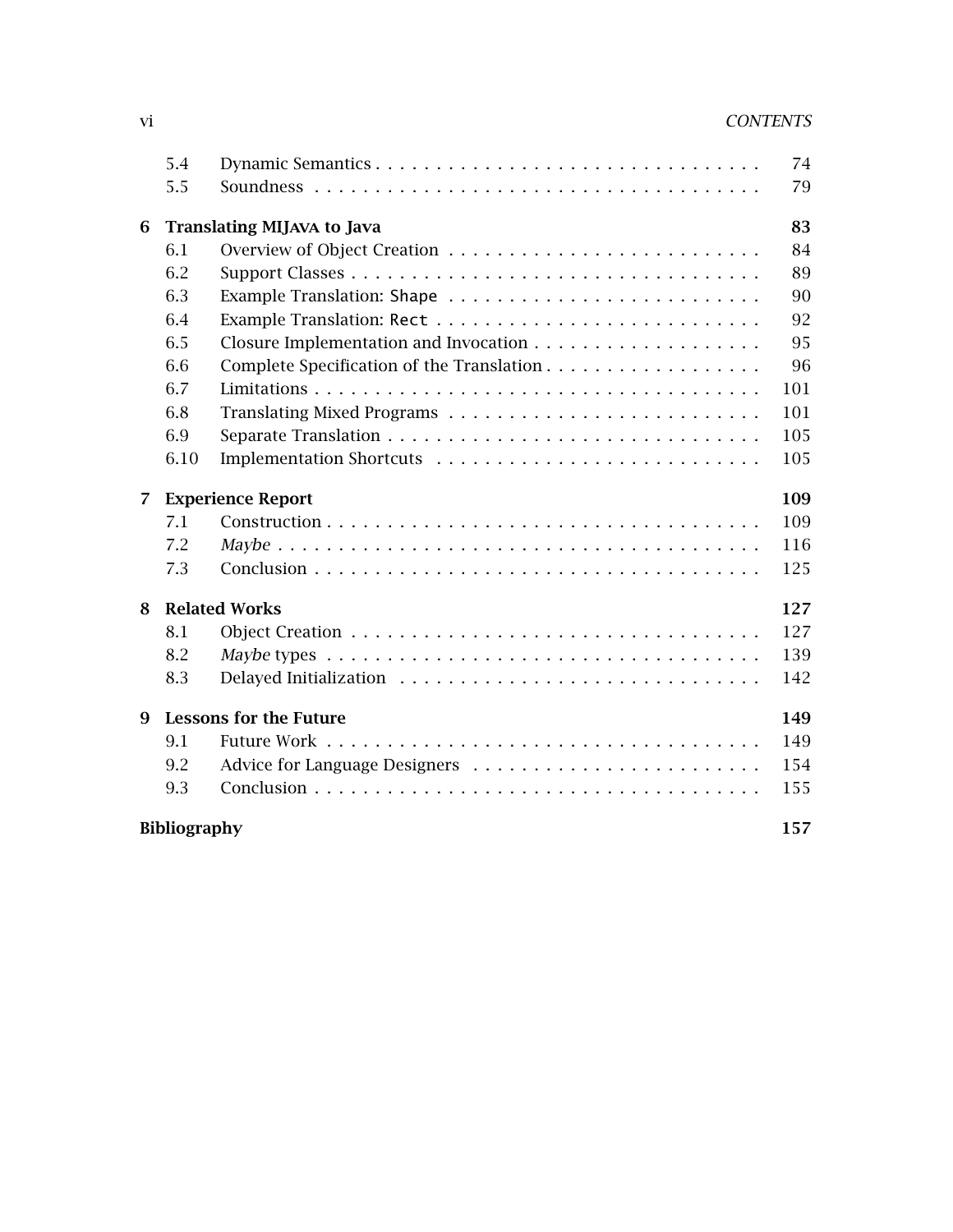# List of Figures

| 1.1  |                                                                            | 3  |
|------|----------------------------------------------------------------------------|----|
| 1.2  | The java.util.HashMap lookup protocol $\ldots \ldots \ldots \ldots \ldots$ | 5  |
| 2.1  | Interleaving initialization and computation in Java                        | 8  |
| 2.2  | Uninitialized fields through foreign method calls                          | 10 |
| 2.3  |                                                                            | 12 |
| 3.1  |                                                                            | 20 |
| 3.2  | The Maybe coercion at an abstraction boundary                              | 22 |
| 3.3  |                                                                            | 31 |
| 3.4  |                                                                            | 32 |
| 3.5  |                                                                            | 33 |
| 3.6  |                                                                            | 35 |
| 3.7  |                                                                            | 35 |
| 4.1  |                                                                            | 41 |
| 4.2  |                                                                            | 42 |
| 5.1  |                                                                            | 48 |
| 5.2  |                                                                            | 49 |
| 5.3  |                                                                            | 51 |
| 5.4  |                                                                            | 53 |
| 5.5  | Summary of elaboration system auxiliary relations                          | 54 |
| 5.6  |                                                                            | 55 |
| 5.7  |                                                                            | 57 |
| 5.8  |                                                                            | 58 |
| 5.9  | MIJMODEL elaboration rules: auxiliary relations                            | 60 |
| 5.10 | MIJMODEL elaboration auxiliary relations, part II                          | 61 |
| 5.11 | MIJMODEL elaboration auxiliary relations, part III                         | 62 |
| 5.12 | Type system judgments and auxiliary relations                              | 63 |
| 5.13 |                                                                            | 65 |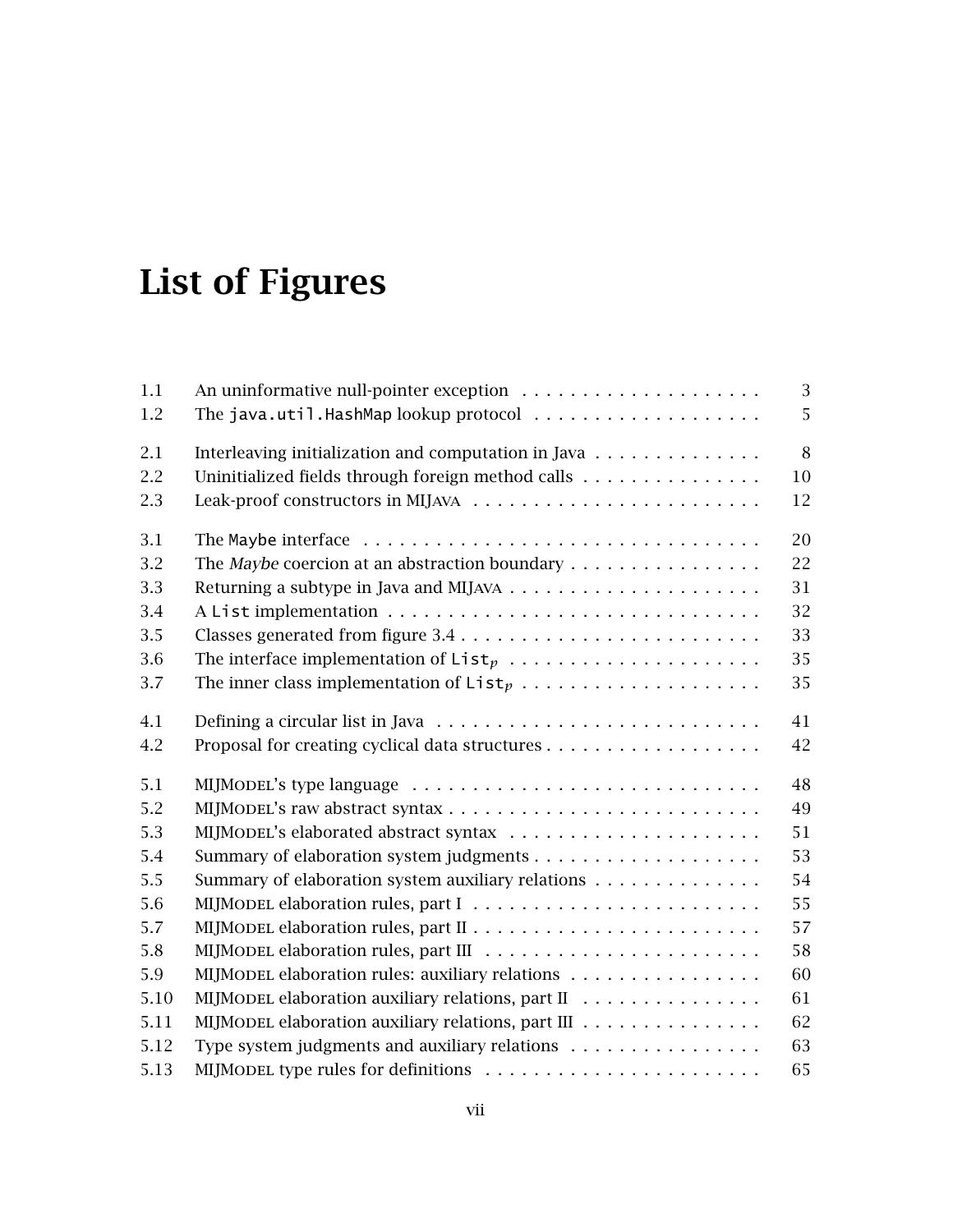| 5.14 |                                                              | 66  |
|------|--------------------------------------------------------------|-----|
| 5.15 |                                                              | 67  |
| 5.16 |                                                              | 68  |
| 5.17 |                                                              | 69  |
| 5.18 |                                                              | 75  |
| 5.19 | MIJMODEL reductions for object construction                  | 75  |
| 5.20 |                                                              | 76  |
| 5.21 |                                                              | 78  |
| 6.1  |                                                              | 84  |
| 6.2  | Stack trace and constructor history during Rect construction | 86  |
| 6.3  | Support classes for MIJAVA-to-Java translation               | 90  |
| 6.4  |                                                              | 91  |
| 6.5  |                                                              | 93  |
| 6.6  |                                                              | 94  |
| 6.7  | Generated closure dispatch code without and with Object      | 100 |
| 6.8  |                                                              | 102 |
| 6.9  |                                                              | 104 |
| 7.1  | Creating FileEntry instances, original version               | 113 |
| 7.2  | Creating FileEntry instances, migrated version               | 114 |
| 7.3  | Implementation of Maybe for experimentation                  | 117 |
| 7.4  |                                                              | 121 |
| 7.5  | Base64.decodeToObject, first migration attempt               | 122 |
| 7.6  | Base64.decodeToObject, second migration attempt              | 123 |
| 7.7  | Base64.decodeToObject, third migration attempt               | 124 |
| 8.1  |                                                              | 130 |
| 8.2  |                                                              | 131 |
| 8.3  | OOHASKELL: Premature computation on an object                | 132 |
| 8.4  | OOHASKELL: Statically preventing premature computation       | 132 |
| 8.5  |                                                              | 133 |
| 8.6  |                                                              | 134 |
| 8.7  |                                                              | 136 |
| 8.8  |                                                              | 143 |
| 8.9  | Exposing partially-initialized objects in Spec#              | 144 |
| 9.1  |                                                              | 152 |
| 9.2  | Interleaving static initialization in multiple classes       | 153 |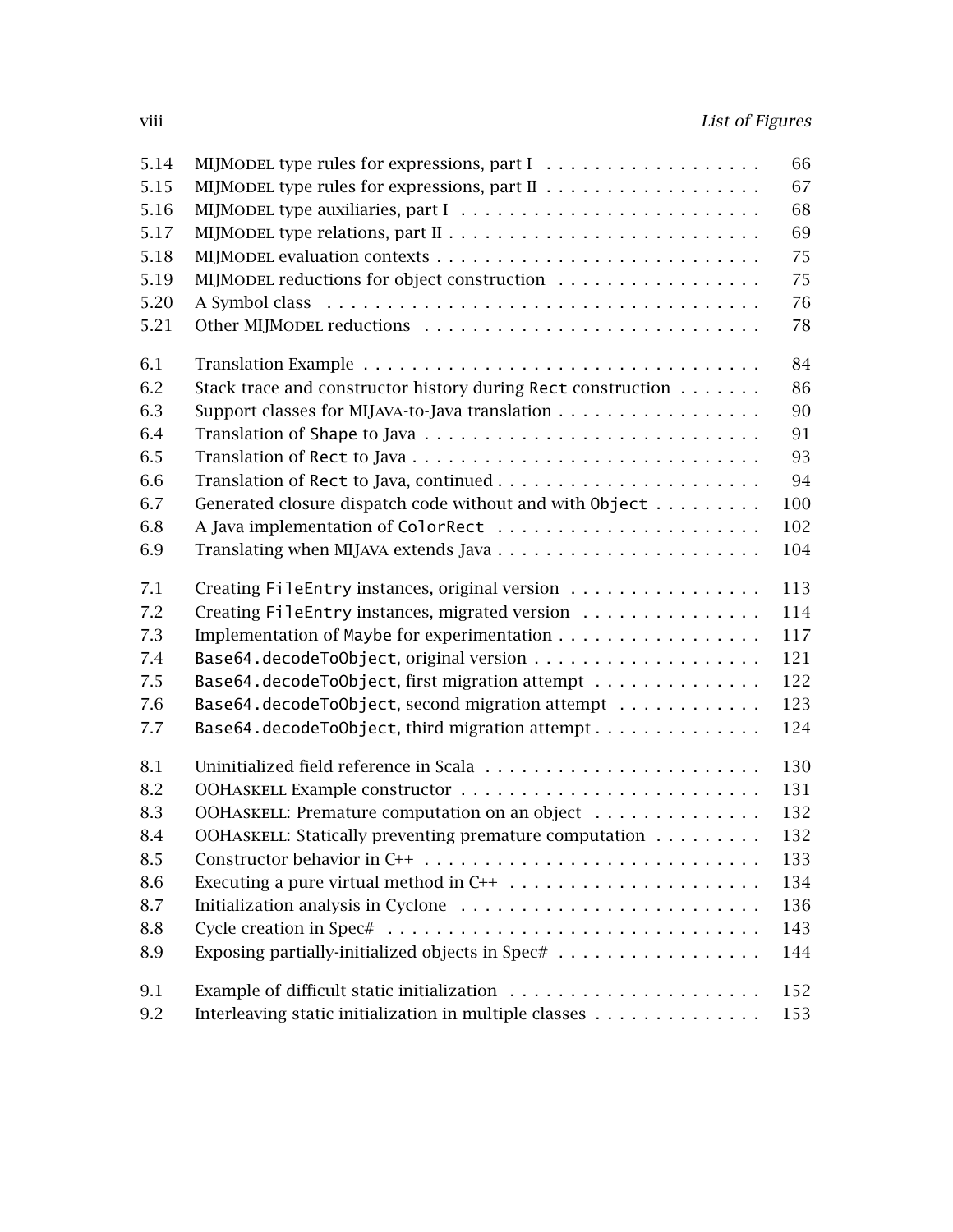# Chapter 1

# Introduction

Mainstream object-oriented languages like Java [20] and C# [32] contain a special *null* value, distinct from all other values in the language, that inhabits all (object) types. Linguistically, this null value serves two major purposes. First, it serves as a value for uninitialized fields, guaranteeing that references to those fields are type-safe. Second, programmers use it to encode a "missing" value or result, much as programmers use NONE in SML [33] and Nothing in Haskell [40]. Following Haskell, we refer to this role as Maybe.

Pragmatically, null-as-Maybe serves several functions:

- A field that represents an optional property is null when the property is not present.
- Programmers frequently use *null* as the default value of optional method parameters or optional method results. For example, a program may pass null as the first argument to

java.util.Formatter.format(Locale, String, Object...)

to indicate that the formatter should not perform localization. Similarly, implementations of the java.util.Map interface return *null* from their get methods to indicate that the desired key does not exist in the mapping.

• In a particularly significant instance of the previous case, programmers use fields that denote optional properties in the representation of cyclical or mutually referential data structures. Constructing cyclical data structures in mainstream OO languages requires programmers to initialize some fields in the cycle to temporary values until all of the objects in the cycle exist. In Java, null is the most convenient and thus the most frequent such temporary value.

All of these uses depend on null inhabiting every type.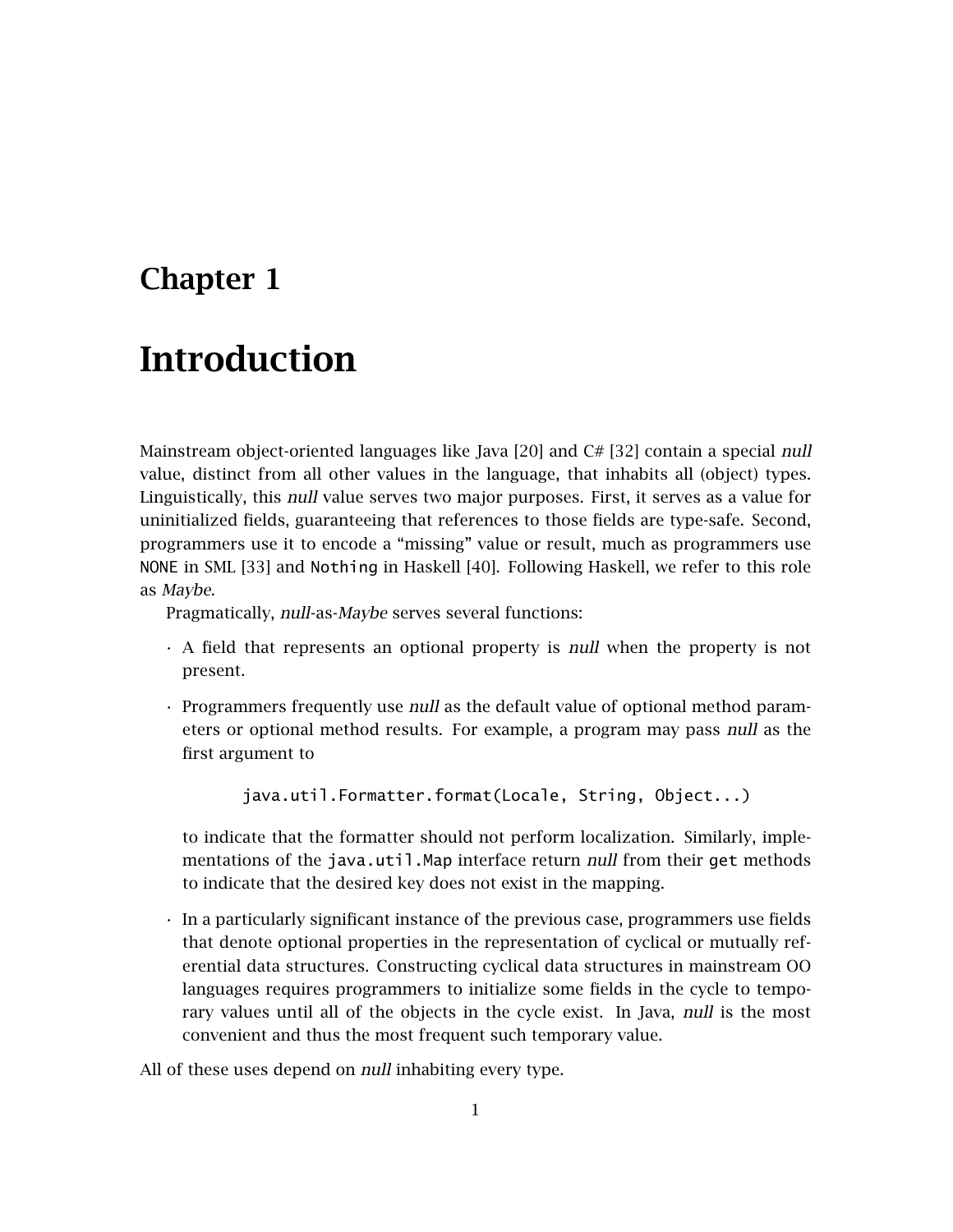### 1.1 The Problems with *null*

Because uses of *null* pervade Java and  $C#$  programs, and because *null* serves multiple purposes, programmers suffer from significant engineering problems. First, the error messages produced by the run-time system upon misuses of null do not generally contain enough information to help programmers find and fix the underlying bugs. Second, although there may be many invariants about how null flows through a program, programmers cannot state these invariants in the language itself, so they must assume all the effort of checking and enforcing them. Third, representing missing values and results with *null* is sometimes ambiguous, and this ambiguity leads to unnecessarily complicated interfaces and the potential for subtle bugs.

#### Uninformative Error Messages

When a Java program attempts to dereference *null*, the run-time system throws a nullpointer exception, which contains only the stack trace current at the time of the dereference, and no additional information. This is not, in general, sufficient for the programmer to find and fix the underlying cause of the problem, the injection of *null* into the flow of data.

Consider the program in figure 1.1. The map field associates strings with strings, with the additional invariant that the range of the table does not include null. The main method invokes the initTable to initialize this table, then calls readTable to perform computation on the table's contents. However, initTable violates the table's invariant in the second call to put, and as a result, the program stops with the indicated null-pointer exception during the evaluation of the highlighted expression.

This exception is not sufficient to help the programmer find and fix the error, the insertion of the invalid mapping into the table. The method which actually violates map's invariant, initTable, does not appear in the exception's stack trace, because Java does not (indeed, cannot) detect the error within that method's dynamic extent.<sup>1</sup>

Java cannot detect the error at its actual location because it does not know the invariant governing *nulls* and the table map. More generally, Java's run-time system can only detect the symptom of null bugs, i.e., that the program has attempted to dereference *null*, not the underlying cause, i.e., that *null* has flowed into a context that does not expect it. As the example above demonstrates, this flow can occur at any point in the execution of the program before the run-time system detects the failure. The exception's stack trace, therefore, is often irrelevant and misleading.

Finally, Java's error messages do not indicate whether the dereferenced null came from an uninitialized field or a missing value. This information could help program-

<sup>&</sup>lt;sup>1</sup>The error message from Sun's Java compiler and JVM implementation on Mac OS X even provides the wrong line number, reporting the location of the error at the beginning of the statement, not the specific subexpression that causes the error.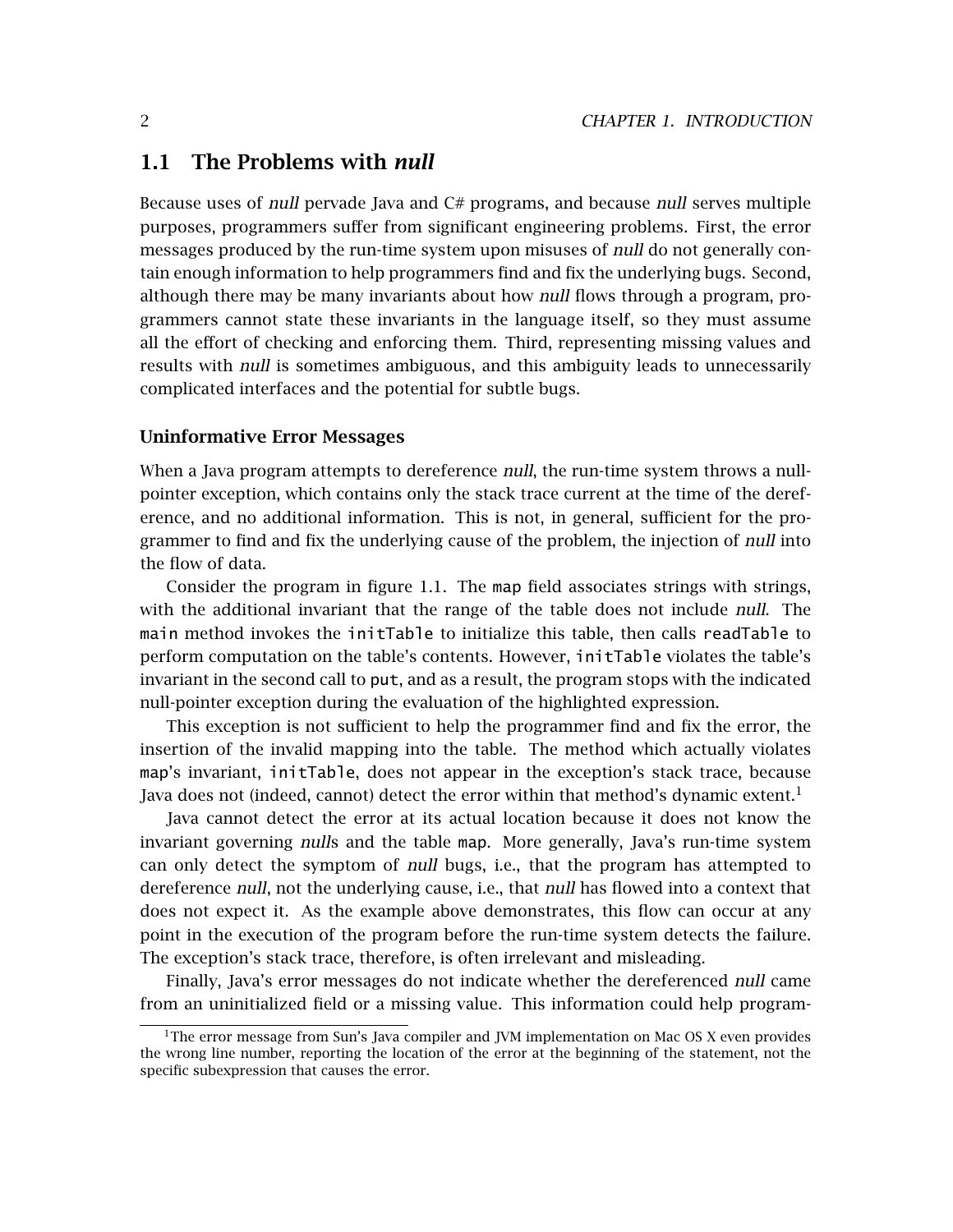```
import java.util.HashMap;
class C {
   private HashMap<String, String> map =
       new HashMap<String, String>();
   // INVARIANT: null is not in map's range
   private void initTable() {
       map.put("x", "valid mapping");
       map.put("y", null); // invalid mapping!
   }
   private void readTable() {
        System.out.println(map.get("x").length() +
                          map.get("y").length());
   }
   public static void main(String[] args) {
       C = new C();c.initTable();
       c.readTable();
   }
}
```

```
Exception in thread "main" java.lang.NullPointerException
       at C.readTable(C.java:14)
       at C.main(C.java:20)
```
Figure 1.1: An uninformative null-pointer exception

mers find and fix the underlying error, but because Java uses the same value in both cases, Java's built-in error detection and reporting mechanism cannot distinguish between them without additional information.

#### Inexpressible Invariants

Java does not provide a convenient way for programmers to state invariants about the flow of *null* within the programming language. In addition to making it impossible for the language to detect and report violations of these invariants, this also deprives programmers of an important form of documentation.

Consider again figure 1.1 from the previous section. The class definition contains a comment stating the invariant that null is not in map's range. If Java allowed the pro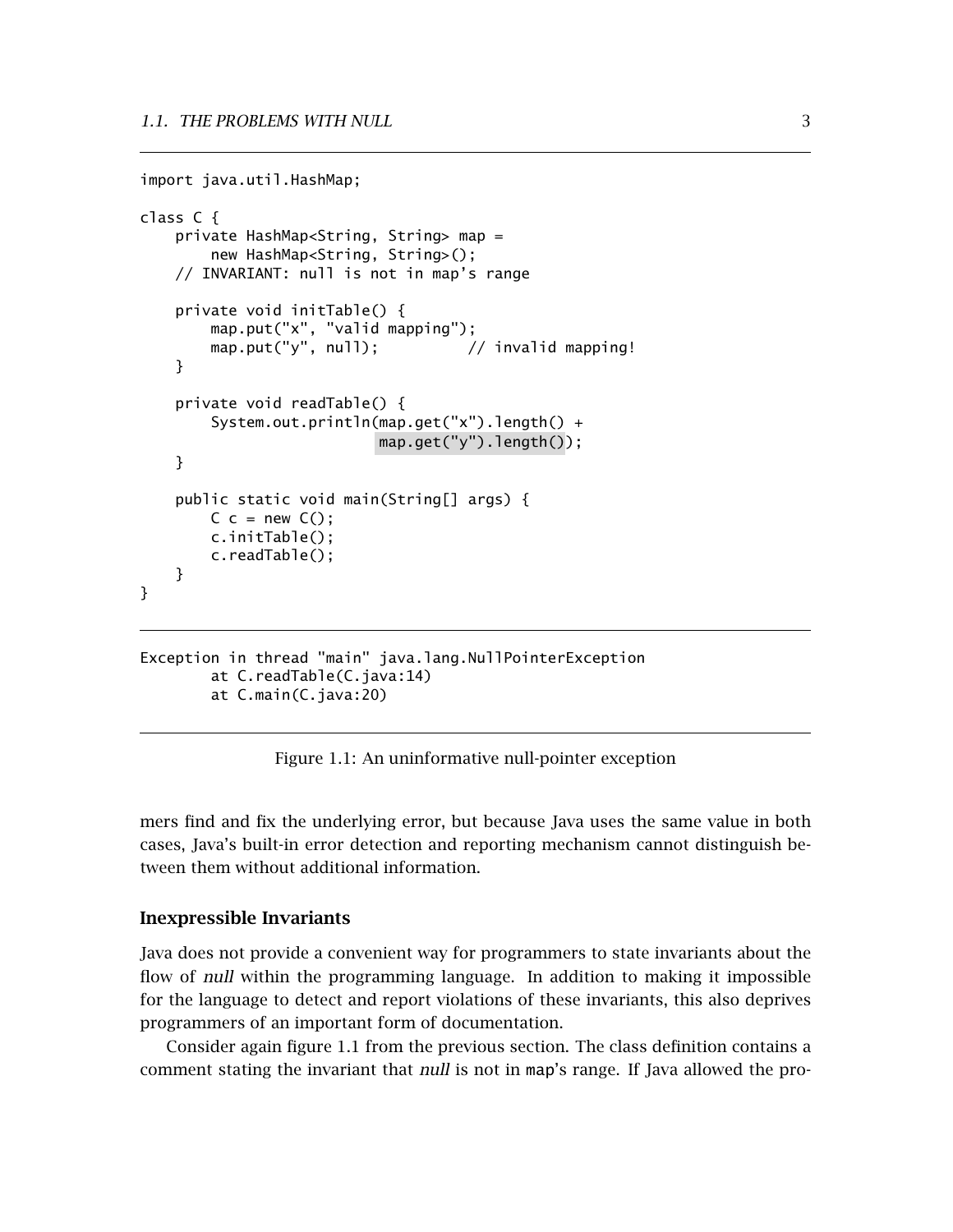grammer to specify this invariant in the program itself, rather than in documentation, then the run-time system could watch for violations of the invariant and signal them to the programmer. In this specific case, Java would be able to detect that the second call to map.put in initTable violates the invariant and signal an error accordingly.

Java programmers typically specify program invariants in the source code in one of two ways. Either they encode the invariant in the type system, or they use Java's assert statements. Programmers cannot, however, use the type system to state invariants concerning the flow of null, as Java's type system does not distinguish null from the other values of any given object type.

While programmers can use Java's assertions to state *null* invariants, this is not practical in many situations. First, the programmer must write the assertion statements manually, and this can result in a significant amount of code that clutters up method definitions and distracts the reader from the method's main functionality. Second, programmers can add assertions to pre-existing classes (for which they do not have the source code) only with difficulty. As an example, consider HashMap in our running example. If this code's author does not want to annotate *every* call to map.put in the program with an assertion (impractical in all but the smallest programs), then he must instead construct a wrapper class that implements HashMap's interface and functionality but also checks the desired assertions. Such wrapper classes, however, do not generally integrate well into existing programs that already use the wrapped class.

#### Imprecise Indications of Missing Values

The second major use of *null* in Java programs is to indicate that an optional value or method result is not present. However, because *null* cannot unambiguously represent such a missing value, this encoding leads to severe drawbacks. As a concrete example, consider the class java.util.HashMap, in the current Java API [53]. The get method, according to its contract, returns either the value for the specified key or *null* when the specified key is not present, which is consistent with the conventional Java encoding of this condition. However, a result of null is ambiguous: it could mean either that the key is not in the table or that the key is present in the table and maps to null. In order to distinguish these two cases, the programmer must call the containsKey method to determine if the specified key exists in the table.<sup>2</sup> Figure 1.2 demonstrates this protocol.

The interface for HashMap must contain the containsKey method and is therefore larger and more complicated that it otherwise needs to be. Additionally, clients must follow a more complex protocol than those required by a more precise encoding of this "optional" result. Finally, this protocol requires two observations on the table,

<sup>&</sup>lt;sup>2</sup>The keySet and entrySet methods also allow the programmer to determine if a given key is present in the table, but these methods suffer from the same problems that affect containsKey.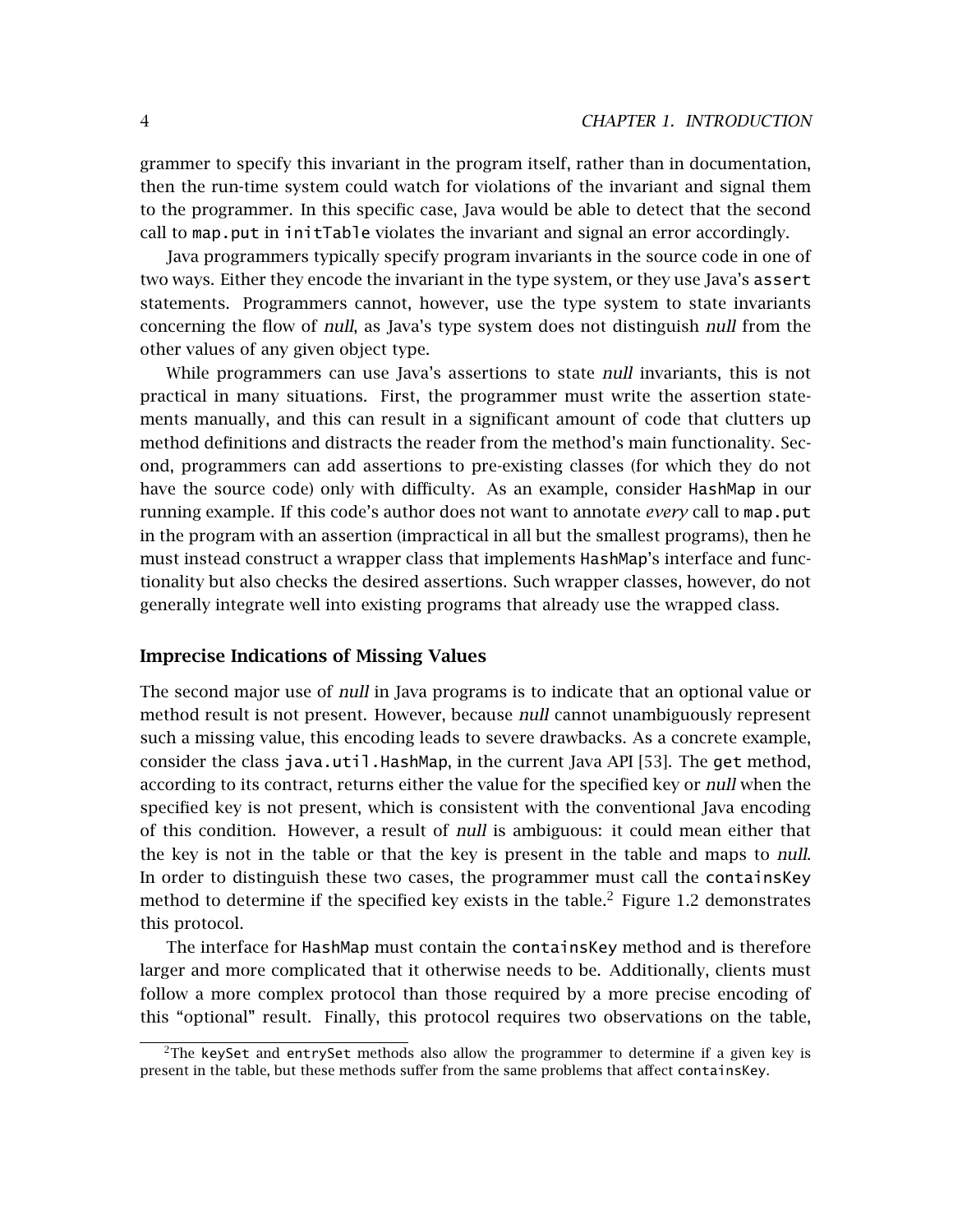```
HashMap<String, Integer> map = ...;
if (map.containsKey("x")) {
    System.out.println("Key not found");
} else {
    Integer val = map.get('x");
    ...
}
```
Figure 1.2: The java.util.HashMap lookup protocol

highlighted in the figure above. Generally, the client expects these observations to be consistent, even in a concurrent program in which map is a shared data structure. It is the programmer's responsibility in such circumstances to wrap these observations in the necessary synchronization mechanism. Omitting the synchronization can lead to hard-to-find race conditions, with no warning from the language.

This ambiguity arises because programmers are attempting to use null to represent a disjoint union—either the value is present or it is not—but the null-based encoding of this union can never actually be disjoint. Java's type system requires that if null is a value of the type used to represent the union, then it must also be a value of both sides of the union, because only object types, and *all* object types, contain null. While Java provides the necessary facilities to define a true disjoint union, the fact that most programmers simply rely on *null* suggests that direct linguistic support for this particular union can help.

## 1.2 Thesis and Contributions

We claim that, with two relatively small changes to the Java programming language, we can remove null from the language, thus yielding significant engineering benefits to programmers. We also provide a migration path for existing programs. In support of this thesis, we propose and describe MIJava, a language based on Java that contains two primary contributions: a new object construction mechanism that removes the need for a default value for uninitialized fields, and an explicit disjoint union, analogous to Haskell's Maybe, that integrates well with other features of the language. We also describe a compiler from MIJava to Java that allows programmers to migrate Java classes to MIJava and thus take advantage of MIJava's benefits in existing programs.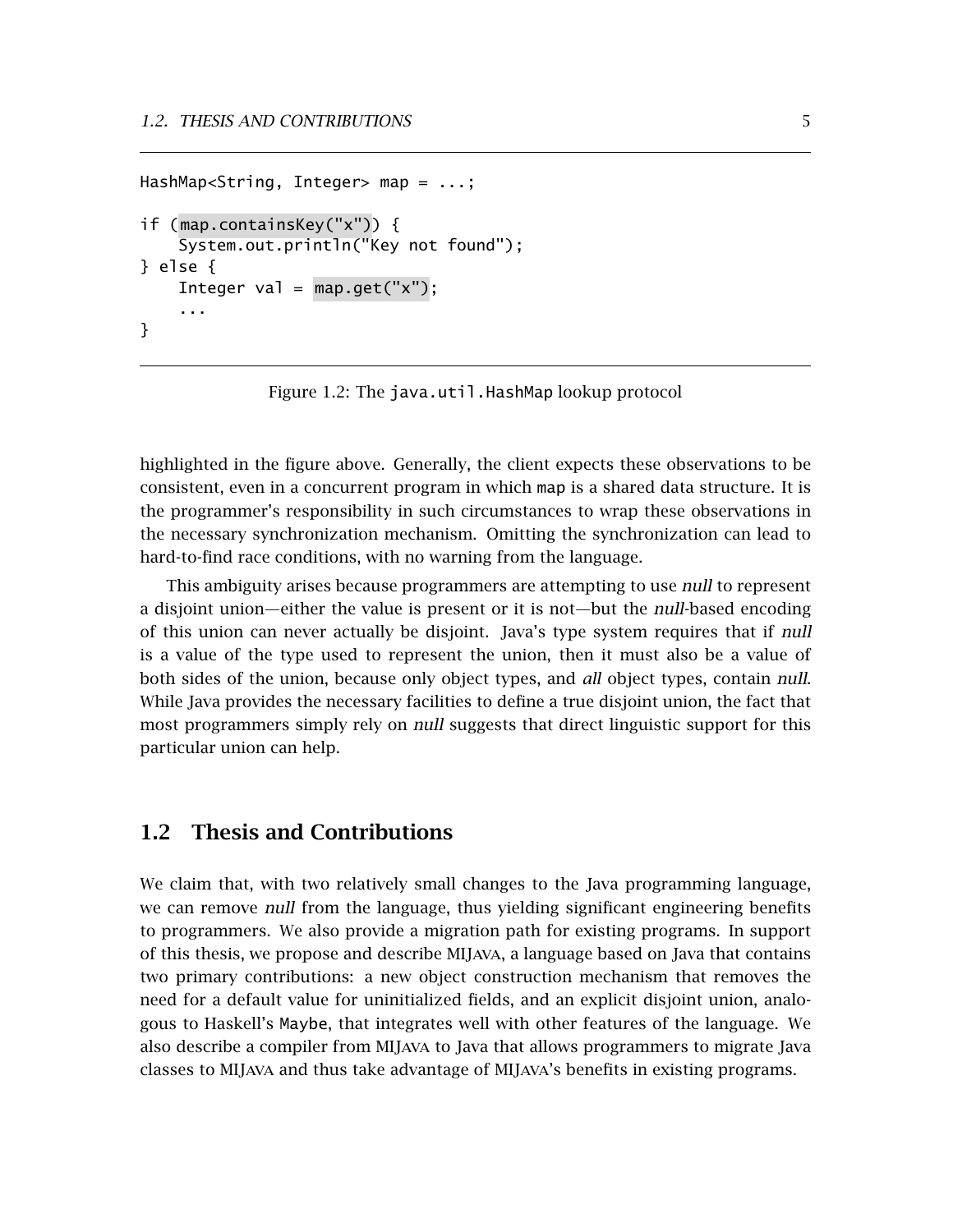# 1.3 Roadmap

Chapters 2 and 3 explore the problems with Java's current approach and describe MIJava's new features in detail. Chapter 4 discusses object creation with delayed initialization, including the important special case of constructing cyclical data structures, and how MIJAVA addresses this problem. Chapter 5 defines MIJMODEL, a formal model of the core of MIJava that includes our two proposed features and omits null, and proves a type soundness theorem. Chapter 6 defines the translation from MIJava to Java, and Chapter 7 describes our experience working with MIJava in the context of existing Java codebases. Finally, Chapter 8 discusses related works, and Chapter 9 concludes.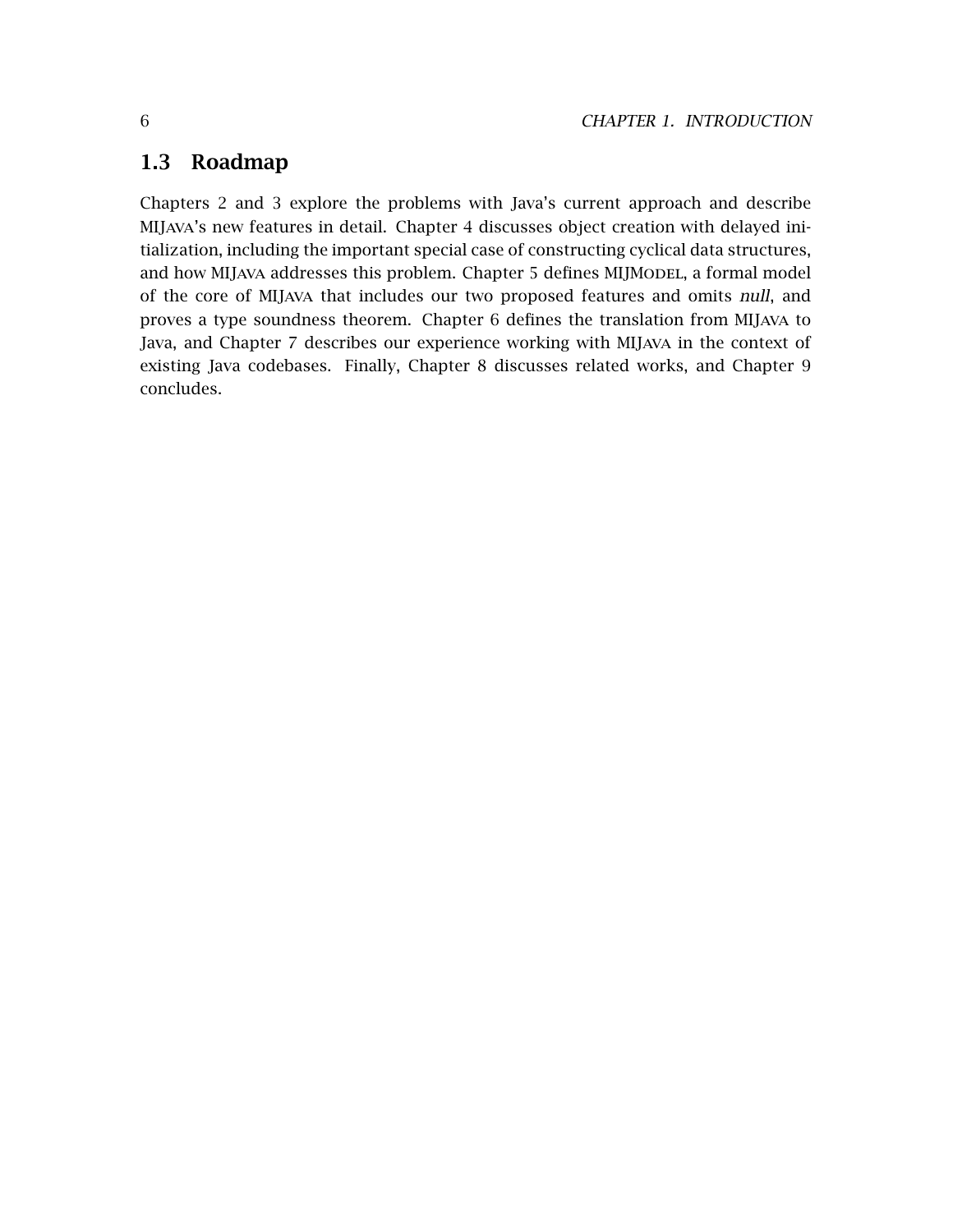# Chapter 2

# Object Initialization

A Java program can easily refer to an uninitialized field with, in general, no indication that the results of the computation are likely to be incorrect. For safety, Java specifies that all uninitialized fields have the value  $null$  (or 0, 0.0, or false, depending on the field's type), but as we have argued, any run-time errors that result from the use of this "uninitialized" value are likely to be so far from the actual source of the error that the programmer cannot easily diagnose the problem.

Established Java coding practices call for classes to provide constructors that completely initialize every field in the class. However, the language does not enforce this requirement. In particular, a class may choose to define no constructors, leaving only the automatically-generated default constructor, which initializes no fields. If a class does provide a custom constructor, Java compilers generally provide no warning if the constructor fails to initialize one or more fields. Finally, even if every constructor in a class initializes all of the class's fields, it is still possible for the program to refer to one of the class's fields before it has been initialized, as we demonstrate in the next section.

Elements of arrays created without explicit initializers suffer from the same problem. Method parameters are immune, however, as the language both allocates and initializes these as part of the method-call mechanism, and the program cannot refer to parameters in a partly-initialized state. Local variables are also immune, as Java performs a static definite-assignment analysis [19, Ch. 16] to ensure that the program assigns to each local variable before referring to its value.<sup>1</sup>

In order to remove null from Java, we must modify object and array initialization to ensure that programs initialize all fields and array elements before referring to them. After a more detailed investigation of how programs can observe uninitialized fields,

 $1$ Various components of the run-time system, such as the garbage collector, may impose certain requirements on the values of otherwise uninitialized local variables. Because the definite-assignment analysis guarantees that the program cannot observe the values of these fields, we can ignore the implementation's invariants and focus instead on those of the program.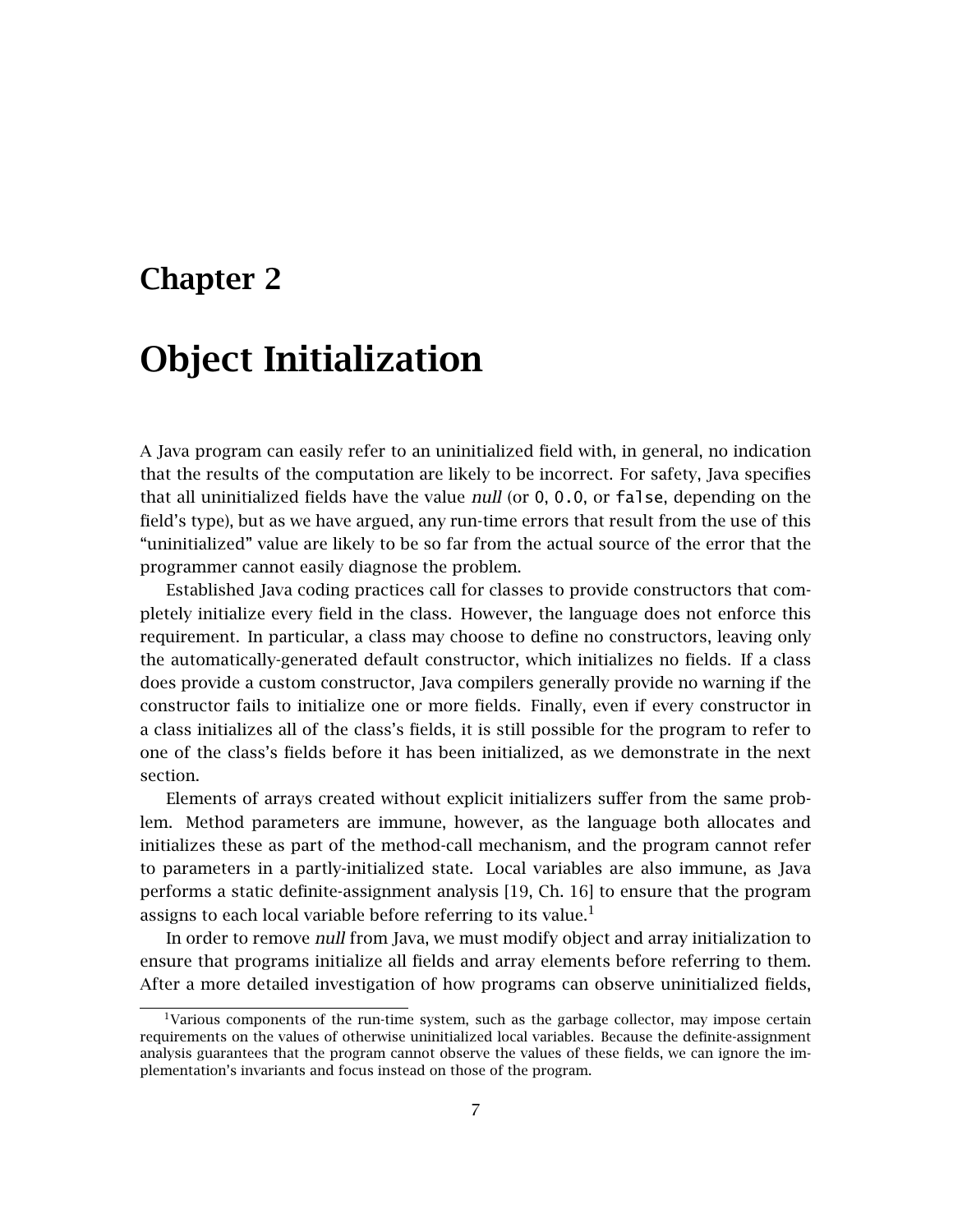```
class Base {
    public Base() { System.out.println(this.m()); }
    int m() { return 0; }
}
class Derived extends Base {
    private String s;
    public Derived() { s = "Hello, world!"; }
    int m() { return s.length(); }
}
```
Figure 2.1: Interleaving initialization and computation in Java

we propose an object construction mechanism for MIJava, and we discuss possible array instantiation forms.

### 2.1 Observing Uninitialized Fields

Java programs can easily dereference uninitialized instance fields in a newly-created object. Even if all of the class's constructors initialize all of the object's fields, a program can still perform such a field reference by interleaving code that performs computation on the new object with the code that initializes its fields.

As an example of this interleaving, consider the class definitions in figure 2.1. Here, the Base class contains no fields, and its constructor merely invokes the method m and prints its result. Instantiating Base directly causes no problems. Its subclass Derived, however, is a different story. This class defines a single field s and a constructor that initializes s. Further, Derived overrides m, and the overriding definition invokes a method on the value of the field s.

As written, instantiating Derived causes a null-pointer exception at the highlighted expression, because of the order of operations specified for object initialization in Java. For this example, the key point is that Derived's constructor immediately invokes its superclass's constructor, which in turn calls this.m. Because this refers to an instance of Derived (albeit an incompletely initialized one), Java's dynamic dispatch rules specify that this method call executes the body of Derived's implementation of method m.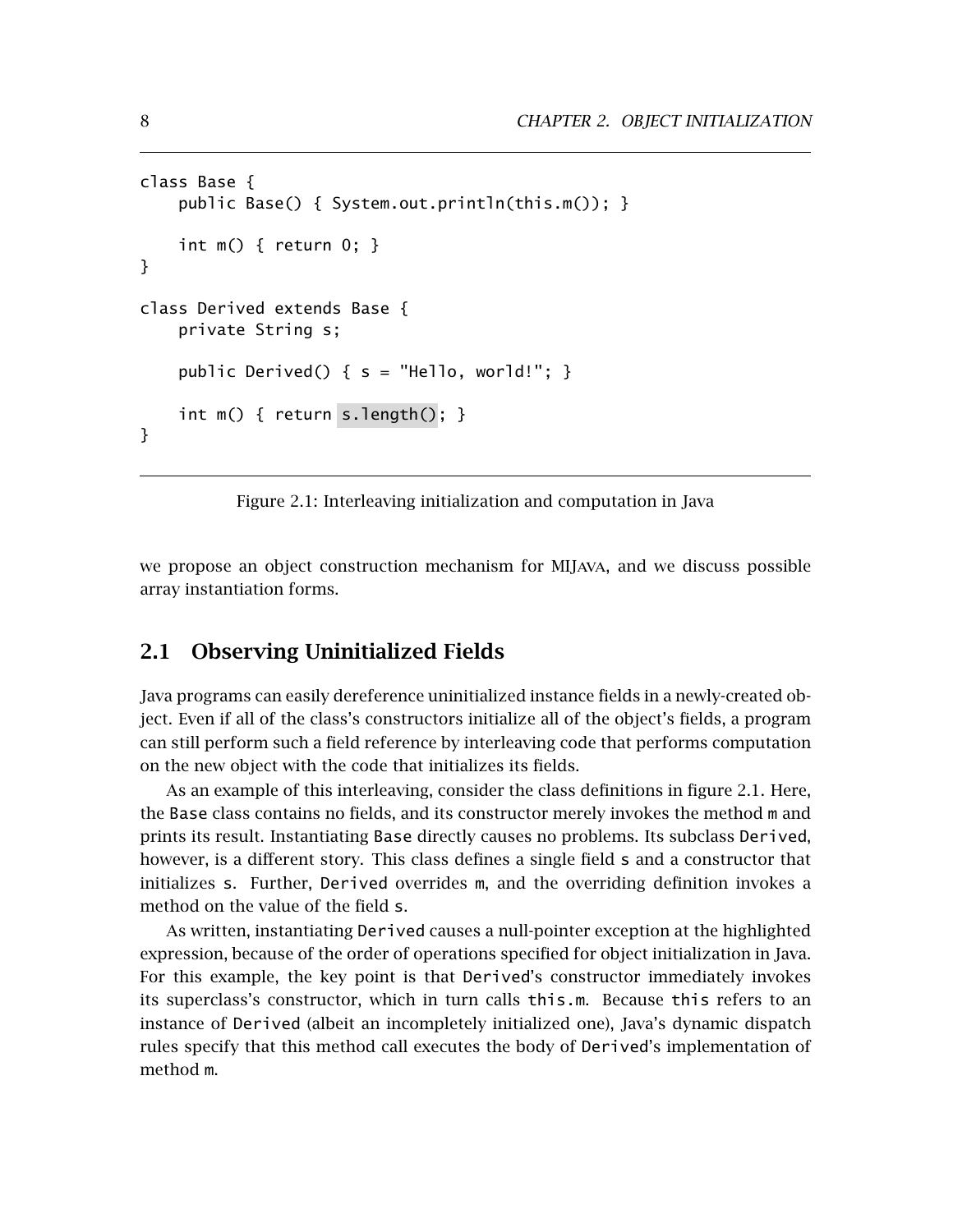#### 2.2. A NEW OBJECT CONSTRUCTION MECHANISM 9

Since the Derived constructor does not initialize s until after the superclass constructor returns, s is still *null* during the execution of Derived.m, so the highlighted expression throws a null-pointer exception. This inversion of initialization and use occurs because the program invokes a method on this before the relevant object's constructors have completed.

Java allows class authors to specify initialization expressions in field declarations, making constructor assignments for those fields unnecessary. These are not, however, a practical solution to this problem, for two reasons. First, unlike statements in constructors, field initializers cannot be parameterized over arguments.<sup>2</sup> Second, Java's specification states that programs evaluate these field initializers only after the superclass's constructor returns. Therefore, supplying the field s with a field initializer in the example above does not change the program's behavior at all.<sup>3</sup>

Programs may also refer to uninitialized variables without invoking a method on this and without exploiting the complexities of subclass initialization. The code in figure 2.2 demonstrates that invoking a method on another class, passing this as an argument, can also cause undesired behavior, if the called method refers to its argument in a way that refers to an uninitialized field. In this specific example, C's constructor invokes Utils.m on the newly-created object before initializing the field s. This method in turn calls m on the new, incompletely initialized instance of C, which causes a null-pointer exception at the highlighted expression in the body of  $C.m.<sup>4</sup>$ 

Each of these examples demonstrates the dangers of interleaving initialization code with computation that operates on the object under construction. To prevent access to uninitialized fields, therefore, MIJava must enforce a separation between these two activities, allowing computation on an object only *after* the program has completely initialized it.

### 2.2 A New Object Construction Mechanism

The examples of the previous section demonstrate that interleaving object initialization with computation on the object under construction can easily lead to accesses to uninitialized fields and null-pointer exceptions. To prevent these exceptions, MIJava enforces a separation between these two activities, allowing computation on an ob-

 ${}^{2}$ Because of the order of execution during object creation, these field initializers can in fact see the superclass's fields, the values of which can depend on arguments to the superclass's constructor. This strategy by itself is not a practical object initialization mechanism because it requires a protocol between superclass and subclass, and this protocol must extend all the way up the class hierarchy.

 $3$ Changing Java's semantics to evaluate field initializer expressions before invoking the superclass's constructor is not by itself sufficient. This merely inverts the problem, as a field initializer could refer to a field inherited from the superclass, which would not yet be initialized.

<sup>&</sup>lt;sup>4</sup>This example demonstrates the problem by calling a static method, but calling an instance method on another object can also produce this behavior.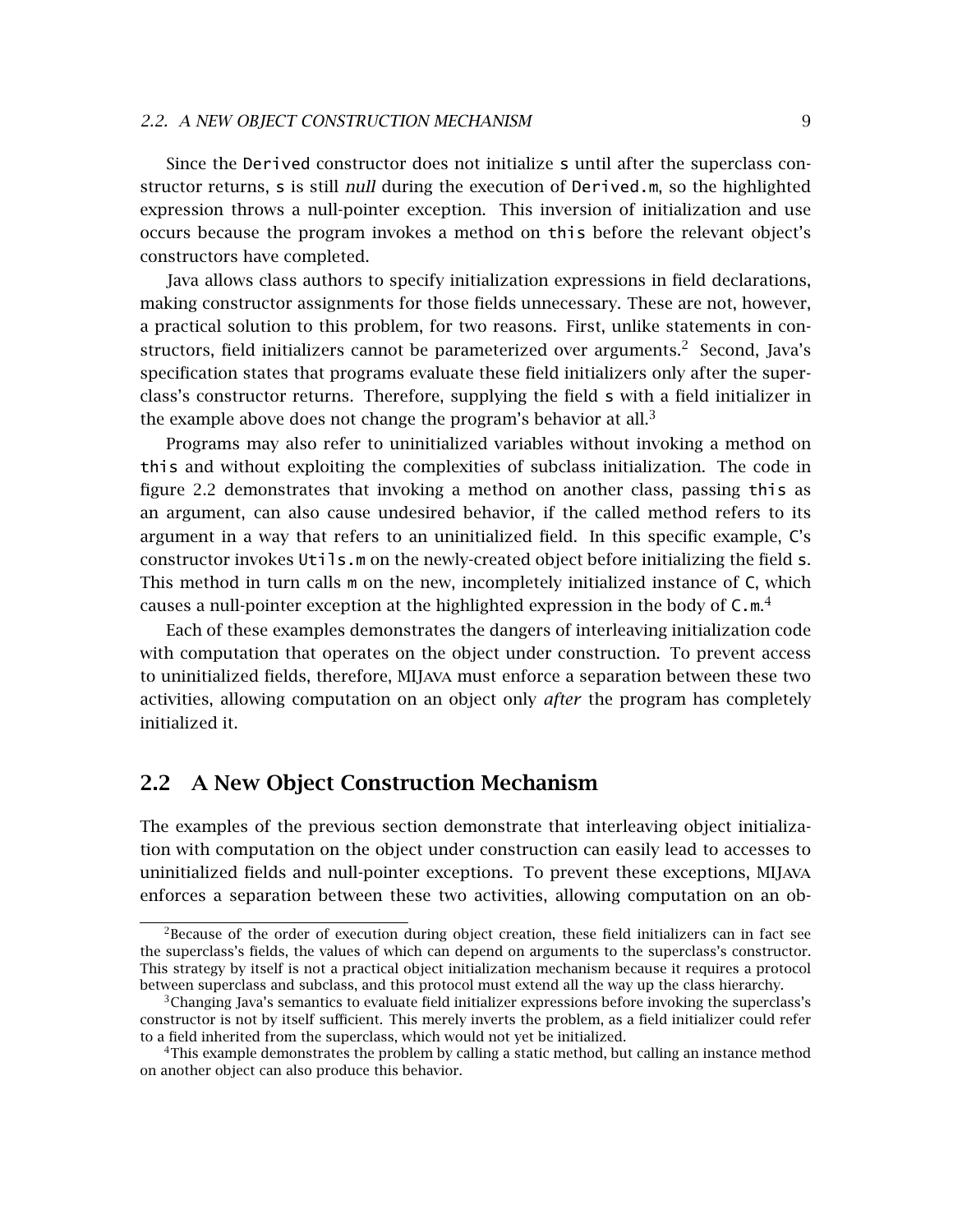```
class C {
    String s;
    public C() \{Utils.m(this);
        s = "Hello, world!";}
    public int m() \{ return s.length(); \}}
class Utils {
    public static int m(C c) {
        return c.m();
    }
}
```
#### Figure 2.2: Uninitialized fields through foreign method calls

ject only after the program has completely initialized it. The primary mechanism that MIJava uses to enforce this separation is a restriction on uses of the keyword this: MIJava constructors cannot refer to this during object initialization.

Because constructors cannot refer to this during field initialization, even implicitly, they cannot initialize fields with assignment statements. Instead, each constructor of a class *C* creates and returns a *C* "pre-object," which is a record of the information necessary to construct a fully-initialized instance of *C*—that is, it contains values for each of *C*'s fields. Pre-objects are not instances, however, and programs may not invoke methods on them or otherwise use them in a context that expects full instances. For example, given the following definition of the Point class,

```
class Point {
    public double x;
    public double y;
    public Point(double x, double y) { ... }
    public double distanceToOrigin() { ... }
}
```
a Point pre-object has exactly two fields, x and y, both of type double, but it does *not* support Point's distanceToOrigin method, and an attempt to invoke this method on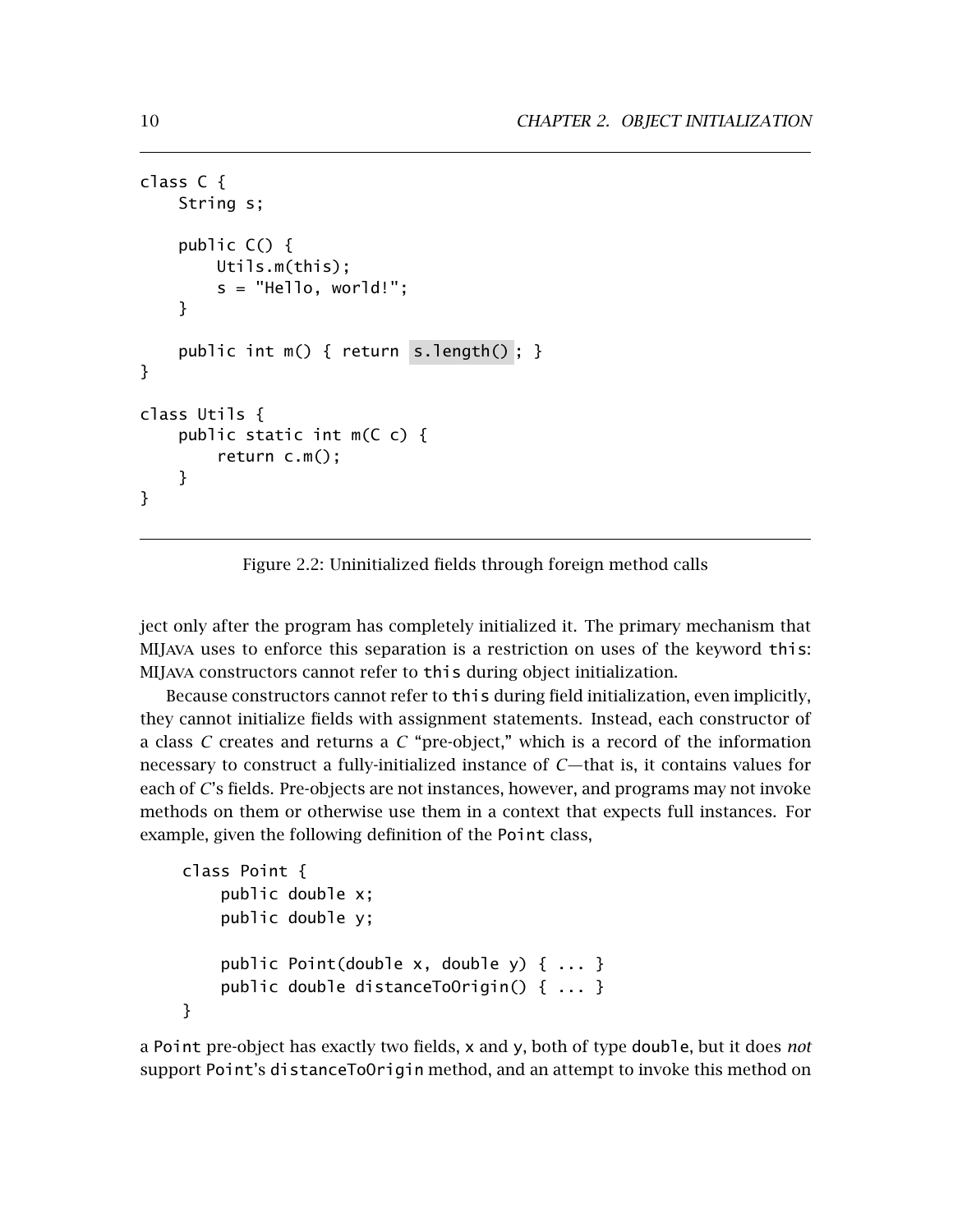a pre-object would cause the compiler to signal an error. When the program finishes building a complete pre-object, the run-time system reifies this pre-object into a full instance of the corresponding class, after which computation proceeds as in Java.

Figure 2.3 contains a feasible concrete syntax for MIJava's constructor mechanism; the highlighted expressions (explained below) demonstrate pre-object creation. In this figure, we define a library of classes to represent shapes on a plane. The Shape class contains a single anchorPoint field that specifies the shape's location, and a constructor that takes an initial value for this field. (We assume a Point class as defined above.) Shape has a single constructor that initializes the shape's anchor point with the supplied location.

The Rect class interprets the inherited locn field as the lower-left corner and adds a new field to represent the rectangle's upper-right corner. The programmer has equipped Rect with two initialization paths: the first merely initializes the rectangle's location, and the second also draws the new rectangle on a supplied Canvas.

The ColorRect class extends Rect to include a color attribute. The two constructors accordingly take the new rectangle's color as an additional parameter, and ColorRect also overrides draw to take the color into account.

Shape's constructor demonstrates how to build a pre-object. The preobj form creates a pre-object corresponding to the containing class. That is, inside Shape's constructor, the preobj form creates a Shape pre-object, and inside one of Rect's constructors, it creates a Rect pre-object.

The preobj expression has two component parts, here separated by a semicolon. The first part, super(), invokes a constructor in the superclass, which in this case is Object's only constructor and takes no arguments. This constructor invocation returns a pre-object for the superclass. The second part is a series of field initialization clauses for all of the fields defined directly within Shape.

MIJava imposes the following restrictions on constructors in order to enforce its static guarantees about uninitialized fields:

- 1. Each class must have at least one constructor. (Section 9.1 discusses the possibility of automatically synthesized constructors, similar to those currently provided by Java.)
- 2. Each constructor for a class *C* must return a *C* pre-object. (Other methods may also create and return pre-objects, but this is less common.)
- 3. Every preobj expression must provide values for every field declared directly in the containing class and no other fields.
- 4. No constructor may refer to this, even implicitly. This restriction prevents the interleaving of initialization and computation described above. (The occurrence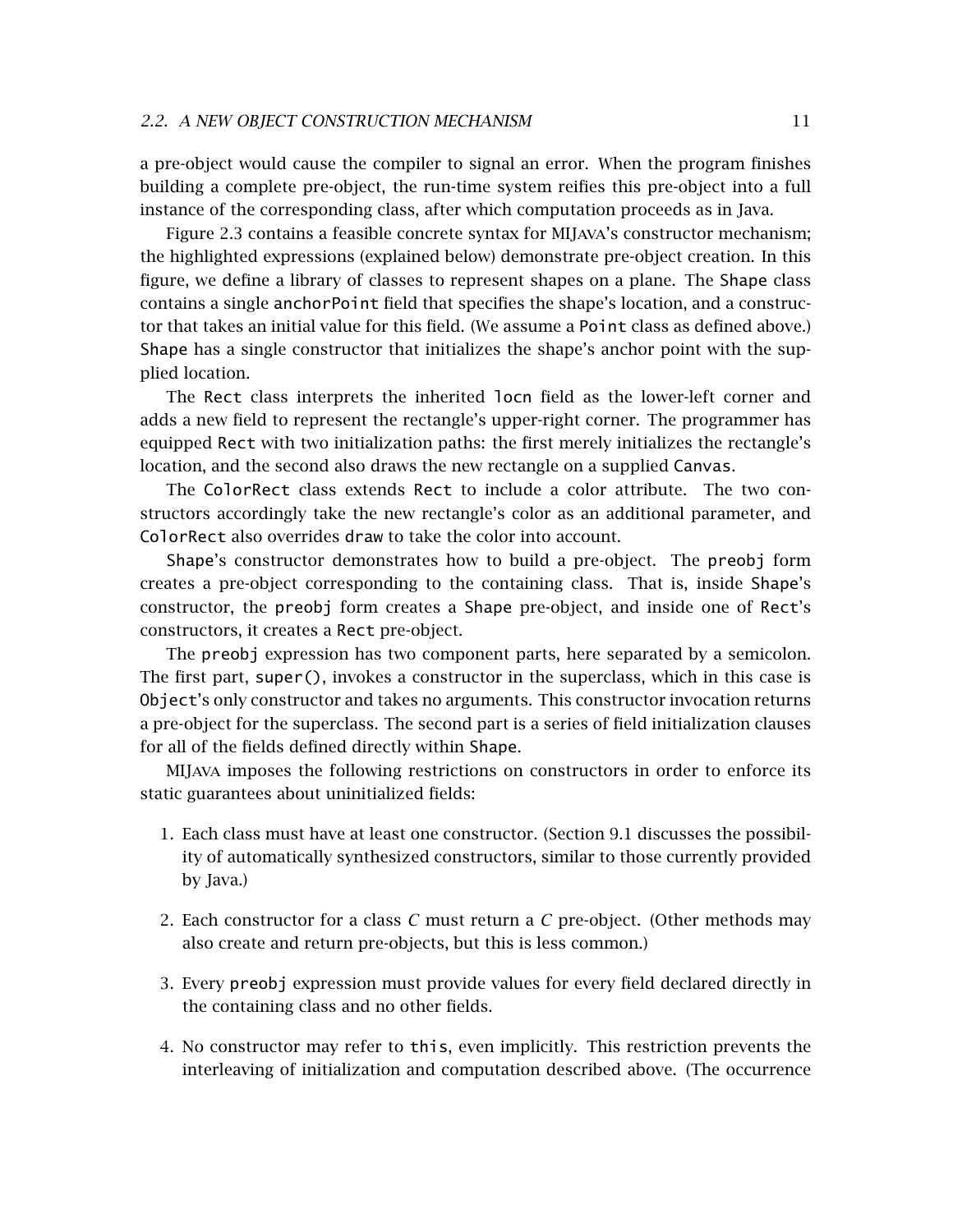```
class Shape {
 Point anchorPoint;
 public Shape(Point locn) {
    return preobj { super(); anchorPoint <- locn; };
  }
}
class Rect extends Shape {
 // anchor point is lower-left corner
 Point upperRight;
 public Rect(Point lowLft, Point upRt) {
    return preobj { super(lowLft); upperRight <- upRt; };
  }
 public Rect(Point lowLft, Point upRt, Canvas c) {
    return Rect(lowLft, upRt);
  } postinit {
   this.draw(c);
  }
 protected void draw(Canvas c) { ... }
}
class ColorRect extends Rect {
 Color color;
 public ColorRect(Point lowLft, Point upRt, Color c) {
    return preobj { super(lowLft, upRt); color <- c; };
  }
 public ColorRect(Point lowLft, Point upRt, Canvas cvs, Color clr) {
    return preobj { super(lowLft, upRt, cvs); color <- clr; };
  }
 protected void draw(Canvas c) { ... color ... }
}
```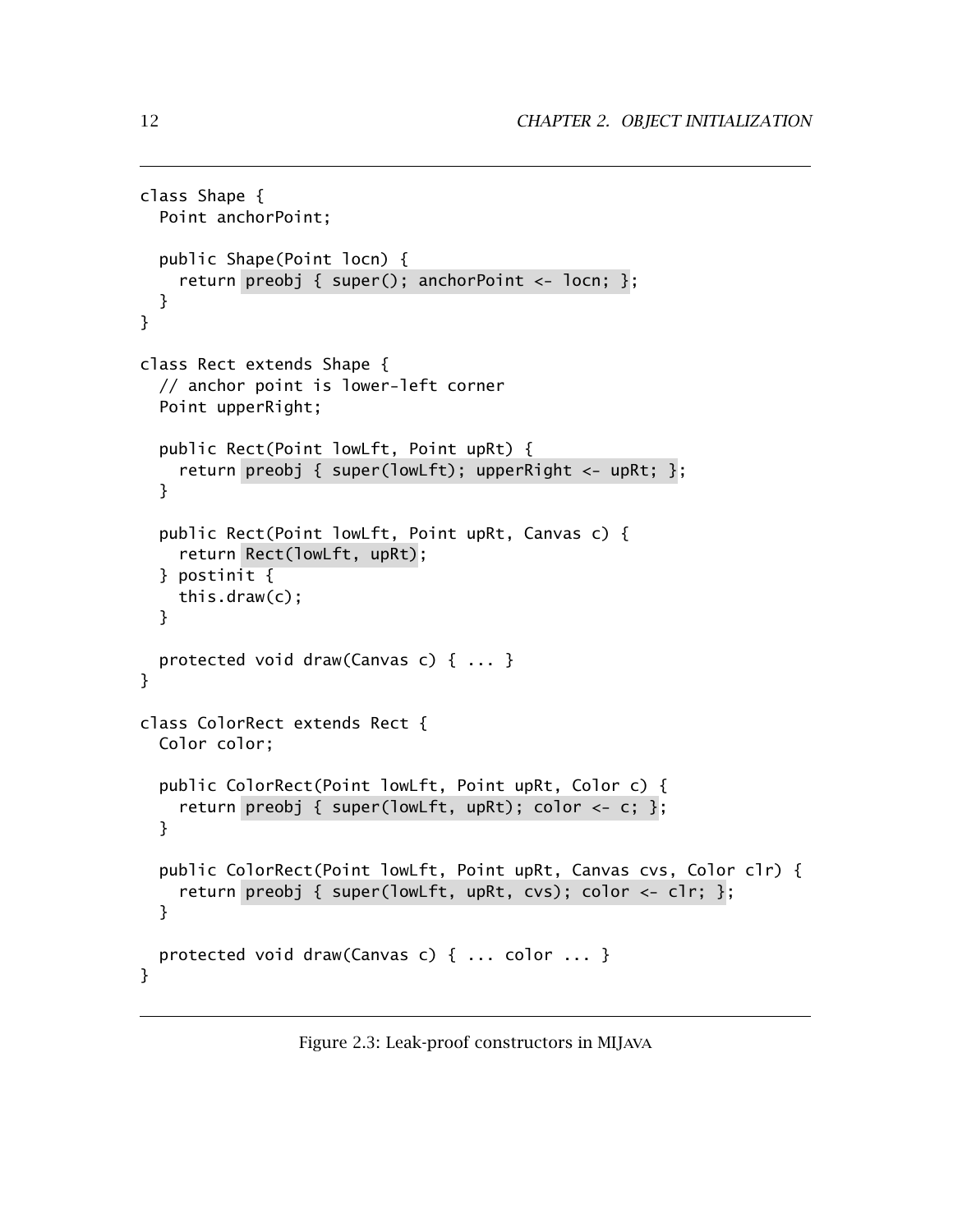of anchorPoint in the preobj expression in Shape's constructor is not a reference to this.anchorPoint. Instead, it is a label used to create the pre-object record, similar to the use of field labels in ML's record creation syntax.)

Rect's first constructor is similar to Shape's. The call to Shape's constructor produces a Shape pre-object, and the initializer for the upperRight field completes the Rect pre-object. This preobj expression does *not* contain an initializer for the inherited anchorPoint field; the Shape pre-object contains values for all such inherited fields.

As an example of the run-time behavior of the pre-object mechanism, consider the expression new Rect(p1, p2), where p1 and p2 are variables of type Point. Evaluation begins by invoking Rect's first constructor to compute a Rect pre-object. Rect passes p1 to Shape's constructor, which creates and returns a Shape pre-object in which the anchorPoint field has the value p1. When Shape's constructor returns, the preobj form in Rect extends the Shape pre-object with the field upperRight, which has the value p2. Rect returns this new, larger pre-object to the new expression, which converts the pre-object into a Rect instance. With this, instantiation is complete, and computation proceeds with the rest of the program.

Rect's second constructor demonstrates two additional features of the system, using pre-objects as first-class values, and writing code that requires this but must run at object creation time. Instead of creating a pre-object directly, this constructor instead calls the class's other constructor, in the highlighted expression, and returns its pre-object as the final result.

Rect's second constructor also has a "postinit block," which looks like a second body, separated from the first by the postinit keyword. This optional block may refer to this and to the constructor's formal parameters, and it may perform arbitrary computation on the object being constructed. MIJava executes postinit blocks only for effect; they do not return a value.

These postinit blocks allow classes to perform actions that require access to this during construction. This occurs frequently in Java programs; for example, in Sun's implementation of java.lang.Thread [52], each constructor registers the newly-created thread with its thread group, and this would be impossible if constructors could not refer to this.

Because postinit blocks may refer to this, MIJava delays the execution of these blocks until it has converted the pre-object into a full instance. This delay ensures that the program has provided initial values for *all* of the object's fields, including those defined in subclasses, before executing code that may refer to those fields. For instance, although ColorRect's second constructor begins by calling Rect's second constructor, MIJava delays the execution of Rect's postinit block until after the full ColorRect pre-object has been created and reified into a ColorRect instance. This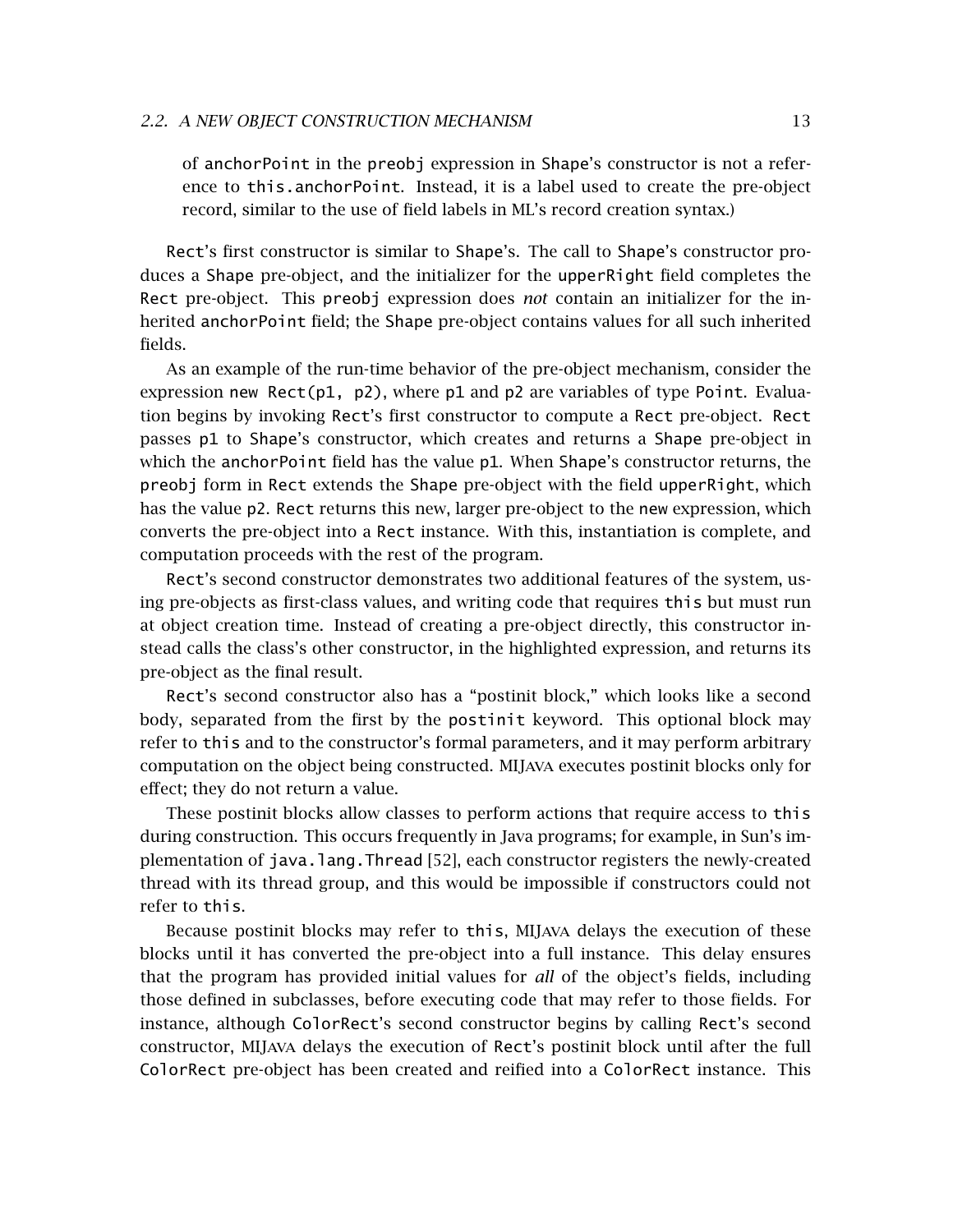delay is necessary here in order to prevent a premature reference to ColorRect's color field. The postinit block in Rect's second constructor invokes draw, which in this case executes ColorRect's implementation of the method, and this implementation refers to the value of the color field.

MIJava invokes the postinit blocks in the reverse order in which the program called the constructors. So, for instance, if ColorRect's second constructor also had a postinit block, MIJava would execute Rect's postinit before ColorRect's. When a constructor invokes another constructor in the same class, the invoked constructor's postinit block is executed before that of the invoking constructor. MIJava's static guarantees do not require a particular evaluation order for postinit blocks, so long as the object is completely initialized first. The order described here, however, essentially executes postinit blocks starting with the base class and moving to the derived class, which is the order that Java programmers currently expect from their constructors. This order allows subclass postinit blocks to assume that their superclasses' representation invariants hold.

MIJava's constructors are much more flexible than Java's constructors. Java's syntax *requires* that the first statement in the body of a constructor must be an explicit constructor invocation. If the programmer does not provide one, Java inserts a synthesized call to the superclass's default (nullary) constructor. In contrast, MIJava allows constructors to perform (almost) arbitrary computation before the preobj expression that calls the next constructor in the sequence. MIJava's mechanism is even more flexible than the above examples demonstrate; a programmer may, for instance, write the following class:

```
class ColorRect extends Rect {
    java.awt.Color color;
    public ColorRect(Point lowLft, Point upRt,
                     java.awt.Color color, Canvas c) {
        if (lowLft.x >= 0 && lowLft.y >= 0) {
            return preobj { super(lowLft, upRt, c); color <- color; };
        } else {
            return preobj { super(lowLft, upRt); color <- color; };
        }
    }
}
```
In this class, the preobj expressions appear in the branches of an  $if$  statement.<sup>5</sup> As a result, this constructor invokes Rect's third constructor when all the rectangle's co-

<sup>5</sup>MIJava's constructor mechanism is much more general than this example demonstrates. The branches of the if may also contain additional computation, or the constructor may use other control constructs, up to and including delegating the construction of the pre-object to another (static) method of the same class.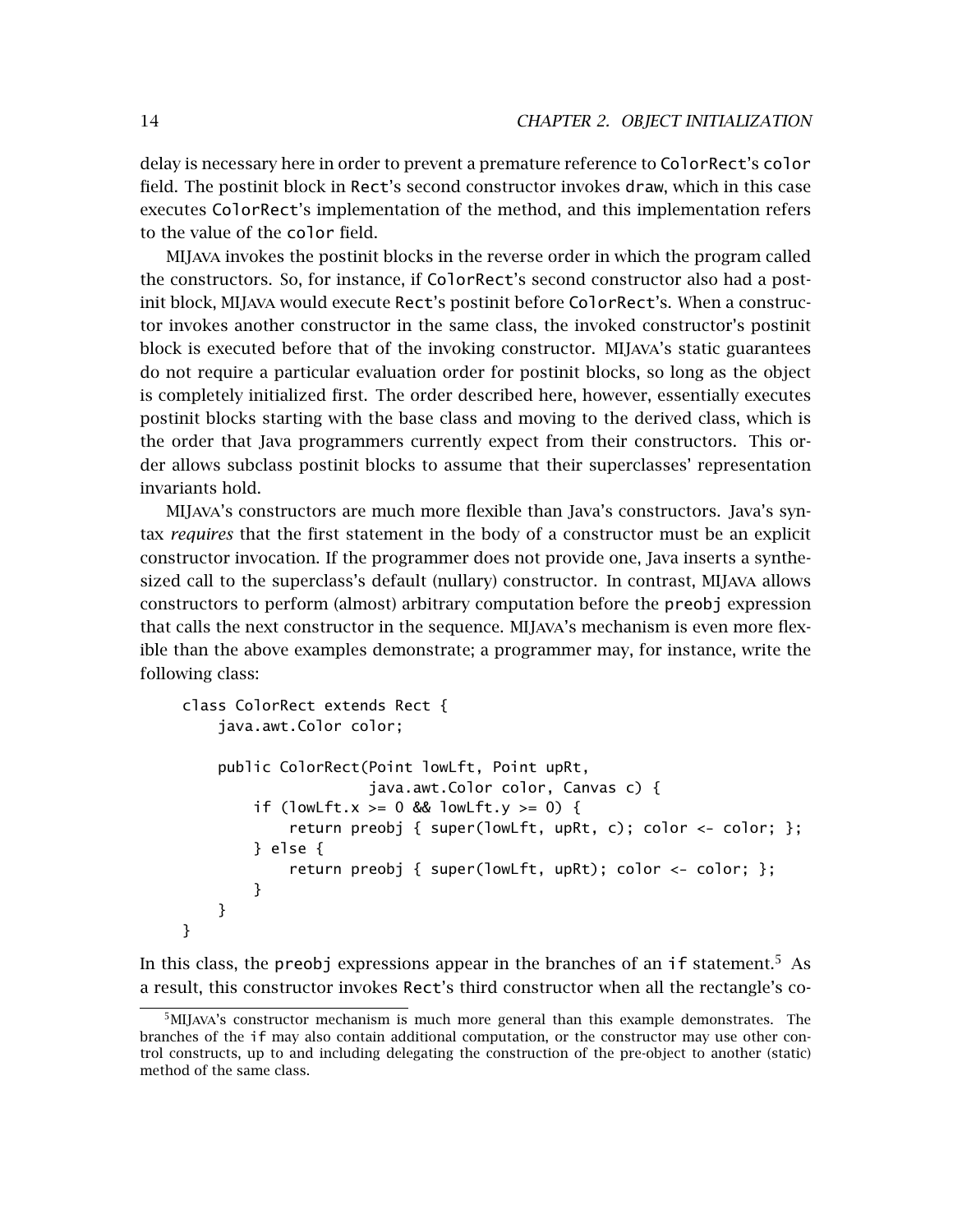ordinates are positive and Rect's first constructor otherwise. This kind of conditional constructor dispatch is simply not possible in Java.

The Java Language Specification is silent on why it requires constructors to begin with a constructor call, but we conjecture that it is an attempt to ensure that programs initialize superclass fields before referring to them. The first section of this chapter demonstrates conclusively that this restriction is not sufficient to prevent such uninitialized references, and the formal model of Chapter 5 demonstrates that it is not necessary, either. We believe strongly that MIJava—and languages in general—should not impose unnecessary restrictions such as this one, especially when the restrictions present significant barriers. Indeed, much of the complexity of the translation defined in Chapter 6 arises because of the need to accommodate this apparently needless requirement.

#### Delayed Representation Invariants

The construction mechanism that we describe here does represent a change in the establishment of object invariants for classes in inheritance hierarchies, and specifically the invariants on which subclass constructors may rely. Java programmers generally believe that a subclass constructor may assume that the superclass's invariants hold when the superclass's constructor returns, although as we have seen this is not in fact the case in many situations. In MIJava, on the other hand, because object construction proceeds in two phases, each class (or, rather, each constructor) has two sets of invariants: the first set is established during the creation of the pre-object, and the second set is not established until the postinit block executes. As a consequence, a subclass constructor may not assume that all of the superclass invariants hold for the superclass's pre-object.

While this difference certainly requires investigation, we do not expect it to be a significant issue in practice. For this change in initialization order to affect program behavior, a subclass constructor would have to observe that the fields in a pre-object fail to satisfy certain invariants. MIJava, however, provides no way for a program to inspect the properties of a pre-object before reifying it into a complete instance, at which point the postinit blocks begin to execute. By the time the program executes the postinit block for a particular constructor, all of the postinit blocks for later constructors in the invocation chain—including all those corresponding to constructors in superclasses—have completed, so the superclass representation invariants should in principle hold. Therefore, we do not believe that a program can observe this difference in initialization order.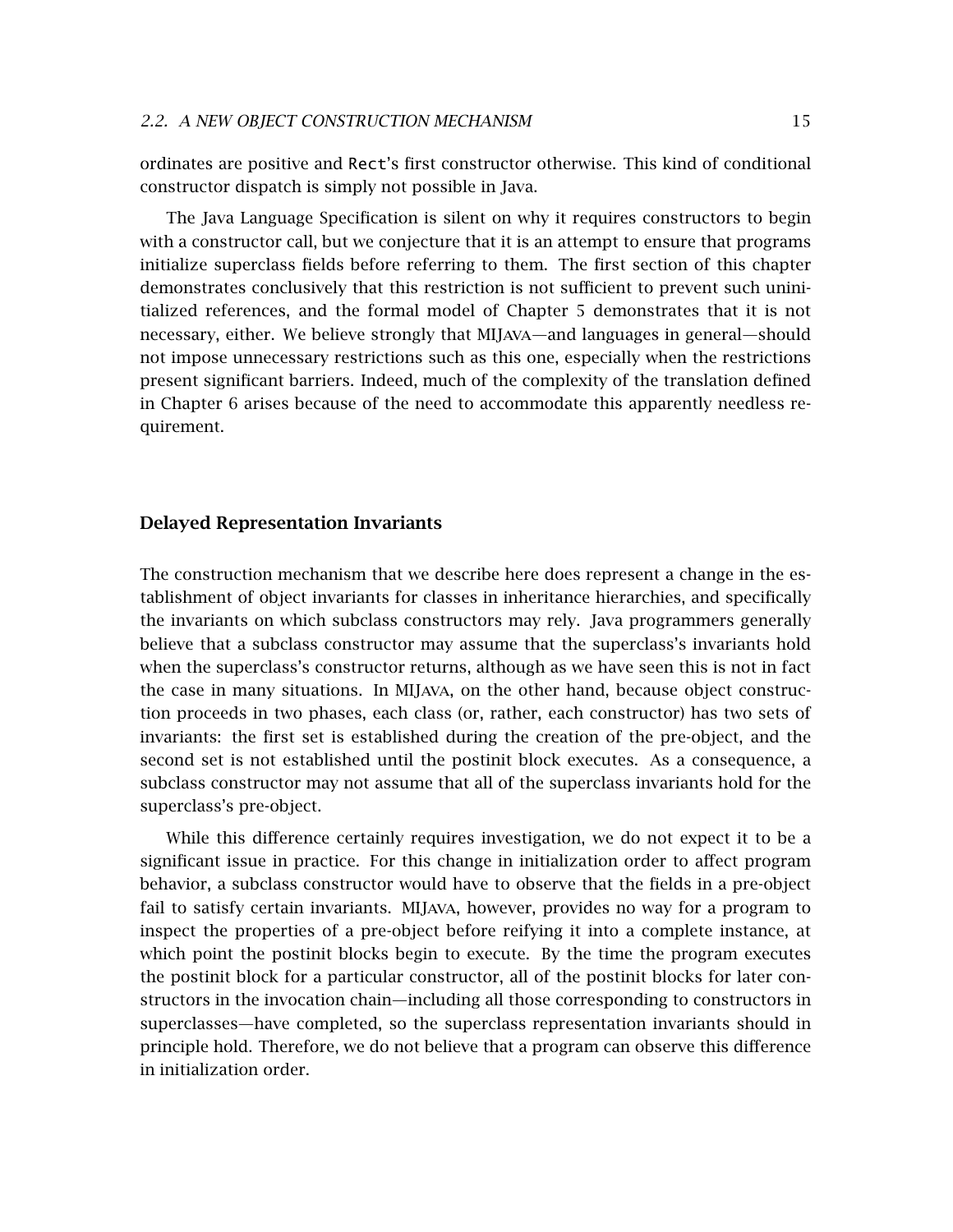### 2.3 Array Elements

In Java, array initialization proceeds much as object initialization does, except that arrays do not have explicit constructors. As with object fields, Java initializes all elements of a newly-allocated array to null, and it is the program's responsibility to initialize the array elements to the desired values through assignment statements. Java does allow the programmer to specify array initializers, but such initializers effectively hard-code the size of the array in the program and cannot be used with arrays whose size is not determined until run-time.

To ensure that all array elements are initialized before the program refers to them, MIJava must provide some array initialization mechanism beyond Java's array initializers. One possibility is a buildArray library method that takes two arguments: the size of the array and (the Java encoding of) a closure that maps the new array's indices to the corresponding initial values. Because the syntax for closures is so cumbersome in Java, however, this is hardly a practical solution. In the absence of a light-weight syntax for closures, an array comprehension form is the realistic alternative.

Constructing arrays from values read from an input source (keyboard, disk, network) is more difficult, and additional work is necessary to find the right abstractions. Array comprehensions and buildArray could work, as long as MIJava specifies the order in which they compute the element values. Alternatively, programmers may elect to assemble the values into a List or Vector, and then use the existing Component. toArray library method to produce the array.

### 2.4 Non-Object Variables

The discussion above concentrates solely on variables of object type, but Java also specified default initial values for variables of primitive type (boolean, long, double, and their subtypes). Unlike *null*, however, these default values are behaviorally members of their respective types. While invoking a method on an uninitialized field of object type raises a null-pointer exception, applying a primitive operation to an uninitialized primitive variable simply produces an answer, with no indication that the answer is most likely incorrect. As a result, such bugs can go unnoticed for long periods of time and can be difficult to diagnose and fix when found.

Because MIJava's constructor and array initialization mechanisms apply to primitive types as well as object types, its guarantees extend even to fields of non-object type. That is, each field is initialized intentionally, not by accidental default. Therefore, we can ensure that no program references an uninitialized variable of primitive type and thus eliminate the errors described above.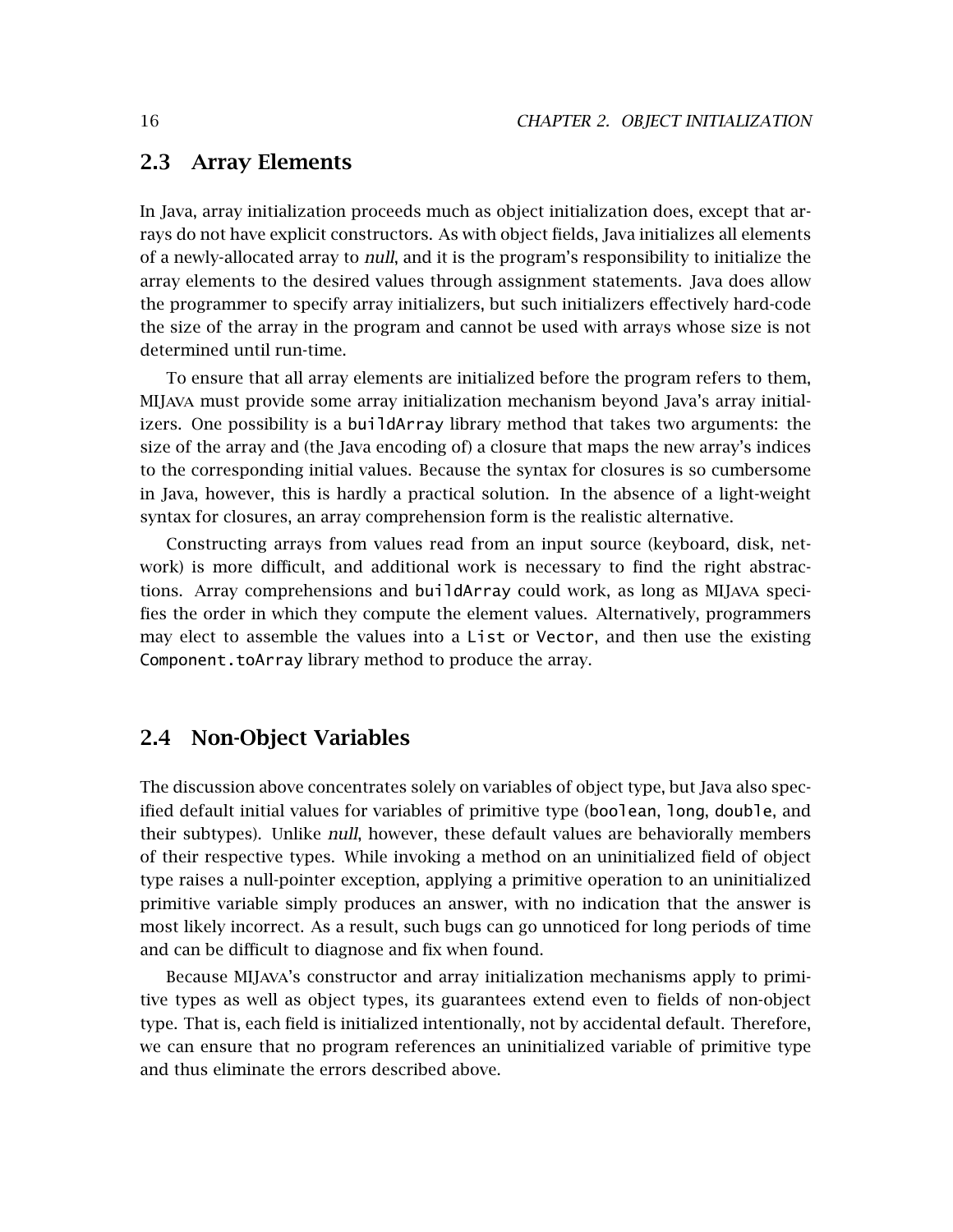### 2.5 Design Alternatives

MIJava's constructors are very general and therefore somewhat complicated. Other languages, like Spec# [4, 13], offer alternatives that are simpler but more restrictive. In Spec#, constructors look much more like Java's, in that they are a normal sequence of assignment statements, with a required call to one of the superclass's constructors, written base(...). Unlike Java, however, this base call may appear anywhere within the body of the constructor, subject to the following restrictions:

- Each control path through the constructor must initialize all (non-inherited) fields at least once before calling base;<sup>6</sup> and
- No control path may refer to this before calling base. (The implicit occurrences of this in the field assignments are allowed, but the implicit this in references to inherited fields are not.)

A straightforward static analysis checks that constructors satisfy the above requirements, which appear to be sufficient to guarantee, statically, that no program accesses an uninitialized field.<sup>7</sup> As we discuss in Chapter 8, though, MIJAVA's constructors are more general. And while MIJava and (this aspect of) Spec# were developed in parallel, we provide three important features that they do not: we demonstrate how to add uninitialized-field guarantees to an existing language, rather than developing an entire new language from scratch; we provide a migration path from Java to MIJava; and we have succeeded in completely banishing *null* from the language.

## 2.6 Scaling to the Full Language: Exception Handling

Thus far, we have considered MIJava's constructor mechanism in isolation, and the model of Chapter 5 includes only core language features. To complete the discussion of this proposed change, we must investigate how we would scale MIJava's constructors and static guarantees to the full language and how they interact with other features of Java and with the idioms that Java programmers use in large projects. In particular, we must discuss whether exceptions could violate MIJava's guarantees.

MIJava constructors may throw exceptions rather than returning normally, in both the pre-object creation and the postinit sections. In both cases, using Java's existing exception semantics gives reasonable behavior and preserves MIJava's static guarantees about uninitialized field access.

If the pre-object creation section throws an exception, the run-time system transfers control to the nearest dynamically-enclosing handler. Because the program raised the

 $6$ Spec# also supports "delayed" constructors, which relax this restriction; see section 8.1 for details. <sup>7</sup>We have not seen a formal proof of this statement in the Spec# literature.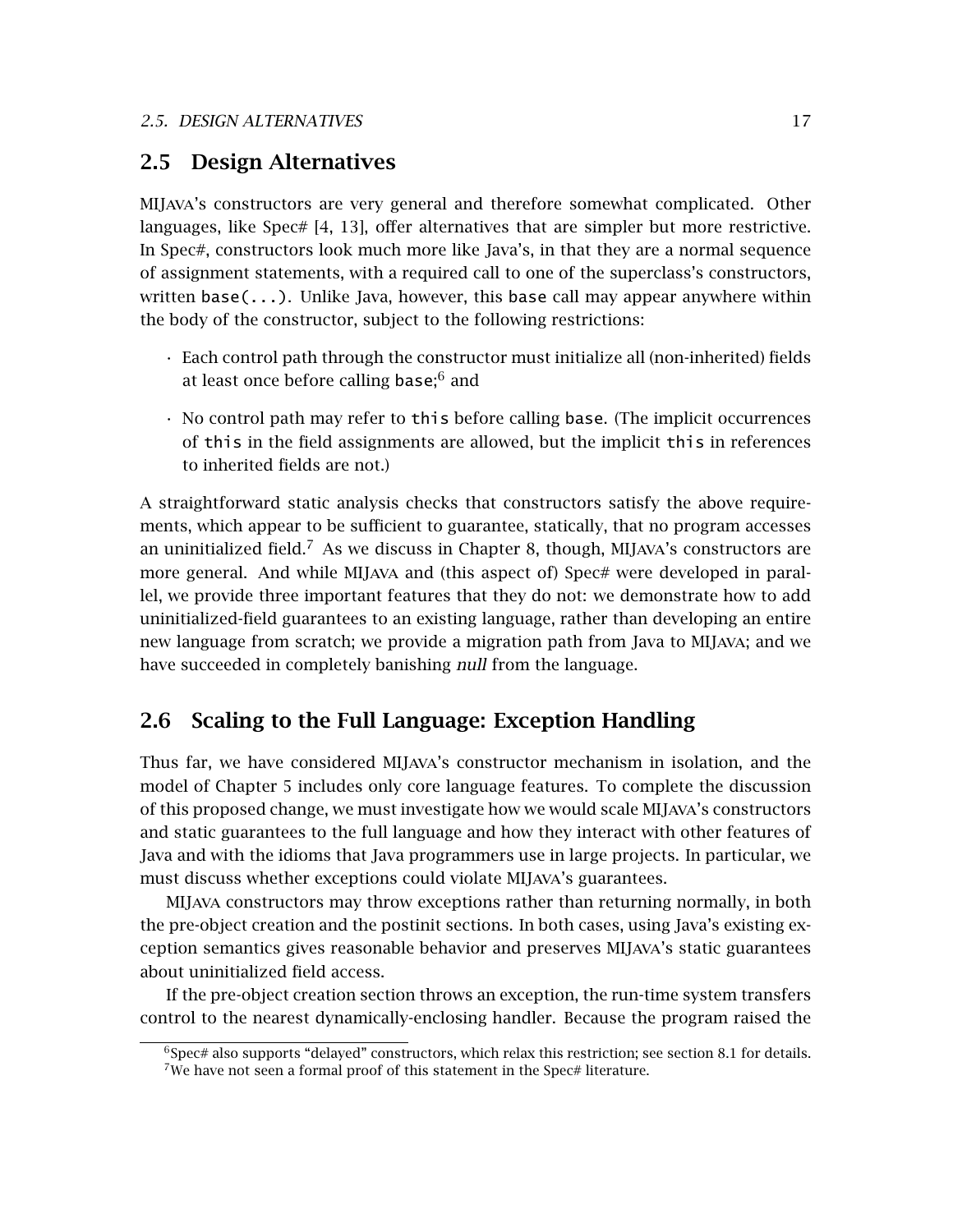exception before converting the pre-object into a full instance, no references to the partially-constructed object exist. Therefore, the program cannot refer to uninitialized fields in this object, and MIJava's guarantees still hold. Because pre-objects are firstclass values, however, the constructor *could* allow a reference to the pre-object (or the superclass's pre-object) to "leak" out to the handler, either by placing a reference to the pre-object into the exception object, or by storing it in some mutable field whose scope includes the handler. However, MIJava's type system ensures that any such pre-object contains values for all of the necessary fields, so the program may safely reify it and be assured that the resulting object is fully initialized.

If a postinit block throws an exception, then all of the relevant field initialization sections have provided values for the object's fields, and the run-time system has reified the pre-object into a full instance. However, the program may not have established all of the object's representation invariants before throwing the exception. Unlike the previous case, however, the incomplete object may be visible to the rest of the program. A postinit block may have stored this in a variable visible to the handler's context, or it may have put this into one of the exception object's fields. In such cases, it is up to the programmer to recognize that the object may not behave as expected and to take appropriate action. This does not invalid MIJava's guarantees, because we claim only that MIJava programs must initialize all fields before referring to them.

Even with this potential problem, MIJava still represents an improvement over existing Java programs. Java constructors may throw exceptions before establishing all of the object's representation invariants, and if this leaks out to the rest of the program as above, Java programs can manipulate the incompletely-initialized object just as easily as in MIJava. Further, a Java constructor may throw an exception and leak this before initializing all of the object's fields, which is not possible in MIJava.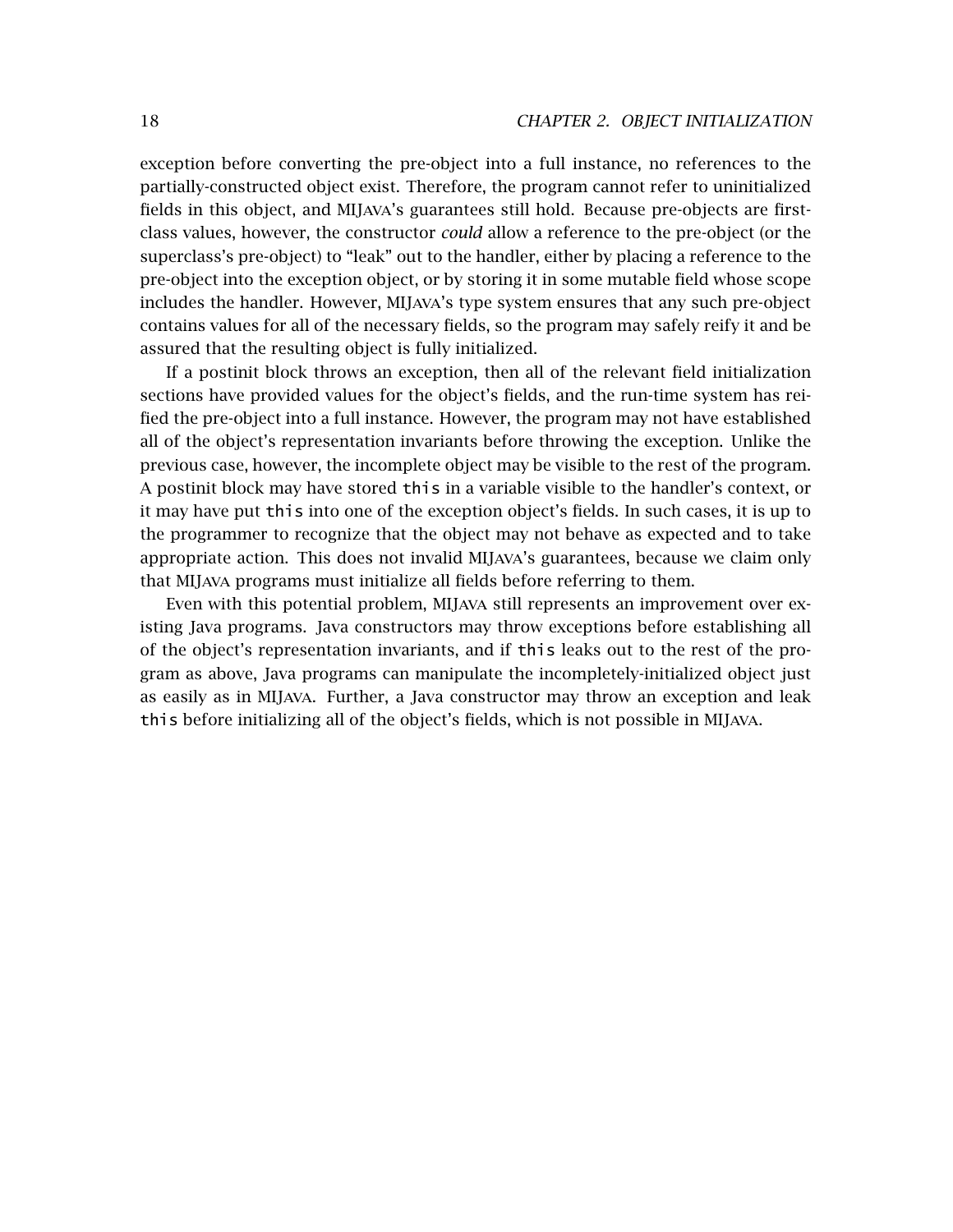# Chapter 3

# A New *Maybe*

To allow programmers to express *Maybe*—that is, the possibility for "missing" values or results—without null, we add a parameterized Maybe type to MIJava, similar to the Maybe type in Haskell and the Option type in SML. The introduction of this type, which we write in Java-like syntax as Maybe<T>, changes the interpretation of types in MIJava: the type String now contains *only* instances of the class String, and not null or any other distinguished value. Programmers must write Maybe<String> to indicate that a particular context allows null.

Introducing a Maybe type inspired by functional programming poses the challenge of integrating this type with the rest of MIJava. In particular, using Haskell-like pattern matching to decompose Maybe values would be a particularly bad fit, as it would require making significant syntactic and semantic changes to the language that would be of limited utility. $1$  Instead, we look for a more Java-like interface to this type.

### 3.1 *Maybe* in Java

The Maybe type implements the class interface specified in figure 3.1, although MIJava implementations may choose not to represent Maybe as a class. The first constructor injects a value into the Maybe type, and the second constructor creates a Maybe value that indicates that the optional property is not present. The isSome method indicates whether a value is present, and the valOf method returns the underlying value, raising a MaybeException when invoked on a Maybe object that represents a missing value. For convenience, we define two additional keywords, some and none, which correspond to Maybe's two constructors, respectively.<sup>2</sup>

 $1$ Without additional effort along the lines of Scala [35], the pattern matching mechanism would apply only to Maybe types.

 $^2$ In an actual implementation, we could even spell none as nu11, as the two values are used in many of the same contexts and generally behave the same, although this new null would in fact respond to certain method calls. For clarity, however, we leave null at its current meaning in Java and use none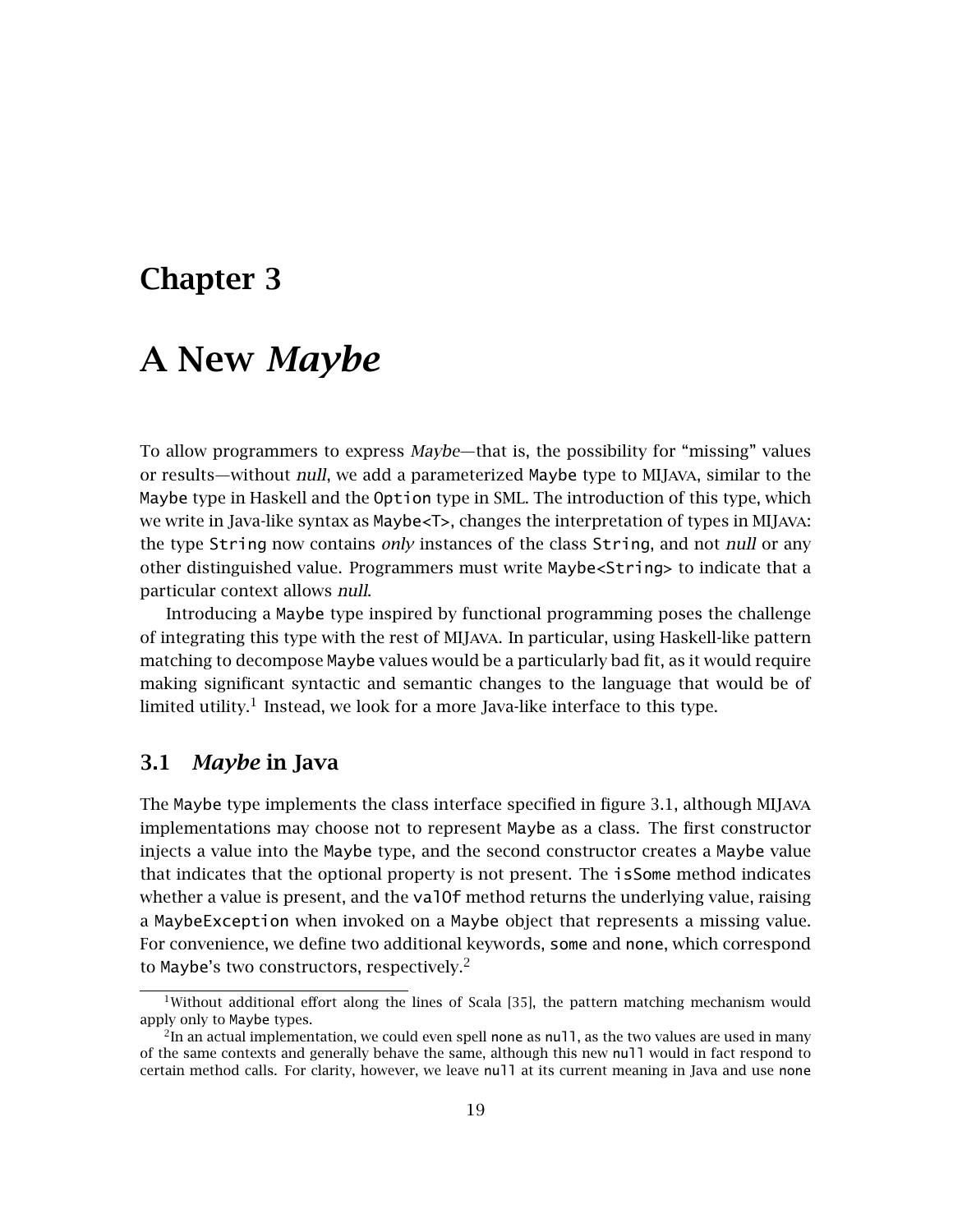```
class Maybe<T> {
   public Maybe(T val) { ... }
   public Maybe() { ... }
   public boolean isSome() { ... }
   public T valOf() { ... }
}
class MaybeException extends RuntimeException { }
```
Figure 3.1: The Maybe interface

Because the pattern matching forms of functional languages do not lend themselves well to Java or other object-oriented languages, we instead provide implicit coercions between the types T and Maybe<T> for any T. These coercions are similar to those between, for instance, int and Integer in Java 5. While the coercion from T to Maybe<T> always succeeds, $3$  the reverse may fail with a MaybeException. This coercion is essential for clarity, brevity, and programmer convenience. Without it, the programmer would have to pollute the code base with many calls to isSome and valOf. (These calls to is Some correspond directly to the  $(obj != null)$  checks that Java programmers are *supposed* to make, but in reality most programmers prefer not to go to the effort.)

Without additional constraints, MIJava's insertion of coercions is underspecified, and this ambiguity can produce programs that behave in unexpected ways. As an example, consider the following partial program:

```
class C {
    void m(Maybe<String> s) { ... }
    // assume no overloading on method m()
    void m2() {
        Maybe<String> x = ...;m(x);
    }
}
```
for the Maybe constructor in this dissertation.

 $3$ This coercion may in fact fail with an OutOfMemoryError, just like coercions from int to Integer, but we ignore this possibility here.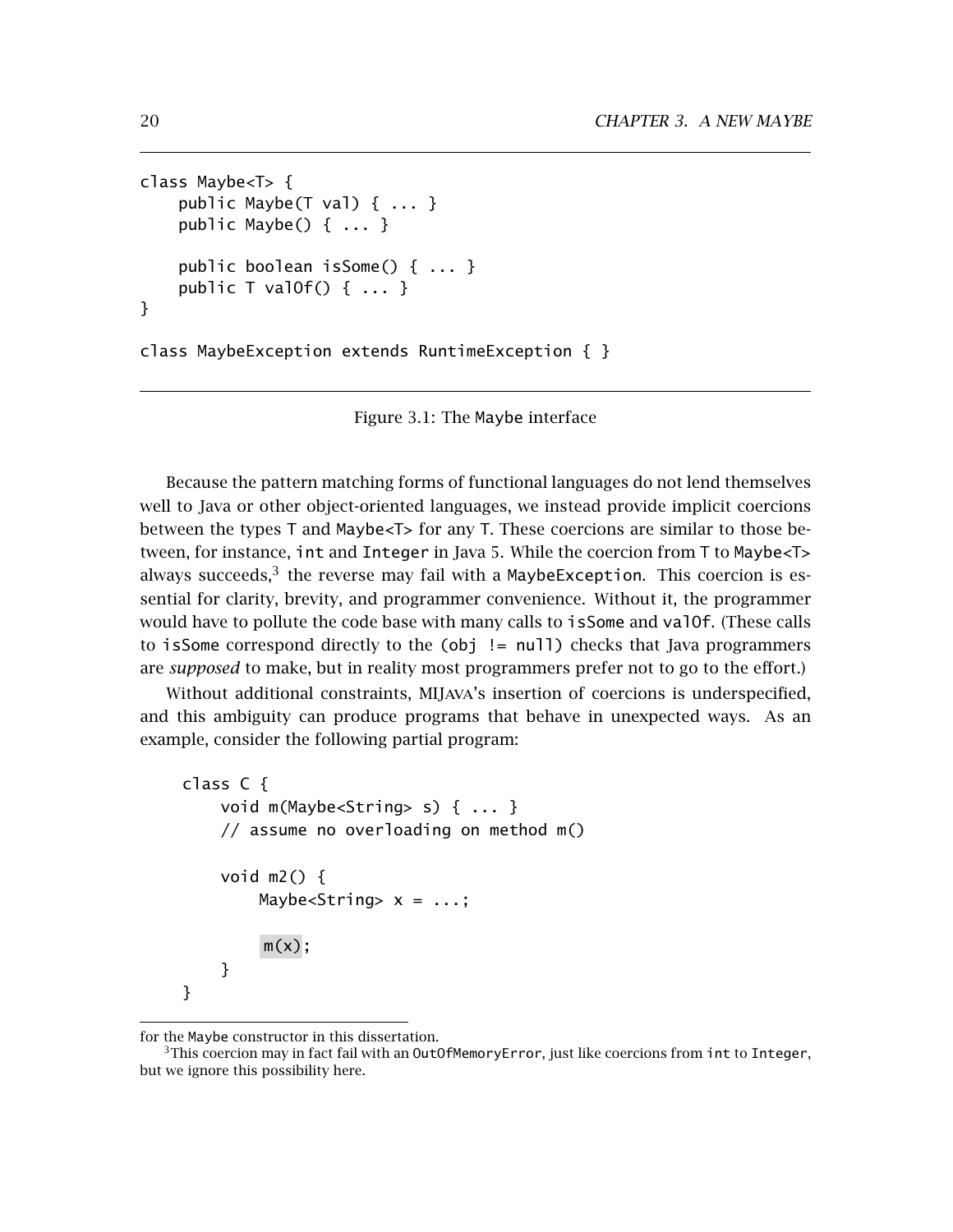In the highlighted method call expression, the program uses x, a variable of type Maybe<String>, in a context that expects an expression of the same type. Here, the programmer presumably expects the language to leave the expression unchanged and not insert any coercions. However, MIJava could insert other coercions for x, such as some(x), valOf(some(x)), or some(valOf(x)).<sup>4</sup> Some possible coercions, like the first above, we reject as producing ill-typed programs. In this particular example, the resulting expression has type Maybe<Maybe<String>>, which does not match the context. The second possibility yields an expression of the correct type, but at the cost of the unnecessary dynamic check in valOf. The third possibility demonstrates the danger of these "padding" coercions: while the resulting expression has the correct type, the inserted runtime check throws a MaybeException whenever x is none, even though the original program (with no coercions) completes successfully in this case.

To avoid this problem and to make coercion introduction deterministic, MIJava always avoids padding when inserting coercions. For the program above, then, the language inserts no coercions. To convert an expression of type Maybe<String> to type Maybe<Maybe<String>>, MIJava always inserts a single some coercion, and so on. With this restriction, and as long as the compiler can unambiguously determine what type a context expects, coercion introduction is deterministic. Section 3.2 addresses those cases where ambiguity arises from the context.

While it may seem at first glance that these coercions give MIJava's none value all of the drawbacks of Java's null, including delayed detection of null-pointer references, there is a key difference, best illustrated with an example. Consider a Map that associates integers with strings, with the additional invariant that every integer in the domain of the structure maps to an actual string and not to null. Figure 3.2 demonstrates how one would write this in Java 5 and in MIJava:

- In the Java code on the left, the programmer cannot state the invariant within the language. Therefore, the second call to put completes normally, even though it violates this invariant. The program cannot detect this error until it attempts to *use* (not just retrieve) the incorrect value. Further, although this example places the error and its detection close together textually, they may be arbitrarily far apart in actual code.
- On the right, in MIJava, the use of String instead of Maybe<String> in the declaration of m specifies to the compiler that m's range may contain only Strings. Because the arguments in both calls to m.put are of type Maybe<String>, the compiler inserts coercions, and the second coercion fails with a MaybeException. In MIJava, then, the run-time system throws an exception as soon as the program violates this invariant, instead of much later, when the program executes code that depends on an invariant previously violated.

<sup>&</sup>lt;sup>4</sup>For clarity, we assume here a val0f keyword, such that val0f(x) is equivalent to x.val0f().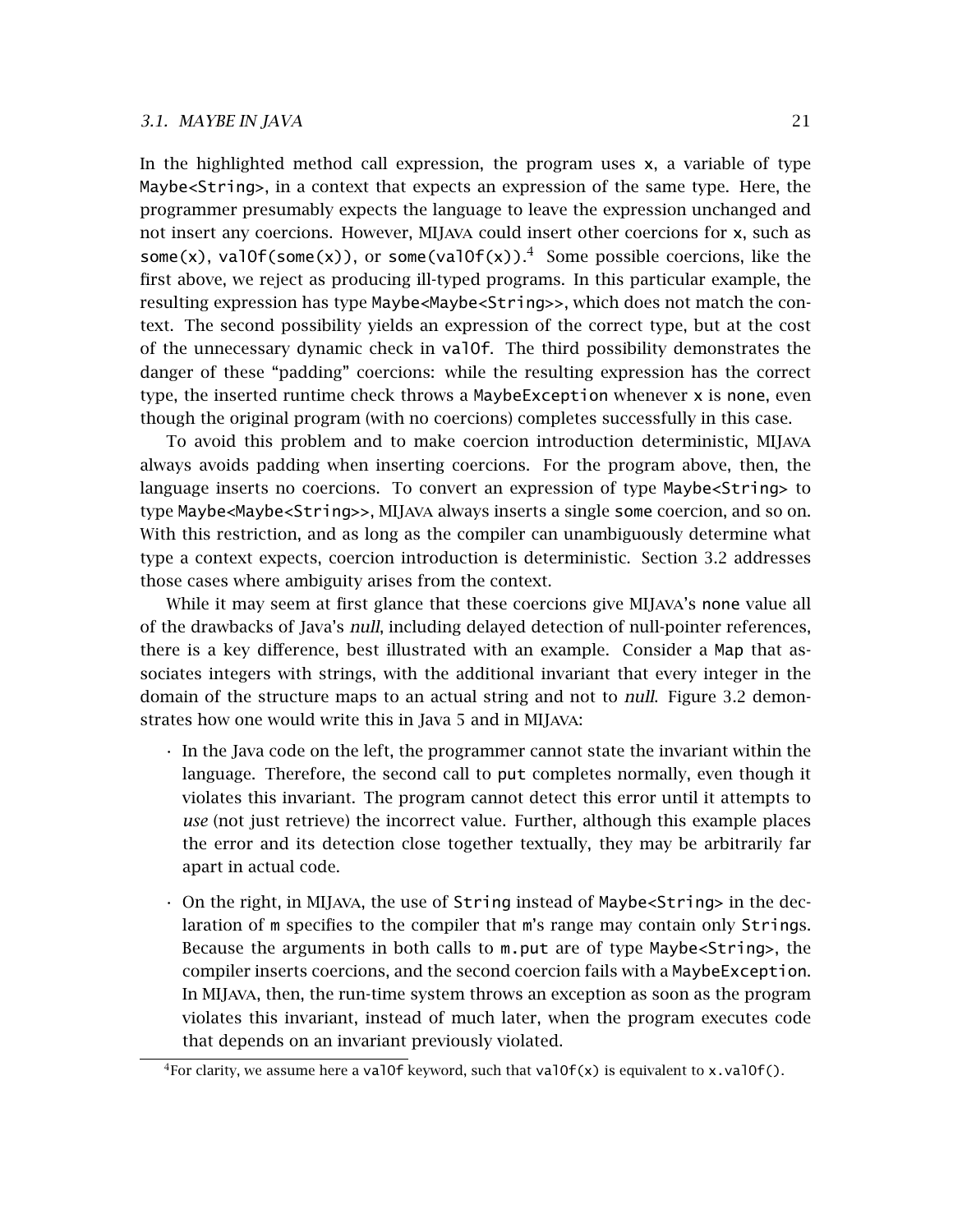```
java.util.Map<Integer, String> m = ...;
m.put(13, "Baker's Dozen");
m.put(42, null); // oops!
System.out.println(m.get(13).length());
System.out.println(m.get(42).length());
   // NullPointerException!
                                         java.util.Map<Integer, String> m = ...;
                                         m.put(13, some("Baker's Dozen"));
                                         m.put(42, none); // MaybeException
                                         System.out.println(m.get(13).length());
                                         System.out.println(m.get(42).length());
```
Figure 3.2: The Maybe coercion at an abstraction boundary

MIJava's use of Maybe also allows programmers to design simpler data structure interfaces than in Java without loss of expressiveness. Consider the Map interface again, which would have the following (partial) signature in MIJava:

```
public interface Map<K, V> {
    Maybe<V> get(K key);
    ...
}
```
The get method would return none to indicate that the specified key is not in the map. In a map of type Map<K, Maybe<V>>, get could return one of three kinds of values:

- 1. none, to indicate that the key is not present;
- 2. some(none), to indicate that the key is present and maps to none; and
- 3. some(some( $v$ )), to indicate that the key maps to the value  $v$ .

In Java, Map.get returns null in both the first and second cases, so Map's client must call the map's containsKey method to distinguish between them.<sup>5</sup> Because the Java map requires two observations to distinguish these cases, subtle concurrency bugs can arise if the programmer neglects to perform the necessary synchronization.

Additionally, this example demonstrates the importance of nested Maybe types, like Maybe<Maybe<String>>. In a language that cannot express such types (such as languages that approximate Maybe with non-null reference types) the result of the get method in the Map interface defined above would discard information whenever Map is used at a *Maybe* type. For instance, the get method in Map<Object, Maybe<String>>

 $5$ The MaybeException raised by a failed coercion from type Maybe<Maybe<T>> to T is not enough to distinguish between the two cases, so the programmer must instead fall back on the isSome method. Unlike Java, however, the return value itself suffices to distinguish these two cases, leading to a cleaner Map interface.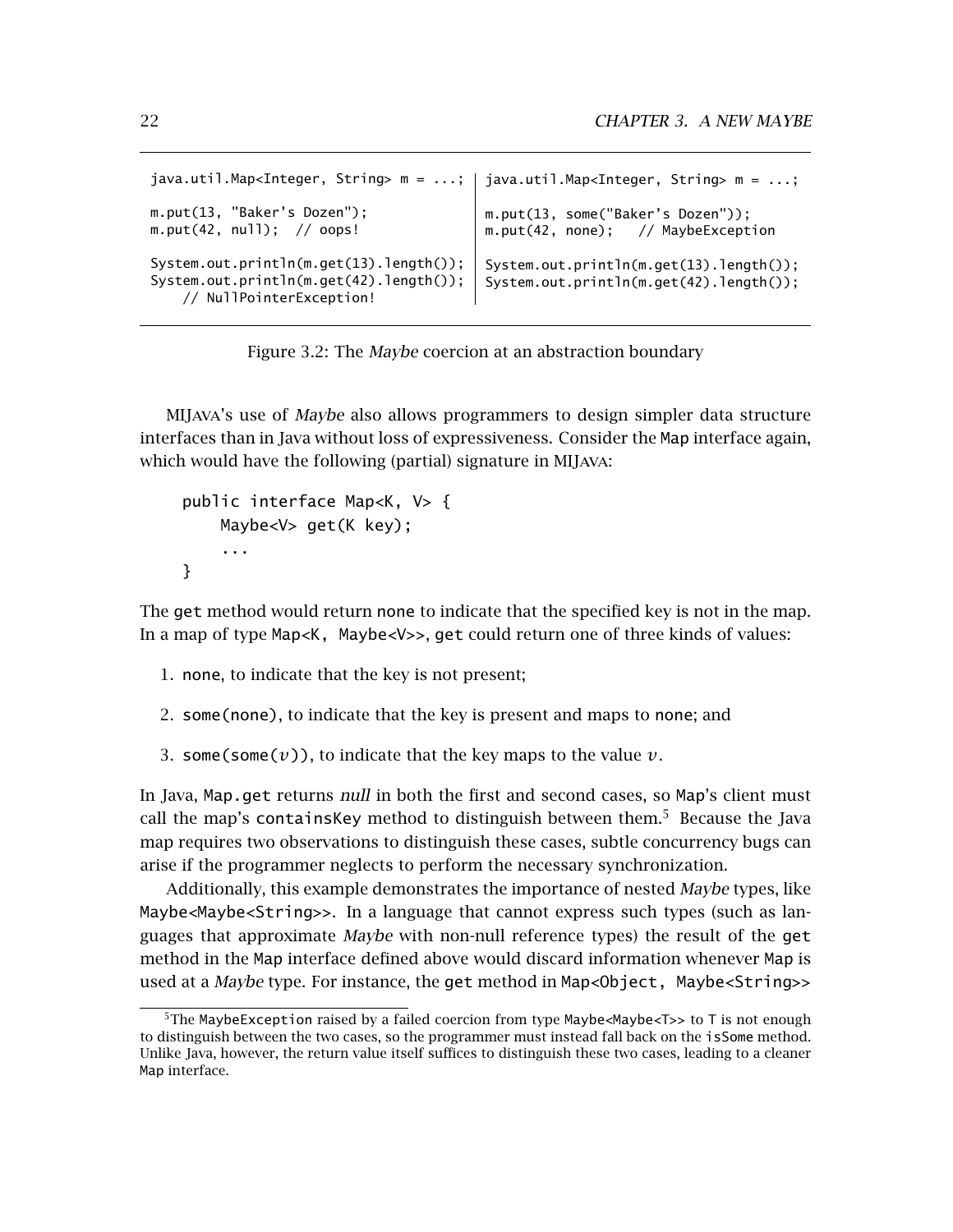could return only Maybe<String>, and programs could not rely on its result to distinguish between cases 1 and 2 above.

The behavior of Map.get also provides a new answer to the question posed by other statically-typed languages about how functions like get should signal failure. In Haskell, operations that may not succeed typically return Maybe t, and the programmer uses the Maybe monad and the do syntax to evaluate several such expressions in sequence and abort the sequence if any of the intermediate operations fail. OCaml, on the other hand, does not have specialized monad syntax, so in the standard idiom such functions throw an exception. This spares programmers the syntactic overhead of checking each option result in turn. Neither language's standard practice has a clear advantage over the other: Haskell's solution requires additional syntax, and OCaml's makes the case of a single option operation more expensive, syntactically. With MIJava's behavior, we get the best of both worlds, and the get method allows both lightweight syntax for a single Maybe operation and sequences of Maybe operations without checks after each one.

### 3.2 Scaling *Maybe* to the Full Language

The model of Chapter 5 specifies the behavior of *Maybe* types in the simplified core of Java. To complete the proposal, we must discuss how it interacts with the features of the full language, including Object as unique supertype, Java's system of generics, contexts that lead to ambiguous coercions, and Maybe's effect on existing libraries.

#### *Maybe* and **Object**

Interpreting the type Object in MIJava in the manner described at the beginning of this chapter is not consistent with Java's use of Object as the unique maximum of the subtyping order. (For this section, we ignore non-object types like int and double.) If, as we said earlier, the type Number contains only instances of the class Number and its subclasses, but not none, then the type Object should include only instances of the class Object and its subclasses, but not none. Indeed, this interpretation is necessary in order to achieve the run-time enforcement of the Maybe invariants described in the previous section. As a consequence of this interpretation, Maybe<T> *cannot* be a subtype of Object, even though it may be implemented as an object, i.e., as an instance of some class. The same logic also implies that Maybe cannot implement any interfaces.

Additionally, it is impossible to designate a single type as the unique supertype and retain the desired expressiveness of the MIJava type hierarchy. In particular, we cannot designate Maybe<Object> as the maximal type for two reasons. First, Maybe<String> is *not* a subtype of Maybe<Object>. Second, it leaves no room for Maybe<Maybe<Object>>, and so on. While MIJAVA's coercions can convert values of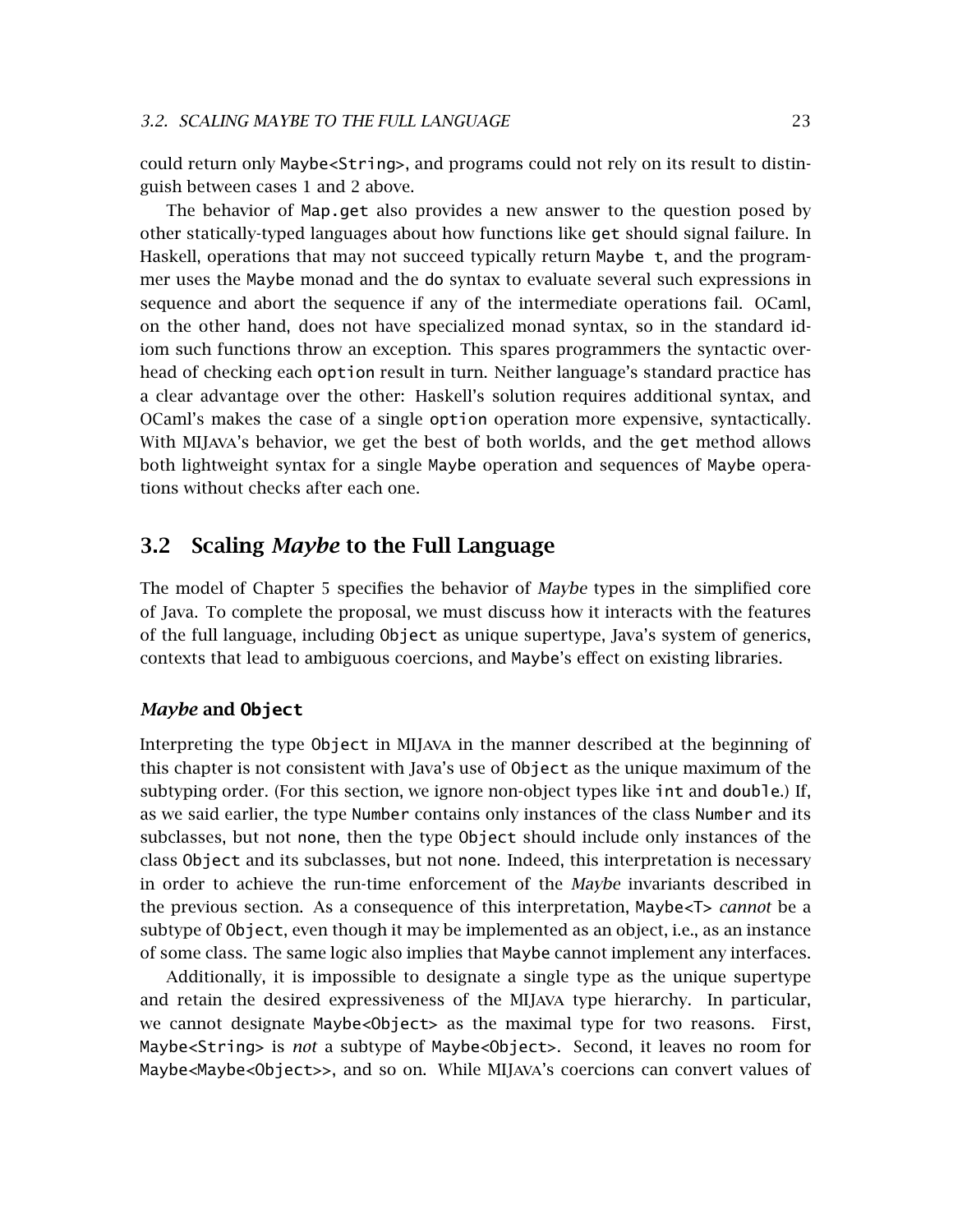any type to (a subtype of) Object, these coercions are not the same as Java's upcasts, as they can fail at run-time.

Adding Maybe to MIJava thus means that there is no single type at the root of the subtyping hierarchy. Further evaluation work is required to determine if this has significant practical drawbacks, but we do not expect serious problems due to the limited ways in which programmers use Object.

While other object-oriented languages allow a multi-rooted class hierarchy, we must briefly check that introducing this complication into Java does not interfere with the uses of Object. The class Object serves the following functions in Java programs:

- 1. It defines operations that are available on all (non-primitive) values in the language: clone, equals, finalize, getClass, hashCode, notify, notifyAll, toString, wait.
- 2. It allows for heterogeneous data structures, such as List<Object>.
- 3. It serves as the default bound on generic type arguments.

All the methods currently defined on Object have reasonable implementations for Maybe values, including none, so MIJAVA could easily provide those operations. $6$  For the second point, we conjecture that when programmers want heterogeneity, they generally want *bounded* heterogeneity: rather than absolutely any value, they want any value whose type is a subtype of some specific type T. Finally, instead of Object as the default bound on unqualified type variables, MIJava could instead assume *nothing* about those types. Alternatively, because Maybe values satisfy Object's (implicit) interface, MIJava could assume this interface for unqualified type variables. This is, however, a potentially awkward exception to Java's type rules, as it essentially assumes the existence of a maximal type but does not allow the programmer to name it.

Even with the issues raised above, the lack of a unique supertype does have certain benefits. Because programmers cannot simply insert values of Maybe type into a data structure that expects Object, they must think consciously about where none is allowed in the program and where it is not, and they must express that decision in the type system.

#### *Maybe* and Java's Generics

The model of Chapter 5 does not specify whether the Maybe<T> type constructor behaves like other parameterized types in Java with respect to type erasure and so forth, although the concrete syntax that we use in this chapter strongly suggests that it does.

 $6$ This remains true even if Maybe is not implemented as a class. Because Java already has Class instances for primitive types like int, we could easily create a new Class instance for Maybe.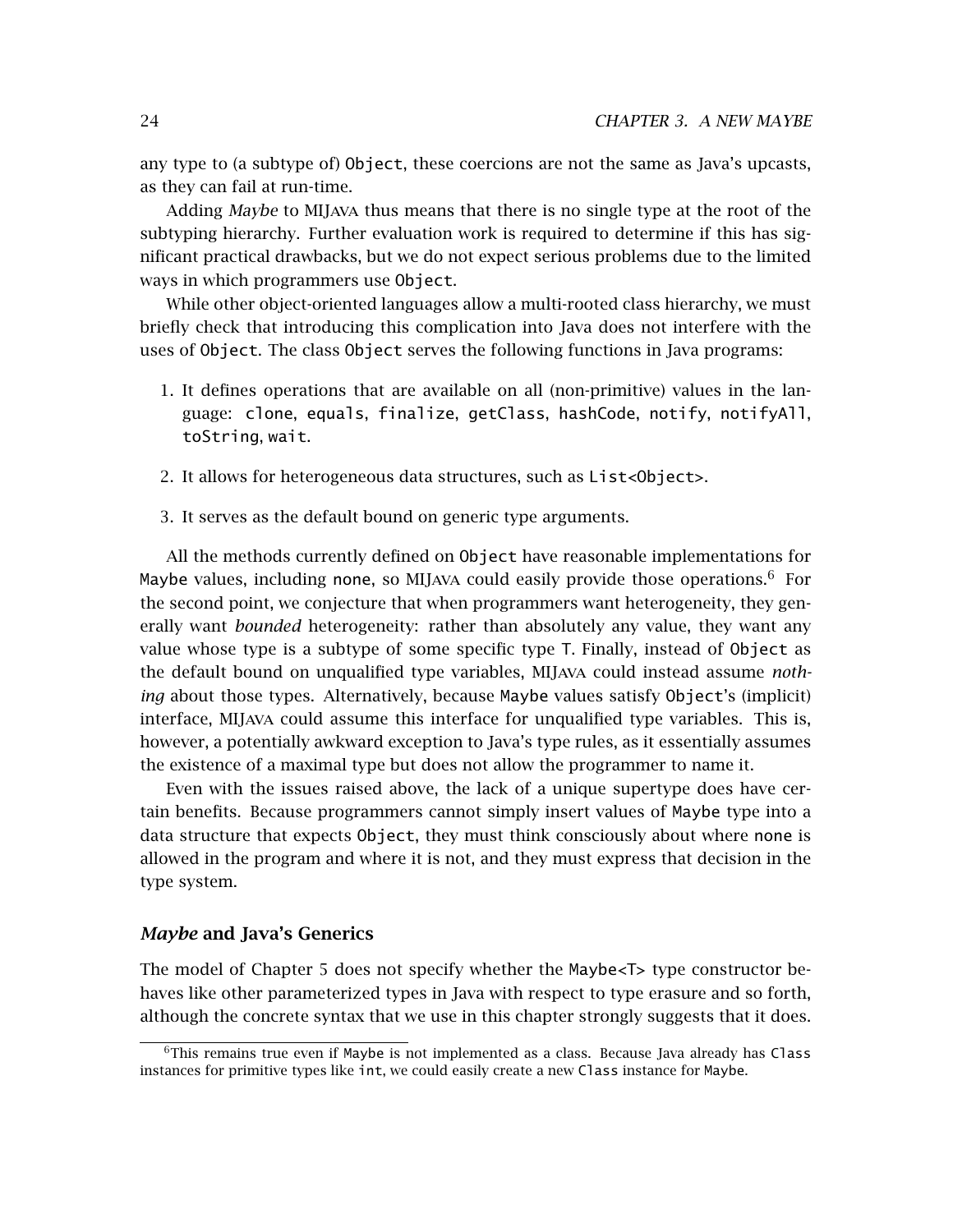#### 3.2. SCALING MAYBE TO THE FULL LANGUAGE 25

If MIJava treats Maybe as a normal generic type, then Java's restrictions on generic types and overloaded methods would also apply to Maybe. In particular, the following interface definition would not compile, as the three methods would have exactly the same type signature for the purposes of overloading:

```
interface I {
    void m(Maybe<String> s);
    void m(Maybe<Record> r);
    void m(Maybe<Maybe<Record>> r);
}
```
Java programmers have developed standard techniques to address this problem. The easiest solution, of course, is to give the methods different names. If that is undesirable or impossible (as with constructors), then the programmer can add additional "dummy" parameters that serve only to distinguish otherwise equivalent methods.

In addition, treating Maybe as other Java generic types would allow programmers to refer to the raw type Maybe with no type arguments. As a result, Maybe would be susceptible to heap pollution [20, §4.12.2.1], like other generic types, and a variable of type Maybe<Number> could refer to a value that was instantiated as a Maybe<String>, as in the following example:

```
Maybe<Number> mn = some(new Integer(42));
Maybe bare_m = n;
Maybe<String> ms = bare_m; // generates "unchecked" warning
System.out.println(ms.valOf());
    // generates ClassCastException at run-time
```
Fortunately, because Maybe instances are immutable, we avoid the additional problems of mutable generic types, in which it is possible to insert an instance of String into an object that was originally created as an instance of ArrayList<Number>.

Heap pollution would unfortunately allow programmers to bypass MIJava's type system and its enforcement of the invariants about the flow of *null*, as the following example demonstrates:

```
Map<String, String> map = ...;
Map bareMap = map;
Map<String, Maybe<String>> nullableMap = bareMap;
    // generates "unchecked" warning, which programmer may ignore
nullableMap.put("foo", none); // also "unchecked" warning
System.out.println(map.get("foo")); // ClassCastException
```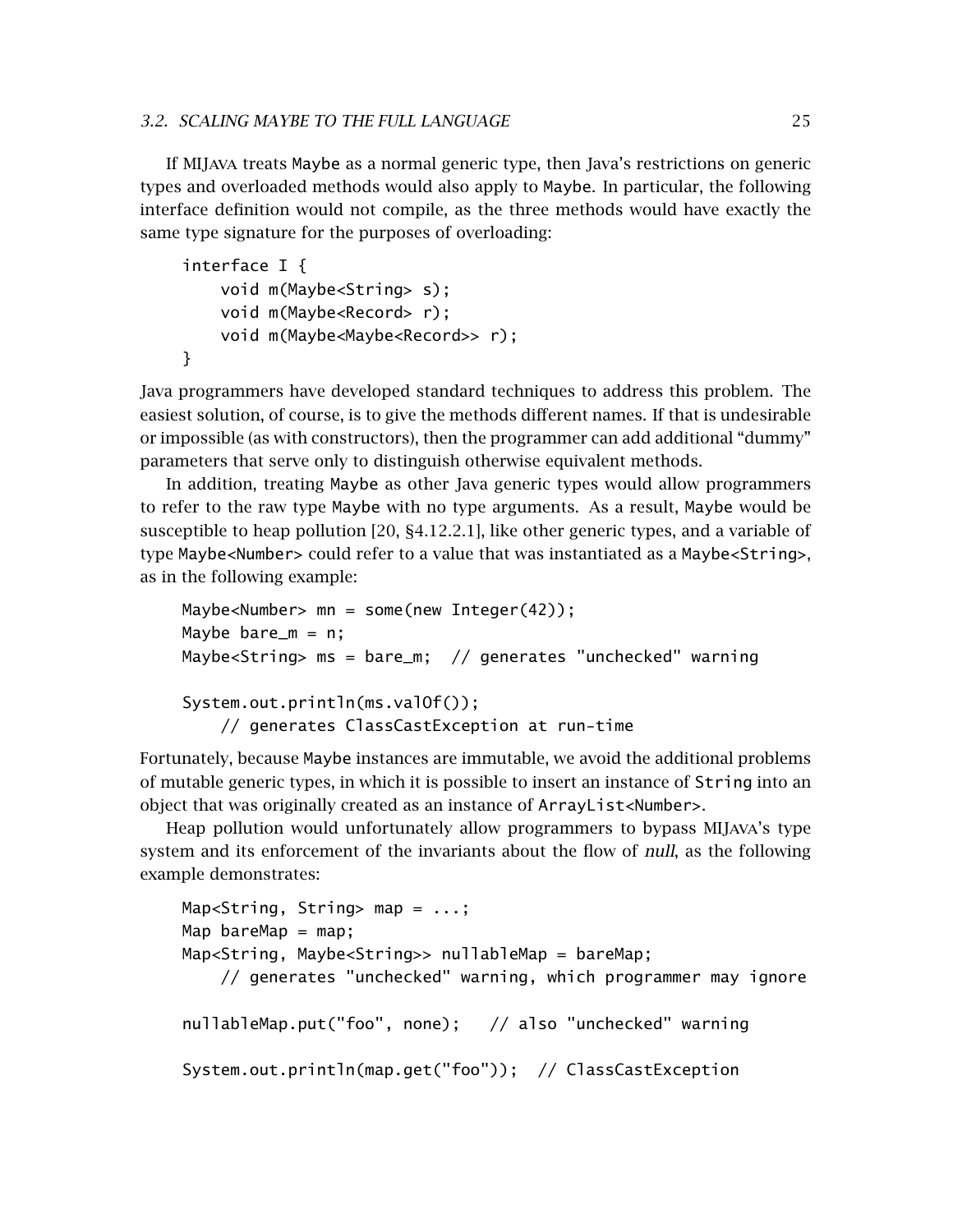Because this code inserts the record for "foo" into nullableMap, which is identical to map but has a type that explicitly allows none in the range of the table, MIJava does not insert a coercion around put's second argument. The program thus violates the invariant on map, but the runtime system cannot detect this until the program attempts to read the invalid entry, in the call to get. This behavior is not limited to Maybe but rather follows from the specified semantics for generics in Java, and we cannot fix this problem without dramatically altering those semantics.

If, on the other hand, we treat  $\text{Maybe}\leq\text{T}>$  as a special case rather than a typical Java generic type, we avoid the problems discussed above, but at the cost of complicating the language definition. Additionally, this exception would likely have high engineering costs, as it would require changes to both the compiler and the Java Virtual Machine. As we discuss below, however, Maybe precludes backward compatibility, regardless of whether it is a standard Java generic type, so changes to the JVM may be acceptable under the circumstances.

#### *Maybe* and Ambiguous Coercions

As discussed above, MIJava never "pads" inserted Maybe coercions. Treating coercions in this fashion reduces, but does not eliminate, situations that lead to ambiguous coercions. Coercions can still be ambiguous in certain contexts: arguments to overloaded methods, the branches of conditional expressions, and the first argument to instanceof expressions. In each case, the larger expression does not uniquely specify the type of its subexpressions.

For example, an invocation of an overloaded method may lead to an ambiguous coercion, as in the following example:

```
class C {
    public static void m(D x) \{ ... \}public static void m(Maybe<Maybe<D>> x) \{ \ldots \}}
Maybe<D> d = none;C.m(d);
```
(Note that C's two methods *are* distinct for the purposes of overloading, since the argument types erase to D and Maybe, respectively.) The application on the final line is ambiguous: should the compiler coerce d up to Maybe<Maybe<D>> or down to  $D$ ?

<sup>7</sup>This example also demonstrates that MIJava must insert coercions *before* erasing types. If a program calls a method that expects a single argument of type Maybe<String> and the actual parameter has type Maybe<Maybe<String>>, then MIJAVA must insert the coercion in order to protect the program's invariants. After erasure, though, both formal and actual arguments have type Maybe, so no coercion would appear necessary.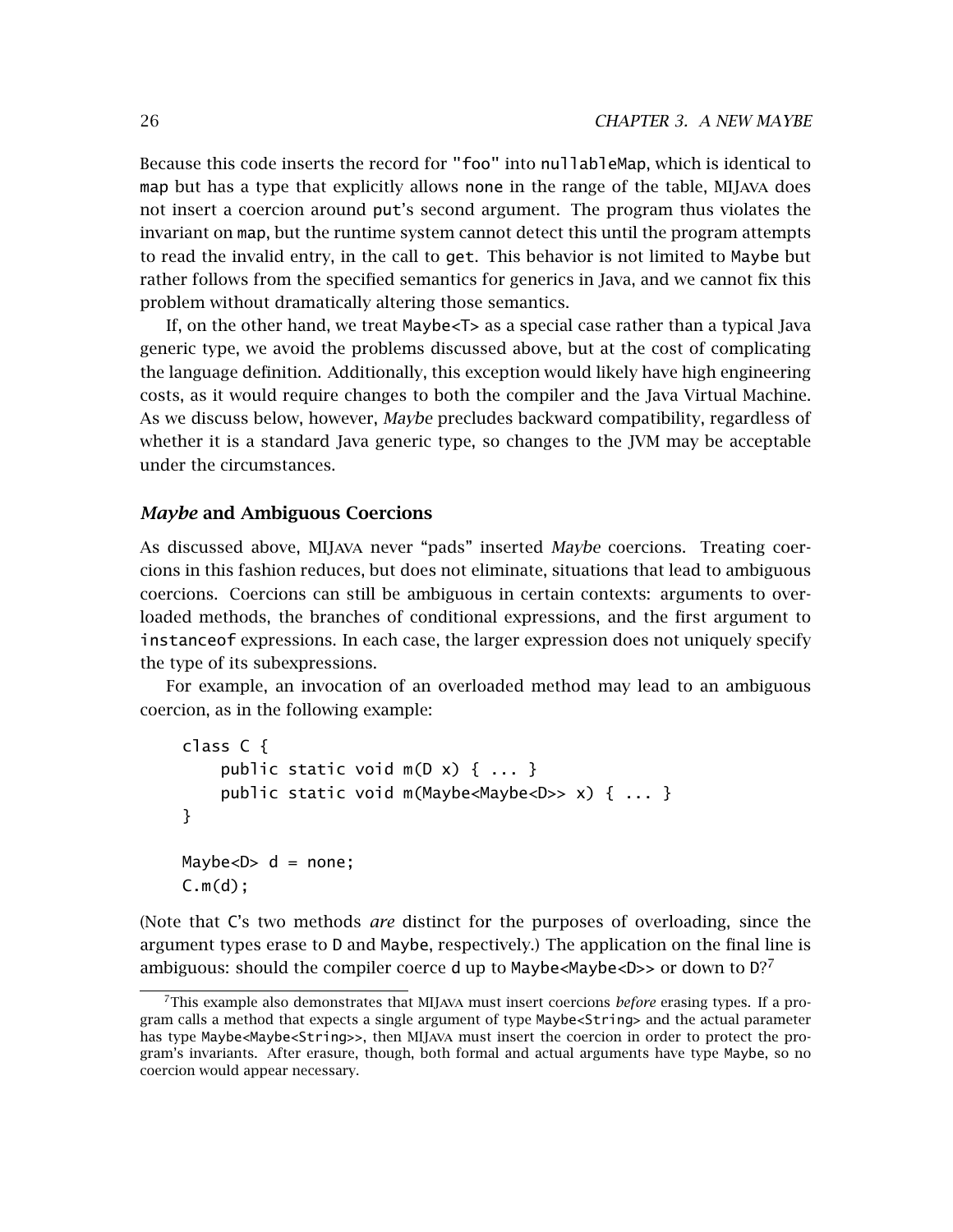#### 3.2. SCALING MAYBE TO THE FULL LANGUAGE 27

One possible solution is to declare that MIJava always resolves these ambiguities in the same direction: always adding Maybes, or always removing them. Indeed, adding Maybes is presumably preferable, since this operation cannot fail. Due to our experience with the consequences of similar explicit coercions in other languages, however, we suspect that a better solution is to have MIJava detect such ambiguities and signal a compile-time error to the programmer, who would then resolve the ambiguity by inserting casts or otherwise making the desired type of the expression explicit.

A similar case arises with Java's conditional operator. In the excerpt

```
class C {
    public static D m1() \{ \ldots \}public static Maybe<D> m2() { ... }
}
... (e ? C.m1() : C.m2()) ...
```
MIJava must clearly insert a coercion on (at least) one branch of the conditional expression. It is not obvious, however, whether MIJava should coerce the first branch to Maybe<D> or the second branch to D.

In addition to the strategies discussed above for resolving overloaded methods, MIJava could attempt to disambiguate based on the type expected by the conditional expression's context, in cases where the context's expected type is itself clear. This does, however, differ from Java's type system, in which neither the type of a conditional expression nor the int/Integer coercions it introduces currently depend on the expression's context. Exploring the consequences of this strategy requires further work.

Finally, the instanceof operator defines a context that could lead to ambiguous coercions. If d has type Maybe<Number>, should (d instanceof Integer) perform the coercion, possibly with a MaybeException, or should it unconditionally evaluate to false? Because Maybe does not admit subtypes, and because MIJava does not include the value null, there is no need to check at run time whether a given object is an instance of Maybe, as the type system can prove this statically.<sup>8</sup>

One solution, then, is to simply prohibit the use of the instanceof operator with Maybe types. Programmers can still determine if a given Maybe<Number> contains an Integer object by inserting an explicit cast to Number, forcing the coercion. As a consequence, given the method definition

```
boolean m(Maybe<Number> n) {
    return ((Number) n) instanceof Integer;
}
```
<sup>8</sup> Java 5 permits only raw types in instanceof expressions, so it would be impossible to check, for example, whether an object is an instance of Maybe<String>.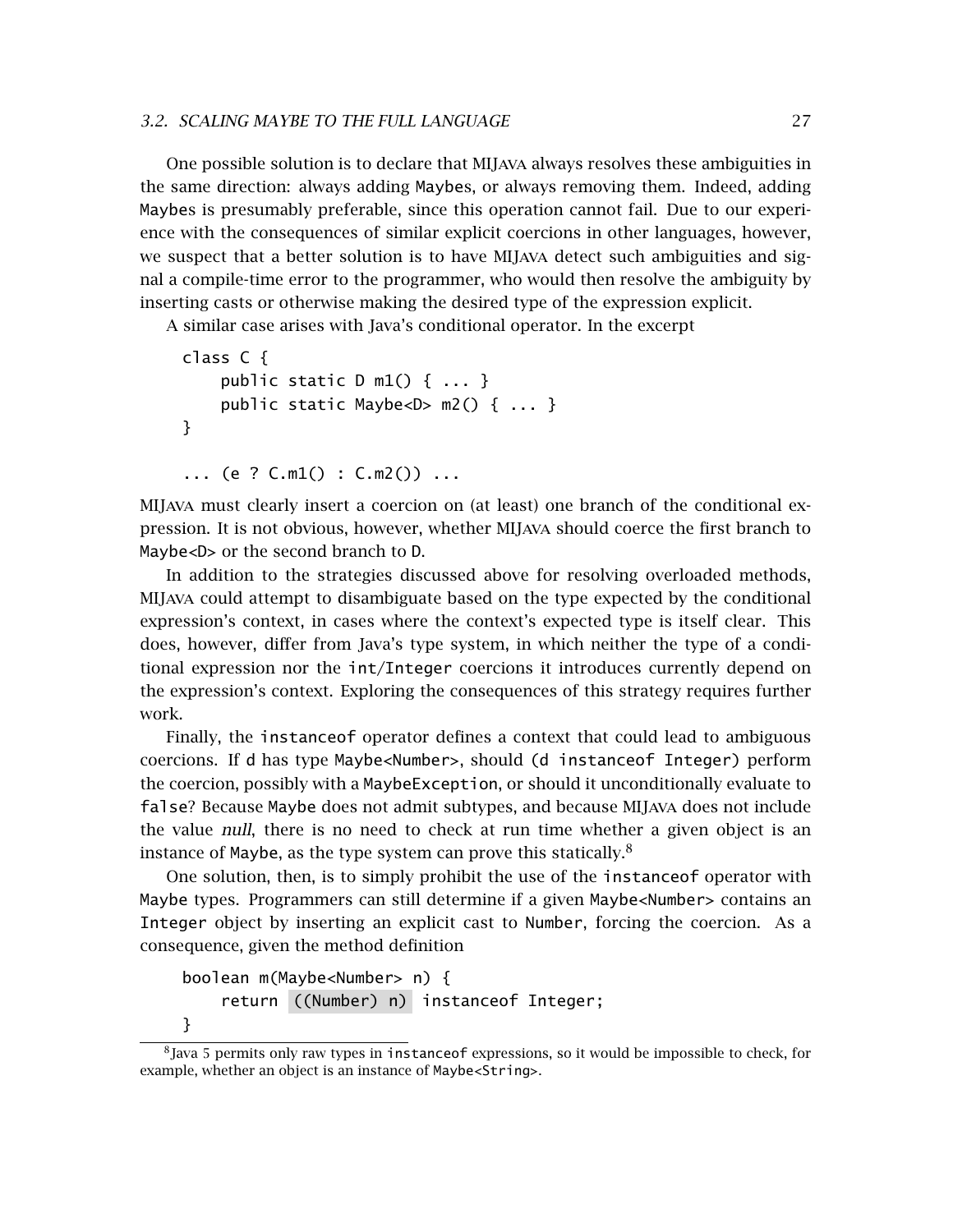the expression m(none) terminates with an exception, because the highlighted cast causes the compiler to insert a coercion, which fails.

Another alternative would modify the instanceof operator to insert necessary coercions but still prohibit the appearance of Maybe types on the right-hand side of the operator. (As a consequence of this restriction, instanceof would only coerce from Maybe<T> to T and not in the opposite order.) In keeping with Java's current behavior, where null instanceof T is false for any T, any failed coercion would cause the entire instanceof operation to return false rather than throwing an exception.

Further work is required to determine which of these two behaviors is more practical. The first alternative, however, looks more promising, as the second represents a significant exception to the semantics of MIJava's coercions. Additionally, experience has shown that masking errors, as in the second alternative, usually makes debugging and maintenance significantly harder.

## Effects on Existing Java Libraries

Because this chapter's proposal for *Maybe* requires re-interpreting existing Java types (such that none, or null, is no longer a value of the String type), the types on the classes and interfaces of the Java standard library are no longer correct for MIJava. Adapting the Java libraries to MIJava would thus require pervasive changes. While an analysis similar to that proposed by Ekman and Hedin [11] could help to automate part of this transition, such changes would unavoidably break backward compatibility with previous versions of the Java language and libraries.

## 3.3 Design Issues

We considered and rejected two alternative designs for MIJava's representation of Maybe. The first is a slight variation on the proposal described above, in which the Maybe type is covariant. As we explain below, however, doing so could introduce additional problems with ambiguous coercions, primarily in the context of method overloading.

The second alternative is a completely different way of representing null-as-Maybe. In this scheme, rather than adding a parameterized type constructor to add null to any type (and simultaneously restrict the type's interface), we instead give each class in the program a dedicated null representation that implements the same interface as the original class. While this strategy is closer to the core spirit of object-oriented programming, it interacts poorly with the rest of the language, including such core features as subclassing.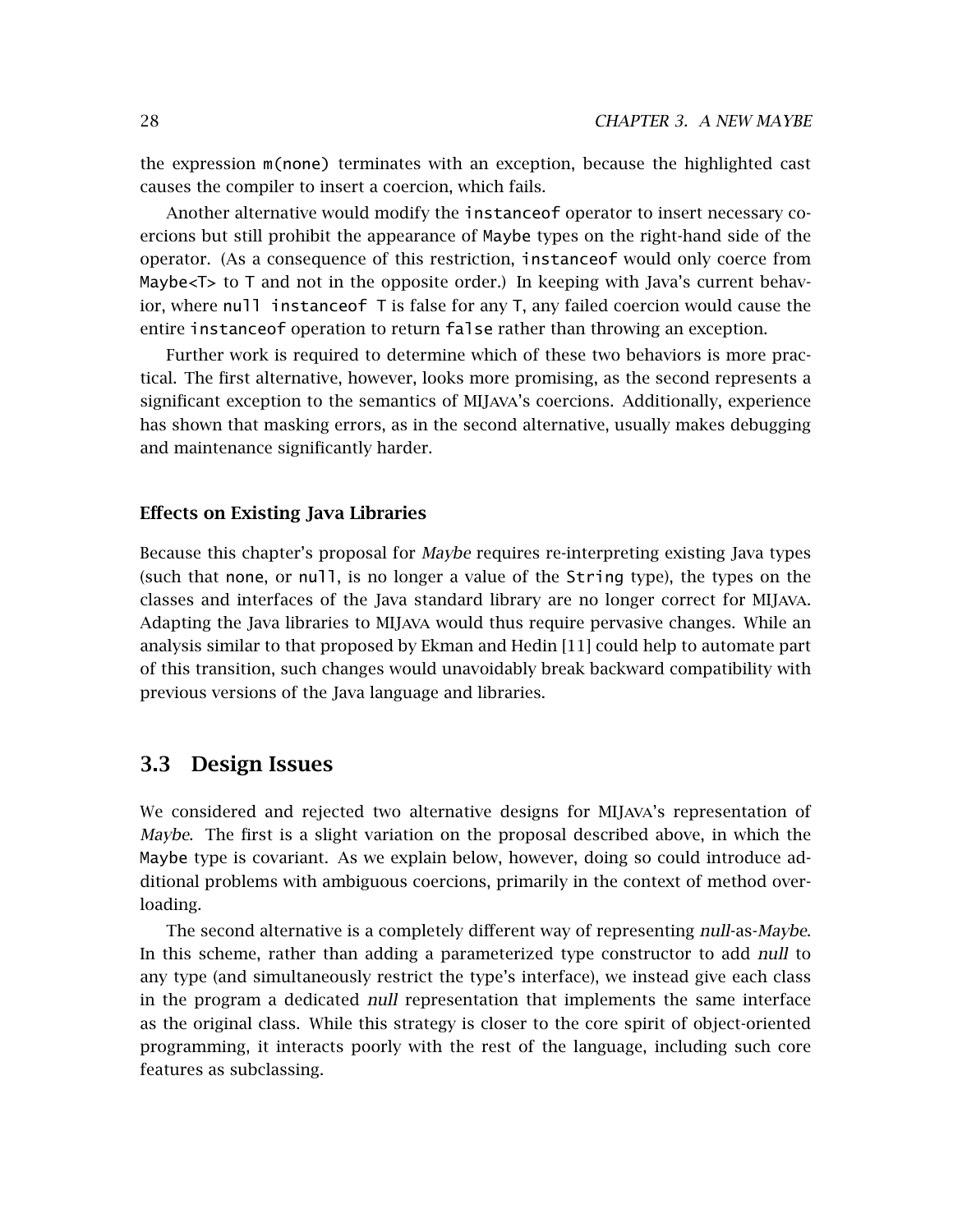## *Maybe* and Covariance

Because Maybe objects are immutable, we believe that MIJava could safely make the Maybe type covariant in its type argument. This would represent a significant departure from Java's semantics, in which generic type constructors are invariant, but the combination of added programmer convenience and a simpler model suggested to us that this idea was worth pursuing. As we demonstrate below, however, covariant Maybe interacts poorly with method overload resolution, so the Maybe type is invariant in MIJava, like other generic types.

Consider the following class definition:

```
class C {
   public static void m(Maybe<Number> x) { ... }
    public static void m(Number x) { ... }
    public static void m(Integer x) { ... }
   public static void main(String[] args) {
        Maybe\lt-Integer> i = some(new Integer(3));C.m(i);}
}
```
In the shaded method call expression, the argument's static type is Maybe<Integer>. If Maybe were covariant, then MIJava could resolve the overloading in either of two ways:

- 1. MIJava could treat the Maybe<Integer> as a Maybe<Number> by subsumption and call the first definition of m.
- 2. MIJava could insert a coercion from Maybe<Integer> to Integer and call the third definition of m.

(The third possibility, coercing Maybe<Integer> to Integer and then treating the result as a Number, is inconsistent with Java's existing overload resolution rules, which specify that the language always chooses a method with a more specific type over a method with a less specific type.)

This ambiguity arises because of the combination of implicit coercions and subtyping. We could introduce disambiguation rules to resolve this, such as specifying that subsumption always takes precedence over coercion. The example of C++ [51], however, is instructive in this case. C++ has both (programmer-defined) implicit coercions and subsumption, and it does use complex disambiguation rules to address this problem. As a result, its method overload resolution frequently causes behavior that is confusing even to experienced C++ programmers.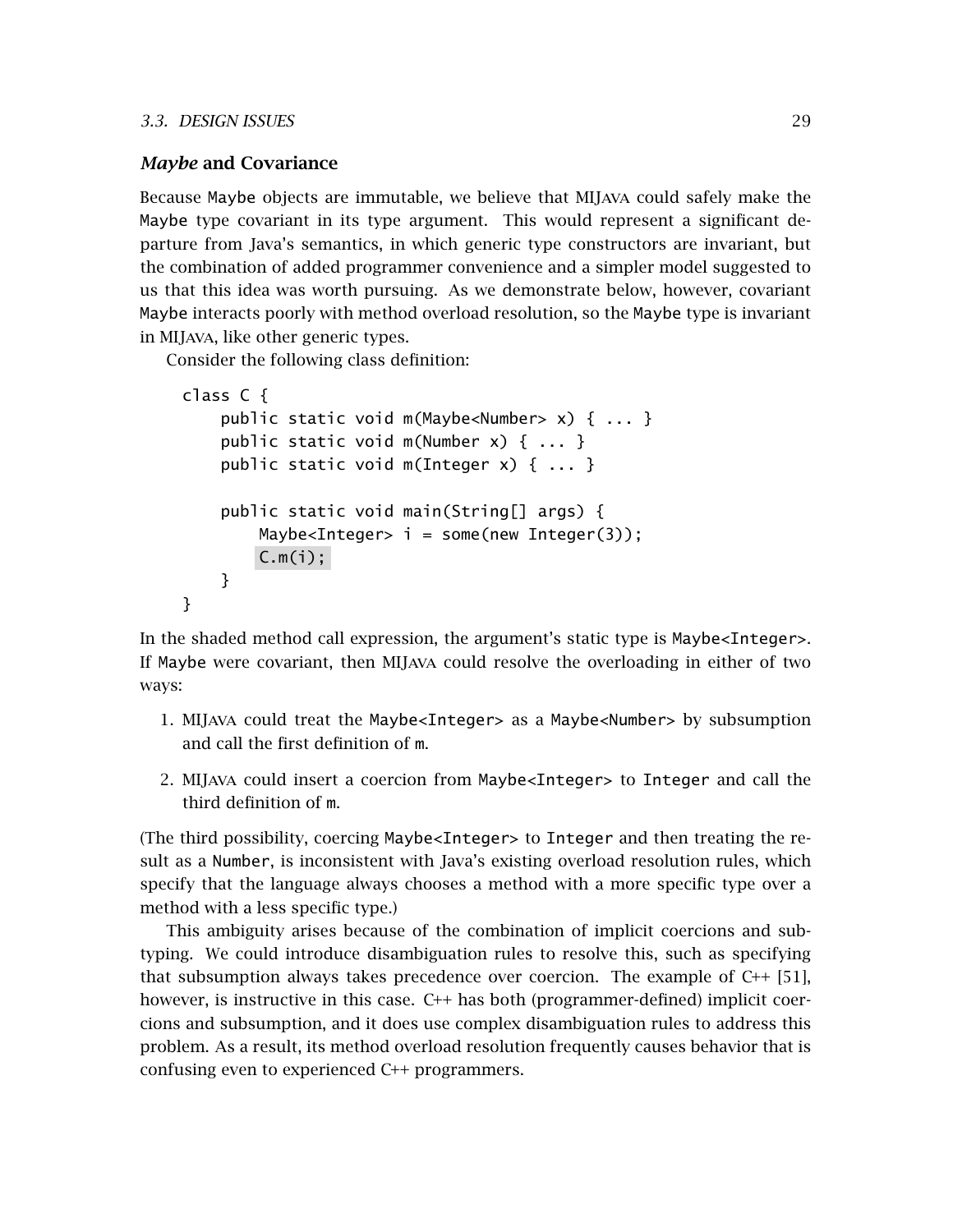To avoid this problem, then, MIJava treats Maybe as invariant, like other generic types. As a result, the example above is clear: the actual parameter in the highlighted expression has type Maybe<Integer>, which is not a subtype of Maybe<Number>, so the only applicable method is the third definition, with the addition of a coercion.

It is still possible to add explicit casts to the example's highlighted expression to cause it to call one of the other two methods:

- Writing C.m((Number) i) coerces i to Integer and casts the result to Number, so the expression calls the second definition of m.
- Writing C.m(some((Number) i)) calls the first definition of m, by coercing i to Integer, casting that to Number, and then constructing a Maybe<Number> out of the result.

Keeping Maybe invariant also simplifies type-checking for conditional expressions, like e1 ? e2 : e3. The type of this expression is, in many cases, the least-upper bound of the types of e2 and e3, and allowing covariance in Maybe would complicate this semantics in much the same way as with overload resolution. For instance, consider the code excerpt below:

```
Integer i = ...;Number n = ...;Boolean b = \ldots;... (b ? some(i) : n) ...
```
If Maybe were covariant, the type of the expression would be ambiguous: MIJava could coerce n to Maybe<Number>, for an overall type of Maybe<Number>; or it could coerce some(i) to Integer, for an overall type of Number. With Maybe invariant, only the second strategy leads to a well-typed expression.

If one branch has type Maybe $\langle C \rangle$  and the other type Maybe $\langle D \rangle$ , where  $C \neq D$ , then MIJava must coerce the Maybes away for both branches, regardless of the relationship (if any) between *C* and *D*, because Maybe is invariant. This applies even if the context expects a Maybe type, in which case MIJava must coerce the result of the entire conditional expression back to the Maybe type, leaving open the possibility that the first coercion can fail at runtime. Programmers can avoid this by casting one or both expressions to the desired type.

Making Maybe invariant does require programmers to insert explicit casts in some contexts in which casts are unnecessary in Java without Maybe. Consider the example method, in both Java and MIJava, in figure 3.3. In the Java variant, on top, the programmer can return an Integer from a method whose declared return type is Number, through subsumption due to subtyping. The equivalent method in MIJava, however, requires an explicit cast, as shown on the bottom. Without the cast, return's argument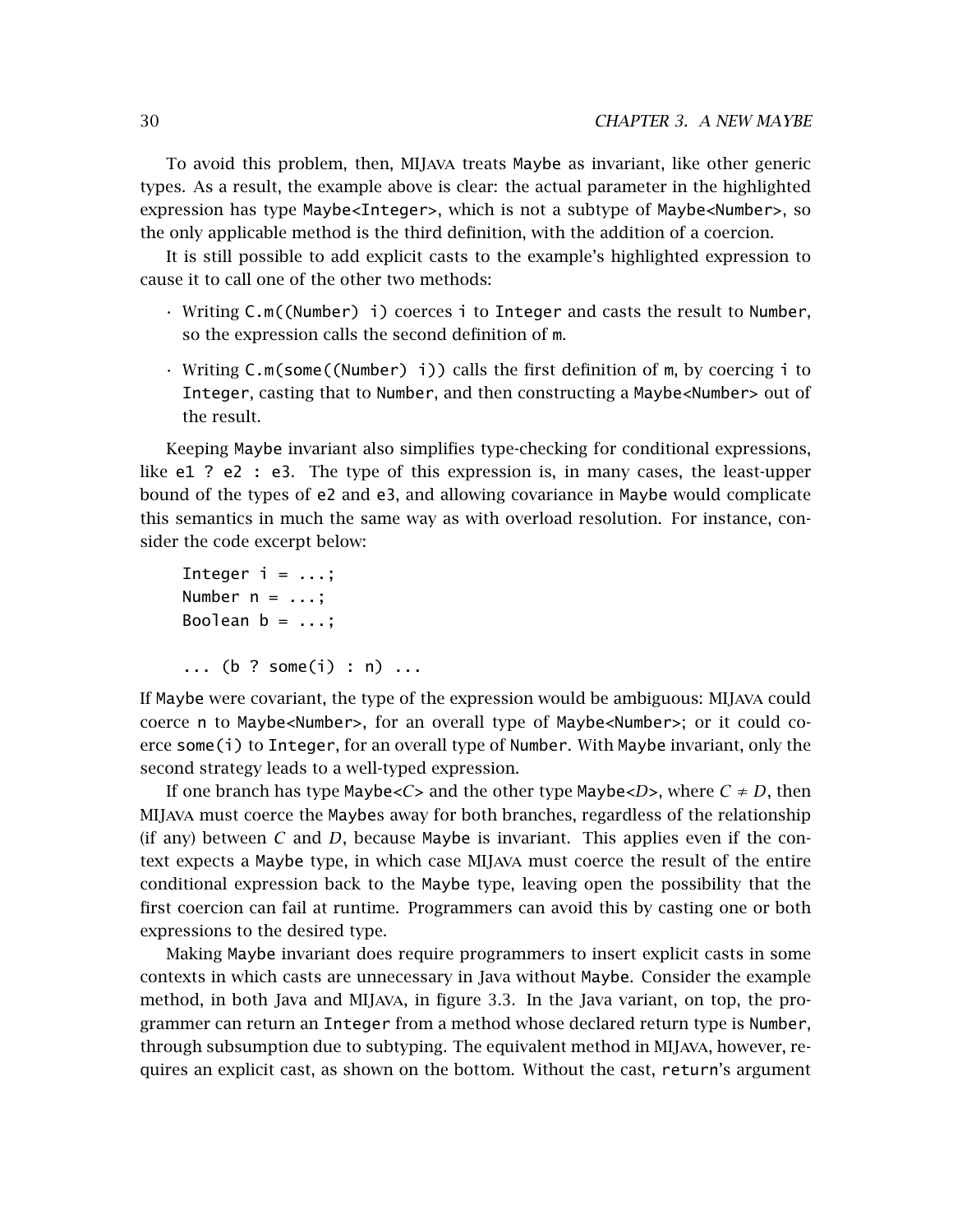```
Number stringToNum(String s) {
    try {
        return new Integer(Integer.parseInt(s));
    } catch (NumberFormatException e) {
        return null;
    }
}
```

```
Maybe<Number> stringToNum(String s) {
    try {
        return some((Number) (new Integer(Integer.parseInt(s))));
    } catch (NumberFormatException e) {
        return none;
    }
}
```
Figure 3.3: Returning a subtype in Java and MIJava

would have type Maybe<Integer>, which is not a subtype of Maybe<Number>. Casting the some expression to Maybe<Number> instead of the cast above does not compile, as Java does not allow casts between unrelated types.

#### Alternatives to *Maybe*

In addition to the design described in the first part of this chapter, we considered another representation of *null* that, at least initially, appears to fit better into a classbased object-oriented language like Java. As we demonstrate here, however, the idea has several drawbacks that make it unsuitable.

Rather than a single null value that inhabits every type, as in Java, or a separate type intended solely to represent null, we instead create separate null-like values for each type. These specialized values inhabit their respective types and thus implement all of the same methods. These methods, however, perform actions appropriate to null in a manner specified by the class author.

As an example, consider the List implementation in figure 3.4. The highlighted clauses depart from existing Java syntax, and we explain these below. With this definition, the programmer defines not one but four separate (though related) classes in a single definition: an abstract base class List with the specified interface; two implementing subclasses, RealList and NullList; and a separate NullListException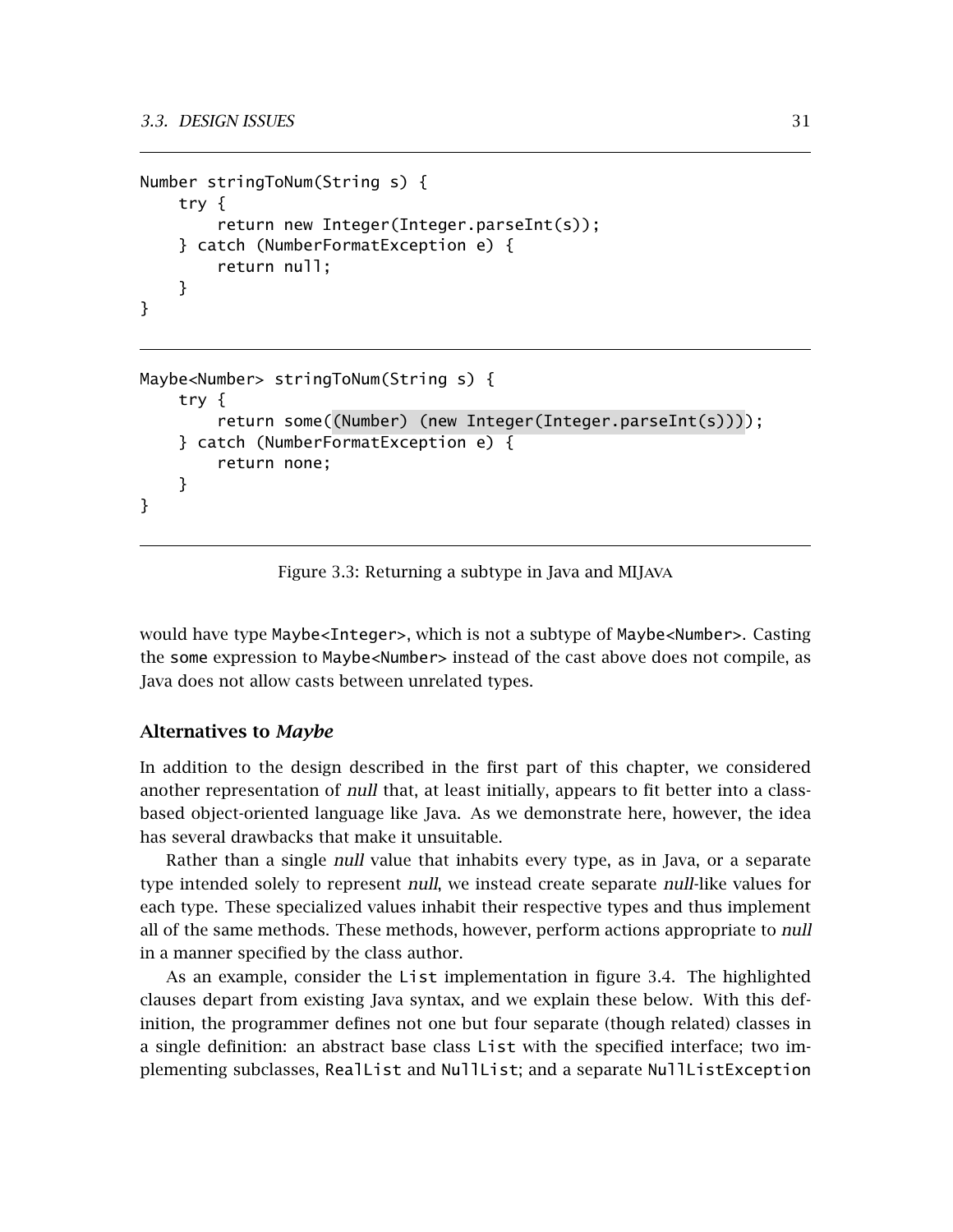```
class List implementations RealList, NullList {
   private Object head;
   private List tail;
   public List(Object hd, List tl) {
        head = hd;
        tail = t!;
   }
   public Object first() { return head; }
   public List rest() { return tail; }
   public int length() { return 1 + tail.length(); }
        when null \{ return 0; \}}
```
Figure 3.4: A List implementation

class. The implementations clause merely specifies the names of the two subclasses. $9$ (For clarity, we refer to the programmer's definition of List as List<sub>p</sub> and the generated abstract class as List*a*.) With this strategy, programmers would not use the literal null; instead, they would use instances of NullList.

The generated classes appear in figure 3.5. The abstract class  $List<sub>a</sub>$  defines the public interface of List*p*, excluding all fields. The class RealList contains all of the fields and method implementations from  $List_{p}$ . The NullList class also implements the methods of List<sub>a</sub> to throw a specialized NullListException that provides information beyond what a null-pointer exception would contain in a similar context. For the length() method, though, throwing an exception is not desirable, as there is a reasonable and indeed necessary implementation of this method on null lists. The when null clause from figure 3.4 allows the programmer to specify the behavior of the method for NullList.

This proposal is, in some sense, closest to the ideal of object-oriented programming, which specifies that dynamic dispatch should be the primary (and in extreme forms, the only) mechanism for computation, including conditionals. In this case, the check to see whether a given  $List_a$  is *null* is subsumed by the normal dynamic method dispatch mechanism. This encoding of *null*, however, suffers from serious incompatibilities with other features of Java:

 $9$ In a real implementation, the programmer would be able to specify the name of the exception class, just as with the two subclasses.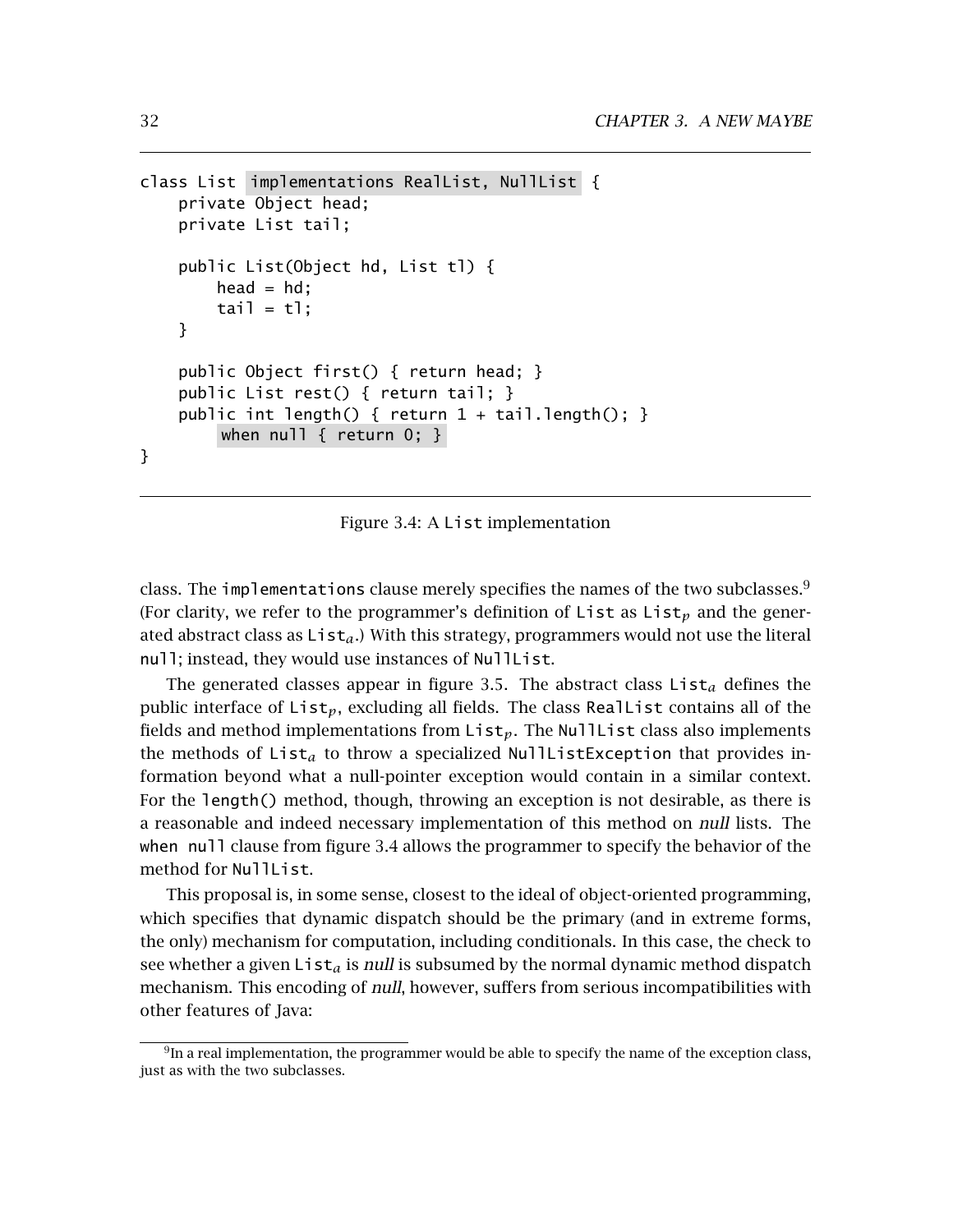```
abstract class Lista {
    public abstract Object first();
    public abstract Lista rest();
    public abstract int length();
}
class RealList extends Lista {
    private Object head;
    private Lista tail;
    public RealList(Object hd, Lista tl) {
        head = hd;
        tail = t!;
    }
    public Object first() { return head; }
    public Lista rest() { return tail; }
    public int length() { return 1 + tail.length; }
}
class NullList extends Lista {
    public Object first() { throw new NullListException("first"); }
    public List<sub>a</sub> rest() { throw new NullListException("rest"); }
    public int length() { return 0; }
}
class NullListException extends RuntimeException {
    public NullListException(String msg) { super(msg); }
}
```
Figure 3.5: Classes generated from figure 3.4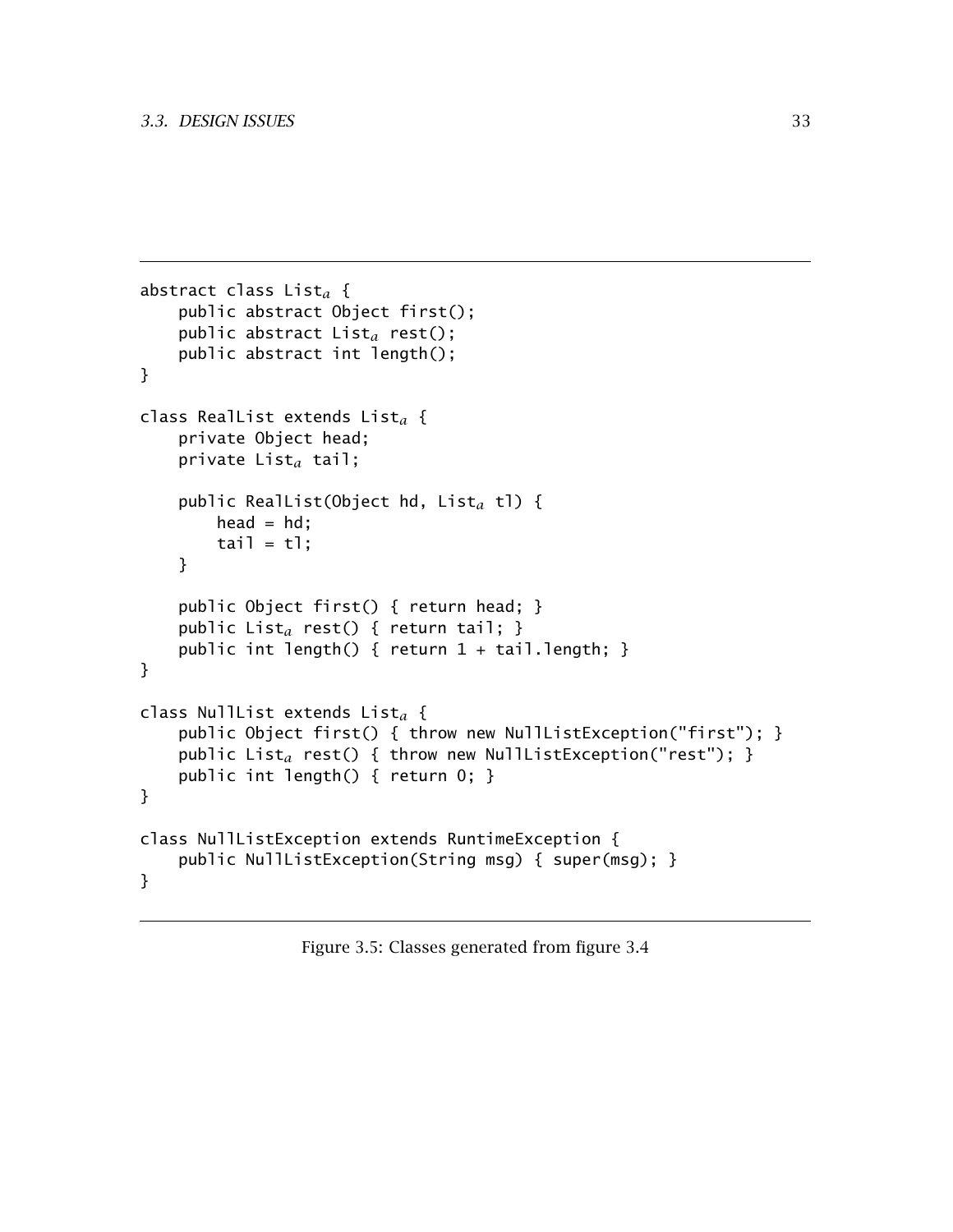- 1. This implementation strategy complicates access to private members in other objects of the same type. If  $List_{p}$  contains a private method m, then code in List<sub>p</sub> may refer to, e.g., tail.m. However, because private methods cannot be abstract, m cannot be declared in List*<sup>a</sup>* but may appear only in RealList and NullList. Therefore, to access such fields and methods, programmers must insert an explicit check and downcast.
- 2. This implementation of List*<sup>a</sup>* and its subclasses is incompatible with subtyping. That is, if the programmer writes a class  $L2<sub>p</sub>$  that extends List, the compiler must create classes L2*a*, RealL2, and NullL2 such that the following subclassing relationships hold:
	- L2*<sup>a</sup>* extends List*a*, and
	- RealL2 extends both L2*<sup>a</sup>* and RealList, and
	- $\cdot$  NullL2 extends both  $L2_a$  and NullList.

This, however, is impossible, as Java allows only single inheritance.

3. This implementation does not support final classes. If the programmer defines List<sub>p</sub> to be final, the compiler cannot make List<sub>a</sub> final, because it has two subclasses. While the compiler could make RealList and NullList final, programmers would still be able to define another class ExtraList that extends List*a*, violating the spirit of the final declarations.

Additionally, we hoped that in raising the NullListException, the compiler could provide additional information about the cause of the error beyond that currently available in Java's null-pointer exception. In practice, however, it is hard to see how the compiler could synthesize and include any information beyond that included in a stack trace.

We did consider alternatives to the implementation of figure 3.5, but neither solved all three issues. One possibility uses an interface instead of the abstract class to allow subclassing but not final classes, and the other uses nested classes to allow final classes but not subclassing. Neither strategy provides access to private members.

In the first alternative, in figure 3.6, List<sub>a</sub> is an interface, and the classes RealList and NullList implement this interface. The exception NullListException is as before. With this strategy, it is possible to define L2*<sup>p</sup>* as a subclass of List*p*. Now, L2*<sup>a</sup>* and List*<sup>a</sup>* are interfaces, so the class RealL2 extends only RealList and implements List<sub>a</sub> and L2<sub>a</sub>, and likewise for NullL2. However, the problems with private methods and final classes remain.

The second alternative, in figure 3.7, is a possible translation for classes declared final by the programmer. Here,  $List_a$  is again an abstract class, but now the concrete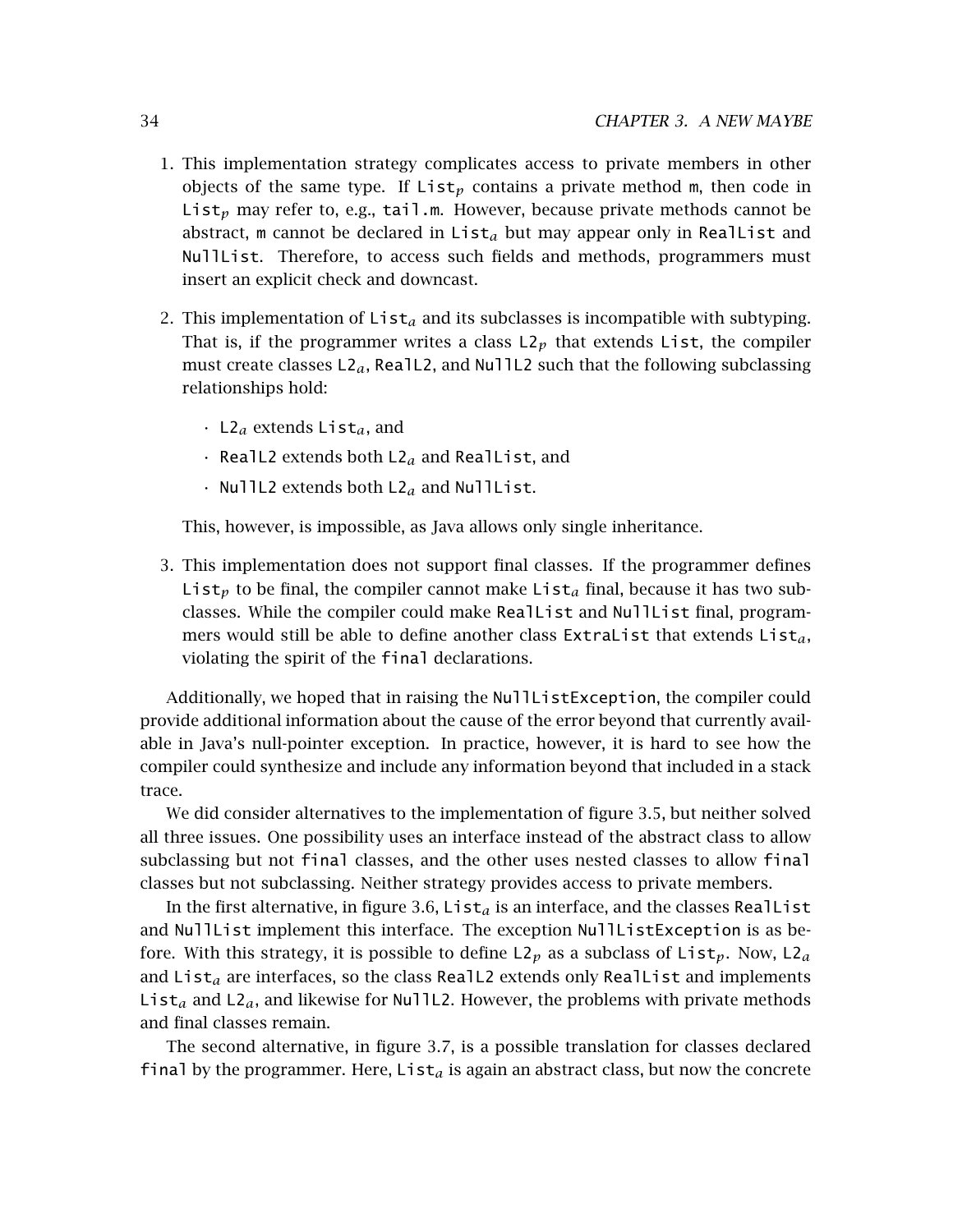```
interface Lista {
    public Object first();
    public Lista rest();
    public int length();
}
class RealList implements Lista {
    private Object head;
    private Lista tail;
    public RealList(Object hd, Lista tl) {
        head = hd; tail = t];
    }
    public Object first() { return head; }
    public Lista rest() { return tail; }
    public int length() { return 1 + tail.length(); }
}
class NullList implements Lista {
    public Object first() { throw new NullListException("first"); }
    public List<sub>a</sub> rest() { throw new NullListException("rest"); }
    public int length() { return 0; }
}
```
Figure 3.6: The interface implementation of List*<sup>p</sup>*

```
public abstract class Lista {
    private Lista() { }
    public abstract Object first();
    public abstract Lista rest();
    public abstract int length();
    public static final class RealList extends Lista {
        private Object head;
        private Lista tail;
        // ... methods as above
    }
    public static final class NullList extends Lista {
        // methods as above
    }
}
```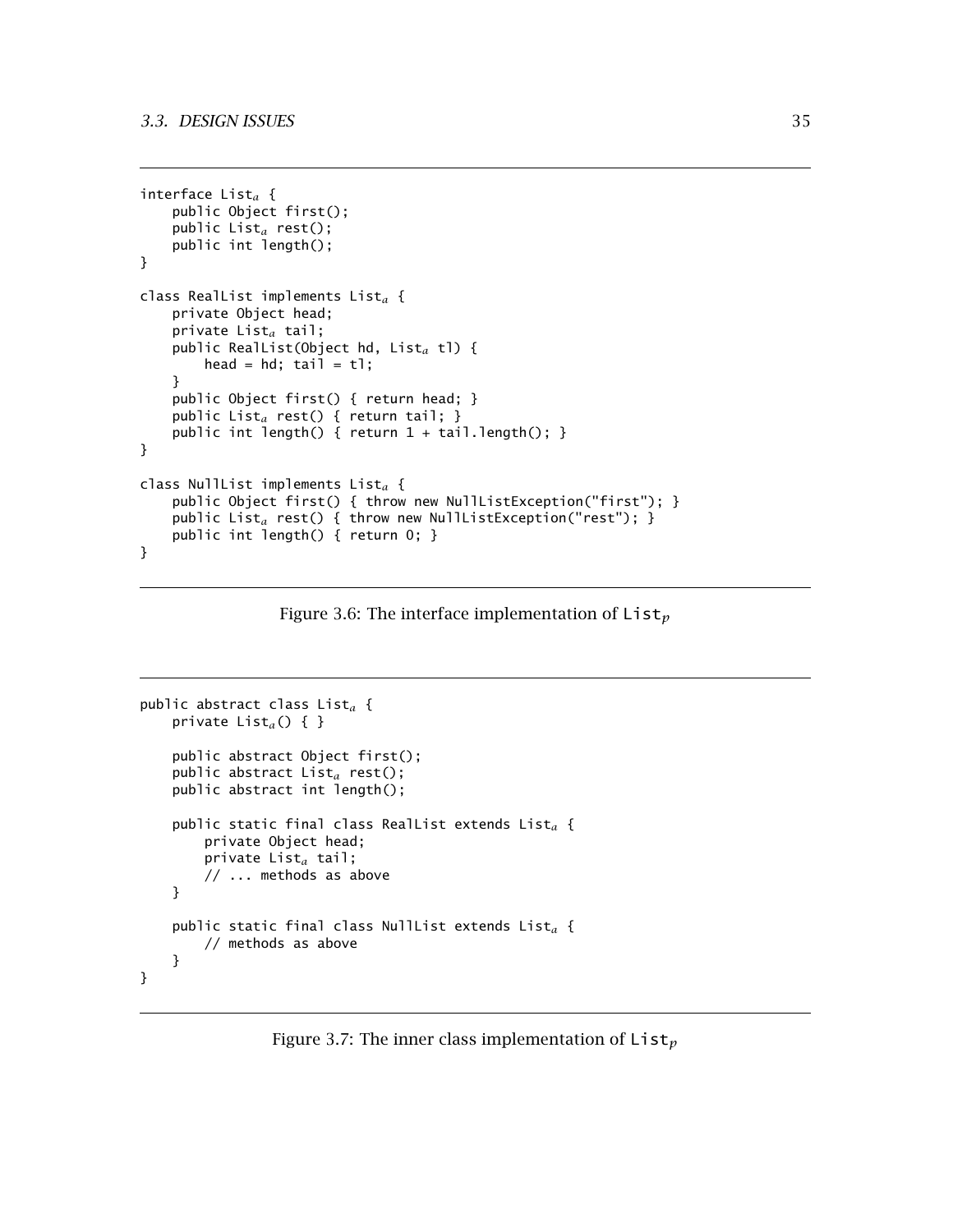classes RealList and NullList are defined as final inner classes of List*a*. While we cannot make List*<sup>a</sup>* final, we can prevent programmers from defining additional subclasses by giving  $List_a$  an empty private constructor. This prevents Java from synthesizing the standard (public) default constructor and ensures that List*a*'s constructors are visible only within the class. Because RealList and NullList are inner classes, they can see  $List_a$ 's constructor and are thus instantiable.

Unfortunately, while this implementation solves the problem with final, it fails to address the other two problems. Private methods and fields remain inaccessible without a downcast, and the use of an abstract base class instead of an interface reintroduces the difficulties with subclassing. Specifically, one would not be able to use this strategy if  $List<sub>p</sub>$  extended another class. By using the interface technique for some classes and the inner class technique for others, the programmer can define subclasses and classes that are final, but not final subclasses.

Also, this encoding of *Maybe* has no support for Maybe<Maybe<T>>, dramatically limiting its usefulness. For instance, consider a class that implements a map from String to DatabaseRecord*a*. Since the domain of the table already includes (the encoding of) null, then the map class would suffer from the same problems as the current Java implementation: a result of *null* (i.e., an instance of NullDatabaseRecord) from the get method would be ambiguous, and all of the consequences discussed earlier would apply.

Finally, several additional questions about this solution remain unanswered:

- What variants, if any, should the compiler generate for interfaces? Generating these specialized types seems necessary to allow programmers to specify invariants about the flow of null within the type system, but it is not at all clear whether the when null mechanism discussed above is appropriate for interfaces. We would also need to investigate how these generated classes interact with subtyping, and whether programmer-specified classes that implement such interfaces could override the when null blocks in the interface definition.
- How can we integrate these parallel classes with Java's generics? Consider a data structure that maps strings to instances of some DatabaseRecord*<sup>p</sup>* class, with the invariant that null is not in the table's range. In this system, one would specify its (partial) interface as follows:

```
interface DBRecordMap {
   void put(String key, RealDatabaseRecord value);
   DatabaseRecorda get(String key);
}
```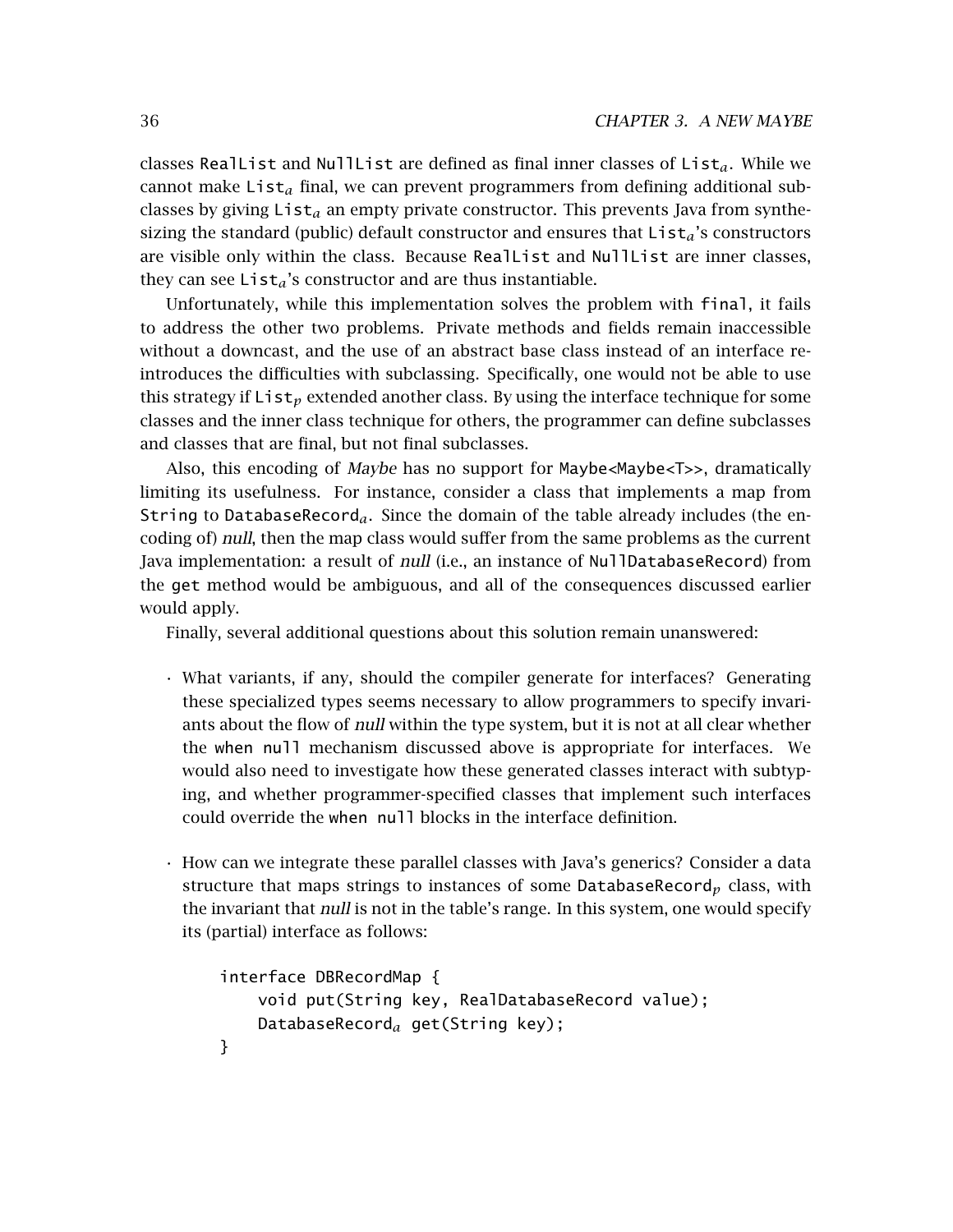#### 3.3. DESIGN ISSUES 37

The return type of get is DatabaseRecord*a*, not RealDatabaseRecord, to indicate that the method returns null to indicate that key is not in the map's domain. But a programmer cannot easily parameterize this interface over the types involved. An attempt follows:

```
interface DBRecordMap<K, V> {
    void put(K key, V value);
    V get(K key);
}
```
Now, if the programmer uses this interface at the type DBRecordMap<String, RealDatabaseRecord>, the get method's return type is RealDatabaseRecord, not DatabaseRecord*<sup>a</sup>* as intended. To allow the desired return type, MIJava would have to support a new type operator that maps RealDatabaseRecord to DatabaseRecord*a*, which would introduce significant additional complexity to the language (especially considering the probable difficulties in the interaction between this type operator and subtyping).

Because of all of these problems, we abandoned this strategy of encoding null in favor of the Maybe approach discussed in this chapter.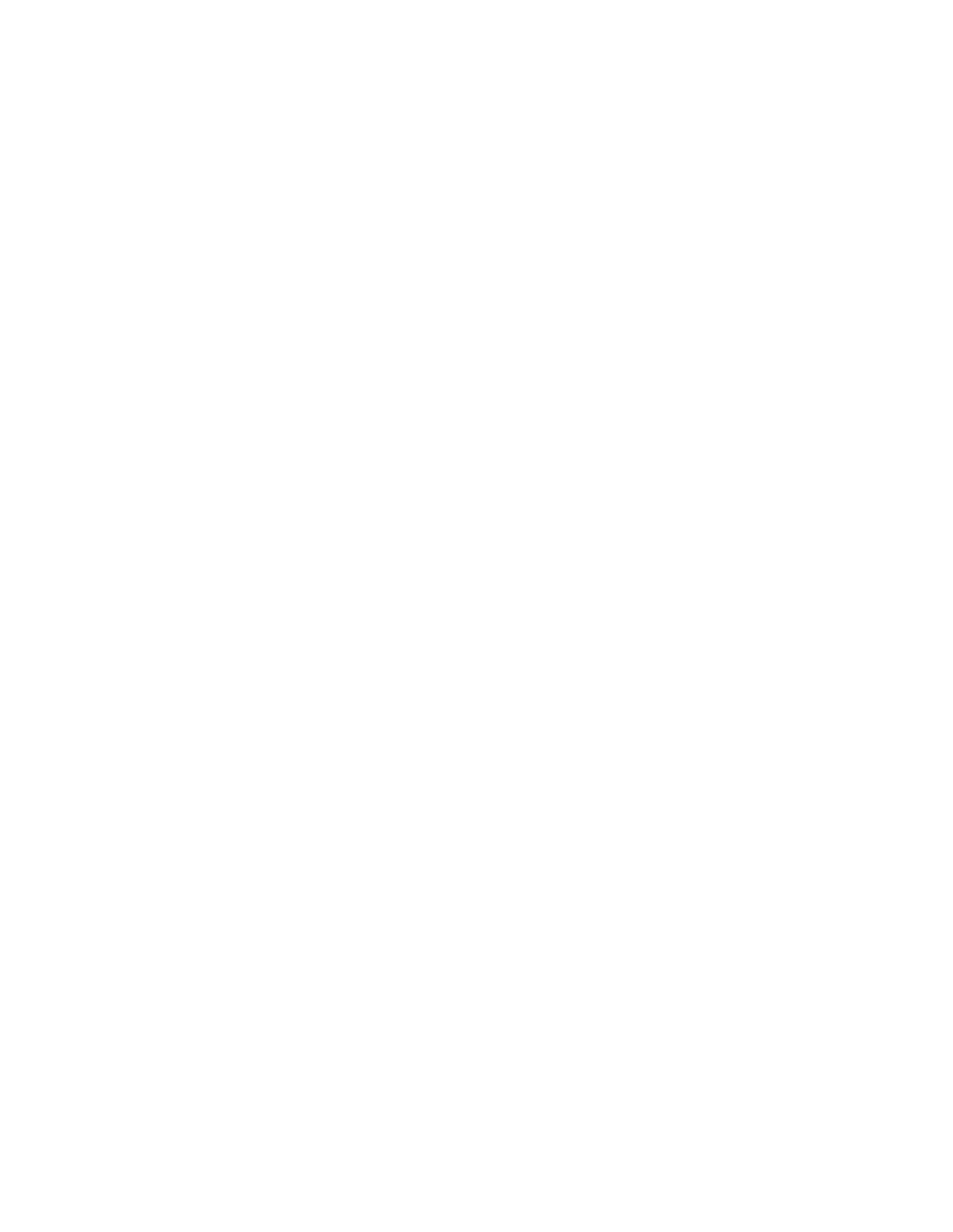# Chapter 4

# MIJava and Delayed Initialization

MIJava's constructors as discussed in Chapter 2 guarantee that programs cannot refer to fields before initializing them, but at the cost of requiring constructors to provide values for every field during object creation. There are three scenarios in which a program cannot satisfy this requirement:

- Unavailable values: a program may need to delay the initialization of a field if its value is not available during object creation time, especially if there is no placeholder value of the correct type available.
- Cycle creation: the program must delay the initialization of at least one field until all of the objects in the cycle exist. For the present discussion, cycles come in two variants: "static" cycles, in which the structure of the object graph is known at compile time, and "dynamic" cycles, in which the structure is known only at runtime (such as when reading the graph structure from a file, from user input, or from a network connection).
- Laziness: a program may delay the computation of a field value until it is required, even though the value may be accessible during object construction.

MIJava must support some kind of delayed initialization to be useful to programmers in these situations.

# 4.1 Unavailable Values

In Java, constructors are free to leave fields uninitialized until after object construction, as in situations where the field value is not available to the constructor. The standard technique in these cases is to initialize the field to null, either explicitly with an assignment in the constructor or implicitly by relying on the behavior of Java's object construction mechanism.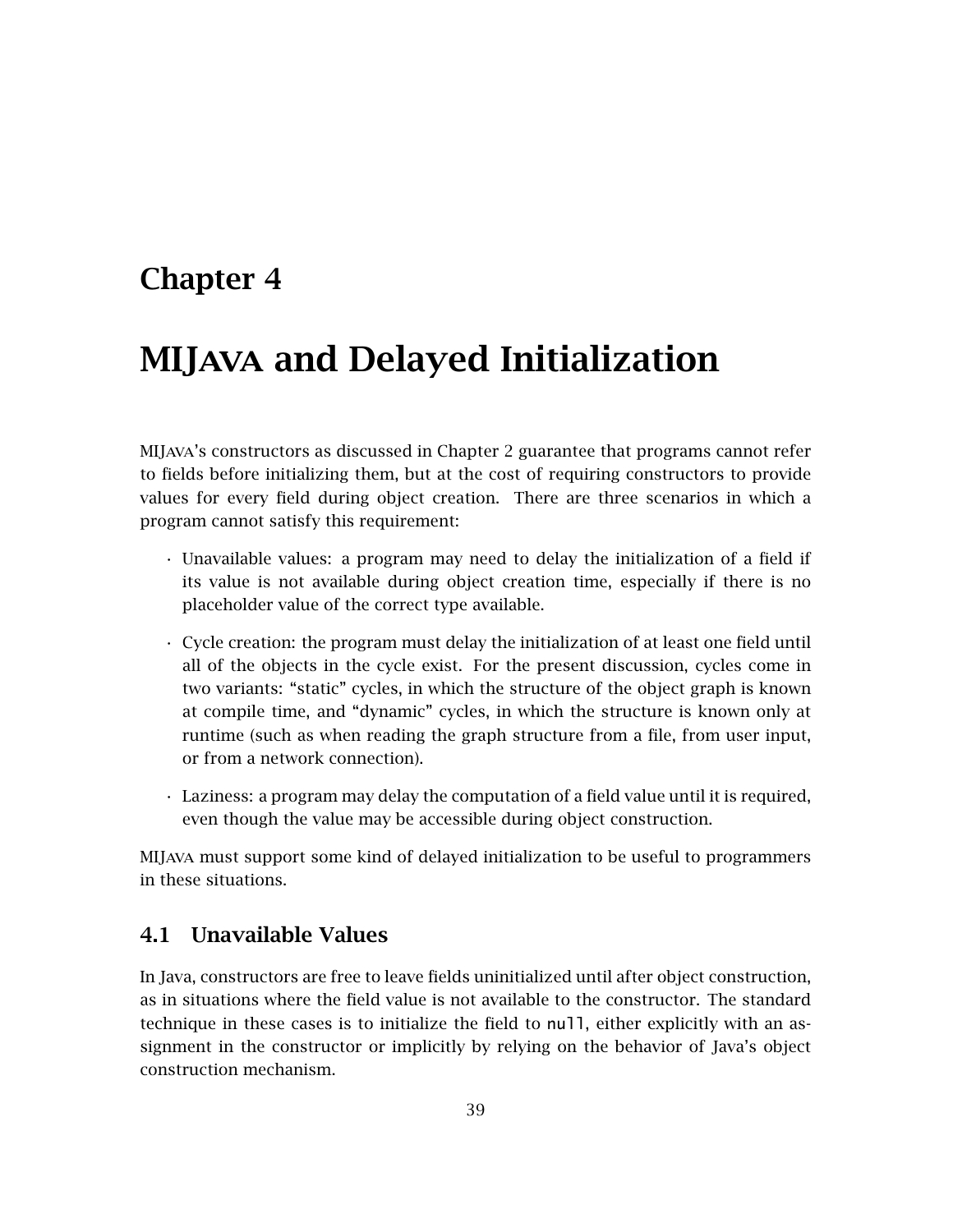In MIJava, on the other hand, the programmer must give these delayed fields Maybe type. This does impose the additional overhead of the Maybe coercions on all subsequent references to this field, but this is still an improvement over the corresponding situation in Java. First, as we discuss in Chapter 2, the Maybe coercions allow the runtime system to detect accesses to uninitialized fields earlier (or at least no later) than Java can, and thus MIJava provides more precise diagnostics. Second, in the case of fields that represent optional properties of the object, the field would have Maybe<Maybe<T>> type, which allows the program to distinguish between a field that has not yet been initialized and a field that has been initialized but denotes the lack of the optional property. Third, the explicit Maybe type draws the programmer's attention to the fact that the constructor does not necessarily initialize the field in question and serves as a warning that subsequent methods may not rely on this field having a defined value.

Graph structures, especially cyclical graphs, represent an important case of object creation where not all of the field values are available at object construction time. These graphs include the object-oriented design notions of 'roles' and 'mutual connections' and therefore arise frequently in real-world programs. As an example, consider an object representation of a bibliography or book listing. The obvious implementation includes Book and Author objects, and there is a mutual relationship between the two: an Author may write more than one Book, and a Book may have more than one Author.

In general, when the graph structure is not known at compile time (as when, for instance, the graph is specified by a file on disk), MIJava offers no better support than the explicit use of Maybe types above. However, as the next section discusses, we conjecture that we can extend MIJava to provide better support for the creation of graphs and other cyclical structures whose shape is known at compile time.

# 4.2 Static Cycle Creation

In Java, null is essential to the construction of statically cyclical data structures. As an example, consider the construction of a circular list containing instances of the class defined in figure 4.1. To construct a circular list containing the numbers 1, 2, and 3, a Java programmer must create the three nodes, storing a placeholder value in at least one of the next fields, and then use field assignment to complete the cycle once all three objects exist. The following code demonstrates a technique with the minimum possible number of assignments:

```
CircularList node3 = new CircularList(3, tempList);
CircularList node2 = new CircularList(2, node3);
CircularList node1 = new CircularList(1, node2);node3.next = node1;
```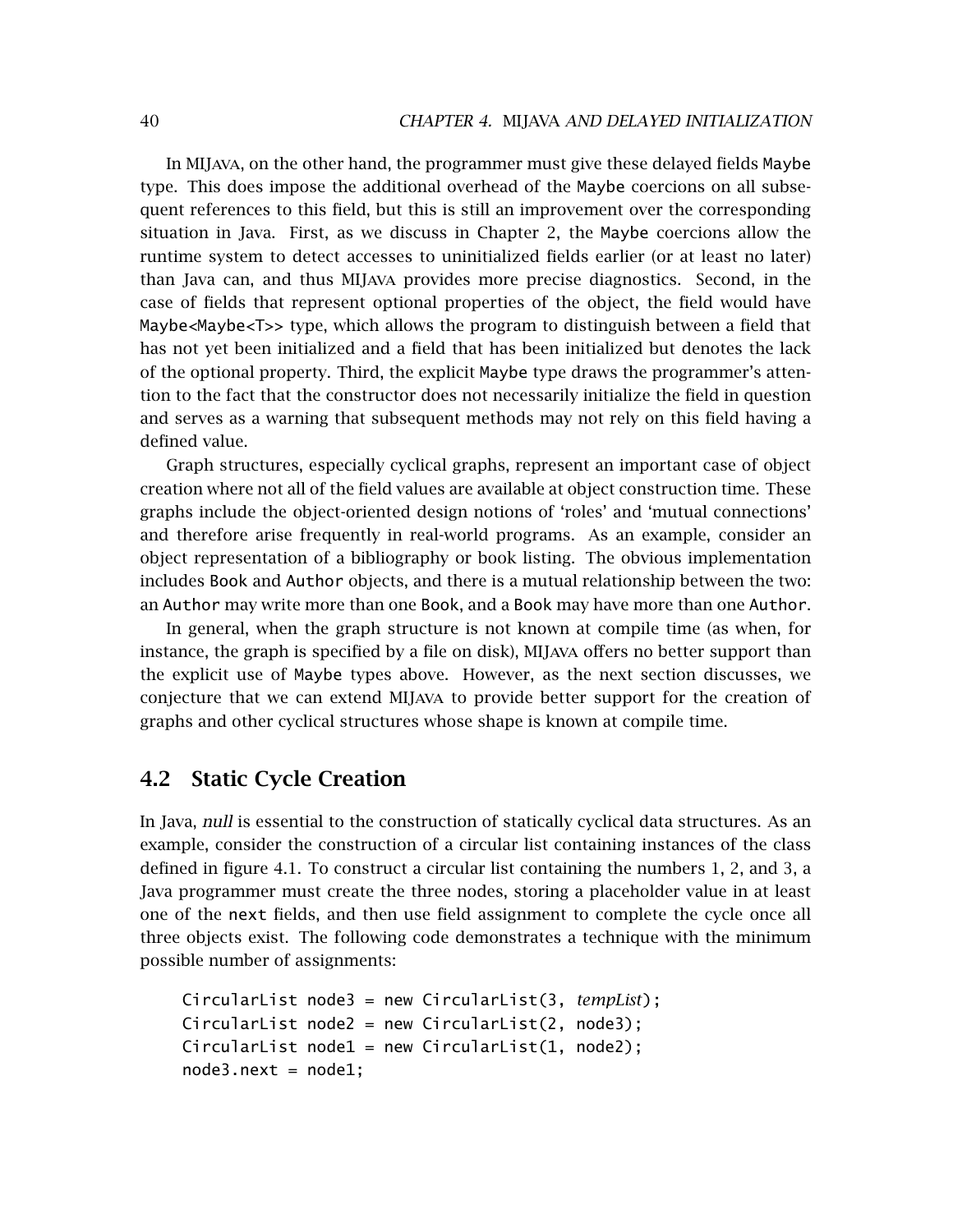```
class CircularList {
    int datum;
    CircularList next;
    CircularList(int d, CircularList n) {
        datum = d;
        next = n;}
}
```
Figure 4.1: Defining a circular list in Java

where *tempList* is some temporary value used to indicate that the field hasn't been completely initialized; null is the most convenient and thus the most common choice for this value.

Because MIJava does not include null, programmers must find another value to use in these situations, especially since MIJava's constructors do not allow the possibility of merely leaving the fields uninitialized. An MIJava program could use a distinguished instance of CircularList as the temporary value, but this is not always practical. First, using such a sentinel value requires the programmer to explicitly check whether the next field contains this sentinel value in all of the places where the Java runtime system currently checks for *null*. Second, constructing a sentinel value may not be feasible for all types. Indeed, it is hardly feasible even for CircularList: what value should the next field have in this sentinel?

As an alternative in MIJava, the next field could have type Maybe<CircularList>, which would allow the program to initialize node3.next to the temporary value none and mutate it to the final value later. However, this field type does not correctly express the class's invariants. (We assume for the purposes of this discussion that all instances of CircularList do in fact appear within circular lists, so the next field can be none only during initialization.) As a consequence, any reference to the next field, even after initialization is complete, would have to check for none at runtime.

## Extending MIJava to support Cycles

Here, we set forth an informal proposal of an extension to MIJava's constructor mechanism to support circular data structures. Our ideas here are inspired by similar features in PLT Scheme  $[15, §2.11]$ , OCaml  $[27, §7.3]$ , and Spec $# [13]$ . We propose a new cyclical language construct to support the "simultaneous" creation of multiple ob-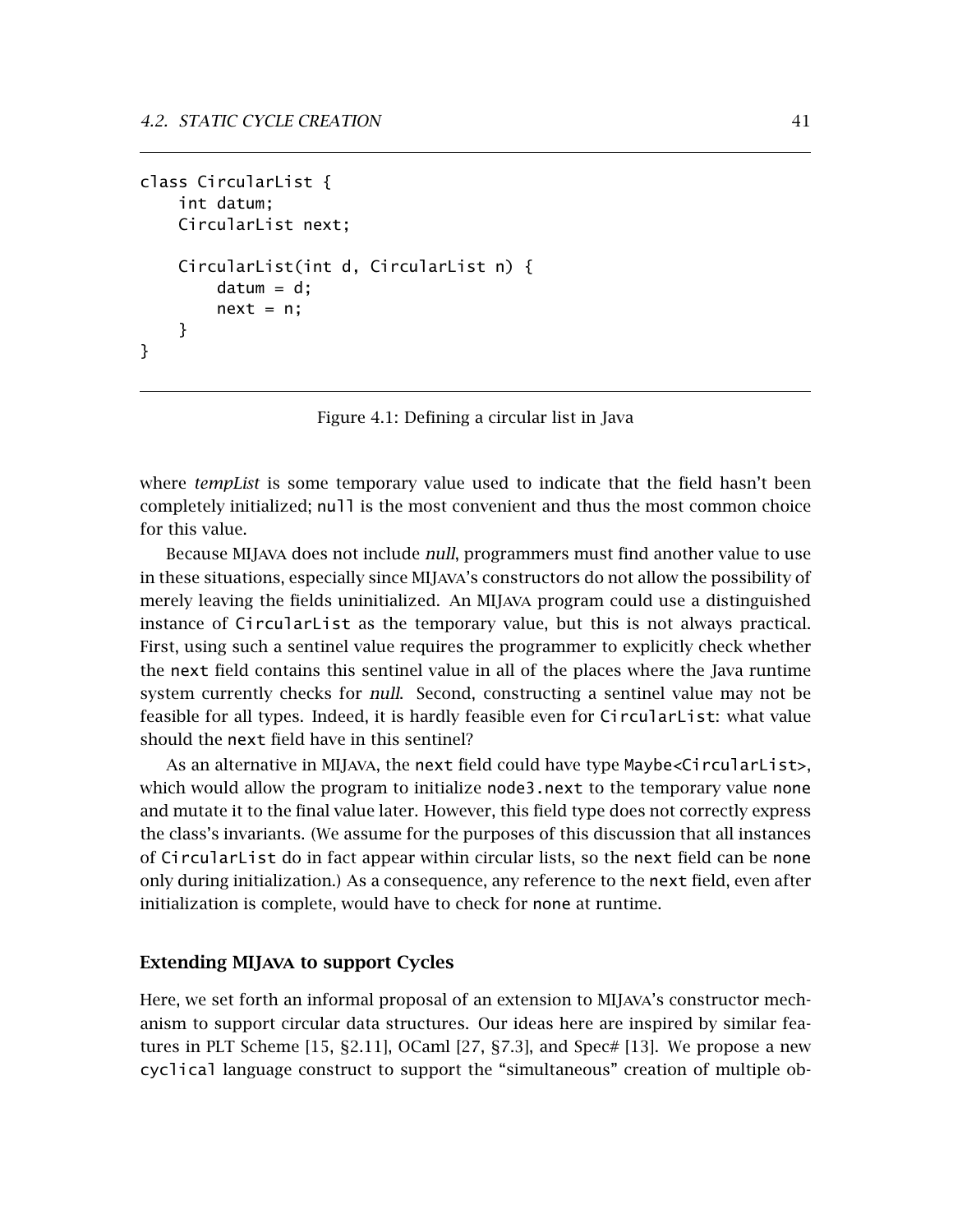```
class CircularList {
    int datum;
    CircularList next;
    CircularList(int d, interim CircularList n) {
        return preobj { super(); datum <- d; next <- n; };
    }
}
cyclical {
    CircularList x = new CircularList(1, y);CircularList y = new CircularList(2, z);CircularList z = new CircularList(3, x);} in {
    ...
}
```
Figure 4.2: Proposal for creating cyclical data structures

jects. An example of a possible concrete syntax appears in figure 4.2.

The cyclical form consists of two parts. The first part consists entirely of variable declarations. These declarations differ from normal Java local variable declarations in several respects:

- Each declaration must provide an initializer expression.
- The initializer expressions must be instance creation (i.e., new) expressions.
- Each identifier bound in this section of a cyclical form is visible in *all* of the form's variable initializers.
- Identifiers bound by the cyclical form may appear only as arguments to constructors, as in the figure.
- The corresponding constructor argument must have an "interim" type, as in the figure's class definition. This means that in the field initialization section, the argument may appear only as the (entire) right-hand side of a field initialization clause inside a preobj expression. Interim arguments are unconstrained in the constructor's postinit block.
- Only constructor arguments may be declared as interim types. Fields, method results, method arguments (including this), and local variables may not have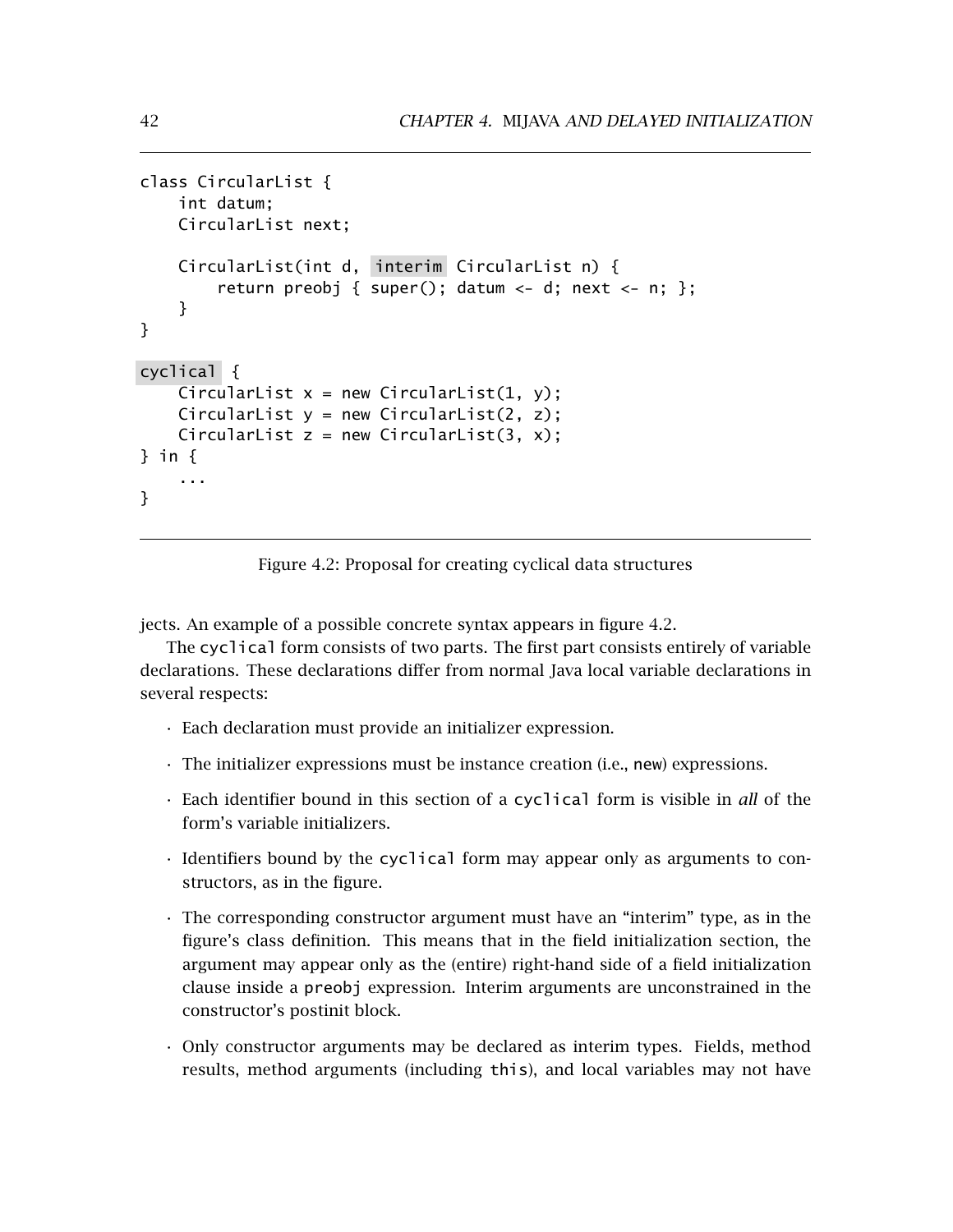interim type. Further, constructor arguments may not have interim type in subclasses of java.lang.Exception, for reasons discussed below.

The identifiers bound in the first part of the cyclical form are visible in the second part, which contains unconstrained code that may treat the identifiers as full (i.e., not interim) values of the indicated types.

When a cyclical form is executed, the runtime system starts by allocating but not initializing space for all of the variables declared in the first part of the form.<sup>1</sup> Then, it executes the field initialization sections of the constructors for the various objects, in some order, using the references to the allocated but not-yet-initialized space as the values of the declared variables. When all of the field initialization sections have completed, MIJava reifies all of the objects "simultaneously," at which point the temporary references are now valid. After executing the postinit blocks for the new objects, MIJava continues with the second part of the cyclical form.

We conjecture that the cyclical form and MIJava's constructors ensure that all references in a statically cyclical data structure are fully initialized before the program can perform any operations on that structure. However, the model of Chapter 5 does not include this form, and thus we have not proved this conjecture. Indeed, as the next section demonstrates, there is one case where this guarantee does not hold, although it is beyond the scope of our model.

#### Exception Handling

We must consider the effect of exception handling on this language feature. In particular, if we are to maintain MIJava's guarantees, we need to be sure that throwing an exception cannot "leak" an interim object out to the rest of the program.

As in the previous chapter, the key issue is whether an exception thrown before the program reifies the pre-objects can leak an incompletely-initialized object. Because only variable declarations may appear in the declaration section of a cyclical form, this section cannot throw an exception directly, and thus any exception that escapes this section must arise from one of the two following sources:

- 1. the dynamic extent of the field initialization section of one of the constructors in the declaration section—i.e., in our example, the field initialization section of CircularList's constructor.
- 2. the dynamic extent of one of the expressions that appears as an actual parameter to one of these constructors.

 $1$ Language implementation invariants, especially those pertaining to garbage collection, may require initializing the newly allocated regions to all-bits-zero, but this is not important to a discussion of the semantics of the feature.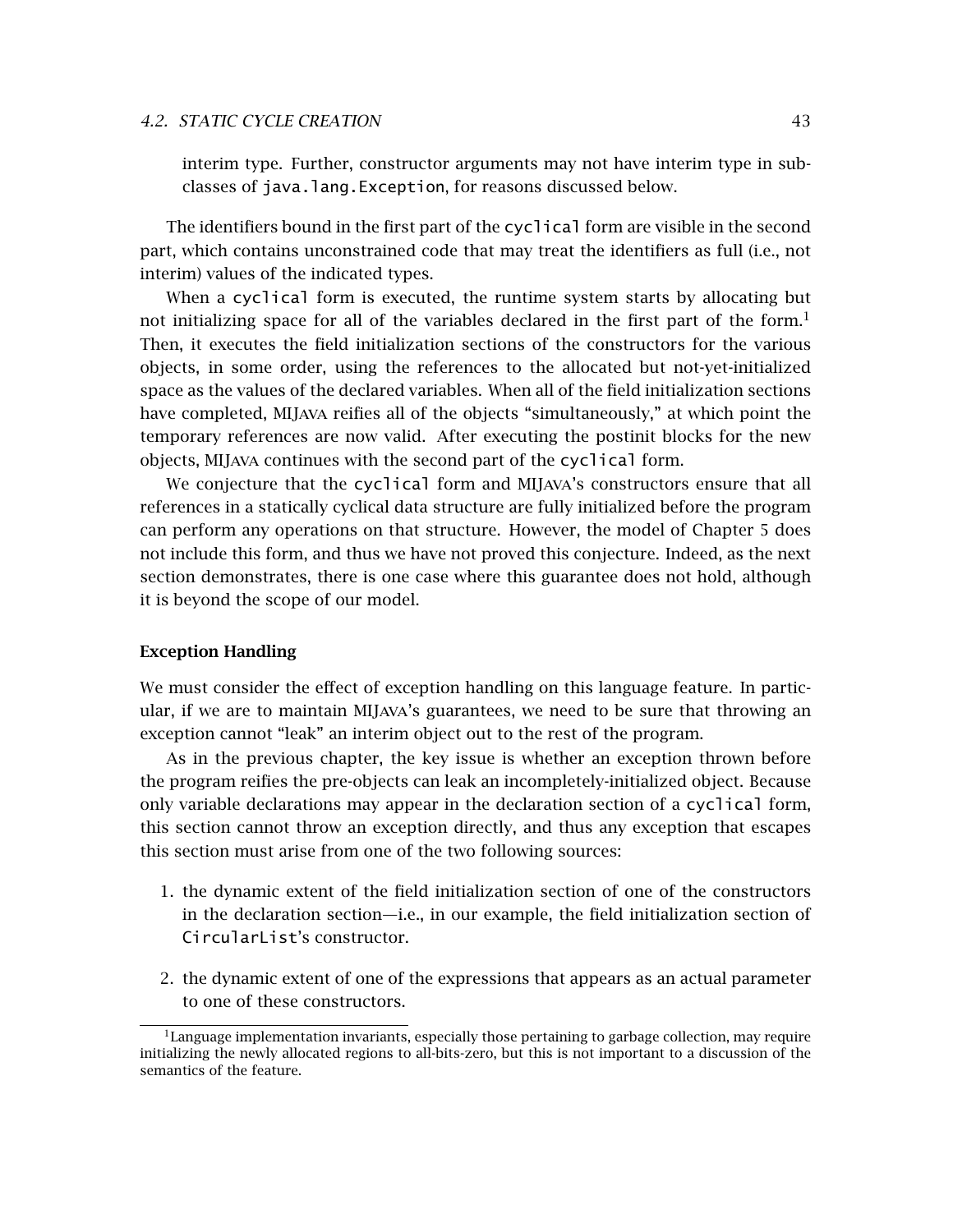In the first case, when the field initialization section of a constructor such as that in CircularList throws an exception, then the exception may not contain one of the cyclical-bound objects. The throwing constructor may use these interim objects only in field initialization clauses, and the type system therefore prevents the construction of an exception object that directly contains such an interim object. However, because MIJava supports first-class pre-objects, it is possible for a constructor to throw an exception that contains a pre-object that in turn contains an interim object. Reifying this pre-object could lead to a full instance with uninitialized fields, in violation of MIJava's static guarantees, and the type system does not currently detect such violations.

Exceptions thrown by expressions that appear as actual parameters in the cyclical form's declaration section do not have access to the partially-initialized objects, due to the restrictions on the use of identifiers bound here. They cannot, therefore, raise an exception object containing an incompletely cyclical object, and they cannot store such an object in an externally-visible location before throwing an exception.

The postinit section of one of the constructors may throw an exception that contains a reference to an object created by a cyclical form, and it may store a reference to such an object in an externally-visible location before throwing an exception. Neither situation represents a leak, though, because the postinit section does not execute until after all of the objects in the cycle have been fully constructed and initialized and are thus no longer interim.<sup>2</sup>

OCaml avoids leaking exceptions by restricting the expressions on the right-hand side of the bindings and thus preventing them from throwing an exception. PLT Scheme allows incompletely initialized cycles to escape in several ways, including through exceptions. Spec#'s mechanism, similar to the one we propose here, also allows programmers to exploit exception handling to instantiate incompletely-initialized objects, as we discuss further in Chapter 8. In response, Fähndrich and Xia suggest that constructors should be prohibited from handling exceptions (but not from throwing them), but they neither provide a formal argument that this restriction is sufficient, nor do they discuss the practical consequences of this prohibition. More work remains to investigate potential solutions to this apparent leak.

# 4.3 Lazy Initialization

For many objects, the value for a specific field may be available (or computable) at object construction time, but the programmer may wish to delay initializing the field until the program requires its value, especially when computing the value would consume excessive time or memory, such as when the program is loading objects corresponding

 $2As$  with non-cyclical object creation, other representation invariants may not yet hold, but as before, this problem also exists in Java.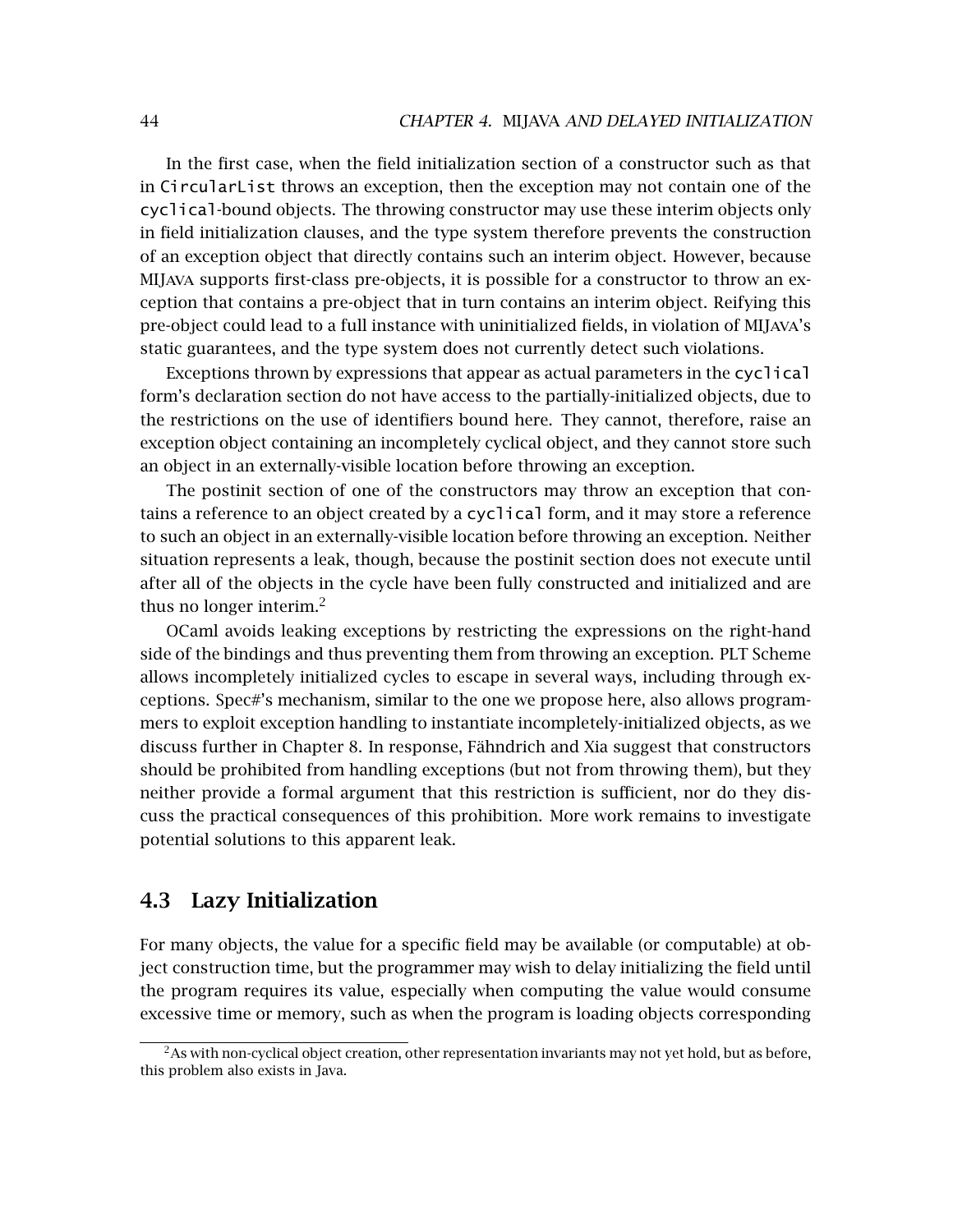to entries in a database. Since each field initialization requires a database lookup and the creation of potentially many objects, Java programmers have developed the "lazy load" pattern [16, Ch. 11] to address this situation. As an example, consider a program that processes Student records from a database; each student has a list of associated Course records. Because this list is potentially quite long and loading it from the database may take quite some time, the Student class author delays its initialization using the following idiom:

```
class Student {
    private List<Course> courses = null;
    public List<Course> getCourses() {
        if (courses == null)
            course = loadCourse();
        return courses;
    }
    private List<Course> loadCourses() {
        // load the list of courses from the database
    }
    ...
}
```
In this code, the courses field is null until the loadCourses method initializes it from the database. The straightforward MIJava translation of this class would have to give courses the type Maybe<List<Course>>. While it may appear that this places an undue burden on references to this field, the pattern limits these references to the corresponding getter method (getCourses above), and this method must already explicitly check whether the field is null. The explicit Maybe therefore adds no overhead beyond that present in Java and can serve as a useful signal to the programmer that the field's value may not be present, much as in section 4.1 above.

Because this pattern comes up so frequently (and because it requires programmers to exercise great care when dealing with exceptions and concurrency), Warth has proposed LazyJ [55], a variant of Java with explicit support for laziness. We conjecture that incorporating LazyJ's lazy types into MIJava would be feasible, but we have not yet investigated this in detail.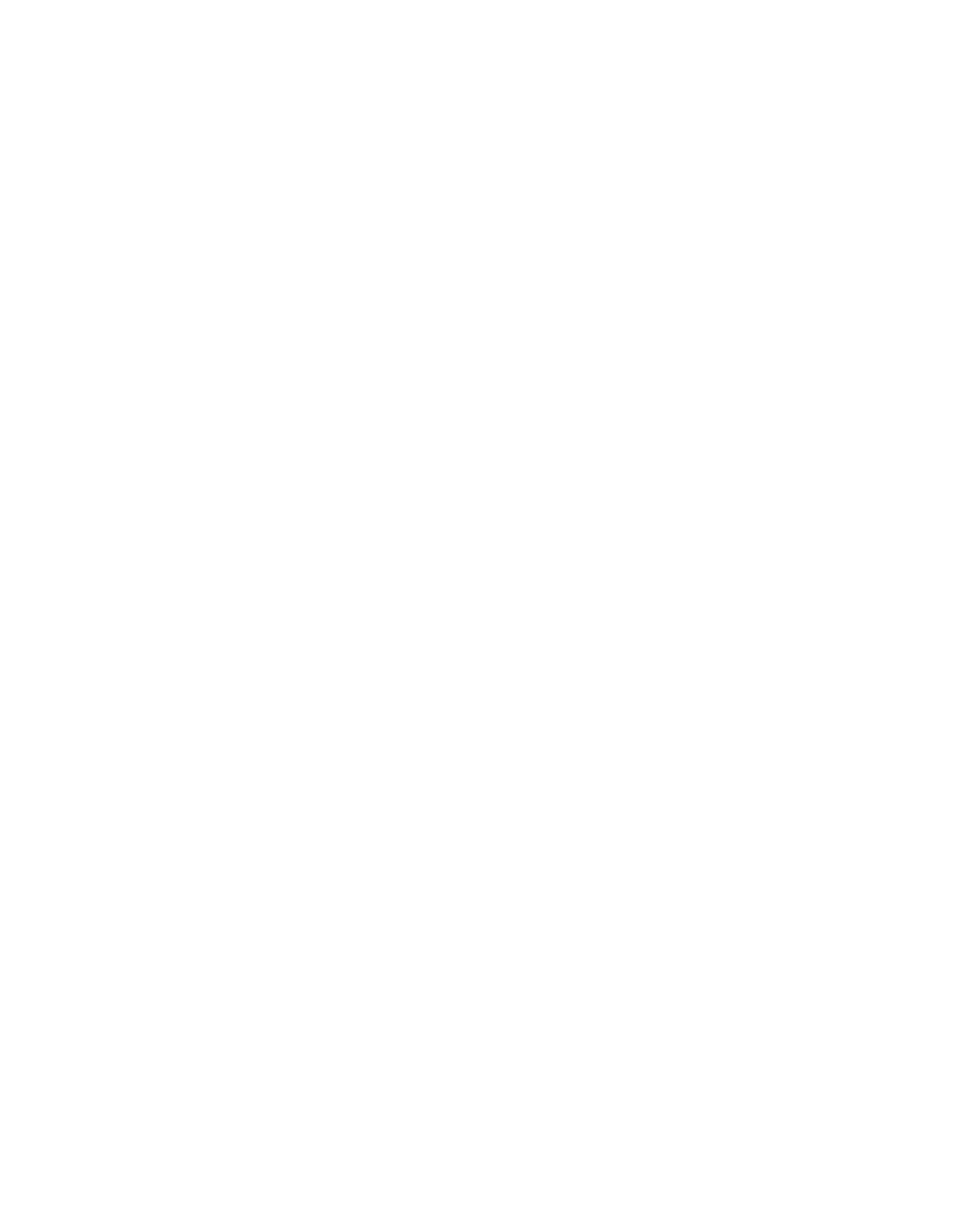# Chapter 5

# Formal Model and Soundness

To ensure that our type system provides the guarantees described in the previous chapters, we have constructed MIJMODEL, a formal model of MIJAVA based on CLAS- $SICJAVA$  [14]. In place of *null*, MIJMODEL includes *Maybe* types and the constructor model of Chapter 2. For simplicity, the model omits several features of Java and ClassicJava, such as interfaces, static methods, access controls, method overloading, and field shadowing.

As with ClassicJava, MIJModel has two separate syntaxes: a raw syntax and an elaborated syntax. The programmer writes the original program in the raw syntax, and an elaboration phase simultaneously type-checks the program and converts it to the elaborated syntax. The elaborated syntax makes all Maybe coercions explicit and inserts tags that indicate various other static properties that are not otherwise visible to the dynamic semantics.

MIJModel's dynamic semantics is defined on programs in the elaborated semantics. A second type system applies to the elaborated syntax, for use in the soundness and subject reduction proofs, and we prove that the elaboration system and type system are consistent.

# 5.1 Syntax

We assume the following disjoint, countably infinite sets, and the metavariables that range over them:

> $C, D, E \in ClassName$ *md* ∈ *MethodName fd* ∈ *FieldName x, y* ∈ *VarName addr* ∈ *Address*

We also assume two distinguished names, Object ∈ *ClassName* and self ∈ *VarName*.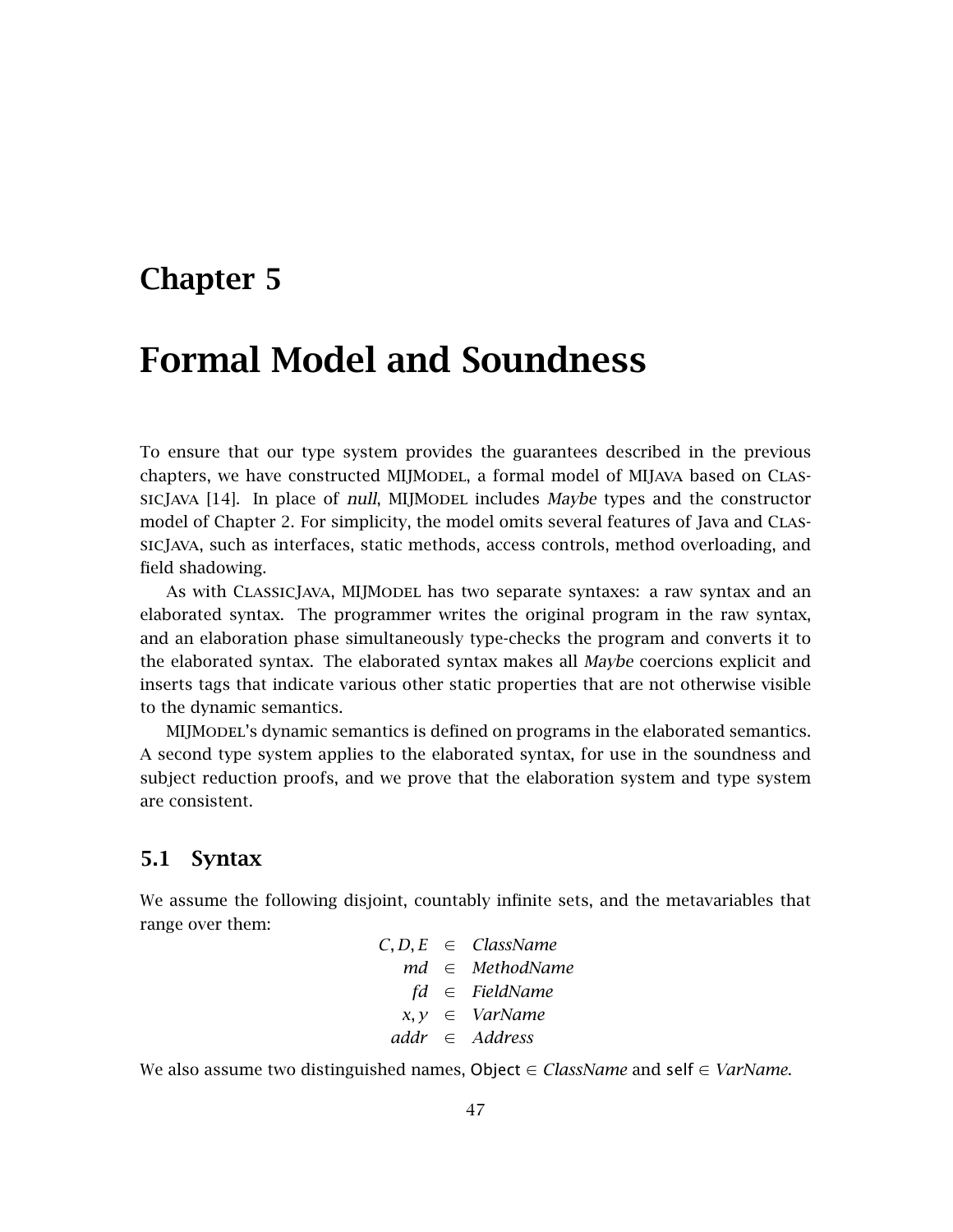| t, s, $u \in Type :: = C$   <b>Preobj</b> $(C)$   <b>Maybe</b> $(t)$ types |              |
|----------------------------------------------------------------------------|--------------|
| <i>gt</i> , <i>gs</i> , <i>gu</i> ::= $C$   <b>Preobj</b> $(C)$            | ground types |
| <i>ot, os</i> ::= $C$   <b>Maybe</b> $(\alpha t)$                          | object types |

Figure 5.1: MIJMODEL's type language

Figure 5.1 defines the syntax for MIJMODEL's type language, which is the same in raw and elaborated programs. A type is either a class name  $C$ , a *Maybe* type **Maybe**(*t*), or a pre-object type Preobj*(C)*. We also define two restricted sets of types, ground types (*gt*) and object types (*ot*), for use in specific contexts in the model. The elaboration system uses ground types to determine what coercions to introduce; to simplify these rules, we disallow *Maybe* types in this context. Similarly, to reduce the number of rules in the operational semantics, typecasts are defined only in terms of object types, which do not allow pre-object types or any types constructed from them, such as Maybe*(*Preobj*(C))*. As a notational convenience, we use exponentiation to indicate repeated application, so **Maybe**<sup>2</sup>(*t*) = **Maybe**(**Maybe**(*t*)), and similarly for any non-negative exponent.

#### Raw Abstract Syntax

Figure 5.2 defines the abstract syntax for unelaborated programs. Following Barendregt [3], we use vector notation to denote repeated elements:  $\vec{re}$  is short for the sequence  $re_1, \ldots, re_n$ , where  $n \geq 0$ . We generalize this notation to more complicated terms under the arrow;  $(\overrightarrow{fd}, \overrightarrow{t})$  is short for  $(\overrightarrow{fd}_1, t_1), \ldots, (\overrightarrow{fd}_n, t_n), n \ge 0$ . We represent the empty sequence as  $\varepsilon$  and use the infix operator  $+$  to indicate sequence concatenation. We overload the element-of operator  $\in$  to indicate membership in sequences as well as in sets. Finally, multiple occurrences of the same vector sequence within the same context (inference rule, proof clause, etc.) preserve the order of the items under the arrow.

A program <sup>Φ</sup> consists of a sequence of definitions and an expression. Each definition is a single class, which contains constructor definitions, field definitions, and method definitions. MIJMODEL constructors have explicit names, unlike those in Java, to allow us to model multiple constructors per class without the significant overhead of Java-style overload resolution for methods and constructors.<sup>1</sup>

 $1$ While this is not related to our thesis, we believe that named constructors would be a valuable addition to Java-like languages. Programmers could use them to define two constructors with the same signature. For instance, the Point class of the previous chapter could define two constructors, fromCartesian and fromPolar, each of which takes two double arguments; currently, Java programmers have to add a dummy parameter to one of these methods.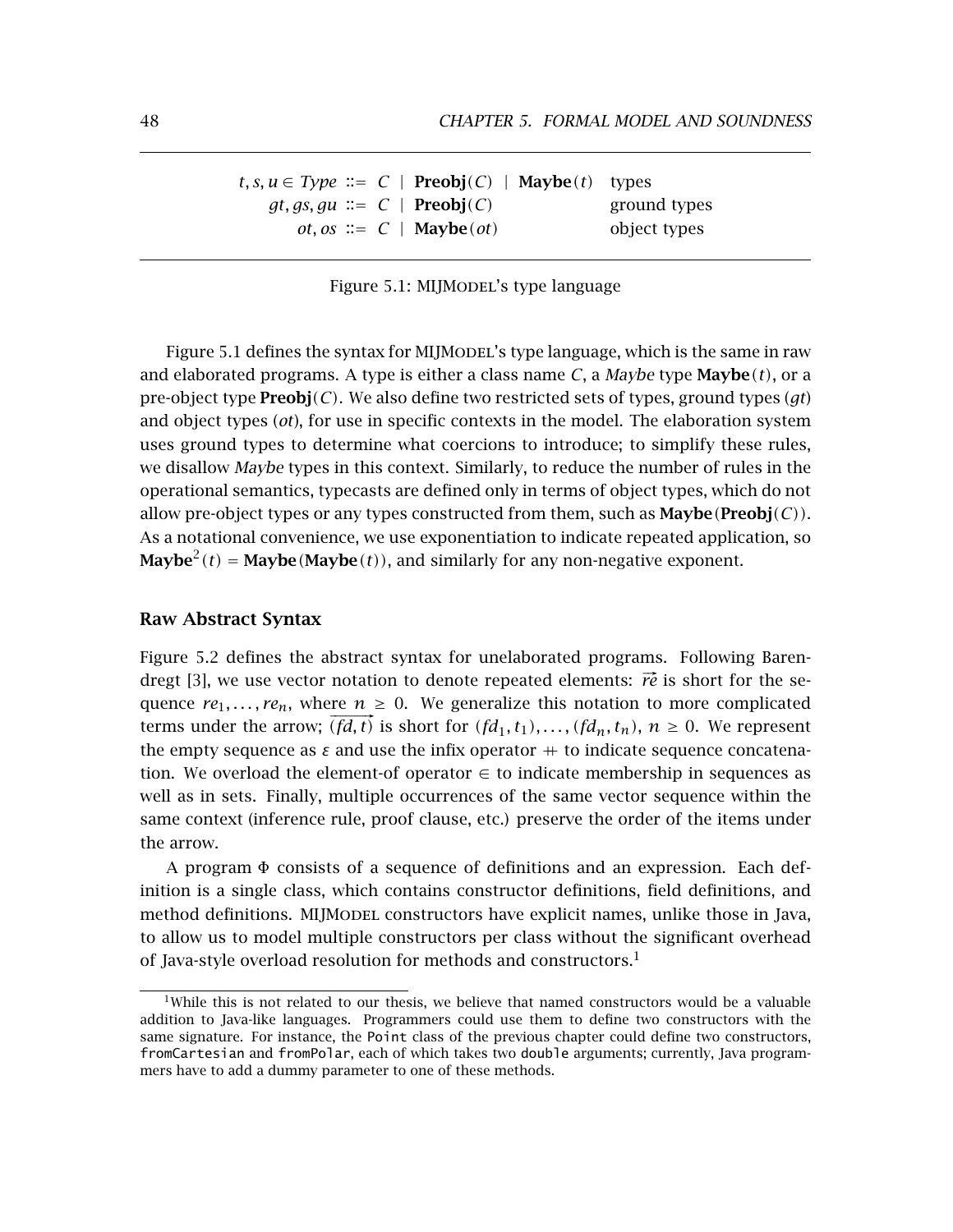| Ф               |                    | $\therefore$ $\theta$ re                                    | raw program             |
|-----------------|--------------------|-------------------------------------------------------------|-------------------------|
| $\Theta$        |                    | $ ::=$ rdefn                                                | raw definition sequence |
|                 |                    | rdefn := class $C$ ext $D \{$ redefn fdefn rmdefn $\}$      | raw class definition    |
|                 |                    | rcdefn ::= $md(\overrightarrow{tx})$ { re } postinit { re } | raw constr definition   |
| $fdefn ::= tfd$ |                    |                                                             | field definition        |
|                 |                    | rmdefn ::= t md( $\overrightarrow{tx}$ ) { re }             | raw method definition   |
| re, rf, rg      |                    |                                                             | raw expression:         |
|                 | $\mathbb{R}^n = X$ |                                                             | lexical variable        |
|                 |                    | new re                                                      | object creation         |
|                 |                    | re.fd                                                       | field reference         |
|                 |                    | $re.fd = re$                                                | field assignment        |
|                 |                    | $re$ . $md(\vec{re})$                                       | method call             |
|                 |                    | super. $md(\vec{re})$                                       | super call              |
|                 |                    | $C$ . $md(\vec{re})$                                        | constr call             |
|                 |                    | $\textbf{cast}(ot, re)$                                     | typecast                |
|                 |                    | some re                                                     | Maybe injection         |
|                 |                    | $\mathbf{none}_t$                                           | Maybe injection         |
|                 |                    | valOf re                                                    | <i>Maybe</i> projection |
|                 |                    | <b>preobj</b> $(C, re, fd - re)$                            | pre-object creation     |
|                 |                    | seq { $\vec{re}$ ; }                                        | sequential evaluation   |
|                 |                    |                                                             |                         |

Figure 5.2: MIJMODEL's raw abstract syntax

Constructors have two bodies, as in Chapter 2. The first body is concerned with field initialization, and the second is the postinit block. For simplicity, the model requires every constructor to contain a postinit block; to model constructors without this feature, we simply supply a postinit block of self or some other effect-free expression.

Expressions are, for the most part, patterned after the corresponding syntax in Java or ClassicJava. Field references, field assignments, method calls, and super calls behave exactly as in Java. The new expression takes any pre-object and reifies it into a full instance of the corresponding class. The (dynamic) type of the pre-object value, rather than an explicit name in the **new** expression, specifies the class to instantiate. In most cases, programmers write object creation expressions in the form new *C*.*md(* #–*re)*, a concrete syntax essentially identical to Java's, but with an explicit constructor name.

MIJModel's casts, which have the form cast*(ot, re)*, extend Java's casts to support *Maybe* types. Casts to and from pre-object types are forbidden by the type system.<sup>2</sup>

<sup>&</sup>lt;sup>2</sup>These casts do not appear useful enough to justify the added complexity in the dynamic semantics.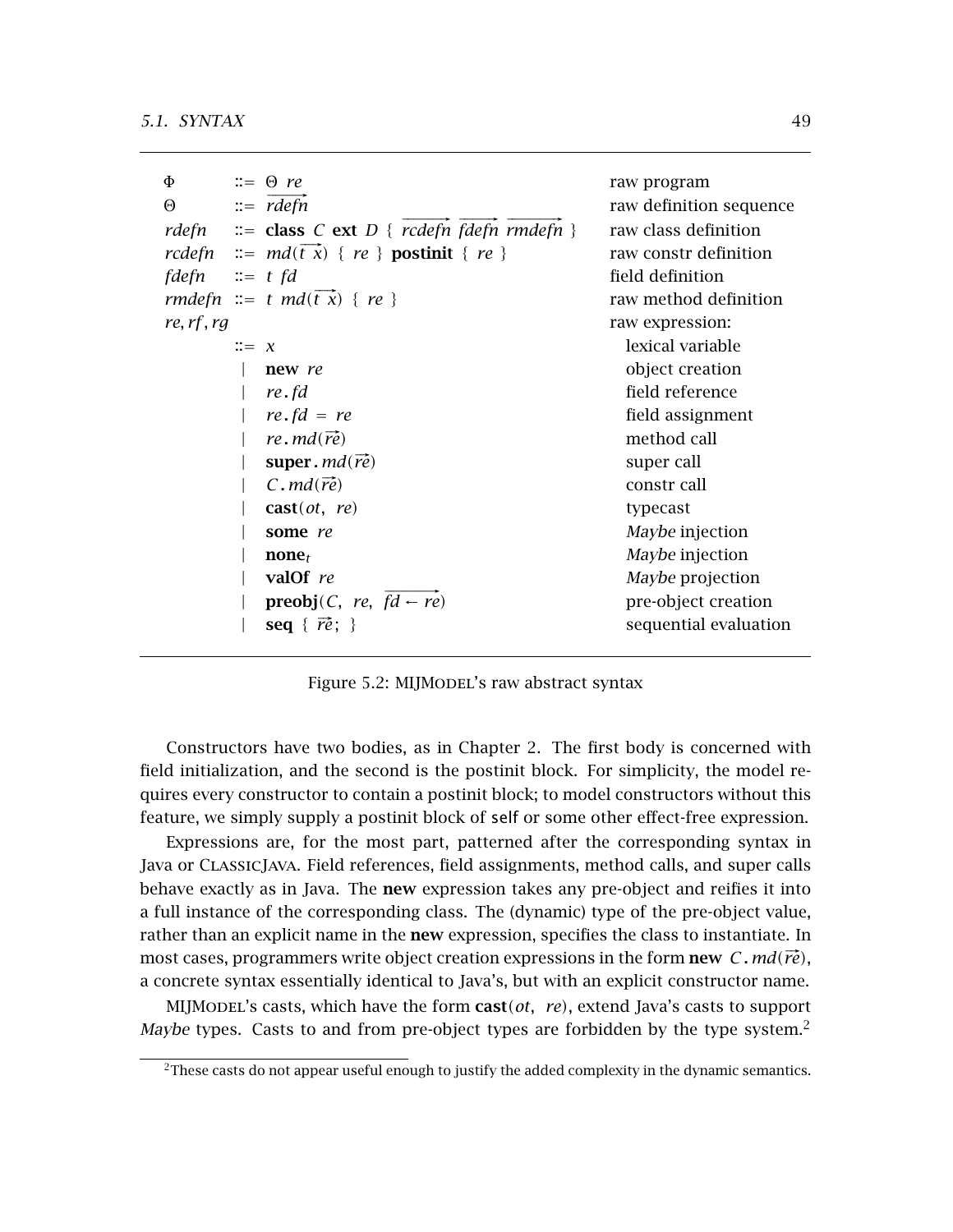The type in a cast expression thus always has the form **Maybe**<sup>*n*</sup>(*C*) for some  $n \ge 0$ and some class *C*. The elaboration phase inserts any necessary coercions around the argument *re* to convert it to **Maybe**<sup>*n*</sup>(*D*), for some class *D* that may or may not be related to *C*. At runtime, casting a value of (dynamic) type *D* to *C* succeeds when *D* is a subtype of *C*, just as in Java. Casting none*<sup>t</sup>* to Maybe*<sup>n</sup> (C)* always succeeds, and casting *(some v)* to Maybe<sup>*n*</sup>(*C*) succeeds exactly when casting the value *v* to Maybe<sup>*(m-1)*</sup>*(C)* succeeds.

As a concrete example, consider the following method definitions:

Maybe*(*Number*)* m1*(*Maybe<sup>2</sup> *(*Integer*)* mmint*)* { cast*(*Maybe*(*Number*),* mmint*)* } Maybe<sup>2</sup> *(*Integer*)* m2*(*Maybe*(*Number*)* mnum*)* { cast*(*Maybe<sup>2</sup> *(*Integer*),* mnum*)* }

In m1, cast's argument elaborates to *(*valOf mmint*)*, which has type Maybe*(*Integer*)*. If this coercion succeeds at runtime, the entire cast succeeds. In m2, the elaboration phase converts mnum to (some mnum) at type Maybe<sup>2</sup>(Integer). At runtime, the cast succeeds if mnum = **none** or if mnum = **some**  $v$ , where  $v$  is an instance of Integer.<sup>3</sup>

The some and none keywords construct values of *Maybe* type, and the **valOf** keyword projects *Maybe* values to the contained value. The type annotation on **none** specifies the type of the expression; for any type  $t$ , the expression **none** $t$  has exactly (and only) type  $\text{Maybe}(t)$ . Without this annotation, the elaboration system would not be deterministic, as we explain below.

Pre-object creation expressions have the form  $\mathbf{preobj}(\mathcal{C}, \text{ } re_0, \text{ } \overrightarrow{fd \leftarrow re})$ . The first sub-form,  $C$ , identifies the class of pre-object to be constructed.<sup>4</sup> The second,  $re_0$ , is an expression that evaluates to a *D* pre-object, where *D* is *C*'s immediate superclass. In the most common case, this expression is a call to one of *D*'s constructors. The remaining sub-forms specify the initial values for all fields defined directly within *C*.

The seq expression denotes sequential evaluation. MIJMODEL evaluates seq's subexpressions for their effects in left-to-right order, and the value of the overall seq expression is the value of its last subexpression.

 $3$ MIJMODEL allows more casts than MIJAVA does, assuming that MIJAVA follows Java's general rules for cast expressions. In particular, MIJava issues compile-time errors for both of the casts in the above example. In method m1, the cast fails because Maybe*(*Number*)* is not a subtype of Maybe*(*Integer*)*, and vice versa, and MIJava, like Java, rejects all casts in which the two types are unrelated. The MIJava programmer can work around this by rewriting the body of m1, for instance, as cast*(*Number*, (*valOf mmint*))*, but at the cost of introducing a coercion that may fail at runtime.

 $4$ MIJMODEL's operational semantics needs the explicit type tag, but it is feasible for a full implementation to infer this information from context, using only a straightforward but intricate addition to the elaboration system of section 5.2. We assume here that the programmer includes this information directly, or that an earlier unspecified transformation of the source code inserts the annotation.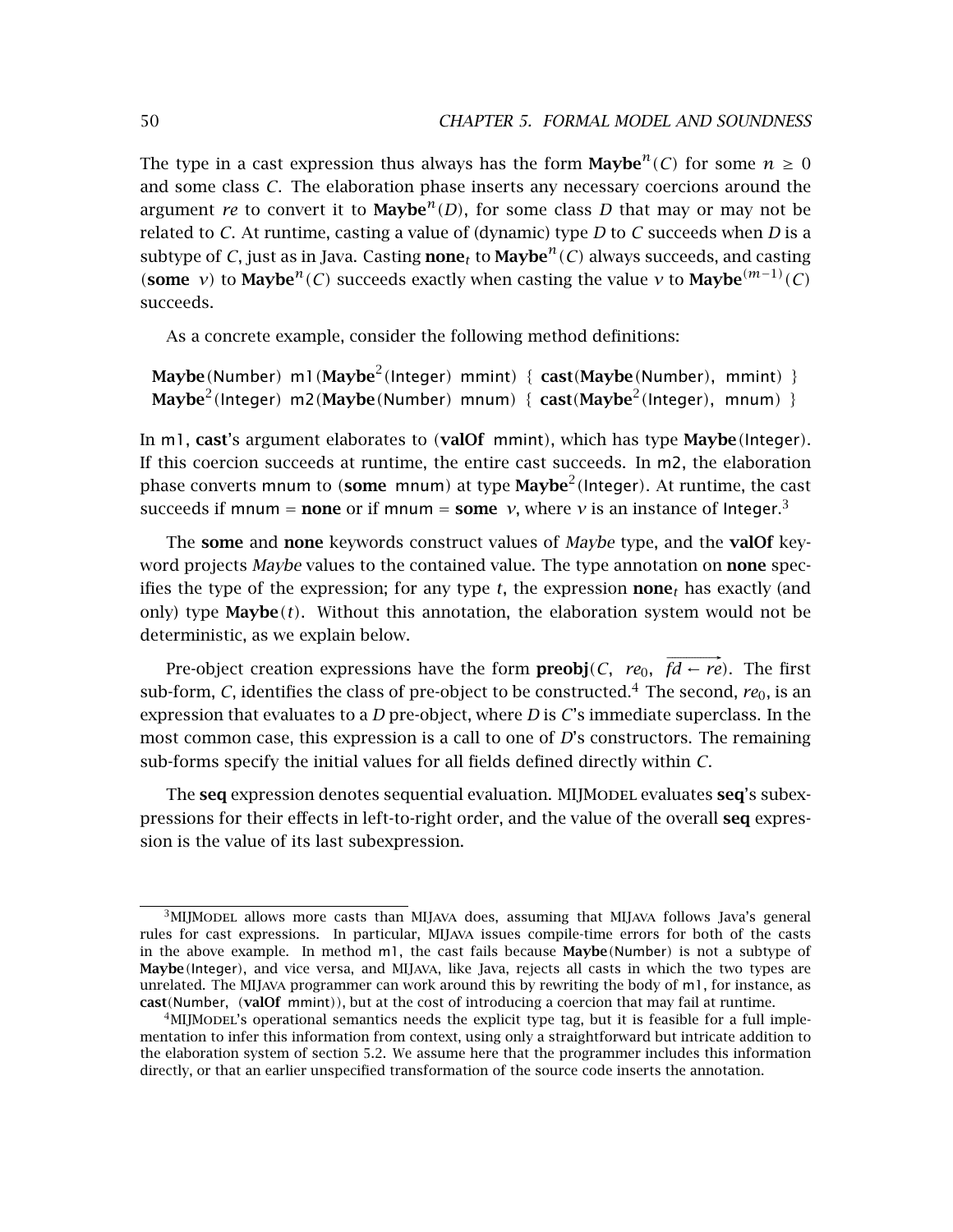| $\Pi$<br>$\mathrel{\mathop:}= \Delta e$ |                                   |                                                          | program                   |
|-----------------------------------------|-----------------------------------|----------------------------------------------------------|---------------------------|
| $\Delta$                                |                                   | $\equiv$ defn                                            | definition sequence       |
|                                         |                                   | $defn$ := class C ext D { cdefn fdefn mdefn }            | class definition          |
|                                         |                                   | cdefn ::= $md(\overrightarrow{tx}) \{e\}$ postinit { e } | constr definition         |
| $fdefn ::= tfd$                         |                                   |                                                          | field definition          |
|                                         |                                   | mdefn ::= t md( $\overrightarrow{t}$ x) { e }            | method definition         |
| V, W                                    |                                   |                                                          | value:                    |
|                                         |                                   | $\mathrel{\mathop:}= \mathbf{none}_t$                    | value Maybe injection     |
|                                         |                                   | some $t \, \nu$                                          | value Maybe injection     |
|                                         |                                   | addr                                                     | object address            |
|                                         |                                   | <b>preobj-val</b> (C, $\overrightarrow{fd - v}$ , e)     | pre-object value          |
| e, f, g                                 |                                   |                                                          | expression:               |
|                                         | $\mathrel{\mathop:}= \mathcal{V}$ |                                                          | value                     |
|                                         |                                   | $\chi$                                                   | lexical variable          |
|                                         |                                   | new e                                                    | object creation           |
|                                         |                                   | $e$ . $fd$                                               | field reference           |
|                                         |                                   | $e$ . $fd = e$                                           | field assignment          |
|                                         |                                   | e. $md(\vec{e})$                                         | method call               |
|                                         |                                   | super $\equiv e$ : C . md( $\vec{e}$ )                   | super call                |
|                                         |                                   | $C$ . $md(\vec{e})$                                      | constr call               |
|                                         |                                   | $\textbf{cast}(ot, e)$                                   | typecast                  |
|                                         |                                   | some $te$                                                | non-value Maybe injection |
|                                         |                                   | valOf $e$                                                | Maybe projection          |
|                                         |                                   | <b>preobj</b> $(C, e, \overrightarrow{fd - e})$          | pre-object creation       |
|                                         |                                   | seq { $\vec{e}$ ; }                                      | sequential evaluation     |
|                                         |                                   | init(e, e)                                               | object initialization     |
|                                         |                                   |                                                          |                           |

Figure 5.3: MIJMODEL's elaborated abstract syntax

## Elaborated Abstract Syntax

Figure 5.3 defines MIJMODEL's elaborated syntax. Highlighted productions and nonterminals indicate the differences between the elaborated and raw syntaxes. We add a syntactic class of values, consisting of Maybe values, references into the store, and preobject values. Like preobj expressions, preobj-val forms have three sub-parts. The first is the pre-object's class, and the second specifies all of the pre-object's fields. The third part is an unevaluated expression, a sequence of all the postinit blocks that MIJMODEL must execute immediately upon reifying this pre-object into a full instance.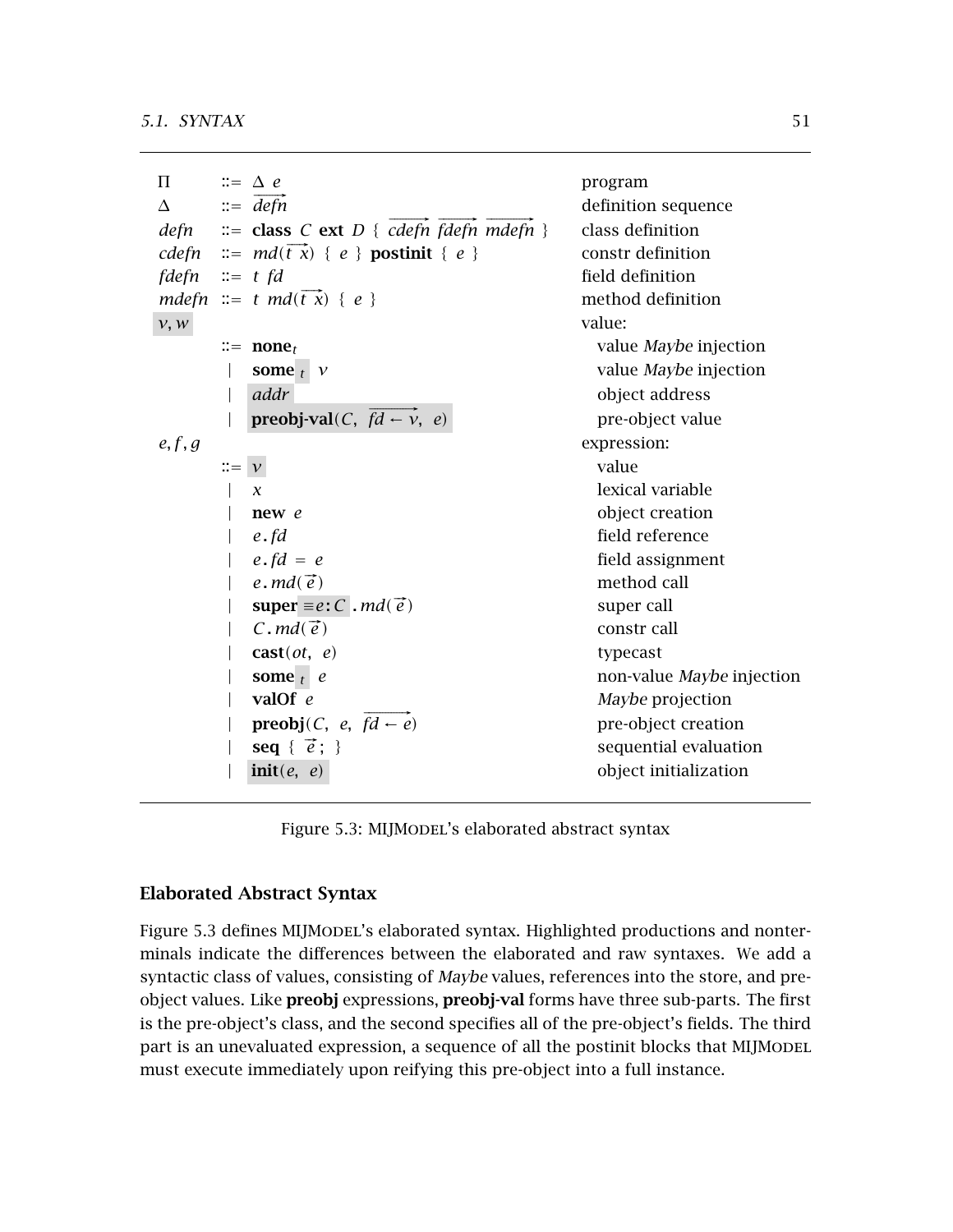The elaboration syntax also adds a new expression,  $\text{init}(e_1, e_2)$ , which the operational semantics uses to track the delayed postinit blocks during object construction. The first subexpression  $e_1$  is the pre-object under construction, and the second,  $e_2$ , is a delayed postinit block. Also, elaborated **super** expressions include explicit references to self (or its corresponding address) and its static type, as required by the dynamic semantics. Finally, elaborated **some** expressions contain a tag denoting the type of the argument; the type soundness proof requires this but the runtime system does not.

## Explicitly-typed none

Both the raw and elaborated syntaxes require the programmer to annotate each occurrence of **none** with its type. This is necessary to keep the elaboration system deterministic.

As an example, consider the following class declaration:

```
class Example ext Object {
   Example m1(Maybe(Example) obj) { self }
   Example m2() { self.md1 (none) }
```
In the highlighted method call, we have omitted the type annotation on **none**. As a result, the type of the method's actual parameter is ambiguous. While the intended type reconstruction is Maybe*(*Example*)*, the elaboration system could reconstruct type **Maybe**<sup>*n*</sup>(Example) for any  $n > 1$  and insert the corresponding **valOf** coercion(s), the innermost of which would always fail at runtime. The explicit type tag prevents this problem.

In a real implementation of the full Java language plus Maybe, the context of the expression would in most cases provide enough information to guide the reconstruction (in an application of bidirectional type checking [41]) and thus uniquely determine the coercions to be inserted. In situations where this is not the case, the compiler could signal the ambiguity, and the programmer could insert an explicit cast to resolve the problem, much as is necessary in certain circumstances with the literal null in Java today.

Method arguments are the primary context in which null's ambiguous type causes compile-time errors. If a programmer writes a method call with a literal null as an argument upon whose precise type method overload resolution depends, the compiler signals an error, and the programmer must add a cast or otherwise indicate the type of null more precisely. Such annotations would not, however, be required for none. With type erasure, Java does not distinguish between Maybe<Integer> and Maybe<String> for the purpose of method overloading. The types Integer and Maybe<Integer> are clearly distinct in this context, but the argument **none** admits only the second type.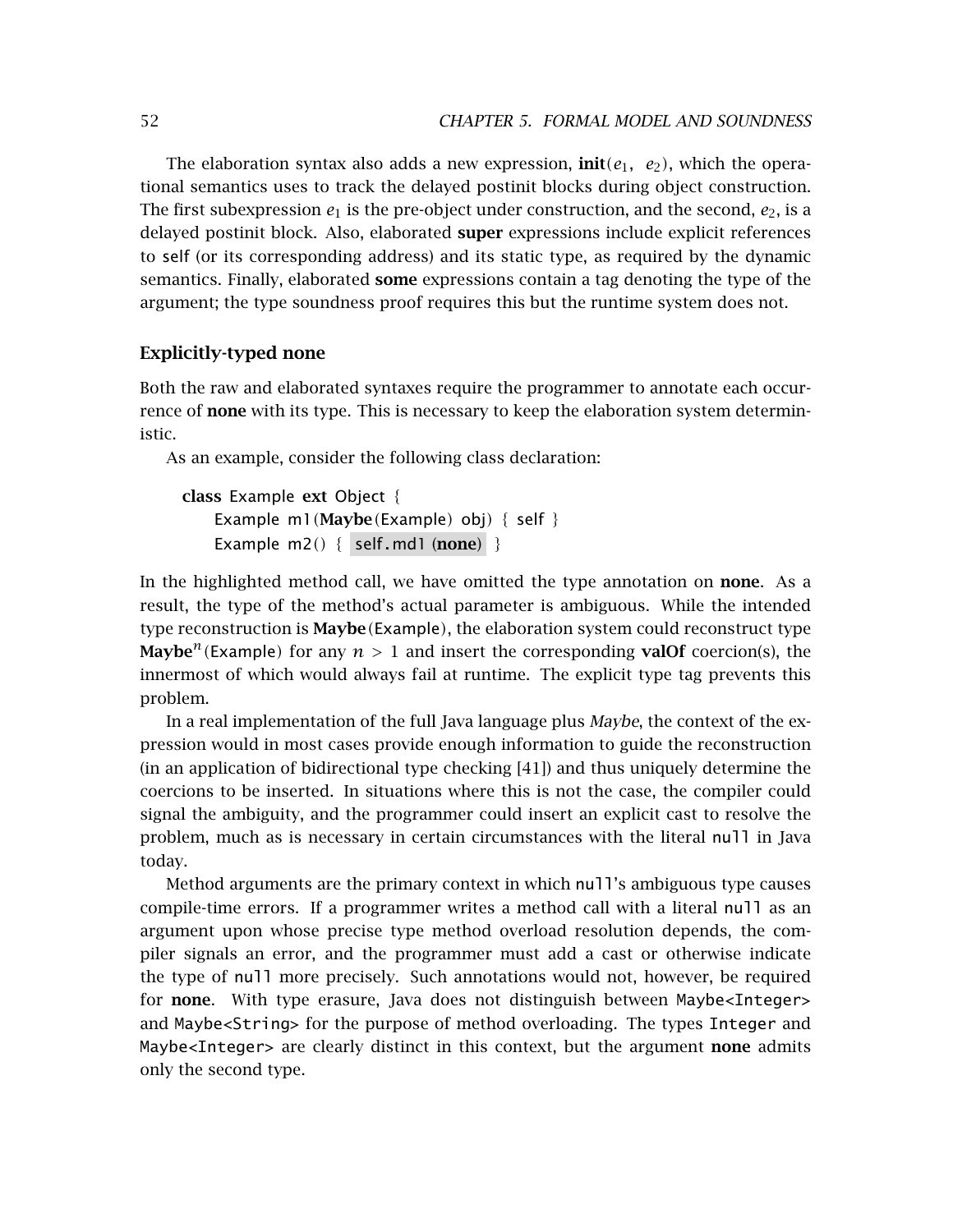| $\frac{1}{\sqrt{e^p}} \Phi \Rightarrow \Pi : t$                    | $\Phi$ elaborates to $\Pi$ with type t                                         |
|--------------------------------------------------------------------|--------------------------------------------------------------------------------|
| $\Theta$ $\frac{1}{\sqrt{2}}$ rdefn $\Rightarrow$ defn             | <i>rdefn</i> elaborates to <i>defn</i> under $\Theta$                          |
| $\Theta$ , C $\vert_{\overline{ec}}$ rcdefn $\Rightarrow$ cdefn    | <i>rcdefn</i> elaborates to <i>cdefn</i> in class C under $\Theta$             |
| $\Theta$ , C $\Big _{\text{eff}}$ fdefn                            | <i>fdefn</i> is well-formed in class C under $\Theta$                          |
| $\Theta$ , C $\vert_{\epsilon_{\rm m}}$ rmdefn $\Rightarrow$ mdefn | <i>rmdefn</i> elaborates to <i>mdefn</i> in class C under $\Theta$             |
| $\Theta, \Gamma \models_{ee} re \Rightarrow e : t$                 | <i>re</i> elaborates to <i>e</i> with type <i>t</i> in $\Gamma$ under $\Theta$ |
| $\Theta$ $\frac{1}{\epsilon t}$ t                                  | t exists under $\Theta$                                                        |
|                                                                    |                                                                                |

Figure 5.4: Summary of elaboration system judgments

# 5.2 Elaboration Semantics

The elaboration system checks types of raw terms and produces the corresponding elaborated terms, making the implicit coercions implicit and adding type annotations to some and super terms. As in CLASSICJAVA, we define the elaboration semantics as a set of judgments on terms, listed in figure 5.4. Those judgments that apply to expressions (possibly as sub-terms of their direct arguments) produce elaborated copies of the expression, class member, definition, or program, as appropriate. Expression elaboration and type-checking requires a type environment Γ, which is a finite map from *VarName* to *Type*.

The elaboration semantics also uses several helper functions and relations, listed in figure 5.5 and described below. The subclassing relation  $\prec_{\Theta}$  is not transitive as it includes only immediate parent/child relationships. The subtype relation <:<sub>Θ</sub> is (in well-formed programs) a partial order. The **Maybe** and **Preobj** type constructors are invariant in their arguments, in keeping with previous chapters.

The subsumption relation  $\lesssim_{\Theta}$  is an extension of subtyping: *s*  $\lesssim_{\Theta}$  *t* only if an expression of type *s* can appear in a context that expects a value of type *t*, either through subtyping or through the addition of Maybe coercions, but not both.

The coercion function  $coerce(e, s, t)$  takes an expression  $e$  of type  $s$  and adds the necessary coercions (without padding) to produce an expression of type *t*. <sup>5</sup> The castingcoercion function *castCoerce* has the same essential purpose as *coerce*, but it is used for the subexpression in a cast expression. We state without proof that *castCoerce* and *coerce* always produce identical results; we treat these two cases separately for the sake of the soundness proof.

The next relations, *constr* , *immFd*, *field*, and *meth*, look up the types of various class members in the definition table <sup>Θ</sup>. Neither *constr* nor *immFd* considers members

<sup>5</sup>As lemma 3 in section 5.5 demonstrates, the result is in fact of type *t* only when a certain relationship holds between *s* and *t*.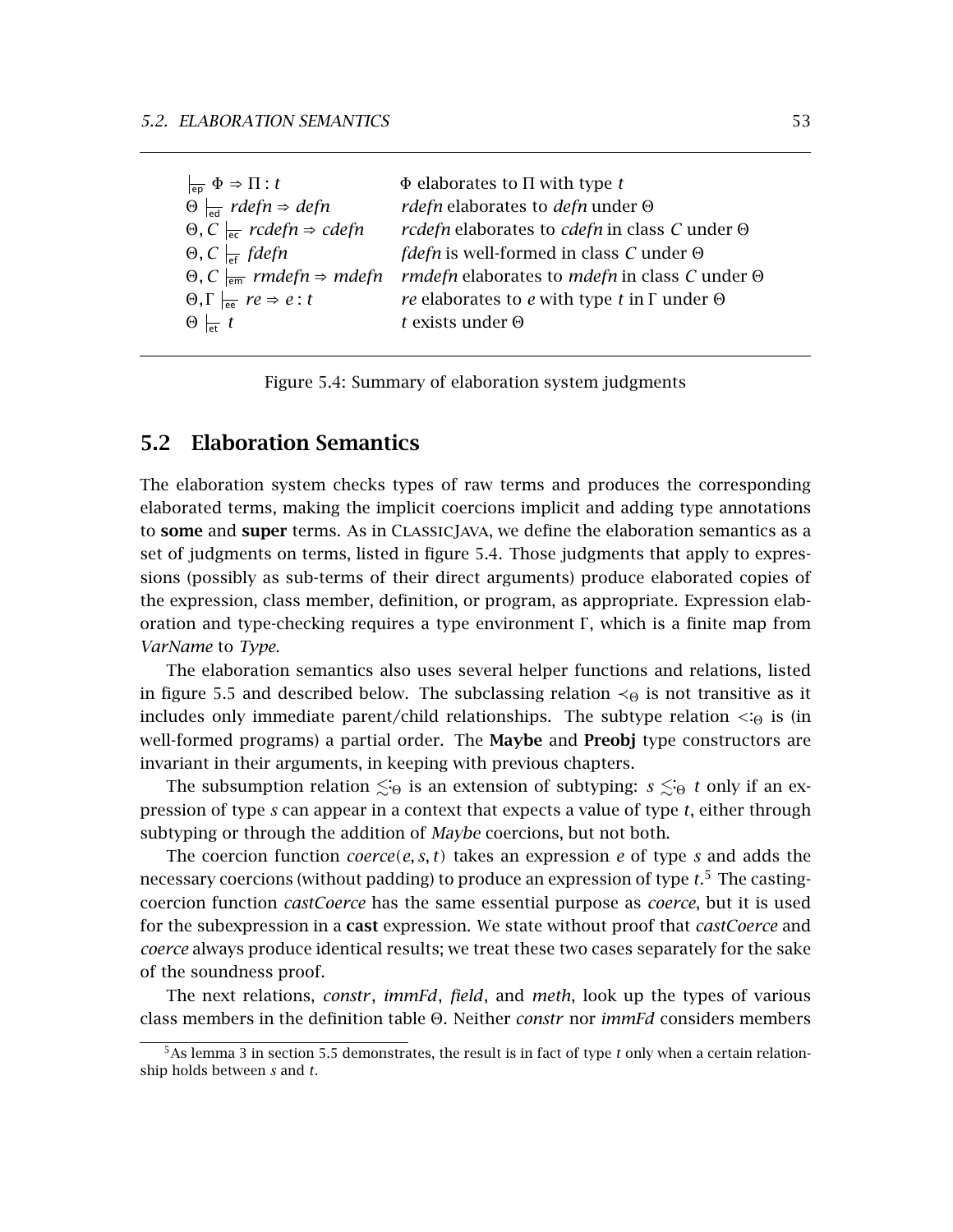| $C \prec_{\Theta} D$                         | C is an immediate subclass of D                                              |
|----------------------------------------------|------------------------------------------------------------------------------|
| $s < \Theta$ t                               | s is a subtype of t                                                          |
| $s \lesssim_{\Theta} t$                      | s is subsumed by t                                                           |
| $coerce(e, s, t) = e'$                       | $e'$ is the coercion of e from s to t                                        |
| $castCoerce(e, os, ot) = e'$                 | $e'$ is the coercion of e from os to ot in a cast                            |
| $constr_{\Theta}C(md) = \vec{t}$             | C defines constructor <i>md</i> with argument types $\tilde{t}$              |
| $immEd_{\Theta C}(fd) = t$                   | <i>fd</i> defined directly in C with type t                                  |
| $field_{\Theta C}(fd) = t$                   | $fd$ in $C$ has type $t$ , possibly inherited                                |
| $meth_{\Theta}C(md) = \vec{s} \rightarrow t$ | <i>md</i> has type $\vec{s} \rightarrow t$ in class C, possibly inherited    |
| validOverride $\Theta(C, md, t_0, \vec{t})$  | C's override of <i>md</i> with type $\vec{t} \rightarrow t_0$ preserves type |
| $coreType(t) = gt$                           | t without <b>Maybes</b> is <i>gt</i>                                         |

Figure 5.5: Summary of elaboration system auxiliary relations

defined in supertypes; both *field* and *meth* search up the subclassing tree as necessary.

The *validOverride* relation ensures that overriding methods have the same signature as the overridden method in the superclass. Specifically, *validOverride* $\Theta$ (*C*, *md*, *t*<sub>0</sub>,  $\vec{t}$ ) is true if *C*'s superclass contains method *md* with the type  $\vec{t} \rightarrow t_0$ , or if the superclass does not contain the method at all.

Finally, for contexts that require a class type, like field reference and method calls, the *coreType* relation "strips off" all of the Maybe wrappers on a type and produces the underlying ground type.

#### Definition Elaboration

Figure 5.6 defines the elaboration rules for programs, classes, constructors, methods, and fields. We extend the arrow notation to cover judgments in the straightforward way. For instance, when we apply the ELAB-PROG rule to the program  $rdefn_1$   $rdefn_2$  *re*, then  $\Theta = rdefn_1$  *rdefn*<sub>2</sub>, and the penultimate antecedent of the rule expands into *two* antecedents,  $\Theta$   $\frac{1}{\epsilon d}$  *rdefn*<sub>1</sub>  $\Rightarrow$  *defn*<sub>1</sub> and  $\Theta$   $\frac{1}{\epsilon d}$  *rdefn*<sub>2</sub>  $\Rightarrow$  *defn*<sub>2</sub>, both of which must be proved in order to prove the rule's conclusion.

The Elab-Prog rule ensures that the class definition sequence contains no duplicates or subclassing cycles. It elaborates the individual raw definitions *rdefn* to create elaborated definitions *defn*, elaborates the top-level expression, and constructs the elaborated program.

The Elab-Defn rule ensures that the superclass exists and that the class does not contain duplicate constructor, field, or method names. If the definition satisfies these properties, the rule elaborates and type-checks each of the class's members.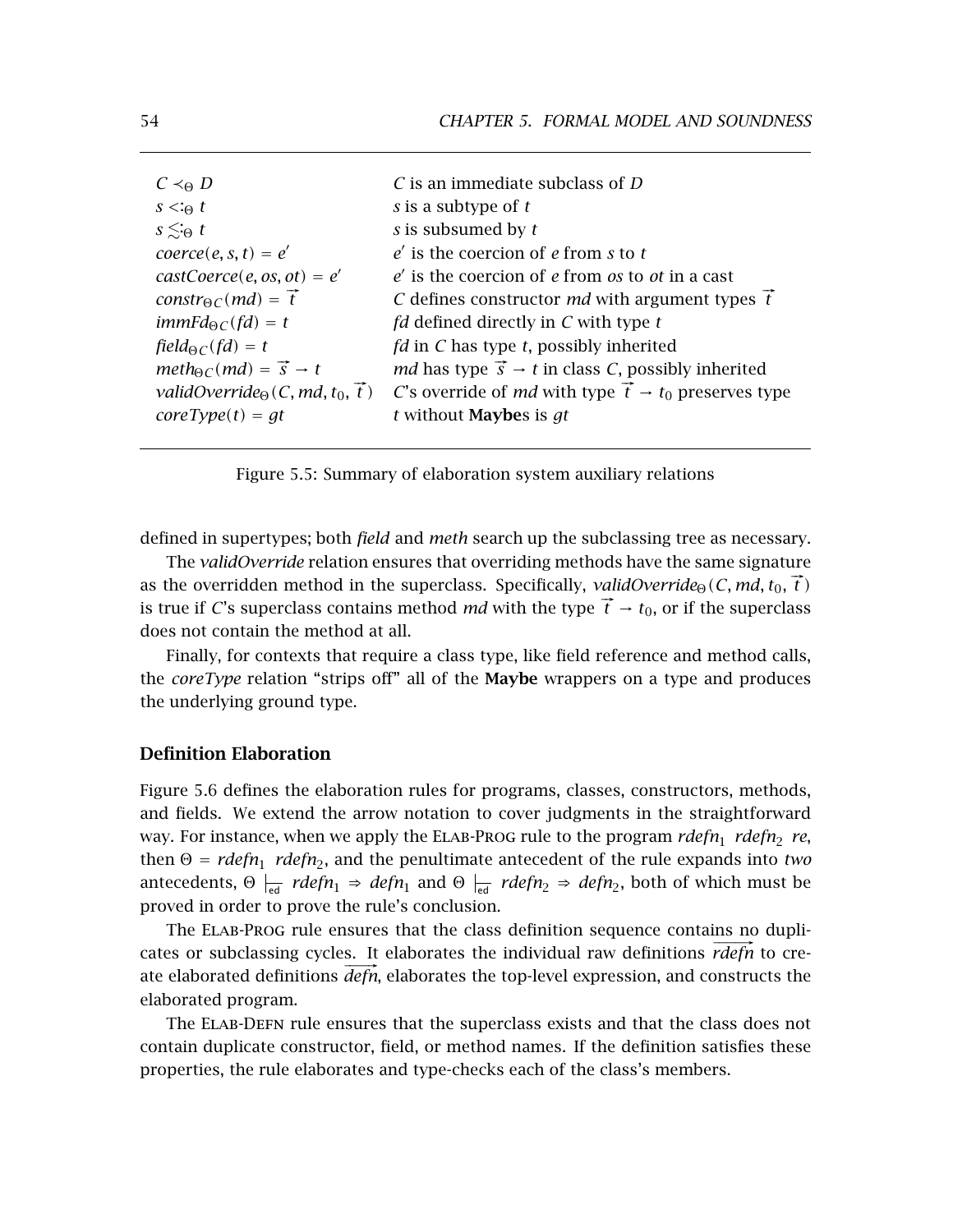# **Program Elaboration**  $\sqrt{\frac{1}{\epsilon_p} \Phi} \Rightarrow \Pi : t$ [Elab-Prog]  $\Theta$  = rdefn  $\frac{1}{rdefn}$  class names in  $\Theta$  are distinct **(class Object** *...***)** ∉  $\Theta$  $\leq$ :<sub>Θ</sub> is anti-symmetric  $\Theta \mid_{\text{ed}} \text{rdefn} \Rightarrow \text{defn} \quad \Theta, \emptyset \mid_{\text{ee}} \text{re} \Rightarrow e : t$  $\frac{1}{\epsilon_{\rm p}} \frac{1}{\text{rdefn}} \frac{1}{\epsilon_{\rm p}} \cdot \frac{1}{\epsilon_{\rm p}}$ **Definition Elaboration**  $\boxed{\Theta \mid_{\text{ed}} \text{rdef } n \Rightarrow \text{def } n}$ [ELAB-DEFN] **hames in** *rcdefn*,  $\overrightarrow{fdefn}$ ,  $\overrightarrow{rmeden}$  distinct Θ  $\frac{1}{e^{t}}$  *D* <u>Θ, C  $\frac{1}{\sqrt{\epsilon}}$  *rcdefn* ⇒ *cdefn*</u>  $\overrightarrow{m}$  rinner <u>Θ, C  $\frac{1}{\sqrt{ef}}$  *fdefn*</u>  $\frac{U_{\text{ref}} U}{\text{er } D}$ <sup>Θ</sup>*, <sup>C</sup>* em *rmdefn* <sup>⇒</sup> *mdefn*  $\Theta$   $\frac{1}{\text{ed}}$  class *C* ext *D* {  $\frac{1}{\text{rcdefn}}$   $\frac{1}{\text{fdefn}}$   $\frac{1}{\text{fdefn}}$   $\frac{1}{\text{fdefn}}$  }  $\Rightarrow$  class *C* ext *D* { *cdefn*  $\frac{1}{2}$  *cdefn*  $\frac{1}{2}$  *fdefn*  $\frac{1}{2}$  *mdefn* }

**Constructor Elaboration**  $\boxed{\Theta, C \mid_{\mathsf{ec}} \mathsf{r} \mathsf{c} \mathsf{d} \mathsf{e} \mathsf{f} \mathsf{n} \Rightarrow \mathsf{c} \mathsf{d} \mathsf{e} \mathsf{f} \mathsf{n}}$ 

[ELAB-CDEFN]  $\vec{x}$  distinct self  $\notin \vec{x}$   $\Theta$ ,  $\{\overrightarrow{(x : t)}\}\Big|_{\text{ee}}$   $re_b \Rightarrow e'_b$  $b \text{ } t'$ **b**  $t'$ **b**  $\leq$ **·** $\Theta$  **Preobj** $(C)$  $e_b = \text{coerce}(e'_b)$  $\alpha'_{b}$ ,  $t'_{b}$  $\frac{1}{b}$ , **Preobj**(*C*))  $\Theta$ , {(x : *t*), (self : *C*)}  $\Big|_{\text{ee}}$  *re<sub>p</sub>*  $\Rightarrow$  *e<sub>p</sub>* : *t<sub>p</sub>*<br>  $\overrightarrow{b}$ , **Preobj**(*C*))  $\Theta$ , {(x : *t*), (self : *C*)}  $\Big|_{\text{ee}}$  *re<sub>p</sub>*  $\Rightarrow$  *e<sub>p</sub>* : *t<sub>p</sub>*  $\frac{1}{\sqrt{1-\frac{1}{\sqrt{1-\frac{1}{\sqrt{1-\frac{1}{\sqrt{1-\frac{1}{\sqrt{1-\frac{1}{\sqrt{1-\frac{1}{\sqrt{1-\frac{1}{\sqrt{1-\frac{1}{\sqrt{1-\frac{1}{\sqrt{1-\frac{1}{\sqrt{1-\frac{1}{\sqrt{1-\frac{1}{\sqrt{1-\frac{1}{\sqrt{1-\frac{1}{\sqrt{1-\frac{1}{\sqrt{1-\frac{1}{\sqrt{1-\frac{1}{\sqrt{1-\frac{1}{\sqrt{1-\frac{1}{\sqrt{1-\frac{1}{\sqrt{1-\frac{1}{\sqrt{1-\frac{1}{\sqrt{1-\frac{1}{\sqrt{1-\frac$ 

Field Declaration **Θ**, *C*  $\frac{1}{e^f}$  *fdefn* 

$$
\frac{\Theta \mid_{\text{et}} t \quad C \prec_{\Theta} D \quad fd \notin \text{dom}(\text{field}_{\Theta D})}{\Theta, C \mid_{\text{et}} t \text{ fd}}
$$

# Method Elaboration  $\boxed{\Theta, C \mid_{em} rmdefn \Rightarrow mdefn}$

[ELAB-MDEFN]  $\Theta$   $\frac{1}{\sqrt{\epsilon}}$  *t*<sub>0</sub>  $\frac{1}{\sqrt{1-\frac{1}{2}}}$  $\overrightarrow{\Theta}$   $\overrightarrow{e}$   $\overrightarrow{t}$   $\overrightarrow{v}$  distinct self  $\notin \overrightarrow{x}$  validOverride<sub> $\Theta$ </sub>(*C, md, t*<sub>0</sub>*, t*<sup>1</sup>)  $\frac{\Theta_{\text{let}}(t)}{\Theta_{\text{t}}(x:t)}$ , (self : C)  $\frac{\Theta_{\text{let}}(t)}{\Theta_{\text{te}}}$  re  $\Rightarrow e': t'$   $t' \leq_{\Theta} t_0$   $e = \text{coerce}(e', t, \text{Preobj}(C))$  $\frac{1}{\sqrt{6}}$  *c*  $\frac{1}{\sqrt{6}}$  *t*<sub>0</sub> *md*(*t*  $\vec{x}$ ) { *re* } ⇒ *t*<sub>0</sub> *md*(*t*  $\vec{x}$ ) { *e* }

Figure 5.6: MIJMODEL elaboration rules, part I

$$
f_{\rm{max}}
$$

$$
\boxed{\Theta \ C \ \sqcup \ fdefn}
$$

$$
\frac{}{\Phi \Rightarrow \Pi \cdot t}
$$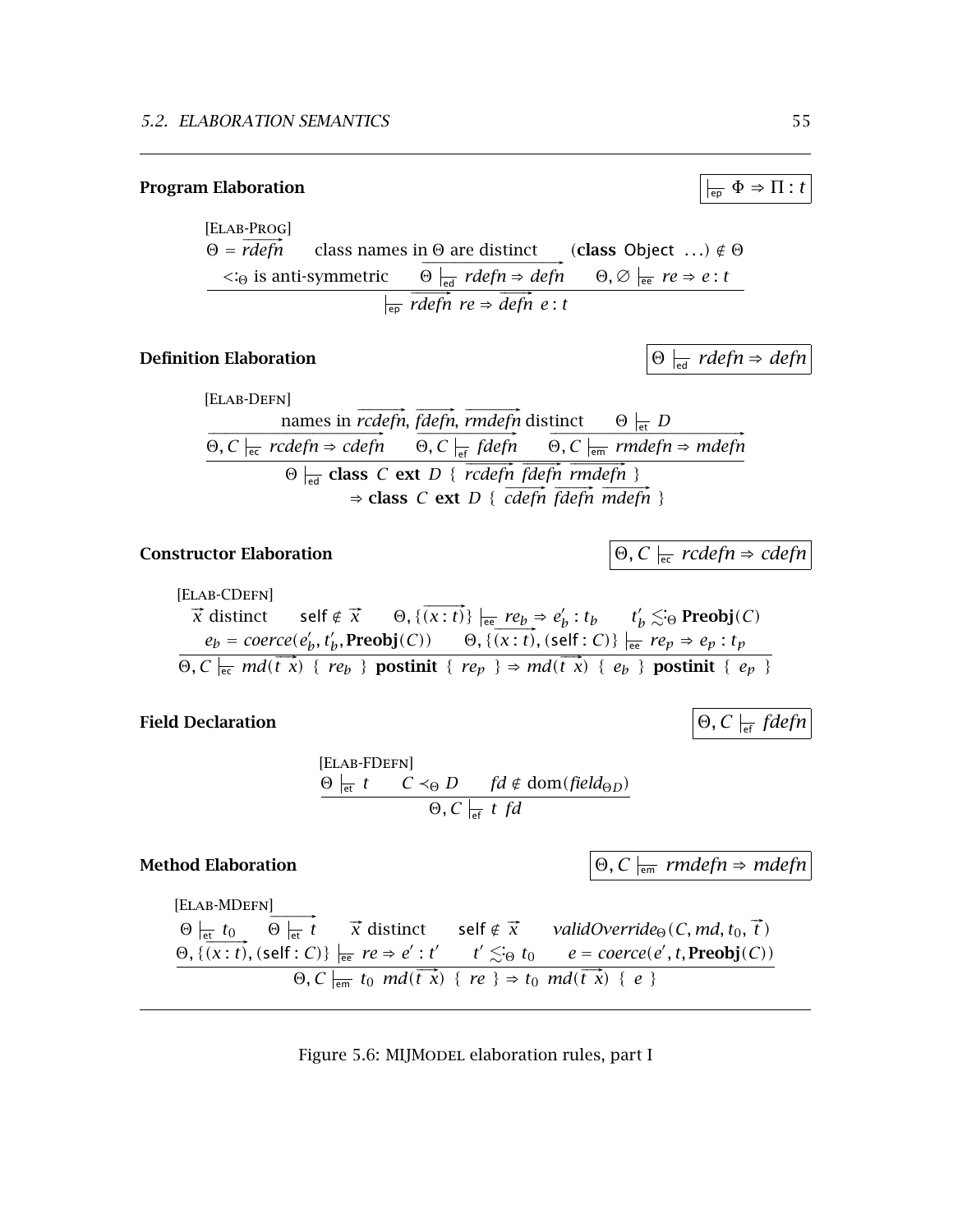Constructor elaboration, in the Elab-CDefn rule, is more complex. The antecedents perform the following checks and operations:

- 1. Check that the formal arguments have distinct names and do not include self.
- 2. Elaborate the main body  $re_b$  to  $e'_b$  with type  $t_b$  in a type environment containing the constructor's formal parameters but *not* self. The main body's type must be coercible to **Preobj** $(C)$ , where *C* is the the containing class.
- 3. Construct the elaborated body  $e_b$  by adding the necessary coercions to  $e'_b$  $_{b}^{\prime}$  to transform it from type  $t'_{\ell}$  $_{b}^{\prime}$  to type  $\textbf{Preobj}(\mathcal{C})$ .
- 4. Elaborate the postinit body  $re_p$  to  $e_p$  with type  $t_p$ . Here, the type environment includes both the formal parameters and self. No coercions are necessary because MIJModel executes the postinit block purely for its effects.

Field elaboration, Elab-FDefn, simply ensures that the field's type exists and that the field does not shadow a field from the superclass. No elaboration is necessary here.

Method elaboration in Elab-MDefn is similar to constructor elaboration, except that self is available to the body, and that the body's type must be coercible to the stated return type. Additionally, the *validOverride* antecedent ensures that *C*'s implementation of the method *md* has the same type as the implementation, if any, in *C*'s superclasses.

## Expression Elaboration

Figures 5.7 and 5.8 specify the elaboration rules for MIJMODEL expressions. These rules explicitly check for subsumption (using the  $\lesssim_{\Theta}$  relation) and insert coercions for all subexpressions that appear in strictness positions.

The ELAB-New rule expects its argument to have type  $\text{Preobj}(C)$  for some class  $C$ and inserts coercions accordingly. (While we do not expect many programs to involve values of type  $\mathsf{Maybe}^n(\mathsf{Preobj}(\mathcal{C}))$  where  $n>0,$  MIJMODEL allows this with the obvious semantics.) Because new reifies its argument into a full instance, the result type is always *C*.

Elab-Field-Ref and Elab-Field-Set coerce the expression in front of the dot to its underlying class type (as computed by the *coreType* auxiliary) and then look up the type of the field in the resulting class. In both cases, the type of the entire expression is the field's type, even if the type of the expression on the right-hand side of a field assignment is a subtype of the field's type.

Similarly, Elab-Call coerces the expression to the left of the dot to its core type and uses this type to look up the signature of the called method. The method's actual parameters must have types subsumed by the argument types in the method's signature.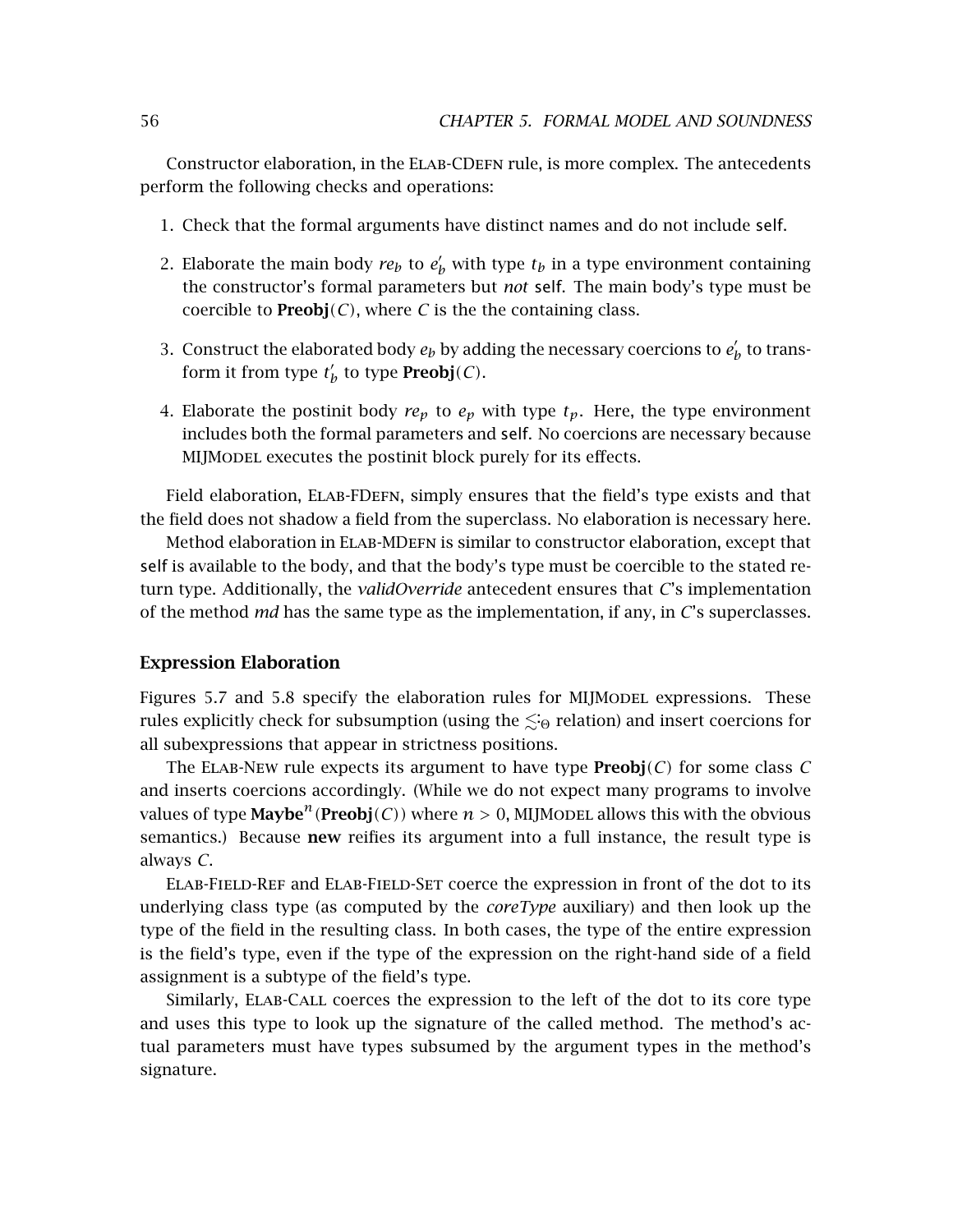# Expression Elaboration  $\boxed{\Theta, \Gamma \mid_{\text{ee}} \text{re}} \Rightarrow e : t$

$$
\begin{array}{c}\n[\text{ELAB-VAR}] \\
\Gamma(x) = t \\
\hline\n\Theta, \Gamma \mid_{\text{ee}} x \Rightarrow x : t\n\end{array}
$$

[ELAB-NEW]  
\n
$$
\frac{\Theta, \Gamma \mid_{ee} re \Rightarrow e': t \quad t \leq_{\Theta} \text{Preobj}(C) \quad e = \text{coerce}(e', t, \text{Preobj}(C))}{\Theta, \Gamma \mid_{ee} \text{ new } re \Rightarrow \text{new } e: C}
$$

[ELAB-FIELDB-REF]  
\n
$$
\frac{\Theta, \Gamma \mid_{ee} re \Rightarrow e': t' \qquad C = coreType(t') \qquad e = corece(e', t', C) \qquad field_{\Theta C}(fd) = t}{\Theta, \Gamma \mid_{ee} re.fd \Rightarrow e.fd:t}
$$

[ELAB-FileLD-SET]  
\n
$$
\Theta, \Gamma \mid_{\text{ee}} \text{re}_1 \Rightarrow e'_1 : t_1 \qquad \Theta, \Gamma \mid_{\text{ee}} \text{re}_2 \Rightarrow e'_2 : t_2 \qquad C = coreType(t_1)
$$
\n
$$
e_1 = corece(e'_1, t_1, C) \qquad field_{\Theta C}(fd) = t \qquad t_2 \lesssim_{\Theta} t \qquad e_2 = corece(e'_2, t_2, t)
$$
\n
$$
\Theta, \Gamma \mid_{\text{ee}} \text{re}_1 \cdot fd = \text{re}_2 \Rightarrow e_1 \cdot fd = \text{re}_2 : t
$$

[ELAB-CALL]  
\n
$$
\Theta, \Gamma \mid_{\text{ee}} \text{re}_0 \Rightarrow e'_0 : t_0 \qquad \overline{\Theta, \Gamma \mid_{\text{ee}} \text{re} \Rightarrow e' : t'} \qquad C = \text{coreType}(t_0)
$$
\n
$$
\underline{e_0} = \text{coerce}(e'_0, t_0, C) \qquad \text{meth}_{\Theta C}(md) = \overline{s} \rightarrow t \qquad \overline{t'} \leq \overline{\Theta} \overline{s} \qquad e = \text{coerce}(e', t', s)}
$$
\n
$$
\Theta, \Gamma \mid_{\text{ee}} \text{re}_0 \cdot \text{md}(\overrightarrow{re}) \Rightarrow e_0 \cdot \text{md}(\overrightarrow{e}) : t
$$
\n[ELAB-SUPER]

$$
\frac{\Gamma(\text{self}) = C}{\Theta, \Gamma \mid_{\text{ee}} \text{re} \Rightarrow e' : t'} \xrightarrow{C \prec_{\Theta} D \quad \text{meth}_{\Theta D}(\text{md}) = \overrightarrow{s} \rightarrow t}_{\Theta, \Gamma \mid_{\text{ee}} \text{re} \Rightarrow e' : t'} \overrightarrow{t' \leq_{\Theta} s} \xrightarrow{e = \text{coerce}(e', t', s)}_{\Theta, \Gamma \mid_{\text{ee}} \text{super.} \text{md}(\overrightarrow{re}) \Rightarrow \text{super} \equiv \text{self}: C \cdot \text{md}(\overrightarrow{e}) : t}
$$

[Elab-Constr]

$$
\theta \mid_{\text{et}} C
$$
\n
$$
\theta \mid_{\text{et}} C
$$
\n
$$
\theta \mid_{\text{et}} C
$$
\n
$$
\theta \mid_{\text{et}} C
$$
\n
$$
\theta \mid_{\text{et}} C
$$
\n
$$
\theta \mid_{\text{et}} C
$$
\n
$$
\theta \mid_{\text{et}} C
$$
\n
$$
\theta \mid_{\text{et}} C
$$
\n
$$
\theta \mid_{\text{et}} C
$$
\n
$$
\theta \mid_{\text{et}} C
$$
\n
$$
\theta \mid_{\text{et}} C
$$
\n
$$
\theta \mid_{\text{et}} C
$$
\n
$$
\theta \mid_{\text{et}} C
$$
\n
$$
\theta \mid_{\text{et}} C
$$
\n
$$
\theta \mid_{\text{et}} C
$$
\n
$$
\theta \mid_{\text{et}} C
$$
\n
$$
\theta \mid_{\text{et}} C
$$
\n
$$
\theta \mid_{\text{et}} C
$$
\n
$$
\theta \mid_{\text{et}} C
$$
\n
$$
\theta \mid_{\text{et}} C
$$
\n
$$
\theta \mid_{\text{et}} C
$$

$$
\frac{\text{[ELAB-CAST]}}{\Theta \mid_{et} ot} \frac{\Theta, \Gamma \mid_{ee} re \Rightarrow e': ot' \qquad e = castCoerce(e', ot', ot)}{\Theta, \Gamma \mid_{ee} cast(ot, re) \Rightarrow cast(ot, e): ot}
$$

Figure 5.7: MIJMODEL elaboration rules, part II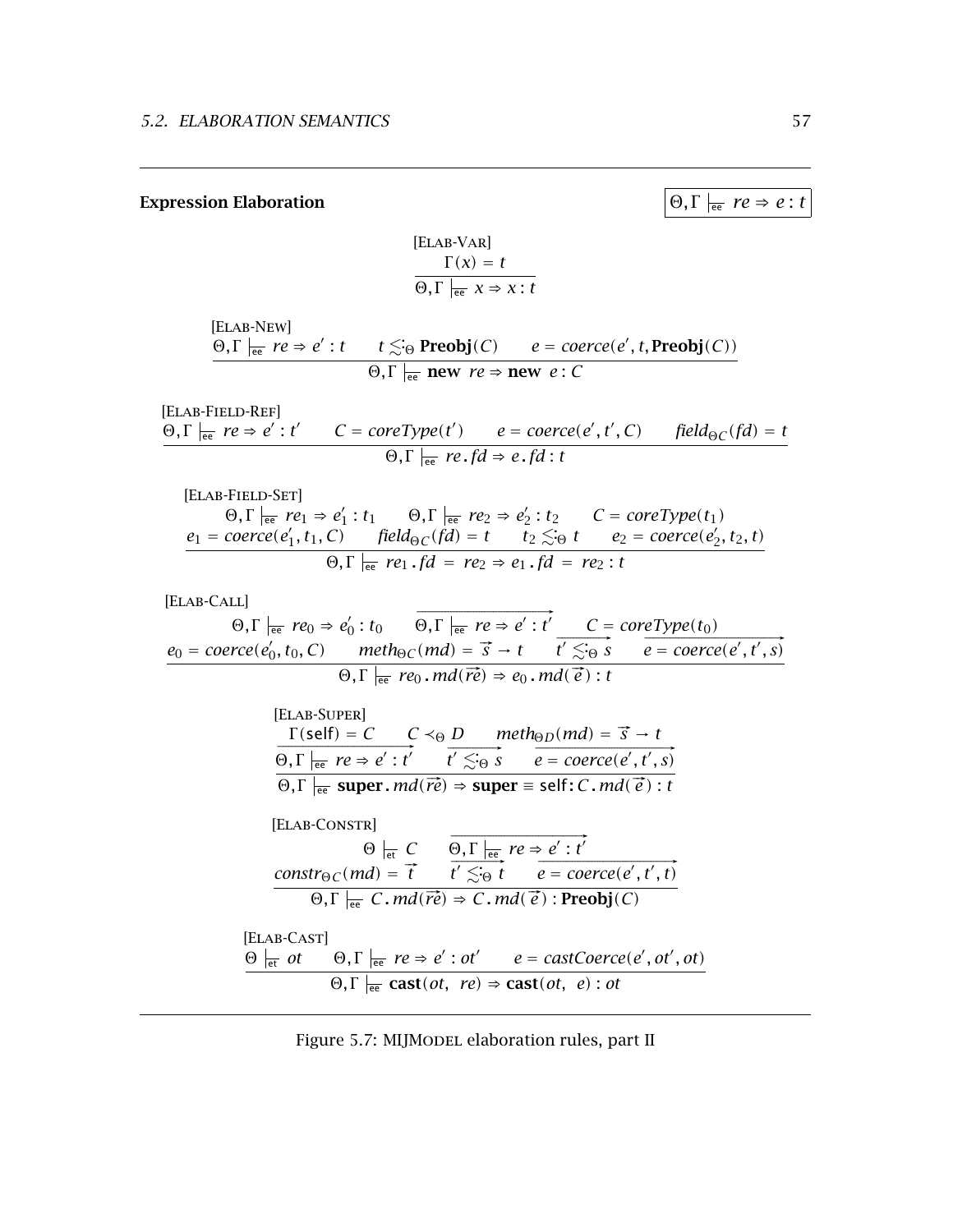| [ELAB-SOME]                                                        |                                                                                              | [ELAB-NONE]                                                                                                                                                                                                                                                                                         |                                                              |
|--------------------------------------------------------------------|----------------------------------------------------------------------------------------------|-----------------------------------------------------------------------------------------------------------------------------------------------------------------------------------------------------------------------------------------------------------------------------------------------------|--------------------------------------------------------------|
|                                                                    | $\Theta$ $\Big _{\text{et}}$ t $\Theta$ , $\Gamma$ $\Big _{\text{ee}}$ re $\Rightarrow$ e: t | $\Theta$ $\frac{1}{\sqrt{2}}$ t                                                                                                                                                                                                                                                                     |                                                              |
|                                                                    |                                                                                              | $\Theta, \Gamma \models_{\mathsf{ee}} \mathsf{some} \ \mathsf{re} \Rightarrow \mathsf{some}_t \ \mathsf{e} : \mathsf{Maybe}(t) \qquad \Theta, \Gamma \models_{\mathsf{ee}} \mathsf{none}_t \Rightarrow \mathsf{none}_t : \mathsf{Maybe}(t)$                                                         |                                                              |
| [ELAB-VALOF]                                                       | [ELAB-SEQ]                                                                                   |                                                                                                                                                                                                                                                                                                     |                                                              |
| $\Theta, \Gamma \models_{ee} re \Rightarrow e : \textbf{Maybe}(t)$ |                                                                                              | $n > 0$ $\forall i \in [1, n]$ . $\Theta, \Gamma \models_{\mathsf{ee}} \mathsf{re}_i \Rightarrow e_i : t_i$                                                                                                                                                                                         |                                                              |
|                                                                    |                                                                                              | $\Theta, \Gamma \models_{\mathsf{ee}} \mathsf{valOf} \ \mathsf{re} \Rightarrow \mathsf{valOf} \ \mathsf{e} : t \qquad \Theta, \Gamma \models_{\mathsf{ee}} \mathsf{seq} \ \{ \ \mathsf{re}_1 \dots \mathsf{re}_n; \ \} \Rightarrow \mathsf{seq} \ \{ \ \mathsf{e}_1 \dots \mathsf{e}_n; \ \} : t_n$ |                                                              |
| [ELAB-PREOBJ]                                                      |                                                                                              |                                                                                                                                                                                                                                                                                                     |                                                              |
|                                                                    |                                                                                              | self $\notin$ dom( $\Gamma$ ) $\qquad \Theta \models_{\text{et}} C$ $\qquad \Theta, \Gamma \models_{\text{ee}} r e_0 \Rightarrow e'_0 : t_0$                                                                                                                                                        |                                                              |
|                                                                    |                                                                                              | $C \prec_{\Theta} D$ $t_0 \lesssim_{\Theta}$ Preobj $(D)$ $e_0 = \text{coerce}(e'_0, t_0, \text{Preobj}(D))$                                                                                                                                                                                        |                                                              |
|                                                                    |                                                                                              | $\overrightarrow{\Theta,\Gamma}\mid_{\overrightarrow{ee}} re \Rightarrow e': t'$ imm $Fd_{\Theta C} = \{\overrightarrow{(fd,t)}\}$ $\overrightarrow{t' \leq_{\Theta} t}$ $\overrightarrow{e} = coerce(e', t', t)$                                                                                   |                                                              |
|                                                                    |                                                                                              | $\Theta, \Gamma \models_{\mathsf{ee}} \mathsf{preobj}(\mathcal{C}, \text{ re}_0, \overrightarrow{fd - re}) \Rightarrow \mathsf{preobj}(\mathcal{C}, \text{ e}_0, \overrightarrow{fd - e}) : \mathsf{Preobj}(\mathcal{C})$                                                                           |                                                              |
| <b>Type Existence</b>                                              |                                                                                              |                                                                                                                                                                                                                                                                                                     | $\Theta$ $\frac{1}{\sqrt{\text{et}}}$ t                      |
| [ELAB-EXIST-OBJECT]                                                | [ELAB-EXIST-CLASS]<br>class $C \ldots \in \Theta$                                            | [ELAB-EXIST-PREOBJ]<br>$\Theta$ $\left _{\text{et}} C\right $                                                                                                                                                                                                                                       | [ELAB-EXIST-MAYBE]<br>$\Theta$ $\left _{\text{et}} t\right $ |
| $\Theta \models_{\mathsf{et}} \mathsf{Object}$                     | $\Theta \models c$                                                                           | $\Theta$ $\left _{\text{et}}$ Preobj $(C)$                                                                                                                                                                                                                                                          | $\Theta$ $\Big _{\text{at}}$ Maybe(t)                        |

Figure 5.8: MIJMODEL elaboration rules, part III

The Elab-Super rule performs the same checks and coercions as the Elab-Call rule, except that there is no expression to the left of the dot. To allow the dynamic semantics to resolve the called method correctly, the rule inserts a reference to self, tagged with its type, as in ClassicJava. During evaluation, the reference to the calling object (here, self) provides the value that the reduction substitutes for self in the body of the called method. The class tag *C* guides method lookup, which always starts in *C*'s immediate superclass, regardless of the dynamic type of self.

To elaborate constructor calls, the ELAB-CONSTR rule performs the same essential checks and coercions as Elab-Super, although without the annotations. Constructors are required to return pre-object types.

To simplify the operational semantics, the ELAB-CAST rule restricts typecasts to class and Maybe types. Unlike the other elaboration rules, however, it does not enforce any relationship between the actual type *ot'* of the argument and its expected type *ot*, instead relying on the the operational semantics to enforce coerceability and safety.

As defined here, MIJMODEL does not reject provably impossible casts at compile time, as both Java and CLASSICJAVA do. The following alternative to ELAB-CAST would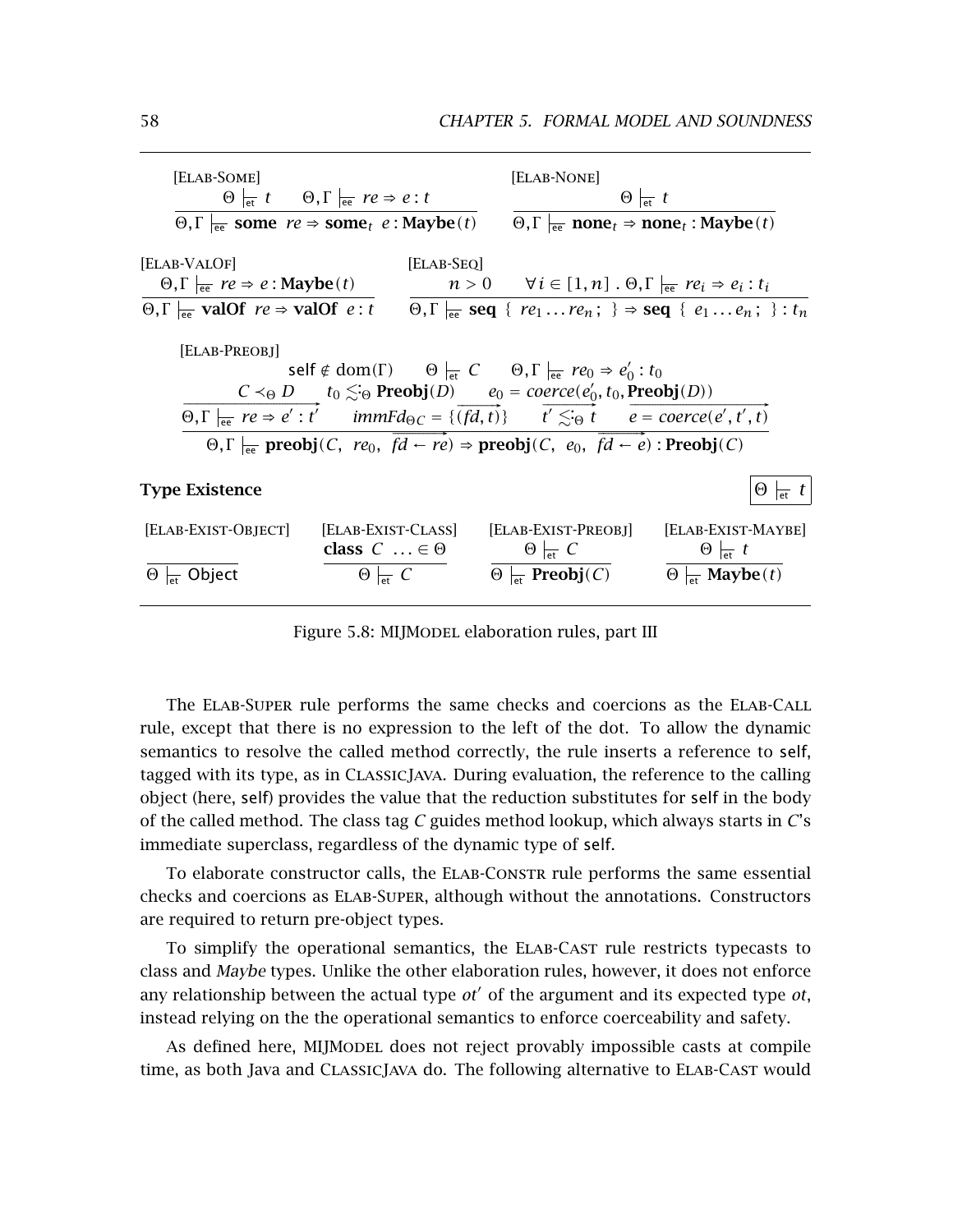implement this behavior:

[ELAB-CAST-ALT]  
\n
$$
ot = \text{Maybe}^n(C)
$$
  $\Theta, \Gamma \mid_{ee} re \Rightarrow e': \text{Maybe}^m(D)$   
\n $\Theta \mid_{et} C$   $\Theta \mid_{et} D$   $C <_{\Theta} D$  or  $D <_{\Theta} C$   $e = \text{castCoerce}(e', \text{Maybe}^m(D), ot)$   
\n $\Theta, \Gamma \mid_{ee} \text{cast}(ot, re) \Rightarrow \text{cast}(ot, e): ot$ 

However, this rule in conjunction with the explicit type tags on **none** would forbid casts like cast(Integer, none<sub>String</sub>), even though the equivalent Java cast, (Integer) null, succeeds. $6$ 

The ELAB-SOME rule annotates the **some** keyword with the type of its argument for use in the soundness proof. Otherwise, it and the Elab-None and Elab-ValOf rules are straightforward.

The Elab-Seq rule simply type-checks all subexpressions and adds no coercions beyond those introduced during the elaboration of the subexpressions.

The Elab-Preobj rule must ensure that the second subexpression is a pre-object of the correct type, that the field initialization clauses provide initial values for all (and only) the necessary fields. The auxiliary function *immFd*<sub>Θ*C*</sub>, treated as a set, lists all of the necessary fields and their types. Additionally, the rule ensures that the new object is not accessible during field initialization by guaranteeing that self is not bound in the type environment <sup>Γ</sup> .

Figure 5.8 also defines the type-existence judgment. The types that exist in a program are the classes defined in the definition sequence  $\Theta$ , the class Object, all **Preobj** types based on existing classes, and Maybe types based on existing types.

#### Auxiliary elaboration functions

Figures 5.9, 5.10, and 5.11 define the auxiliary functions and relations for the elaboration semantics.

The rule for immediate subclassing defines the obvious relation:  $C \prec_{\Theta} D$  if and only if class *C* exists and directly extends *D*. The subtype relation is the reflexive-transitive closure of the subclassing relation, across all types. We specifically do not include any rules for **Preobj** or **Maybe** types, as they are invariant by design and are not related to other types in the model.

The subsumption relation,  $s \lesssim_{\Theta} t$ , holds whenever a value of type *s* may appear in a context that expects type *t*, either through coercion or subtyping, but not both (because Maybe types are invariant). As such, we do not include a separate transitivity rule, because this would allow  $C \lesssim_{\Theta} M$ aybe $(D)$  and  $M$ aybe $(C) \lesssim_{\Theta} M$ aybe $(D)$  if  $C \le_{\Theta} D$ .<sup>7</sup>

 $60f$  course, the Java expression (Integer) s does fail to compile when s has type String.

 $7$ The programmer can add explicit casts to work around some of these restrictions; see section 3.3 for a discussion of the issues surrounding Maybe invariance.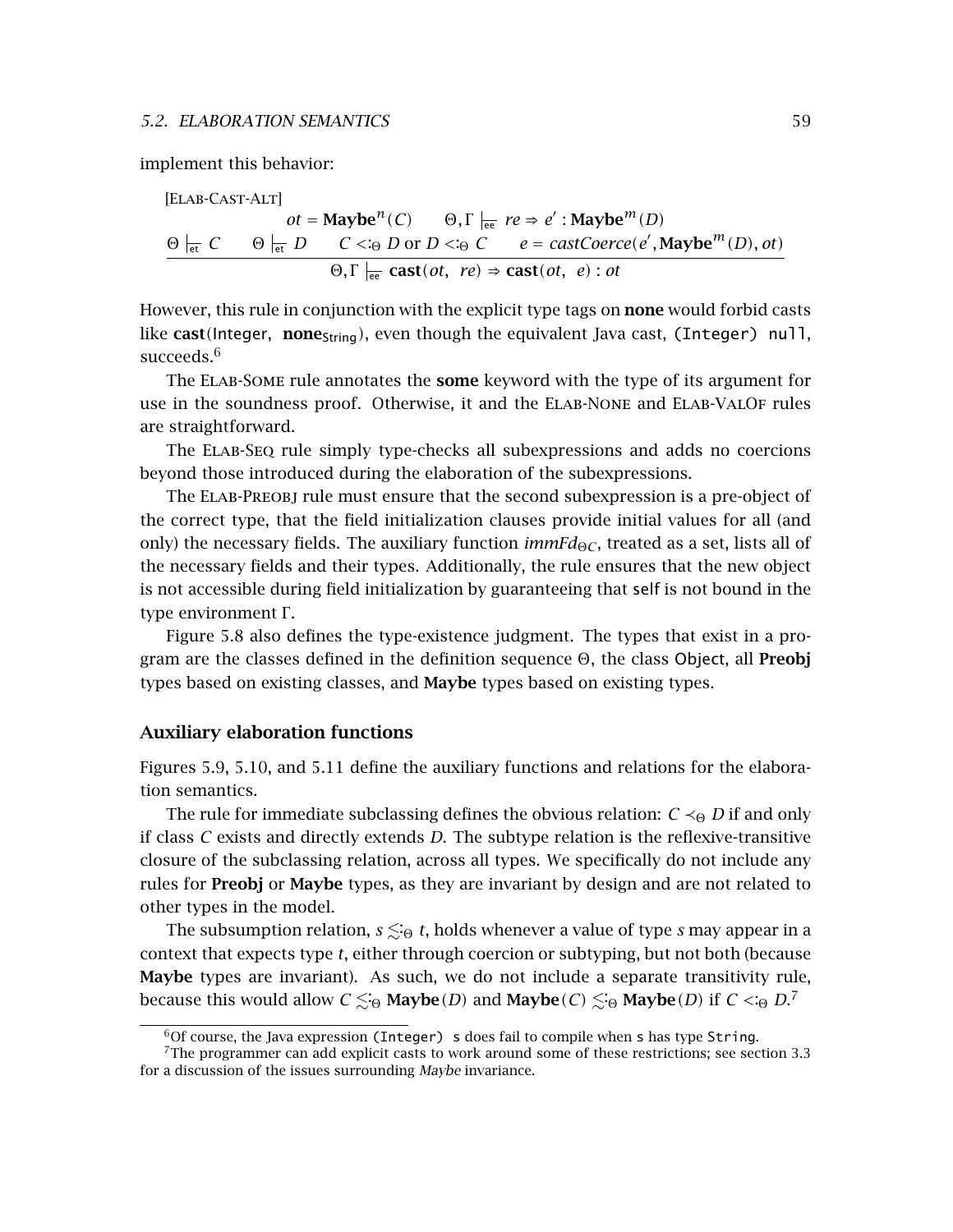

Figure 5.9: MIJMODEL elaboration rules: auxiliary relations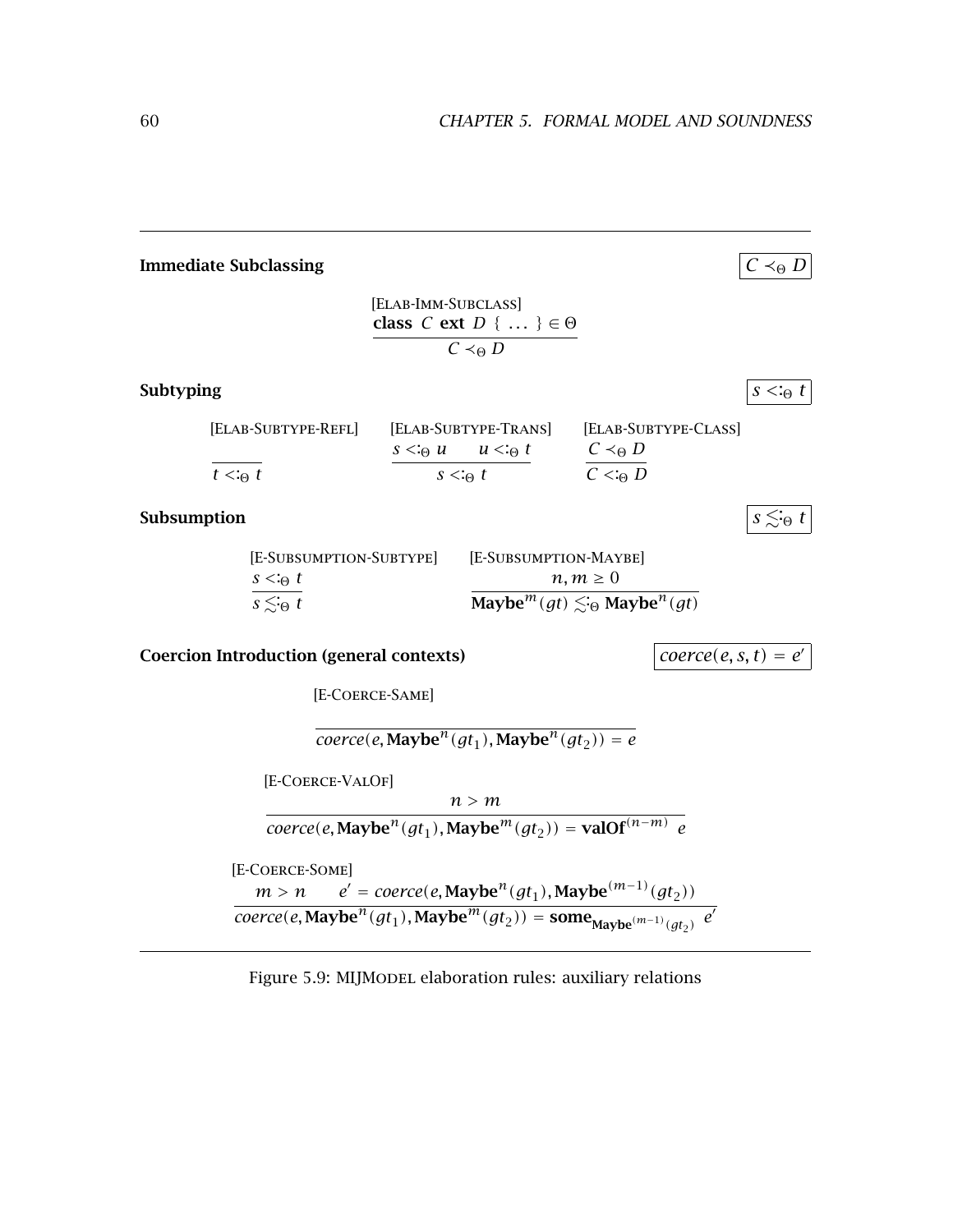**Casting Coercion**  $\vert \text{castCoerce}(e, os, ot) = e' \rangle$ 

[Elab-CastCoerce-Simple]

$$
castCoerce(e, \text{Maybe}^n(C), \text{Maybe}^n(D)) = e
$$

[Elab-CastCoerce-ValOf]

*n > m*  $\text{castCoerce}(e, \text{Maybe}^n(C), \text{Maybe}^m(D)) = \text{valOf}^{(n-m)}$  *e* 

[ELAB-CASTCOERCE-SOME]  
\n
$$
n < m
$$
  $e' = castCoerce(\text{some}_{\text{Maybe}^n(C)} e, \text{Maybe}^{(n+1)}(C), \text{Maybe}^m(D))$   
\n $castCoerce(e, \text{Maybe}^n(C), \text{Maybe}^m(D)) = e'$ 

**Immediate Field Lookup**  $\left| \text{immEd}_{\Theta C}(f d) \right| = t$ 

[Elab-ImmFd]  $\frac{\text{class C ext } D \{ \text{rcdefn } \overrightarrow{fdefn } \text{ rmedefn } \} \in \Theta$  *t*  $fd \in \overrightarrow{fdefn }$  $\liminf d_{\Theta}C$ <sup>*(fd*)</sub> = *t*</sup>

| Field Lookup                                                                                        |                                                                  |                                                                           | $\left  \text{field}_{\Theta C}(fd) = t \right $ |
|-----------------------------------------------------------------------------------------------------|------------------------------------------------------------------|---------------------------------------------------------------------------|--------------------------------------------------|
| [ELAB-FIELD-IMM]<br>$immEd_{\Theta C}(fd) = t$<br>field <sub><math>\Theta C</math></sub> $(fd) = t$ | [ELAB-FIELD-INHERIT]<br>$fd \notin \text{dom}(immEd_{\Theta C})$ | $C \prec_{\Theta} D$<br>field <sub><math>\Theta C</math></sub> $(fd) = t$ | field <sub><math>\Theta D</math></sub> $fd) = t$ |
|                                                                                                     |                                                                  |                                                                           |                                                  |

Figure 5.10: MIJMODEL elaboration auxiliary relations, part II

The coercion-introduction rules ensure that MIJMODEL inserts only those coercions required, with no additional padding, in a purely deterministic fashion, as discussed in section 3.1.

Field, method, and constructor lookup are all straightforward inspections of the class definitions in the program. Because <sup>Θ</sup> may not contain a definition for Object, these rules imply that  $immFd_{\Theta,\text{Object}} = field_{\Theta,\text{Object}} = meth_{\Theta,\text{Object}} = \emptyset$ . For constructors, however, the Elab-Constr-Object rule specifies that Object has one constructor, mkObj, that takes no arguments.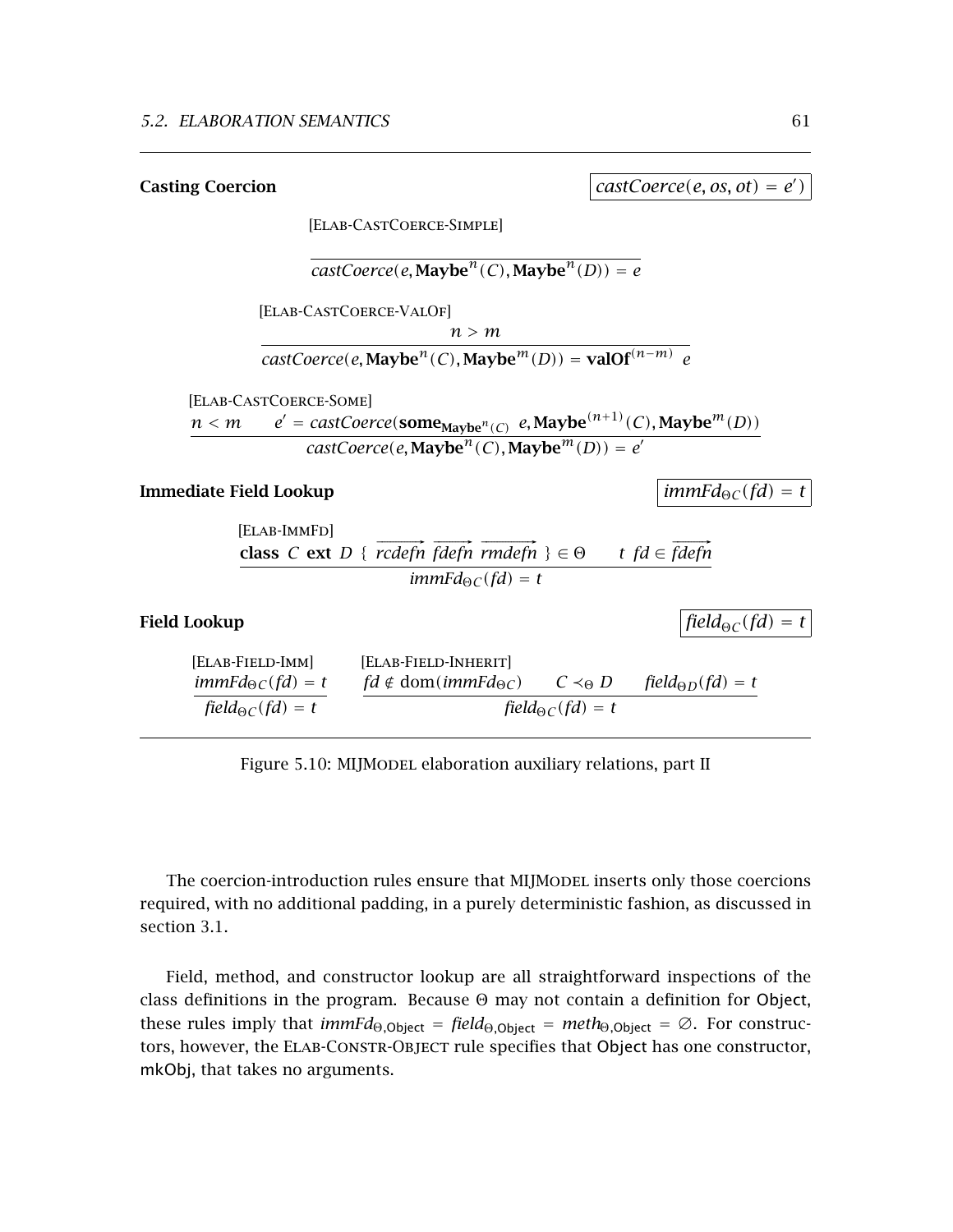| <b>Method Lookup</b>                                                                                                                                                                                         |                                                                                                                                                                                                                                    | $meth_{\Theta C}(md) = \vec{s} \rightarrow t$                                                                                                                                                                                       |  |
|--------------------------------------------------------------------------------------------------------------------------------------------------------------------------------------------------------------|------------------------------------------------------------------------------------------------------------------------------------------------------------------------------------------------------------------------------------|-------------------------------------------------------------------------------------------------------------------------------------------------------------------------------------------------------------------------------------|--|
| [ELAB-METH-IMM]                                                                                                                                                                                              |                                                                                                                                                                                                                                    |                                                                                                                                                                                                                                     |  |
|                                                                                                                                                                                                              | $meth_{\theta C}(md) = \vec{s} \rightarrow t$                                                                                                                                                                                      |                                                                                                                                                                                                                                     |  |
| [ELAB-METH-INHERIT]                                                                                                                                                                                          | class C ext D { $r$ cdefn $f$ defn $r$ mdefn } $\in \Theta$<br>$md \notin \overrightarrow{rmdefn}$ $meth_{\Theta D}(md) = \overrightarrow{s} \rightarrow t$<br>$\overline{meth_{\Theta C}(md)} = \overrightarrow{s} \rightarrow t$ |                                                                                                                                                                                                                                     |  |
| <b>Constructor Lookup</b>                                                                                                                                                                                    |                                                                                                                                                                                                                                    | $constr_{\Theta C}(md) = \vec{t}$                                                                                                                                                                                                   |  |
| [ELAB-CONSTR-OBJECT]<br>$constr_{\Theta,\Theta}$ bject (mkObj) = $\varepsilon$                                                                                                                               | [ELAB-CONSTR-SUBCLASS]                                                                                                                                                                                                             | class C ext D { $r$ cdefn $f$ defn $r$ mdefn } $\in \Theta$<br>$(md(\overrightarrow{tx}) \{ \text{re}_b \}$ postinit $\{ \text{re}_p \}$ ) $\in \overrightarrow{rcdefn}$<br>$\overline{constr_{\theta C}(md)} = \overrightarrow{t}$ |  |
| <b>Valid Method Override</b>                                                                                                                                                                                 |                                                                                                                                                                                                                                    | validOverride $_{\Theta}$ (C, md, t <sub>0</sub> , $\vec{t}$ )                                                                                                                                                                      |  |
| [ELAB-VALID-OVERRIDE]<br>$C \prec_{\Theta} D$ If $md \in \text{dom}(meth_{\Theta D})$ then $meth_{\Theta D}(md) = \vec{t} \rightarrow t_0$<br>validOverride $_{\Theta}$ (C, md, t <sub>0</sub> , $\vec{t}$ ) |                                                                                                                                                                                                                                    |                                                                                                                                                                                                                                     |  |
| <b>Underlying Ground Type</b>                                                                                                                                                                                |                                                                                                                                                                                                                                    | $coreType(t) = gt$                                                                                                                                                                                                                  |  |
| [CORETYPE]                                                                                                                                                                                                   | $n \geq 0$<br>$\overline{coreType(\textbf{Maybe}^n(gt))} = gt$                                                                                                                                                                     |                                                                                                                                                                                                                                     |  |

Figure 5.11: MIJMODEL elaboration auxiliary relations, part III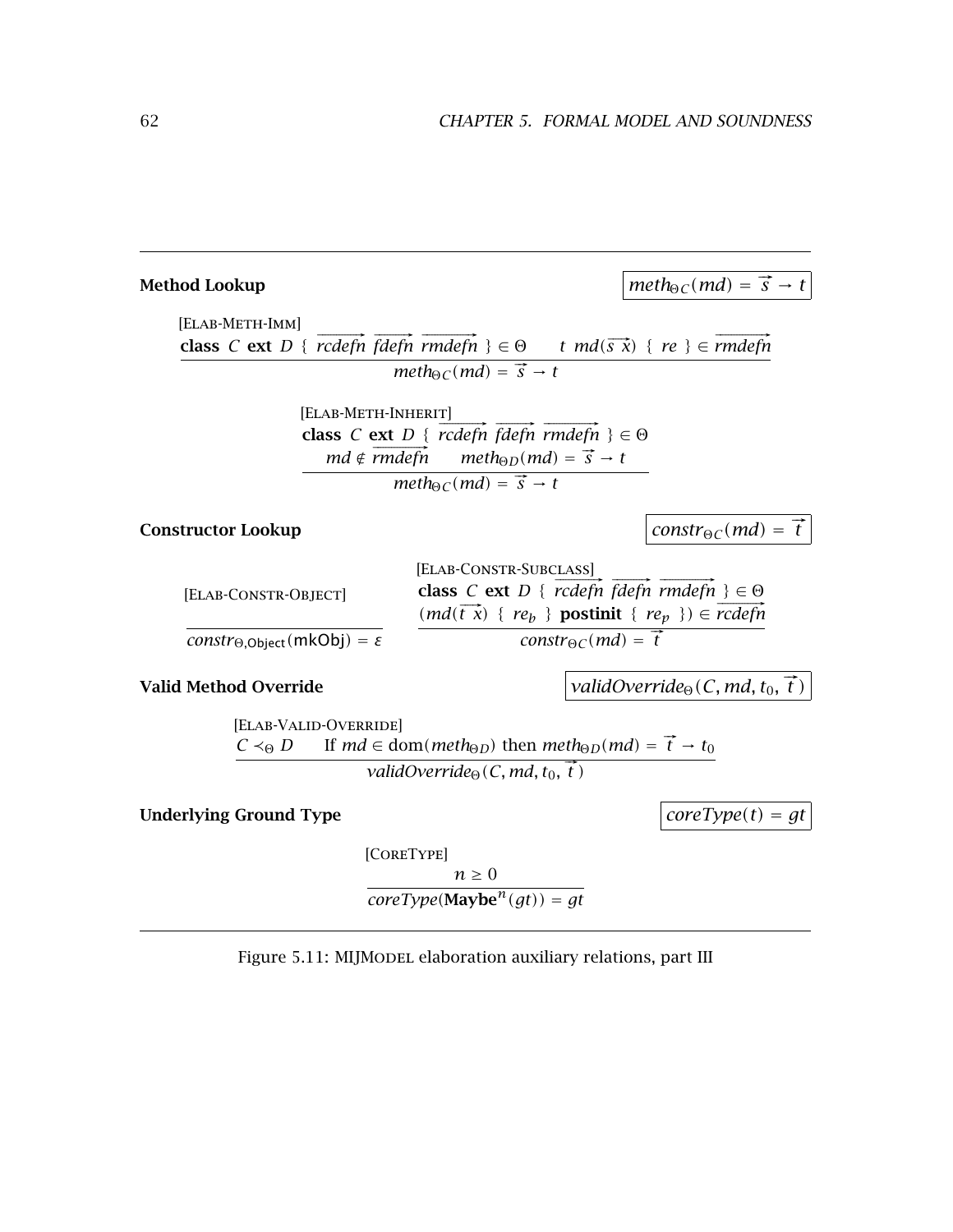| $\frac{1}{\ln} \Pi$ : t                                                                       | $\Pi$ has type t                                                                                        |  |  |
|-----------------------------------------------------------------------------------------------|---------------------------------------------------------------------------------------------------------|--|--|
| $\Delta \mid_{\overline{\text{td}}}$ defn                                                     | <i>defn</i> is well-formed under $\Delta$                                                               |  |  |
|                                                                                               | $\Delta$ , C $\frac{1}{k}$ <i>cdefn cdefn</i> in class C is well-formed under $\Delta$                  |  |  |
| $\Delta$ , C $\frac{1}{\pi}$ fdefn                                                            | <i>fdefn</i> in class C is well-formed under $\Delta$                                                   |  |  |
| $\Delta$ , C $\frac{1}{\text{tm}}$ mdefn                                                      | <i>mdefn</i> in class C is well-formed under $\Delta$                                                   |  |  |
| $\Delta, \Gamma, \Sigma \models e : t$                                                        | <i>e</i> has type <i>t</i> under $\Delta$ , $\Gamma$ , $\Sigma$                                         |  |  |
| $\Delta \vert_{\overline{\text{tt}}} t$                                                       | t exists under $\Delta$                                                                                 |  |  |
| $C \prec_{\wedge} D$                                                                          |                                                                                                         |  |  |
|                                                                                               | $C$ is an immediate subclass of $D$                                                                     |  |  |
| $s < \Delta t$                                                                                |                                                                                                         |  |  |
| s is a subtype of t                                                                           |                                                                                                         |  |  |
| $immEd_{\Delta C}(fd) = t$                                                                    |                                                                                                         |  |  |
|                                                                                               | C defines field <i>fd</i> with type <i>t</i>                                                            |  |  |
| field <sub><math>\wedge</math>C</sub> $(fd) = t$                                              |                                                                                                         |  |  |
|                                                                                               | C contains field <i>fd</i> , possibly inherited, with type t                                            |  |  |
| $immMeth_{\Delta C}(md) = (\vec{s} \rightarrow t, \vec{x}, e)$                                |                                                                                                         |  |  |
|                                                                                               | method <i>md</i> defined in C with signature $\vec{s} \rightarrow t$ , arguments $\vec{x}$ , and body e |  |  |
| $meth_{\Delta}C(md) = (\vec{s} \rightarrow t, \vec{x}, e)$                                    |                                                                                                         |  |  |
|                                                                                               | method <i>md</i> present in C with signature $\vec{s} \rightarrow t$ , arguments $\vec{x}$ , and body e |  |  |
| $constr_{\Delta C}(md) = (\vec{t}, \vec{x}, e_b, e_p)$                                        |                                                                                                         |  |  |
| constructor <i>md</i> defined in C with argument types $\vec{t}$ , argument names $\vec{x}$ , |                                                                                                         |  |  |
| main body $e_b$ , and postinit body $e_p$ .                                                   |                                                                                                         |  |  |
| validOverride <sub><math>\Delta</math></sub> (C, md, t <sub>0</sub> , $\vec{t}$ )             |                                                                                                         |  |  |
|                                                                                               | C's override of <i>md</i> with type $\vec{t} \rightarrow t_0$ preserves <i>md</i> 's type in superclass |  |  |
| $\cos \approx \omega t$                                                                       |                                                                                                         |  |  |
|                                                                                               | os and ot have the same number of <b>Maybe</b> constructors                                             |  |  |

Figure 5.12: Type system judgments and auxiliary relations

# 5.3 Typing Rules

The typing rules apply to elaborated terms, for use in the subject reduction proof. Figure 5.12 defines the judgments and auxiliary relations, which parallel those of the elaboration system. In addition to the type environment <sup>Γ</sup> of the elaboration semantics, the post-elaboration semantics also uses a store typing  $\Sigma$ , a finite map from addresses to types.

The subsumption relation  $\lesssim_{\Theta}$ , however, does not have an equivalent here, as the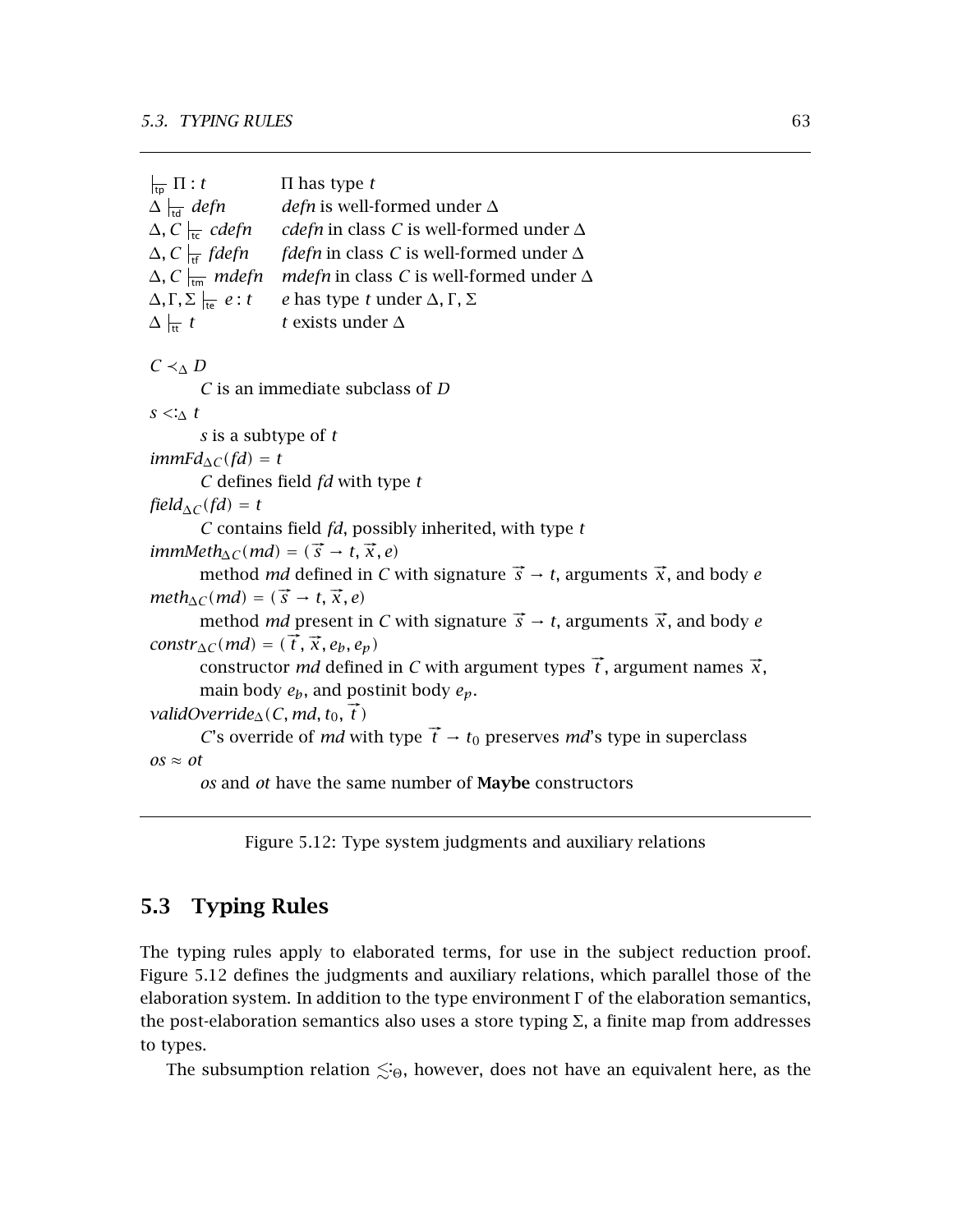post-elaboration system assumes that all necessary coercions are stated explicitly, so subtyping suffices. The *meth*∆*<sup>C</sup>* and *constr*∆*<sup>C</sup>* functions expand on the results of their equivalents in the elaboration system to return the formal argument names and body expression(s), for use in the dynamic semantics. The type system also adds the *immMeth*∆*C* relation, which bears the same relation to *meth*∆*C* as *immFd*∆*C* does to *field*∆*C*. Finally, we introduce the relation *os* <sup>≈</sup> *ot*, which holds when types *os* and *ot* have the same number of Maybe constructors, even if their core types are different.

Figure 5.13 specifies the type rules for programs, class definitions, and class members. These directly parallel the corresponding rules from the elaboration system, except that they do not construct new expressions, and they assume that all *Maybe*related coercions are in place. Figures 5.14 and 5.15 show the type rules for expressions. Most are copies of the corresponding elaboration rules, with the subsumption and coercions removed, but some require further explanation.

The Type-PreobjVal rule checks pre-object values. Since a pre-object value is ready for reification, it must contain values for all of the corresponding class's fields, including those inherited from superclasses. So, this rule checks the field initialization clauses not against *immFd*∆*<sup>C</sup>* like Elab-Preobj, but against *field*∆*C*. Additionally, the rule ensures that all well-typed pre-object values are closed by type-checking all field values in the empty type environment and checking the delayed postinit expression in a type environment containing only a binding for self.<sup>8</sup>

The rule for super expressions, TYPE-SUPER, is almost identical to the corresponding elaboration rule. However, TYPE-SUPER adds two restrictions on  $e_0$ , the expression added by the elaboration phase. First,  $e_0$  must be either self or an address; and second, it must have the type *C* added by the annotation. Like CLASSICJAVA, MIJMODEL requires this restriction on the form of the expression  $e_0$  because the dynamic semantics does not evaluate this position but rather expects it to be a value.<sup>9</sup>

For cast expressions, the Type-Cast rule requires only that the type of the expression and the type of the cast operation have the same number of Maybes. Further restrictions on the relationship between the two types are not compatible with the soundness lemma, as in earlier models of Java [14, 24].

The Type-Init rule, for **init** expressions, also ensures that self is not in scope, as init expressions arise during object initialization. As the final antecedent indicates, init binds self in the second subexpression, whose type is unconstrained as it is executed purely for effects.

Figures 5.16 and 5.17 specify the auxiliary relations and functions for the type system. Most rules are identical to those in the elaboration system, *mutatis mutandis.* The rules for *meth*∆, *immMeth*∆, and *constr*∆, in comparison to the elaboration system,

<sup>&</sup>lt;sup>8</sup>A trivial induction on the syntax for values shows that, with this definition for TYPE-PREOBJVAL, which effectively binds self in the postinit expression, all well-typed values are closed terms.

<sup>&</sup>lt;sup>9</sup>The antecedent restricting the form of  $e_0$  corresponds to CLASSICJAVA's SUPEROK() predicate.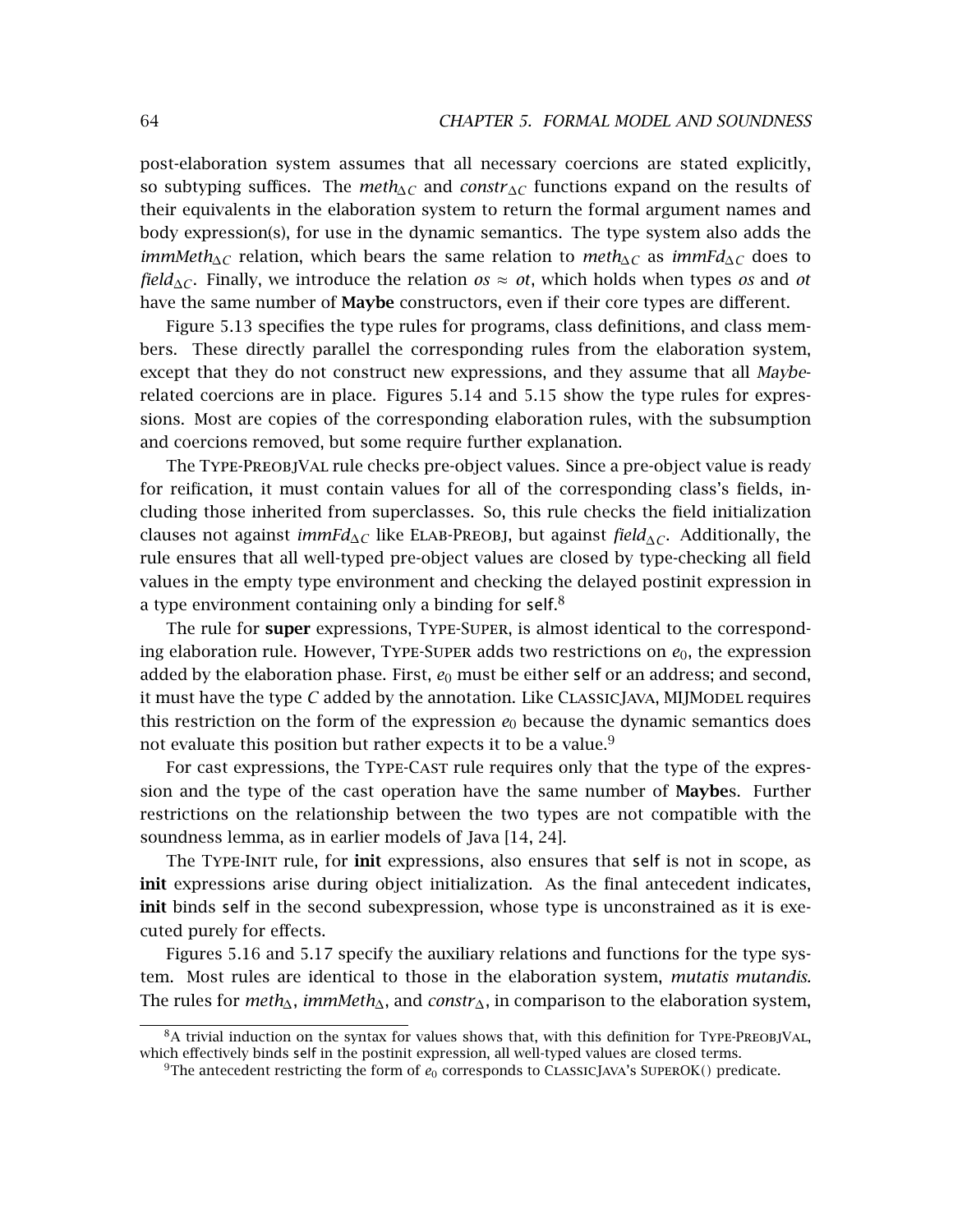

Figure 5.13: MIJMODEL type rules for definitions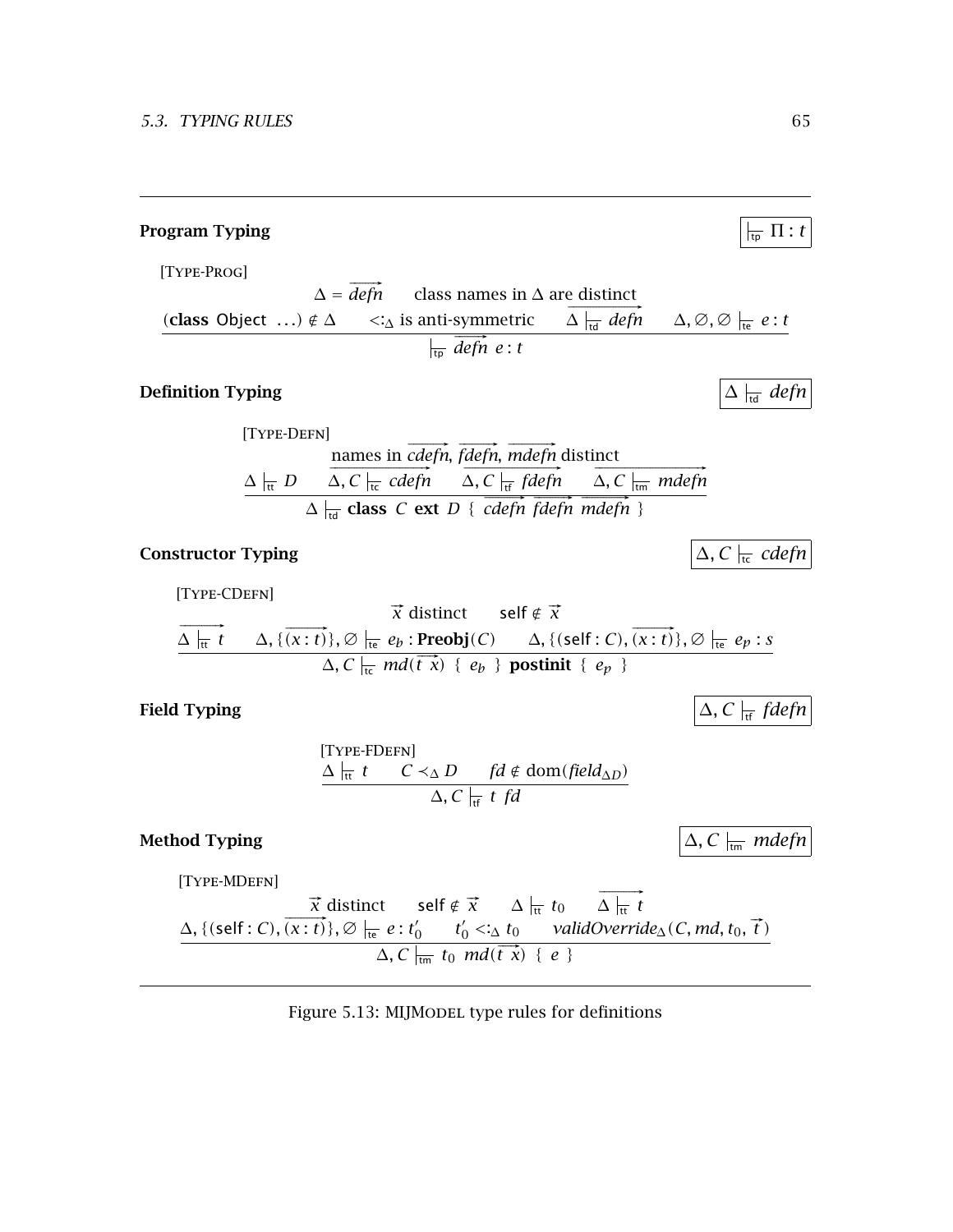| <b>Expression Typing</b>                                                                                                                                                                                                                              |                                                                                                                                                                                                                       |                                                                                                                                                                                                          | $\Delta, \Gamma, \Sigma \models_{\text{te}} e : t$ |
|-------------------------------------------------------------------------------------------------------------------------------------------------------------------------------------------------------------------------------------------------------|-----------------------------------------------------------------------------------------------------------------------------------------------------------------------------------------------------------------------|----------------------------------------------------------------------------------------------------------------------------------------------------------------------------------------------------------|----------------------------------------------------|
| [TYPE-PREOBJVAL]                                                                                                                                                                                                                                      |                                                                                                                                                                                                                       |                                                                                                                                                                                                          |                                                    |
|                                                                                                                                                                                                                                                       |                                                                                                                                                                                                                       | $\forall (fd' \leftarrow v') \in \frac{\Delta \mid_{\overline{\text{tt}}} C}{fd \leftarrow v}$ . $\Delta, \emptyset, \Sigma \mid_{\overline{\text{te}}} v' : t'$ and $t' < \Delta$ field $\Delta_C(fd')$ |                                                    |
|                                                                                                                                                                                                                                                       | $\Delta$ , {(self: C)}, $\Sigma \vert_{\overline{\text{te}}} e$ : $t_p$                                                                                                                                               |                                                                                                                                                                                                          |                                                    |
|                                                                                                                                                                                                                                                       | $\Delta, \Gamma, \Sigma \models_{\text{re}} \text{preobj-val}(C, \overrightarrow{fd - v}, e)$ : Preobj $(C)$                                                                                                          |                                                                                                                                                                                                          |                                                    |
| [TYPE-ADDR]                                                                                                                                                                                                                                           | [TYPE-VAR] [TYPE-NEW]                                                                                                                                                                                                 | $\Sigma(\text{addr}) = t$ $\Gamma(x) = t$ $\Delta, \Gamma, \Sigma \mid_{\text{te}} e : \text{Preobj}(C)$                                                                                                 |                                                    |
|                                                                                                                                                                                                                                                       |                                                                                                                                                                                                                       | $\Delta, \Gamma, \Sigma \models_{\text{te}} \text{addr}: t \quad \Delta, \Gamma, \Sigma \models_{\text{te}} x: t \quad \Delta, \Gamma, \Sigma \models_{\text{te}} \text{new } e: C$                      |                                                    |
|                                                                                                                                                                                                                                                       |                                                                                                                                                                                                                       | [TYPE-FIELD-SET]                                                                                                                                                                                         |                                                    |
| [TYPE-FIELD-REF]                                                                                                                                                                                                                                      |                                                                                                                                                                                                                       | $\Delta, \Gamma, \Sigma \models_{\text{te}} e_0 : C$ field $_{\Delta C}(fd) = t$                                                                                                                         |                                                    |
| $\Delta, \Gamma, \Sigma \mid_{\text{te}} e : C$ field $\Delta_C(fd) = t$<br>$\Delta, \Gamma, \Sigma \mid_{\text{te}} e f d : t$<br>$\Delta, \Gamma, \Sigma \mid_{\text{te}} e f d : t$<br>$\Delta, \Gamma, \Sigma \mid_{\text{te}} e_0 f d = e_1 : t$ |                                                                                                                                                                                                                       |                                                                                                                                                                                                          |                                                    |
|                                                                                                                                                                                                                                                       |                                                                                                                                                                                                                       |                                                                                                                                                                                                          |                                                    |
| [TYPE-CALL]                                                                                                                                                                                                                                           |                                                                                                                                                                                                                       |                                                                                                                                                                                                          |                                                    |
|                                                                                                                                                                                                                                                       | $\Delta, \Gamma, \Sigma \mid_{\text{te}}^{\mathbb{E}} e_0 : C \quad \text{meth}_{\Delta C}(md) = (\vec{s} \rightarrow t, \_,\_)$<br>$\Delta, \Gamma, \Sigma \mid_{\text{te}}^{\mathbb{E}} e : s' \quad s' < \Delta s$ |                                                                                                                                                                                                          |                                                    |
|                                                                                                                                                                                                                                                       |                                                                                                                                                                                                                       |                                                                                                                                                                                                          |                                                    |
|                                                                                                                                                                                                                                                       | $\Delta, \Gamma, \Sigma \models_{\mathsf{re}} e_0 \mathsf{.} \mathsf{md}(\vec{e}) : t$                                                                                                                                |                                                                                                                                                                                                          |                                                    |
| [TYPE-SUPER]                                                                                                                                                                                                                                          |                                                                                                                                                                                                                       |                                                                                                                                                                                                          |                                                    |
|                                                                                                                                                                                                                                                       | $e_0 \in \{ \text{self} \} \cup Address \quad \Delta, \Gamma, \Sigma \mid_{\text{te}} e_0 : C_0$                                                                                                                      |                                                                                                                                                                                                          |                                                    |
| $C_0 < \Delta C$ $C < \Delta D$ meth $\Delta D(md) = (\vec{s} \rightarrow t, \_ , \_ )$ $\Delta, \Gamma, \Sigma  _{\overline{te}} e : s'$ $\overline{s' < \Delta s}$                                                                                  |                                                                                                                                                                                                                       |                                                                                                                                                                                                          |                                                    |
|                                                                                                                                                                                                                                                       | $\Delta, \Gamma, \Sigma \models_{\mathbf{F}} \mathbf{super} \equiv e_0 : C \cdot md(\vec{e}) : t$                                                                                                                     |                                                                                                                                                                                                          |                                                    |
| [TYPE-CONSTR]                                                                                                                                                                                                                                         |                                                                                                                                                                                                                       |                                                                                                                                                                                                          |                                                    |
| $\Delta \vert_{\overline{\text{tt}}} C$ constr $_{\Delta C}(md) = (\vec{t}, \_, \_, \_)$ $\Delta, \Gamma, \Sigma \vert_{\overline{\text{te}}} e : t'$ $\overline{t' < \Delta t}$                                                                      |                                                                                                                                                                                                                       |                                                                                                                                                                                                          |                                                    |
|                                                                                                                                                                                                                                                       | $\Delta, \Gamma, \Sigma \models_{\mathsf{re}} C \cdot md(\vec{e}) : \mathsf{Preobj}(\mathcal{C})$                                                                                                                     |                                                                                                                                                                                                          |                                                    |
| [TYPE-CAST]                                                                                                                                                                                                                                           |                                                                                                                                                                                                                       | [TYPE-SOME]                                                                                                                                                                                              |                                                    |

| $\Delta, \Gamma, \Sigma \models_{\text{re}} \text{cast}(ot, e) : ot$                                                                | $\Delta, \Gamma, \Sigma \models_{\text{re}} \text{some}_t \ e : \text{Maybe}(t)$                                                 |
|-------------------------------------------------------------------------------------------------------------------------------------|----------------------------------------------------------------------------------------------------------------------------------|
| $\Delta \models_{tt} \mathit{ot} \quad \Delta, \Gamma, \Sigma \models_{te} e : \mathit{ot}' \quad \mathit{ot} \approx \mathit{ot}'$ | $\Delta \left  \frac{1}{\ln t} \right $ $\Delta, \Gamma, \Sigma \left  \frac{1}{\ln t} \right $ $e: S \subseteq S \leq \Delta t$ |
| $ IYPE-CAST $                                                                                                                       | <b>TI YPE-SOMET</b>                                                                                                              |

Figure 5.14: MIJMODEL type rules for expressions, part I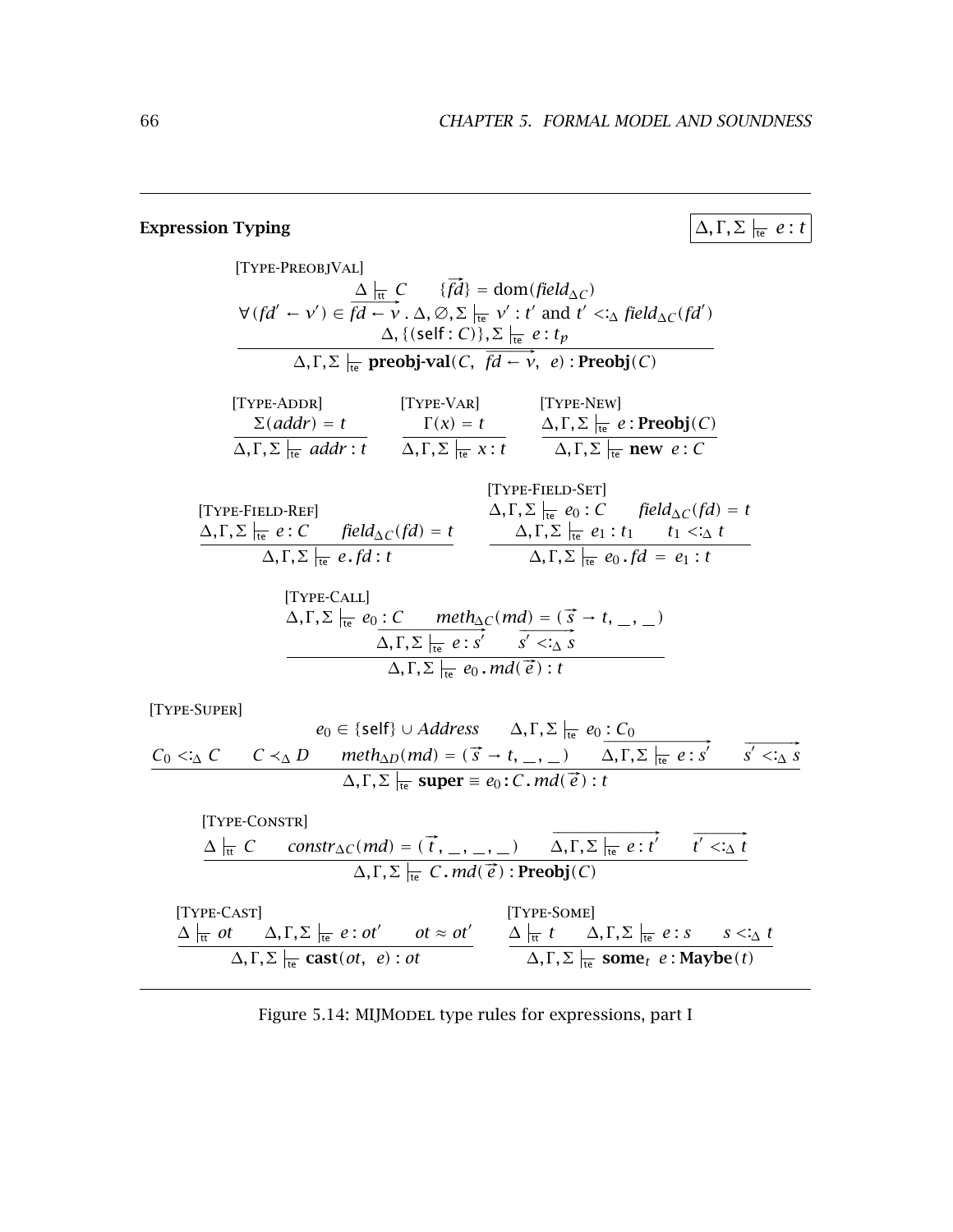| [TYPE-NONE]                                  |                                                                                                                                                                                                | [TYPE-VALOF]                                                                                                                                               |                                                |
|----------------------------------------------|------------------------------------------------------------------------------------------------------------------------------------------------------------------------------------------------|------------------------------------------------------------------------------------------------------------------------------------------------------------|------------------------------------------------|
|                                              |                                                                                                                                                                                                | $\Delta \left  \frac{1}{\text{tr}} t \right $ $\Delta, \Gamma, \Sigma \left  \frac{1}{\text{te}} e : \text{Maybe}(t) \right $                              |                                                |
|                                              | $\Delta, \Gamma, \Sigma \models_{\text{re}} \text{none}_t : \text{Maybe}(t) \qquad \Delta, \Gamma, \Sigma \models_{\text{re}} \text{valOf } e : t$                                             |                                                                                                                                                            |                                                |
|                                              |                                                                                                                                                                                                |                                                                                                                                                            |                                                |
| [TYPE-PREOBJ]                                | self $\notin \text{dom}(\Gamma)$ $\Delta \vert_{\overline{\text{tt}}} C$                                                                                                                       |                                                                                                                                                            |                                                |
|                                              | $\Delta, \Gamma, \Sigma \models_{\text{re}} e_0 : \text{Preobj}(D) \qquad C \prec_{\Delta} D \qquad \{fd\} = \text{dom}(immEd_{\Delta C})$                                                     |                                                                                                                                                            |                                                |
|                                              | $\forall (fd' \leftarrow e') \in \overline{fd \leftarrow e}$ . $\Theta, \Gamma \mid_{ee} \Sigma \Rightarrow e' : t'$ and $t' \lt \Delta$ imm $Fd_{\Delta C}(fd')$                              |                                                                                                                                                            |                                                |
|                                              | $\Delta, \Gamma, \Sigma \models_{\mathbf{e}} \mathbf{preobj}(\mathcal{C}, e_0, \overrightarrow{fd - e}) : \mathbf{Preobj}(\mathcal{C})$                                                        |                                                                                                                                                            |                                                |
|                                              |                                                                                                                                                                                                |                                                                                                                                                            |                                                |
|                                              | [TYPE-SEO]                                                                                                                                                                                     |                                                                                                                                                            |                                                |
|                                              | $n > 0$ $\forall i \in [1, n]$ . $\Delta, \Gamma, \Sigma \models_{\text{re}} e_i : t_i$                                                                                                        |                                                                                                                                                            |                                                |
|                                              | $\Delta, \Gamma, \Sigma \models_{\mathsf{re}} \mathsf{seq} \ \{ \ e_1 \ ; \ \ldots \ ; \ e_n \ ; \ \} : t_n$                                                                                   |                                                                                                                                                            |                                                |
|                                              |                                                                                                                                                                                                |                                                                                                                                                            |                                                |
| [TYPE-INIT]                                  |                                                                                                                                                                                                |                                                                                                                                                            |                                                |
|                                              | self $\notin$ dom( $\Gamma$ ) $\Delta \vert_{\text{tr}} C$ $\Delta, \Gamma, \Sigma \vert_{\text{te}} e_1$ : <b>Preobj</b> $(C)$ $\Delta, \Gamma$ [self: C], $\Sigma \vert_{\text{te}} e_2$ : t |                                                                                                                                                            |                                                |
|                                              | $\Delta, \Gamma, \Sigma \models_{\text{re}} \text{init}(e_1, e_2)$ : Preobj $(C)$                                                                                                              |                                                                                                                                                            |                                                |
| <b>Type Existence</b>                        |                                                                                                                                                                                                |                                                                                                                                                            | $\Delta \vphantom{1}_{\overline{\mathrm{tt}}}$ |
| [TEXIST-OBJECT]                              | [TEXIST-CLASS]<br>class $C \ldots \in \Delta$ $\Delta \vert_{\pi} C$                                                                                                                           | [TEXIST-PREOBJ]                                                                                                                                            | [TEXIST-MAYBE]<br>$\Delta \mid_{tt} t$         |
| $\Delta \vert_{\overline{\text{tt}}}$ Object |                                                                                                                                                                                                | $\Delta \vert_{\overline{\text{tt}}} C$ $\Delta \vert_{\overline{\text{tt}}}$ <b>Preobj</b> $(C)$ $\Delta \vert_{\overline{\text{tt}}}$ <b>Maybe</b> $(t)$ |                                                |
|                                              |                                                                                                                                                                                                |                                                                                                                                                            |                                                |

Figure 5.15: MIJMODEL type rules for expressions, part II

add information about formal parameter names and method and constructor bodies, for the dynamic semantics. The T-CONSTR-OBJECT rule also specifies the behavior of Object's sole constructor, which returns a pre-object value that contains no fields and whose postinit block has no effects. Finally, we also add the  $\approx$  relation, which defines an equivalence relation on object types for use in the TYPE-CAST rule.

In order to prove MIJMODEL's soundness, we must establish a connection between the elaboration semantics of section 5.2 and the type rules in this section, which apply to elaborated terms. The soundness theorem, stated in section 5.5, requires that the program be well-typed under the elaboration semantics, thus guaranteeing that the necessary coercions and annotations are present. But the subject reduction lemma describes expressions that have already been elaborated, so it uses the type semantics to prove its invariants. Theorem 1 establishes the necessary relationship between the two systems.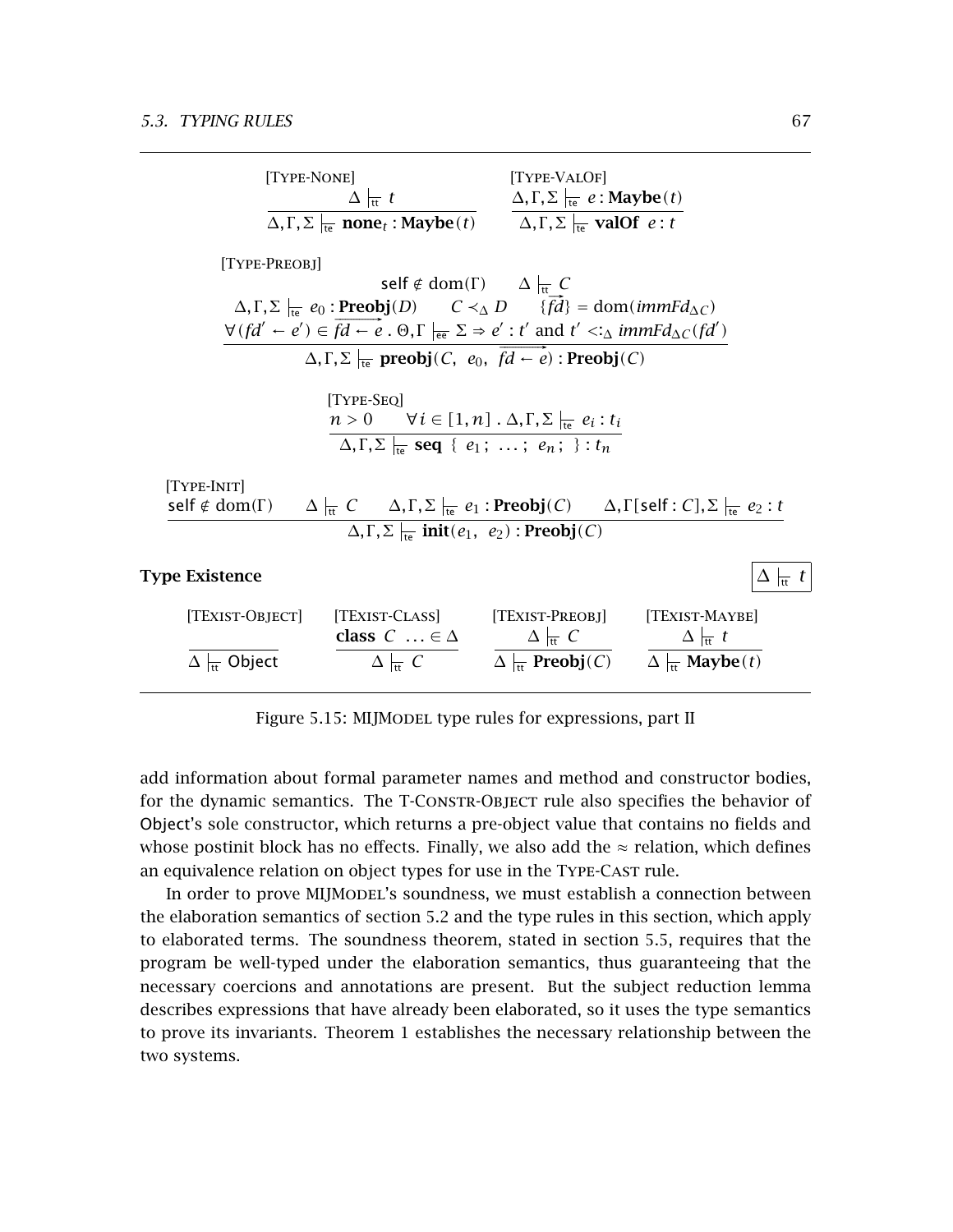Subtyping  
\n[T-SUBTYPE-REFL] [T-SUBTYPE-TransS] [T-SUBTYPE-CLASS]  
\n
$$
\frac{s <_{\Delta} t}{t <_{\Delta} t}
$$
  $\frac{t <_{\Delta} u}{s <_{\Delta} u}$   $\frac{C <_{\Delta} D}{C <_{\Delta} D}$   
\n  
\nImmediate Subclassing  
\n[T-IMM-SUBCLASS]  
\n
$$
\frac{[T-IMM-SUBCLASS]}{C \prec_{\Delta} D}
$$
\n
$$
\frac{[T-IMM-SUBCLASS]}{C \prec_{\Delta} D}
$$
\n
$$
\frac{[T-TELD-IMH]}{C \prec_{\Delta} D}
$$
\n
$$
\frac{[T-TELD-IMH] [T-FELD-INHERT]}{H}
$$
\n
$$
\frac{[T-HELD-IMHET]}{H}
$$
  $\frac{[T-HELD-IMHET]}{H}$   $\frac{[T-HELD-IMHET]}{H}$   $\frac{[T-HELD-IMHET]}{H}$   $\frac{[T-HELD-IMHET]}{H}$   $\frac{[T-HELD-IMHET]}{H}$   $\frac{[T-HELD-IMHET]}{H}$   $\frac{[T-HACF]}{H}$   $\frac{[T-HACF]}{H}$   $\frac{[T-HACF]}{H}$   $\frac{[T-HACF]}{H}$   $\frac{[T-HACF]}{H}$   $\frac{[T-HACF]}{H}$   $\frac{[T-HACF]}{H}$   $\frac{[T-HACF]}{H}$   $\frac{[T-HACF]}{H}$   $\frac{[T-HACF]}{H}$   $\frac{[T-HACF]}{H}$   $\frac{[T-HACF]}{H}$   $\frac{[T-HACF]}{H}$   $\frac{[T-HACF]}{H}$   $\frac{[T-HACF]}{H}$   $\frac{[T-HACF]}{H}$   $\frac{[T-HACF]}{H}$   $\frac{[T-HACF]}{H}$   $\frac{[T-HACF]}{H}$   $\frac{[T-HACF]}{H}$   $\frac{[T-HACF]}{H}$   $\frac{[T-HACF]}{H}$  

Figure 5.16: MIJMODEL type auxiliaries, part I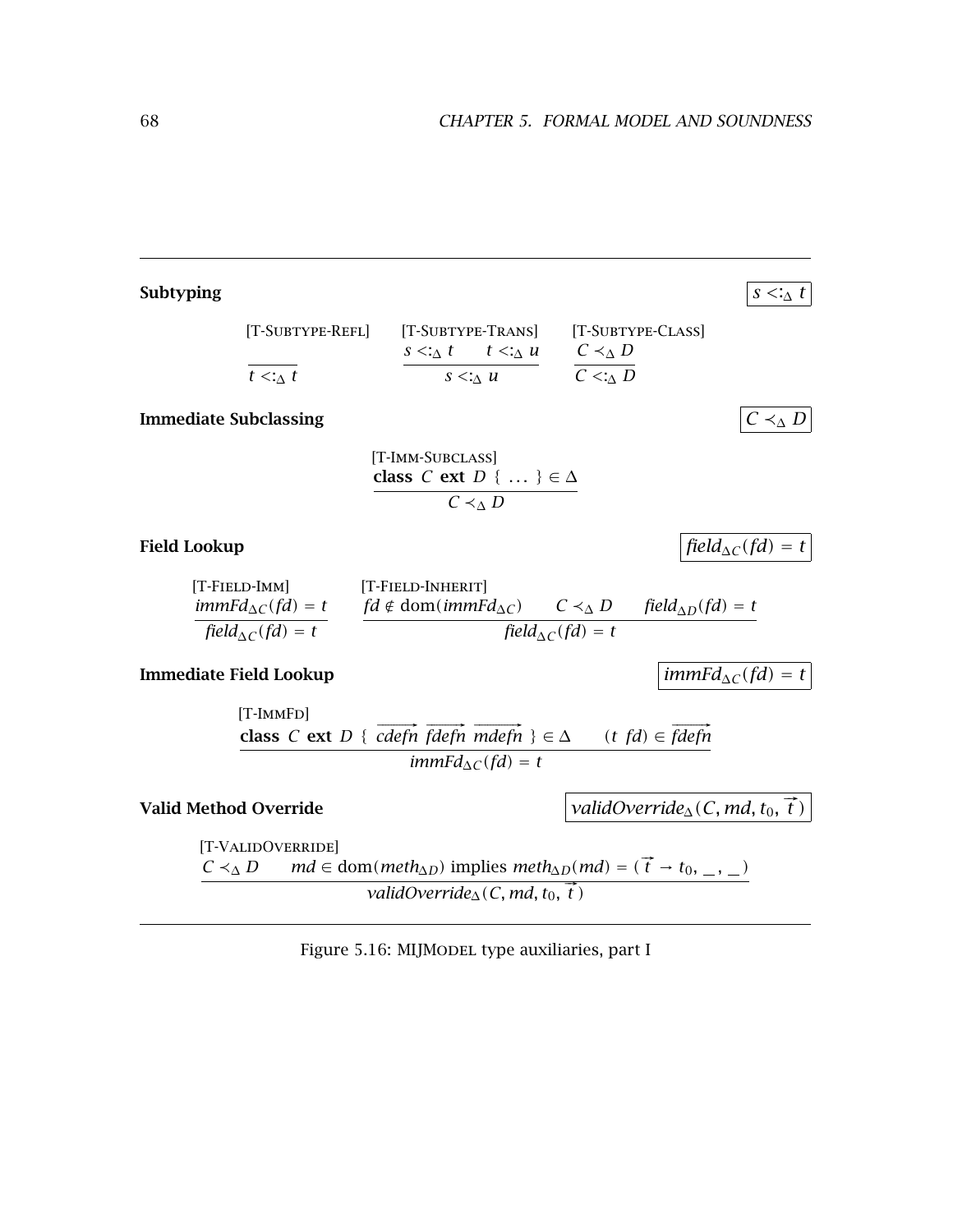| <b>Method Lookup</b>                                                                                                                                                                           | $meth_{\Delta C}(md) = (\vec{s} \rightarrow t, \vec{x}, e)$            |
|------------------------------------------------------------------------------------------------------------------------------------------------------------------------------------------------|------------------------------------------------------------------------|
| [T-METH-IMM]<br>$immMethod_{\Delta C}(md) = (\vec{s} \rightarrow t, \vec{x}, e)$<br>$\overline{meth_{AC}(md) = (\vec{s} \rightarrow t, \vec{x}, e)}$                                           |                                                                        |
|                                                                                                                                                                                                |                                                                        |
| [T-METH-INHERIT]<br>$md \notin dom(immMethod_{\Delta C})$ $C \prec_{\Delta} D$ $meth_{\Delta D}(md) = (\vec{s} \rightarrow t, \vec{x}, e)$                                                     |                                                                        |
| $\overline{meth_{AC}(md) = (\vec{s} \rightarrow t, \vec{x}, e)}$                                                                                                                               |                                                                        |
| <b>Immediate Method Lookup</b>                                                                                                                                                                 | $\lim\text{Meth}_{\Delta C}(md) = (\vec{s} \rightarrow t, \vec{x}, e)$ |
| [T-IMMMETH]<br>class C ext D { $\overrightarrow{cdefn}$ $\overrightarrow{fdefn}$ $\overrightarrow{mdefn}$ } (t $md(\overrightarrow{s} \overrightarrow{x})$ { e }) $\in \overrightarrow{mdefn}$ |                                                                        |
| $\overrightarrow{nmM}$ eth $\wedge_C$ (md) = $(\overrightarrow{s} \rightarrow t, \overrightarrow{x}, e)$                                                                                       |                                                                        |
| <b>Constructor Lookup</b>                                                                                                                                                                      | $constr_{\Delta C}(md) = (\vec{t}, \vec{x}, e, e)$                     |
| [T-CONSTR-OBJECT]                                                                                                                                                                              |                                                                        |
| constr <sub><math>\triangle</math></sub> , Object(mkObj) = $(\varepsilon, \varepsilon, \text{preobj-val}(\text{Object}, \varepsilon, \text{self}), \text{self})$                               |                                                                        |
| [T-CONSTR]                                                                                                                                                                                     |                                                                        |
| class C ext D { cdefn fdefn mdefn } $\in \Delta$                                                                                                                                               |                                                                        |
| $(md(\vec{t} \times \hat{x}) \{e_b\}$ postinit $\{e_p\}) \in cdefn$                                                                                                                            |                                                                        |
| $constr_{\Delta}c(md) = (\vec{t}, \vec{x}, e_h, e_n)$                                                                                                                                          |                                                                        |
| <b>Equivalent Type Structure</b>                                                                                                                                                               | $\omega t \approx \omega t$                                            |
| [T-EQUIV-TYPE]<br>$n \geq 0$                                                                                                                                                                   |                                                                        |
| Maybe <sup>n</sup> (C) $\approx$ Maybe <sup>n</sup> (D)                                                                                                                                        |                                                                        |
| Figure 5.17: MIJMODEL type relations, part II                                                                                                                                                  |                                                                        |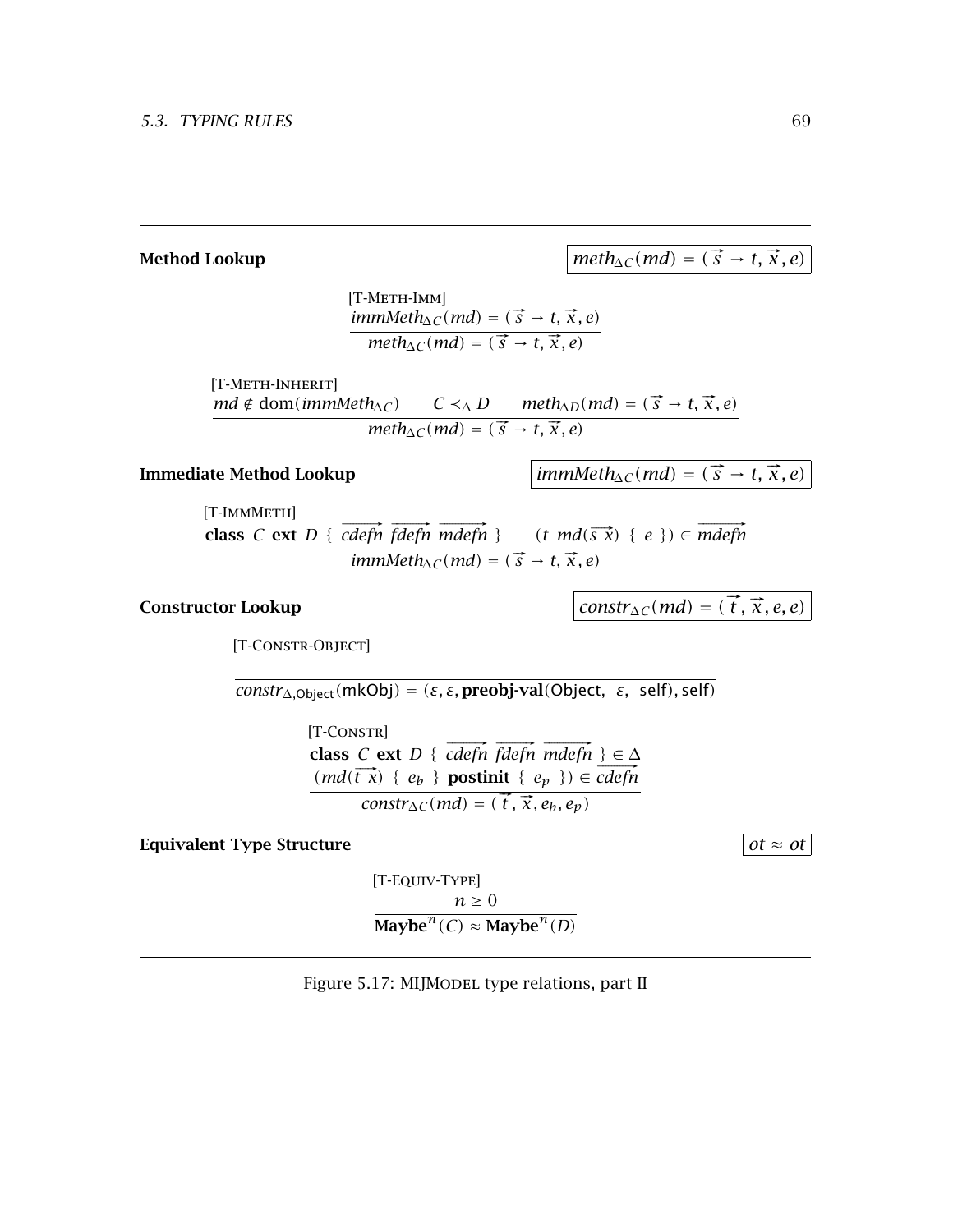#### Theorem 1 (Program Elaboration Preserves Type)

*If*  $\left| \frac{1}{\epsilon p} \oplus r e \right| \to \Delta e$  : *t, then*  $\left| \frac{1}{\epsilon p} \Delta e$  : *t.* 

## Proof sketch

Because the elaboration rules for class members, class definitions, and programs modify only the expressions and not, for example, the method signatures, elaboration does not change the type structure of the program. Therefore, we have the following equivalences:

$$
\cdot \Theta \mid_{\text{et}} t \Leftrightarrow \Delta \mid_{\text{tt}} t
$$

- $\cdot$  *immFd*Θ $\cap$  = *t*  $\Leftrightarrow$  *immFd*<sub>∆</sub> $C$ </sub>*(fd)* = *t*
- $\cdot$  *field* $\theta$ *C*(*fd*) = *t*  $\Leftrightarrow$  *field* $\Delta$ *C*(*fd*) = *t*
- $\cdot$  meth<sub> $\Theta C$ </sub> $(md) = (\vec{s} \rightarrow t) \Leftrightarrow \exists \vec{x}, e \cdot meth_{\Delta C}(md) = (\vec{s} \rightarrow t, \vec{x}, e)$
- $\cdot$  constr<sub> $\Theta C$ </sub> $(md) = \vec{t} \Leftrightarrow \exists \vec{x}, e_b, e_p \dots$ constr $\Delta C$  $(md) = (\vec{t}, \vec{x}, e_b, e_p)$
- $\cdot \prec_{\Theta} \; = \; \prec_{\Delta}$
- $\cdot$  <∴ $\Theta$  = <∴ $\Delta$

Because  $\frac{1}{\epsilon} \Theta$  *re*  $\Rightarrow \Delta$  *e* : *t*, ELAB-PROG implies that  $\Theta$   $\frac{1}{\epsilon}$  *rdefn*  $\Rightarrow$  *defn* for each *rdefn*  $\in \Theta$ , and that  $\Theta$ ,  $\emptyset$   $\Big|_{\text{ee}}$  *re*  $\Rightarrow$  *e* : *t*.

By lemma 2, Δ,  $\emptyset$ ,  $\emptyset$   $\frac{1}{\pi}$  *e* : *t*. Similar lemmas for class definitions, constructor definitions, field definitions, and method definitions imply that  $\Delta \vert_{\overline{t}d}$  *defn* for each *defn* ∈  $\Delta$  and that type is preserved for expressions in constructor and method hodies. Therefore,  $\vdash \Delta e$ : *t*, as required. bodies. Therefore,  $\frac{1}{\ln \Delta}$  *e* : *t*, as required.

The key lemma establishes that the two type systems reconstruct the same type for related expressions.

#### Lemma 2 (Expression Elaboration Preserves Type)

 $If \Big|_{\epsilon \rho} \Theta$  *re*<sub>0</sub>  $\Rightarrow \Delta$  *e*<sub>0</sub> : *t*<sub>0</sub>*, and if*  $\Theta$ *,*  $\Gamma$   $\Big|_{\epsilon \epsilon}$  *re*  $\Rightarrow$  *e* : *t, then*  $\Delta$ *,*  $\Gamma$ *,*  $\emptyset$   $\Big|_{\epsilon \epsilon}$  *e* : *t.* 

#### Proof

Induction on the structure of the derivation of  $\Theta$ ,  $\Gamma \models$   $re \Rightarrow e : t$ . We show the cases for Elab-Field-Ref, Elab-Cast, and Elab-Preobj here; the others are similar to Elab-Field-Ref.

• Case ELAB-FIELD-REF. We have  $re = (re' \cdot fd)$ . From the rule, we know that

$$
- \Theta, \Gamma \mid_{\text{ee}} r e' \Rightarrow e'': t'; \text{and}
$$

 $-C = coreType(t')$ ; and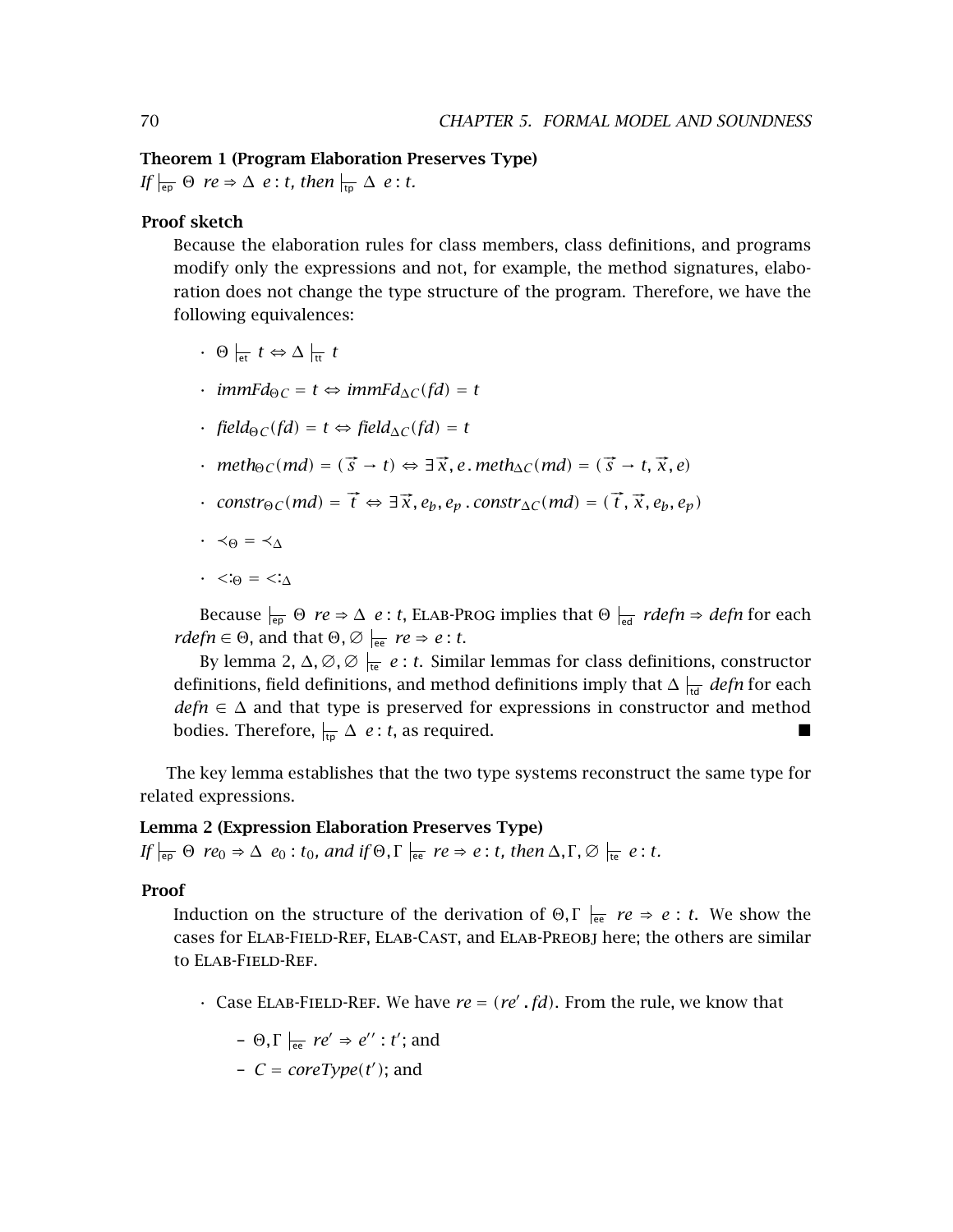$-e' = coerce(e'', t', C);$  and – *field*<sub>∆ $C$ </sub>(*fd*) = *t*; and  $-e = (e', f d).$ 

By induction,  $\Delta$ ,  $\Gamma$ ,  $\varnothing$   $\Big|_{\text{te}}$  *e''* : *t'*. Because  $C = coreType(t')$ , we must have  $t' = \text{Maybe}^n(C)$  for some  $n \ge 0$ . By E-SUBSUMPTION-MAYBE, then  $t \lesssim_{\Theta} C$ . By lemma 3,  $\Delta$ ,  $\Gamma$ ,  $\varnothing$   $\Big|_{\text{te}}$  *e'*: *s'*, where *s'* <: $\Delta$  *C*. The definition of subtyping implies that  $s' = D$  for some class *D*.

An induction on the derivation of *D* < $\cdot$ ∆ *C* shows that *field*<sub>∆*D*</sub>(*fd*) = *t*. Therefore, by T-FIELD-REF,  $\Delta$ ,  $\Gamma$ ,  $\varnothing$   $\Big|_{\text{te}}$  *e* : *t*.

- $\cdot$  Case ELAB-CAST. We have  $re = \text{cast}(ot, re')$ . From the rule, we know that
	- $\Theta$   $\Big|_{\text{et}}$  *ot*; and  $- \Theta, \Gamma \mid_{\text{ee}} r e' \Rightarrow e'' : \textit{ot}'; \text{and}$  $-e' = \text{castCoerce}(e'', \text{ of}', \text{ of});$  and
	- $-e = \text{cast}(ot, e')$ ; and
	- $t = o t$ .

Because elaboration preserves the type structure of the program,  $\Delta \vert_{\overline{\text{t}}}$  *ot*. By induction,  $\Delta$ ,  $\Gamma$ ,  $\varnothing$   $\vert_{\tau e}$  *e''*: *ot'*. By lemma 4, there exists a type *os* such that  $\Delta$ ,  $\Gamma$ ,  $\varnothing$   $\Big|_{\overline{\text{te}}}$  *e'* : *os* and *os* ≈ *ot*. Therefore, we have  $\Delta$ ,  $\Gamma$ ,  $\varnothing$   $\Big|_{\overline{\text{te}}}$  *e* : *ot*, by Type-Cast.

- Case ELAB-PREOBJ. We have  $re = \textbf{preobj}(C, re_s, \overrightarrow{fd re_f})$ . From the rule, we know that
	- self <sup>∉</sup> dom*(*<sup>Γ</sup> *)*; and
	- $\Theta$   $\Big|_{\text{et}}$  *C*; and
	- $\Theta$ ,  $\Gamma$   $\Big|_{\text{ee}}$   $re_s \Rightarrow e'_s : t_s$ ; and
	- $C$  ≺ $\Theta$  *D*; and
	- $t_s \leq \Theta$  **Preobj** $(D)$ ; and
	- $e_s = \text{coerce}(e'_s, t_s, \text{Preobj}(D));$  and

$$
- \Theta, \Gamma \mid_{\text{ee}} \text{ref} \Rightarrow e_f' : t_f'; \text{and}
$$

- $-$  *immFd*<sub> $\Theta$ *C* = { $\overrightarrow{(fd, tf)}$ }; and</sub>  $\overline{\phantom{a}}$
- $t_f' \lesssim 0$  *t<sub>f</sub>*; and
- # –  $e_f = \text{coerce}(e'_f, t'_f, t_f)$ ; and
- $-e = \textbf{preobj}(C, e_s, \overrightarrow{fd ef});$  and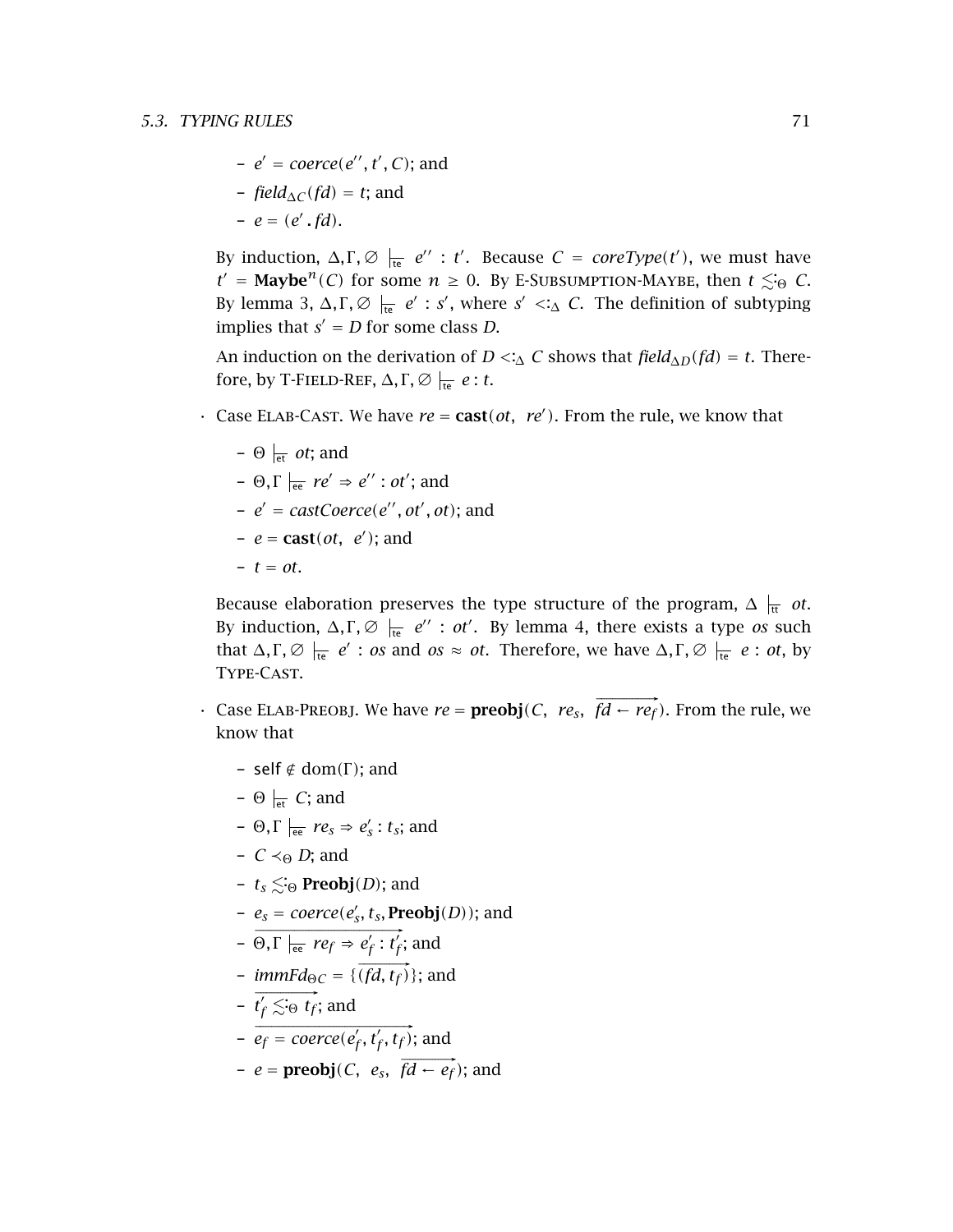$- t = \text{Preobj}(C)$ .

Lemma 3 and induction imply that  $\Delta$ ,  $\Gamma$ ,  $\varnothing \Big|_{\text{te}} e_s$ : **Preobj** $(D)$  and

$$
\overrightarrow{\Delta,\Gamma,\varnothing\models_{\mathsf{te}}e_{f}:t_{f}}.
$$

Because *immFd*<sub> $\Theta$ *C* = *immFd*<sub> $\Delta$ *C*</sub> and  $\prec$ <sub> $\Delta$ </sub> =  $\prec$  $\Theta$  as argued above, we have satisfied</sub> TYPE-PREOBJ's antecedents, and thus  $\Delta$ ,  $\Gamma$ ,  $\varnothing \big|_{\Gamma \in \mathcal{C}} e$ : *t* as required.

While proving that elaboration preserves expression type is primarily a matter of ensuring that the elaboration rules' antecedents imply the antecedents of the corresponding typing rules, we do need two additional lemmas that guarantee that a coerced expression has the expected type, for each kind of coercion.

## Lemma 3 (Coercing between related types produces the expected type) *If*

- $\cdot \models_{\mathsf{ep}} \Theta$  *re*<sub>0</sub>  $\Rightarrow \Delta$  *e*<sub>0</sub> : *t*<sub>0</sub>*; and*
- $\cdot \Delta, \Gamma, \Sigma \models e' : s;$  and
- $\cdot$  *s*  $\leq$   $\theta$  *t; and*
- $\cdot$  *e* = *coerce*(*e'*, *s*, *t*),

 $then \Delta, \Gamma, \Sigma \models e : t', where t' < \Delta t.$ 

#### Proof

Induction on the derivation of  $e = \text{coerce}(e', s, t)$ :

• Case E-COERCE-SAME, in which  $s = \text{Maybe}^n(gt_1)$  and  $t = \text{Maybe}^n(gt_2)$  and  $e = e'$ .

If  $n = 0$ , then  $s = gt_1$  and  $t = gt_2$ . Then E-SUBSUMPTION-SUBTYPE implies that *s* <:<sup>Θ</sup> *t*. Because elaboration does not change the subtyping relation, *s* <:<sup>△</sup> *t* and the desired result follows.

If  $n > 0$ , then E-SUBSUMPTION-MAYBE implies  $s = t$ , and the conclusion follows trivially.

• Case E-COERCE-VALOF, in which  $s = \text{Maybe}^n(gt_1)$ ,  $t = \text{Maybe}^m(gt_2)$ ,  $n > m$ , and  $e = \text{valOf}^{(n-m)} e'$ .

By induction on the exponent of valOf, we have

 $\Delta$ ,  $\Gamma$ ,  $\Sigma$   $\Big|_{\text{te}}$  **valOf**<sup> $(n-m)$ </sup> *e'* : **Maybe**<sup>*m*</sup> $(gt_1)$ .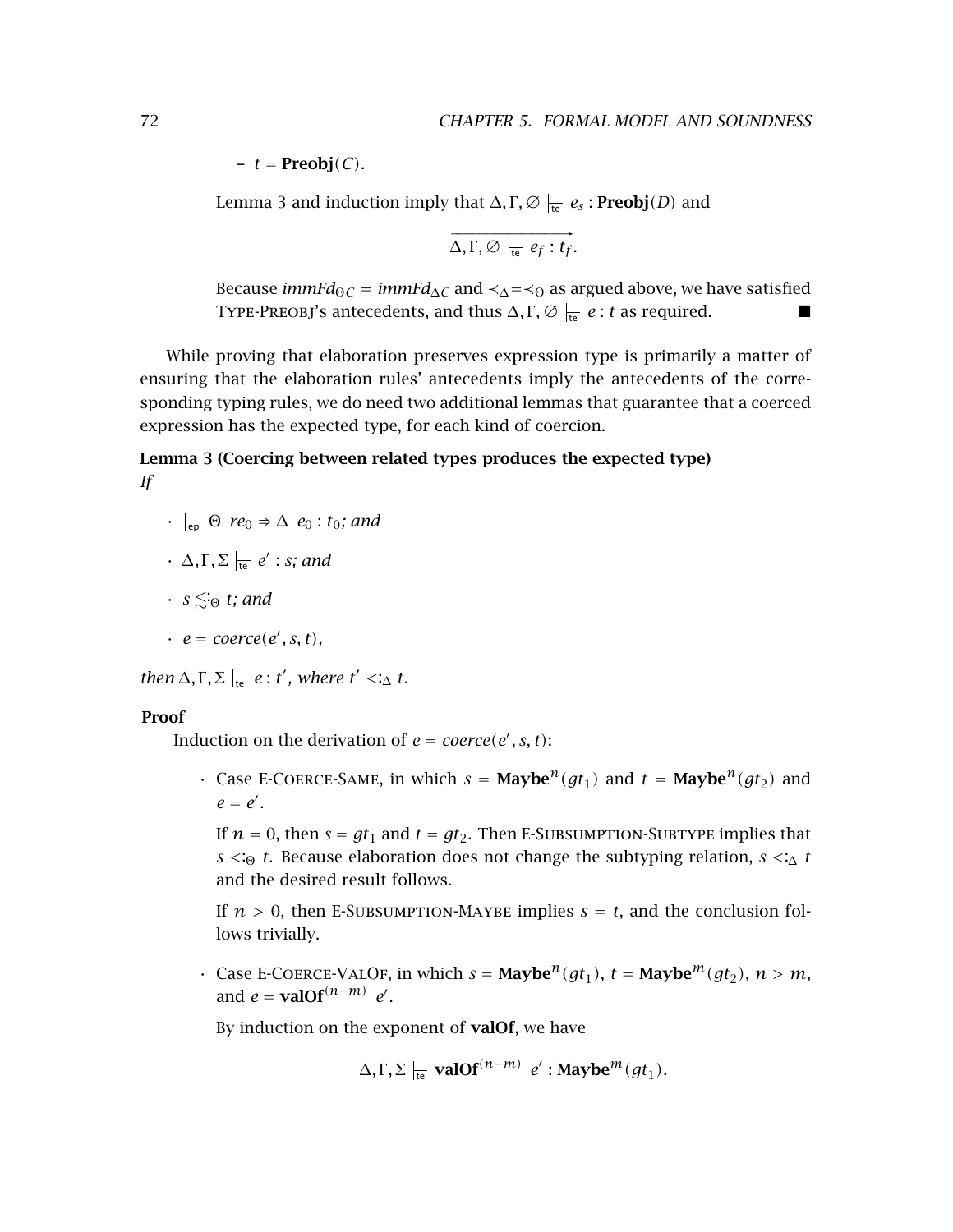By E-Subsumption-Maybe,  $gt_1 = gt_2$ . Therefore,

$$
\Theta, \Gamma \mid_{\mathsf{ee}} \Sigma \Rightarrow (\mathbf{valOf}^{(n-m)} \ e') : t.
$$

- Case E-Coerce-Some, in which
	- $-s = \text{Maybe}^n(gt_1)$ ; and
	- $t =$ **Maybe**<sup>*m*</sup>( $gt_2$ ), *m* > *n*; and
	- −  $e = \text{some}_{\text{Mapbe}}(m-1) (gt_2) e'$ ; and
	- *−*  $e' = \text{coerce}(e', \text{Mape}^n(gt_1), \text{Mape}^{(m-1)}(gt_2)).$

By E-SUBSUMPTION-MAYBE,  $m, n \geq 0$  and  $gt_1 = gt_2$ ; call both types gt.

Case analysis on *m*:

- Case  $m = 1$ . Because  $m > n$ ,  $n = 0$ , so  $s = gt$  and  $t = \text{Maybe}(gt)$ . Then  $e' = e'$  by E-COERCE-SAME, and  $e = \textbf{some}_{gt} e'$ . By TYPE-SOME,  $\Delta, \Gamma, \Sigma \models_{\text{te}} \textbf{some}_{gt} \ e' : t$ , as required.
- Case *m >* 1.

E-SUBSUMPTION-MAYBE implies that  $\text{Mape}^n(gt) \leq \Theta \text{Mape}^{(m-1)}(gt)$ . By induction,  $\Delta$ ,  $\Gamma$ ,  $\Sigma$   $\Big|_{\text{te}}$  *e''* : *t''* where *t''* <: $\Delta$  **Maybe**<sup>(m-1)</sup>(*gt*). From the definition of subtyping, we know that  $t'' = \text{Maybe}^{(m-1)}(gt)$ . Type-Some and the definition of *e* above imply that  $\Delta$ , Γ,  $\Sigma$   $\Big|_{\text{te}}$  *e* : **Maybe**<sup>*m*</sup>(*gt*), as required.

– Case *m <* 1. Since 0 ≤ *n < m*, this case cannot happen.

#### Lemma 4 (Cast-coercing between related types produces the expected type)

*If* Δ, Γ, Σ  $\vert_{\overline{te}}$  *e'* : *ot' and e* = *castCoerce*(*e'*, *ot'*, *ot*), then there exists a type os such that  $\Delta$ ,  $\Gamma$ ,  $\Sigma$   $\Big|_{\text{te}}$  *e* : *os and os*  $\approx$  *ot.* 

#### Proof

Induction on the derivation of  $e = \text{castCoerce}(e', \text{ot}', \text{ot})$ .<sup>10</sup>

- Case E-CastCoerce-Simple. For this case:
	- $-$  *ot'* = **Maybe**<sup>*n*</sup>(*C*); and
	- $-$  *ot* = **Maybe**<sup>*n*</sup>(*D*); and
	- $-e = e'$ .

<sup>10</sup>This one lemma is the reason for the separate *castCoerce* auxiliary. Because we cannot assume a relationship between *ot* and *ot'*, unlike in lemma 3, we have to structure the definition of *castCoerce* differently for the proof to go through, even though it always produces the same answer as *coerce*.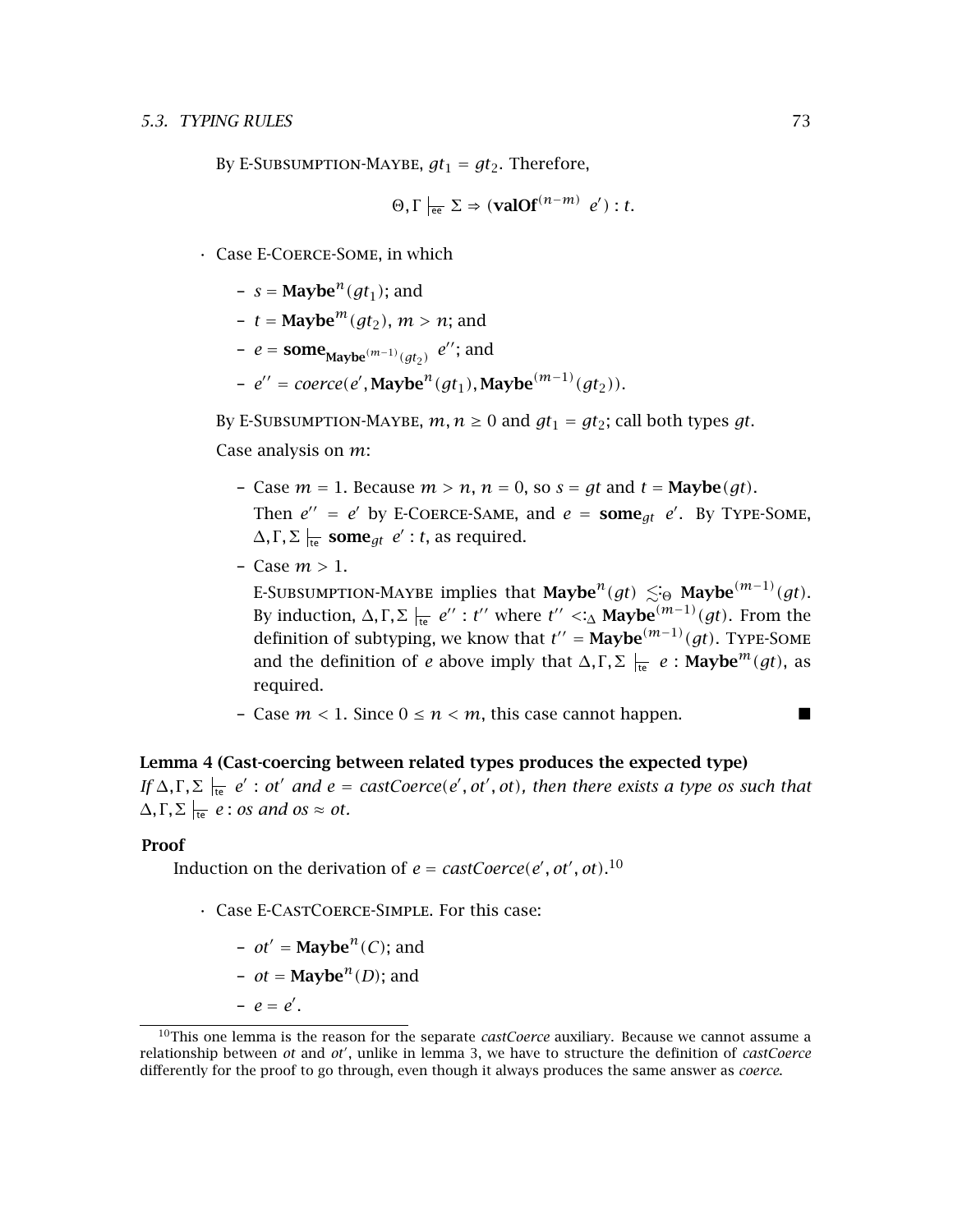Let  $os = ot'$ . Then  $os \approx ot$  by T-EquivType.

- Case E-CastCoerce-Remove. For this case:
	- $-$  *ot'* = **Maybe**<sup>*n*</sup>(*C*); and
	- $ot = \text{Maybe}^m(D)$ ; and
	- *n > m*; and
	- −  $e = \text{valOf}^{(n-m)} e'$ .

Let *os* = **Maybe**<sup>*m*</sup>(*C*). By T-EQUIVTYPE, *os*  $\approx$  *ot*. Induction on *n* − *m* proves that  $\Delta, \Gamma, \emptyset \models_{\mathsf{te}} e : \mathsf{os}.$ 

- Case E-CASTCOERCE-ADD. For this case:
	- $-$  *ot'* = **Maybe**<sup>*n*</sup>(*C*); and
	- $ot = \text{Maybe}^m(D)$ ; and
	- *n < m*; and
	- $-e = \text{castCoerce}(\text{some}_{\text{Mapbe}^n(C)} \ e', \text{Mapbe}^{(n+1)}(C), \text{Mapbe}^m(D)).$

By TYPE-SOME,  $\Delta$ ,  $\Gamma$ ,  $\varnothing$   $\Big|_{\mathbb{R}^n}$  **some<sub>Maybe</sub>**<sup>*n*</sup>(*C*)  $e'$  : **Maybe**<sup>(*n*+1)</sup>(*C*). By induction, there exists a type *os* such that  $\Delta, \Gamma, \emptyset \models_{\text{te}} e : os$  and  $os \approx \text{Maybe}^m(D)$ .

# 5.4 Dynamic Semantics

We define MIJMODEL's dynamic semantics as a reduction semantics with explicit evaluation contexts, after ClassicJava. Figure 5.18 defines the evaluation contexts. For the dynamic semantics, we add a store  $\sigma$ , which is a finite map from addresses to object instances. An object instance is a pair  $(C, \mathcal{F})$  containing the object's dynamic type  $C$  and a field map  $\mathcal F$ . This field map is a finite map from field names to values. Only object instances appear in the store; the operational semantics does not perform additional allocation for pre-object and **Maybe** values.

Figure 5.19 specifies the reduction rules that participate in object creation. As this is a complex process, these rules are best explained with a detailed example. Given the class definition in figure 5.20, object creation proceeds according to the reduction sequence below. In each step, the redex is underlined. (For clarity, we omit the store and flatten nested seq expressions.)

1. new Symbol.interned*(*"foo"*)*

The first step is the object creation expression, as originally written by the programmer. By rule R-CONSTR, the constructor call becomes the following **init** expression, containing the two bodies of the constructor.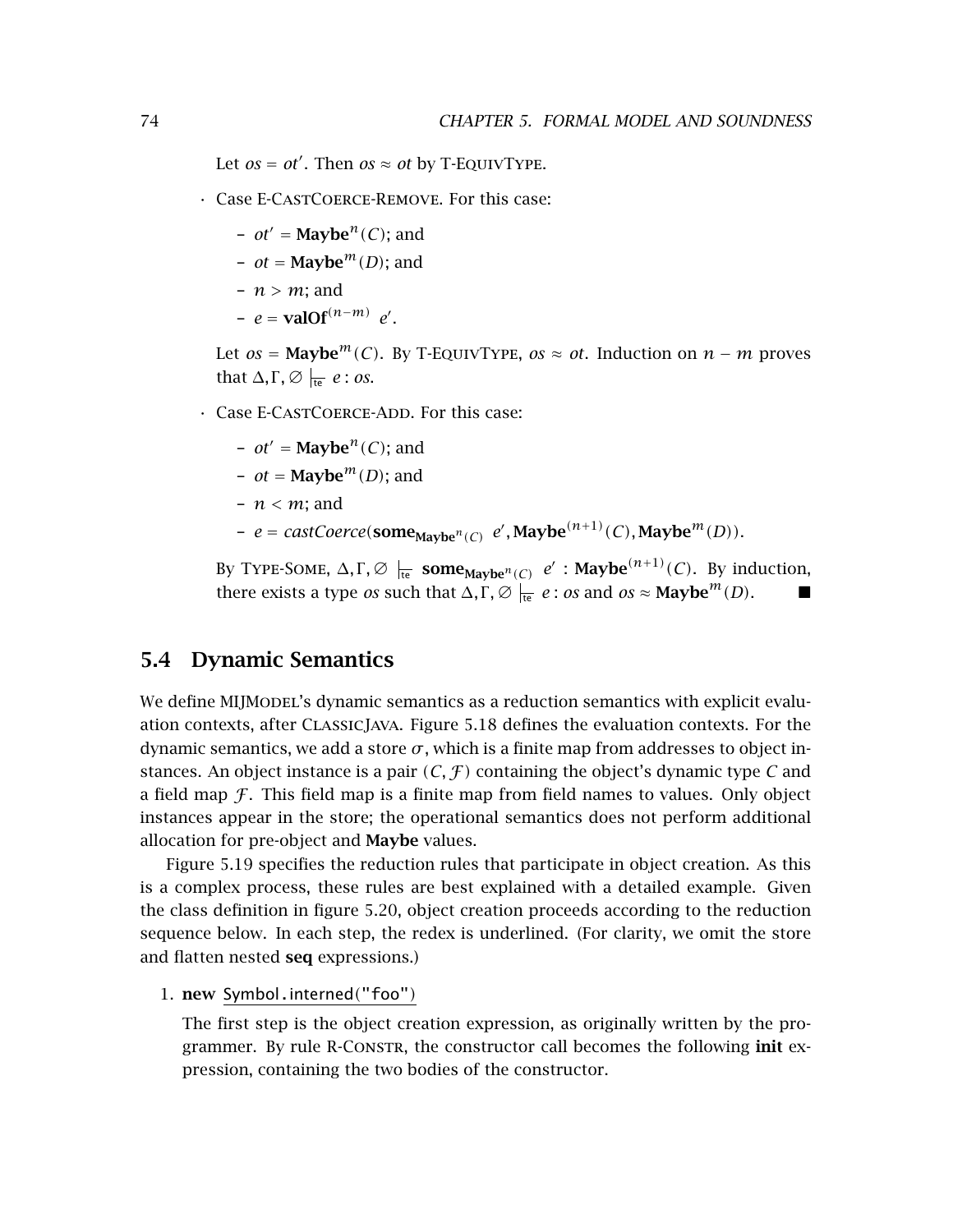|  | $E ::= \Box$   new $E \mid E \cdot fd \mid E \cdot fd = e \mid v \cdot fd = E \mid E \cdot md(\vec{e})$                                                                  |
|--|--------------------------------------------------------------------------------------------------------------------------------------------------------------------------|
|  | $v \cdot md(\vec{v}, \vec{\pounds}, \vec{e})$   super $\equiv v \cdot C \cdot md(\vec{v}, \vec{\pounds}, \vec{e})$   $C \cdot md(\vec{v}, \vec{\pounds}, \vec{e})$       |
|  | cast( <i>ot</i> , $\mathcal{I}$ )   some <sub>t</sub> $\mathcal{I}$   valOf $\mathcal{I}$   preobj( <i>C</i> , $\mathcal{I}$ , $fd \leftarrow e$ )                       |
|  | <b>preobj</b> (C, v, $\overline{fd - v}$ , $fd - \mathcal{I}$ , $fd - v$ )   <b>seq</b> { $\mathcal{I}$ ; $\overrightarrow{e}$ ; }   <b>init</b> ( $\mathcal{I}$ , $e$ ) |

|  | Figure 5.18: MIJMODEL evaluation contexts |  |  |  |
|--|-------------------------------------------|--|--|--|
|--|-------------------------------------------|--|--|--|

| $\Delta \mid_{\mathsf{r}} \langle \mathcal{I}[\text{new preobj-val}(\mathcal{C}, \overline{fd \leftarrow v}, e)], \sigma \rangle \rightarrow$<br>$\langle \mathcal{I}   [addr/self]$ (seq { e; addr; })], $\sigma'$<br>where <i>addr</i> $\notin$ dom $(\sigma)$ and $\sigma' = \sigma$ [ <i>addr</i> : (C, F)]<br>and $\mathcal{F} = \{ (fd, v) \}$ | <b>IR-NEWI</b>  |
|------------------------------------------------------------------------------------------------------------------------------------------------------------------------------------------------------------------------------------------------------------------------------------------------------------------------------------------------------|-----------------|
| $\Delta \mid_{\overline{\mathcal{V}}} \langle \mathcal{I}[(C, md(\vec{v})], \sigma \rangle \rightarrow \langle \mathcal{I}[(\vec{v}/\vec{x}](init(e_b, e_p))], \sigma \rangle$<br>where $constr_{\Delta C}(md) = (\_\ , \vec{x}, e_b, e_p)$                                                                                                          | <b>R-CONSTR</b> |
| $\Delta \not\models \langle \mathcal{I}$ [preobj(C, preobj-val(D, $fd' \leftarrow v', e'$ ), $\overrightarrow{fd \leftarrow v}$ ], $\sigma \rangle \rightarrow [\text{R-PreOBJ}]$<br>$\langle \mathcal{I}[\text{preobj-val}(\mathcal{C}, fd' \leftarrow v' + \overline{fd \leftarrow v}, e')], \sigma \rangle$                                       |                 |
| $\Delta \mid_{\Gamma} \langle \mathcal{F}[\text{init}(\text{preobj-val}(\mathcal{C}, \overline{fd - v}, e), e')] , \sigma \rangle \rightarrow$<br>$\langle \mathcal{E}[\text{preobj-val}(\mathcal{C}, \overline{fd - v}, \text{seq } \{ e; e'; \})], \sigma \rangle$                                                                                 | $ R$ -Init      |



2. new init*(*Symbol.uninterned*(*"foo"*),* Symbol.register*(*self*))*

Because the original constructor Symbol.interned dispatches to another constructor in the same class, R-Constr applies again. Here, though, the main body of the called constructor is a **preobj** expression.

3. new init(init(preobj(Symbol, Object.mkObj(), name ← "foo"), System.out.println("uninterned")), SymTable.register(self))

Once again, MIJMODEL uses the R-CONSTR rule to evaluate the constructor application Object.mkObj. The main body of the called constructor is hardwired by T-CONSTR-OBJECT to produce a pre-object value directly.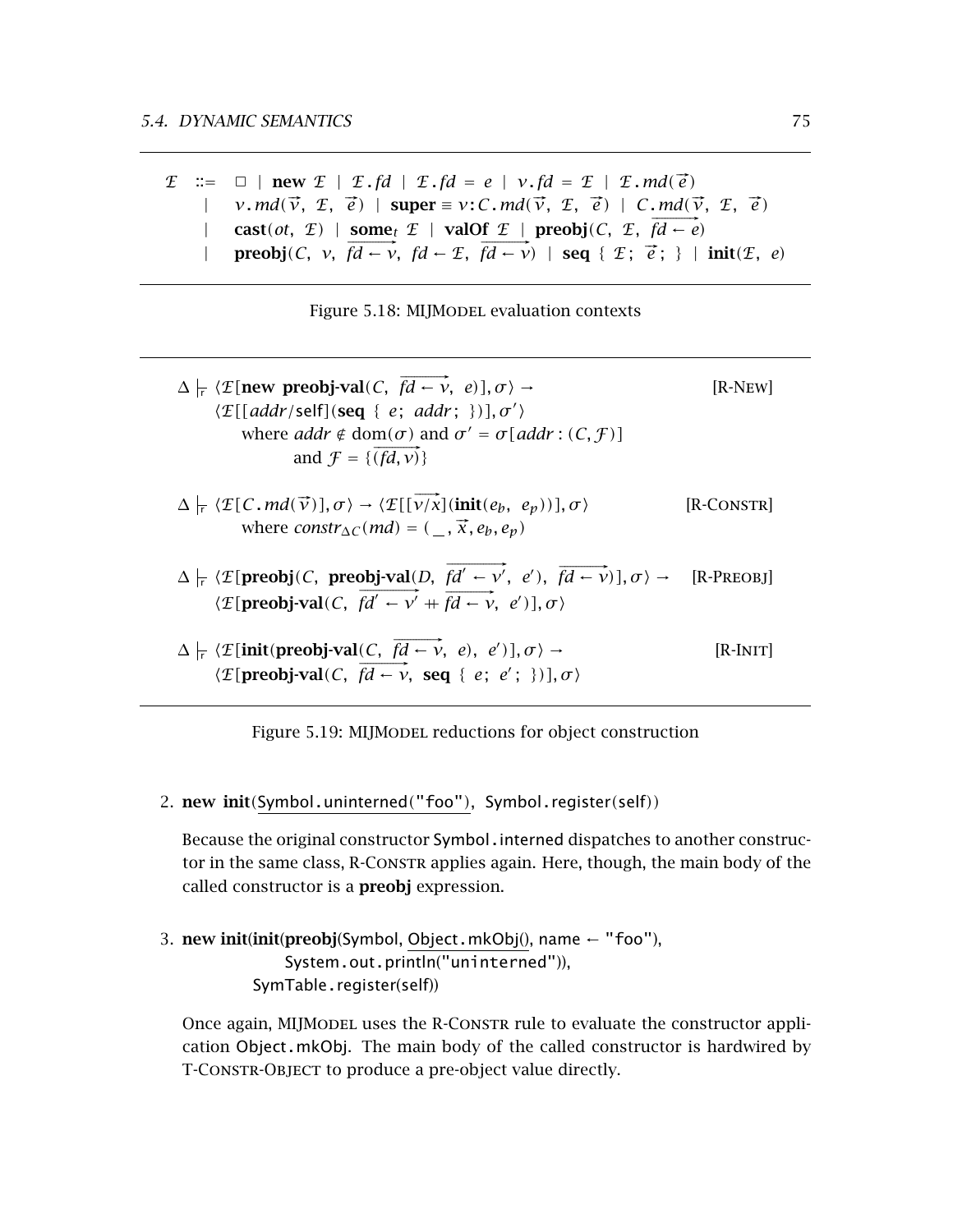```
class Symbol extends Object {
    String name;
    // constructor
    uninterned(String s) {
        preobj(Symbol, Object.mkObj(); name <- s);
    } postinit {
        System.out.println("uninterned");
    }
    // constructor
    interned(String s) {
        Symbol.uninterned(s);
    } postinit {
        SymTable.register(self);
    }
}
```
Figure 5.20: A Symbol class

```
4. new init(init(preobj(Symbol,
                       init(preobj-val(Object, ε, self), self),
                       name ← "foo"),
               System.out.println("uninterned")),
           SymTable.register(self))
```
Now that the program has a full pre-object for the superclass, R-Init moves the first postinit block, still unevaluated, into this pre-object.

5. new init(init(preobj(Symbol,

preobj-val(Object, *ε*, seq { self; self; }), name ← "foo"), System.out.println("uninterned")), SymTable.register(self))

The redex of this step triggers R-PREOBJ, meaning the Object pre-object is extended with the initialization clause for name to create a Symbol pre-object.

```
6. new init(init(preobj-val(Symbol, name ← "foo", seq { self; self; }),
               System.out.println("uninterned")),
           SymTable.register(self))
```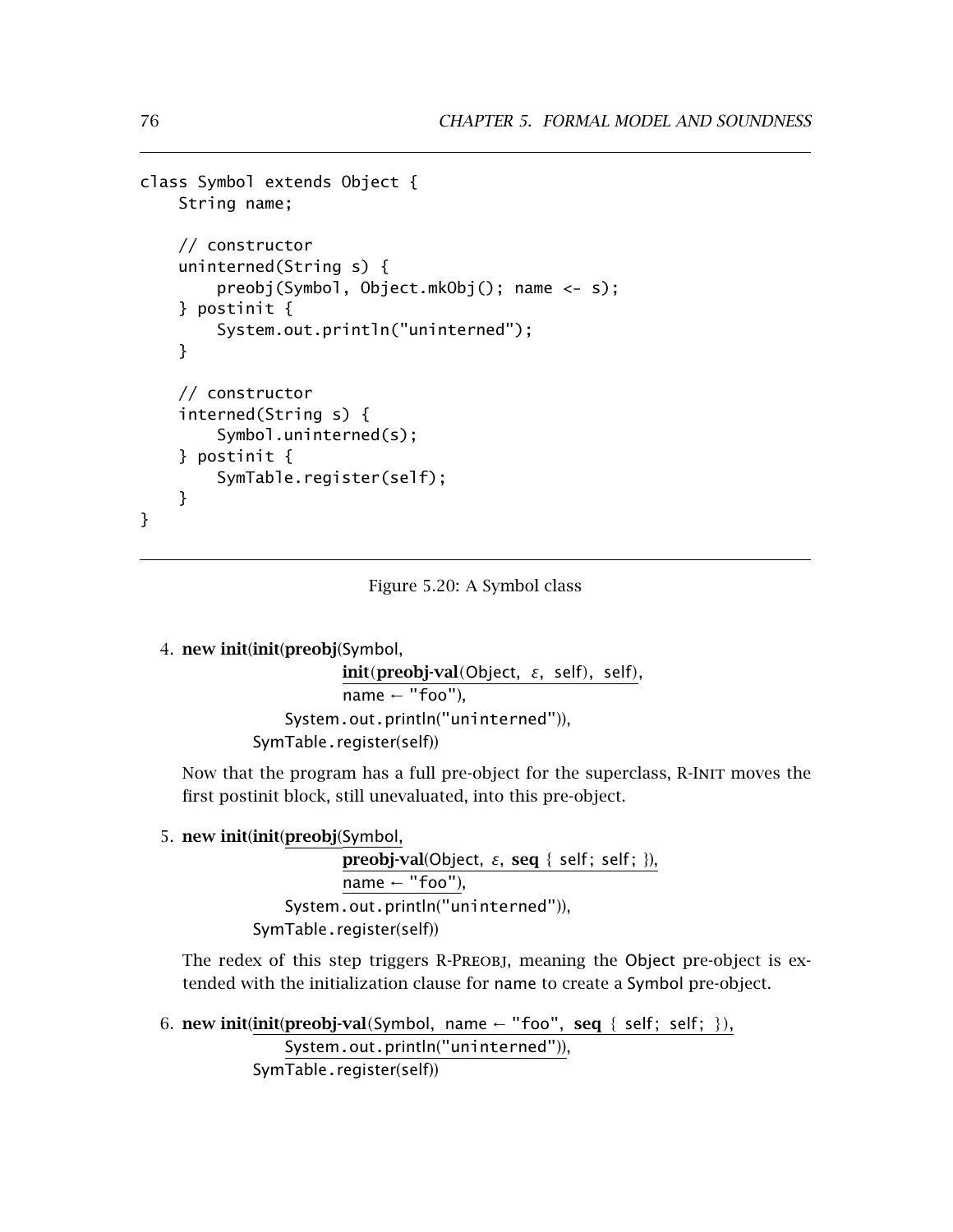## 5.4. DYNAMIC SEMANTICS 77

R-Init fires again to move another postinit block into the pre-object. This postinit block originated with Symbol.uninterned.

7. new init(preobj-val(Symbol,

```
name ← "foo",
           seq { self; self; System.out.println("uninterned") ; }),
SymTable.register(self))
```
R-Init fires one last time to move the postinit block from Symbol.interned into the pre-object.

8. new preobj-val(Symbol,

name ← "foo", seq { self; self; System.out.println*(*"uninterned"*)* ; SymTable.register*(*self*)* ; }*)*

Finally, with a completed pre-object, MIJMODEL uses rule R-NEW to reify the preobject into a full instance. In the result below, the seq's subexpressions are the delayed postinit expressions of this step, with all occurrences of self replaced by *obj*, a fresh reference to the newly created instance. Also, R-New inserts one last reference to self/*obj* at the end of the seq, so that the entire expression evaluates to a reference to the new object.

9. seq { *obj* ; *obj* ;

System.out.println*(*"uninterned"*)* ; SymTable.register*(obj)* ; *obj* ; }

At this point, the reductions for seq expressions take effect, evaluating the subexpressions from left to right. This executes the delayed postinit blocks, in the correct order, and finally reduces to a reference to the newly-created instance, as desired.

Figure 5.21 contains the remaining reduction rules, most of which are straightforward adaptations of CLASSICJAVA's reduction rules. The R-FIELD-REF rule looks the object up in the store and then looks up the specified field in the instance's field table. The R-Field-Set rule is similar, but it updates the instance's field table instead and evaluates to the value of the right-hand side of the expression.

The R-Call rule obtains the instance from the store purely for its class tag, which it uses to find the correct implementation of the indicated method. R-Super, in contrast, uses the type annotation to guide the method lookup. Both rules replace self with the value to the left of the dot during application.

Casting is implemented with four reduction rules. The first two, R-Class-Cast and R-Bad-Cast, address casts to a class type. Both rules look the object up in the store to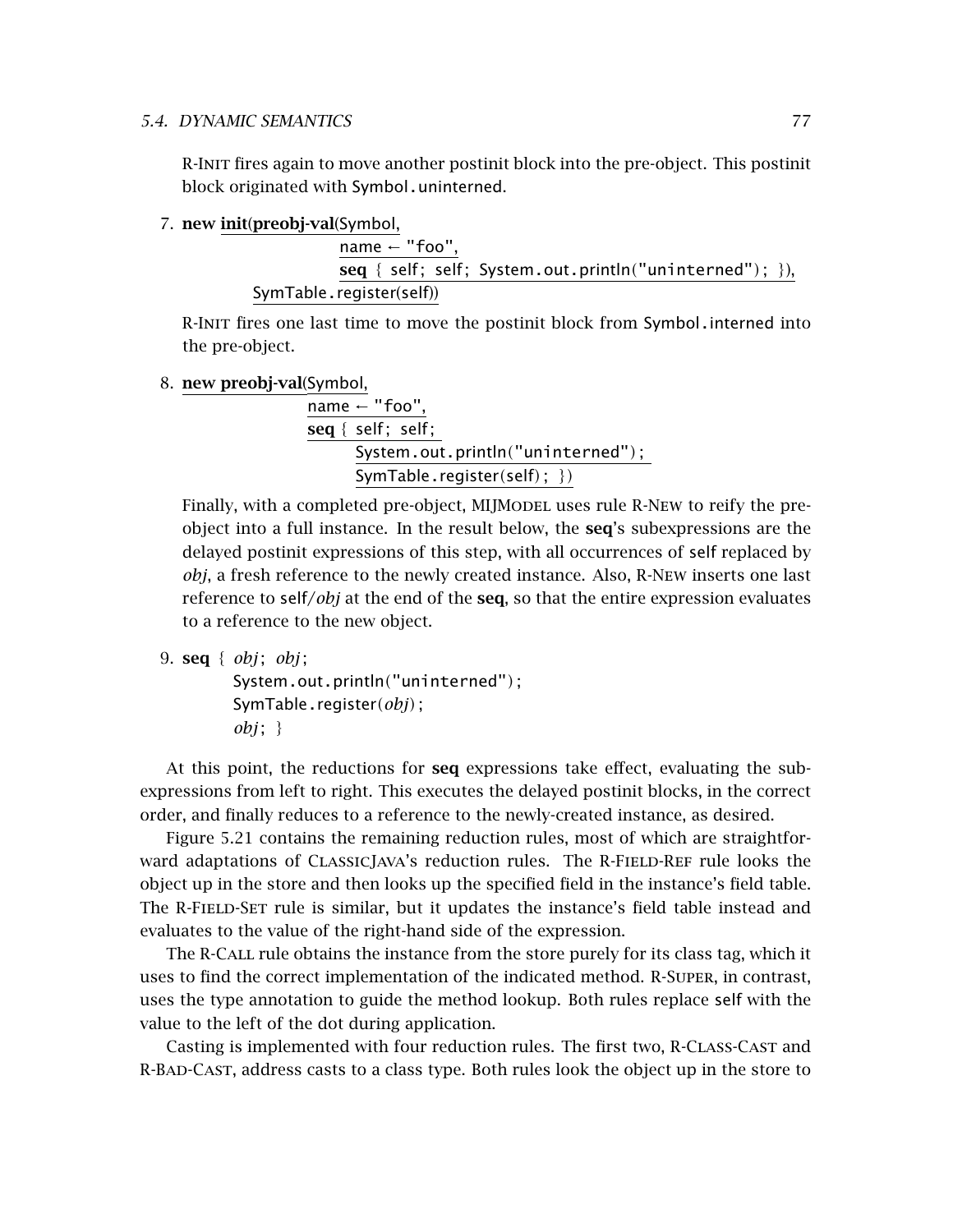| $\Delta \models \langle \mathcal{I}[addr.fd], \sigma \rangle \rightarrow \langle \mathcal{I}[f(fd)], \sigma \rangle$<br>where $\sigma$ ( <i>addr</i> ) = (C, <i>F</i> )                                                                                                      | [R-FIELD-REF]    |
|------------------------------------------------------------------------------------------------------------------------------------------------------------------------------------------------------------------------------------------------------------------------------|------------------|
| $\Delta \mid_{\Gamma} \langle \mathcal{I}[addr.fd = v], \sigma \rangle \rightarrow \langle \mathcal{I}[v], \sigma' \rangle$<br>where $\sigma(\alpha ddr) = (C, \mathcal{F})$ and $\sigma' = \sigma[\alpha ddr : (C, \mathcal{F}[fd : v])]$                                   | [R-FIELD-SET]    |
| $\Delta \mid_{\tau} \langle \mathcal{I}[addr, md(\vec{v})], \sigma \rangle \rightarrow \langle \mathcal{I}[[addr/self, v/x]e], \sigma \rangle$<br>where $\sigma(\text{addr}) = (C, \mathcal{F})$ and $\text{meth}_{\Delta C}(md) = (\underline{\ } , \overrightarrow{x}, e)$ | $[R-CALL]$       |
| $\Delta \mid_{\tau} \langle \mathcal{I}[\text{super} \equiv addr:C.md(\vec{v})], \sigma \rangle \rightarrow \langle \mathcal{I}[[addr/self, v/x]e], \sigma \rangle$<br>where $C \prec_{\Delta} D$ and meth $_{\Delta D}(md) = (\underline{\phantom{A}}, \vec{x}, e)$         | [R-SUPER]        |
| $\Delta \mid_{\Gamma} \langle \mathcal{E}[\text{cast}(C, addr)], \sigma \rangle \rightarrow \langle \mathcal{E}[addr], \sigma \rangle$<br>where $\sigma$ ( <i>addr</i> ) = ( <i>D</i> , <i>f</i> ) and <i>D</i> < $\Delta$ <i>C</i>                                          | $[R-CLASS-CAST]$ |
| $\Delta \mid_{\Gamma} \langle \mathcal{I}[\text{cast}(C, addr)], \sigma \rangle \rightarrow \langle \text{error: bad cast}, \sigma \rangle$<br>where $\sigma$ ( <i>addr</i> ) = ( <i>D</i> , <i>f</i> ) and <i>D</i> $\sharp$ : $\Delta$ <i>C</i>                            | $[R-BAD-CAST]$   |
| $\Delta \mid_{\mathsf{r}} \langle \mathcal{E}[\text{cast}(\text{Maybe}(t), \text{ some}_{\mathcal{S}} \nu)], \sigma \rangle \rightarrow$<br>$\langle \mathcal{F}[\text{some}_t \text{ cast}(t, \nu)], \sigma \rangle$                                                        | [R-SOME-CAST]    |
| $\Delta \mid_{\tau} \langle \mathcal{I}[\text{cast}(\text{Maybe}(t), \text{ none}_s)], \sigma \rangle \rightarrow \langle \mathcal{I}[\text{none}_t], \sigma \rangle$                                                                                                        | [R-NONE-CAST]    |
| $\Delta \mid_{\Gamma} \langle \mathcal{I}[valOf some_t \; v], \sigma \rangle \rightarrow \langle \mathcal{I}[v], \sigma \rangle$                                                                                                                                             | [R-VALOF-SOME]   |
| $\Delta \mid_{r} \langle \mathcal{I}[valOf none_{t}], \sigma \rangle \rightarrow \langle error: valOf none, \sigma \rangle$                                                                                                                                                  | [R-VALOF-NONE]   |
| $\Delta \mid_{\Gamma} \langle \mathcal{I}[\text{seq} \{ e; \} ], \sigma \rangle \rightarrow \langle \mathcal{I}[e], \sigma \rangle$                                                                                                                                          | [R-SEQ-DONE]     |
| $\Delta \mid_{\Gamma} \langle \mathcal{I}[\text{seq} \{ V; e_0; \vec{e}; \cdot \}, \sigma \rangle \rightarrow \langle \mathcal{I}[\text{seq} \{ e_0; \vec{e}; \cdot \}], \sigma \rangle$                                                                                     | $[R-SEQ]$        |

Figure 5.21: Other MIJMODEL reductions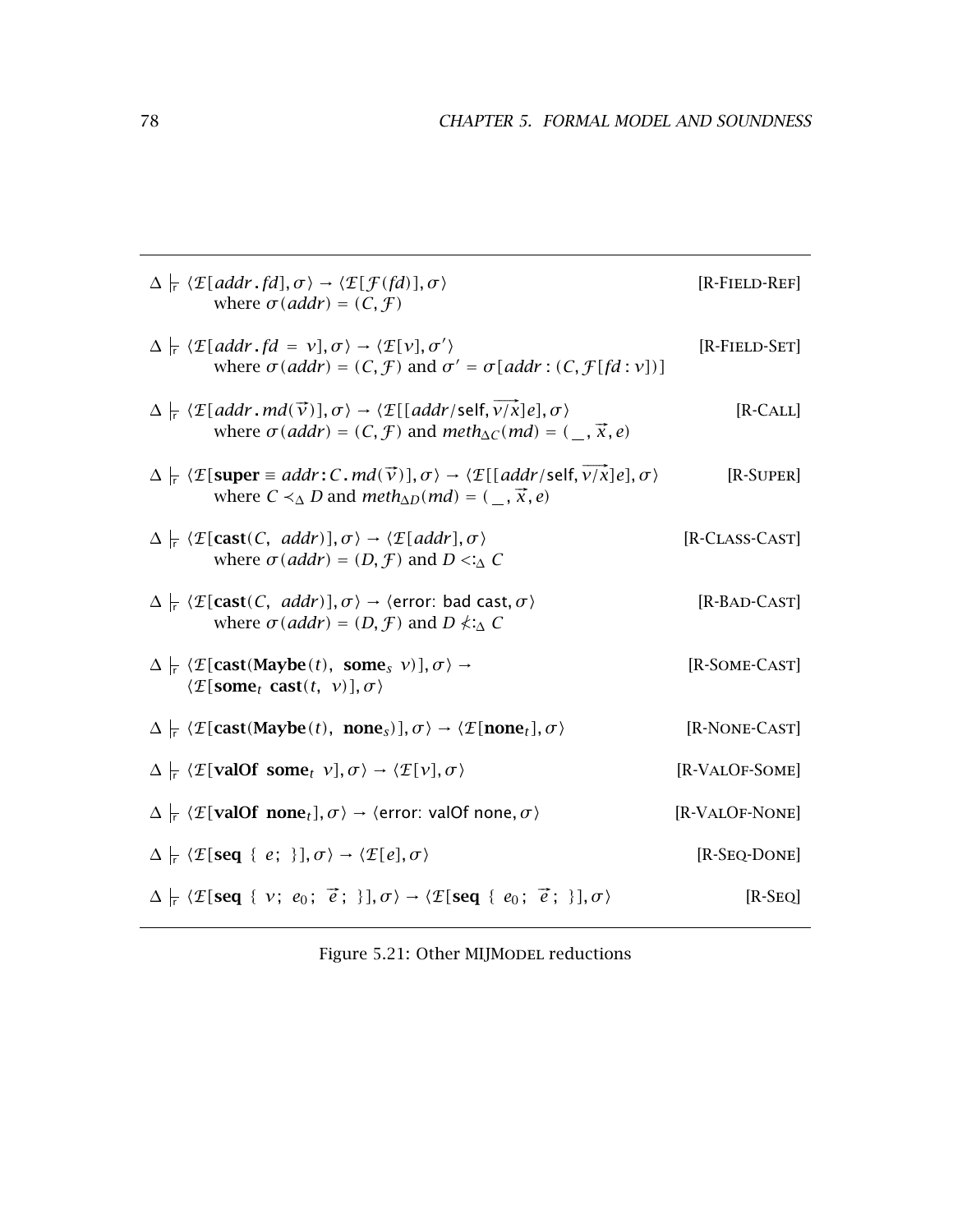obtain its dynamic type and perform a subtyping check. The other two reductions, R-SOME-CAST and R-NONE-CAST, handle casts to Maybe type. Both of these casts always succeed, although R-SOME-CAST just pushes the cast inside one layer of Maybe, and this new cast can of course fail.

The next two reduction rules, R-VALOF-SOME and R-VALOF-NONE, handle valOf expressions, either by stripping off the outermost some or by signaling an error if the argument is **none**. The final two rules address **seq** expressions. If a **seq** form has a single subexpression *e*, then R-Seq-Done applies, and *e* is the contractum. If, on the other hand, the seq has multiple subexpressions, and the first is a value, then R-Seq specifies that evaluation simply drops the first subexpression.

## 5.5 Soundness

MIJModel satisfies a type soundness theorem. To state this result formally, we need the notion of store-typing consistency.

#### Definition 5 (Store-typing consistency)

A store typing  $\Sigma$  is consistent with a store  $\sigma$  under the definitions  $\Delta$ , written  $\Delta$ ,  $\Sigma \vert_{st} \sigma$ , if the following conditions hold:

- 1. dom $(\Sigma)$  = dom $(\sigma)$ ; and
- 2. For all *addr*, *C*, *f* such that  $\sigma$  (*addr*) =  $(C, f)$ :
	- a)  $\Sigma$ *(addr)* = *C*; and
	- b) dom $(f)$  = dom $(field_{\Delta}c)$ ; and
	- c) For each  $fd \in \text{dom}(\mathcal{F})$ ,  $\Delta$ ,  $\varnothing$ ,  $\Sigma \big|_{\text{re}}$   $\mathcal{F}(fd)$  : *t* where  $t \leq \Delta$  field $\Delta_C(fd)$ .

We can now state and prove a type soundness theorem.

#### Theorem 6 (Type Soundness for MIJMODEL)

*If*  $\bigg|_{\overline{ep}} \Theta$  *re*  $\Rightarrow \Delta$  *e* : *t*, then one of the following conditions must be true:

- *1.*  $\Delta \big|_{\tau}$   $\langle e, \emptyset \rangle \rightarrow^* \langle v, \sigma \rangle$ , where there exists a store typing  $\Sigma$  such that  $\Delta$ ,  $\Sigma \big|_{\tau}$   $\sigma$ ; and  $\Delta$ *,* ∅, ∑  $\Big|_{\text{te}}$   $v$  : *t';* and *t'* <: $\Delta$  *t; or*
- *2.*  $\Delta \vert_{r} \langle e, \emptyset \rangle \rightarrow^*$  (error: bad cast,  $\sigma$ )*; or*
- *3.*  $\Delta \vert_{r} \langle e, \emptyset \rangle \rightarrow^* \langle error: \text{valOf none}, \sigma \rangle$ *; or*
- *4.*  $\Delta \models \langle e, \varnothing \rangle \Uparrow$ *.*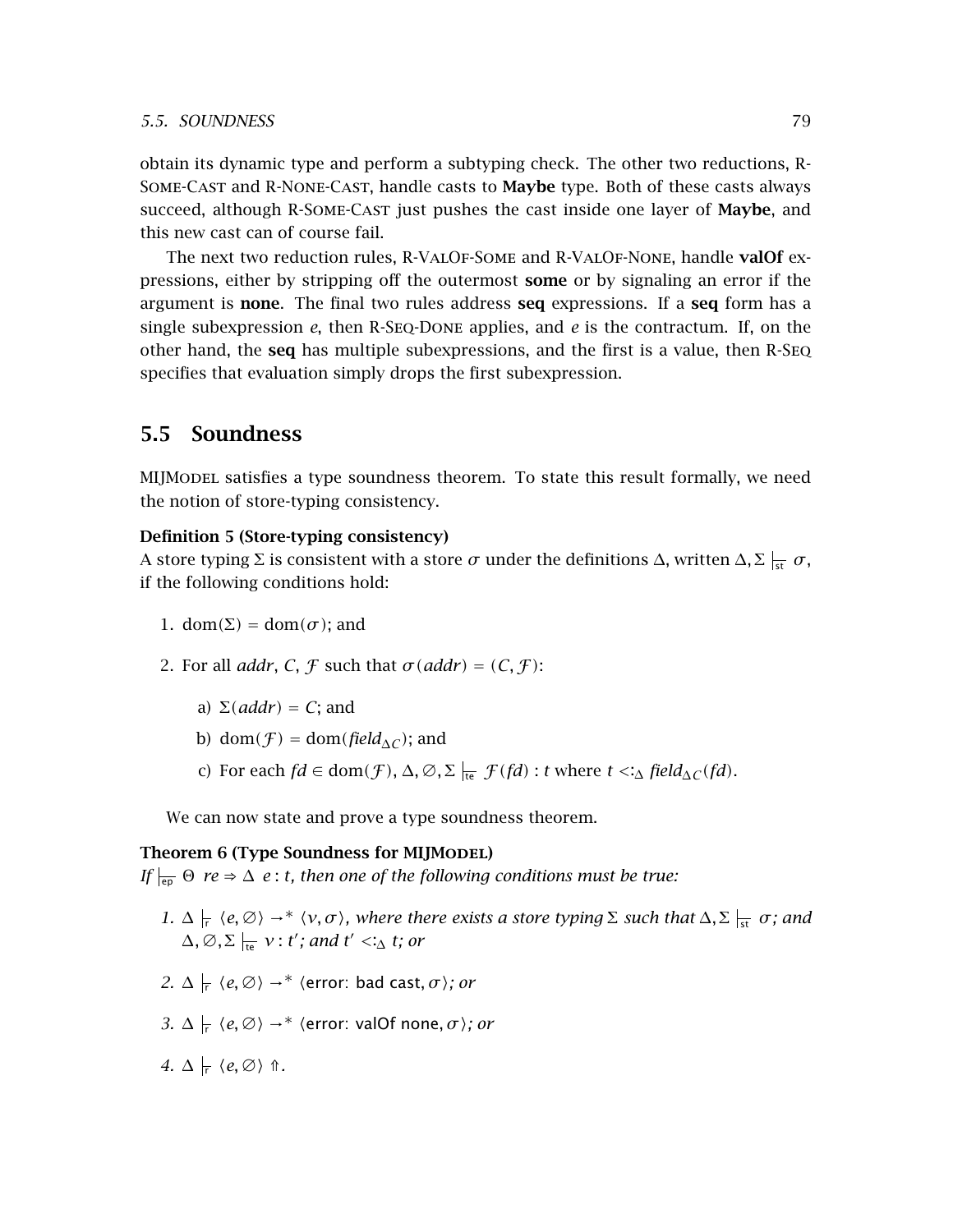## Proof sketch

Standard strategy due to Wright and Felleisen [56]: induction on the length of the reduction sequence, using lemmas 7 and 10. Lemma 1 and the first antecedent prove that the elaborated program and the expression *e* are well-typed, allowing us to apply the subject reduction lemma.

As the soundness theorem says, a MIJMODEL program can terminate with an error in two cases: a bad cast or an attempt to evaluate valOf none*<sup>t</sup>* . The bad cast exception is present in CLASSICJAVA, and although the valof-none error is new to MIJMODEL, we have also removed CLASSICJAVA's null-pointer exception. Because MIJMODEL does not include a default value (*null* or otherwise) for uninitialized fields, the soundness theorem implies that a program cannot read a field before initializing it, as such a reference could not produce a value of the correct type. Further, MIJMODEL does not add any new run-time errors for references to uninitialized fields, so the soundness theorem proves that MIJMODEL's type system prevents all such accesses statically.

## Lemma 7 (Subject Reduction)

*If*

- $\cdot \vert_{\overline{\text{t}} \text{p}} \Delta e_0 : t_0$ *; and*
- $\cdot$   $\Delta$ *,*  $\varnothing$ *,*  $\Sigma$   $\Big|_{\text{re}}$  *e* : *t;* and
- $\cdot \Delta, \Sigma \models \sigma$ *; and*
- $\cdot$   $\Delta \mid_{\mathsf{r}} \langle e, \sigma \rangle \rightarrow \langle e', \sigma' \rangle;$

*then there exists a store typing*  $\Sigma'$  *such that* 

- $\cdot$   $\Delta, \Gamma, \Sigma' \models e' : t'$ ; and
- *• t* <sup>0</sup> *<sup>&</sup>lt;*:<sup>∆</sup> *t; and*
- $\cdot$   $\Delta$ *,* $\Sigma'$   $\Big|_{\mathsf{st}}$   $\sigma'$ *.*

Proof: Case analysis on the reduction, with the standard substitution and contextreplacement lemmas. In order to prove the R-Preobj case, we also need lemma 8, which allows us to replace a bound variable's type with a subtype.

## Lemma 8 (Bound-Variable Subtyping)

*Let*  $\Delta$  *and*  $e_0$  *be* a definition sequence and expression, respectively, such that  $\frac{1}{10}$   $\Delta$   $e_0$  : *t*<sub>0</sub>*.* If  $\Delta, \Gamma[x:s], \Sigma \mid_{\overline{\text{te}}} e: t \text{ and } s' < \Delta s$ , then  $\Delta, \Gamma[x:s'], \Sigma \mid_{\overline{\text{te}}} e: t'$ , where  $t' < \Delta t$ .

### Proof sketch

Induction on the derivation of  $\Delta$ , Γ[x : *s*], Σ  $\frac{1}{16}$  *e* : *t*. Key to this proof are two properties of the type system: first, a class may not contain a field definition that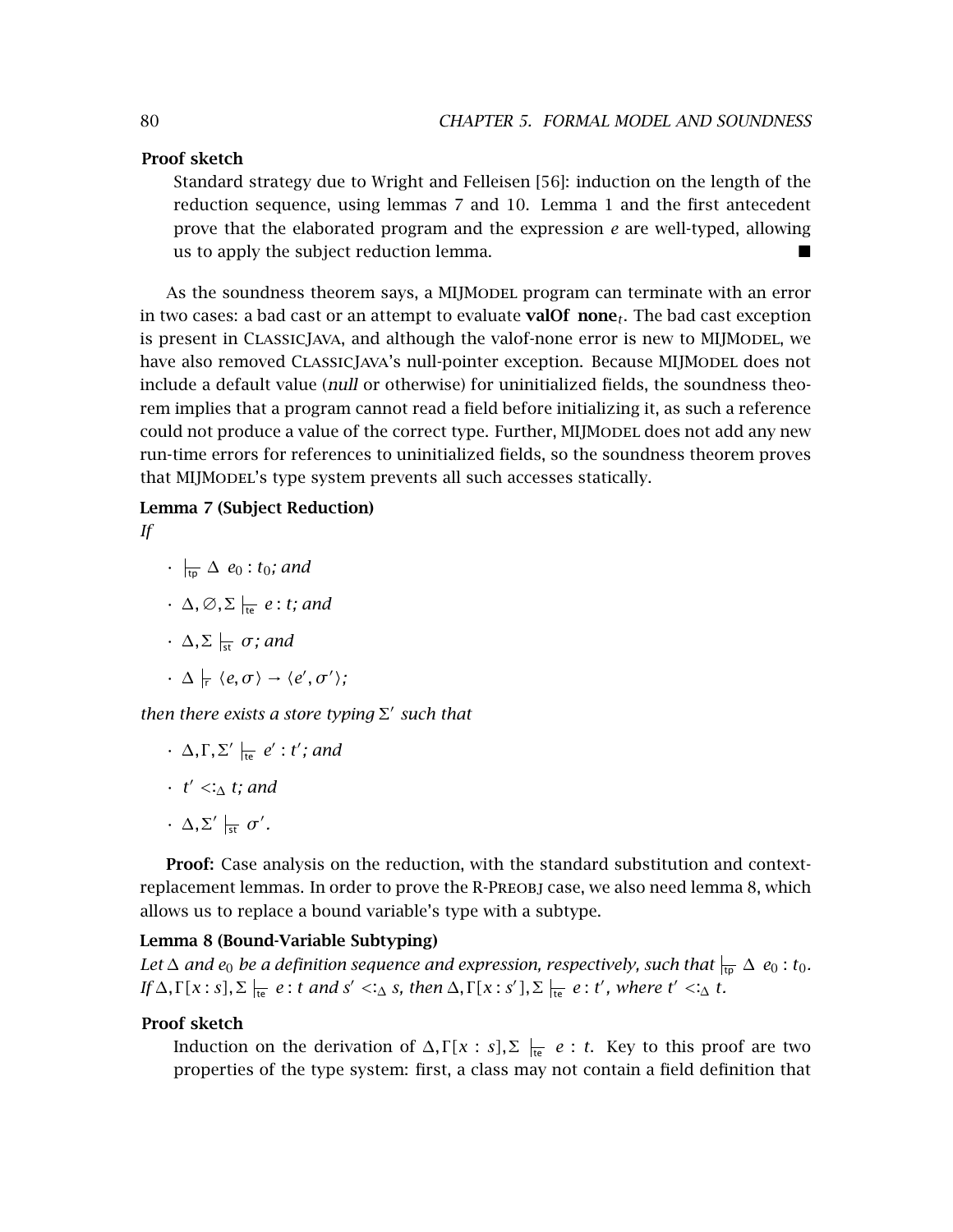## 5.5. SOUNDNESS 81

shadows one of its superclass's fields; $^{11}$  and second, if a class overrides one of its superclass's methods, the overriding method must have the same signature as the original. (These allow us to specialize the type of the expression before the dot in a field reference, field assignment, or method call.) In all other contexts, the type rules explicitly allow expressions to have a subtype of the expected type.

To state the progress lemma, we need the notion of a "hole term."

## Definition 9 (Hole Term)

The metavariable *ht* ranges over those expressions that can appear within the hole of an evaluation context on the left-hand side of a reduction rule. (This definition deliberately does not consider any side conditions on reduction rules.)

\n
$$
ht ::= \text{new preobj-val}(C, \overrightarrow{fd - v}, e) \mid \text{addr.fd} \mid \text{addr.fd} = v \mid \text{addr.md}(\overrightarrow{v})
$$
\n

\n\n $| \text{super} \equiv \text{addr:C.md}(\overrightarrow{v}) \mid C.\text{md}(\overrightarrow{v}) \mid \text{cast}(C, \text{addr})$ \n

\n\n $| \text{cast}(\text{Maybe}(\text{ot}), \text{some}_t \text{ v}) \mid \text{cast}(\text{Maybe}(\text{ot}), \text{none}_t) \mid \text{valOf} \text{some}_t \text{ v}$ \n

\n\n $| \text{ valOf none}_t \mid \text{preobj}(C, \text{preobj-val}(C, \overrightarrow{fd - v}, e), \overrightarrow{fd - v})$ \n

\n\n $| \text{ seq } \{ v; \overrightarrow{e} ; e; \} | \text{ seq } \{ e; \} \mid \text{init}(\text{preobj-val}(C, \overrightarrow{fd - v}, e), e)$ \n

## Lemma 10 (Progress)

*If*  $\vert \frac{\partial}{\partial P} \Delta e_0 : t_0 \text{ and } \Delta, \emptyset, \Sigma \vert \frac{\partial}{\partial P} e : t \text{ and } \Delta, \Sigma \vert \frac{\partial}{\partial S} \sigma$ , then either

- *1. e is a value; or*
- *2. there exist e',*  $\sigma'$  *such that*  $\Delta \vert_{\tau} \langle e, \sigma \rangle \rightarrow \langle e', \sigma' \rangle$ ; *or*
- *3. there exists*  $\sigma'$  *such that*  $\Delta \big|_{\tau} \langle e, \sigma \rangle \rightarrow \langle \text{error: bad cast}, \sigma' \rangle$ ; *or*
- *4. there exists*  $\sigma'$  *such that*  $\Delta \big|_{\tau} \langle e, \sigma \rangle \rightarrow \langle \text{error: } \text{valOf none}, \sigma' \rangle$ *.*

## Proof sketch

If *e* is a value, then the lemma holds trivially. Otherwise, a standard decomposition lemma applies, and there exist context  $E$  and hole term *ht* such that  $e = E[ht]$ . The proof then proceeds by case analysis on *ht* in which we demonstrate that the side conditions for the matching reductions are either exhaustive or that they follow from the assumption that *e* is well-typed.

## Soundness's Effects on the Semantics

Like many other models, MIJMODEL's soundness proof requires annotations on the abstract syntax that neither the static nor dynamic semantics uses. Specifically, subject reduction requires type annotations on **some** expressions.

 $11$ Implementations of MIJAVA can circumvent this restriction by alpha-renaming all field definitions. For example, the ClassicJava model supports field shadowing by (effectively) tagging each field name with the name of the defining class.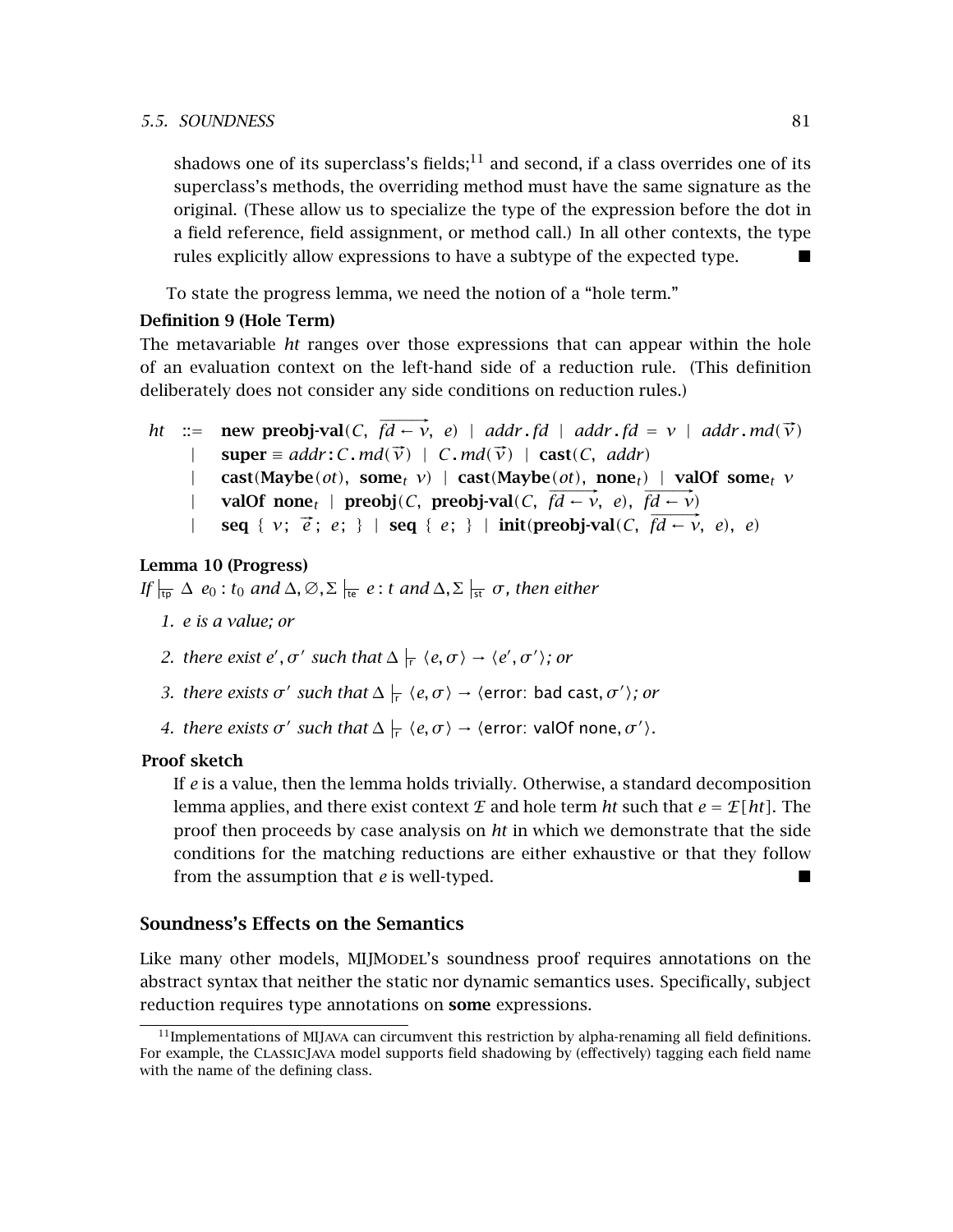The type tag on some expressions allows subject reduction to succeed even with the invariance of Maybe types. Consider the following MIJMODEL program excerpt:

```
class C ext D {
   . . .
   Maybe(D) m() { some (cast(D, self)) }
}
```
The highlighted expression has type Maybe*(*D*)*, as required by the method's signature, and elaborates to **some**<sub>D</sub> (cast(D, self)). (The cast is necessary here because Maybe types are invariant.) This elaborated expression reduces to some<sub>D</sub> (self). According to the Type-Some rule, this expression has type Maybe*(*D*)*, which satisfies subject reduction. Without the type tag, the post-elaboration type system could only reconstruct the type of the expression as Maybe*(*C*)*, which is *not* a subtype of Maybe*(*D*)*. Reducing this term would therefore violate subject reduction.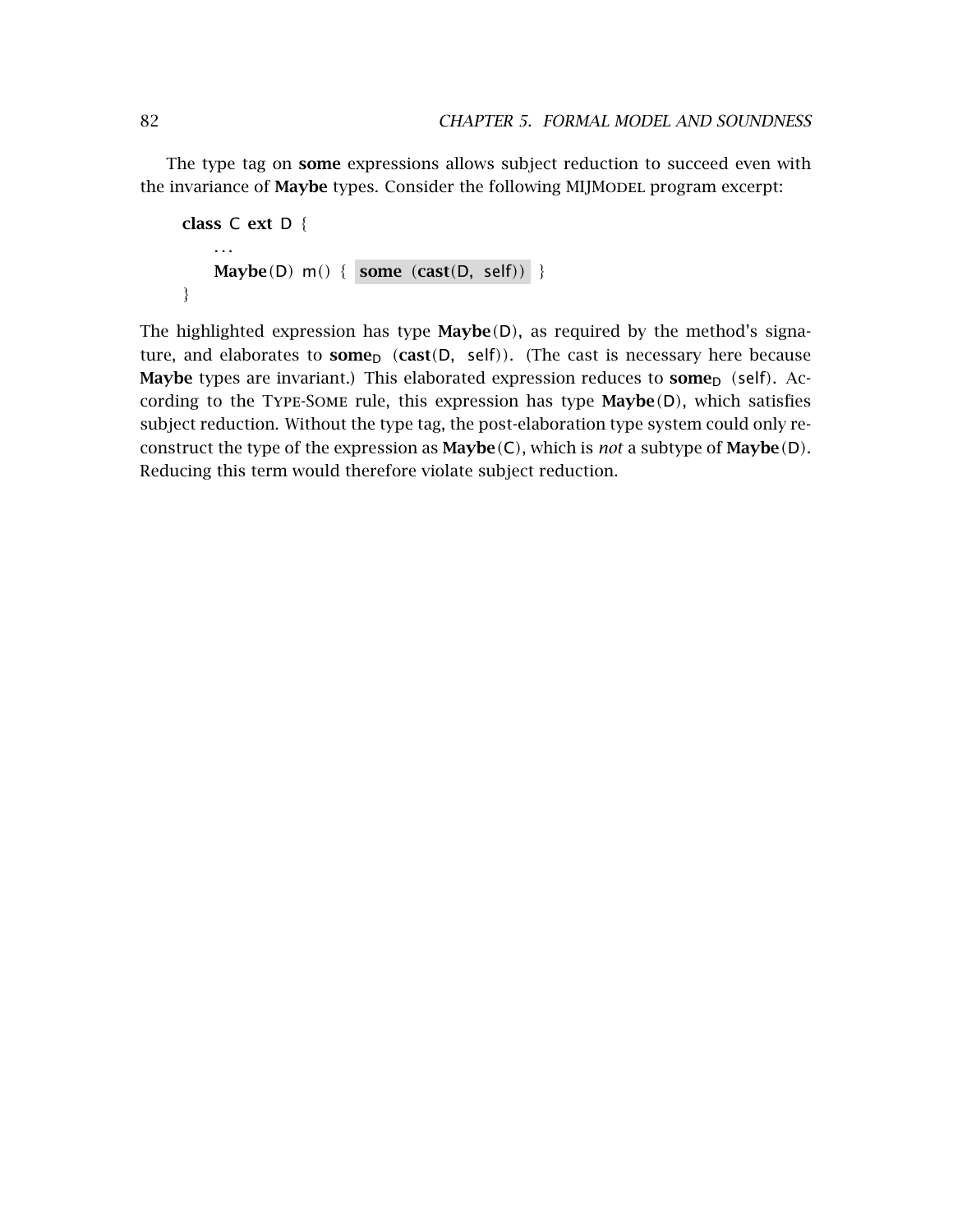# Chapter 6

# Translating MIJava to Java

In order to support the claim that we provide a migration path from existing Java programs to MIJava, and in order to allow exploration of the practical consequences of MIJava's features in production code, we have defined an automatic translation from MIJava to Java. This translation takes a single MIJava class definition and produces an equivalent Java class definition that can be compiled by a stock Java compiler as part of a larger program.

Our translation must meet the following requirements:

- 1. It must allow each constructor to contain arbitrarily many preobj expressions.
- 2. It must allow different preobj expressions within the same constructor to invoke different constructors in the superclass.
- 3. It must preserve object creation interfaces for interoperability with Java classes. That is, Java code must be able to instantiate a translated MIJava class with an expression of the form new  $C(\ldots)$ .

Also, the translation would ideally support first-class pre-objects, and allow preobj expressions to appear in any context.<sup>1</sup> Since migration from Java to MIJAVA does not generally require first-class pre-objects, we focus on the remaining requirements.

Java places two restrictions on constructors that prevent us from implementing MIJava constructors purely as Java constructors. First, a Java constructor must begin with a (possibly implicit) invocation of a constructor in the superclass or another constructor in the same class. Second, Java prohibits access to this in the argument list to this constructor invocation. Taken together, these constraints imply that the superclass constructor executes completely before the subclass constructor can begin to initialize the subclass's fields. This is inconsistent with MIJava's order of evaluation, so our translation must use a different strategy.

 $1$ Providing these two additional capabilities would appear to require the use of a heap-allocated representation of pre-objects, which we avoid in our translation strategy.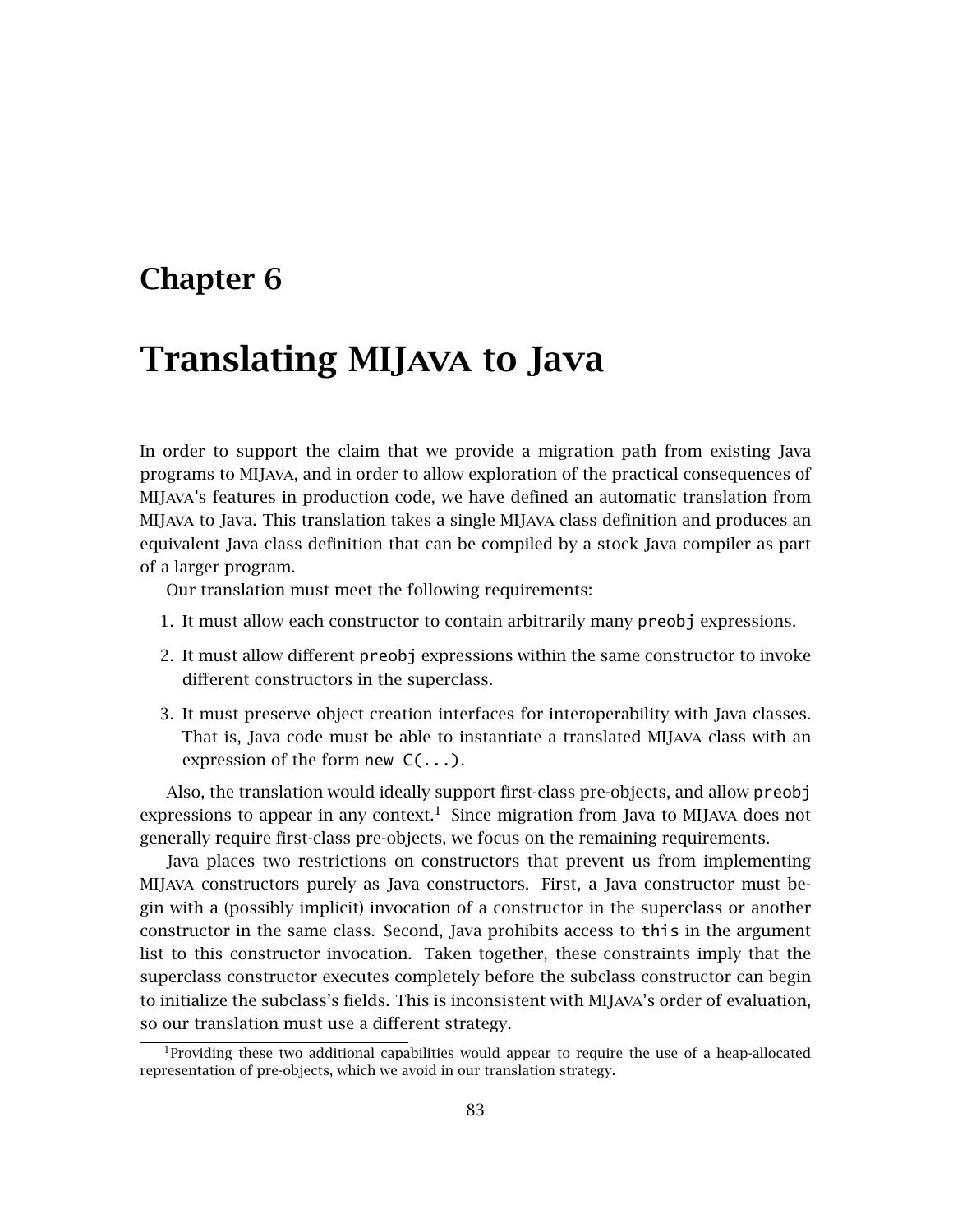```
class Shape {
    Point anchorPoint;
    public Shape(Point locn) {
        return preobj { super(); anchorPoint <- locn; };
    }
}
class Rect extends Shape {
    // anchor point is lower-left corner
    Point upperRight;
    public Rect(Point lowLft, Point upRt) {
        return preobj { super(lowLft); upperRight <- upRt; };
    }
    public Rect(double x, double y, double w, double h, Canvas c) {
        return Rect(new Point(x, y), new Point(x + w, y + h));
    } postinit {
        this.draw(c);
    }
    protected void draw(Canvas c) { ... }
}
```
Figure 6.1: Translation Example

## 6.1 Overview of Object Creation

The translated constructors, in addition to initializing the new object's fields, must also maintain a history of the constructors invoked on the object in order to execute the postinit blocks in the correct order. Managing this history requires a complex protocol between superclasses and subclasses, so the translation is best described with an extended example. For our example, we use a slightly modified version of the classes from Chapter 2, reproduced here in figure 6.1. In order to demonstrate certain features of the translation, we have modified Rect's second constructor to take four double arguments, rather than two Points, and to construct the superclass constructor argument and field initializer from them.

We begin with an overview of the object creation protocol, focusing on control flow and the accumulation and use of the constructor history record. In this overview, we refer to the original MIJAVA classes as Shape<sub>M</sub> and Rect<sub>M</sub> and to their Java translations as Shape<sub>*I*</sub> and Rect<sub>*I*</sub>, respectively; we omit the subscript when the meaning is clear from context or when the distinction is immaterial.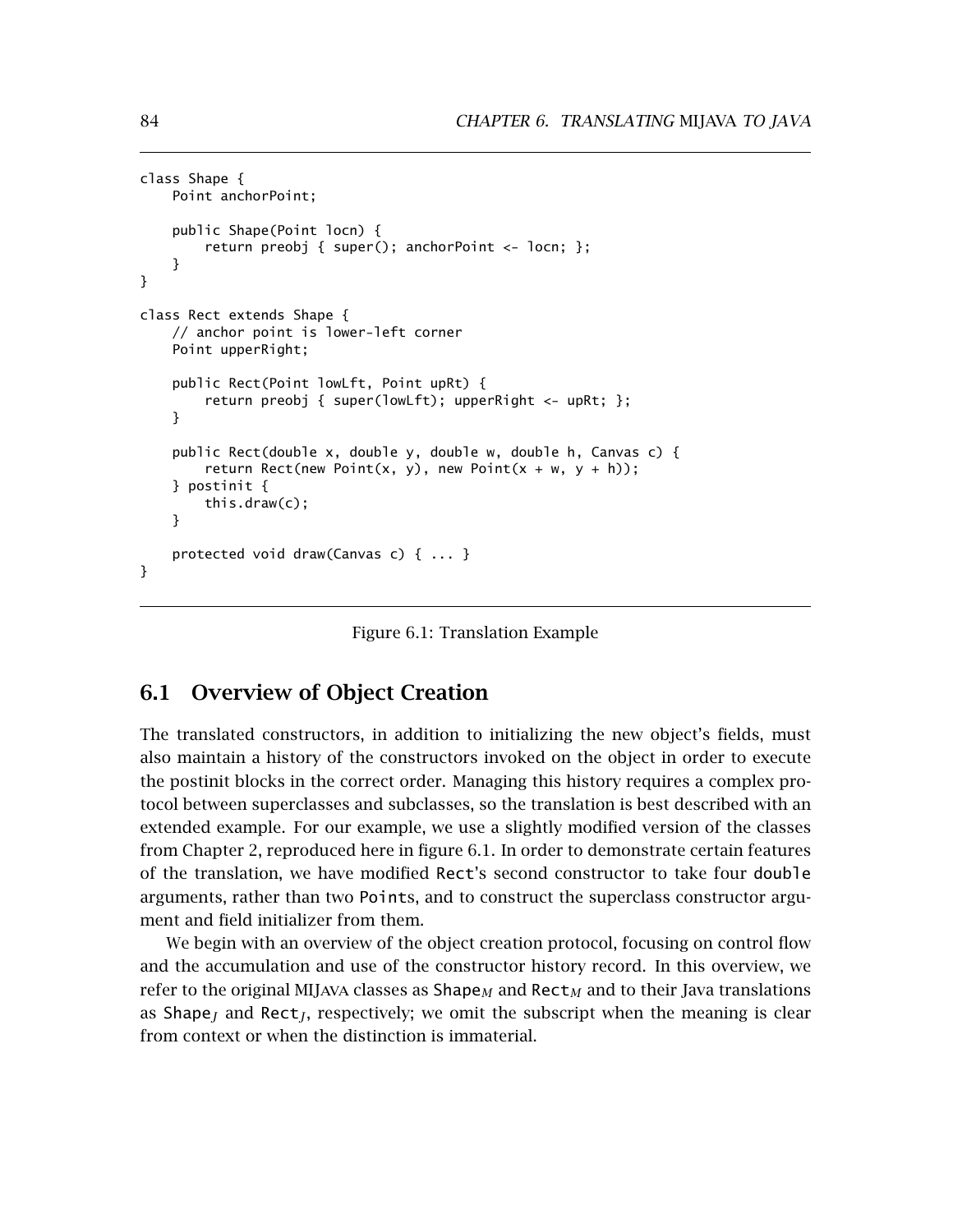#### 6.1. OVERVIEW OF OBJECT CREATION 85

In our example, Shape<sub>M</sub> has one constructor, and Rect<sub>M</sub> has two. As a shorthand, we introduce names for the three constructors: Shape<sub>M</sub>. Shape for Shape's only constructor, Rect<sub>*M*</sub> .Rect<sub>2</sub> for Rect<sub>*M*</sub>'s two-argument constructor, and Rect<sub>*M*</sub> .Rect<sub>5</sub> for its five-argument constructor.

As described above, each MIJava constructor becomes three members in Java: a constructor, a field initialization method, and a postinit method. We continue the naming convention above, yielding the following members in the Java classes:

| Shape <sub>J</sub> . Shape | $\mathsf{Rect}_I$ . $\mathsf{Rect}_2$                                                                             | $\mathsf{Rect}_I$ .Rect $_5$ |
|----------------------------|-------------------------------------------------------------------------------------------------------------------|------------------------------|
|                            | Shape <sub>I</sub> .fieldinit Rect <sub>I</sub> .fieldinit <sub>2</sub> Rect <sub>I</sub> .fieldinit <sub>5</sub> |                              |
| $Shape_J$ .postinit        | $RectI$ postinit <sub>2</sub> Rect <sub>I</sub> postinit <sub>5</sub>                                             |                              |

In the actual results of the translation, all fieldinit methods have the same name, as do all postinit methods, and we rely on Java method overloading to distinguish between multiple methods in the same class.

For the overview, we include only the arguments and return values necessary to understand the initialization protocol, principally those involved in the creation, modification, and use of the construction history. Each fieldinit method builds and returns the construction history, and each postinit method takes the construction history as an argument. We delay discussion of the other arguments until the detailed discussion of Shape*<sup>J</sup>* and Rect*<sup>J</sup>* .

To explain the protocol, we step through the evaluation of the expression

new Rect(1.0, 2.0, 3.0, 4.0, new Canvas(...))*.*

The table in figure 6.2 shows the call stack and the constructor history at every step during execution. At each step, the currently executing method is listed at the top of the call stack. Steps 1–7, above the horizontal line, represent the part of the process concerned with pre-object creation and field initialization. In steps 5–7, we show the accumulated constructor history in the right column. In each step, the constructor history is that returned by the currently executing method in the same step. This returned constructor history represents the constructors invoked during the current method's dynamic extent, in order by invocation, with the first constructor invoked at the top of the list.<sup>2</sup> Equivalently, the history indicates the list of postinit blocks that must run before the currently executing method's postinit block, in reverse order—that is, the run-time system must execute the postinit block on the *bottom* of the history list first. (We explain this apparent inconsistency in the order of the history list below.)

<sup>&</sup>lt;sup>2</sup>This list contains only constructors invoked on the object whose initialization protocol is executing. If a constructor evaluates a new expression, then the program starts a new initialization protocol for the second object. This second "copy" of the protocol has its own constructor history, which is separate from the first.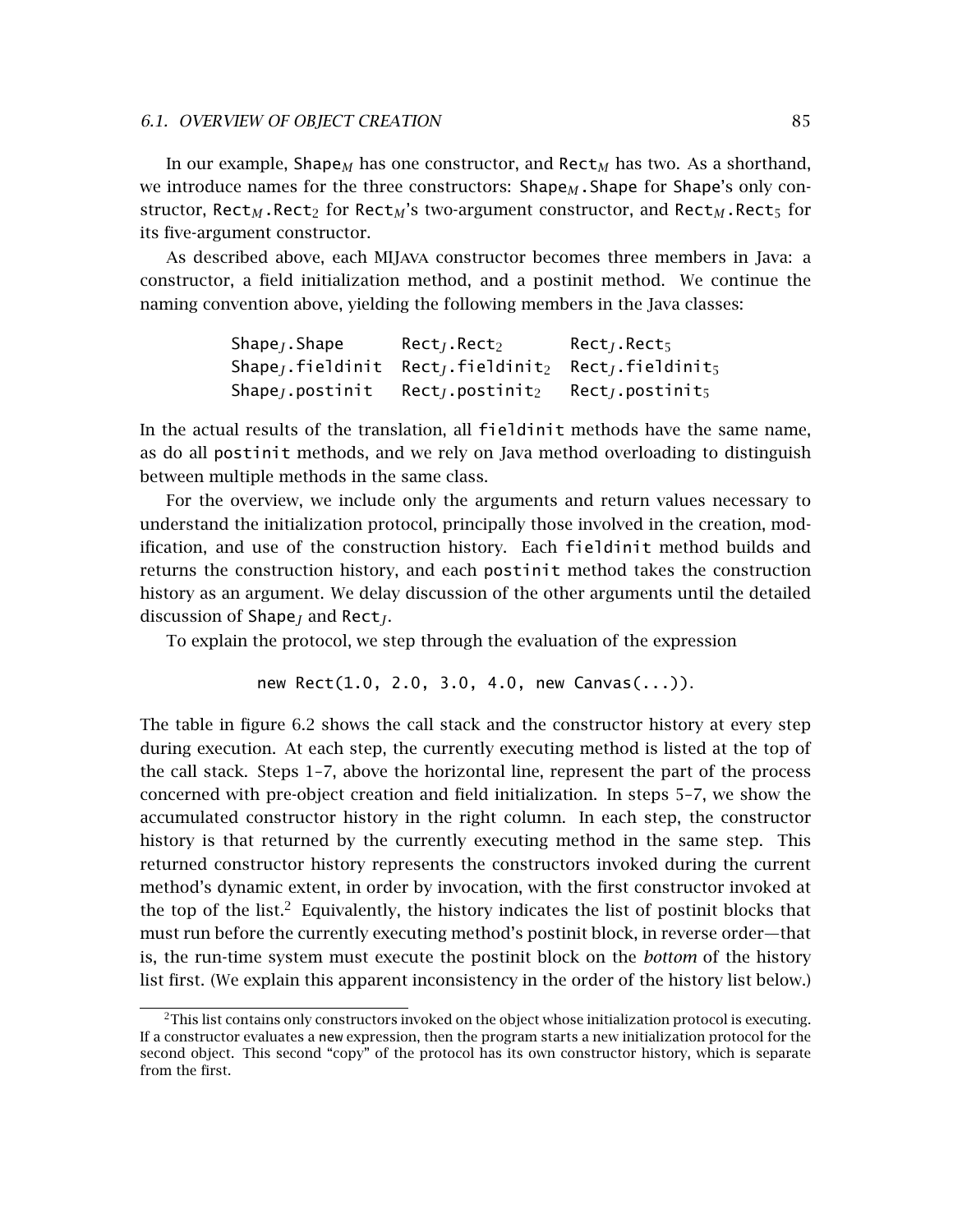|     | call stack                                                                                                                     | constructor history                                |
|-----|--------------------------------------------------------------------------------------------------------------------------------|----------------------------------------------------|
| 1.  | $Rect_J$ . $Rect_5$                                                                                                            |                                                    |
| 2.  | $\mathsf{Rect}_J.\mathsf{fieldinit}_5$<br>$RectJ$ . Rect <sub>5</sub>                                                          |                                                    |
| 3.  | $\mathsf{Rect}_J$ .fieldinit <sub>2</sub><br>$Rect_J$ .fieldinit <sub>5</sub><br>$RectJ$ . Rect <sub>5</sub>                   |                                                    |
| 4.  | $Shape_J$ .fieldinit<br>$Rect_J$ . fieldinit <sub>2</sub><br>$Rect_J$ . fieldinit $_5$<br>$\mathsf{Rect}_I$ .Rect <sub>5</sub> |                                                    |
| 5.  | $Rect_J$ .fieldinit <sub>2</sub><br>$Rect_J$ .fieldinit <sub>5</sub><br>$RectI$ .Rect <sub>5</sub>                             | Shape $_M$ . Shape                                 |
| 6.  | $Rect_J$ .fieldinit $_5$<br>$Rect_J$ . Rect <sub>5</sub>                                                                       | $\mathsf{Rect}_M$ .Rect $_2$<br>Shape $_M$ . Shape |
| 7.  | $Rect_J$ .Rect <sub>5</sub>                                                                                                    | $Rect_M$ . $Rect_2$<br>Shape $_M$ . Shape          |
| 8.  | $\mathsf{Rect}_J.\mathsf{postinit}_5$<br>$Rect_J$ . Rect <sub>5</sub>                                                          | $Rect_M$ .Rect <sub>2</sub><br>$Shape_M$ . Shape   |
| 9.  | $\mathsf{Rect}_J.\mathsf{postinit}_2$<br>$\mathsf{Rect}_J.\mathsf{postinit}_5$<br>$Rect_J$ .Rect <sub>5</sub>                  | Shape $_M$ . Shape                                 |
| 10. | $Shape_J$ .postinit<br>$\mathsf{Rect}_J.\mathsf{postinit}_2$<br>$Rect_J$ .postinit $_5$<br>$Rect_J$ . Rect <sub>5</sub>        |                                                    |
| 11. | $\mathsf{Rect}_J.\mathsf{postinit}_2$<br>$\mathsf{Rect}_I.\mathsf{postinit}_5$<br>$Rect_J$ . Rect <sub>5</sub>                 |                                                    |
| 12. | $RectI$ .postinit <sub>5</sub><br>$Rect_J$ . Rect <sub>5</sub>                                                                 |                                                    |
| 13. | $Rect_J$ . Rect <sub>5</sub>                                                                                                   |                                                    |

Figure 6.2: Stack trace and constructor history during Rect construction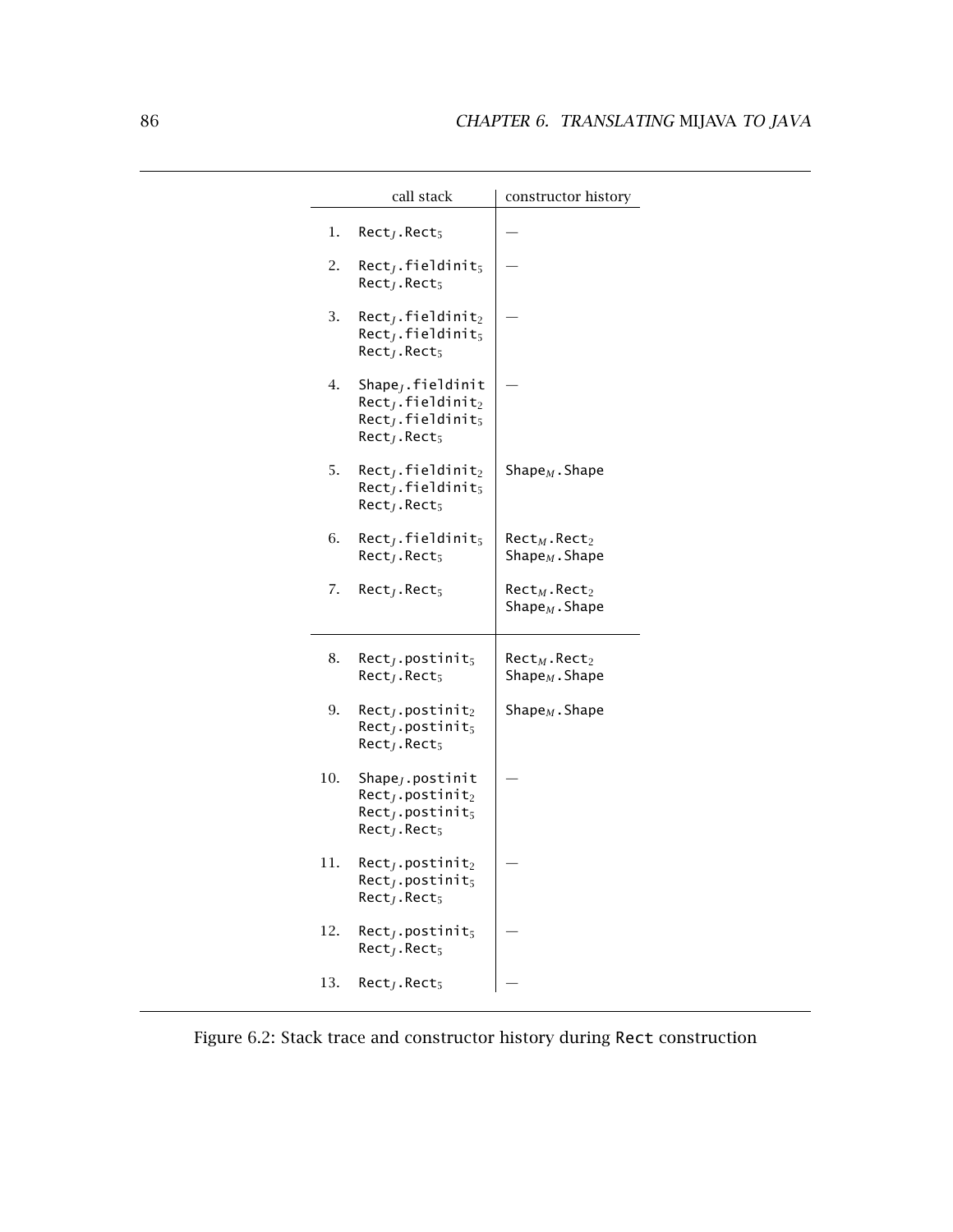#### 6.1. OVERVIEW OF OBJECT CREATION 87

The remainder of the process, steps 8–13, executes the constructors' postinit actions. These postinit methods take the constructor history as a parameter, and the history listing on each line of the table shows the history as received by the method at the top of the stack during the same execution step. Steps 8 and 9 move entries from the constructor history onto the call stack by invoking the necessary postinit methods. Once control has reached the base class's postinit method, in step 10, the program begins executing the actual postinit actions, with those at the top of the inheritance hierarchy running first, as required.

In more detail, evaluation of the expression

```
new Rect(1.0, 2.0, 3.0, 4.0, new Canvas(...))
```
proceeds as follows:

- 1. Execution begins by calling  $\text{Rect}_1$ . Rect<sub>5</sub>, which initiates the object creation protocol. Its first action is to call  $\text{Rect}_J$ . fieldinit<sub>5</sub>, the fieldinit method corresponding to  $\text{Rect}_M$ . Rect<sub>5</sub>.
- 2. Rect<sub>*I*</sub>.fieldinit<sub>5</sub> performs the actions from the pre-object-construction section of Rect<sub>*M*</sub> .Rect<sub>5</sub>. Since this section begins by invoking Rect<sub>*M*</sub> .Rect<sub>2</sub>, the fieldinit<sub>5</sub> method calls  $\text{Rect}_1$ . fieldinit<sub>2</sub>, the corresponding field initialization method.
- 3. Rect<sub>*I*</sub>.fieldinit<sub>2</sub> performs the actions corresponding to the preobj expression in Rect<sub>M</sub>. Rect<sub>2</sub>. This expression begins by calling  $Shape_M$ . Shape, so the translated method calls Shape.fieldinit.
- 4. Shape.fieldinit performs the computation equivalent to the preobj form in Shape*<sup>M</sup>* .Shape. Here, however, the superclass is Object, which has an empty constructor, so no call to a fieldinit method is necessary, and the program simply initializes Shape's field. (By initializing the fields "in place," we avoid the need for an explicit representation of pre-objects.)

Like every fieldinit method, Shape<sub>*I*</sub>.fieldinit must return a record of the constructors that it called, so the program can later invoke the correct postinit methods. Shape is a special case because it is an immediate subclass of Object, so Shape*J*.fieldinit returns an empty constructor history, indicating that it did not call (the equivalent of) a MIJava constructor.

5. Control returns to  $\text{Rect}_I$ . fieldinit<sub>2</sub>, which continues with the field initialization clauses by performing the corresponding field assignment to upperRight. Before returning, it adds Shape.Shape to the head of the constructor history list and returns the augmented list.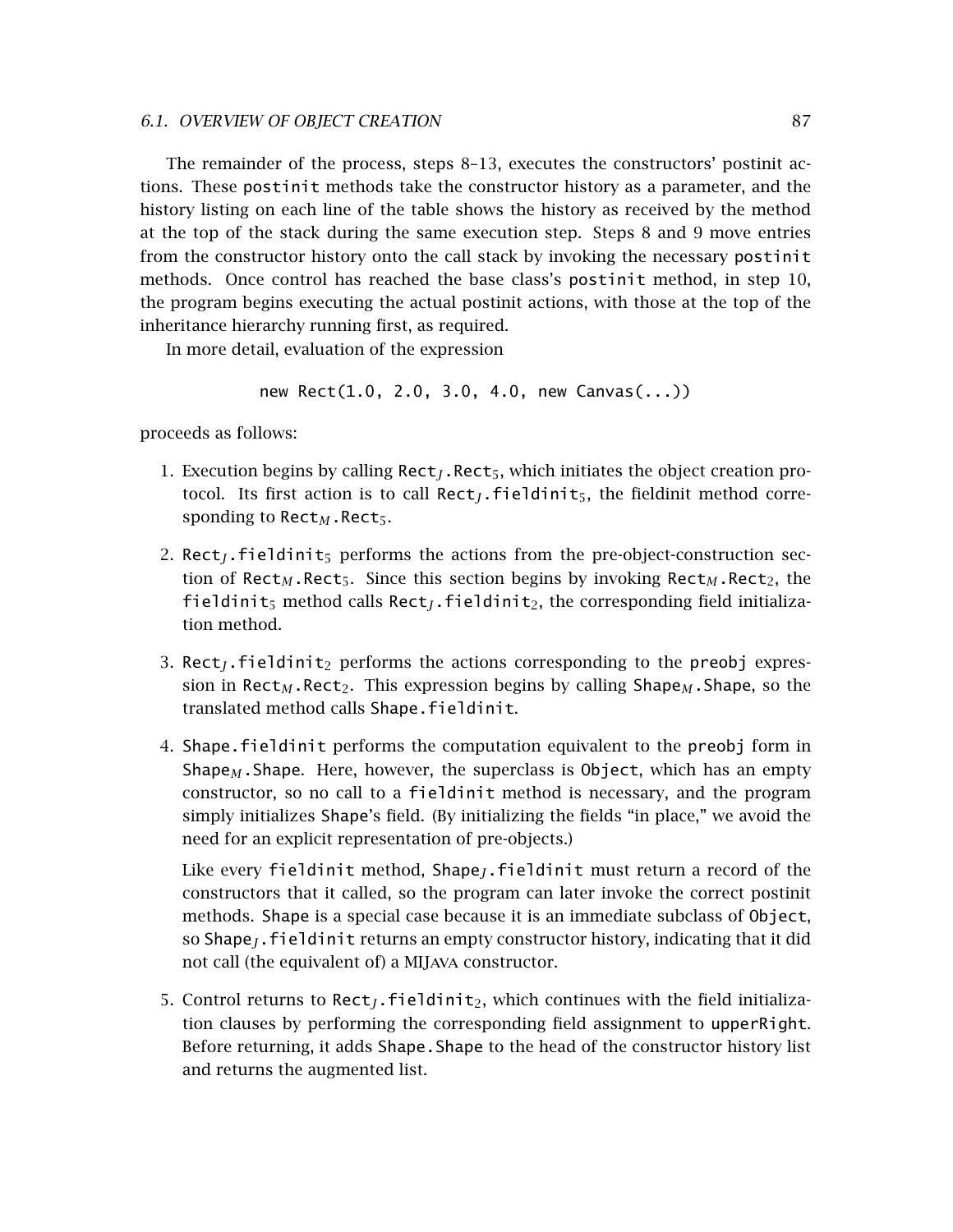- 6. Control returns to Rect<sub>*I*</sub>. fieldinit<sub>5</sub>. Since this method corresponds to a constructor without an explicit preobj expression, it does not need to perform any additional field initialization here. Therefore, it merely adds Rect<sub>*I*</sub>.Rect<sub>2</sub> to the head of the constructor history list and returns.
- 7. In this step, control returns to  $Rect<sub>I</sub>$ . Rect<sub>5</sub>. By this point, the program has initialized all of the fields in the newly-created Rect; all that remains is to execute the postinit blocks. To that end, the constructor starts the postinit part of the protocol by invoking  $\text{Rect}_J$ . postinit<sub>5</sub>. (Unlike the calls to postinit methods below, this particular call is hard-wired, because the call in step 2 above to Rect<sub>*I*</sub>. fieldinit<sub>5</sub> is also hard-wired. Therefore, Rect<sub>*I*</sub>. Rect<sub>5</sub> does not need to inspect the constructor history to determine which postinit method to call.)
- 8. Because superclass postinit blocks must execute before subclass postinit blocks,  $Rect<sub>I</sub>$  postinit<sub>5</sub> begins by calling the postinit method corresponding to the constructor called by Rect<sub>*I*</sub>.fieldinit<sub>5</sub>. Specifically, it removes a record from the head of the constructor history list and invokes the corresponding postinit method, Rect<sub>*I*</sub>.postinit<sub>2</sub>.
- 9. Rect<sub>*I*</sub>.postinit<sub>2</sub> begins the same way: it removes the first item from the constructor history list and invokes the corresponding method, Shape<sub>*I*</sub>.postinit. Notice that the constructor history returned from  $\text{Rect}_I$ . fieldinit<sub>2</sub> is the same as that passed to  $\text{Rect}_1$ .postinit<sub>2</sub>; this correspondence holds throughout the protocol.
- 10. Shape*J*.postinit does not need to process any further entries in the constructor history list, because Shape<sub>M</sub> . Shape invoked Object's constructor in step 4, and because Object's constructor does not have a postinit block. (Indeed, if this list is not empty by the time execution reaches this point, then at least one of the classes has not followed the protocol correctly.) Therefore, Shape.postinit executes the statements from Shape<sub>M</sub>. Shape's postinit block (none, in this case) and returns.
- 11. Rect<sub>*I*</sub>.postinit<sub>2</sub> regains control. Because Shape's postinit actions have completed, it is free to execute the postinit block for Rect's first constructor. Since  $Rect_M$ . Rect<sub>2</sub>'s postinit block is also empty, the method returns immediately.
- 12. Control now returns to Rect<sub>*I*</sub>.postinit<sub>5</sub>. Here, the corresponding constructor  $Rect_M$  . Rect<sub>5</sub> has a non-empty postinit block, so the method executes all the statements in this block and returns.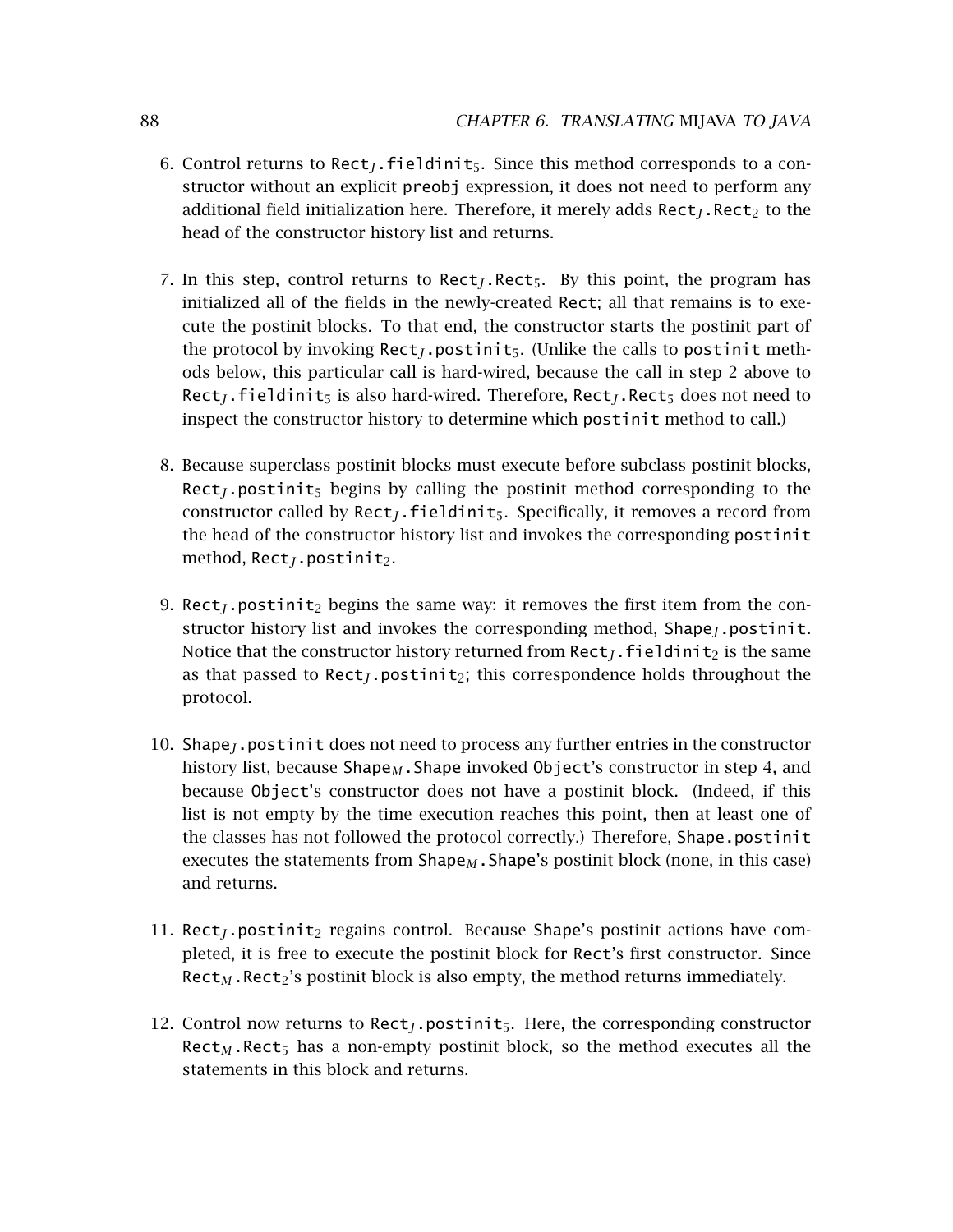#### 6.2. SUPPORT CLASSES 89

13. With the last of the postinit actions complete, control returns to the constructor Rect<sub>*I*</sub>.Rect<sub>5</sub>, which has no further actions to perform. It therefore returns control to the context of the original new expression.

In addition to the above calls, Java requires  $\text{Rect}_I$ . Rect<sub>5</sub> to begin with a call to a constructor, either in Rect or in Shape. Given the class interfaces as we have presented them, it cannot invoke any of the available constructors, because all constructors in both classes trigger the execution of the complete protocol, including the execution of postinit blocks. If, for instance,  $Shape<sub>I</sub>$ . Shape<sub>1</sub> had a postinit block, then Rect<sub>*I*</sub>. Rect<sub>5</sub> could not invoke Shape<sub>*I*</sub>. Shape<sub>1</sub>, even indirectly, because its postinit block would execute before Rect had a chance to initialize its fields, which could lead to an uninitialized field reference as in Chapter 2.

To satisfy this requirement, the translation gives each class a "stub" constructor that takes a single argument of type StubConstr. This class, defined in a support library and described below, has no fields or methods and serves only to distinguish this stub constructor from the other constructors in the class. The stub constructor's body contains only a call to the superclass's stub constructor, except in classes that, like Shape, directly extend Object. Since Object's constructor performs no actions, Shape's stub constructor invokes Object's default constructor. The constructors that, like Rect<sub>*J*</sub>. Rect<sub>5</sub>, correspond to constructors in the original MIJAVA definition of the class simply invoke this stub constructor in the superclass, satisfying Java's requirements while retaining the correct order of evaluation.

## 6.2 Support Classes

In this overview, we have represented the constructor history as a stack or sequence of constructor labels. In the actual implementation, we represent the history as an instance of ClosureList, a class defined in a support library that contains a sequence of Closure objects. Each Closure implements a call method that, when invoked, calls the correct postinit method.

Figure 6.3 defines Closure, ClosureList, and other support classes used by the output of the translation.<sup>3</sup> The Closure interface serves as a tag type, similar to Java's Serializable interface; we discuss its implementing classes (and why the interface is empty) below. ClosureList is an applicative list of Closures with the obvious implementation. The translation uses the exception ProtocolErrorException to signal protocol failures such as a ClosureList that is unexpectedly empty or that begins with a Closure of unexpected type, situations that should never arise during the execution

 $3$ In the actual implementation, these support classes are in a separate package to avoid name collisions. We omit the package declarations here for brevity.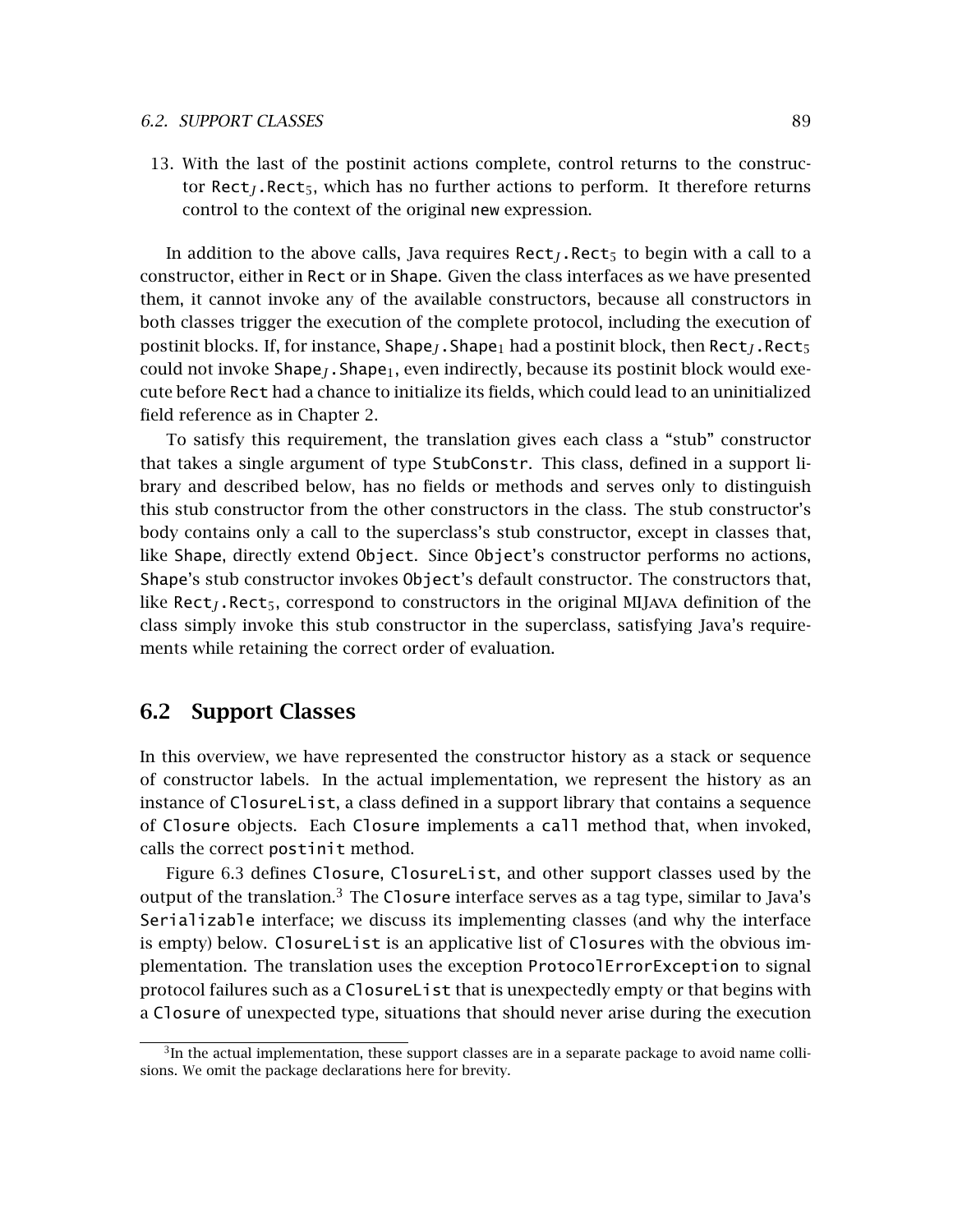```
public interface Closure { }
public abstract class ClosureList {
   private ClosureList () { }
   public static ClosureList empty() { /* elided */ }
   public ClosureList cons(Closure hd) { /* elided */ }
   public abstract Closure head();
   public abstract ClosureList tail();
   public abstract boolean isEmpty();
   private static class Empty extends ClosureList { /* elided */ }
   private static class Cons extends ClosureList { /* elided */ }
}
public class ProtocolErrorException extends RuntimeException {
   public ProtocolErrorException() {
        super("Initialization protocol error");
   }
}
public final class StubConstr { }
```
Figure 6.3: Support classes for MIJava-to-Java translation

of translated code. The final class, StubConstr, ensures that the stub constructors described in the previous section have unique signatures for method overloading.

## 6.3 Example Translation: **Shape**

To see some of the details of the object initialization process, consider the result of translating the Shape class, in figure 6.4. The anchorPoint field declaration is the same as in the original; the translation never modifies existing field or method declarations. The translation adds the constructor Shape(StubConstr) for the benefit of subclasses, as discussed above. Since Shape extends Object, there is no need to perform any action here, as Java automatically synthesizes a call to Object's default constructor, which is the desired behavior.

The fieldinit method is the translation of Shape<sub>M</sub>. Shape's field initialization section. It expects the same arguments as the original constructor, plus an additional argument of type Shape, representing the object under construction. This argument gives fieldinit, a static method, access to the object's fields to initialize them.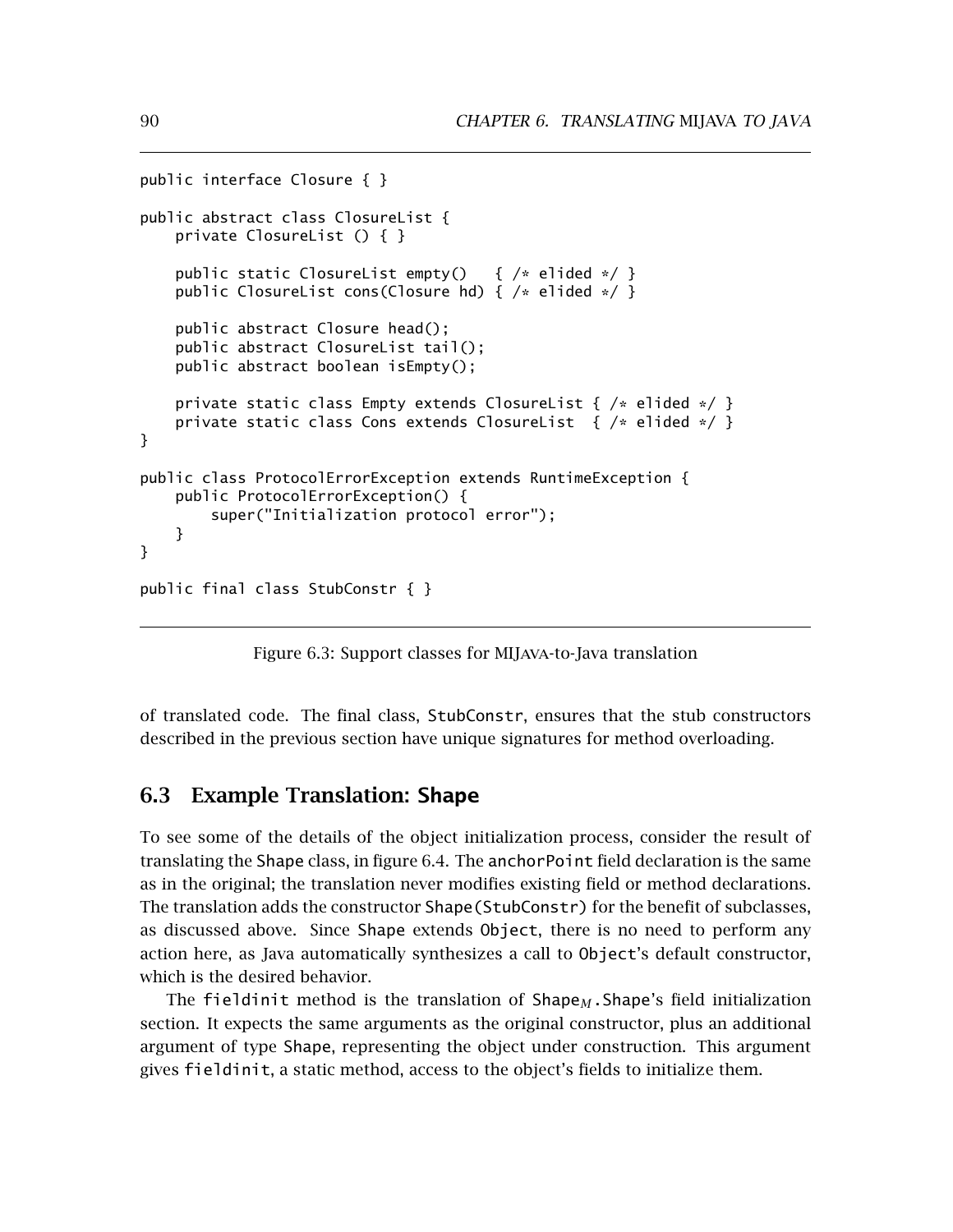```
class Shape {
   Point anchorPoint;
   protected Shape(StubConstr dummy) { }
   protected static ClosureList fieldinit(Shape self, Point locn) {
        // return preobj { super(); anchorPoint <- locn; };
        self.anchorPoint = locn;
        return ClosureList.empty();
   }
   protected static void postinit(Shape self,
                                   ClosureList closures,
                                   Point locn) {
       Closure first = (closures.isEmpty()) ? null : closures.head();
        if (first == null) {
            // fieldinit() called Object's constr, so NOP.
        } else {
            throw new ProtocolErrorException());
        }
        // original postinit block, if any, goes here.
   }
   public Shape(Point locn) {
        Shape.postinit(this, Shape.fieldinit(this, locn), locn);
   }
}
```
Figure 6.4: Translation of Shape to Java

This method performs all of the actions from Shape<sub>M</sub>. Shape's field initialization section, with the return preobj statement replaced by code that initializes the local fields and computes the constructor history. Since the only action is the return preobj statement, the translated method begins by initializing the self.anchorPoint field. (Had the preobj expression invoked a constructor other than Object's, that call would have preceded the field initialization, as we demonstrate below with Rect's translation.) Finally, the fieldinit method returns an empty list of closures, indicating that the only invoked constructor is in Object, so the postinit method does not have to call a superclass method before executing the postinit block.

The postinit method is the translation of the original constructor's postinit block, which is empty. Like the fieldinit method, it expects the same arguments as the original constructor plus a self reference, but it also expects the list of remaining Closures as its second argument. Because Shape.fieldinit always returns an empty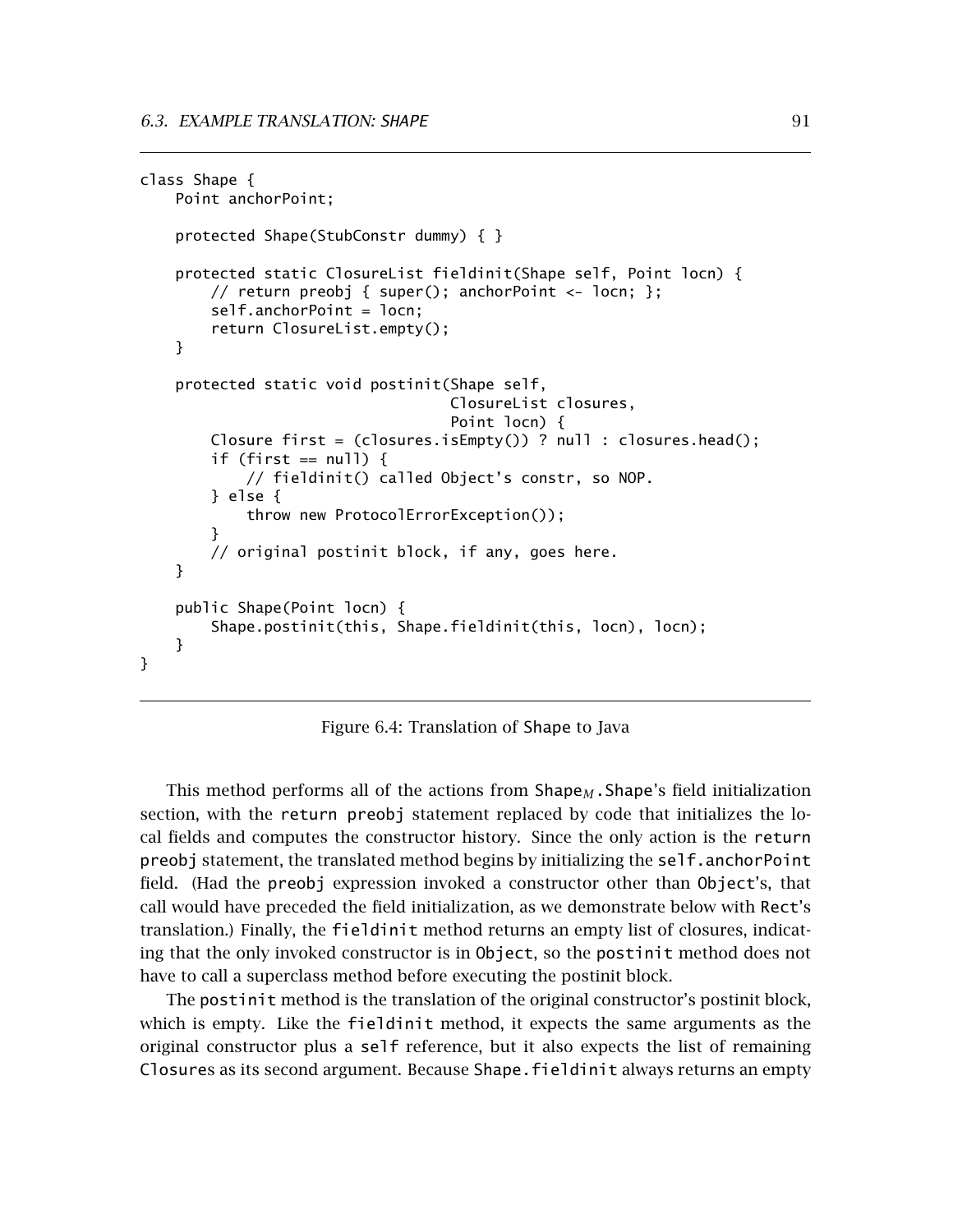list, postinit expects the list to be empty and throws an exception if it is not. Since Shape*<sup>M</sup>* .Shape's postinit block is empty, postinit returns without performing any other actions.

Finally, the Shape(Point) constructor allows clients to instantiate Shape directly. It begins by calling the fieldinit method above, passing a reference to the current object and the original constructor argument and obtaining a list of closures that invoke the necessary postinit methods. The constructor finishes by passing a reference to the object being initialized, the closure list, and the original constructor arguments to the postinit method.

## 6.4 Example Translation: **Rect**

The Rect class is more complex, so its translation is correspondingly longer and more intricate than Shape's. Figures 6.5 and 6.6 show the resulting class definition. As before, the translation preserves the field declaration for upperRight and the draw method definition, in the second figure. Also, the translation synthesizes the constructor that takes a single StubConstr argument; in this case, the generated constructor invokes Shape's stub constructor, as discussed in the overview above.

The next two members are implementations of the Closure interface, corresponding to the constructors that Rect invokes:  $Shape_M$ . Shape and  $Rect_M$ . Rect<sub>2</sub>. Each closure expects a reference to the object under construction and the remaining closures and invokes the appropriate postinit method. The closure's creator is responsible for providing values for the rest of the postinit method's arguments, as arguments to the closure's constructor.

The next three members correspond to the first constructor in  $Rect_M$ . As before, the fieldinit method is the translation of field initialization section, which consists entirely of a return preobj  $\{ \ldots \}$  statement. Here, the preobj expression invokes Shape's constructor, so Rect.fieldinit invokes Shape.fieldinit and saves the resulting ClosureList. Now that the superclass constructor has returned, Rect.fieldinit initializes self's upperRight field, conses a closure that invokes Shape.postinit onto the front of the list, and returns the augmented list.

The postinit method is similar to Shape's. Because, however, Rect<sub>N</sub>. Rect<sub>2</sub>'s field initialization section invokes only  $Shape_M$ . Shape and no other constructors, the translation's invariants specify that the closures list must not be empty, and its first element must be an instance of ShapeConstr. If either of these two conditions does not hold, Rect<sub>*I*</sub>.postinit<sub>2</sub> throws an exception. Otherwise, it downcasts the Closure object to ShapeConstr and invokes it, then returns. (The dynamic type check and downcast are necessary because Closure cannot declare the call method, due to Java's exception-handling rules. We discuss this further after completing the Rect example.)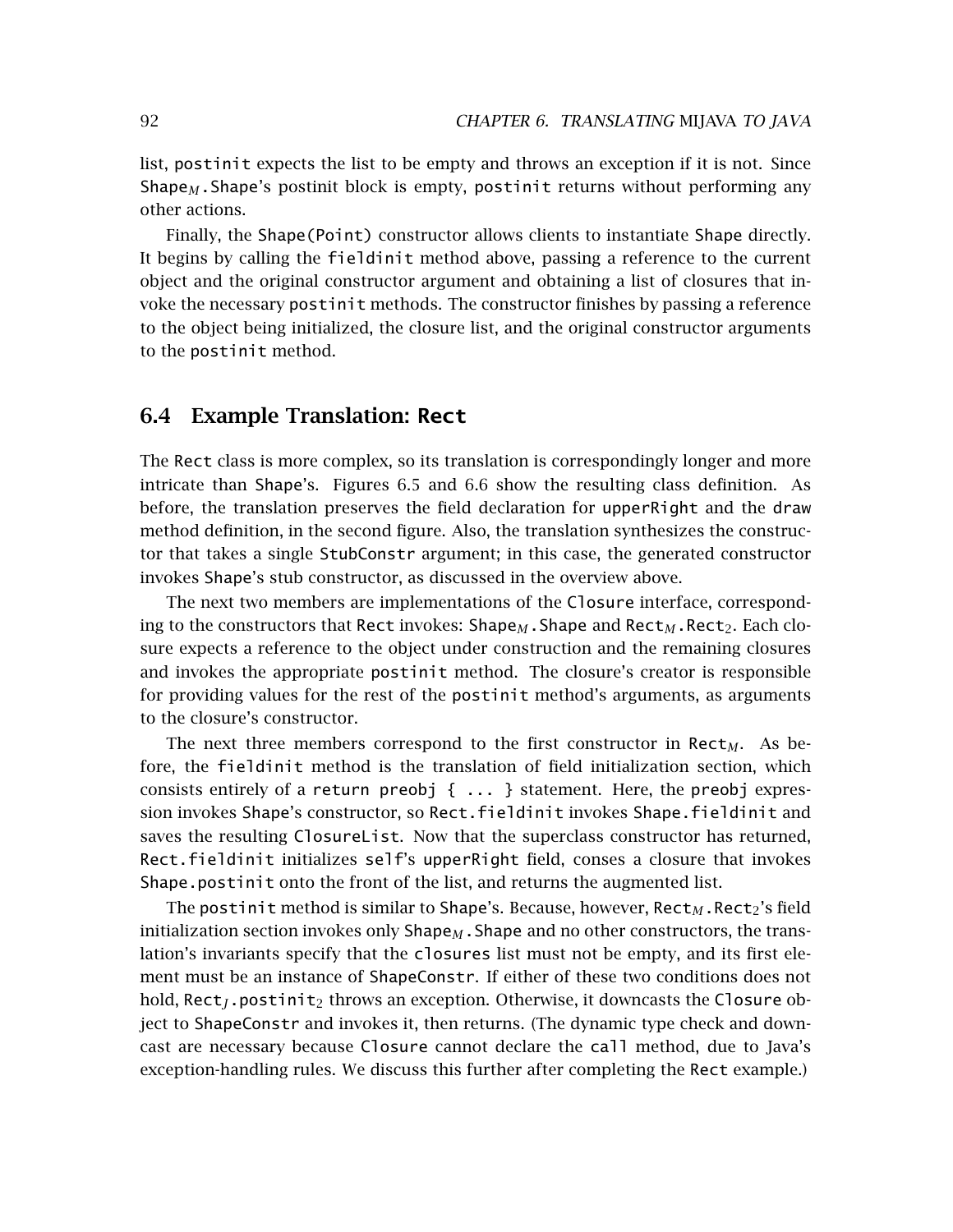```
class Rect extends Shape {
    Point upperRight;
    protected Rect(StubConstr dummy) { super(dummy); }
    private static final class ShapeClosure implements Closure {
        Point lowLft;
        public ShapeClosure(Point p) { lowLft = p; }
        public void call(Rect self, ClosureList closures) {
            Shape.postinit(self, closures, lowLft);
        }
   }
    private static final class RectClosure implements Closure {
        Point lowLft;
        Point upRt;
        public RectClosure(Point p1, Point p2) {
            lowLft = p1;upRt = p2;}
        public void call(Rect self, ClosureList closures) {
            Rect.postinit(self, closures, lowLft, upRt);
        }
   }
    protected ClosureList fieldinit(Rect self, Point lowLft, Point upRt) {
        ClosureList closures = Shape.fieldinit(self, lowLft);
        self.upperRight = upRt;
        return closures.cons(new ShapeClosure(lowLft));
    }
    protected void postinit(Rect self, ClosureList closures,
                            Point lowLft, Point upRt) {
        Closure c = (closures.isEmpty()) ? null : closures.head();
        if (c == null)throw new ProtocolErrorException();
        else if (c instanceof ShapeClosure)
            ((ShapeClosure) c).call(self, closures.tail());
        else
            throw new ProtocolErrorException();
   }
    public Rect(Point lowLft, Point upRt) {
        super((StubConstr) null);
        Rect.postinit(this,
                      Rect.fieldinit(this, lowLft, upRt);
                      lowLft, upRt);
    }
    // ... continued
```
Figure 6.5: Translation of Rect to Java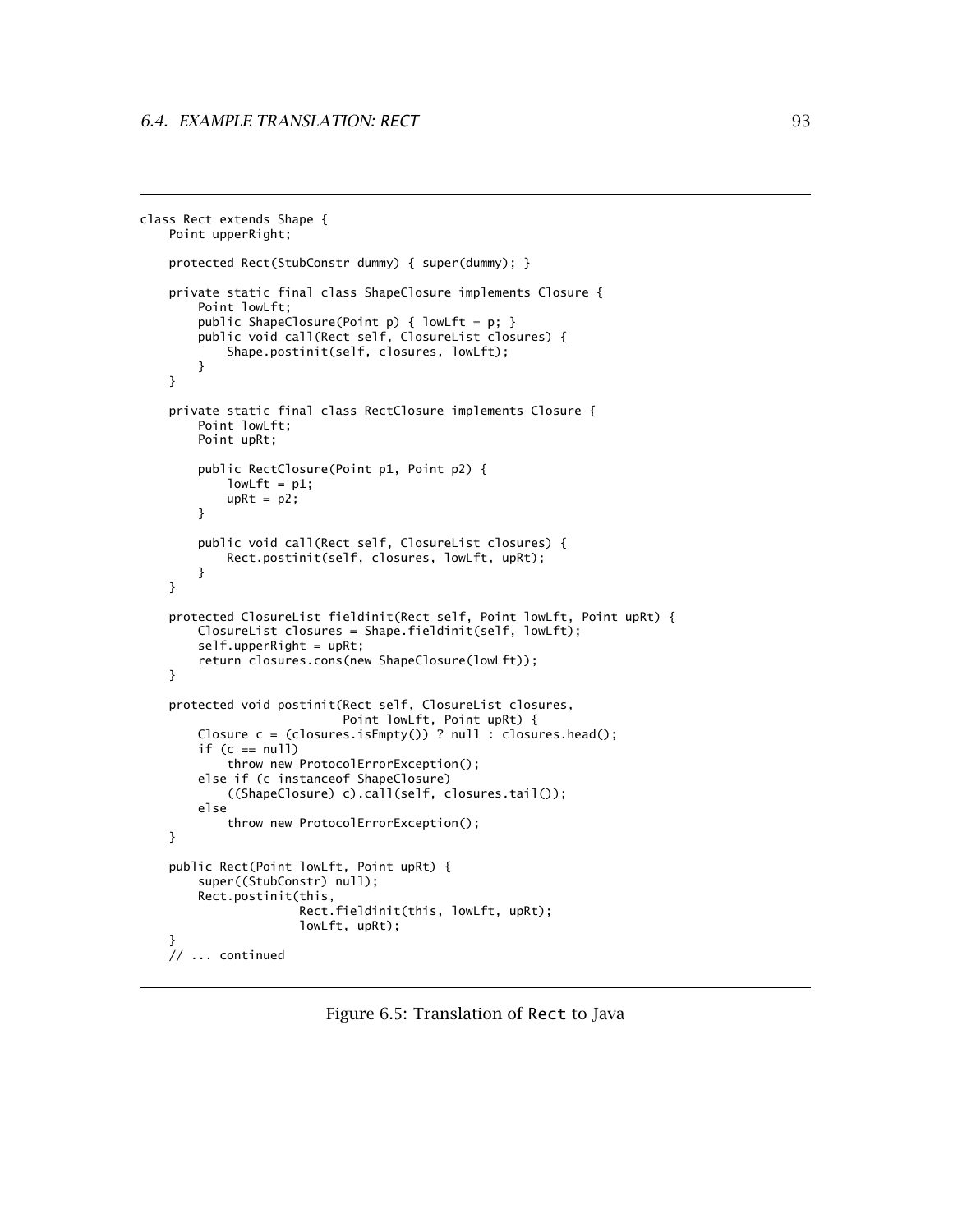```
// class Rect extends Shape, continued:
    protected ClosureList fieldinit(Rect self, double x, double y,
                                    double w, double h, Canvas c) {
        Point tmp1 = new Point(x, y);Point tmp2 = new Point(x + w, y + h);
        ClosureList closures = Rect.fieldinit(self, tmp1, tmp2);
        return closures.cons(new RectClosure(tmp1, tmp2));
    }
    protected void postinit(Rect self, ClosureList closures,
                            double x, double y, double w, double h,
                            Canvas c) {
        Closure first = (closures.isEmpty()) ? null : closures.head();if (first == null)
            throw new EmptyListException();
        else if (first instanceof RectClosure)
            ((RectClosure) first).call(self, closures.tail());
        self.draw(c);
    }
    public Rect(double x, double y, double w, double h, Canvas c) {
        super((StubConstr) null);
        Rect.postinit(this,
                      Rect.fieldinit(this, x, y, w, h, c),
                      x, y, w, h, c);
   }
    protected void draw(Canvas c) { ... }
}
```
Figure 6.6: Translation of Rect to Java, continued

Finally, the Rect(Point, Point) constructor provides the client instantiation interface. As discussed in the overview, the constructor begins by invoking the superclass's stub constructor, then calls  $\text{Rect}_1$ . fieldinit<sub>2</sub> on this and the original arguments to initialize the fields and produce a ClosureList. Finally, this constructor executes the pending postinit blocks by passing this, the computed ClosureList, and the original arguments to  $\text{Rect}_I$ . postinit<sub>2</sub>.

Figure 6.6 contains the translation of  $\text{Rect}_M$ .  $\text{Rect}_5$ , which differs from the first constructor Rect<sub>*M*</sub>. Rect<sub>2</sub> in two significant respects. First, instead of calling a superclass constructor, it delegates to another constructor in Rect. Second, the arguments to the called constructor are expressions that require evaluation with side effects, instead of being simple identifier references. Both require slight adjustments to the translation.

Because Rect<sub>*I*</sub>. fieldinit<sub>5</sub> uses Shape<sub>M</sub>. Shape's arguments twice, once in the arguments to Shape*J*.fieldinit and once to RectClosure's constructor, the translator produces local variable declarations to hold their results, to avoid executing the expressions multiple times. Additionally, because this constructor delegates to another rather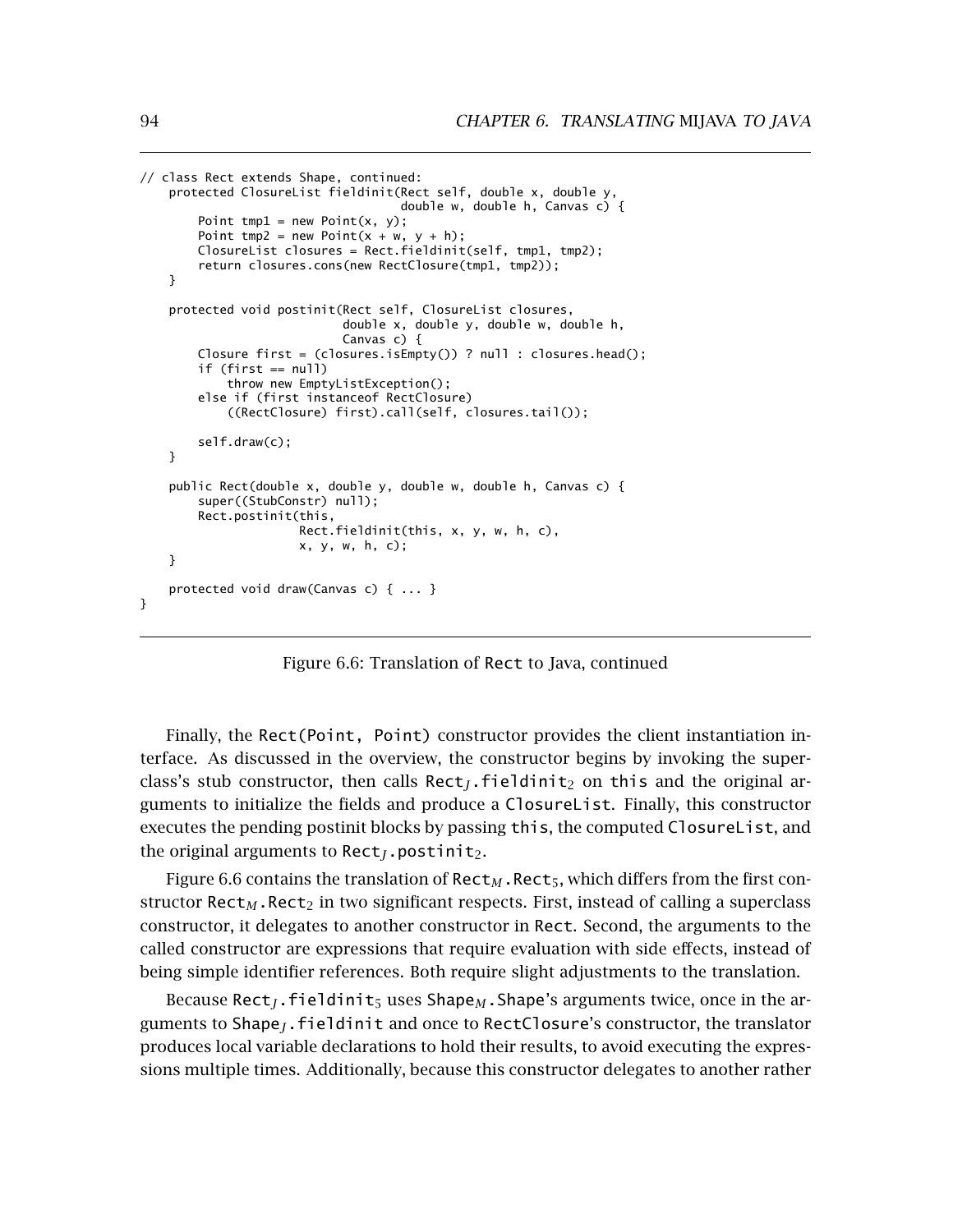than creating a pre-object directly, the fieldinit method simply conses an entry onto the closure list and does not assign to the fields.

Rect<sub>*I*</sub>.postinit<sub>5</sub> is essentially the same as  $Rect_1$ .postinit<sub>2</sub>, although the expected type of the first closure is different. Also,  $Rect_M$ . Rect<sub>5</sub> has a non-empty postinit block, so the translation must copy its statements into the postinit method, after replacing all instances of this with self. The client constructor  $Rect_1$ . Rect<sub>5</sub> works exactly like Rect<sub>*I*</sub>. Rect<sub>2</sub> does.

# 6.5 Closure Implementation and Invocation

In the definition above, the Closure interface defines no members, not even the call method. As a result, the postinit methods created by the translation must perform a type-check and downcast on Closure instances before using them. This is widely regarded as bad object-oriented style, but it is unavoidable in this situation due to Java's rules regarding declared exceptions.

Consider an alternative definition of the Closure interface:

```
public interface Closure {
    public call(ClosureList closures) throws E1, E2, E3 ;
}
```
Here, we have specified the call method with a specific set of exceptions that it may throw, in the highlighted annotation.<sup>4</sup> With this declaration, no class that implements Closure may throw anything other than E1, E2, or E3 from its call method. Similarly, any code that invokes the call method through the Closure interface must be prepared to handle exceptions of type E1, E2, and E3. Because of Closure's role in the constructor protocol, this throws declaration simultaneously prevents every constructor in the program from throwing an exception not listed *and* requires the context of every new expression in the program to handle all of the listed exception types. This is clearly impractical. Omitting the throws clause entirely does not improve the situation, because this is equivalent to specifying an empty set of exceptions, which would prevent any constructor from ever throwing an exception.

Only by not declaring the call method in the Closure interface can the translation allow constructors to throw arbitrary exceptions without placing an undue burden on the rest of the program. Since the program cannot, as a result, assume the existence of the call method in the closure, it must perform the dynamic type-check and downcast in the postinit methods, as in the examples above. As long as the translation copies any throws clause present on the original MIJava constructor to the fieldinit

<sup>&</sup>lt;sup>4</sup>We are concerned solely with this throws declaration and thus ignore unchecked exceptions in this section.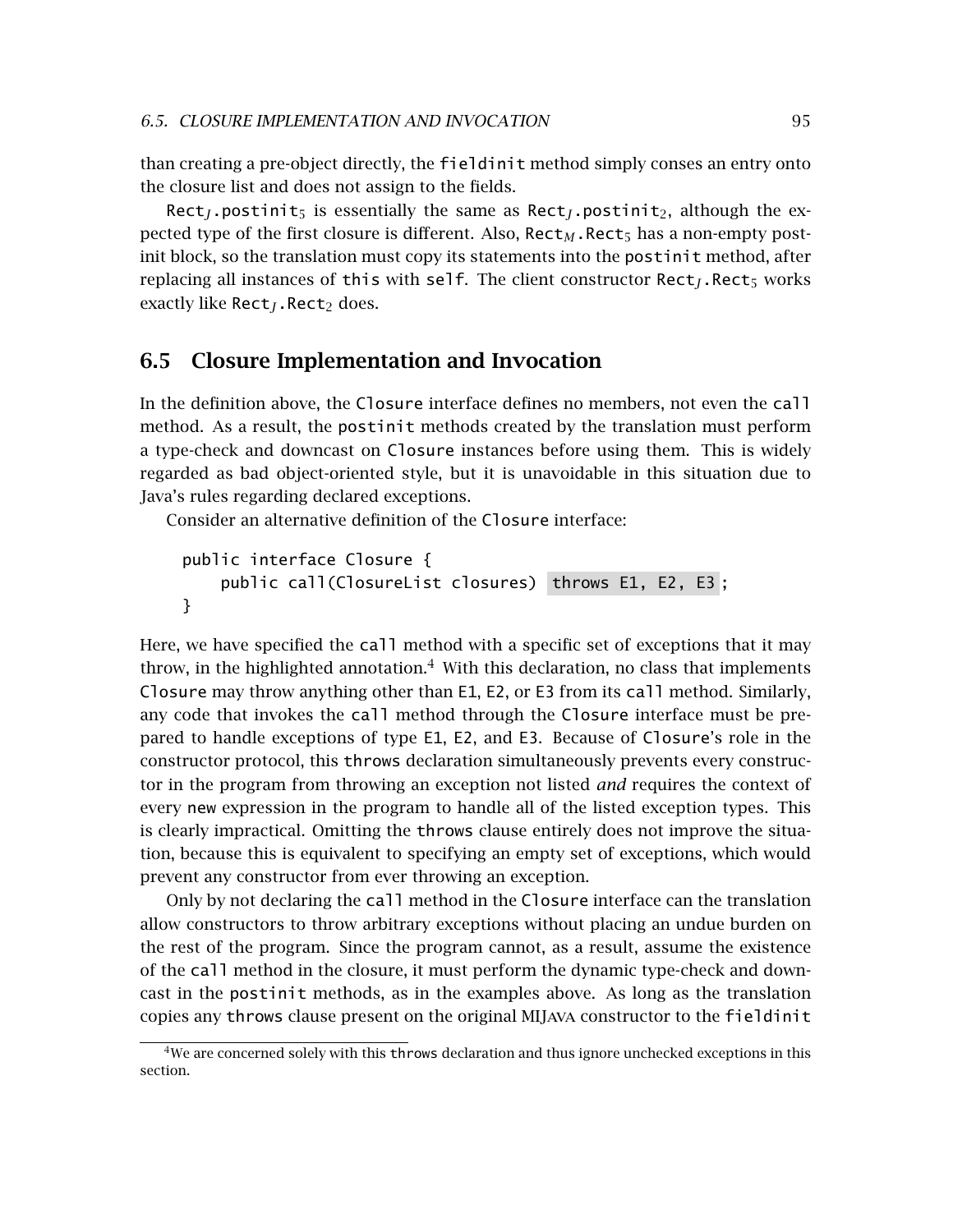method, postinit method, and synthesized constructor, the resulting program compiles, and constructor authors have the necessary flexibility with respect to uncaught exceptions.

## Note

In addition to the throws clause, the call method's first argument, the object being initialized, also prevents us from declaring call in the Closure interface. Because the type of this argument must correspond to the class in which the closure implementation appears, the only type that works for all possible closures is Object, which would require every implementation of the call method to downcast the argument.

However, this is not in fact a serious problem. We could refactor the Closure protocol to expect the object under construction as an argument to the Closure's implementation's constructor rather than as an argument to the call method. In other words, we could simply close the function over this as well as over the arguments to the called constructor.

The branches in the type dispatch correspond to those constructors invoked by the original MIJava constructor (and thus the corresponding fieldinit method); the compiler can easily compute this list statically. We also include a catch-all case to deal with unexpected closure types, which throws a ProtocolErrorException, but this situation should never arise in programs created by this translation.

# 6.6 Complete Specification of the Translation

From detailed examples we proceed to a complete specification of the translation of a MIJava class *C*, whose superclass is *D*. For simplicity, we assume for the moment that *D* is either Object or that it is also defined in MIJAVA and thus subject to the same translation. As above, the translation of class *C* has several components: the classes that represent closures, the stub constructor, the three members corresponding to each MIJava constructor, and finally the remaining members of the original class, copied without modification.

## Generating the Closure Definitions

For each constructor *invoked* by a class, except for Object's constructor, the translation synthesizes a closure, represented as a nested class, that invokes the appropriate postinit method. For the invoked constructor

$$
C'(\tau_1 x_1,\ldots,\tau_n x_n) \text{ throws } E_1,\ldots,E_m,
$$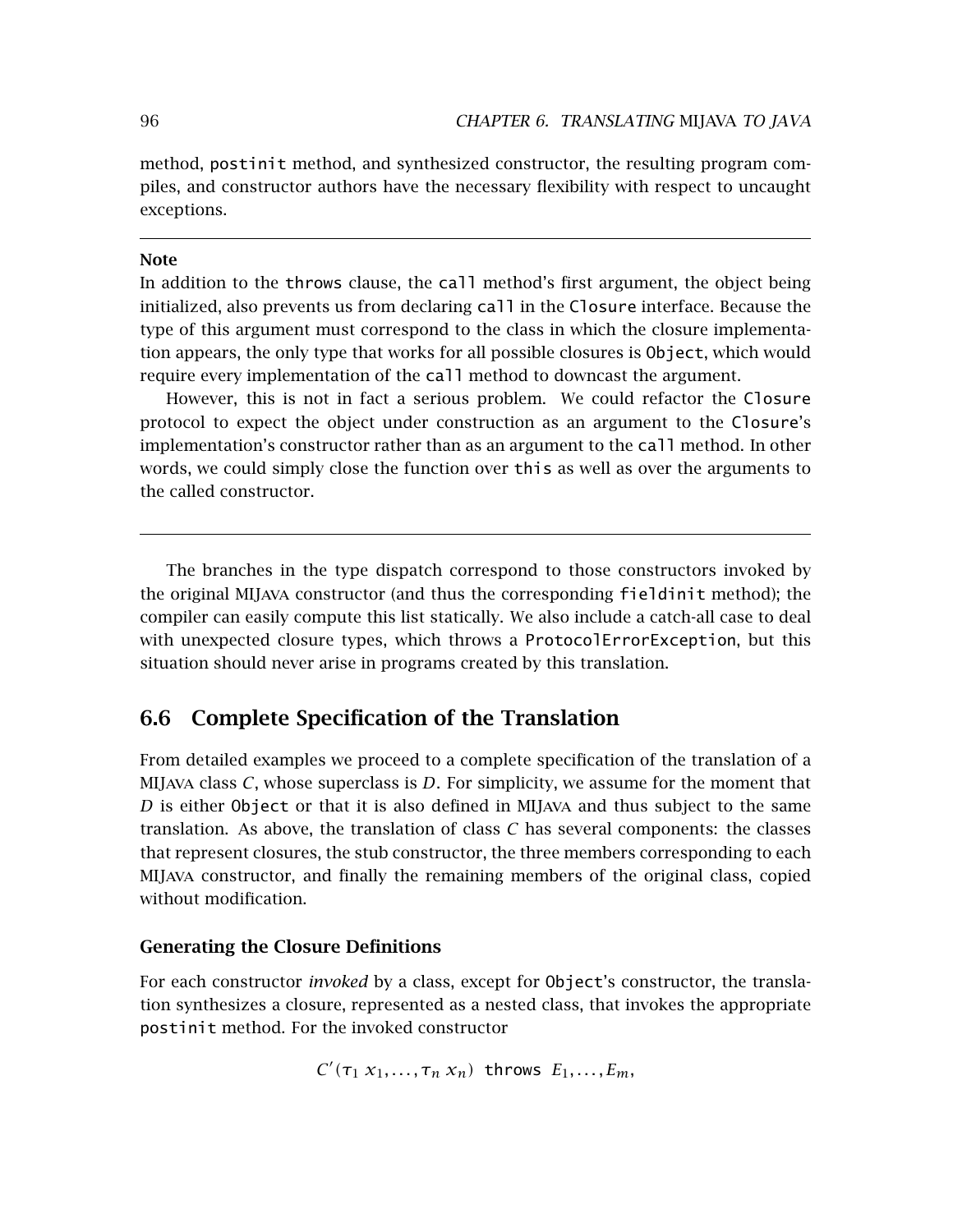| Constructor access   fieldinit access |           |
|---------------------------------------|-----------|
| public                                | protected |
| protected                             | protected |
| private                               | private   |

Table 6.1: Access control for generated methods

with formal arguments  $x_1, \ldots, x_n$  of types  $\tau_1, \ldots, \tau_n$  and declared exception types  $E_1, \ldots, E_m$ , the translation synthesizes the following closure definition:

```
private static final class CClosure extends Closure {
  τ1 x1;
  . . .
  τn xn;
  public CClosure(τ<sub>1</sub> x'_1, ..., τ<sub>n</sub> x'_n) {
       x_1 = x'_1; \ldots; x_n = x'_n;}
  public void call(C self, ClosureList closures) throws E_1, ..., E_m {
     C'.postinit(self, closures, x_1, ..., x_n);
  }
}
```
The names *CClosure* and  $x'_1, \ldots, x'_n$  are fresh. The fields  $x_1, \ldots, x_n$  store the values of the arguments supplied to the original constructor for use with the postinit block, and the closure's constructor merely initializes those fields. The call method invokes the appropriate postinit method, passing the object under construction, the remaining closures, and the saved parameter values. The translation propagates the original constructor's exception clause to the call method, in case any of those exceptions originate in the postinit block.

### Generating the **fieldinit** Methods

The fieldinit method has the same signature, including exception declaration, as the original MIJava constructor, except that it takes an additional parameter of type *C* at the beginning of the argument list. We assume here that this parameter has the name self, but it actually has a fresh name to avoid conflict with any static fields in the class and any local variables declared within the fieldinit section. The method's access control is based on that of the original constructor, according to table 6.1. Java and MIJava do not allow other modifiers like synchronized on constructors, so the generated methods cannot have additional modifiers.

To generate the fieldinit method's body, the translation copies the contents of the original field initialization section unchanged, except for statements that involve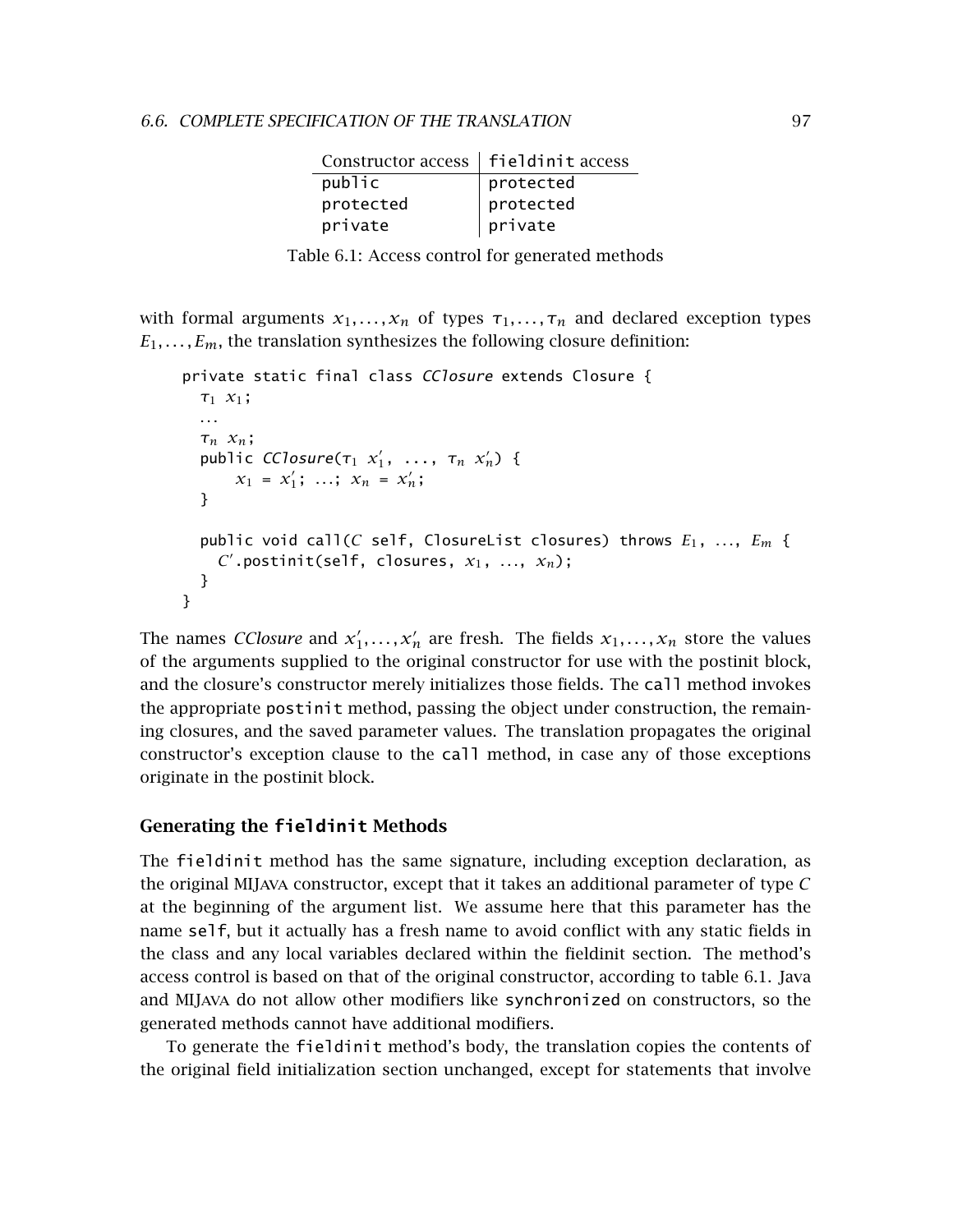constructor invocations and pre-object creations. These statements can take one of two forms:

 $\cdot$  return preobj { super(*arg*<sub>1</sub>,...,*arg*<sub>n</sub>);  $fd_1 \leftarrow e_1$ ; ...;  $fd_m \leftarrow e_m$ ; }

where  $arg_i$  and  $e_j$  are expressions, for  $i \in [1, n]$  and  $j \in [1, m]$ , and  $n, m \ge 0$ . Let *D* be the superclass of *C*, the class being translated.

For such a statement, where  $D \neq 0$  bject, the compiler emits a block of the following form:

```
{
    \tau_1 x<sub>1</sub> = arg_1;
     . . .
    \tau_n x_n = arg_n;
    ClosureList closures = D.fieldinit(self, x_1, ..., x_n);
    self.fd_1 = e_1;. . .
    self.fd_m = e_m;
    return closures.cons(new CClosure(x1, . . ., xn));
}
```
where  $x_1, \ldots, x_n$  and *closures* are fresh identifiers, and *CClosure* is the name of the closure class generated above for the invoked superclass constructor. The types  $\tau_i$  are the types of the formal parameters of the invoked constructor, obtained from its declaration. This block saves the values of the arguments to the superclass constructor to avoid repeated execution of those expressions, invokes the superclass constructor, initializes the local fields, and returns an updated construction history list.

If, however,  $D = 0$ bject, then  $n = 0$ , and there is no fieldinit method to call. In this case, the block has the following form:

```
{
    self.fd_1 = e_1;
    . . .
    self.fd_m = e_m;
    return ClosureList.empty();
}
```
 $\cdot$  return this( $arg_1$ , ...,  $arg_n$ ); where  $arg_i$  is an expression.

The generated block is the same as the previous case, except that the invoked fieldinit method is in the same class, and the translation omits the field assignment statements. The output is as follows: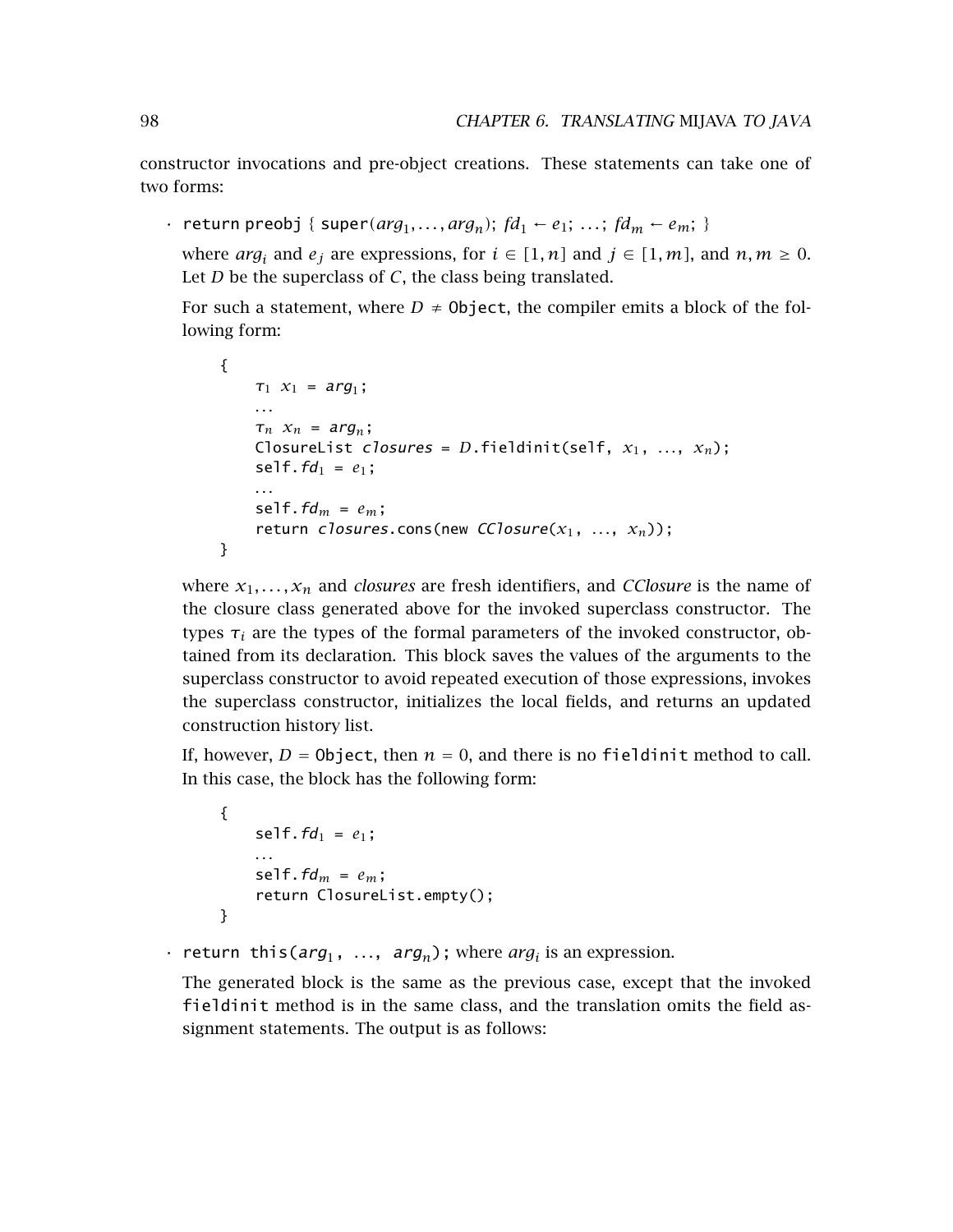```
{
     \tau_1 x<sub>1</sub> = arg<sub>1</sub>;
     . . .
     τn xn = argn;
     return C.fieldinit(self, x1, . . ., xn)
                  .cons(new CClosure(x_1, ..., x_n));
}
```
where the variables  $x_i$  are fresh and the types  $\tau_i$  are the types of the formal parameters of the invoked constructor, as before, and *CClosure* is the closure synthesized for the invoked constructor.

The generated fieldinit method is static and therefore cannot contain any references to this. However, such references do not appear in the result of the translation, as long as the original program is well-typed, because MIJava's type system forbids occurrences of this within the body of a field initialization section.

### Generating the **postinit** Method

For each MIJava constructor with the signature

$$
C(\tau_1 x_1,\ldots,\tau_n x_n)
$$
 throws  $E_1,\ldots,E_m$ 

the translation generates a postinit method with the signature

```
void postinit(C self, ClosureList cls, \tau_1 x_1, \ldots, \tau_n x_n) throws E_1, \ldots, E_m.
```
The arguments self and cls have freshly generated names. The postinit method has the same access control as the fieldinit method, as specified in table 6.1.

The body of the postinit method consists of two sections: the first section uses the list of closures to invoke the next postinit section in the chain, and the second executes the statements from the original constructor's postinit blocks. To generate the first section, the translation first computes the set of all of the constructors, either in this class *C* or its superclass *D*, that the original constructor may invoke directly on any control path through its field initialization section. This set cannot be empty in a well-typed MIJava program.

If Object's constructor is not in this set, then the translator maps each invoked constructor to the name of the inner class representing the associated closure. For a closure set  $F_1, \ldots, F_p$ , the translation generates the code in the top half of figure 6.7, where *cl* is a fresh identifier. This code throws an exception if the closure list is empty, or if the first closure is not of one of the expected types.

If the set of invoked constructors includes Object's as well as the constructors corresponding to the closures  $F_1, \ldots, F_p$ , the translation generates the code in the bottom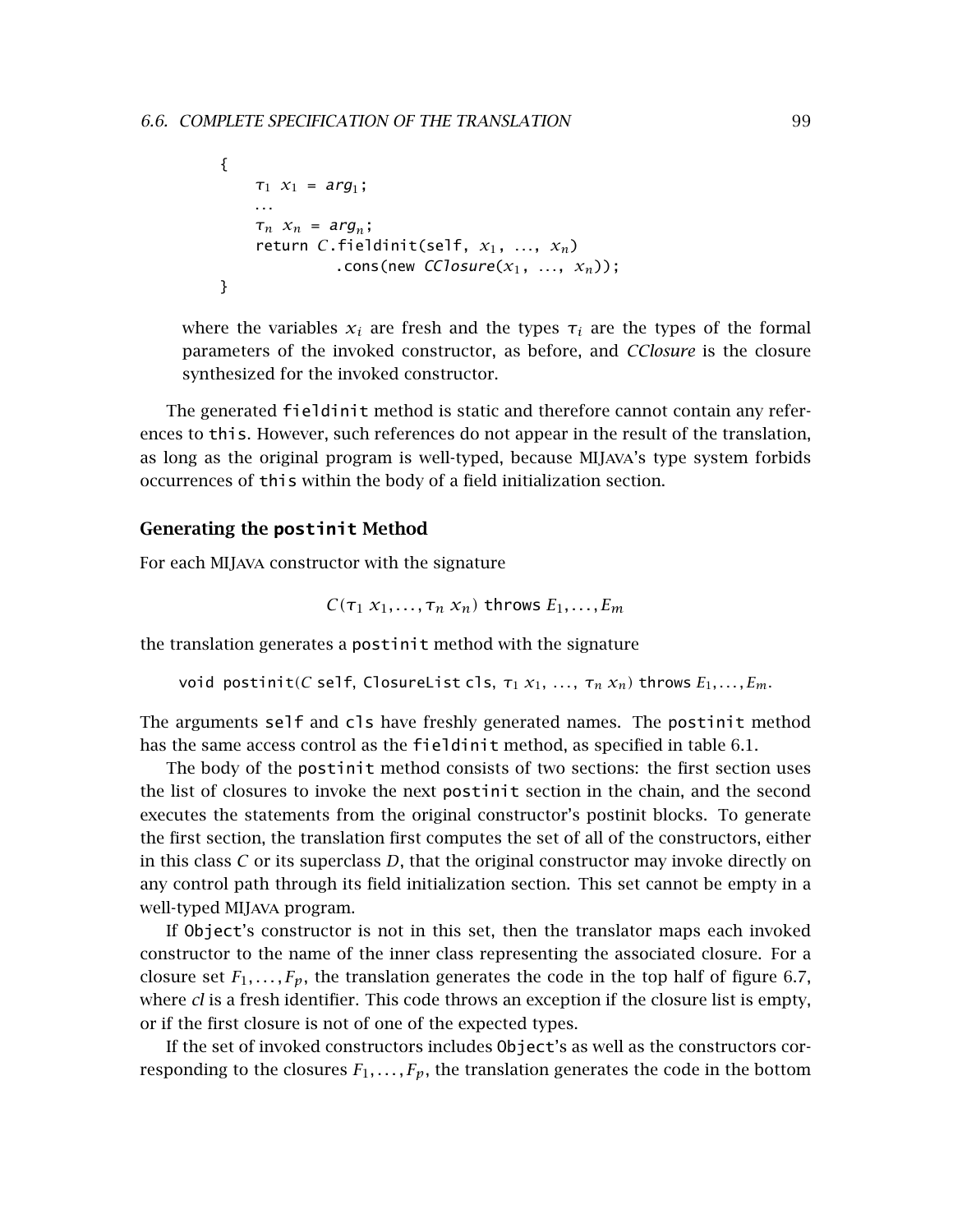```
Closure cl = (cls.isEmpty()) ? null : cls.head();
if (cl == null) {
    throw new ProtocolErrorException();
} else if (cl instanceof F1) {
    ((F1) cl).call(self, cls.tail());
}
...
else if (cl instanceof Fp) {
    ((Fp) cl).call(self, cls.tail());
} else {
    throw new ProtocolErrorException();
}
```

```
Closure cl = (cls.isEmpty()) ? null : cls.head();
if (cl == null) {
    // NOP
} else if (cl instanceof F_1) {
    ((F1) cl).call(self, cls.tail());
}
...
else if (cl instanceof Fp) {
    ((Fp) cl).call(self, cls.tail());
} else {
    throw new ProtocolErrorException();
}
```
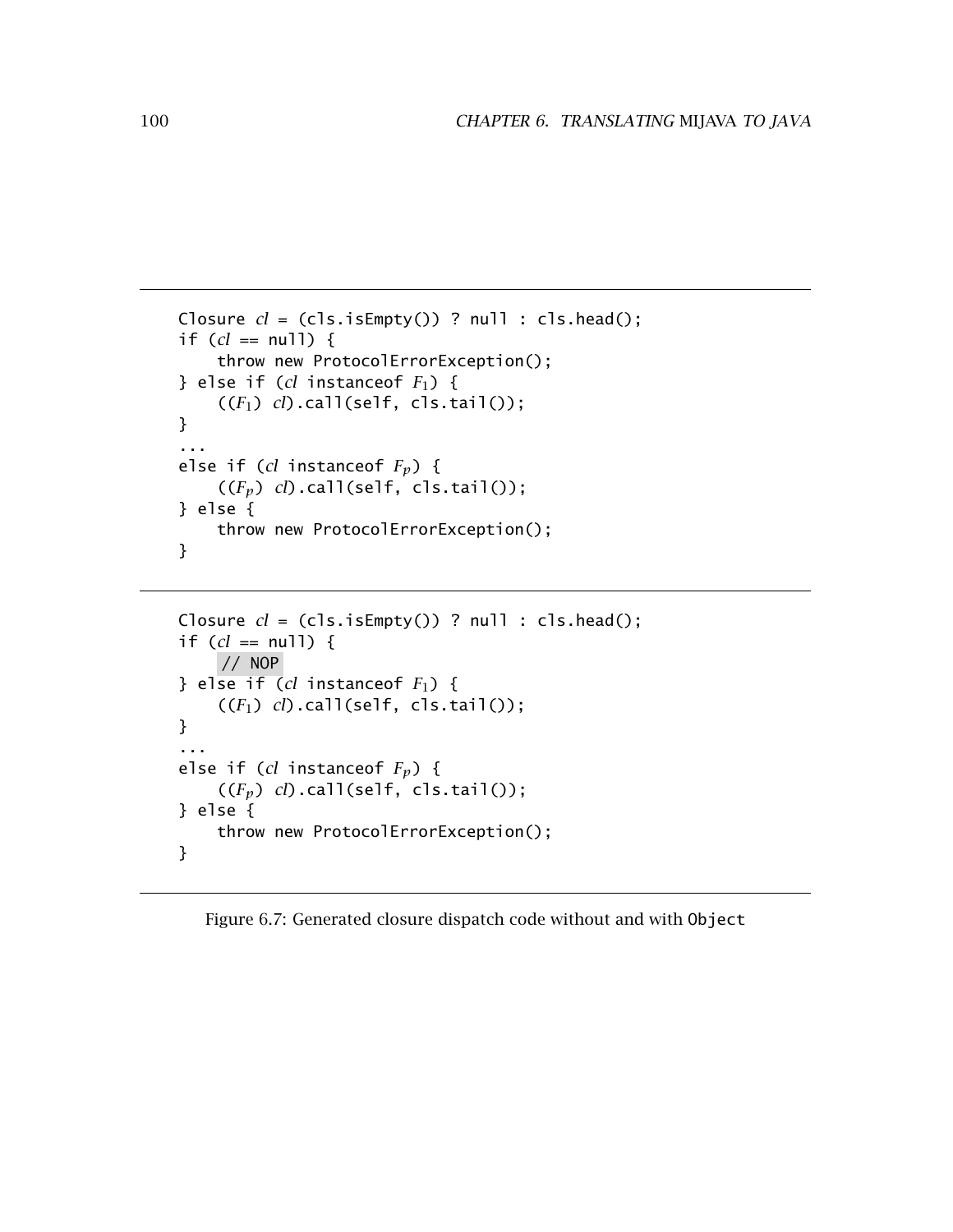half of figure 6.7, which differs only in the highlighted line. An empty list of closures indicates that the fieldinit method invoked Object's constructor. Since there is no corresponding postinit method, no action is necessary.

For the second part of the postinit method, the translator simply emits the code from the original postinit block, replacing all references to this (even implicit references) with self.

# 6.7 Limitations

While our experience suggests that the translation described here suffices to migrate most existing Java programs to MIJava, it does have two restrictions. First, our translation does not support first-class pre-objects. Therefore, preobj expressions may appear only as the direct argument of return statements inside constructors. This is a consequence of the lack of an explicit representation of pre-objects in the output of the translation. It should be possible to devise a translation strategy to support this language feature, involving an explicit representation of pre-objects, but we leave this for future work.

Second, Java's reflection system allows clients to observe the implementation details of our translation and to invoke the generated methods in a way that violate the object-creation protocol's invariants. This problem is shared by most compilers that generate Java source code, like AspectJ and related technologies.

# 6.8 Translating Mixed Programs

The translation described in the previous section assumes that the program contains only MIJava classes (except for Object). As part of providing a smooth migration path from Java to MIJava, our implementation must support programs containing a mixture of Java and MIJava classes, which requires some modifications to the implementation and restrictions on the MIJava class definitions.

## Java Extending MIJava

Our translation, as described above, works for programs in which Java classes extend MIJava classes in the typical way, but MIJava's guarantees about uninitialized field access apply only to those fields in MIJava classes. It is possible to extend the translation slightly to allow the authors of the Java classes to preserve these invariants, but only at the cost of a more complicated initialization protocol for Java subclasses.

In the common case (especially prevalent when programmers are migrating existing programs from Java to MIJava), a Java subclass follows the standard Java initialization protocol, in which subclass constructors invoke a constructor in their superclass. As an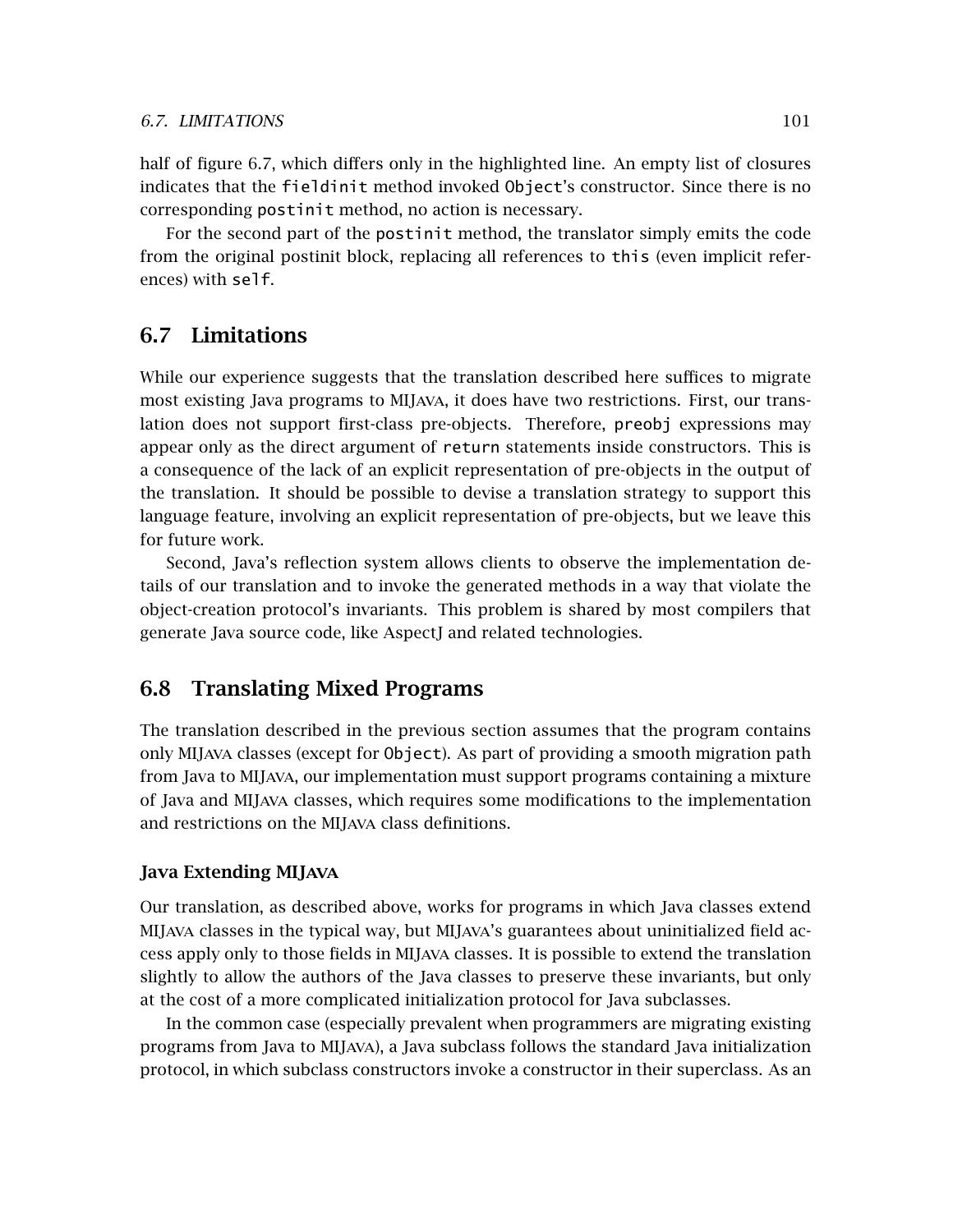```
class ColorRect extends Rect {
   Color color;
   public ColorRect(Point lowLft, Point upRt, Color c) {
        super(lowLft, upRt);
        color = c;}
   public ColorRect(Point lowLft, Point upRt, Canvas cnvs, Color clr) {
        super(lowLft.x, lowLft.y, upRt.x, upRt.y, cnvs);
        color = clr;}
   protected void draw(Canvas c) { ... color ... }
}
```
Figure 6.8: A Java implementation of ColorRect

example, consider the ColorRect class definition in figure 6.8, which is a Java class that extends Rect*<sup>M</sup>* from figure 6.1. Because the translation preserves Rect*<sup>M</sup>* 's constructor interface, this class compiles successfully against Rect*<sup>J</sup>* . However, because Rect*<sup>J</sup>* 's constructors execute Rect*<sup>M</sup>* 's postinit blocks, creating an instance of ColorRect executes these postinit blocks before ColorRect's constructors have the chance to initialize the color field. If the client invokes ColorRect's second constructor, the program executes ColorRect.draw early and gets a null-pointer exception upon reference to the color field. As Java does not allow ColorRect's constructors to initialize fields before invoking Rect*<sup>J</sup>* 's constructors, there is no way to initialize color before the draw method executes.

It is possible to preserve MIJava's guarantees about uninitialized fields, but only by requiring additional effort on the part of the Java subclass author. Since the various methods used by the translation are protected and thus visible to subclasses, we could extend the protocol described above to include ColorRect as well. Most of ColorRect remains the same as in figure 6.8; only its second constructor changes:

```
public ColorRect(Point lowLft, Point upRt, Canvas c, Color clr) {
    super((StubConstr) null);
    ClosureList closures = Rect.fieldinit(this, lowLft, upRt, c);
    color = c;Rect.postinit(this, closures, lowLft, upRt, c);
}
```
In this version, the constructor directly invokes the static methods produced by the translation and initializes color directly at the appropriate time.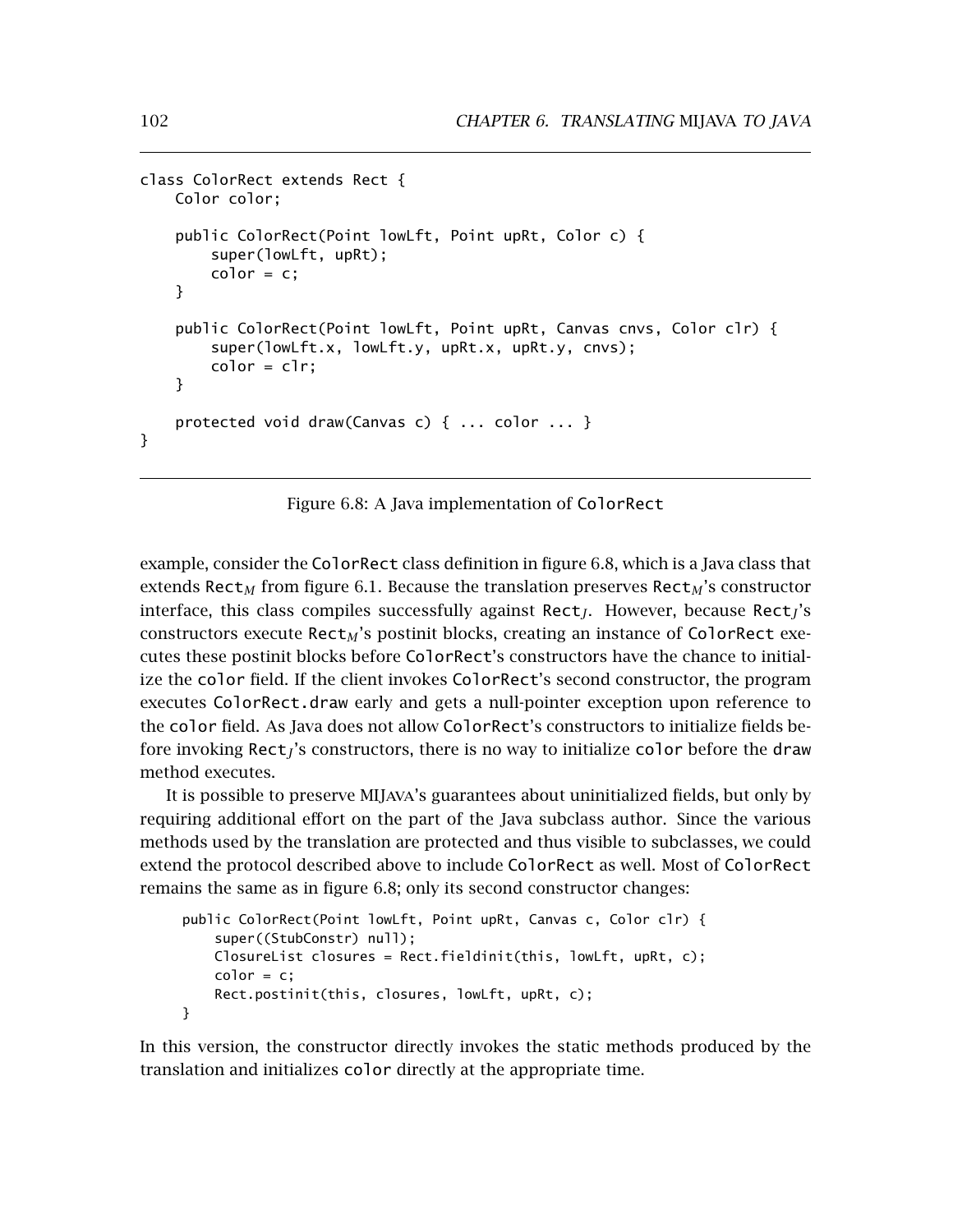#### 6.8. TRANSLATING MIXED PROGRAMS 103

Requiring subclasses to follow this protocol manually, however, is not realistic. First, it exposes far too many details of the translation's implementation. Second, it requires modifying Java class definitions, which defeats the purpose of supporting class-by-class migration of large programs. Finally, the programmer would have to propagate this protocol all the way down the class hierarchy, covering (in the worst case) the entire program. Accepting the weakened form of MIJava's guarantees, especially at an interim point in a migration, is more likely to be practical—especially because, even with the guarantees weakened, we can still ensure that fields in MIJava classes are initialized before their use, so the partially-migrated program is *still* more robust than the Java original.

### MIJava Extending Java

Our translation also supports MIJava classes that extend Java classes, but with severe limitations. We cannot in general guarantee that the MIJava class will initialize all its fields before the rest of the program references them. Additionally, there are significant restrictions on how the MIJava class may invoke its superclass's constructor, as described below.

As an example of the problems the translation faces in this situation, consider the code in figure 6.9. Here, the Base class is written in Java, and its constructor invokes the method m. Our translation cannot produce correct code for Derived. Not only can we not preserve Derived's constructor semantics, but the result also cannot provide MIJAVA's guarantees with respect to uninitialized field access. Again, we use  $Derived_M$ to refer to the original form of the class and  $Derived<sub>I</sub>$  to refer to its translation.

First, Derived*<sup>M</sup>* 's constructor presents severe problems to the translation. Because Base defines only a two-argument constructor, Java requires all of Derived*<sup>J</sup>* 's constructors to begin with an invocation of Base(int, int). However, Derived<sub>M</sub>'s constructor calls the computeArgs method to compute the arguments to Base's constructor, which is impossible in Java. Additionally, Derived*<sup>M</sup>* 's constructor chooses between two different constructor invocations based on computeArgs's result, and Java simply does not allow programs to choose between constructor invocations at run-time.

In some situations, it might be possible to factor the computation of the superclass constructor arguments out into newly-synthesized static methods, which Derived*<sup>J</sup>* 's constructor could invoke directly as arguments to Base's constructor. This is not, however, possible in general. To do so in this example (ignoring the multiple constructor invocations), the translation would have to split the body of the computeArgs method into two separate methods, one to compute the first argument and one the second. If these computations are at all interrelated, or if they have interleaving effects, this separation is not possible without changing the behavior of the program.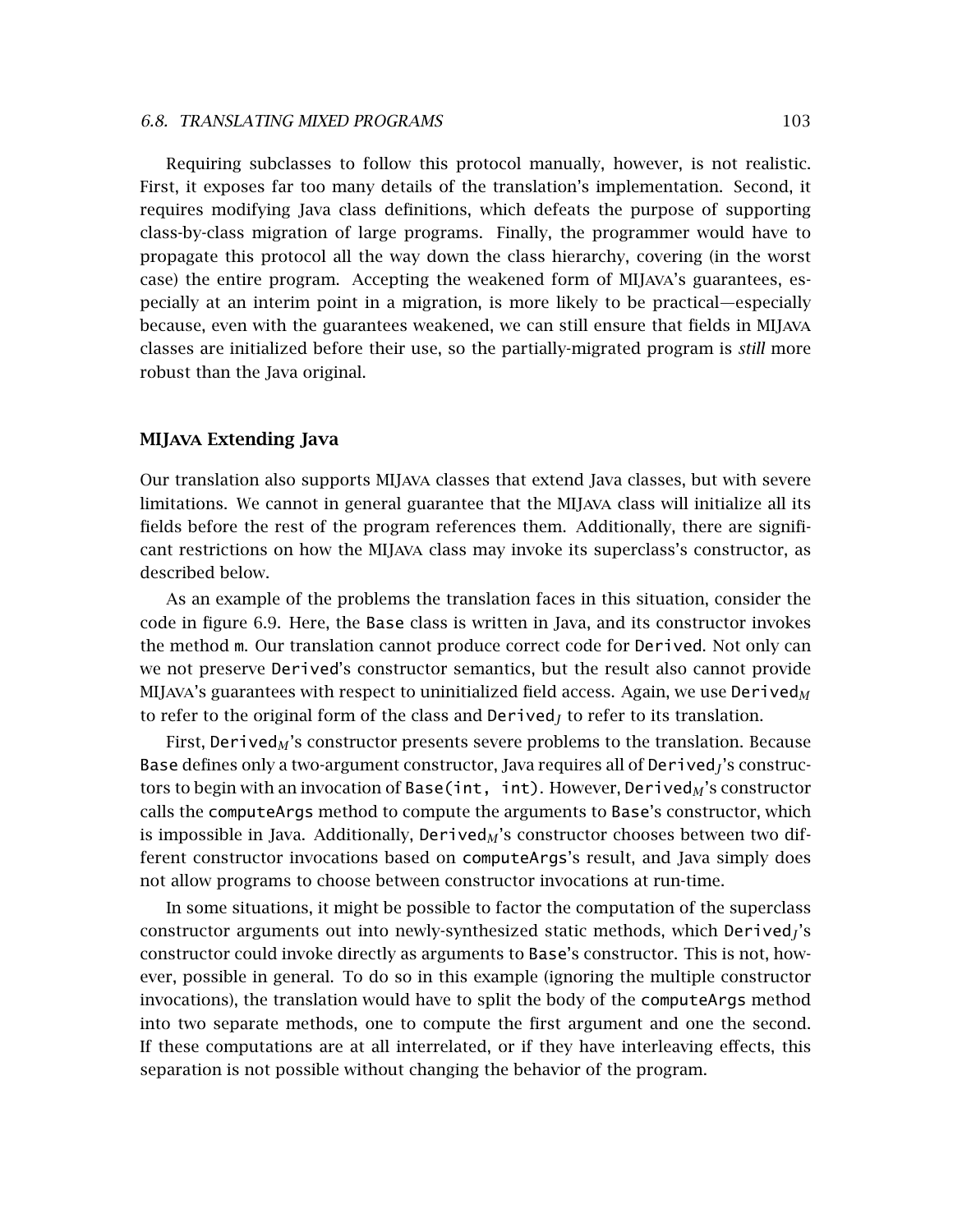```
class Base {
    public Base(int i, int j) {
        System.out.println(i + " " + j + " " + this.m());
    }
    public void m() { return 0; }
}
class Derived extends Base {
    private String str;
    public Derived(String s) {
        Pair<Integer, Integer> args = computeArgs();
        if (args.fst < args.snd)
            return preobj { Base(args.fst, args.snd); str <- s; };
        else
            return preobj { Base(args.snd, args.fst); str <- s; };
    }
    private static Pair<Integer, Integer> computeArgs() {
        ... body elided ...
    }
    public void m() {
        return str.length();
    }
}
```
Figure 6.9: Translating when MIJava extends Java

Second, because Base's constructor has no restrictions on computation with this, it is free to invoke a method on itself that is overridden in the base class, just as in the example in Chapter 2. Therefore, even if we could fix the problem in the previous paragraphs, instantiating Derived would cause an null-pointer exception in the body of Derived.m, because str is still null at this point during program execution.

As an important special case, however, MIJava classes that directly extend Object avoid both of these problems. Object defines only a nullary constructor, which has an empty (effect-free) body, so the translation can easily move the superclass constructor invocation to the front of the translated constructor without changing the program's behavior. Additionally, since Object's constructor's body invokes no methods in the subclass, MIJava can still guarantee that fields in the subclass are initialized before the program references them.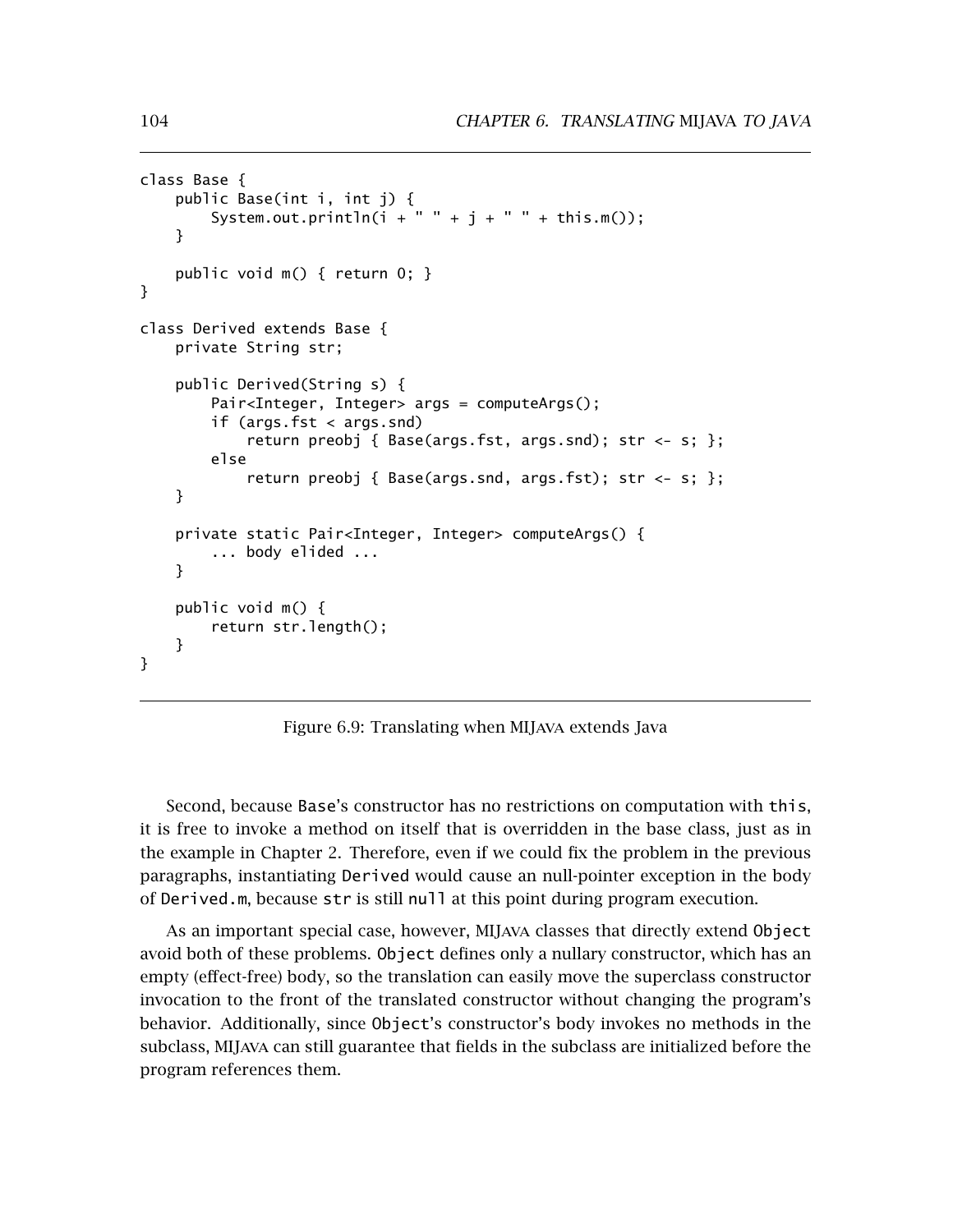## 6.9 Separate Translation

The translation supports separate compilation in much the same way that Java's compiler currently does. Beyond the information about other classes already required to compile a Java class, our translation needs only the following additional pieces of information in order to translate and compile a class *C*:

- the constructor signatures of *C*'s superclass, including the throws clause;
- whether *C*'s superclass was originally defined in MIJava or in Java; and
- if *C*'s superclass was originally written in MIJava, the names of the static methods corresponding to the field initialization and postinit sections of the superclass's constructors.<sup>5</sup>

The first piece of information is already present in both .java and .class files. The latter two are currently present only in the source code or implicit in the translation, but we could add them to the .class file in a backward-compatible way, either by adding new items to the end of the class structure, or by defining new attributes for inclusion in the class structure's attributes array [28, §4.7].

## 6.10 Implementation Shortcuts

For the purposes of the evaluation described in Chapter 7, we have implemented a prototype of the implementation discussed here. The prototype compiles MIJava programs into Java source code, which we then compile using a stock Java compiler. As it is a research prototype, we were able to simplify the implementation far beyond what would be possible for an industrial-strength product.

Much of the complexity of a full Java/MIJava compiler involves finding, reading, and processing the various classes in the program. While both languages support compiling one class at a time (barring mutual recursion), type-checking and compiling a class does require loading the signatures of all of the classes that it uses. Supporting this requires the capability to find and load these class definitions from disk, both from source files and from class files (including the standard library), and to resolve the various names within these files while correctly handling mutually-recursive compilation units.

Our prototype implementation, however, only needs to read the class being translated, as a result of the following changes and simplifications:

<sup>&</sup>lt;sup>5</sup>While, in the description of the translation above, we have assumed that these methods would have the names fieldinit and postinit, a real implementation would of course have to synthesize fresh names to avoid collisions with methods written by the programmer.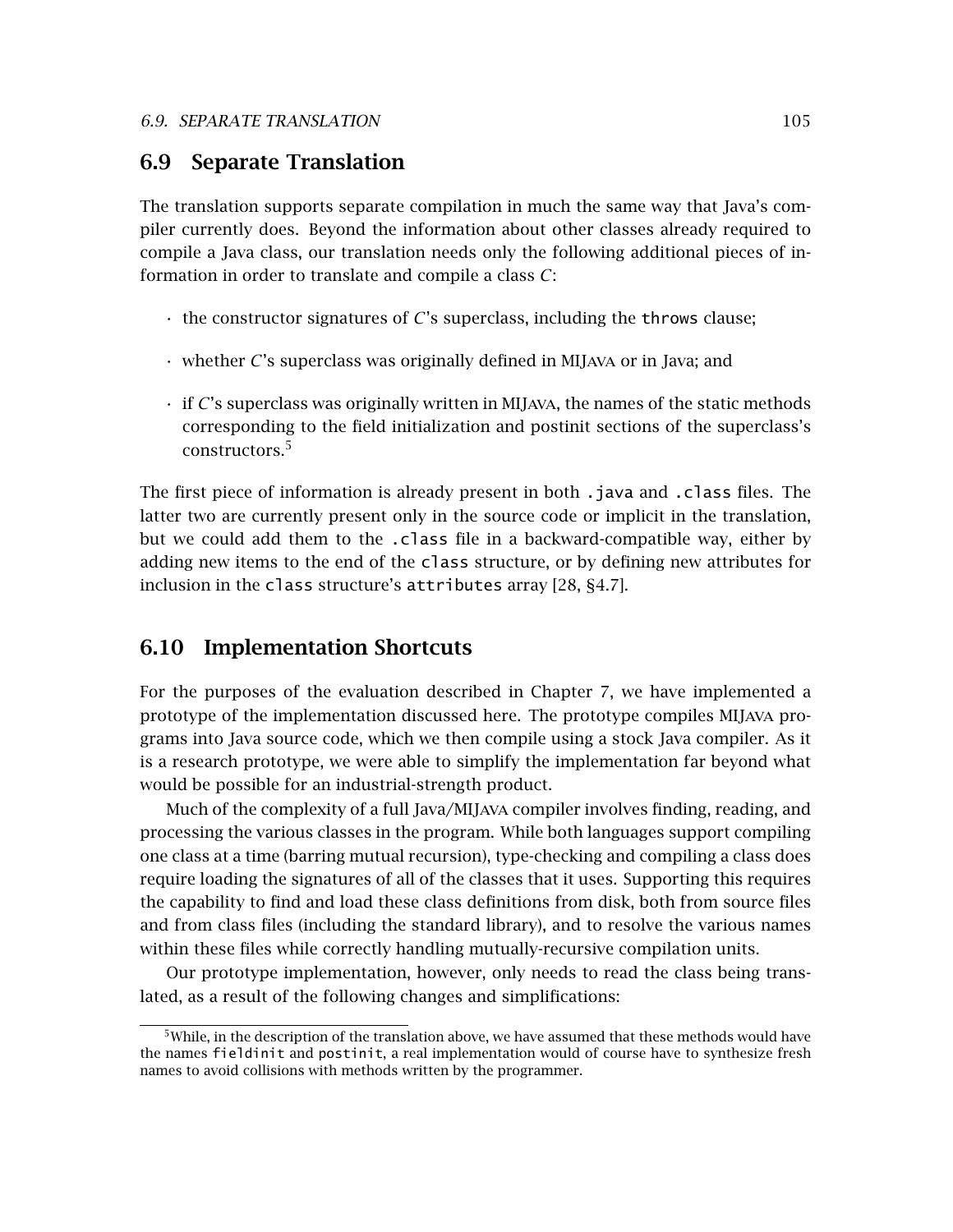- 1. We do not allow implicit this within postinit blocks, although explicit references to this are still legal. So, for example, all field references must have the form this.fd, rather than just fd.
- 2. The input syntax requires the programmer to provide two additional annotations in MIJava classes: an indication of whether the superclass is written in MIJava or in Java, and a list of the superclass's constructors with their signatures and uncaught exception types.
- 3. The MIJava type checker enforces only the following simple rules:
	- a) Every return statement in a constructor must have one of the two forms return preobj  $\{ \ldots \}$  or return this $(\ldots)$ .
	- b) Each preobj expression must contain a call to a constructor in the superclass and initializers for exactly those fields defined in the containing class.
	- c) Each preobj expression may appear only as the immediate argument to a return statement in the field initialization section of a constructor.

We leave the rest of the type-checking to the Java compiler, including the following potential errors in MIJava constructors:

• A control path in a field-initialization section that does not end with either a return statement or a throw statement—that is, it "falls off the end" of the constructor.

Because the translation preserves control flow outside preobj expressions, this results in a fieldinit method with a control path that "falls off the end" of the method. Since the method has a non-void return type, the Java compiler signals an error at compile-time.

• A mismatch between the type of a field and its initial value in a preobj expression.

The translation maps the field initialization clauses in preobj expressions to field assignments, which require the same relationship between the type of the field and the type of the right-hand side as do field initializations. Therefore, the Java compiler detects and signals any mismatch.

• A field initialization section that refers to this.

Every expression in a field initialization section appears at some point within the generated fieldinit method. Since this method is static, references to this are forbidden, and the compiler signals an error.

Delegating the bulk of type-checking to the Java compiler means that we do not have to perform Java name resolution. Name resolution is the process of taking a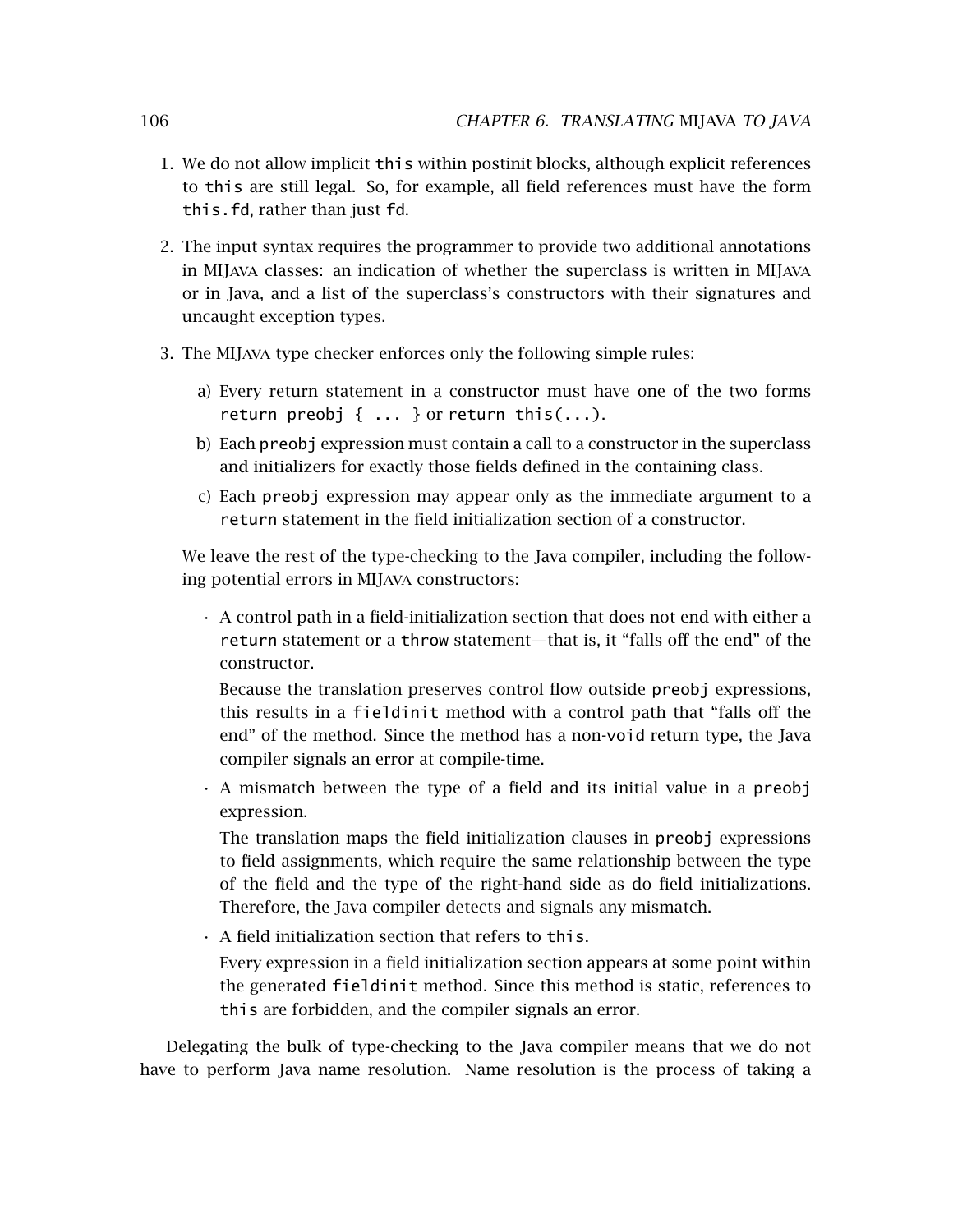dotted sequence of identifiers, like w.x.y.z, and determining its precise meaning: is z a type within a package w.x.y, a member type of class y within package w.x, a static field in type  $w.x.y$ , or any one of a number of other possibilities?<sup>6</sup> As a result of this delegation, the error messages issued by the compiler often require detailed information about the translation's output in order to understand and fix. While this is acceptable for a research prototype, a real implementation would of course need to provide error messages in terms of the MIJava original.

The restriction on implicit this in postinit blocks allows the translation to replace this with a reference to a method parameter without detecting implicit occurrences of this. Finding all such implicit occurrences would require full name resolution.

<sup>&</sup>lt;sup>6</sup>While Java convention requires class names to begin with a capital letter, the language does not enforce this, so a name resolver cannot use this as a guide. Additionally, the name's context provides some clues, but it does not always uniquely specify the name's meaning.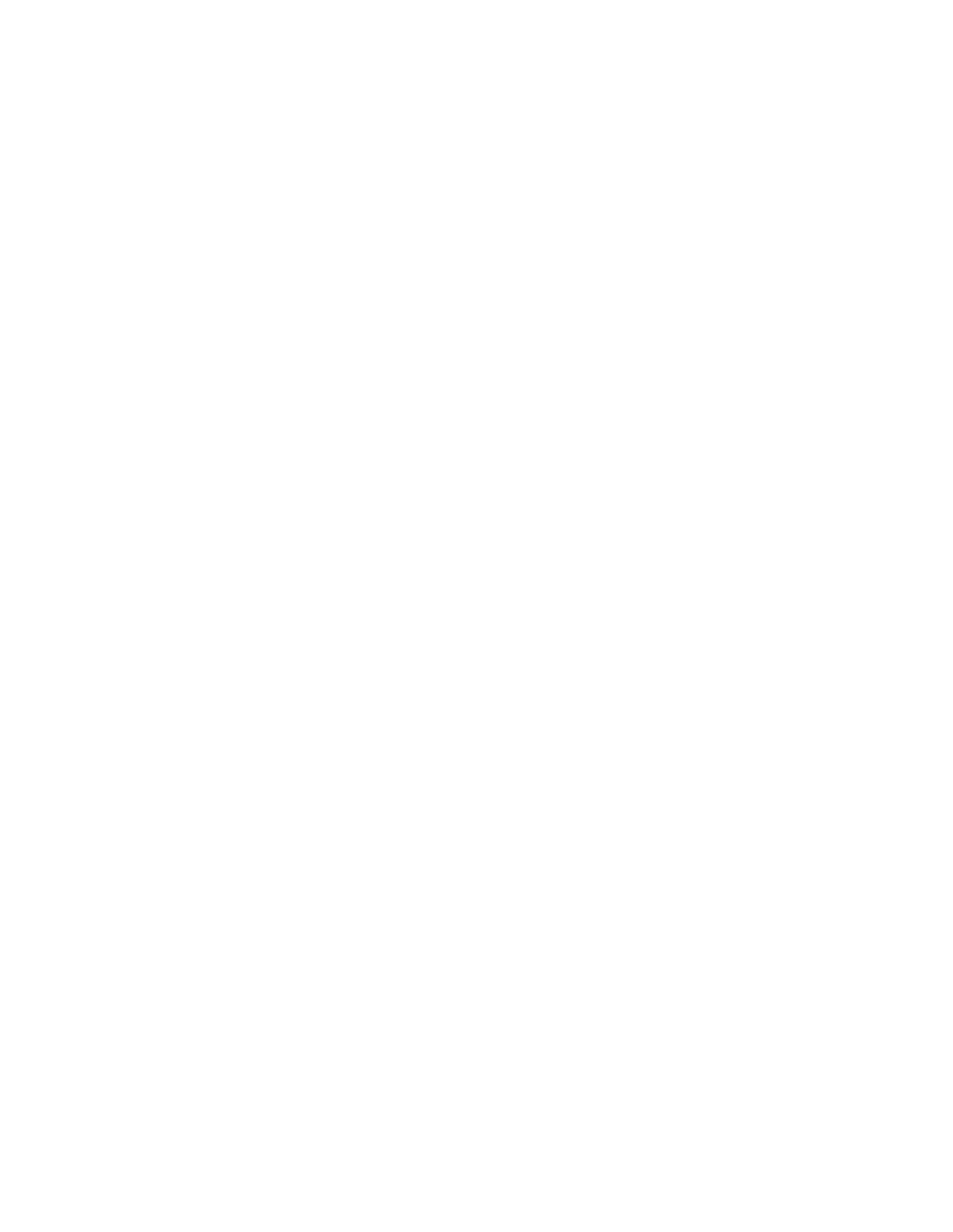# Chapter 7

# Experience Report

As part of our investigation of the practical impact of MIJava's proposed features and of the migration path from Java to MIJava, we implemented the translation described in the previous chapter, migrated sections of several existing large Java programs to MIJava, compiled the resulting programs, and ran the included test suites to ensure that our changes did not affect program functionality. Our experiences demonstrate that programmers can feasibly use MIJava's constructors and Maybe type in real programs, and that migrating classes from existing Java programs is possible with only minimal changes to the rest of the program. Several particular cases, however, also demonstrated the need for further developments to MIJava, to improve the flexibility of the language and provide programmers with additional abstractions to reduce repeated code introduced during migration.

## 7.1 Construction

In the first stage of our experiments, we evaluated the practical utility of MIJava's construction mechanism in large programs. To investigate this, we migrated selected classes from the Jacksum project,<sup>1</sup> a checksum library that provides Java implementations of various checksum algorithms such as SHA-1 and MD5; from Lucene,<sup>2</sup> a library that provides index-based search capability for collections of text; and from Ant,<sup>3</sup> a build tool for Java programs.

We were particularly interested to explore the consequences of the change in the order in which programs establish a new object's representation invariants, as discussed in section 2.2. Our experience supports our expectation that this difference is not a significant problem in practice, as these multiple invariants never caused difficulties

 $1$ Version 1.7.0, http://www.jonelo.de/java/jacksum/

<sup>2</sup>Version 2.0.0, http://lucene.apache.org/

<sup>3</sup>Version 1.7.0, http://ant.apache.org/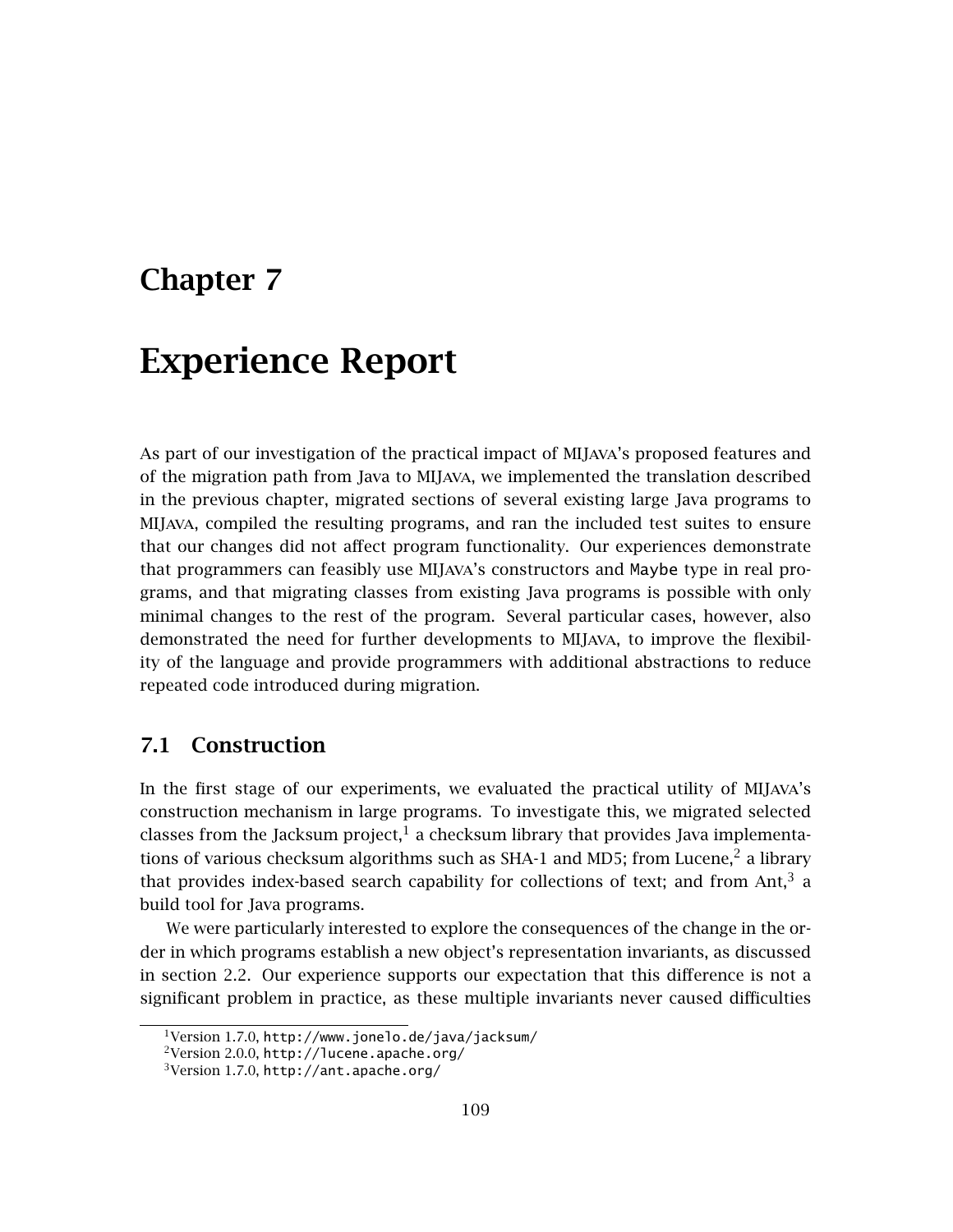during the migration. In particular, in every migration attempt, once we fixed the type errors reported by the compiler, the resulting program ran with the same behavior and results as the original code without requiring any additional changes. One facet of MIJava's design that contributed to the ease of migration is the order in which it executes postinit blocks. Because we chose to execute these blocks in essentially the same order that Java does, programmers do not have to consider the consequences of re-ordering the effects in these blocks.

Although most of the migrations were straightforward, we did encounter several programs whose object initialization protocols are more complex than we expected, suggesting several possibilities for further improvements to MIJava. Even in the worst case, though, preserving existing program behavior required no changes larger than the duplication of initialization code across multiple constructors and methods.

Finally, although we did not include the use of Maybe types in this experiment, we did attempt to minimize the number of fields that would need Maybe types (beyond those fields that clearly represent optional properties). Specifically, we tried to avoid writing constructors that return pre-objects that initialize some fields to null and expect either the postinit block or the client to set those fields to the appropriate values after construction through some other mechanism.

### Jacksum

For the Jacksum project, we migrated all of the class files in two packages, jonelo. jacksum.algorithm and jonelo.jacksum.adapt.gnu.crypto.hash, which implement various checksums and hash functions. We were able to complete this migration with no difficulties, although we did have to duplicate some trivial initialization code in a few classes.

Many classes in jonelo.jacksum.algorithm contain constructors that invoke one or more instance methods as part of the object initialization process, and some of these instance methods are also available as part of the classes' public interface. More specifically, some of these classes have multiple constructors that abstract repeated code out into a private init method. Several classes are also stateful and therefore provide a public reset method, which restores an object to its initial state. Constructors often call this reset method, again to avoid repeating initialization code. MIJava can express all such constructors, but the migration does require either duplicating some initialization code or delaying initialization and changing several fields to have Maybe type.

Because the init and reset methods assign to fields in this, we cannot simply call them from the field initialization section of the constructors. (Turning either method into a static method does not avoid this problem, as we would need to pass this as an argument in order to access the object's fields.) Calling these methods from the postinit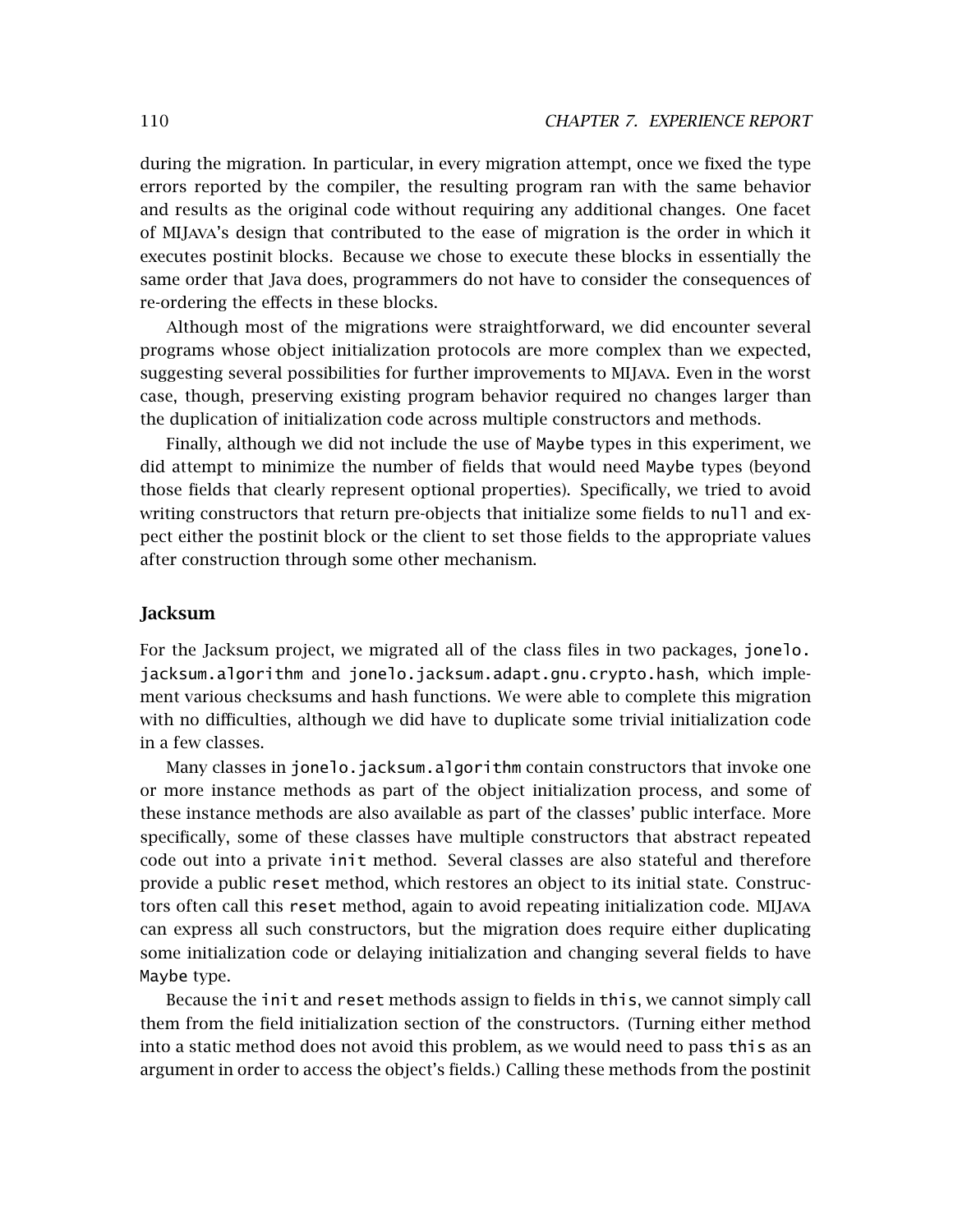#### 7.1. CONSTRUCTION 111

block is not desirable either, as it delays the initialization of some fields until after the pre-object has been reified. As a result, we would have to give those fields Maybe types, which imposes undue overhead on all references to those fields throughout the class.

In the classes in this package, the initializations performed by the init and reset methods are simple; the right-hand sides of the assignments in those methods are either literals or simple expressions, so the cost of repeating the code is not excessive. Therefore, we simply inlined the computation from these methods into the constructors, with one exception. CrcGeneric.init, unlike the other initialization methods in this package, calls a method that performs significant computation to initialize the elements of an array. We could not realistically inline this second method, but it was straightforward to turn this method into a static method that allocates, initializes, and returns the array, and to call this method from within the preobj expressions.

One possibility that avoids the need to duplicate code is to turn the init methods into static methods that create and return pre-objects, but this is not always practical either. To begin with, our translation from the previous chapter does not support the use of pre-objects as first-class values. Even if it did, however, the original version of CrcGeneric.init, for instance, only computes initial values for four out of the class's ten fields, so this transformed init method would need six arguments for those fields whose values differ depending on the calling constructor. The length of this argument list suggests that this strategy is not a suitable general solution. Additionally, it may not be possible in all cases, if init does not restrict itself to initializing local fields only but, like CombinedChecksum.init, also re-initializes fields inherited from the superclass. MIJava's preobj form provides no support for this sort of operation.

Another possibility would define private static methods that compute the initial values for the various fields, and the constructors and reset methods would call these methods to obtain field values. The init methods would be unnecessary in this implementation, as their contents would have been distributed across these field computation methods. While this strategy results in very elegant constructor and reset definitions, it is a heavyweight solution, as it requires either many small methods (one per field), or the definition of a new "structure" type to contain all of the field values, and a single method to create and return an instance of this structure. The syntactic overhead of either alternative would discourage programmers from using this implementation technique.

This experience suggests that MIJava would benefit from a modified construction mechanism that allowed classes to distribute the field initialization section and preobject creation across multiple methods, each of which would be able to specify initial values for a subset of the class's fields. Placing restrictions on these methods to prevent the use of this during object initialization is not difficult, but proving at compile time that the resulting pre-objects contain values for all of the necessary fields at reification time is a much harder problem than that currently solved by MIJava's type system.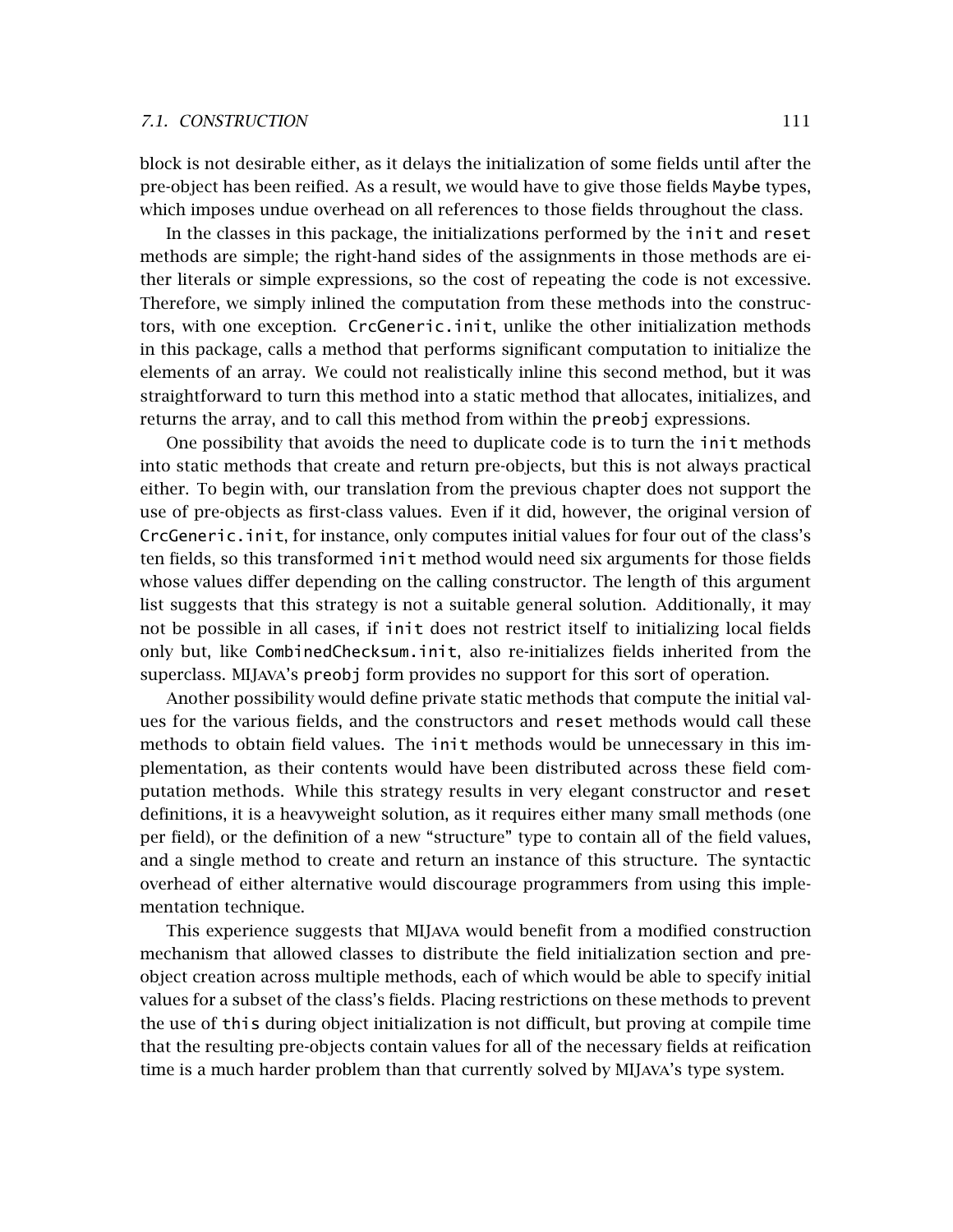We succeeded in migrating the other package we investigated, jonelo.jacksum. adapt.gnu.crypto.hash, without difficulty, although this package also demonstrates the problems discussed above. In addition to factoring repeated code out of constructors, many of the concrete classes, such as Has160, also define a clone method, which uses a private "copy constructor." Each such constructor starts by invoking the class's nullary constructor, which initializes most of the fields in the new object to default values. Once the default constructor returns, the copy constructor uses normal Java field assignment to replace many of those defaults with the values from the object being cloned. The call to the default constructor here avoids duplicating code for those fields whose values are *not* copied during cloning.

Although this code structure again suggests that the ability to spread pre-object creation across multiple methods is desirable, we were able to translate the classes without significant trouble. Because all of the copy constructors are private and thus cannot be used during initialization of subclasses, we were able to put the constructors' assignment statements into the postinit blocks, thus preserving the behavior of the original program.

### Lucene

The vast majority of classes that we considered for migration in this project were trivial to translate to MIJAVA. For instance, the org.apache.lucene.analysis package contains primarily classes with constructors that initialize all fields in their respective objects and perform no computation on this. Such constructors map directly to preobj expressions in MIJava. The org.apache.lucene.document package, on the other hand, defines mostly classes that are uninstantiable, either because they implement the singleton pattern, or because they define only static members and thus do not require constructors.

The class org.apache.lucene.index.CompoundFileReader provides two interesting use cases that demonstrate the kind of changes that programmers might have to make in order to use MIJava's constructors. First, it defines an inner class, FileEntry, which contains two fields and no constructors or methods. It is therefore the client's responsibility to initialize the object's fields through direct assignments. While Java does not require the client to assign to both fields, the MIJava equivalent would. Because FileEntry is an inner class and thus unsupported by our translation, we cannot migrate this class directly. However, we can simulate the effect of the migration on the class's clients by giving it a two-argument constructor that initializes both fields. Since this prevents the compiler from synthesizing the nullary constructor, clients must now provide both field values immediately upon object construction.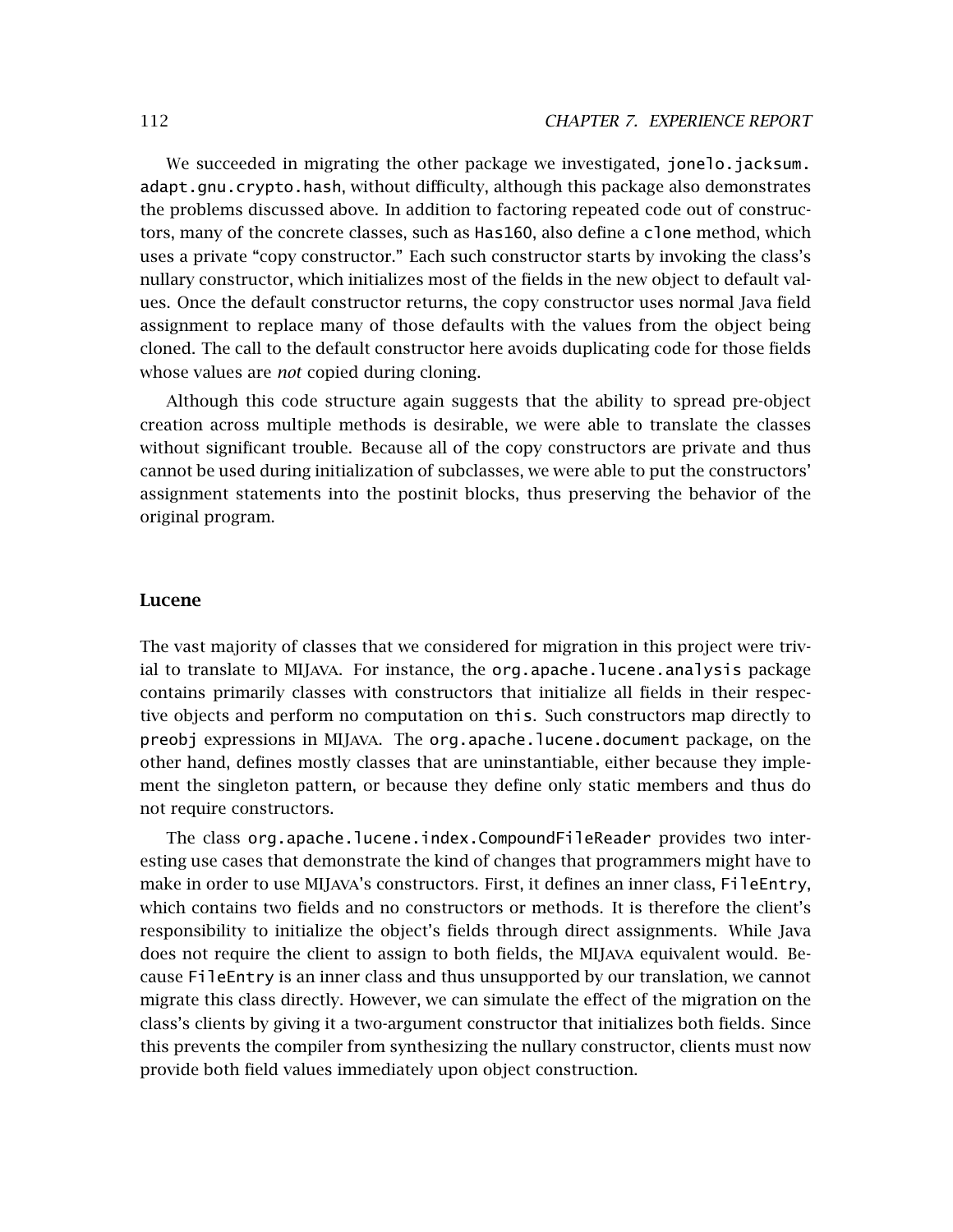```
class CompoundFileReader extends Directory {
    private static final class FileEntry {
        long offset;
        long length;
    }
    private HashMap entries = new HashMap();
    public CompoundFileReader(Directory dir, String name) throws IOException {
        IndexInput stream = dir.openInput(name);
        int count = stream.readVInt();
        FileEntry entry = null;
        for (int i=0; i<count; i++) {
            long offset = stream.readLong();
            String id = stream.readString();
            if (entry != null) {
                // set length of the previous entry
                entry.length = offset - entry.offset;
            }
           entry = new FileEntry();entry.offset = offset;
            entries.put(id, entry);
        }
        // set the length of the final entry
        if (entry != null) {
            entry.length = stream.length() - entry.offset;}
   }
}
```
Figure 7.1: Creating FileEntry instances, original version

Figure 7.1 contains an excerpt of the CompoundFileReader class, in its original form, which demonstrates the definition and instantiation of the FileEntry inner class. Among other actions, the outer class's constructor opens a specified file and reads a series of records from the file. For each record, the constructor updates the length field in the *previous* record's FileEntry instance (in the first highlighted statement), creates a new FileEntry instance (the second highlighted statement), initializes its offset field, and inserts the new entry into a HashMap. The initialization of a FileEntry object thus spans two iterations of the loop, so we cannot provide values for both fields at construction time without modifying the constructor heavily.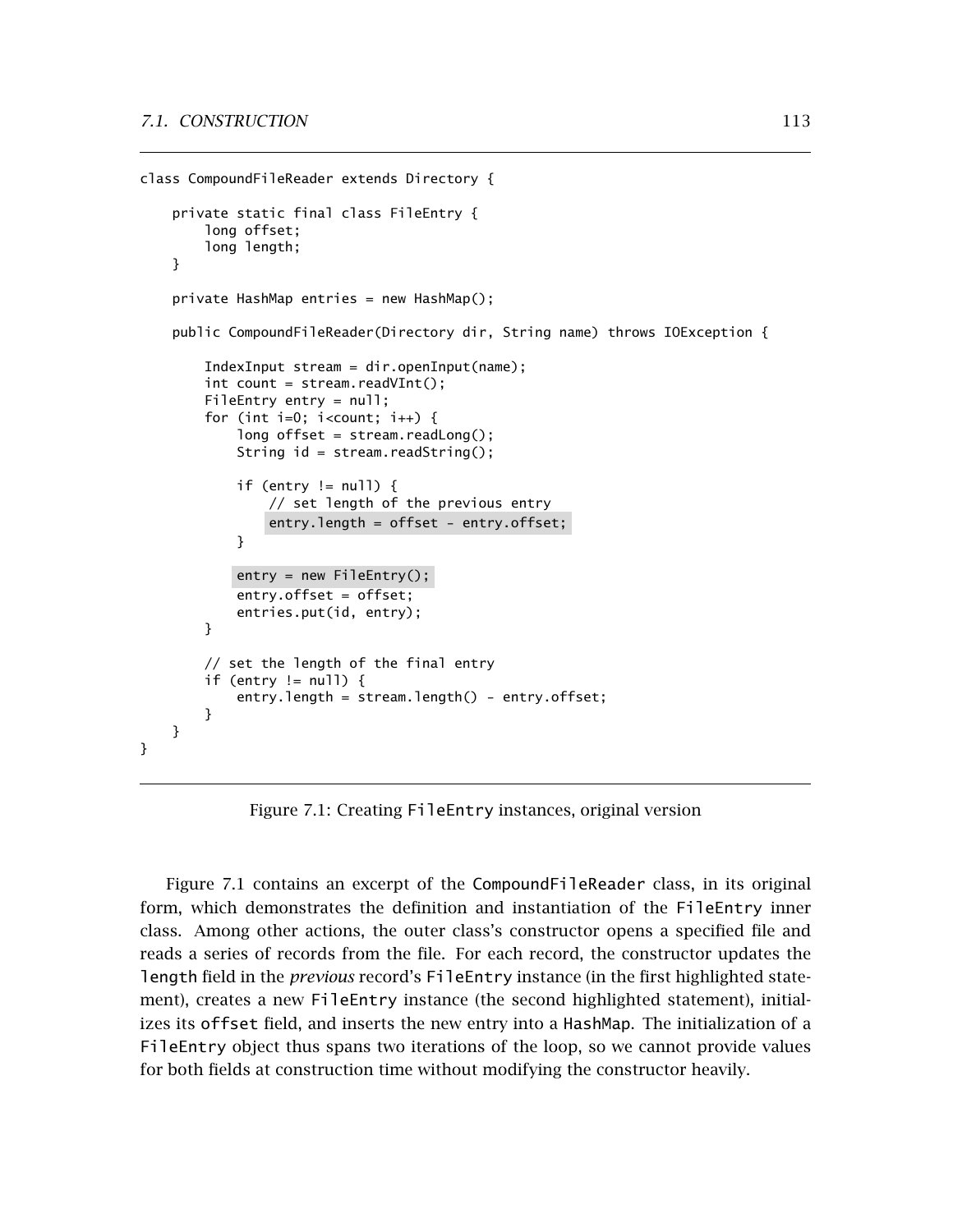```
class CompoundFileReader extends Directory {
    private static final class FileEntry {
        long offset;
        long length;
        public FileEntry(long offset_in, long length_in) {
            offset = offset_in; length = length_in;
        }
    private HashMap entries;
    public CompoundFileReader(Directory dir, String name) throws IOException {
        IndexInput stream = dir.openInput(name);
        HashMap entries = new HashMap();
        int count = stream.readVInt();
        if (count > 0) {
            long offsets[] = new long[count];
            String ids[] = new String[count];
            for (int i = 0; i < count; i+1) {
                offsets[i] = stream.readLong();ids[i] = stream.readString();
            }
            for (int i = 0; i < count - 1; i++) {
                entries.put(ids[i],
                            new FileEntry(offsets[i],
                                          offsets[i + 1] - offsets[i]),}
            entries.put(ids[count - 1],
                        new FileEntry(offsets[count - 1],
                                      stream.length - offsets[count - 1]));
        }
        return preobj { Directory(); entries <- entries; };
   }
}
```
Figure 7.2: Creating FileEntry instances, migrated version

Figure 7.2 contains the rewritten code. Rather than creating the FileEntry objects as we read the data from the directory, we preload the information into two temporary arrays, offsets and ids, then create the FileEntry values only after all the necessary information is available. This change increases memory usage during the constructor, but the program cannot otherwise observe the difference. In particular, even though the migration requires significant modifications to the CompoundFileReader constructor, the changes are limited to that method and do not "infect" the rest of the program.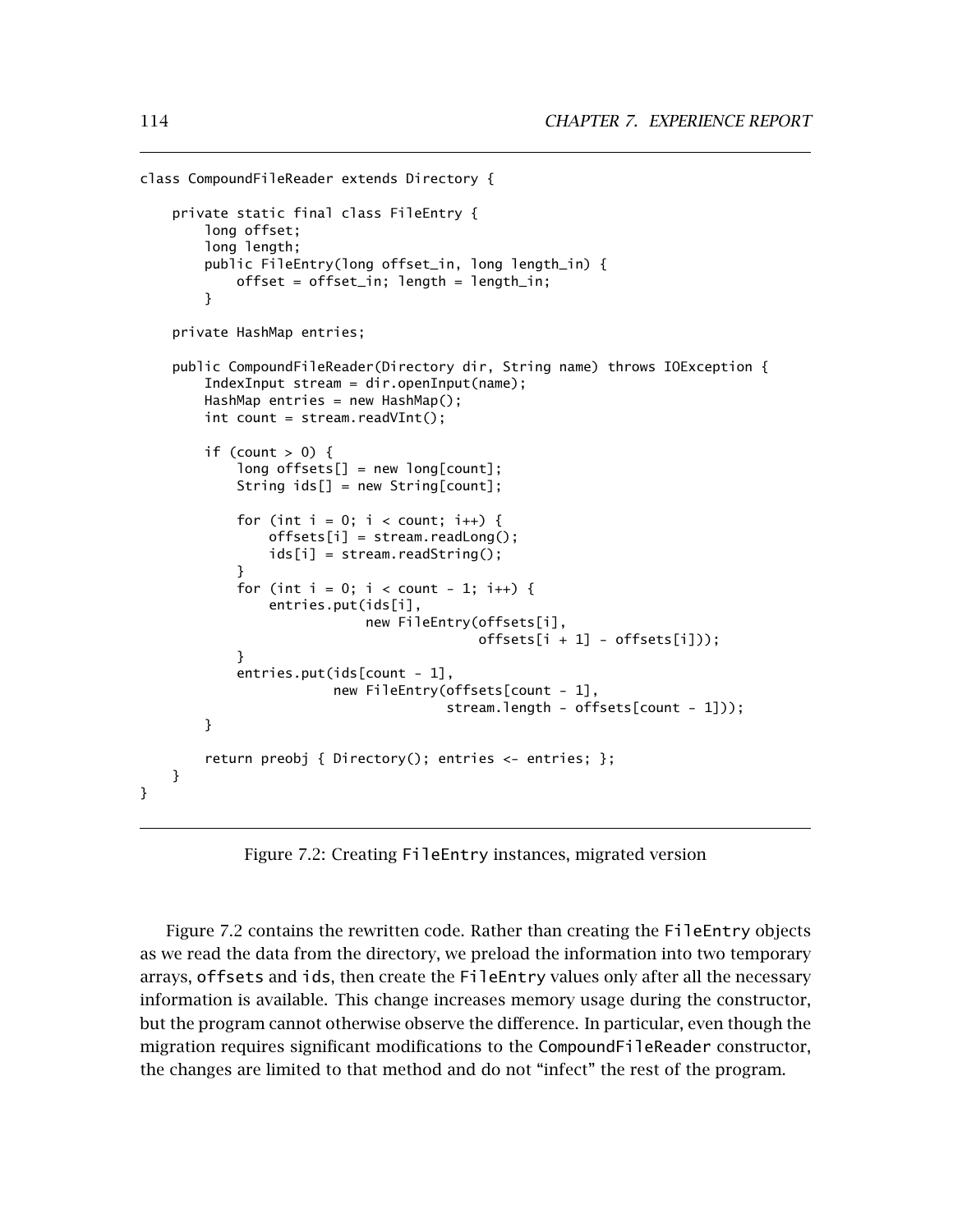7.1. CONSTRUCTION 115

Of course, we could have avoided the need to rewrite CompoundFileReader's constructor so drastically by giving FileEntry a nullary constructor, shown below in MIJava syntax:

```
private static final class FileEntry {
    long offset;
    long length;
    public FileEntry() {
        return preobj { super(); offset <- 0; length <- 0; }
    }
}
```
With this interface, however, the language could not guarantee that the field values of each FileEntry in the HashMap are consistent with the data read from the stream. (Indeed, in the original logic, this guarantee would be false, since the program inserts each object into the map before initializing its length field.) And, if the fields were of object type instead of long, this nullary constructor would require us to give them Maybe type in the full MIJava translation, which would affect all uses of these objects.

## Ant

Due to the size of the Ant code base, we migrated only a portion of the program, specifically those classes in the org.apache.tools.ant package. Roughly a third of these classes required little to no effort to translate, either because they already provided well-behaved constructors (that initialize all fields and do not otherwise use this), or because they define only static fields with initializers. Many of the rest delay initialization of some of their fields, $4$  and MIJAVA constructors are trivial once the relevant fields have Maybe type as discussed in Chapter 4.

As an example of the translation effort involved in this package, consider the class org.apache.tools.ant.AntTypeDefinition. This class contains only the (compilersynthesized) default constructor, which initializes all fields to null. To completely initialize an object of this class, clients must use various setter methods to initialize the object's fields after constructing it. For the most part, these setters are simple methods that perform a single assignment, but some have additional effects. For instance, the setClass method initializes the clazz field to its argument, but it also computes values for the classLoader and className fields from its argument, if those fields have not yet been initialized.

Because the use of setter methods represents an instance of (potentially) delayed initialization, we must give each of the six fields Maybe type. With those field types,

<sup>&</sup>lt;sup>4</sup>Several such examples delay field initialization because Ant uses Class.newInstance to create new instances of these classes, and this method (effectively) invokes the nullary constructor.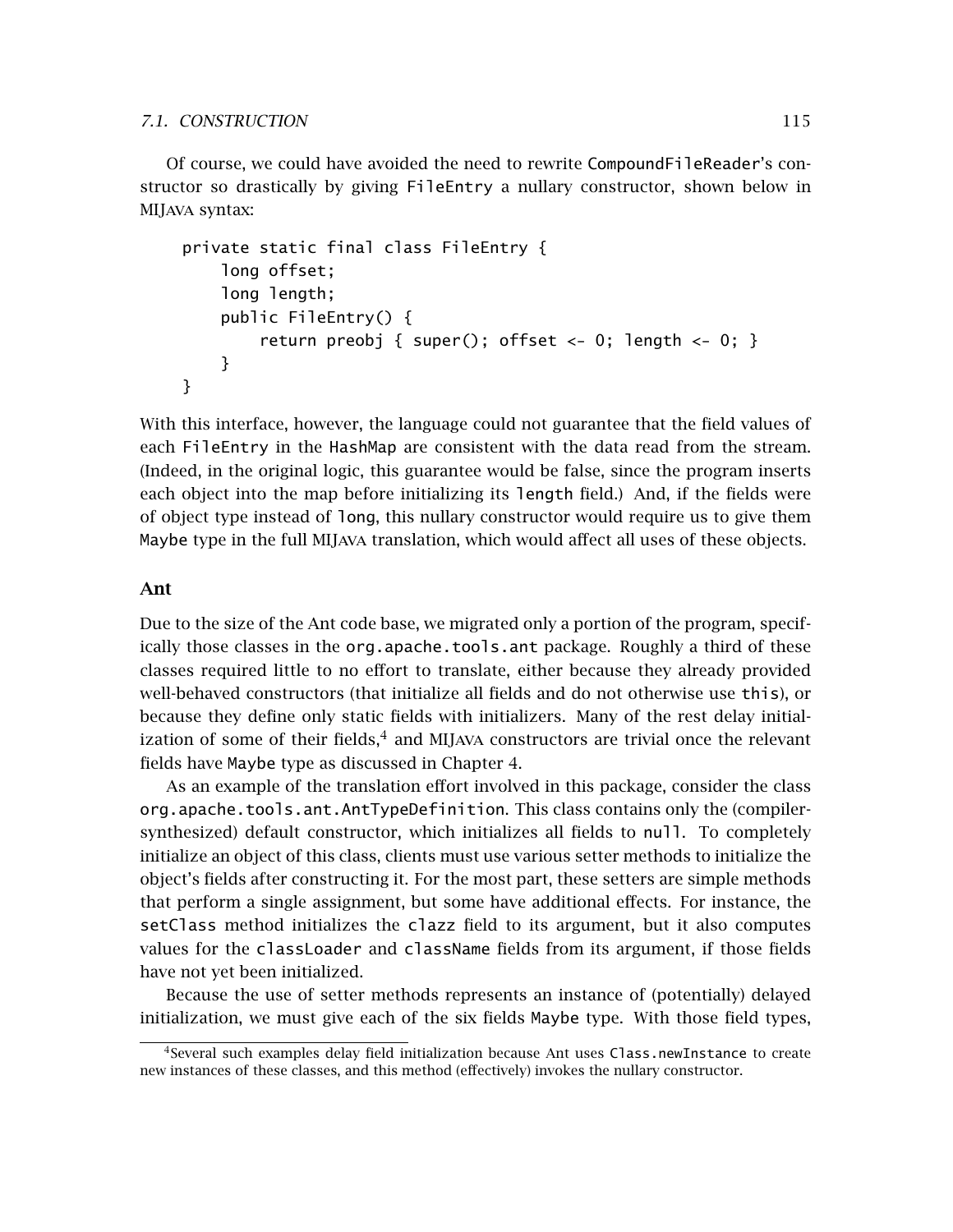the straightforward migration is a single constructor with six arguments, one for each field of the class. Clients simply pass null/none for those fields they do not need to initialize—i.e., those fields for which the original code does not call a setter method.<sup>5</sup> This constructor must be careful, however, to leave the new object with the correct field values for the setter invocations in the order in which they appeared in the original code. Because setClass only overwrites the classLoader and className fields if they have not previously been set, it suffices to take setClass's values for these fields only when the client supplies null for the corresponding parameters.

## 7.2 *Maybe*

To investigate the practical implications of MIJava's Maybe type in production code, we modified existing Java programs to use Maybe instead of null wherever possible. Since the resulting programs are still Java, we could not rely on MIJava's native Maybe type or its interpretation of types like String as containing only instances of String. To make up for these missing features, we defined Maybe as a collection of Java classes, and we added assertions and wrapper classes around the Java API. With these minor changes, we could be reasonably certain that the value null never arises in our programs (outside the wrappers).

Figure 7.3 contains our implementation of Maybe. We ensure that Some and None are Maybe's only subclasses by making Maybe's only constructor private. The some and none methods act as MIJava's some and none keywords. For the purposes of this experiment, we include the inject method, which we use as a convenience in lifting the return values of method calls to Maybe type; a real implementation would not include this and would instead expect clients to use some and none. The rest of the class definition is the obvious implementation of the interface from figure 3.1.

## Chat Server

For our first experiment, we modified a small TCP-based chat server that could serve as a small project in an undergraduate class on networking and concurrency. Most of the changes that we made would be unnecessary for a real MIJava implementation; these include adding explicit Maybe injections and projections, wrapping Java library classes like java.util.HashMap to use Maybe types in their interfaces, and inserting assertions throughout the code to ensure that, e.g., constructor parameters are never null (although they may be none). Other changes that reflect significant modifications needed to switch to explicit Maybe types include the following:

 $5$ We conjecture that the heavyweight nature of this constructor signature and other Java alternatives to optional and keyword arguments is the reason for the original author's imperative initialization protocol.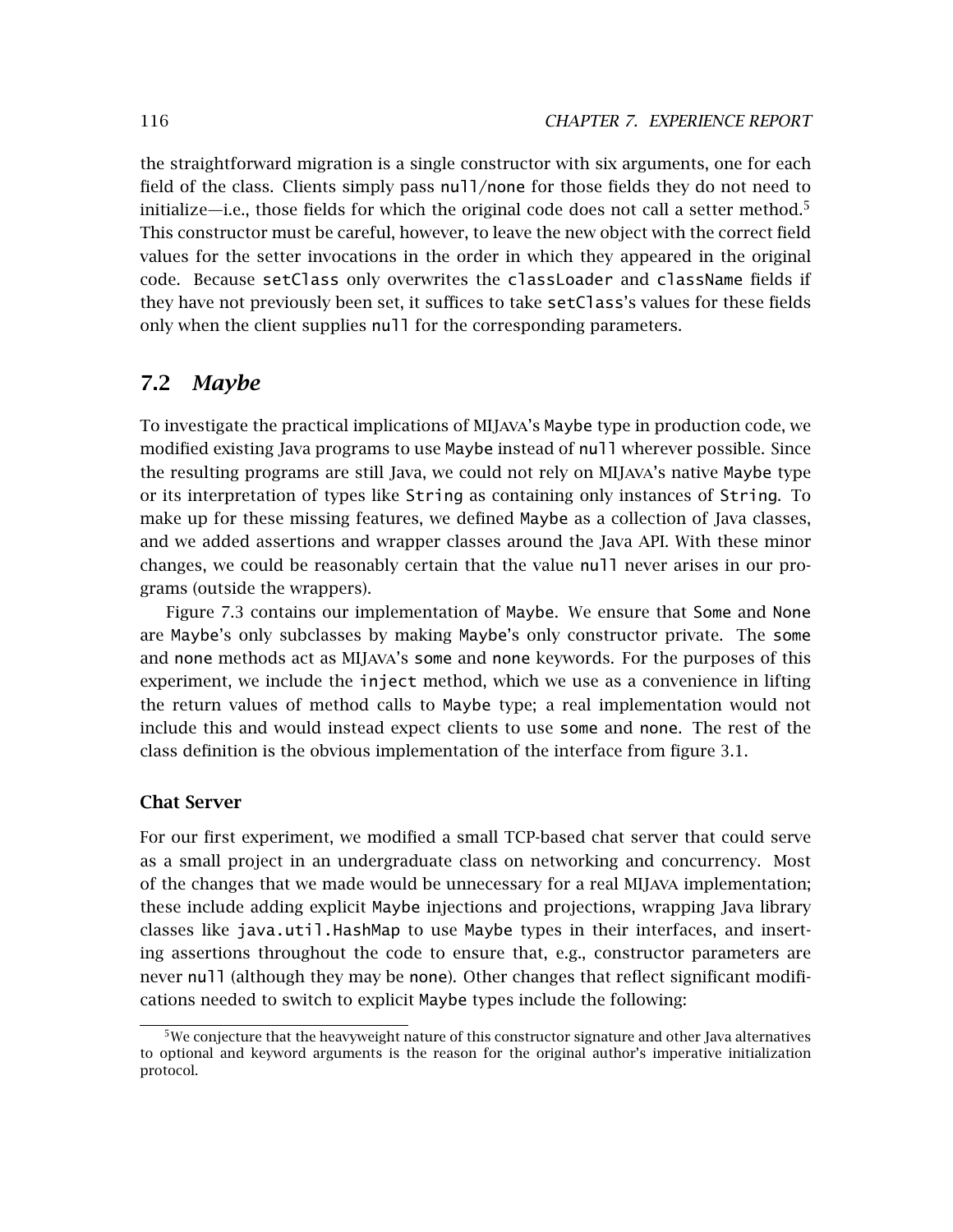```
public abstract class Maybe<T> {
    private Maybe() { }
    public static <U> Maybe<U> some(U obj) {
        assert obj != null;return new Some<U>(obj);
    }
    public static <U> Maybe<U> none() {
        return new None<U>();
    }
    // convenience method for wrapping library routines
    public static <U> Maybe<U> inject(U obj) {
        if (obj == null) {
            return new None<U>();
        else
            return new Some<U>(obj);
        }
    }
    public abstract boolean isSome();
    public abstract T valOf();
    public static class MaybeException extends RuntimeException { }
    private static class Some<T> extends Maybe<T> {
        private T val;
        public Some(T v) { val = v; }
        public boolean isSome() { return true; }
        public T valOf() { return val; }
    }
    private static class None<T> extends Maybe<T> {
        public None() { }
        public boolean isSome() { return false; }
        public T valOf() { throw new MaybeException(); }
    }
}
```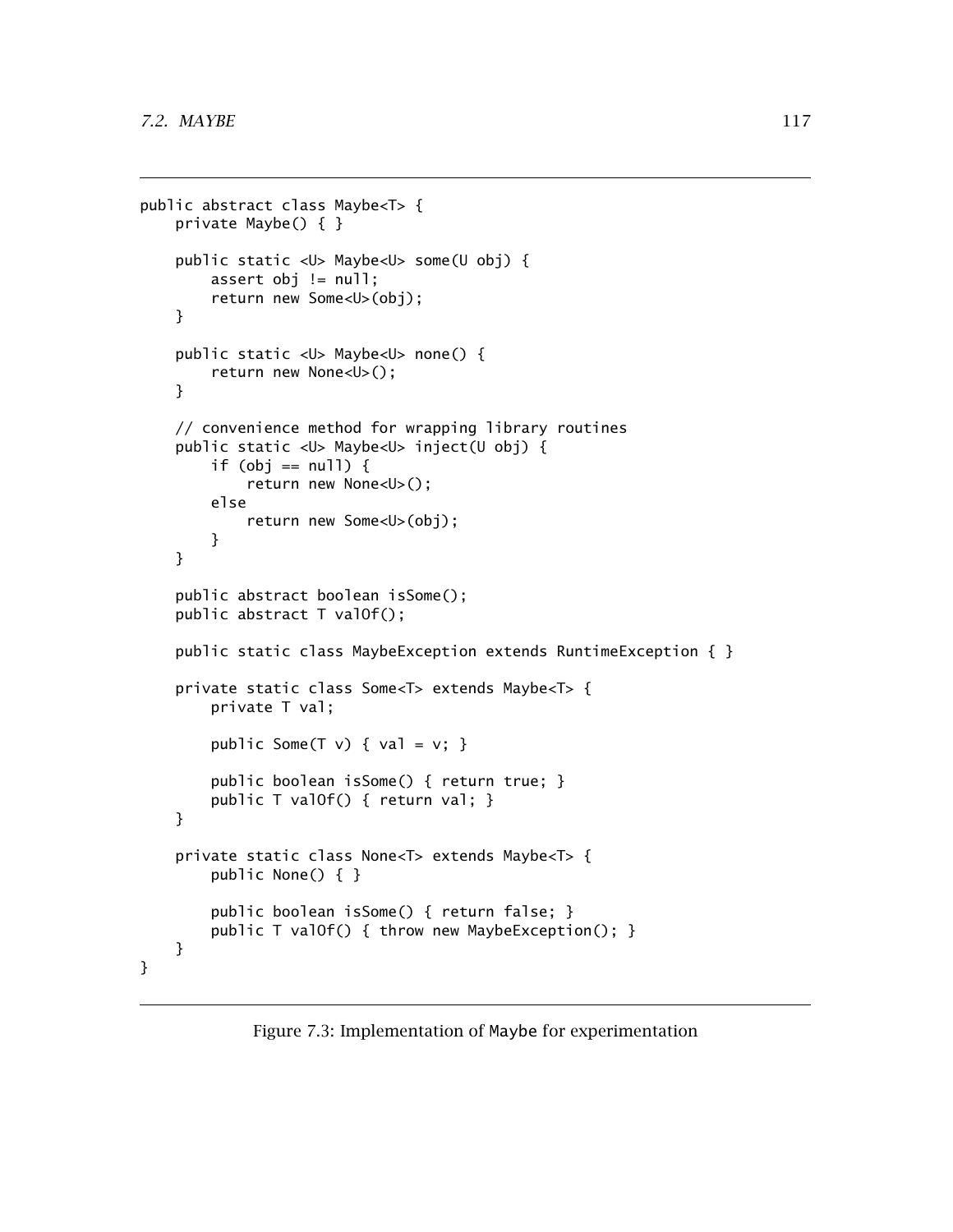• Because Maybe is invariant in its type argument, we needed to add explicit upcasts in certain contexts. For example, given two classes C and D, where D is a subclass of C, we cannot write the following:

```
Maybe<C> m() \{return Maybe.some(new D(...));
}
```
This fails to compile because return's argument has type Maybe<D>, which is not a subclass of Maybe<C>. In order to make this code well-typed, it is necessary to insert an explicit upcast:

```
Maybe<C> m() \{return Maybe.some((C) (new D(\ldots)));
}
```
Alternatively, assuming an MIJava implementation that supports Maybe casts as specified in MIJMODEL, one could write the following instead:

```
Maybe<C> m() \{return (Maybe<C>) (Maybe.some(new D(...)));
}
```
This alternative is not available during this experiment, however, because Java does not allow casts between the unrelated types Maybe<C> and Maybe<D>.

- It was necessary to add explicit isSome checks in certain places in the program, rather than relying on the valof method to throw an exception. Each x. isSome() call corresponds exactly to a  $x$  != null check in the original program. Further, these null checks are required by program logic and not by robustness.
	- By "robustness checks," we mean those checks equivalent in principle to

```
assert x := null;
```
in which the programmer is explicitly checking against null for the sole purpose of detecting and reporting the error earlier than would otherwise happen. In the translated version of the program, x would not have Maybe type, and therefore MIJAVA's type system would statically ensure that  $x$  is never none, making an explicit isSome check unnecessary (as well as ill-typed).

Other null checks, however, are required by program logic. For instance, consider an object with a field that represents a truly optional property: at certain points in the program's execution, the property is present, and at other points, it is not. In the original program, then, code that refers to this property must check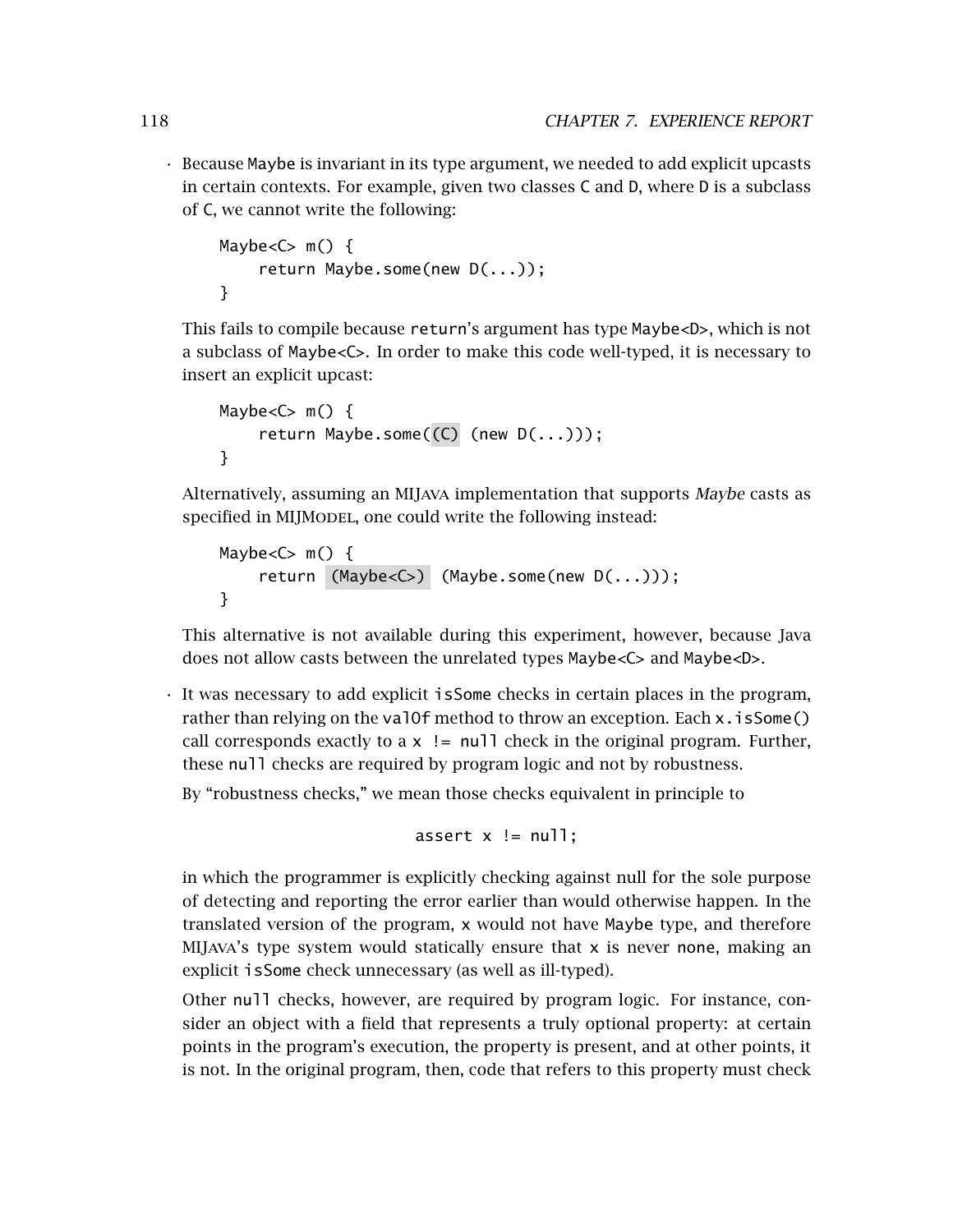to see whether the field is null and take appropriate action. (The appropriate action in cases where the field is null may sometimes be signaling an error, but not always. Indeed, in one particular situation in the chat server, the program signals an error if the field is *not* null.) Since the field represents an optional property, it must have a Maybe type in the translated version, and the program must explicitly call the isSome method in cases where it is not correct to throw an exception if the field is none. (As an alternative, we could have omitted the call to isSome and caught the MaybeException, but this strategy is very heavyweight, due to the syntactic overhead and the more complex control flow, and we do not expect that most Java programmers would accept this as the only—or even the primary—strategy.)

It was *not* necessary to change local variables to Maybe type if the program did not initialize them at point of declaration, as in the following excerpt:

```
public static void main(String[] args) {
    ServerSocket svr;
    try {
        svr = new ServerSocket(12345);
    } catch (IOException e) {
        System.err.println("Couldn't listen on port 12345");
        return;
    }
    // further references to svr follow
}
```
Here, we cannot move svr's initializer to its declaration, because the initializer (and only the initializer) must run in the context of a particular exception handler. It is not necessary to give svr the type Maybe<ServerSocket> and initialize it to none in the translation, because Java's definite assignment analysis [20, Ch. 16] proves that each control path through this function initializes svr before referring to it. This proof is not, however, always possible, as our experience with the next program demonstrates. The analysis only succeeds in this case because of the return statement in the exception handler.

# Jacksum

For our second experiment, we used the code base of the Jacksum project. Specifically, we modified various classes to use Maybe types throughout instead of Java's null value; of the various classes, jonelo.sugar.util.Base64 is a representative example.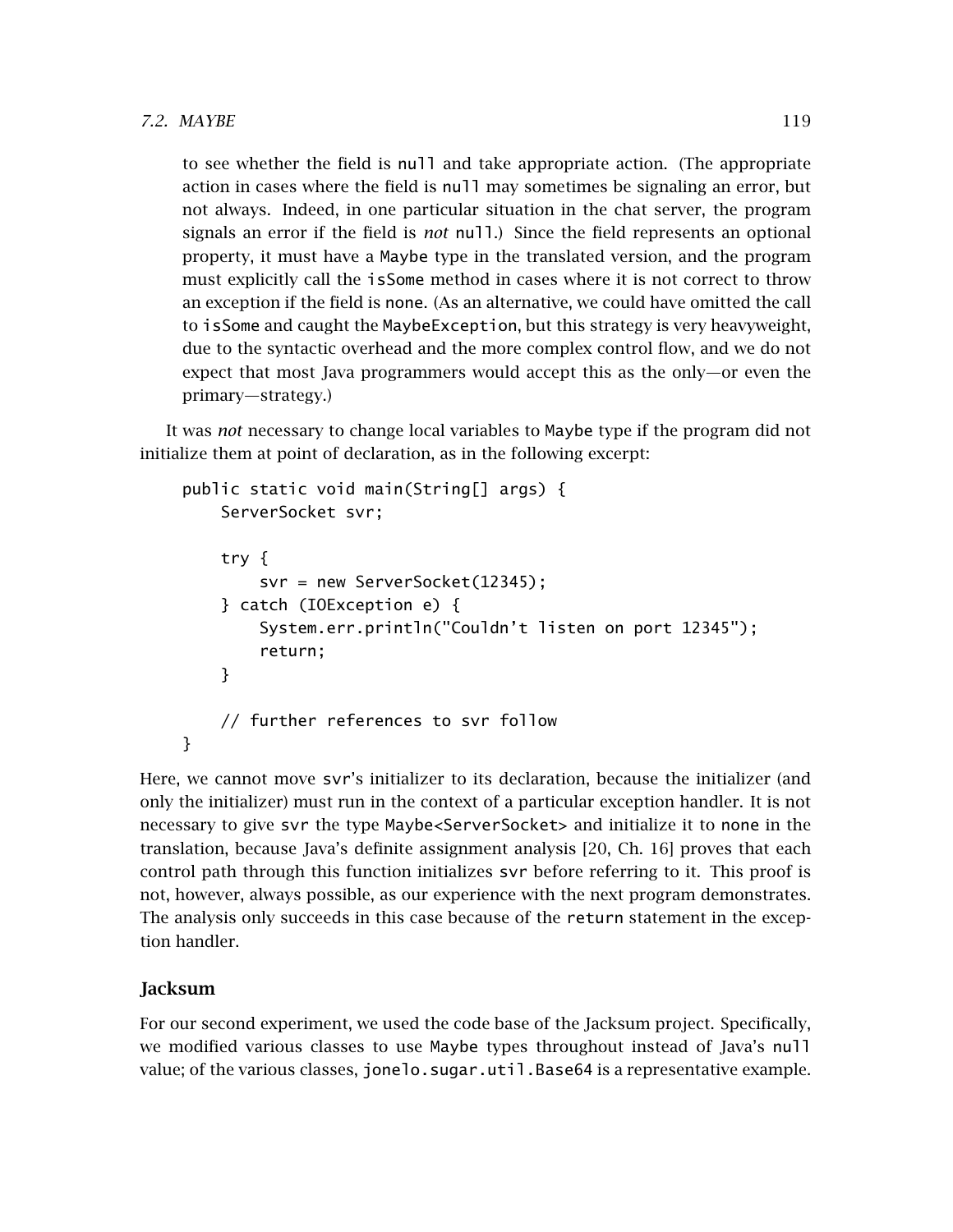(As our changes resulted in modifications to Base64's interface, we had to make minor changes to Java classes that interact with Base64, primarily the addition of explicit coercions to and from Maybe types. We do not discuss those further here.)

For the most part, our change consisted of the explicit upcasts and isSome checks described above, which lends further support to our claim that migrating Java classes to MIJava is generally straightforward. Beyond this, however, our experience with Jacksum suggested one way in which Maybe types can contribute to software specification and exposed another opportunity for future work.

First, in attempting to eradicate null from the Base64 class, we discovered several incompletely-specified methods in the Java API. For instance, the documentation for the following methods does not specify their behavior for null arguments:

- StringBuffer.replace(int, int, String)
- java.io.ByteInputArrayStream(byte[])—i.e., the constructor

Similarly, the specifications for the following methods do not indicate whether they can return null:

- java.io.ObjectInputStream.readObject()
- java.io.ByteArrayOutputStream.toByteArray()

Making Maybe types explicit would force library and documentation authors to specify where null/none is allowed. It would also draw attention to those places where none is allowed, to remind documentation authors to specify how a method behaves when passed none, or the circumstances under which it can return none. $^6$ 

Second, local variables with delayed initializers proved much more challenging in Jacksum than in the chat server. Figure 7.4 contains the original code of a method from the Base64 class. The highlighted declarations, for bais and ois, pose a significant challenge. In translating this function to MIJava, we would ideally like to avoid giving these two variables Maybe types, so we must drop the initializer expressions. If we do this, however, the Java compiler signals an error, because the definite-assignment analysis cannot prove that ois is initialized before its use in the finally block. Indeed, ois *can* be uninitialized here if the computation of bais's value, the call to ByteArrayInputStream's constructor, terminates with an uncaught exception.

 $6$ As a related note, we conjecture that fields with explicit Maybe types should focus programmers' attention on the costs of delayed initialization, specifically the weakened invariants governing those fields' values and the attendant run-time checks imposed by the coercions. This, in turn, should encourage class authors to provide constructors that initialize all fields to non-none values wherever possible, to avoid Maybe fields.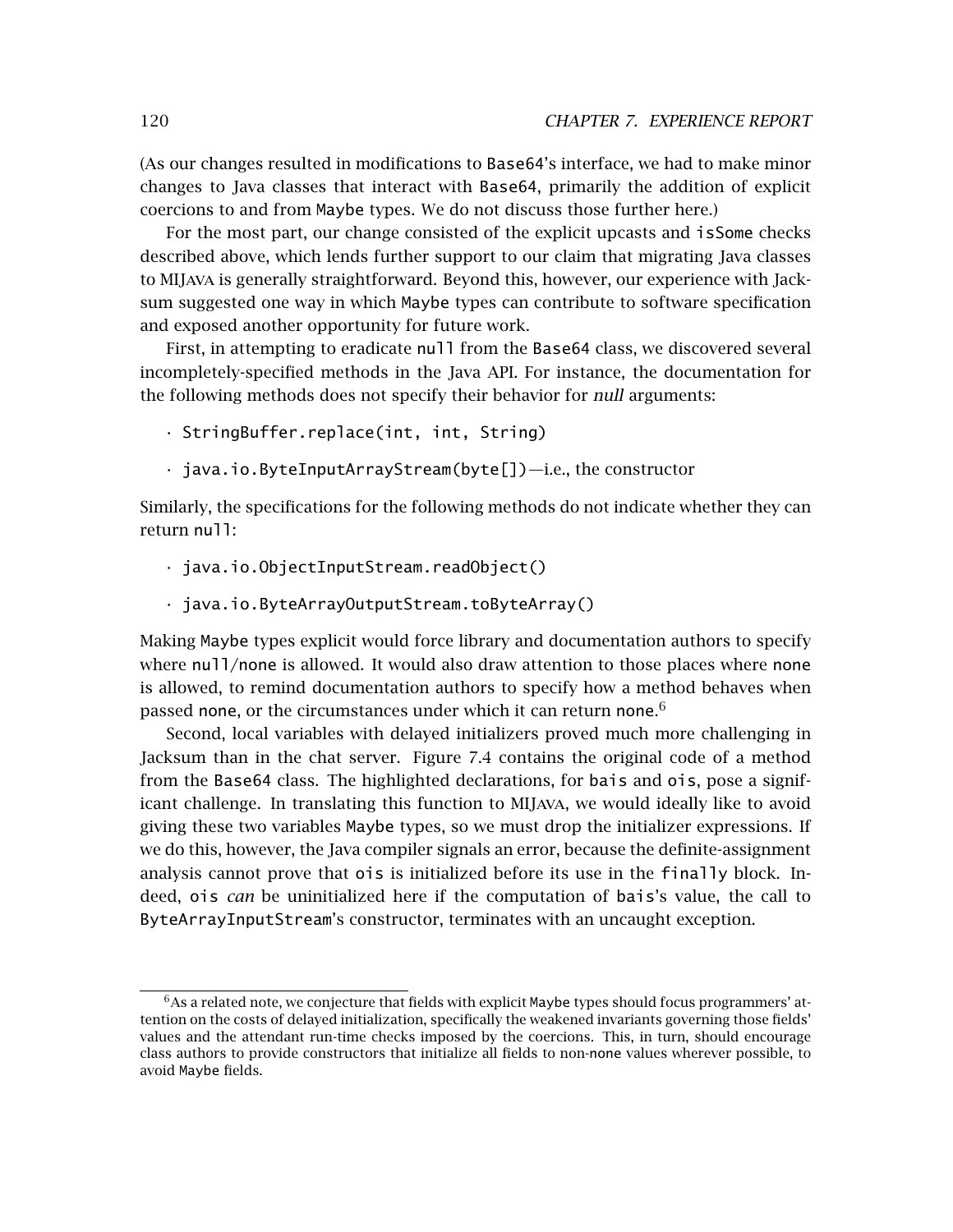```
public static Object decodeToObject(String encodedObject) {
   // Decode and gunzip if necessary
   byte[] objBytes = decode(encodedObject);
   ByteArrayInputStream bais = null;
   ObjectInputStream ois = null;
   Object obj = null;try {
        bais = new ByteArrayInputStream(objBytes);
       ois = new ObjectInputStream(bais);
       obj = ois.readObject();
    } catch(IOException e) {
        e.printStackTrace();
       obj = null;} catch(java.lang.ClassNotFoundException e) {
        e.printStackTrace();
       obj = null;} finally {
       try { bais.close(); } catch (Exception e) { }
       try { ois.close(); } catch (Exception e) { }
   }
   return obj;
}
```
Figure 7.4: Base64.decodeToObject, original version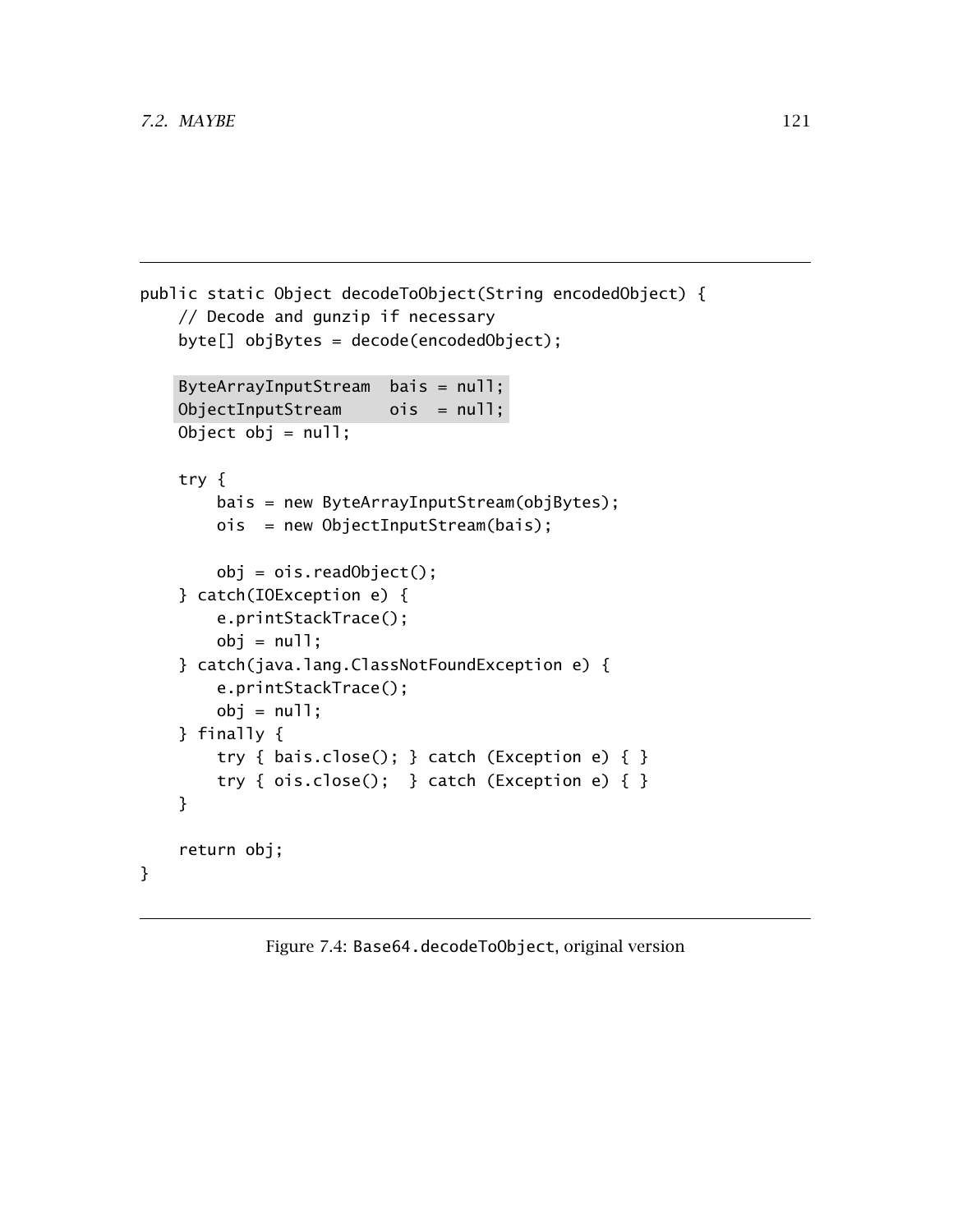```
public static Maybe<Object> decodeToObject(String encodedObject)
{
   // Decode and gunzip if necessary
   Maybe<byte[]> objBytes = decode(encodedObject);
   try {
        ByteArrayStream bais =
            new ByteArrayInputStream(objBytes.valOf());
       try {
            ObjectInputStream ois = new ObjectInputStream(bais);
            try {
                return Maybe.inject(ois.readObject());
            } finally {
                try {
                    ois.close();
                } catch (Exception e) { }
            }
        } finally {
            try {
                bais.close();
            } catch (Exception e) { }
       }
   } catch (IOException e) {
       e.printStackTrace();
        return Maybe.inject(null);
   } catch (ClassNotFoundException e) {
        e.printStackTrace();
        return Maybe.inject(null);
   }
}
```
Figure 7.5: Base64.decodeToObject, first migration attempt

We describe three attempts at a solution here, but none is completely satisfactory. Our first solution appears in figure 7.5, which does compile, but it imposes severe costs on the programmer. In this attempt, we adjust the scopes of bais and ois so we can initialize these variables at their declarations and in the contexts of the correct exception handlers. The deeply nested try/catch/finally structure is necessary because the scope of a variable declared in a try block does not include the associated finally block. Because the desired scoping complicates the control flow (and the syntactic nesting) of this method so severely, we cannot reasonably ask programmers to use this idiom.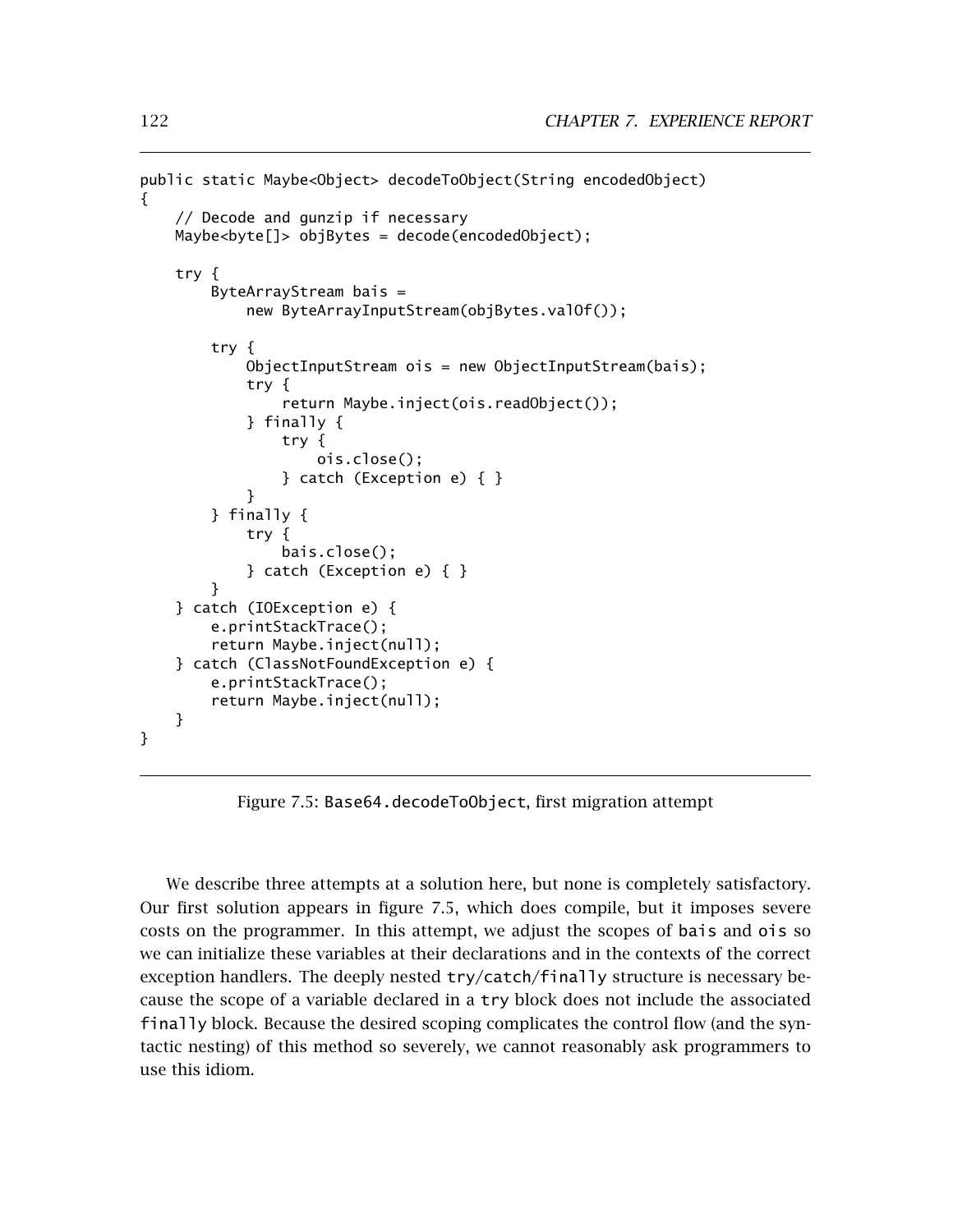```
public static Maybe<Object> decodeToObject(String encodedObject)
{
   // Decode and gunzip if necessary
   Maybe<byte[]> objBytes = decode(encodedObject);
   java.util.Stack<InputStream> cleanup =
       new java.util.Stack<InputStream>();
   try {
        ByteArrayStream bais = new ByteArrayInputStream(objBytes.valOf());
       cleanup.push(bais);
       ObjectInputStream ois = new ObjectInputStream(bais);
       cleanup.push(ois);
        return Maybe.inject(ois.readObject());
   } catch (IOException e) {
       e.printStackTrace();
       return Maybe.inject(null);
   } catch (ClassNotFoundException e) {
        e.printStackTrace();
        return Maybe.inject(null);
   } finally {
       while (!cleanup.empty()) {
            try {
                cleanup.pop().close();
            } catch (Exception e) \{ /* NOP */ \}}
   }
} // end decodeObject
```
Figure 7.6: Base64.decodeToObject, second migration attempt

In our second attempt, in figure 7.6, we simplify the code's structure and the control flow, and instead maintain a work list, as a Stack, that contains those input streams to be closed upon exit from the function. This solution has two drawbacks, however. First, it requires the overhead of an additional data structure, which affects both runtime memory requirements and program maintainability, as this new data structure comes with additional invariants. Second, this technique does not scale well to the general case. It works well here because all values that require cleanup are instances of the same type, and the cleanup operation requires invocation of the same method on all applicable values. In the general case, however, these properties do not hold, so representing the work list and performing the cleanup is much more complex. Indeed, in the worst case, the work list must be a list of closures, which require significant syntactic overhead in Java.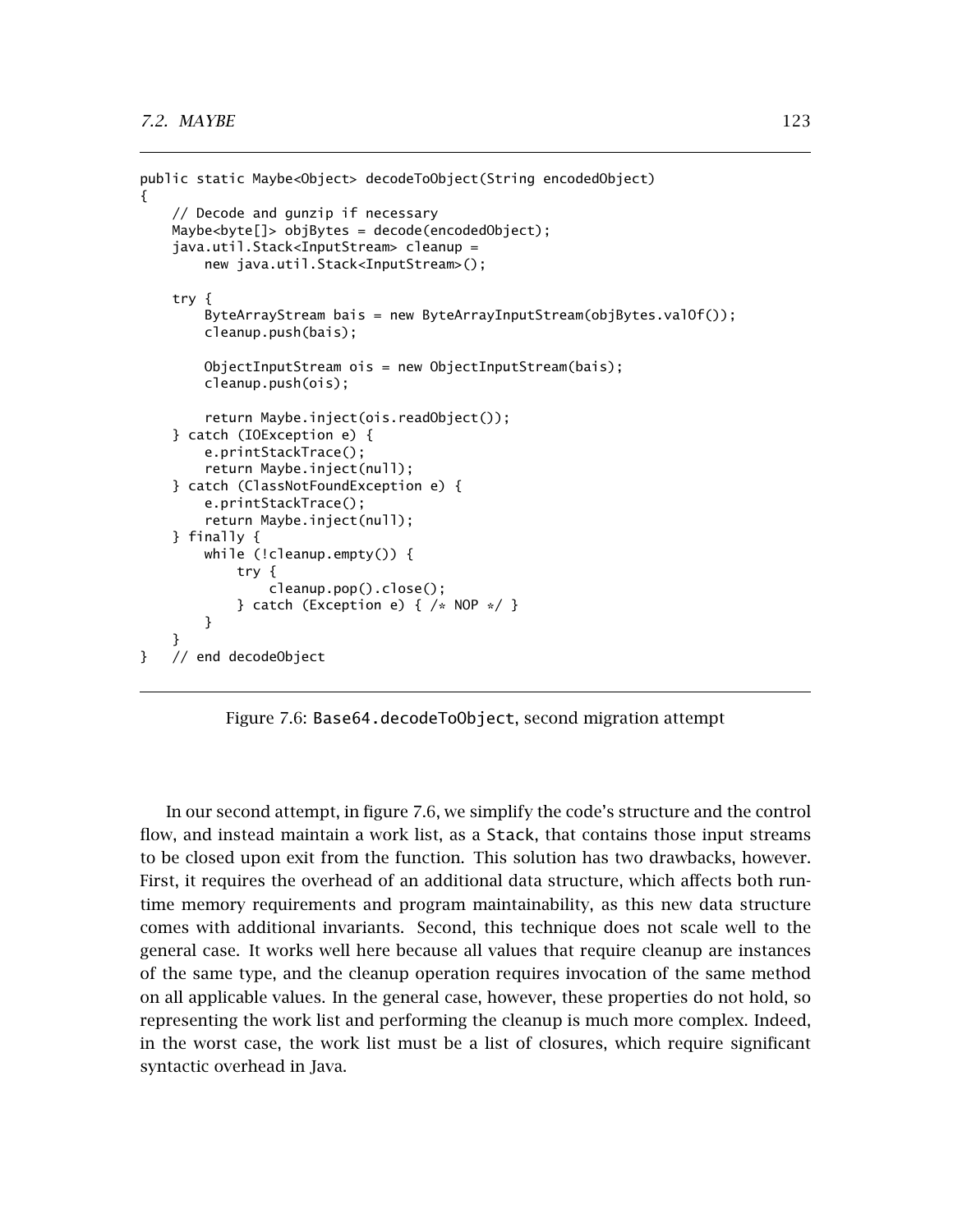```
public static Maybe<Object> decodeToObject(String encodedObject)
{
    // Decode and gunzip if necessary
    Maybe<byte[]> objBytes = decode(encodedObject);
    Maybe<ByteArrayInputStream> bais = Maybe.none(null);
    Maybe<ObjectInputStream> ois = Maybe.none(null);
    try {
        bais = Maybe.some(new ByteArrayInputStream(objBytes.valOf()));
        ois = Maybe.some(new ObjectInputStream(bais.valOf()));
        return decodeWork(ois.valOf());
    } catch (IOException e) {
        e.printStackTrace();
        return Maybe.none(null);
    } finally {
        // any MaybeExceptions are discarded along with IOExceptions
        try { ois.valOf().close(); } catch (Exception e) { }
        try { bais.valOf().close(); } catch (Exception e) { }
   }
}
private static Maybe<Object> decodeWork(ObjectInputStream ois)
      throws IOException {
    try {
        return Maybe.inject(ois.readObject());
    } catch (ClassNotFoundException e) {
        e.printStackTrace();
        return Maybe.none(null);
   }
}
```
Figure 7.7: Base64.decodeToObject, third migration attempt

In our third attempt, in figure 7.7, we split decodeToObject into two methods. The first, still called decodeToObject, performs the setup and tear-down logic, and the second, decodeWork, performs the computation of interest. Clients of the original method continue to call decodeToObject. This strategy has the advantage that the Maybe types on bais and ois are limited to decodeToObject; the decodeWork method can safely assume that these objects are always present. The primary drawback to this technique, of course, is the significant syntactic overhead of the two method definitions, which is particularly bad in this case because the additional code dwarfs the code that performs the actual computation.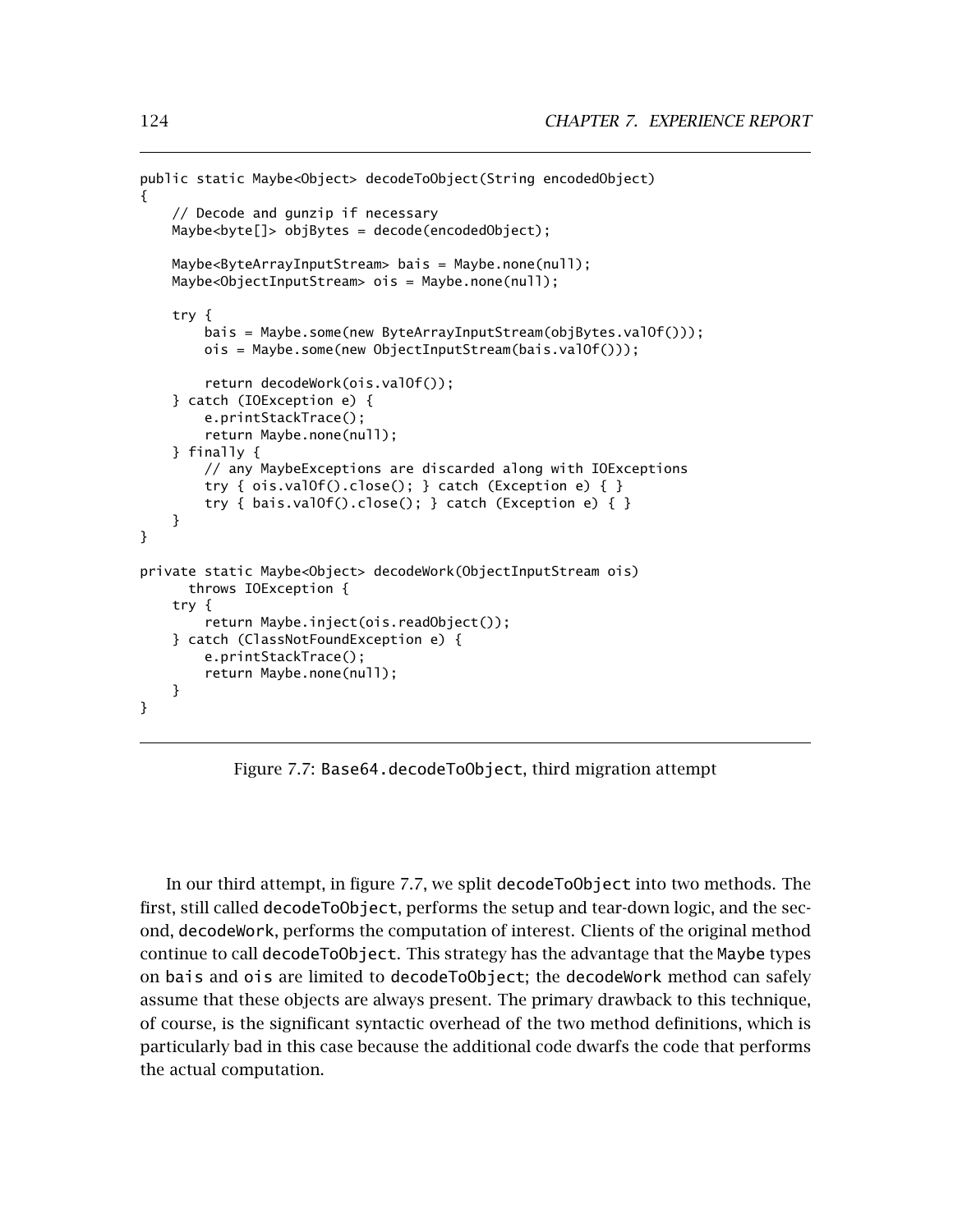### 7.3. CONCLUSION 125

As difficult as this change was, only one method out of all the classes that we migrated presented these problems. Based on our experience with this codebase, then, it appears likely that problems such as this arise only infrequently during migration.

## 7.3 Conclusion

Our experience with MIJava's constructors and Maybe types suggests strongly that programmers can migrate existing Java programs to MIJava with only minor difficulties. In many common cases, moving to MIJava's constructors requires only changes to the constructors being migrated. Programmers must make non-local changes (to other methods in the same class, or to other classes in the program) only in those situations in which constructors dispatch to helper methods in the class to avoid repeated code, or in which the class relies on an initialization protocol that, like Ant's AntTypeDefinition, involves more than invoking the constructor. In cases where the cost of migrating to an MIJava constructor is extremely high because of the need to provide values for every field, the programmer has the flexibility to give one or more fields Maybe types and define a constructor that provides weaker guarantees about field initialization. The primary outstanding drawback to MIJava's constructors, as we define them here, is the duplication of code (beyond that required by Java) in certain circumstances, which suggests future work to find abstractions that avoid this while still allowing MIJava to prove its guarantees statically.

While the experiments with Maybe generally show that introducing these types to existing programs is straightforward (assuming that the program's binary-only libraries, including the Java API, also use Maybe), they also suggest future work involving local variables whose scope interacts poorly with the method's control flow, as in the Jacksum example. While, as with constructors, the programmer can replace these uses of null with Maybe without requiring significant modifications to the rest of the method's body, this does limit how strong the type system's guarantees can be, and we would like to find abstractions that avoid the use of Maybe in these situations.

Even without these better abstractions, though, MIJava still represents an improvement in these cases, because in such situations the original Java program must initialize the local variable to null, even if the variable in question does not truly represent an "optional" property. As a result, it is still possible for the program to refer to this variable in an uninitialized state, and Java can provide no protection against this. MIJava still allows the access, but the Maybe type serves not only to detect these errors sooner, but also to signal the programmer that greater care is required when dealing with such variables.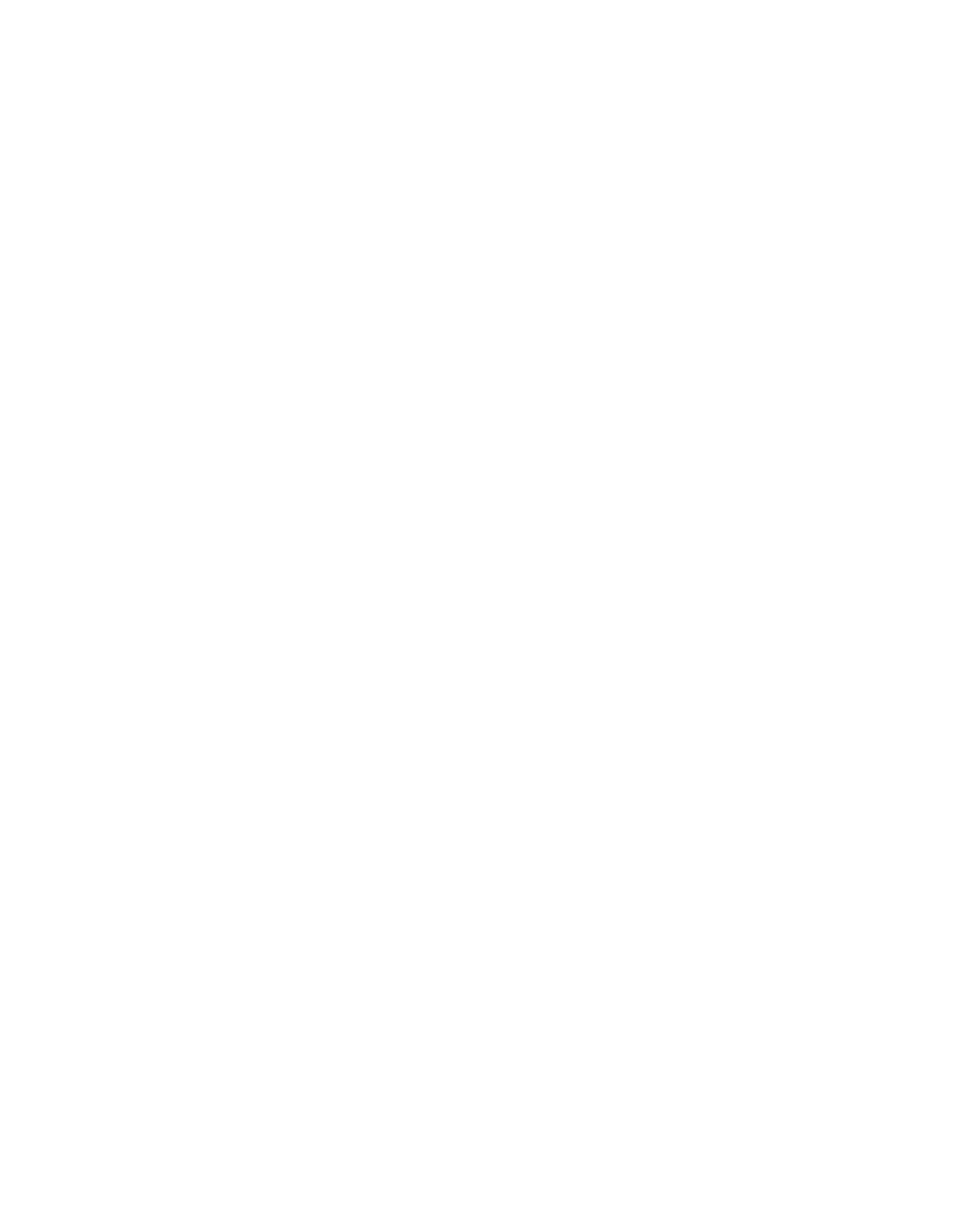# Chapter 8

# Related Works

The number of object-oriented languages has proliferated greatly in recent years, producing language implementations, models, and informal proposals. Some of these languages attempt to address the problems with *null*. For those languages like Java that do not directly attempt to reduce *null*'s dangers, researchers have also proposed a number of static analyses to attempt to detect and reason about uses of null. None of these efforts provide all of MIJava's benefits, as most omit either a migration path from an existing language, or a fully general Maybe type, or both.

# 8.1 Object Creation

Object-oriented languages and models demonstrate a wide range of object initialization mechanisms, including several that attempt to prevent access to uninitialized fields through some combination of dynamic and static checks. Most, however, either do not provide (all of) MIJava's guarantees or severely weaken the language's expressiveness in order to do so.

## General-Purpose Languages

## Spec#

In a parallel effort, Spec# [4, 13] has developed constructors that appear to provide all of the guarantees and flexibilities of MIJava's constructors. In Spec#, constructors look much like Java's, as they are a normal sequence of statements that initialize fields through standard field assignments. Constructors must also include a call to one of the superclass's constructors, written  $base(\ldots)$ .<sup>1</sup> The specific restrictions on this base

<sup>&</sup>lt;sup>1</sup>As in Java and  $C#$ , Spec# constructors may dispatch to another constructor in the same class by writing  $this(...)$  instead of calling the superclass's constructor. Neither the Spec# documentation nor the research literature describes how such constructor dispatches interact with the restrictions on constructors or the creation of cyclical objects.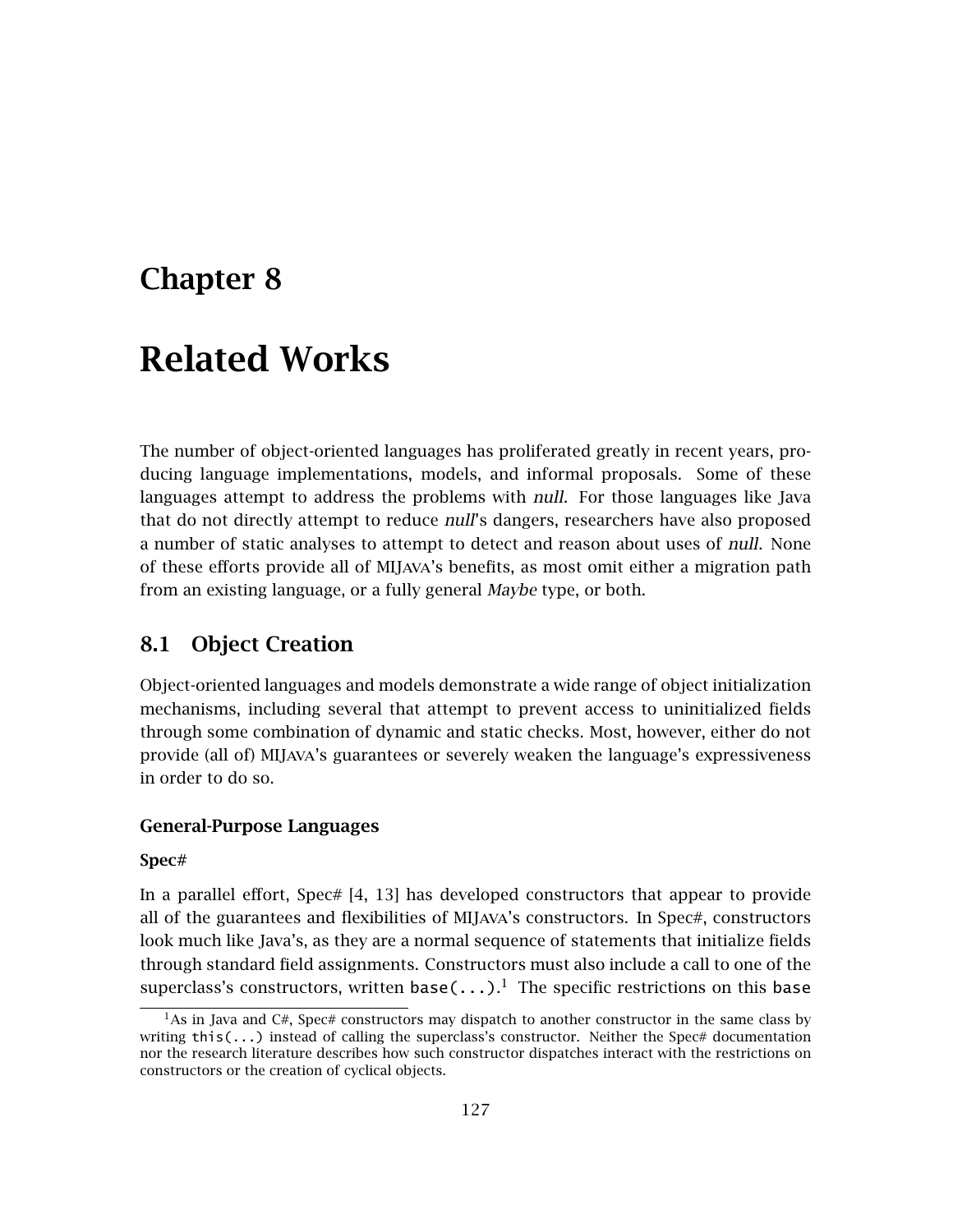call, however, differ from Java and depend on whether the programmer has declared the constructor to be "delayed" (the default) or not. If the constructor is delayed, then the following restrictions apply:

- Each control path through the constructor must invoke base exactly once.
- Each control path through the constructor must initialize all non-inherited fields of non-null type by assigning to them at least once. These initializations may appear either before or after the call to base.
- Before calling base, references to this, including implicit ones, may appear only in contexts of the form this.  $fd = expr$ .
- After the call to base, the program may refer to this, but it has "delayed" type, signaling that it is not completely initialized. Additional constraints apply to objects with delayed type:
	- $-$  Programs may invoke only delayed methods<sup>2</sup> on delayed objects. (In a delayed method or constructor, this has delayed type.)
	- All fields in a delayed object are also delayed and thus subject to the same restrictions. In particular, therefore, a program may not perform any primitive operations that require the value of a delayed field, like arithmetic computation or writing the contents of the field to an output device.
	- Programs may, however, assign to fields in delayed objects, to complete their initialization.

Different restrictions, however, apply if the programmer explicitly marks the constructor as not delayed: each control path through the constructor must initialize all fields of non-null type *before* calling base, this is otherwise inaccessible before the call to base, and after that call, this does not have delayed type. As a result, non-delayed Spec# constructors are (it appears) essentially equivalent to MIJava's. The portion of the Spec# constructor before the call to base corresponds roughly to MIJava's field initialization sections, and the remaining part of the constructor is equivalent to MIJava's postinit blocks.

In each case, the Spec# type checker verifies that constructors and delayed methods satisfy the above requirements. These requirements appear to be sufficient to guarantee that no program accesses an uninitialized field, although Fähndrich and Xia do not provide a formal proof of this guarantee.

While delayed types, methods, and constructors are primarily part of Spec#'s mechanism for constructing cyclical data structures, and we discuss them further in that

 $2$ Unlike constructors, methods are not delayed by default; programmers must explicitly mark them as such.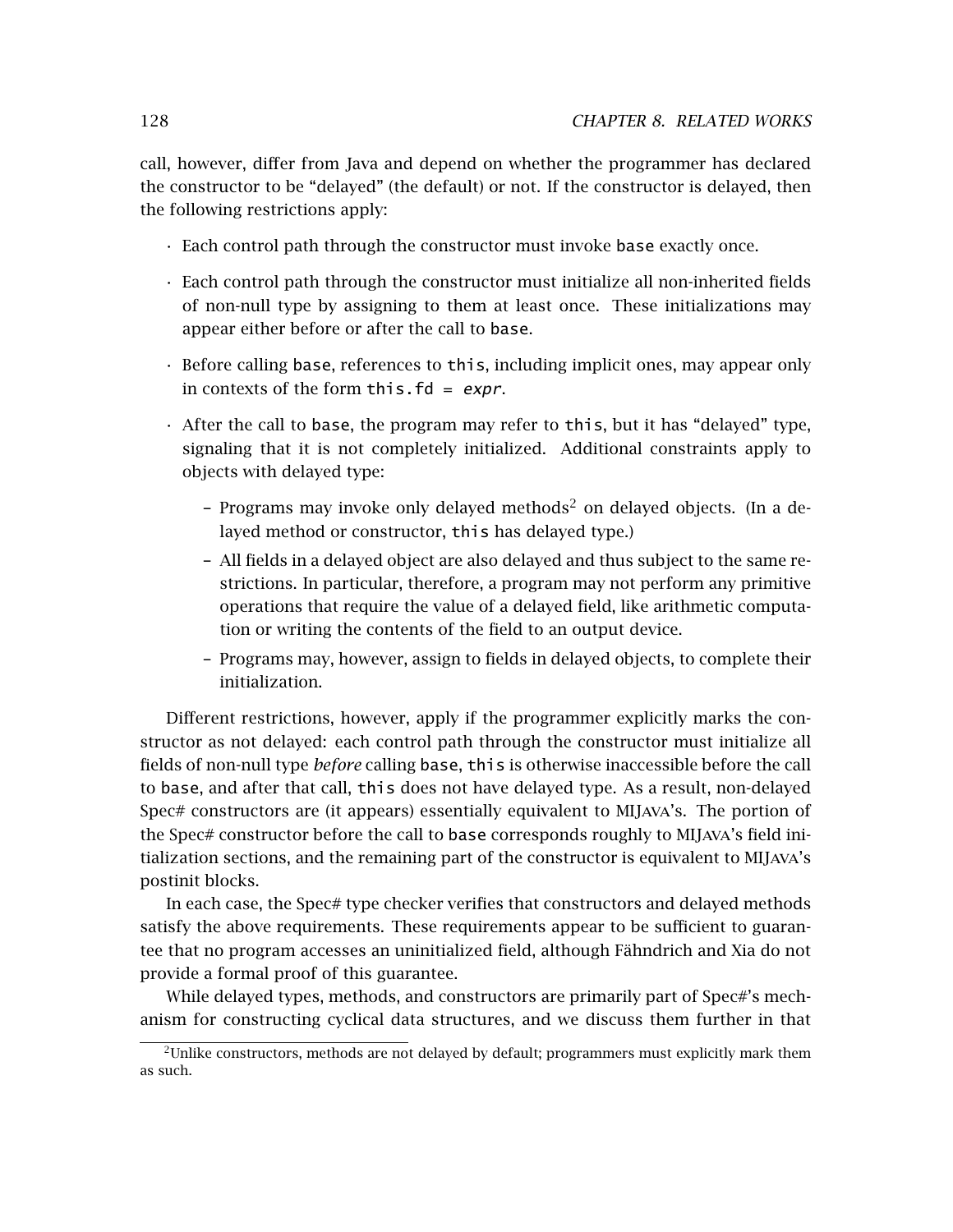### 8.1. OBJECT CREATION 129

context below, they do affect the language's ability to represent certain construction features. First, by marking individual methods as delayed, programmers can spread object initialization code out across these delayed methods, thereby factoring repeated code out from multiple constructors. Second, because delayed constructors do not allow actions that require access to the object under construction, delayed constructors have no equivalent to MIJava's postinit blocks. Instead, class authors must defer such computation to a normal (non-delayed) method, which clients must explicitly call after instantiating the object.<sup>3</sup>

Two primary differences remain between MIJAVA's constructors and Spec#'s nondelayed constructors. First, MIJava guarantees that *all* fields are initialized before use; Spec# guarantees this only for fields of non-null type. Second, MIJava executes the base class's field initialization section before that of the derived class, whereas Spec# performs these operations in the opposite order. We conjecture that both orders lend themselves equally well to the development of new classes written directly in MIJava or Spec#. In migrating classes from either Java or C#, however, the difference can have significant consequences, as it affects the order in which the program executes any sideeffecting operations in the constructors. (The order in which the fields are initialized is less important, because, as we have argued above, programs cannot observe partiallyinitialized objects.) MIJava's preservation of Java's initialization order simplifies the migration process, since (if nothing else) programmers do not have to reason about whether side-effecting constructors are independent of this order.

Finally, although the Spec# wiki<sup>4</sup> does mention integration with  $C#$ , this discussion is limited to instructions for invoking the compiler correctly, so Spec# cannot be considered an extension of  $C#$  in any meaningful sense. MIJAVA, in contrast, demonstrates how to add uninitialized-field guarantees to an existing language and provides a migration path from that language.

#### OCaml

Object initialization in OCaml [27, 45] is extremely restrictive compared to Java and other mainstream OO languages, as OCaml classes are effectively limited to a single constructor. OCaml does enforce the distinction between the two stages of object initialization, and field initialization expressions may not refer to this, ensuring that all fields are accessed before they are initialized. Further, classes may contain a single initializer declaration, which is similar to MIJava's postinit blocks. Our experience with MzScheme's object system [15, Ch. 5], which uses a similar initialization mechanism, demonstrates that one constructor per class is simply not enough for large-scale

 $3$ In a non-delayed constructor, on the other hand, the code that appears after the call to base is equivalent to a MIJava postinit block, but programmers cannot use such a constructor in the (nonassignment-based) creation of object cycles.

<sup>4</sup>http://channel9.msdn.com/wiki/specsharp/homepage/, as of December 14, 2008.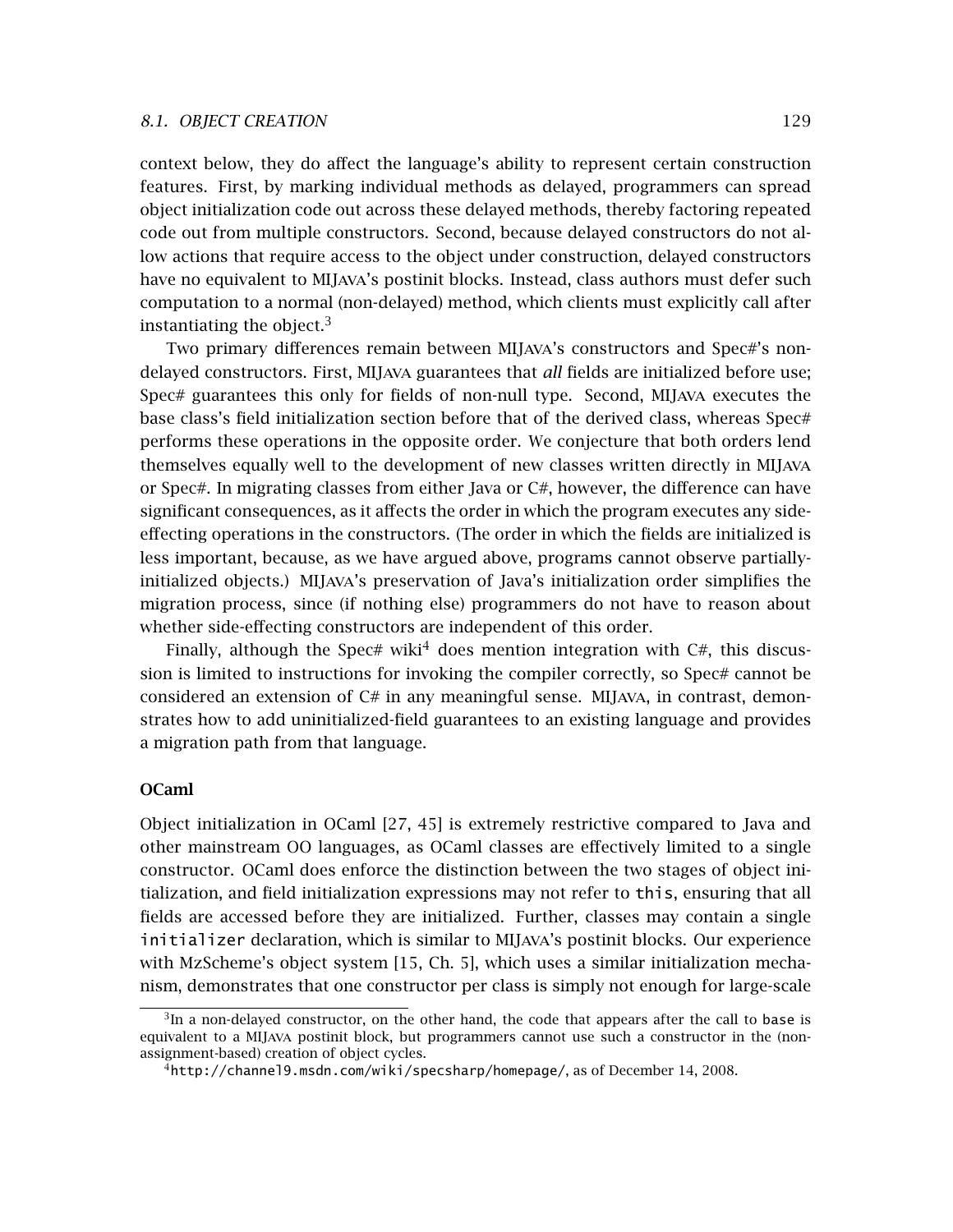```
object NullInit {
    class Test {
        var s : String = \overline{\phantom{a}}def this(s_in : String) { this(); println(this.m()); s = s_in }
        def m() : int = s.length()
    }
    def main(args : Array[String]) {
        val dummy = new Test("Hello, world!")
        println("done");
    }
}
```
Figure 8.1: Uninitialized field reference in Scala

software development. MIJava generalizes OCaml's simplistic constructor model to a realistic mechanism such as that found in Java.

## Scala

Scala [35] extends OCaml's approach to support multiple constructors, but field initialization code may refer to this in Scala. As a result, Scala suffers from all the problems discussed in Chapter 2, as the code in figure 8.1 demonstrates. Upon execution, this program terminates with an uncaught (Java) null-pointer exception at the highlighted expression.<sup>5</sup>

## Haskell's Overlooked Object System

Kiselyov and Lämmel describe OOHASKELL [26], a library that supports Java-like classbased object oriented programming in Haskell [40]. OOHaskell represents objects as (extensible) records of functions; the functions correspond to Java's methods. Fields, in this system, are merely variables bound within the methods; mutable fields have type, e.g., IORef Int or STRef Int. Classes, however, do not have an explicit representation separate from the functions that create instances.

Figure 8.2 displays an example of object creation in OOHASKELL. The mk\_rectangle function, which serves as the constructor of the implicit rectangle "class," takes five arguments and produces a new rectangle instance. The first four parameters, x, y, width, and height, are initialization parameters for the object, much like Java constructor arguments, and the fifth parameter, self, is a reference to the object itself. The function

<sup>5</sup>Scala 2.7.1 final, Java 1.5.0\_16, Mac OS 10.5.5.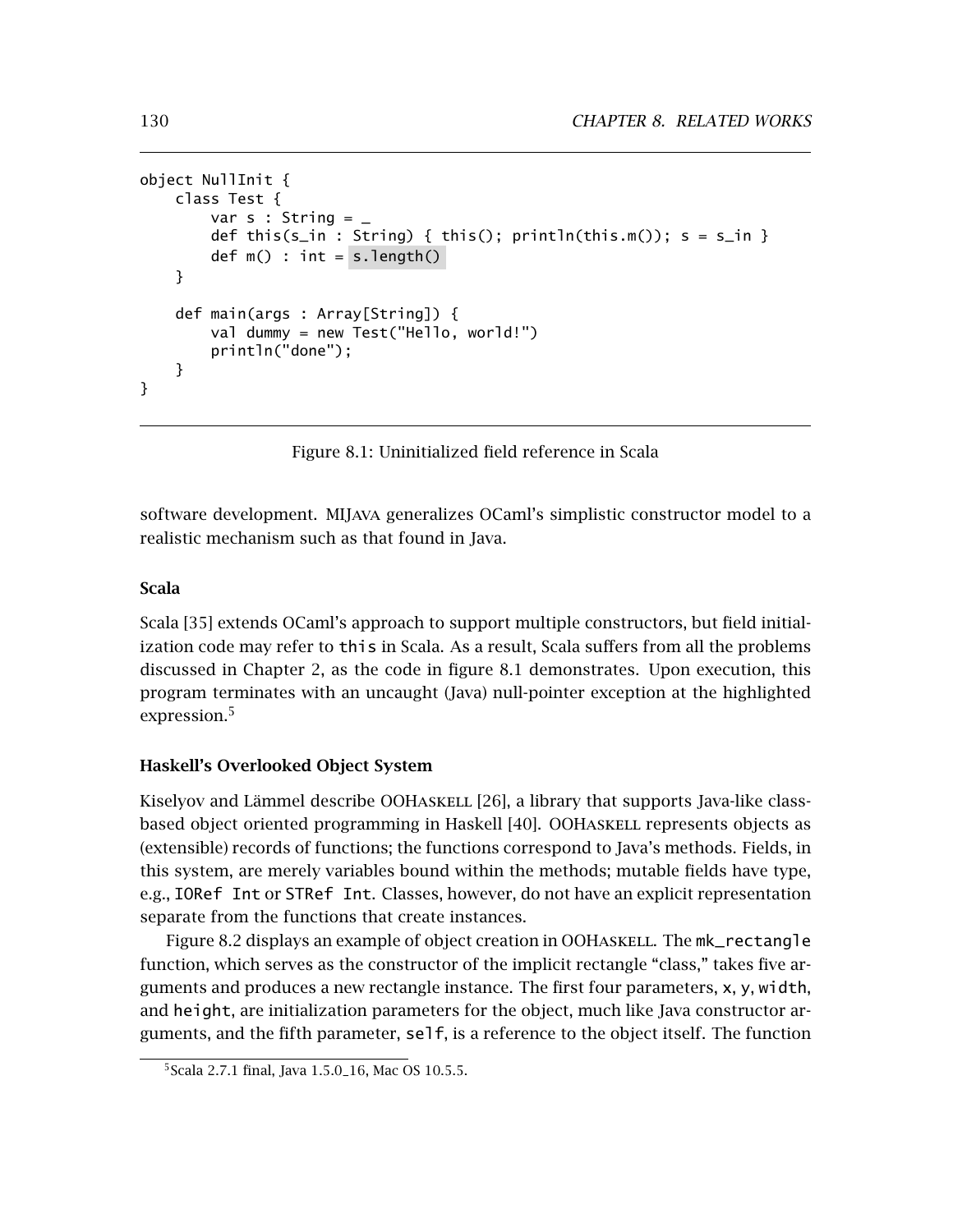```
mk_rectangle x y width height self
 = do
   -- invoke "constructor" in superclass (shape)
   super <- shape x y self
   -- declare mutable fields
   w <- newIORef width
   h <- newIORef height
   -- construct & return object (record of methods)
   returnIO $
        getWidth .=. readIORef w
    .*. getHeight .=. readIORef h
    .*. setWidth .= (\neww -> writeIORef w neww)
    .*. setHeight .=. (\newh -> writeIORef h newh)
    -- etc
    .*. super
```
Figure 8.2: OOHaskell Example constructor

invokes the superclass's "constructor" to obtain the record representing an instance of the superclass, declares various bindings corresponding to Java fields, and then extends the superclass instance record with new slots corresponding to the class's methods. The expression *label* .=. *value* is record-component specification, which serves the purpose of method definition, and the .\*. operator is record extension.

To create an instance of this class, a client writes

```
mfix (mk_rectangle (10 :: Int) (20 :: Int) 5 6),
```
where the mfix function, in Haskell's MonadFix class, "feeds the object to its own constructor," so to speak, and finds the fixed point implicit in the methods' mutual recursion. Since fields are normal Haskell bindings, programmers cannot create a field without specifying an initial value (even if the value is Nothing, for fields of Maybe type), so guarantees against uninitialized field access follow directly from the underlying language.

Because the identifier self is in scope throughout the constructor, it is possible to write code that invokes a method on self before the object has been constructed, as in the highlighted expression in figure 8.3. (Note that, even though Haskell is lazy, the highlighted expression is guaranteed to execute before the record creation, since the entire body of the constructor is in a do form.) This premature method call, however, does not observe the uninitialized field as it would in Java or C++, but rather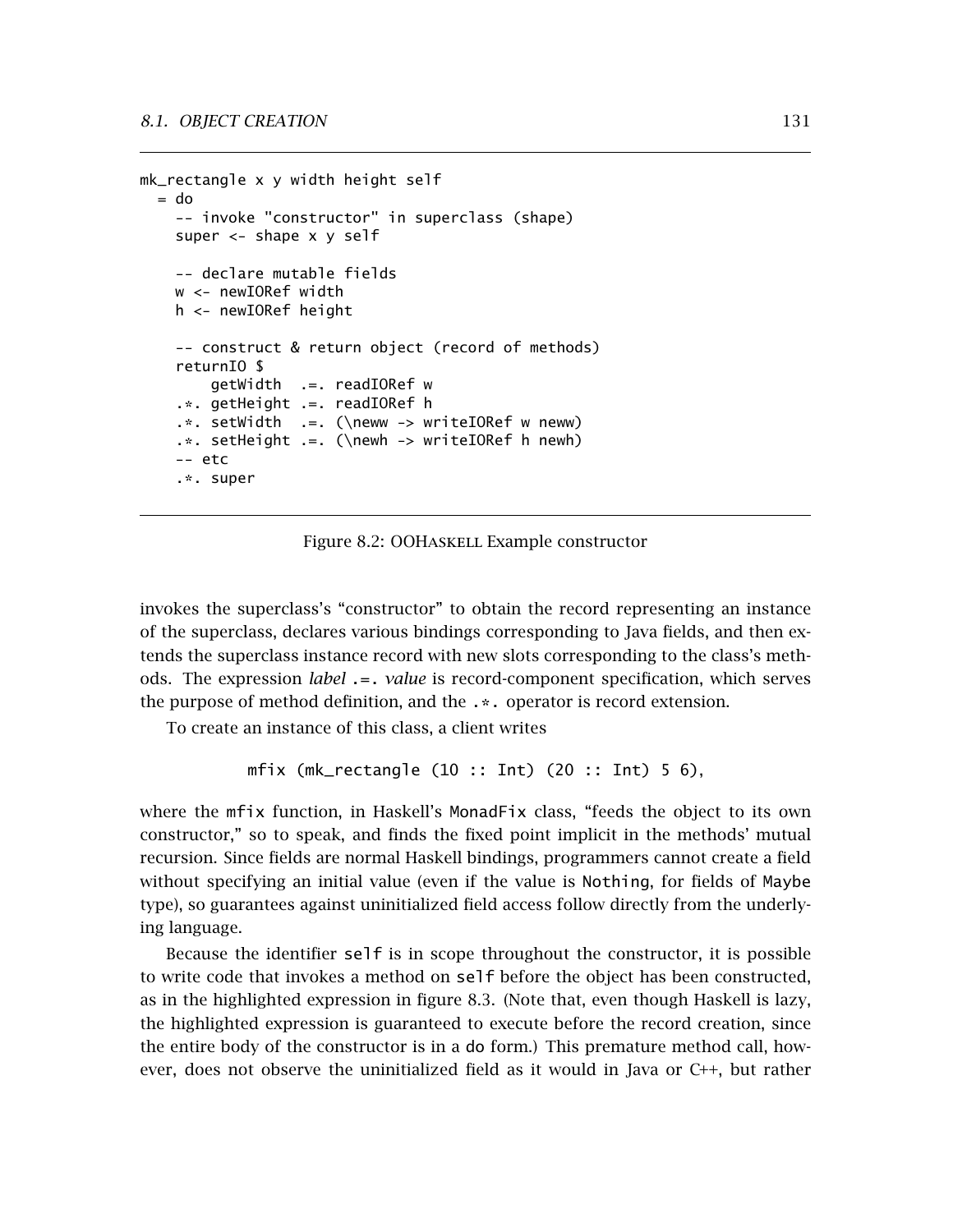```
mk_rectangle x y width height self
 = do
    -- declare mutable fields
   w <- newIORef width
   h <- newIORef height
   print (self # getWidth)
    -- construct & return object (record of methods)
    returnIO $
         getWidth .=. readIORef w
     .*. getHeight .=. readIORef h
     .*. setWidth .=(\n\text{www -> writeIORef } w new).*. setHeight .=. (\newh -> writeIORef h newh)
     .*. emptyRecord
```
Figure 8.3: OOHASKELL: Premature computation on an object

```
mk_rectangle x y width height self
 = do
    -- declare mutable fields
   w <- newIORef width
   h <- newIORef height
   -- print (self # getWidth)
    -- construct & return object (record of methods)
   construct self (\self ->
        getWidth .=. readIORef w
     .*. getHeight .=. readIORef h
     .*. setWidth .= (\neww -> writeIORef w neww)
     .*. setHeight .=. (\newh -> writeIORef h newh)
     .*. emptyRecord)
```
Figure 8.4: OOHASKELL: Statically preventing premature computation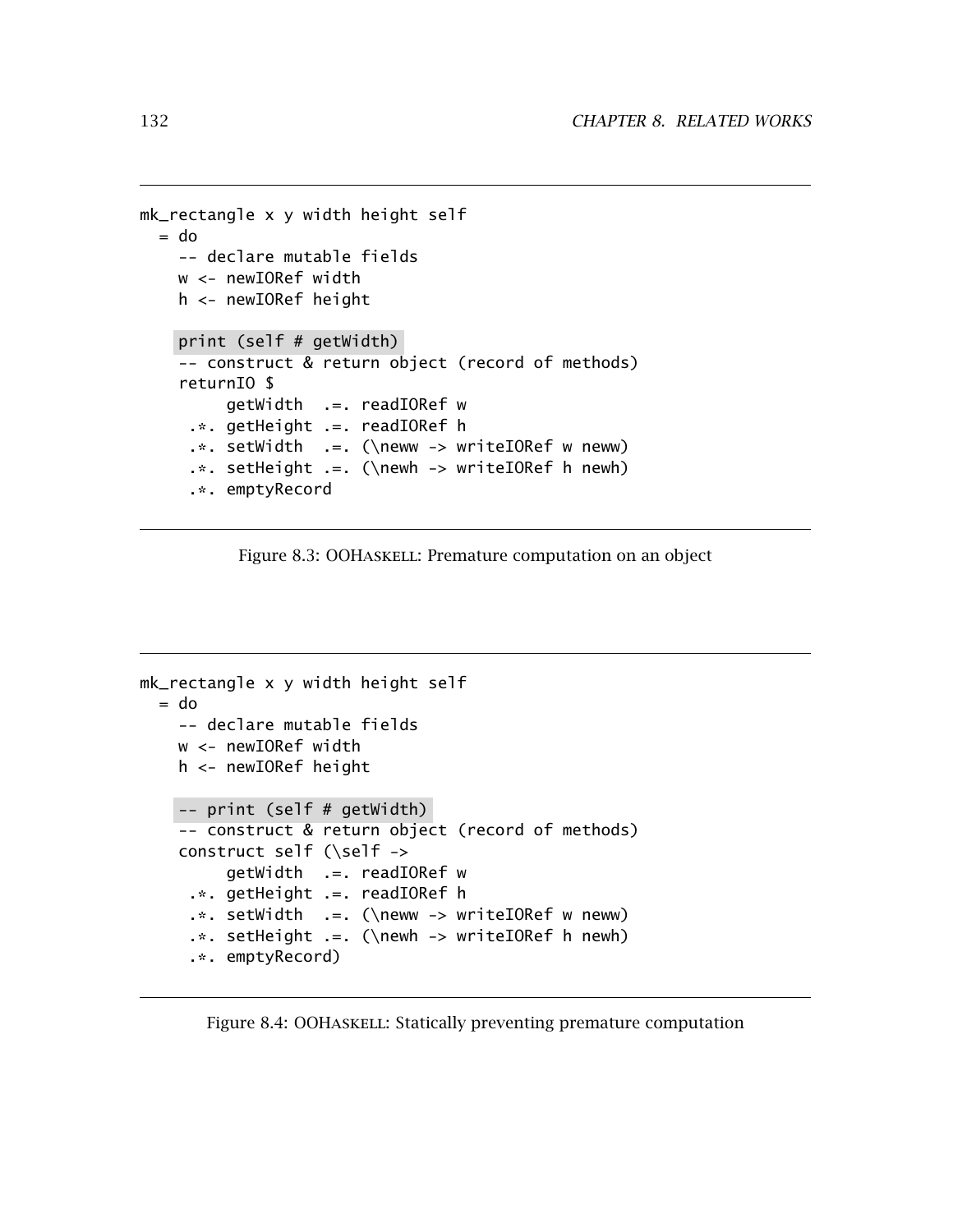```
class Base {
public:
    Base() { m(); }
    virtual void m() {
        std::cout << "Base\n";
    }
}
class Derived : public Base {
public:
    Derived() : Base() { m(); }
    virtual void m() {
        std::cout << "Derived\n";
    }
}
int main() {
    Derived d;
    return 0;
}
```
Figure 8.5: Constructor behavior in C++

diverges. To help programmers avoid this problem, the authors provide an additional construction mechanism that uses OOHaskell functions new and construct instead of mfix and returnIO, respectively, as demonstrated in figure 8.4. With these functions, OOHaskell uses the type system to ensure that the program cannot invoke methods on self before constructing the record and computing the fixed point, and the highlighted expression in this new figure results in a compile-time type error when uncommented. Their strategy for preventing premature computation on an object does not work for Java, however, as it relies both on Haskell's advanced type system and on its lazy evaluation, neither of which are available in traditional OO languages.

 $C++$ 

C++ [51] attempts to prevent uninitialized field accesses by treating virtual method dispatch in a special way in the dynamic extent of constructors. Programmers may refer to this at any point in the execution of a constructor, and the run-time system adjusts the dynamic type of the object \*this as construction proceeds. As an example, consider the program in figure 8.5. The allocation of the variable d, of type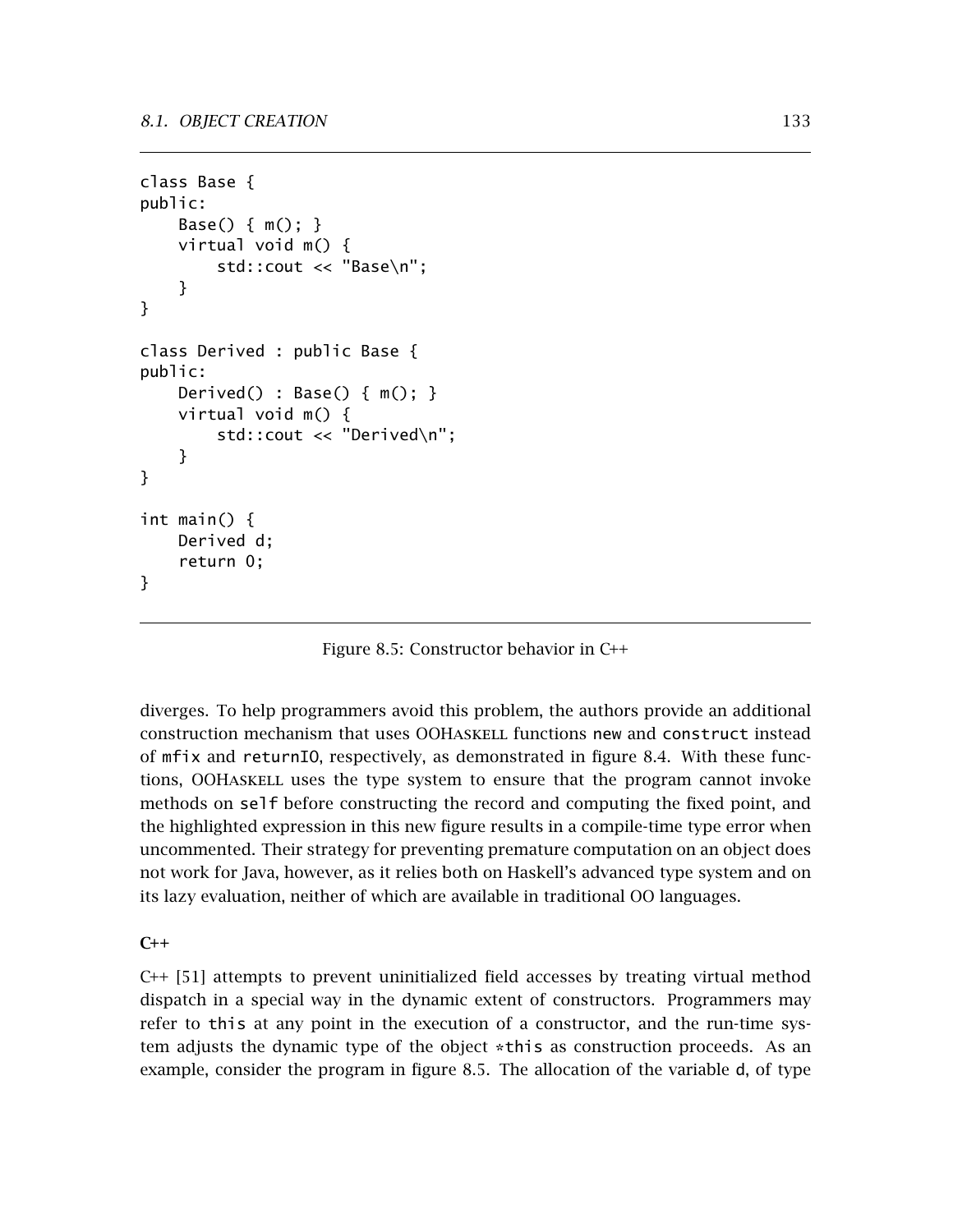```
#include <iostream>
using namespace std;
class Base {
public:
    Base() { m2(); }
    virtual \simBase() { }
    virtual void m() = 0;
    void m2() { this->m(); }
};
class Derived : public Base {
public:
    Derived() : Base() { }
    virtual \simDerived() { }
    virtual void m() {
        cout << "Derived::m" << endl;
    }
};
int main() {
    Derived d;
    return 0;
}
```
Figure 8.6: Executing a pure virtual method in C++

Derived, starts by executing Derived's constructor, which calls Base's. As execution moves through the two constructors, the run-time system updates the dynamic type  $(i.e., vtable pointer)$  of the object  $*$ this to correspond to the constructor currently executing. So, during the dynamic extent of Base's constructor, the object under construction has the dynamic type Base, even though it is "really" an instance of Derived, and thus the first call to m executes Base's implementation of the method. When control returns to Derived's constructor, the object \*this now has dynamic type Derived, and so the second call to m executes the implementation in Derived. As a result, the above program prints "Base" and then "Derived" upon execution.

This strategy is, however, an imperfect solution to the uninitialized-field problem, for two reasons. First, this method can only guarantee that the program never accesses an uninitialized field if every constructor for a class C initializes every field in C before performing any other operations on this, but the compiler issues no diagnostics if a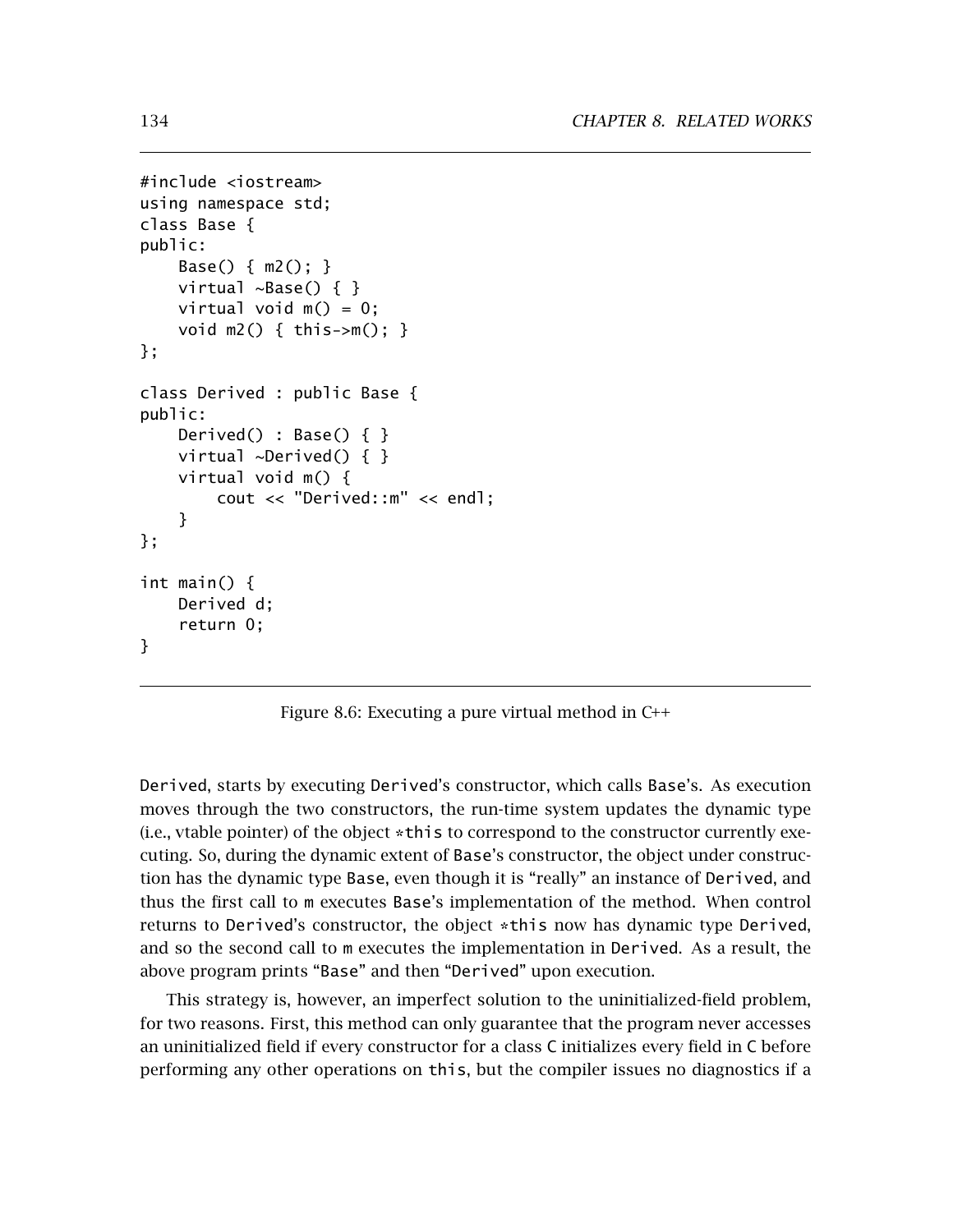class author neglects one or more fields. Second, this mechanism makes it possible for programs to call pure virtual (i.e., abstract) methods, causing (on one implementation) the run-time system to abort the program. Some compilers can detect this invocation of pure virtual methods under certain circumstances, but not in the general case. The program in figure 8.6, for instance, compiles without error but fails at runtime. As in the first example, the allocation of d causes the program to call Derived's constructor, which calls Base's, which in turn calls Base's m2() method. This calls the m() method, and since execution is in the dynamic extent of Base's constructor, dynamic dispatch requires the program to select Base's implementation of m(). Since no implementation exists, the runtime system (of GCC 4.0.1 on Mac OS X 10.5.4) aborts the program.

### **Cyclone**

Cyclone  $[21, 25]$ , a safe variant of C, provides a static analysis that ensures that all variables of pointer type are initialized before use, but this does not apply to variables of other type. As an example, consider the program in figure 8.7. The compiler signals a warning at the return statement in the mk\_s function, indicating that the returned expression may not be fully initialized, and refuses to compile the program. If, however, we modify the highlighted declaration to give the y field the type int rather than int\*, the compiler issues no warning. Any use of result in the body of the mk\_s function, such as passing it as an argument to another function, would also trigger the compiler diagnostic and prevent compilation. Of course, since Cyclone extends C and not C++, it does not have direct support for objects, inheritance, and dynamic dispatch and thus avoids many of the initialization problems of Chapter 2. Its pointer initialization analysis, therefore, is of limited applicability to explicitly object-oriented languages like MIJava.

### Other Systems

Fortress's object initialization [1, Ch. 11] is a simplification of OCaml's and is thus even more restrictive. Like OCaml, a Fortress class has a single constructor, but Fortress omits initializer blocks, so this is completely inaccessible during object construction. Additionally, Fortress classes may only extend traits, which do not have fields, so superclass initialization is not a concern, and the language avoids all the problems that arise therefrom, so we cannot apply Fortress's techniques to Java programs.

The class system in PLT Scheme [15, Ch. 5] uses an initialization mechanism similar to OCaml's in which classes have a single constructor, and fields must have initialization expressions. Unlike OCaml, though, these expressions may invoke methods on the current object and may therefore refer to uninitialized fields.

<sup>6</sup>See also http://cyclone.thelanguage.org/.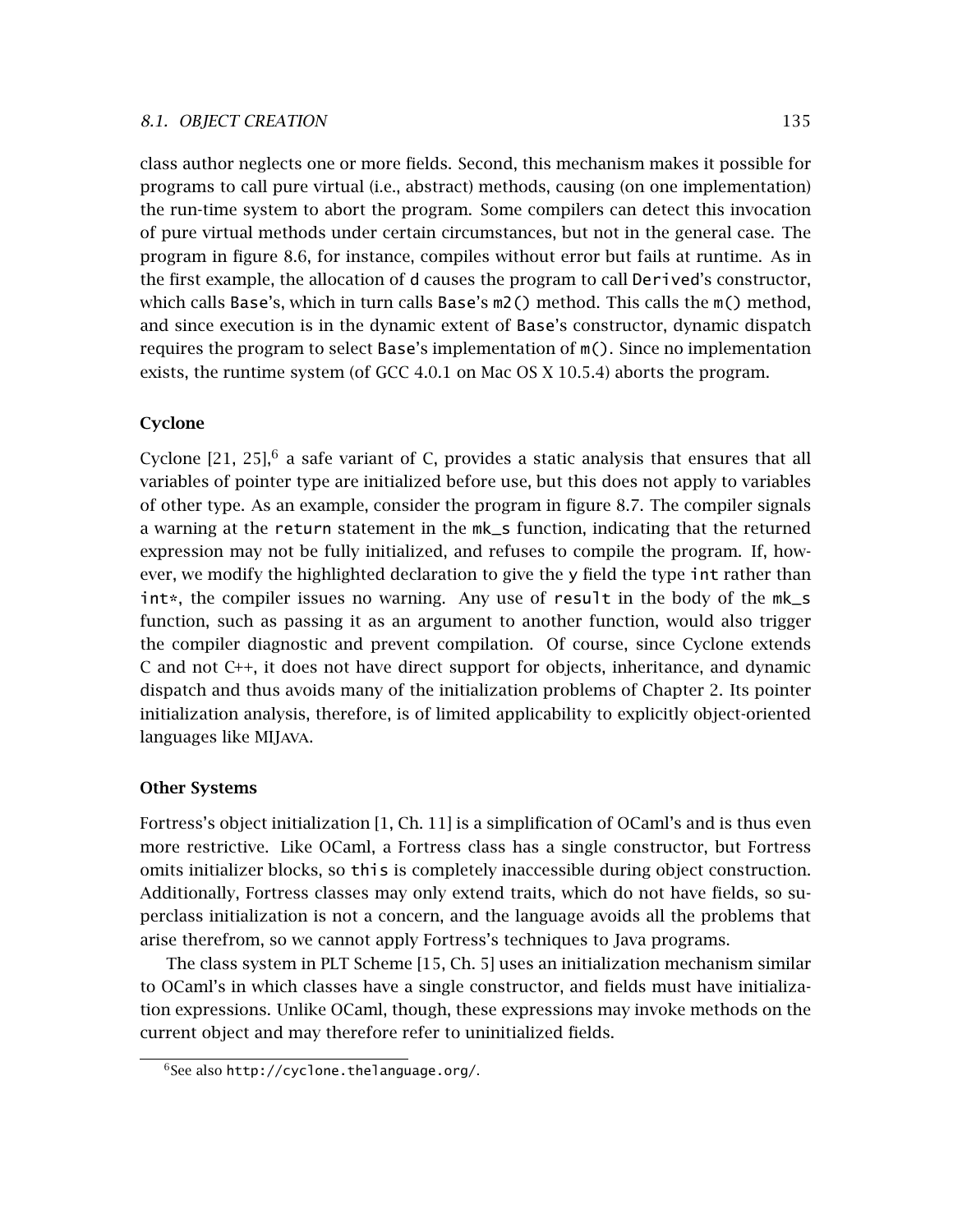```
#include <stdio.h>
typedef struct S {
    int x;
    int *y;
} S;
S *mk_s();
void use_s(S \cdot x);
int main() {
    S * p = mk_s();
    use_s(p);return 0;
}
S *mk_s() {
    S *result = (S*) malloc(sizeof(S));
    result-\geq x = 3;
    return result;
}
void use_s(S *p) {
    printf("%d\nu", *(p->y));}
```
Figure 8.7: Initialization analysis in Cyclone

Theta [9, 29] is a class-based object-oriented language developed for use within an object-oriented database system. Although it provides both a sophisticated construction system that avoids uninitialized field references and a maybe type similar to ML's, the authors do not address its use in situations with large existing code bases. They instead propose Theta as an entirely new language, rather than making incremental changes to an existing language, and they fail to provide any sort of migration path for programmers who want to take advantage of Theta's guarantees in existing programs.

Moby [42] is an ML-like language that includes an object system. Unlike OCaml, Moby supports multiple constructors (called "makers") in a single class. It requires each maker to initialize its superclass as well as all fields defined locally, and it prohibits references to this within the maker body, and this appears to be sufficient to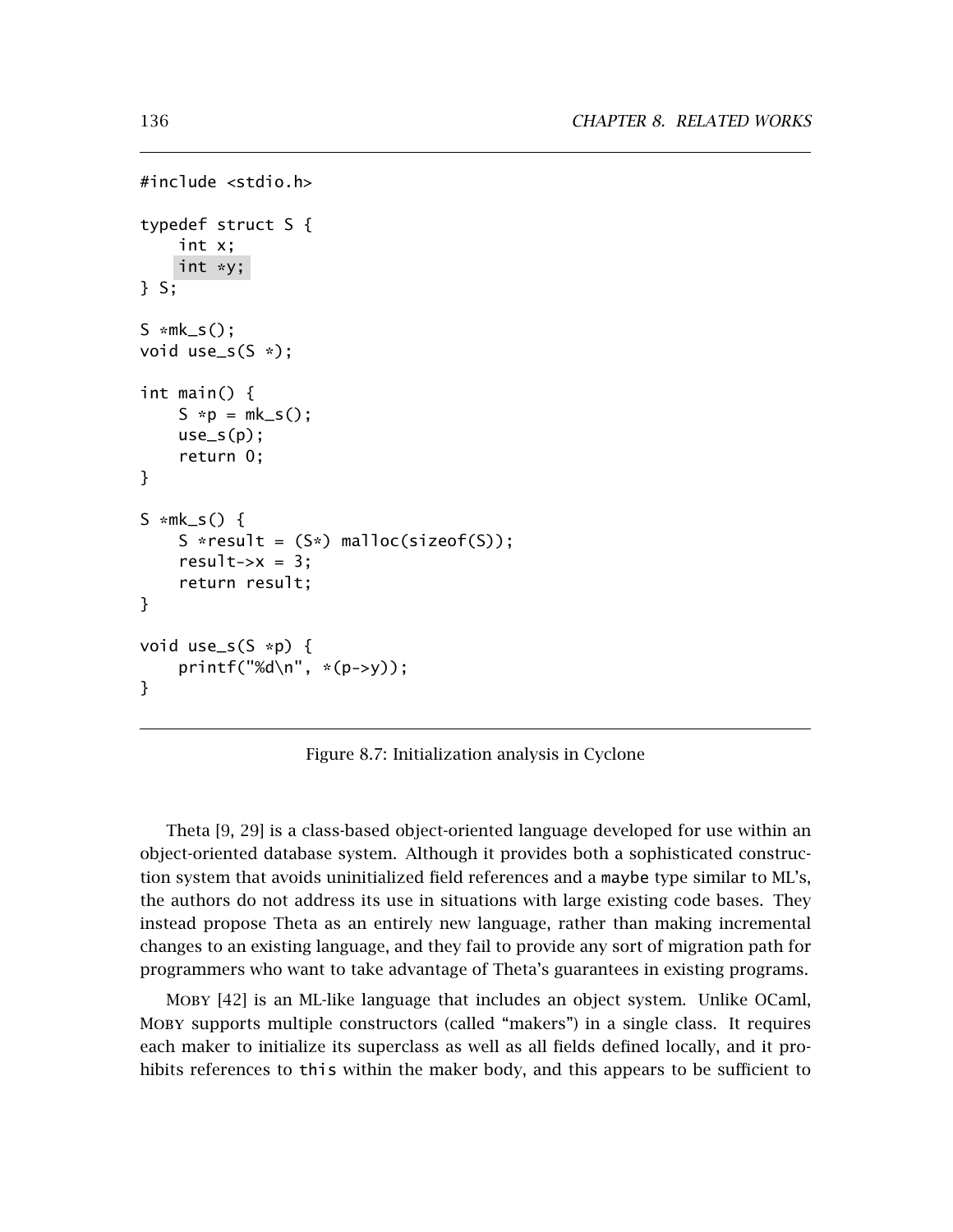prevent access to uninitialized fields. As much as it uses ideas from ML, however, Moby is a completely separate language, not a set of incremental changes to an existing language, and its authors also do not provide a migration path for existing programs.

In Eiffel [31, 10], a class author may specify one or more creation routines that play the role of constructor. These creation routines may execute arbitrary code and may therefore refer to an uninitialized field. This is mitigated somewhat by Eiffel's contract system, which provides a way to detect incompletely-initialized objects upon entry into a method called by a constructor, particularly through the use of class invariants. Contracts can only catch such partial initializations, however, if the class author has written the contracts in question, and even then the language does not signal an error until run-time. MIJava detects partial initialization statically with no additional effort by the class constructor.

O'Haskell [34]<sup>7</sup> defines another object-oriented extension to Haskell whose initialization mechanism is much like OCaml's: constructors are standard functions which accept arguments and return newly constructed objects, as in section 3.1 of Nordlander's thesis. As in OCaml, all field declarations must have initial value expressions. This use of functions to create objects causes the same problems with subclassing as static factory methods do in Java, $^8$  but they avoid the problem by providing only structural subtyping without behavioral inheritance [34, §2.7]. (In the terminology typically used in the Java and C++ communities, O'Haskell provides something close to *interface inheritance* but not *implementation inheritance*.) As a result, the notion of a subclass does not exist, so the problem of superclass initialization does not arise.

ML-ART [44], like OOHaskell, represents traditional class-based object-oriented concepts in a functional language (here, ML) through clever use of features in the host language's type system. Object instantiation in ML-ART, like in OOHASKELL, avoids uninitialized fields through the use of the underlying language's record creation mechanism, which requires initial value expressions for all fields. This strategy is not available in languages based on Java, since Java does not have a notion of records.

Smalltalk [18] and its descendant Objective C [2] rely on an initialization protocol that requires the client to invoke two methods in succession. The first method, a class method named new, allocates memory for an instance of the class and, by default, sets all of the instance's fields to nil. The second method, an instance method, performs the rest of the initialization. BETA [30] and gbeta [12] use a similar mechanism with minor surface differences. In all of these languages, the initialization method has full access to this and therefore suffers from the problems in Chapter 2. Additionally, it is entirely the client's responsibility to invoke the second method; the language issues no

<sup>7</sup>See also http://www.cs.chalmers.se/~nordland/ohaskell/.

<sup>8</sup> Java classes with static factories typically have only private constructors, to ensure that all instantiation happens through one of the factory methods. As a result, such classes cannot have subclasses, because there is no way for a subclass to invoke its superclass's constructor.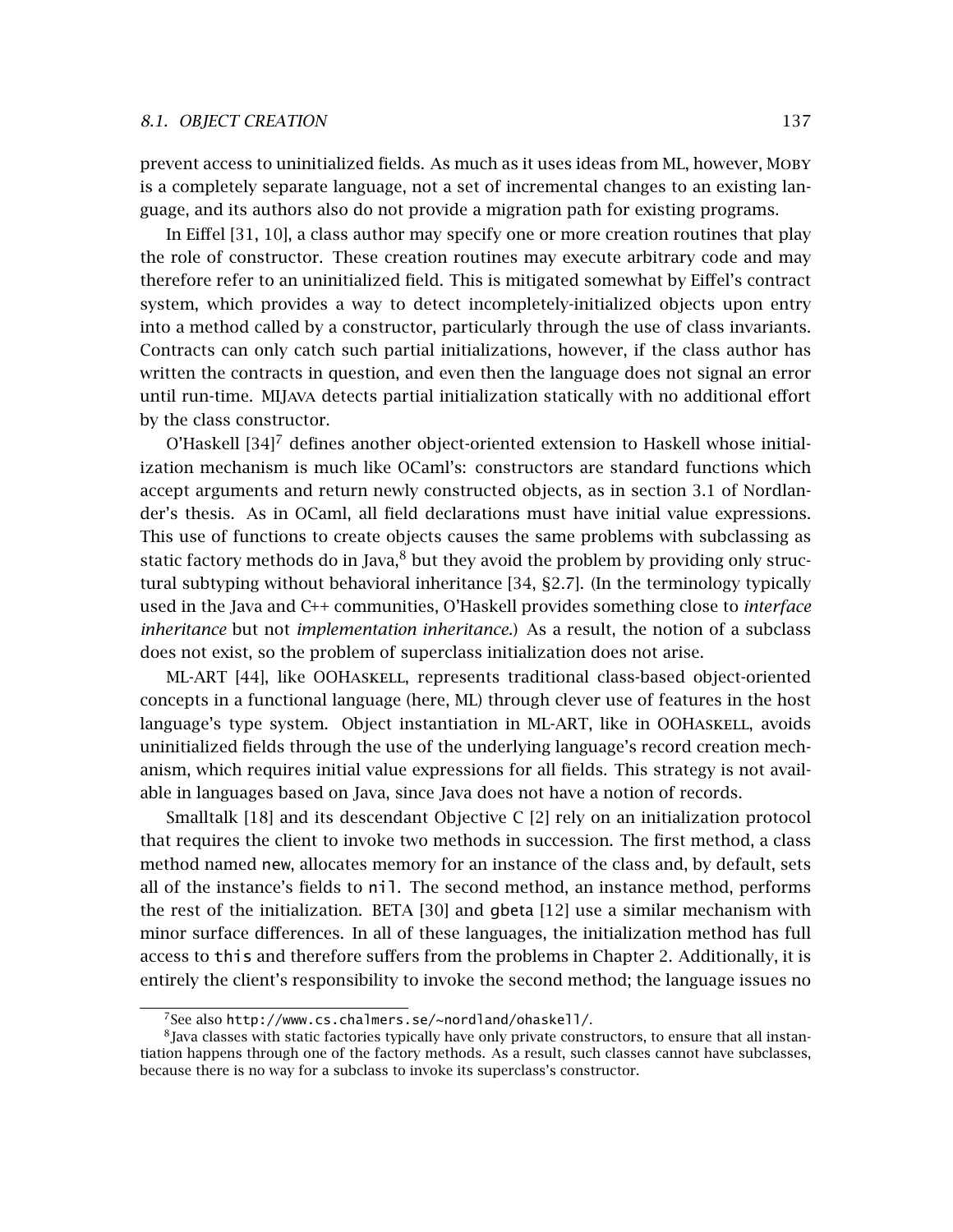error or warning if the client performs other operations on the object before invoking the initialization method.

Typestate, introduced by Strom and Yemini [50], extends traditional types with additional information about values and the operations legal upon them. While, for instance, Java's type system cannot distinguish between a java.io.InputStream instance that is open and one that has been closed, a typestate extension to Java could track how a variable of type InputStream passes from one state to another. As a result, this system could statically prevent a program from reading from a closed stream. The authors also provide several examples of using typestate to prevent accesses of uninitialized local variables. Applying typestate to field initialization is an obvious extension, and the J\mask calculus of Qi and Meyers [43] explores precisely this possibility.

J\mask extends the Java type system with field masks that indicate those fields which may (or must) not be initialized. For instance, if  $T$  is a class with fields  $x$ ,  $y$ , and z, then the type  $T\x$  describes an object of class T in which the field x may not yet be initialized but  $y$  and z definitely are; the type system prevents references to  $x$ (though assignments are of course legal). The J $\mathbb{S}$  programmer annotates methods and constructors with effect clauses indicating their (de)initialization behavior. While the J\mask type system cannot infer these effects, the language does provide defaults that, according to the authors, suffice in the common cases. A type system similar to these masked types might be useful in reasoning about the creation and manipulation of partial pre-objects, as mentioned in our discussion of the migration of Jacksum to MIJava's constructors in section 7.1. Their type system, however, is dramatically more complex than either Java or MIJava. Further, unlike MIJava, they do not have explicit support for *null-as-Maybe*, and they do not discuss a migration path from Java to J\mask. Instead, it appears that a programmer must write the entire program in J\mask to benefit from its stronger guarantees. Finally, we conjecture that the effect annotations on methods and constructors can interfere with abstraction in much the same way that Java's throws clauses currently do, as we describe in section 6.5.

### Formal Models

Of the three major formal models of Java, only Featherweight Java's constructor mechanism [24] ensures that all fields are initialized. Because Featherweight's constructors require the initial field values (for *all* fields in the class) as arguments, though, they are not suitable for large-scale software development. ClassicJava [14] has no constructors but instead requires the client to initialize fields with explicit field assignments, and Middleweight Java [5] simply models Java's constructors directly.

Additionally, none of the languages discussed above has formal models that include the entire object construction mechanism. OCaml's model due to Rémy [45] is the closest, but it only covers applicative field initialization and omits the initializer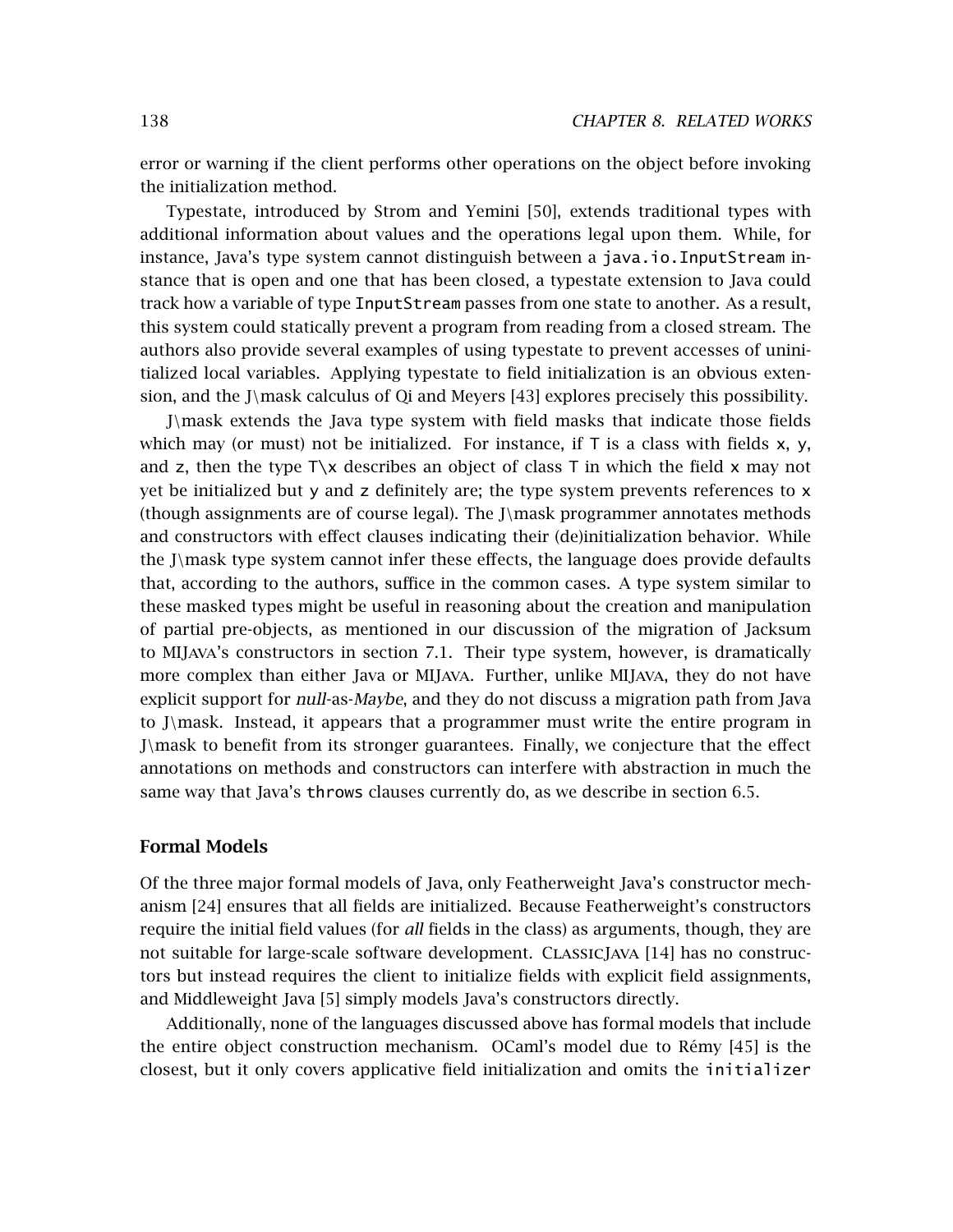### 8.2. MAYBE TYPES 139

section. (The more recent model of OCaml by Owens [36] omits the object system completely.) Supporting multiple constructors, each with its own postinit block, is by far the most complex part of MIJMODEL and MIJAVA's implementation.

### Static Analyses

Many people have proposed static analysis techniques to detect and report uses of uninitialized fields, such as Seo et al [46, 47]. Their analysis is a first-order, type-based analysis; for method calls, they take the most conservative approach and consider the effects of the named method as implemented in *all* possible subtypes of the message recipient. It is a conservative analysis in the sense that all uninitialized field references are reported (and they provide a proof of this soundness property), but the report may contain additional false positives. As a result, their error reporting is much coarser than ours: while MIJava can identify the particular constructor that fails to initialize a field, they appear to be able to say only that a particular field is read before initialization. Additionally, they provide no discussion of the precision of their analysis, how many false positives they obtain in practice, and whether their users can easily determine which errors represent actual problems and which do not.

Several analysis techniques [38, 39, 54] attempt to discover various properties of programs in Java-like languages using techniques based on CFA [48] or SBA [22]. None of these analyses, however, attempts to conclude anything about the contents of fields beyond their types and so provide no more information about the program than the Java or C# type systems already yield. They specifically do not attempt to detect references to uninitialized fields.

Hovemeyer et al [23] describe a first-order dataflow analysis that is intended to detect null-pointer dereferences in arbitrary Java method definitions. They do not explicitly use their analysis to ensure that a constructor initializes each field before accessing it, and it is not clear if their analysis applies to this question, as they have published only an informal description of the analysis. It seems, however, to be possible to use their technique to ensure that no fields are null at any reference to this within the constructor or when the constructor returns. This approach, however, has two drawbacks. First, their method is incapable of distinguishing between an uninitialized field and a field that has been initialized to null. More seriously, they acknowledge that their analysis is unsound. MIJava avoids both of these problems.

### 8.2 *Maybe* types

Types similar to MIJava's Maybe are well-known, appearing in Haskell directly and in SML and OCaml as OPTION; similar types appear in derived languages, such as Mobyand OOHaskell. In these languages, however, programmers use the built-in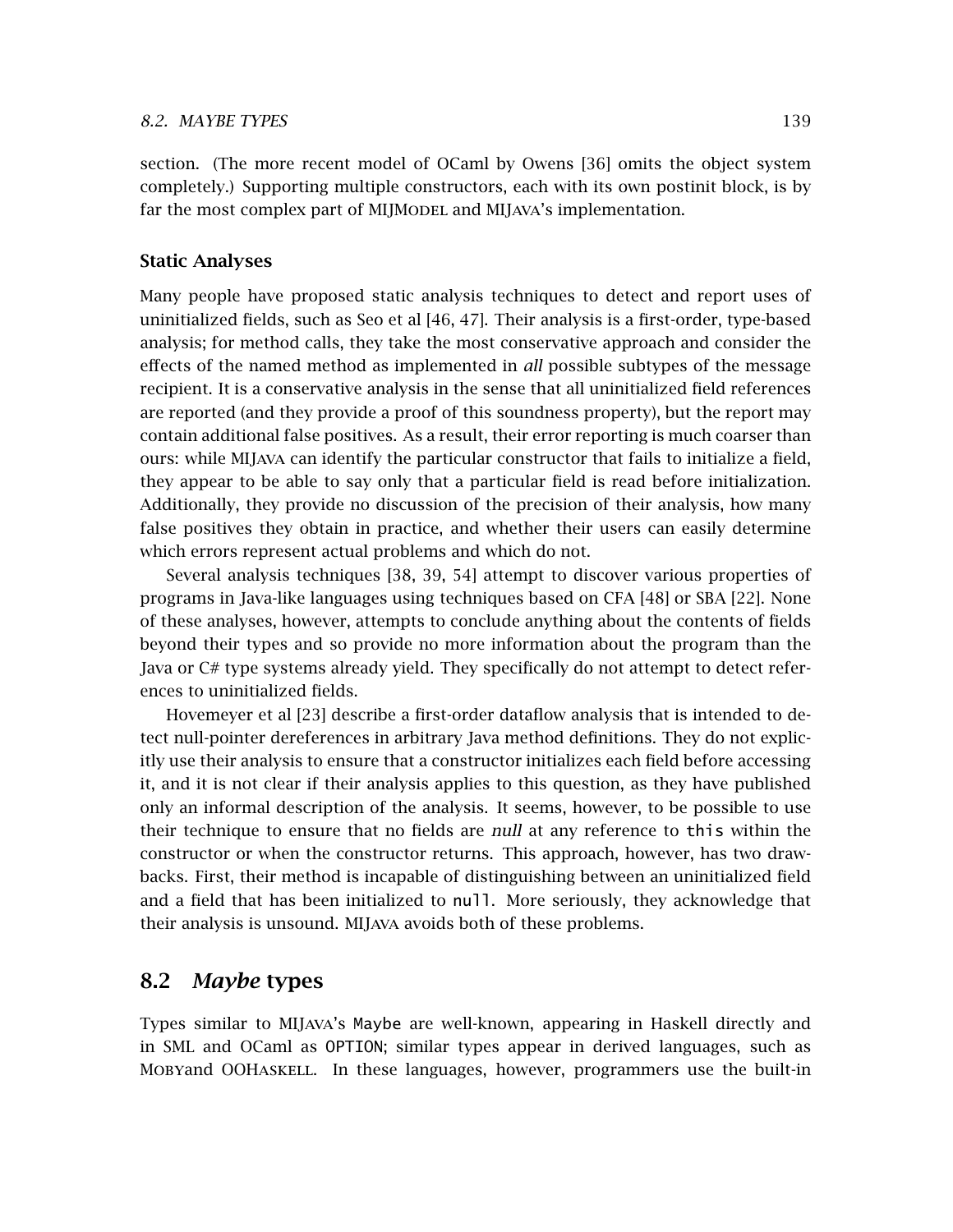general-purpose pattern matching mechanism to dispatch on and deconstruct Maybe values. Some object-oriented languages, like Theta, also provide a Maybe type with pattern matching (although Theta's is less general than ML's and Haskell's, as it does not support nested patterns). For an existing language like Java, decomposition through pattern matching is not a good fit, as it would require significant programmer-visible additions to the language.

Many research object-oriented languages like Spec# and Cyclone address the problem of null-as-Maybe by adding non-null pointers to a Java- or C-like type system. For instance, in Spec#, the type T induces another type T! that represents a non-null reference to T. A programmer may use an expression of type T in a context that expects T!, and the compiler inserts a run-time check and issues a warning. Alternatively, the program can explicitly check whether the reference is null, and the type system uses this check to refine the type within the body of the conditional, as in the following example:

```
T t = ...;Console.WriteLine(t.name); // issues "may be null" warning
if (t != null) {
   // t has type T! in this block
   Console.WriteLine(t.name); // no warning
}
```
This is much less expressive than *Maybe* as found in MIJAVA, Haskell, or ML, because it does not support a representation for Maybe<Maybe<T>> and thus methods that return the nullable type T are potentially ambiguous, as we discuss above in section 3.1.

Both Spec# and Cyclone support the equivalent of MIJava's coercions. If a programmer in either of these languages uses an expression of nullable pointer type T in a context expecting the corresponding non-nullable type T!, the compiler issues a warning and inserts a run-time check to ensure that the pointer is not *null*. The programmer can disable this warning either by inserting an explicit cast to T!, or (in Spec#) explicitly compare the reference to null, but the run-time check clearly remains in either case.

 $C\omega$  [6], an extension of  $C\#$ , has support for non-null types as a special case of streams. For a type T, the three derived types  $T^*$ , T?, and T! denote streams of T of, respectively, arbitrary length, at most one element, and exactly one element. In stream contexts, then, T! and T? serve the same purposes as MIJava's types T and Maybe<T>, respectively. Because C*ω* automatically flattens nested streams—that is, the types T\* and  $T**$  are equivalent—it conflates the types T?? and T?, so  $C\omega$  has no equivalent to MIJAVA's <code>Maybe</code><<code>Maybe</code><<code>T>></code> types. $^9$ 

 $9$ The model in the paper avoids access to uninitialized fields of non-nullable type through the same constructor mechanism in Featherweight Java: ignoring details of surface syntax, each class has a single constructor that takes one argument for every field in the class, including those inherited from superclasses.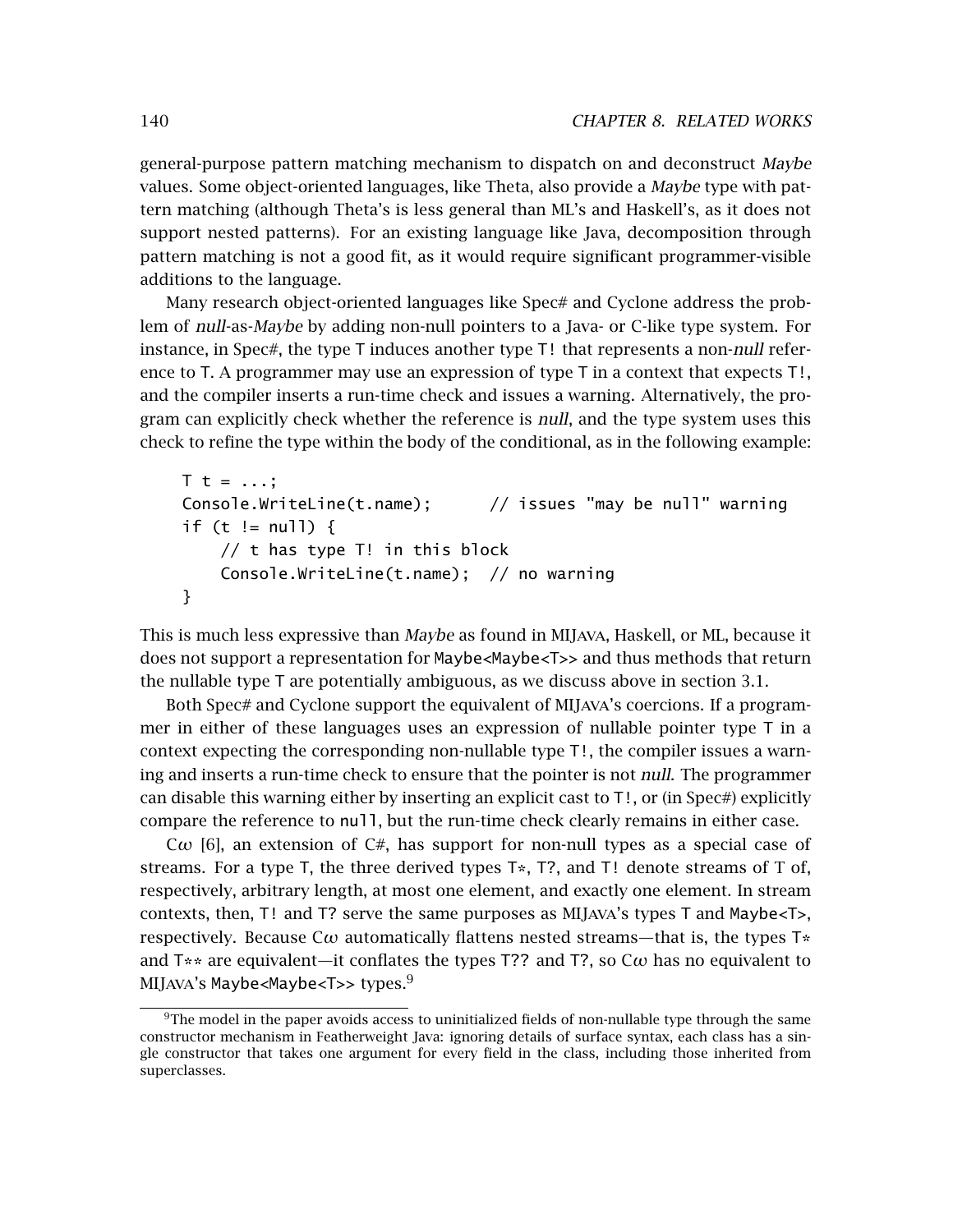#### 8.2. MAYBE TYPES 141

Fortress has a Maybe type, but it provides pattern matching and an unJust method, similar to MIJava's valOf, for programmers to decompose Maybe values, rather than MIJava's implicit coercions.

Scala has an explicit Maybe<sup>[T]</sup> type, but it is an imperfect solution to the problem of removing null from Java. Scala still includes the value null, as distinct from none. Expressions of object type, including those of type Maybe[T], may evaluate to null, so programmers cannot escape the engineering problems associated with the presence of this value. Additionally, Scala requires programmers to use the language's general pattern matching facility to decompose Maybe values, and this requires larger additions to Java than MIJava's implicit coercions.

Chadwick and Lieberherr propose DemeterF [8], a system in which the programmer defines "traversals" on data structures; these traversals are a generalization of the visitor pattern [17]. Their language for describing data structures includes a parameterized Option type, similar to MIJava's Maybe. In his forthcoming thesis proposal, Chadwick describes DemeterF's type system, which statically guarantees that programs never attempt to extract the value from none and thus never generate the equivalent of MIJava's valof-none exception or Java's null-pointer exception. As a consequence, whenever the program applies a traversal to an object graph that includes values of Option type, the programmer must supply a visitor that explicitly includes code to handle both some and none cases. This requirement is simply an example of the tradeoffs associated with static typing: DemeterF provides stronger static guarantees than MIJava, but at the cost of rejecting more programs that would complete without a type error. We claim that these additional rejections have a significant impact, requiring the traversal author to specify behavior for both some and none, even in those (relatively common) cases where the programmer can prove (outside the language) that none cannot occur. In contrast, MIJava's implicit coercions defer much of the checking until runtime but allow the programmer to omit code for the none case when appropriate.<sup>10</sup>

In their formalization of traversal specifications [37], Palsberg, Xiao, and Lieberherr define the notion of object graph conformance (to a specified class graph). Among other restrictions, a conformant object graph cannot contain null. Although they do not address this in the paper, programmers can still represent optional properties in this system through the use of a distinguished "sentinel" object that represents an absence of the parameter; the alternative representation of *Maybe* discussed in section 3.3 is one such mechanism. In addition to requiring the programmer to define the sentinel object, such strategies also suffer from many of the same problems discussed in the earlier section, especially those involving subclassing and final classes. Further, the authors do not discuss extending these non-null guarantees to local variables, method

 $10$ In the implementation of DemeterF, the programmer may choose not to run the type checker. In that case, of course, the programmer does not have to provide complete traversals, but DemeterF cannot guarantee the absence of none.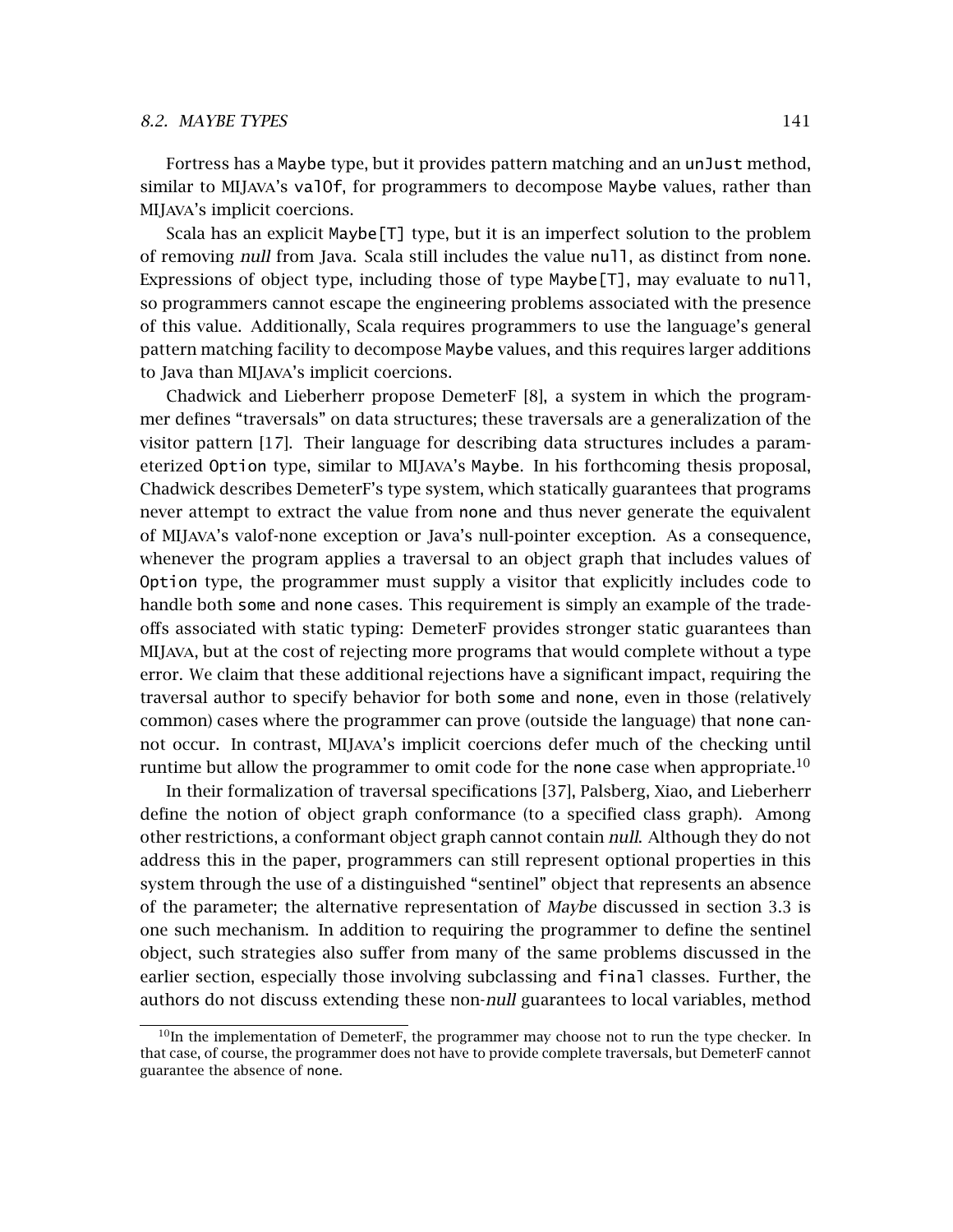parameters, method results, and array elements. Finally, they do not address the object creation process and thus provide neither a default value for uninitialized fields nor an argument that such a default is unnecessary.

## 8.3 Delayed Initialization

Most object-oriented languages do not attempt to provide any support for delayed initialization beyond that of Java. All of the languages we have surveyed require the use of an initial placeholder (and thus a Maybe-like type, when possible) and subsequent field assignment for initialization delayed because the necessary values are unavailable. Only J\mask attempts to give the programmer additional support for this, through its types that reflect which fields have been initialized and which have not. Many of these languages do provide support for the creation of (statically known) cycles; we discuss those further below. And finally, only those languages that have general support for laziness (OOHaskell, O'Haskell, OCaml, and PLT Scheme) support lazy field initialization directly; all others require the "lazy load" pattern of section 4.3.

## Cycle Creation

Most of the languages surveyed here have no support for the creation of cyclical data structures without the use of side effects; cycle creation in these languages therefore requires (the equivalent of) null as a temporary value, regardless of whether the cycle's structure is known at compile-time. As a consequence, those languages like Fortress that have a *Maybe* or non-null reference type require the programmer to give fields that participate in the cycle the more general type (i.e., nullable reference or Maybe<T>) and, where appropriate, mark the field as mutable. The explicit *Maybe* type imposes syntactic overhead on all references to the field, although (as discussed previously) this signals the programmer that it is unsafe to assume that these fields are initialized before use. More seriously, these type and mutability requirements greatly restrict the class author's ability to state invariants about the fields in the type system: the fields in the cycle must have Maybe type, even if they do not actually represent optional properties of the containing object, and they must be mutable, even if the programmer wishes to forbid mutation after creating the cycle.

### Spec#

As we discussed in Chapter 4, Spec# provides a mechanism for constructing cyclical data structures without explicit side effects, as described in Fähndrich and Xia [13]. Like our proposed mechanism, objects in a cycle have "delayed" type (corresponding to our "interim" type) until all such objects have been fully constructed. However,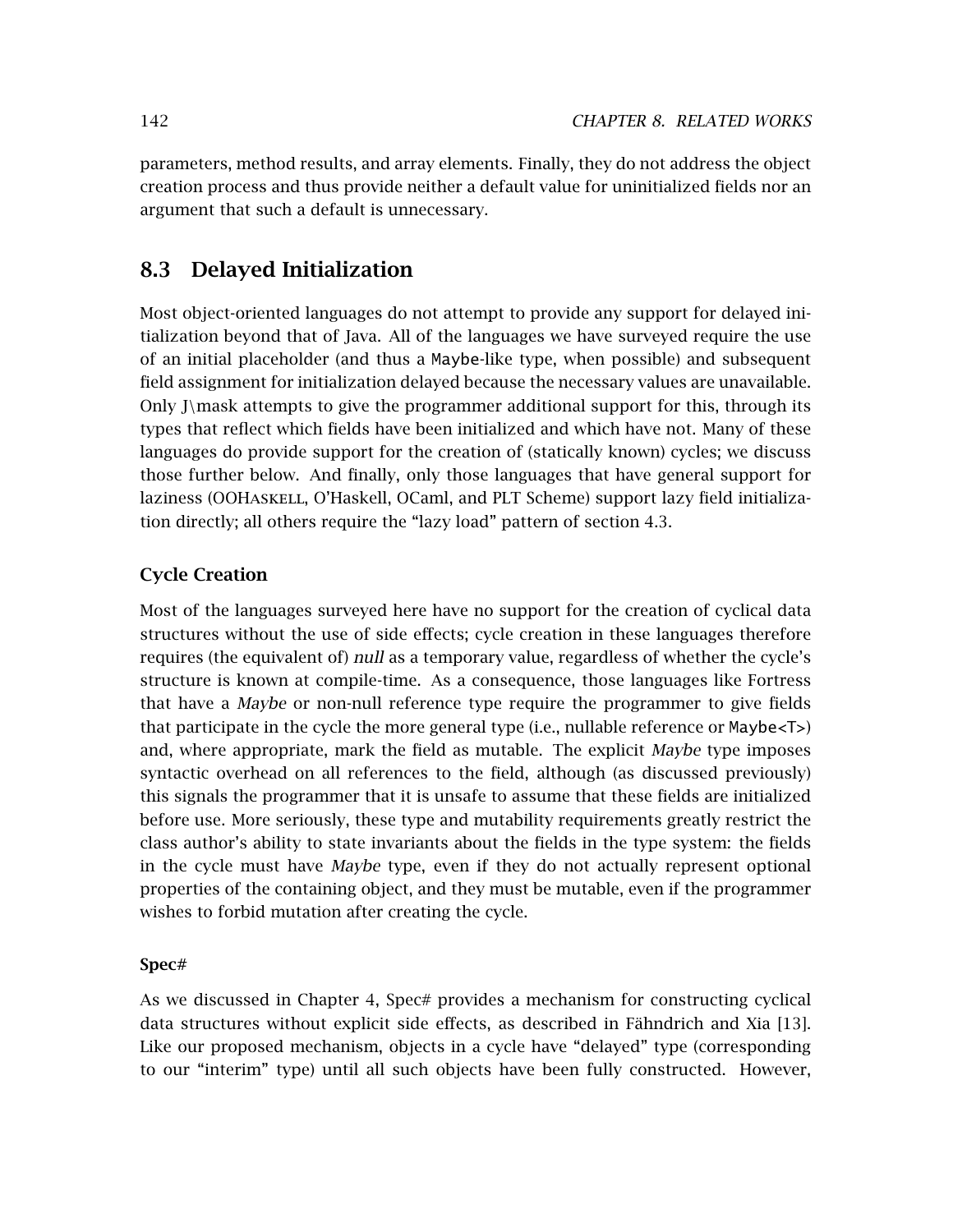```
class List {
   Node! head;
    public List() {
        this.head = new Node(this);
    }
}
class Node {
    List! list;
    Node! prev;
    Node! next;
    public Node([Microsoft.Contracts.Delayed] List! list) {
        this.list = list;
        this.prev = this;
        this.next = this;
    }
}
```
### Figure 8.8: Cycle creation in Spec#

Spec#'s mechanism (or the documentation thereof) appears to be very limited in the kinds of cycles it can construct. For instance, in the code in figure 8.8 (from the Spec $#$ wiki) the List constructor creates a cycle containing two objects, a List instance and a Node instance. However, the language does not appear to support the creation of a cycle of Nodes outside the context of a List. That is, Spec# does not appear to have an equivalent of the proposed cyclical declaration form from Chapter 4, so languages like MIJava and OCaml appear to be more flexible. Additionally, since the creation of such cycles requires the use of "delayed" constructors, the classes cannot perform actions that require access to the objects as non-delayed values during construction (as is possible in MIJava's postinit blocks in the proposal of section 4.2. Instead, the class authors must defer such computation to a normal method, which clients must explicitly call after instantiating the various objects.

We cannot make this comparison with certainty, however, because Fähndrich and Xia's paper concentrates on the formal model of delayed types and does not provide sufficient details of the concrete syntax in the Spec# implementation, and the Spec# documentation is completely silent on this point. Spec# also appears to have no support for creating cycles whose structure is not determined until runtime.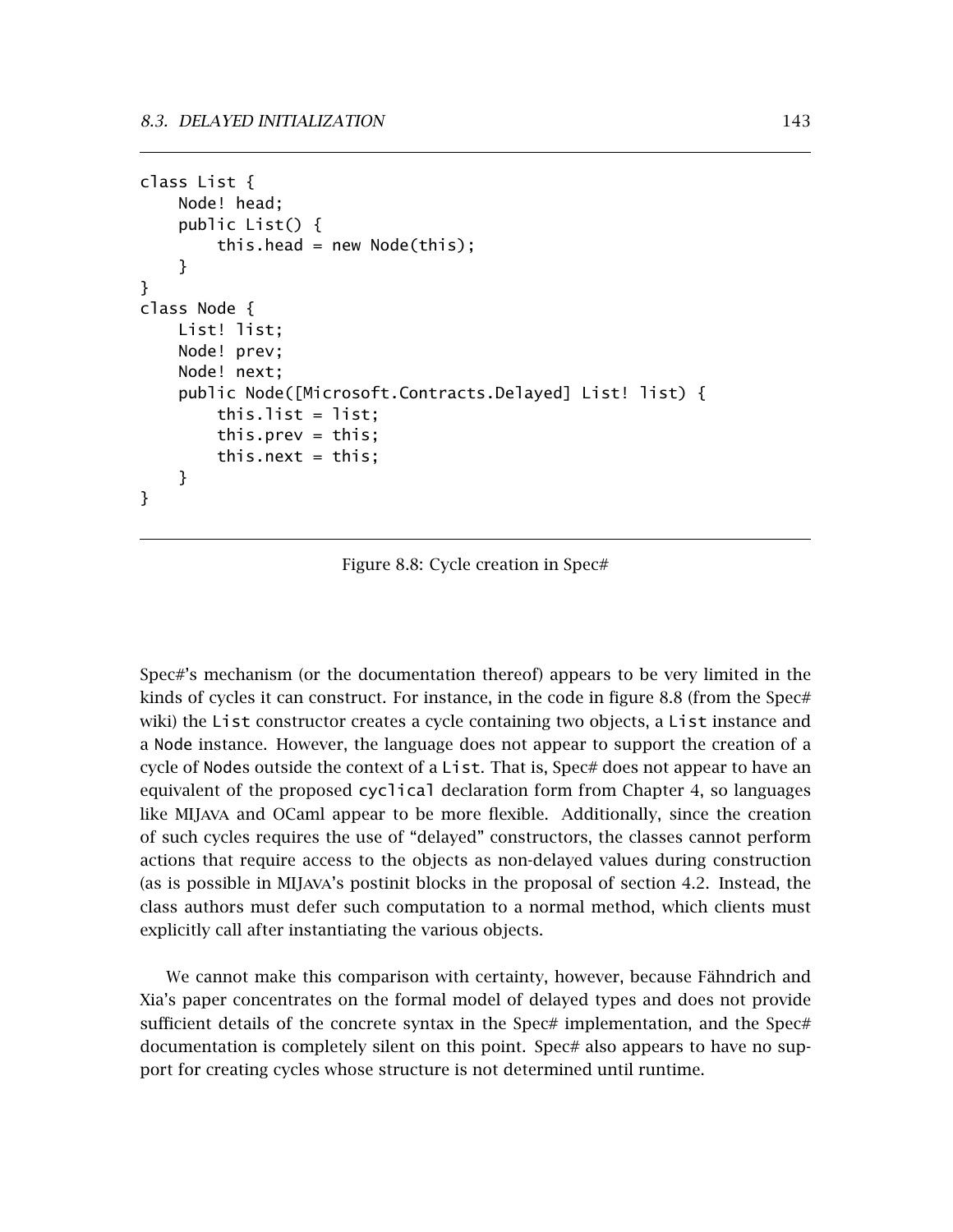```
using System;
public class ExnContainer {
    public ExnItem item;
    public ExnContainer() {
        base();
        try {
            foo();
        } catch (TestException) {
            Console.WriteLine("caught");
        }
    }
    [Microsoft.Contracts.Delayed]
    public void foo() {
        new ExnItem(this, "x");
    }
    static void Main() {
        ExnContainer e = new ExnContainer();
        Console.WriteLine( e.item.msg.Length );
    }
}
public class ExnItem {
    public string! msg;
    public ExnItem([Microsoft.Contracts.Delayed] ExnContainer b, string! s) {
        base();
       b.item = this;
        throw(new TestException());
        msg = s;}
}
public class TestException : Exception {
    public TestException() {
        base();
    }
}
```
Figure 8.9: Exposing partially-initialized objects in Spec#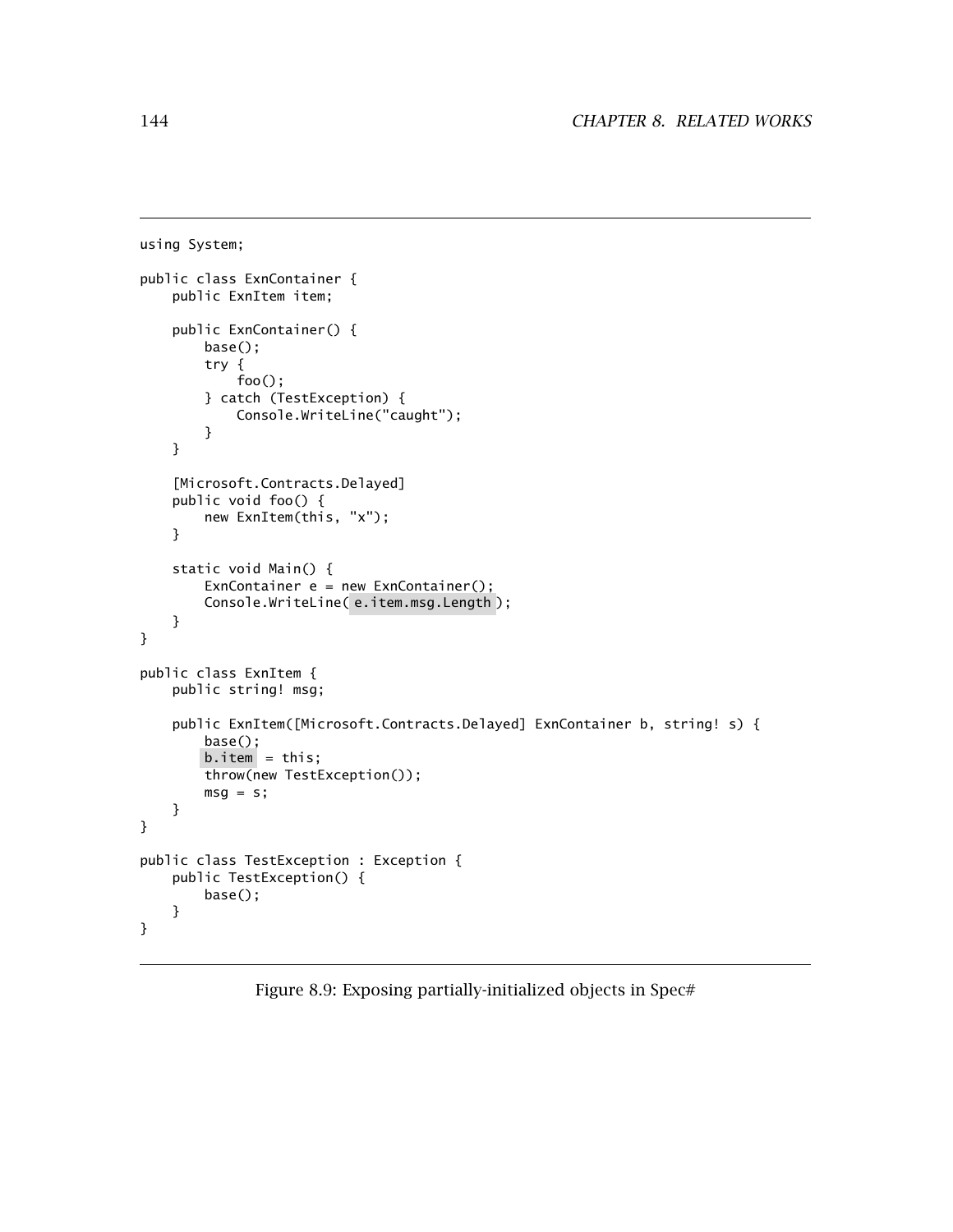### 8.3. DELAYED INITIALIZATION 145

Fähndrich and Xia also acknowledge the potential for error in the interaction between exception handling and delayed object initialization. In particular, the program in figure 8.9 demonstrates how a delayed object can "escape" before being fully initialized. This program compiles with two warnings about potentially null receivers (e.item in the first highlighted expression, and b in the second) but no other compiler diagnostics. Upon execution, the program performs the following actions:

- 1. Main begins by instantiating ExnContainer; this invokes the class's sole constructor, which is delayed.
- 2. ExnContainer's constructor calls base, and then establishes an exception handler. Within this handler, it calls the foo method.
- 3. The foo method creates a new instance of ExnItem, supplying a reference to the ExnContainer object as an argument. (This is legal only because ExnItem's constructor declares the corresponding formal argument to be delayed.)
- 4. The ExnItem constructor stores a reference to itself in the ExnContainer's item field. Then, before it completes its initialization, it throws an exception, which leaves the msg field null—even though it has non-null type.
- 5. Control returns to the catch block in ExnContainer's constructor, which prints caught.
- 6. ExnContainer's constructor returns to Main, which attempts to refer to a field of e.item.msg, only to fail with a null-reference exception. (This demonstrates that Spec#'s type system is unsound, as msq has non-null type!)<sup>11</sup>

They propose to address this problem by prohibiting exception handlers within constructors (and, presumably, other delayed methods), arguing that this restriction is sufficient to ensure that no delayed object "escapes" before becoming completely initialized. In the example above, for instance, the handler for the TestException would have to appear in Main, which would not have a reference to the ExnContainer instance, let alone the ExnItem instance. Further, the exception object could not contain a reference to either instance, because Spec# does not permit fields to have delayed type, and the type system forbids programs from storing delayed references into nondelayed fields. The authors, however, provide only an informal argument that this restriction is sufficient to avoid this problem and do not investigate the question in detail. Further, they do not explore the impact of this restriction and its potential loss of expressiveness on programmers.

 $11$ Note further that the warnings do not accurately suggest the source of the error, as neither of the indicated receivers, e.item or b, is in fact null.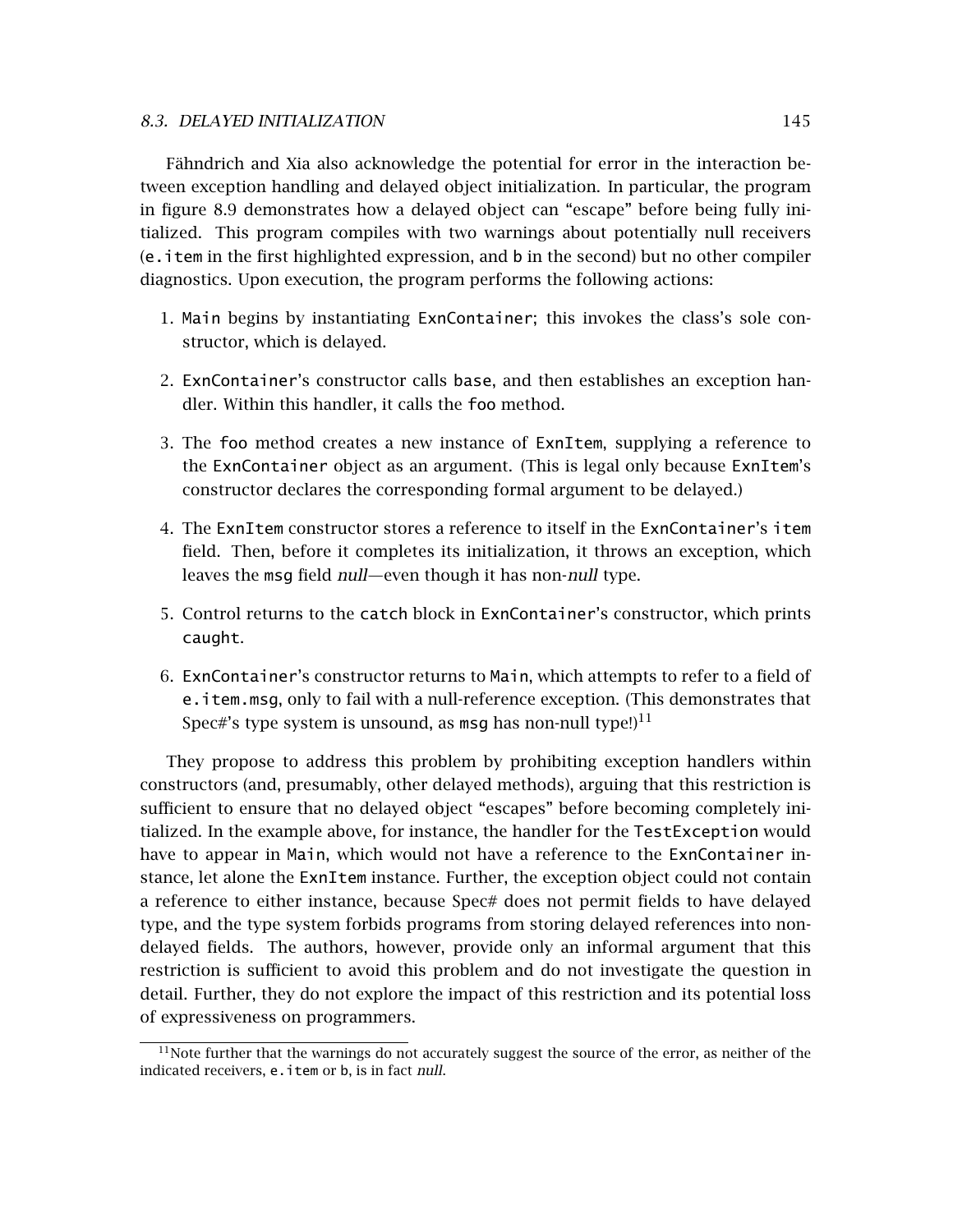### OCaml and PLT Scheme

As discussed in Chapter 4, OCaml allows programmers to create cyclical data structures without explicit side effects or laziness, by extending the recursive local binding form to allow certain forms of expressions beyond functions on the right-hand side of the bindings. The statically-enforced restrictions on the form of these expressions guarantee that the program cannot refer to any of the values being created until it has completed the cyclical structure. This support, however, does not extend to the creation of class instances, nor does it support the creation of cycles whose structure is not known at compile time.

To create cycles involving objects, therefore, an OCaml programmer must use one of two techniques. In addition to the strategy described above that uses post-construction mutation to create the cycle, an OCaml programmer can also use explicit laziness, as in the following example:

```
class circlist (datum : int) (next : circlist Lazy.t) =
  object
    method get_datum = datum
    method get\_next = Lazy.force nextend
(*) let rec allows "lazy (...)' but not "new (\ldots, "*)let cycle = (let rec a = \text{lazy (new circlist 1 b)}and b = \text{lazy} (new circlist 2 c)
                  and c = \text{lazy} (new circlist 3 a)
              in (Lazy.force a))
```
With this implementation, all references to the next field within the class must explicitly force the delayed computation, as in the highlighted expression above. Both alternatives, therefore, impose a significant burden on the class author. Further, only the first alternative supports the creation of cycles whose structure is not known until runtime.

PLT Scheme's support for cyclical objects is similar to OCaml's. MzScheme's shared construction does not permit the direct construction of cycles involving objects. Programmers have the option of using the language's delay form, similar to OCaml's lazy, but at the cost of having to force all references to the affected fields.

### J\mask

J\mask's type system grants programmers significant flexibility in delaying the initialization of certain fields without the presence of a distinguished *null* value, because the type system prevents access to uninitialized fields. This extends even to the creation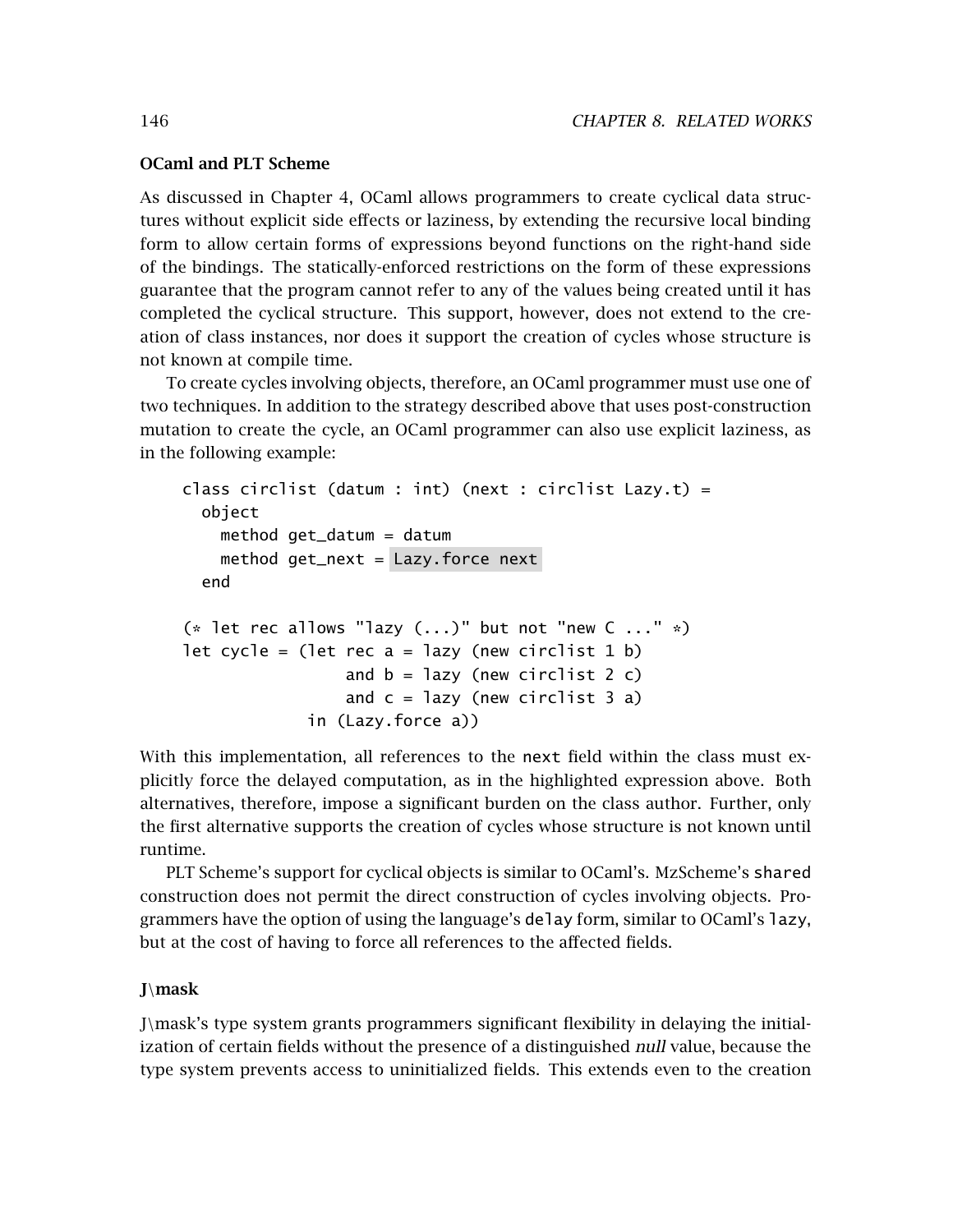of cyclical data structures, through their use of conditional masks, which denote types of objects whose initialization status depends on that of other objects. For instance, the type  $T\{x,g\}$  denotes the type T in which the field f is initialized but refers to a partially initialized object. After the program initializes  $x \cdot q$ , then the object in the field f is fully initialized, and the mask is removed. Complex rules for the cancellation of cyclical conditional masks allow programmers to use these types, along with explicit field assignments, to create cyclical data structures and to have static guarantees that programs never refer to uninitialized fields, even those in cycles. Unlike MIJava, J\mask's support for delayed initialization applies even to those cycles whose structure is not known until runtime, but at the cost of a great deal of additional complexity in the type system.

### **OOHASKELL**

Although Kiselyov and Lämmel do not discuss the creation of object cycles explicitly, it is possible to create such cycles in OOHaskell without using field mutation, although the programmer must make two changes to the object creation mechanism discussed previously. First, as mutually-recursive scope is necessary to construct cycles in Haskell, and as the object creation operation inhabits the  $I0$  monad,  $12$  the programmer must use the mdo form instead of the more typical do to bind the newly-created objects to identifiers.<sup>13</sup> Second, because the type inferred by Haskell for an object includes the signatures of all the object's methods, the class author must exercise special care when dealing with method arguments or results that have the same type as the containing object. Such methods frequently arise in objects that participate in cycles; for example, an object that represents a node in a circular list likely has a getNext method that returns the next object (of the same "class") in the list. If getNext simply returns the next object, then Haskell will attempt to infer a recursive type for the object and signal a compile-time error, because Haskell does not support equi-recursive types. The same problem arises if an object contains a method that takes an argument of the same type as the containing object, like setNext in the circular list.<sup>14</sup> To address these problems, the class author must add a level of indirection to give the object an iso-recursive type, as discussed in section 5.8 of Kiselyov and Lämmel's paper.

<sup>&</sup>lt;sup>12</sup>Programmers can in special cases write object creations functions that do not have monadic type, but the use of the safer construct and new forms force the use of the IO monad.

<sup>&</sup>lt;sup>13</sup>The mdo form is not part of Haskell 98 but is instead provided as part of the Glasgow extensions. Since, however, OOHaskell itself requires these extensions, this does not require any language facilities not already available.

<sup>&</sup>lt;sup>14</sup>Since the problem arises whether the object type appears on the left or right of the arrow in the method's type, the problem with recursive types appears even in objects that require the client to use field mutation to establish cycles.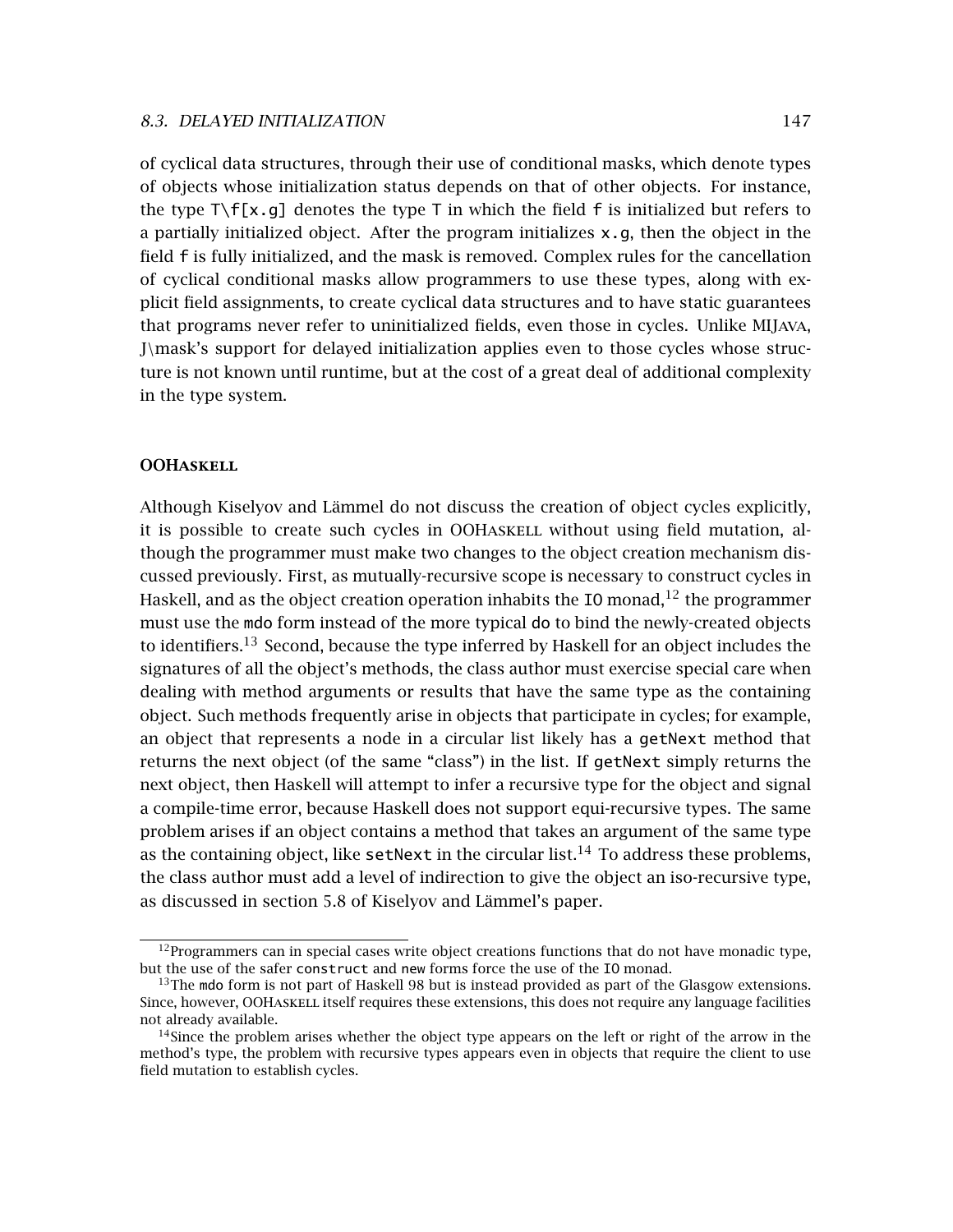## O'Haskell

The object creation in O'Haskell is also a monadic operation and thus suffers from the limits of do bindings as discussed above. However, O'Haskell is available only as a customized build of Hugs, $15$  so we suspect that the Glasgow extensions, including mdo, are not available in this system, and as a result, effect-free creation of object cycles is not possible. Since, however, O'Haskell was last released in January, 2001, it fails to compile or run on modern versions of Linux, Windows XP, and Mac OS, and we therefore cannot test this claim.

<sup>15</sup>http://haskell.org/hugs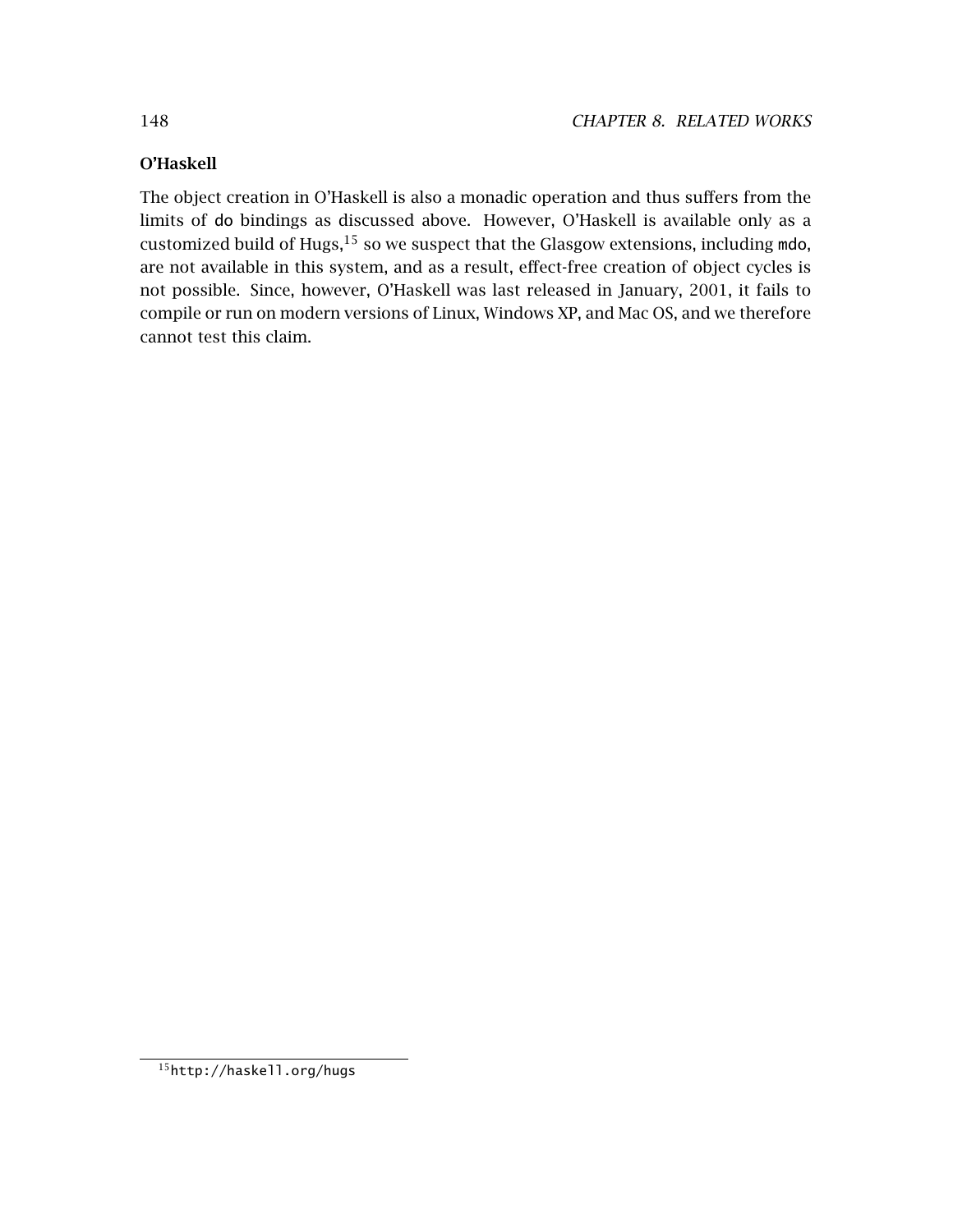## Chapter 9

## Lessons for the Future

In addition to supporting our claim that removing null from Java can have significant engineering benefits with limited impact on existing programs, our work makes several additional contributions for future researchers and language designers. Our experiences with MIJava suggest many avenues for future work on Java-like object-oriented languages. Additionally, several of the design decisions we made in this effort and the practical consequences of those decisions provide valuable lessons for other language designers, even those working outside the realm of object-oriented programming languages.

## 9.1 Future Work

Our work thus far, especially our experience using MIJava with existing code bases, suggests several directions for further research. This includes extending the implementation of MIJava to support additional Java features like inner classes and extending MIJava's design with additional features for programmer convenience. Additionally, some open questions remain, particularly involving the initialization of static fields.

### Translation

The translation as described in Chapter 6 lacks support for several important features of Java and MIJava, and additional effort is required to make it usable on arbitrarily complex Java programs. Three main points remain to be addressed: support for nested and local classes, removing or mitigating the restrictions on MIJava classes that extend Java classes, and making MIJava's initialization system more flexible (while preserving safety) to allow cleaner solutions to some of the problems discussed in Chapter 7.

The translation does not currently support nested or local classes. Specifically, it can translate an MIJava class that contains nested classes, but it cannot translate a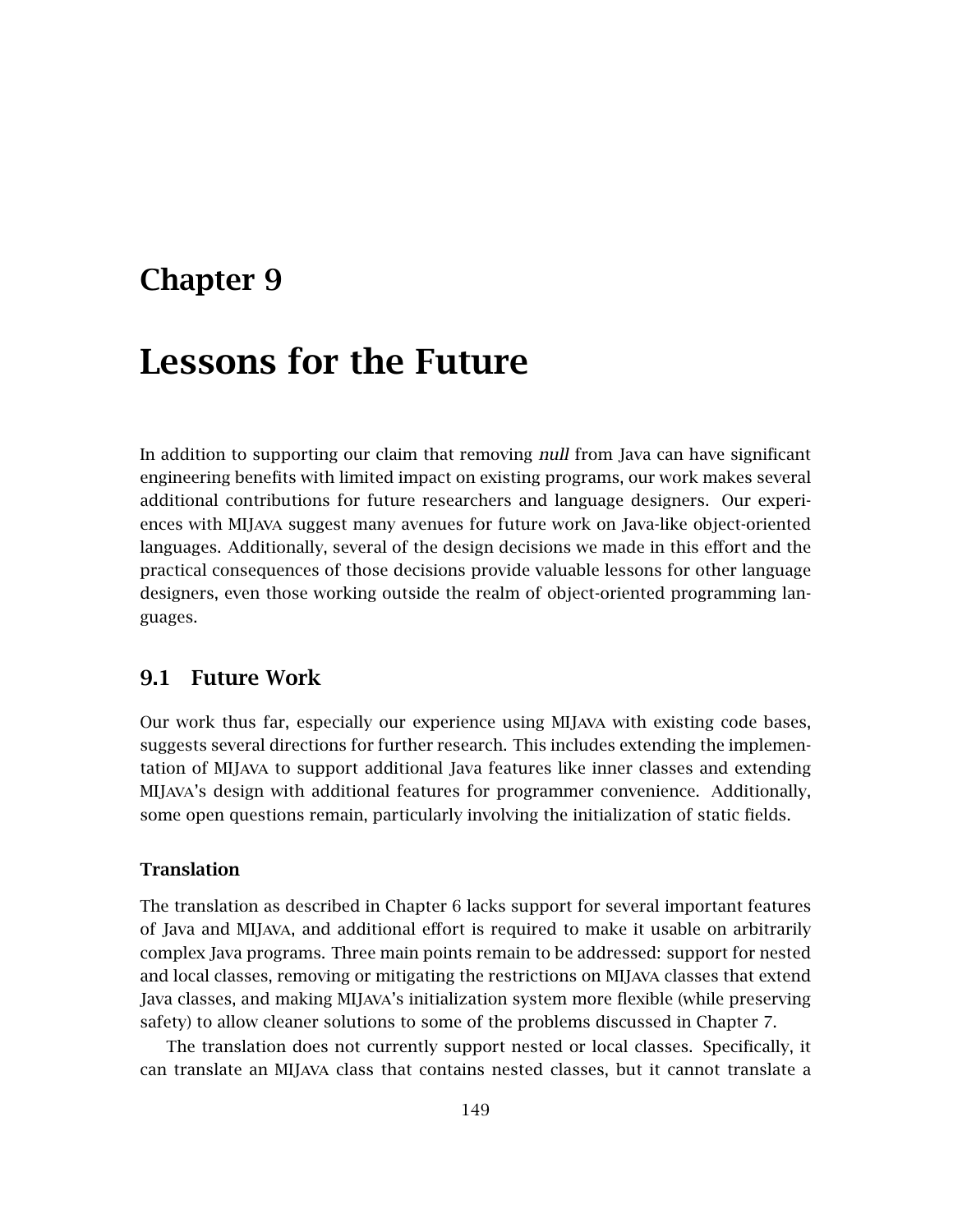nested class written in MIJava. In addition to implementation work, we need to explore the interaction between MIJava's initialization mechanism and Java's initialization mechanism for nested classes to be sure that no violations of MIJava's guarantees can arise as a result; extending MIJMODEL is a necessary first step.

We conjecture that the restriction on constructors in Java superclasses of MIJava classes is not, in fact, a significant problem during program migration. Consider the case where a programmer migrates a class *C* from Java to MIJava, where *C*'s superclass *D* is still written in Java. Because Java requires each of *C*'s constructors to begin with a call to *D*'s constructor, then in the obvious migration, each of *C*'s constructors will begin by invoking *D*'s constructor without performing significant computation first, so supplying the correct arguments is straightforward. To improve expressiveness and programmer flexibility, though, we must investigate other implementation strategies that avoid this constraint.

The largest problem is to find extensions of MIJava's initialization mechanism to regain some of Java's flexibility, without weakening MIJava's guarantees about uninitialized field accesses. There are several promising possibilities that deserve investigation. To allow classes to support reset methods without duplicating code from the constructor, we could add another operation on pre-objects. In MIJava as described here, programs may extend pre-objects with additional fields to create a subclass preobject, and they may reify complete pre-objects into full instances. If MIJava allowed programs to *replace* the state in an existing object with that in a pre-object of the corresponding type, MIJava programmers could define reset methods in terms of the constructors, rather than the other way around. This would avoid repeating the reinitialization code. Further, for reset methods that only need to reset some of the object's fields, MIJava could allow programmers to create a pre-object based on an existing instance, and then use a functional-update mechanism to adjust fields as needed.

Our experience migrating programs from Java to MIJava also suggests that programmers would benefit if MIJava allowed them to create pre-objects incrementally, by specifying only some of a class's fields and then using a record-extension mechanism to add the remaining fields. This would be particularly useful to avoid repeated code in classes that support multiple constructors, all of which initialize certain fields in the same way but differ on the remaining fields. The primary difficulty with this proposal, of course, is statically proving that these incrementally-constructed pre-objects contain values for *all* of the class's fields before allowing the program to reify them into full objects. It may be possible to extend the type language to indicate which of a pre-object's fields have been initialized, but the consequences of this added complexity are not clear. While the type system appears to be similar to those for functional languages that allow "breadth" subtyping on records, we need to investigate this proposal's interaction with Java's nominal subtyping and method overloading to be sure it is safe.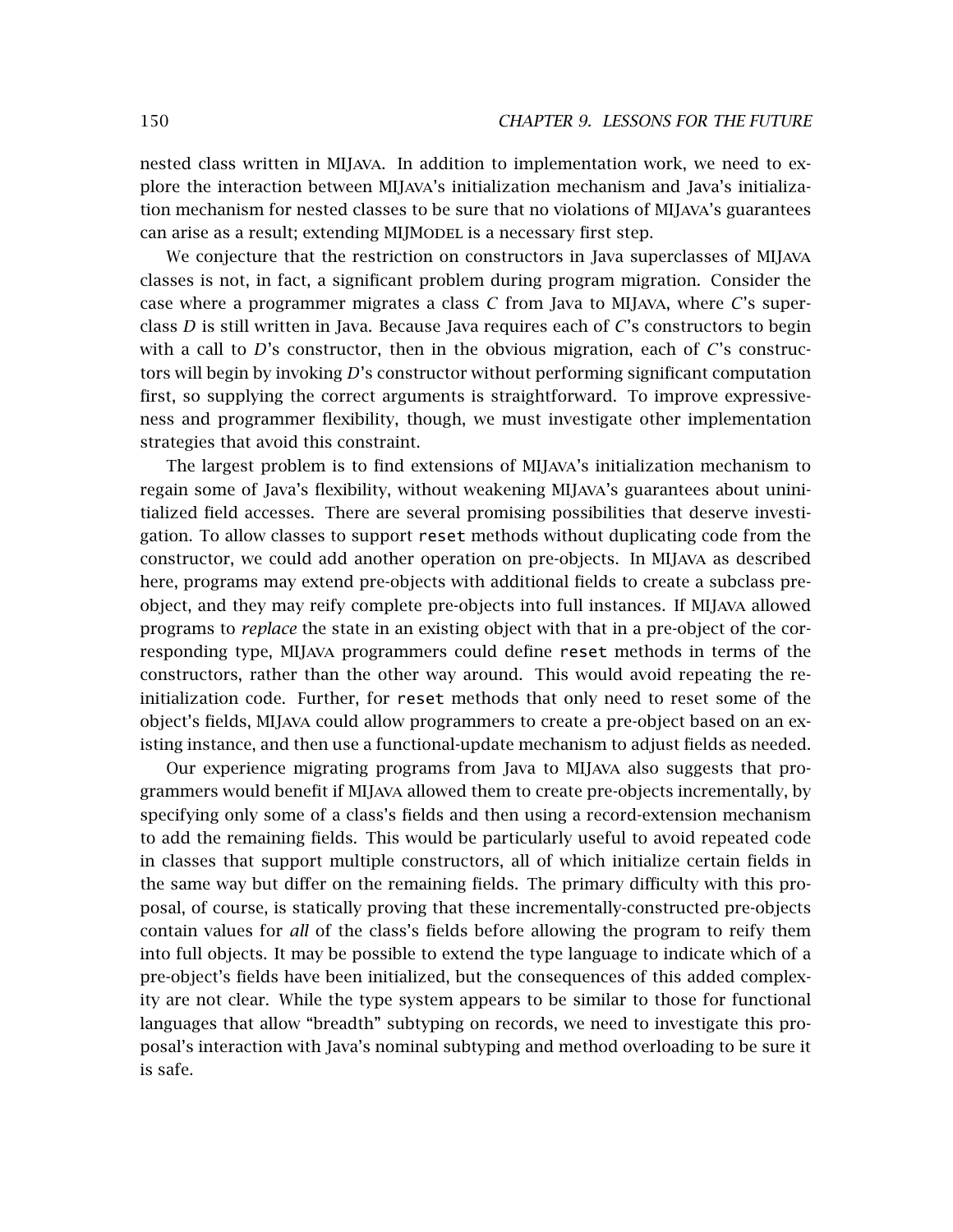### Automating the Migration

While Java constructors are largely unconstrained by the language, "well-behaved" constructors, those which invoke a superclass's constructor, initialize all fields, and do not otherwise refer to this, are an important special case (not least because many textbooks and programming teachers encourage students to write constructors in this fashion). We can easily automate the migration of such constructors to MIJava as follows:

- 1. Declare a local variable for each field defined within the class.
- 2. Bind a fresh variable of pre-object type to the result of the superclass constructor.
- 3. Replace all assignments to class fields with assignments to the corresponding local variable.
- 4. Replace each return statement, including the implicit return at the end of the constructor body, with a return statement that uses the superclass pre-object and the local variables to construct a pre-object.

To aid programmers in migrating large projects to MIJava, it should be possible to implement this automatic transformation and to provide a static analysis (perhaps based on one of the techniques discussed in the previous chapter) to recognize cases where we can migrate classes automatically.

## Automatically Synthesized Constructors

The proposed initialization mechanism of Chapter 2 effectively prevents the compiler from synthesizing default constructors, as Java compilers currently do. As a matter of programmer convenience, MIJava could support some degree of compiler generation, but not to the extent possible in Java.

In the face of the Maybe type of Chapter 3, the MIJava compiler can synthesize a default initial value only for fields of *Maybe* type.<sup>1</sup> So, a default nullary constructor is possible only if the superclass has a nullary constructor, and if every field has Maybe type.

As an aid to programmer convenience, though, we could relax MIJava's restriction that preobj forms provide field initialization clauses for every field defined directly within the containing class and allow the programmer to omit fields of Maybe type. For such omitted fields, MIJAVA could synthesize a clause initializing the field to *none*. The remaining question is whether the convenience of this synthesis outweighs the potential for error caused by programmers who inadvertently omit such clauses.

<sup>&</sup>lt;sup>1</sup>We ignore fields of primitive type ( $int$ , boolean, etc.) here.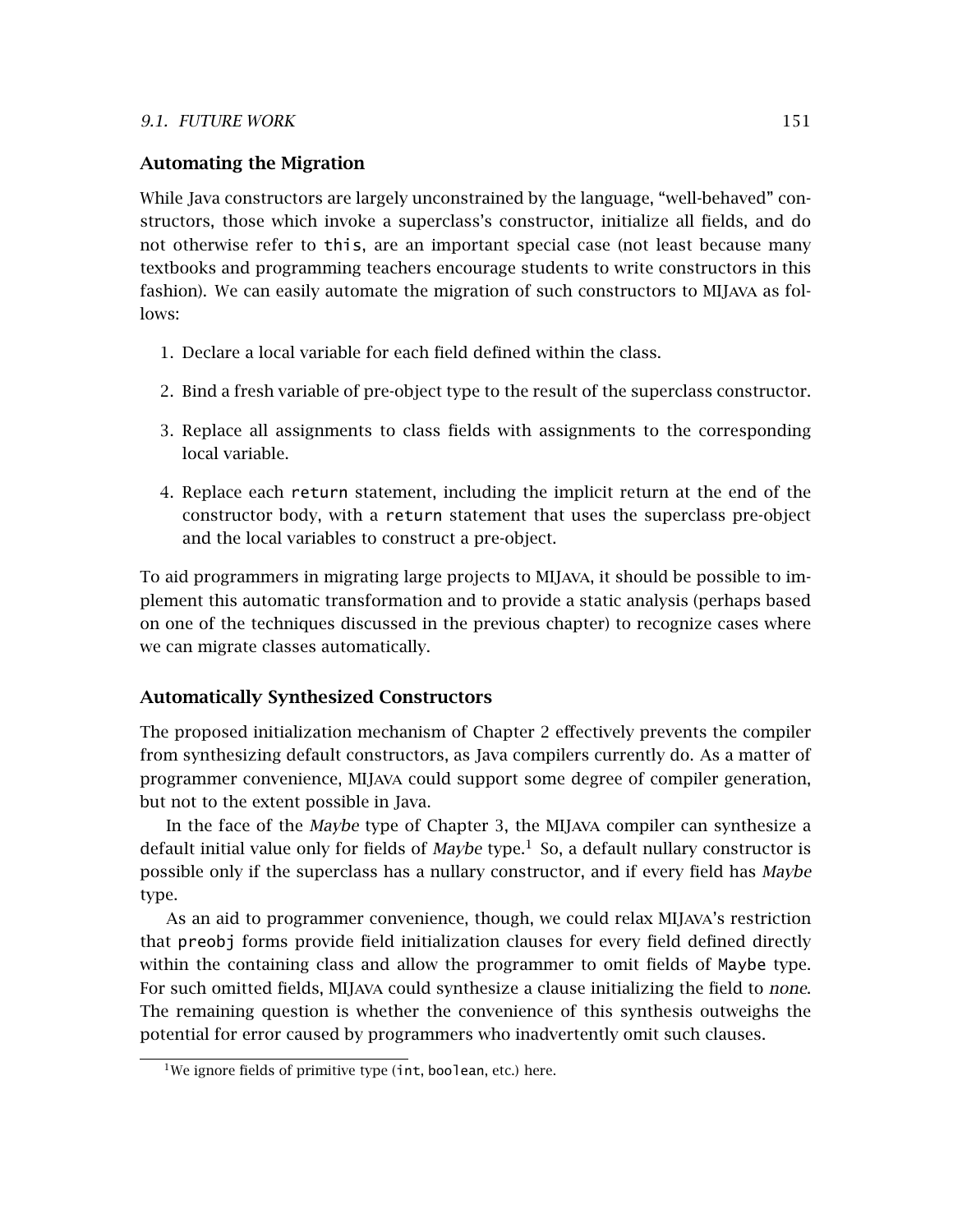```
public class C {
    // singleton pattern
    public static final C theInstance = new C();
    private C() \{ \}private static final Boolean FLAG = false;
    private final Boolean b = FLAG;
    public static void main(String[] args) {
        if ( theInstance.b ) {
            System.out.println("it's true!");
        } else {
            System.out.println("it's not!");
        }
    }
}
```
Figure 9.1: Example of difficult static initialization

### Static Fields

Static field initialization and its interaction with instance field initialization present difficult problems. As Bloch and Pugh showed [7], programs can exploit this interaction to refer to uninitialized static fields, even with MIJava's construction mechanism. As an example, consider the Java 5 program in figure 9.1.

Executing this program produces a null-pointer exception at the highlighted reference to theInstance.b, due to the interleaving of static and instance field initialization and the auto-coercions between Boolean and boolean. Specifically, when this program is run, the following actions take place, in order:

- 1. The JVM loads the class C and initializes all of C's static fields to null.<sup>2</sup>
- 2. The JVM evaluates the initializer expressions for C's static fields and mutates the fields accordingly, beginning with theInstance and moving down the class definition.

<sup>2</sup>The JLS specifies that final static fields whose initializers are compile-time constant expressions are initialized to the specified values rather than to null. This exception does not apply here, even to the FLAG field, because false is *not* a compile-time constant expression when it appears in a context that expects a value of type Boolean, due to the inserted implicit coercion.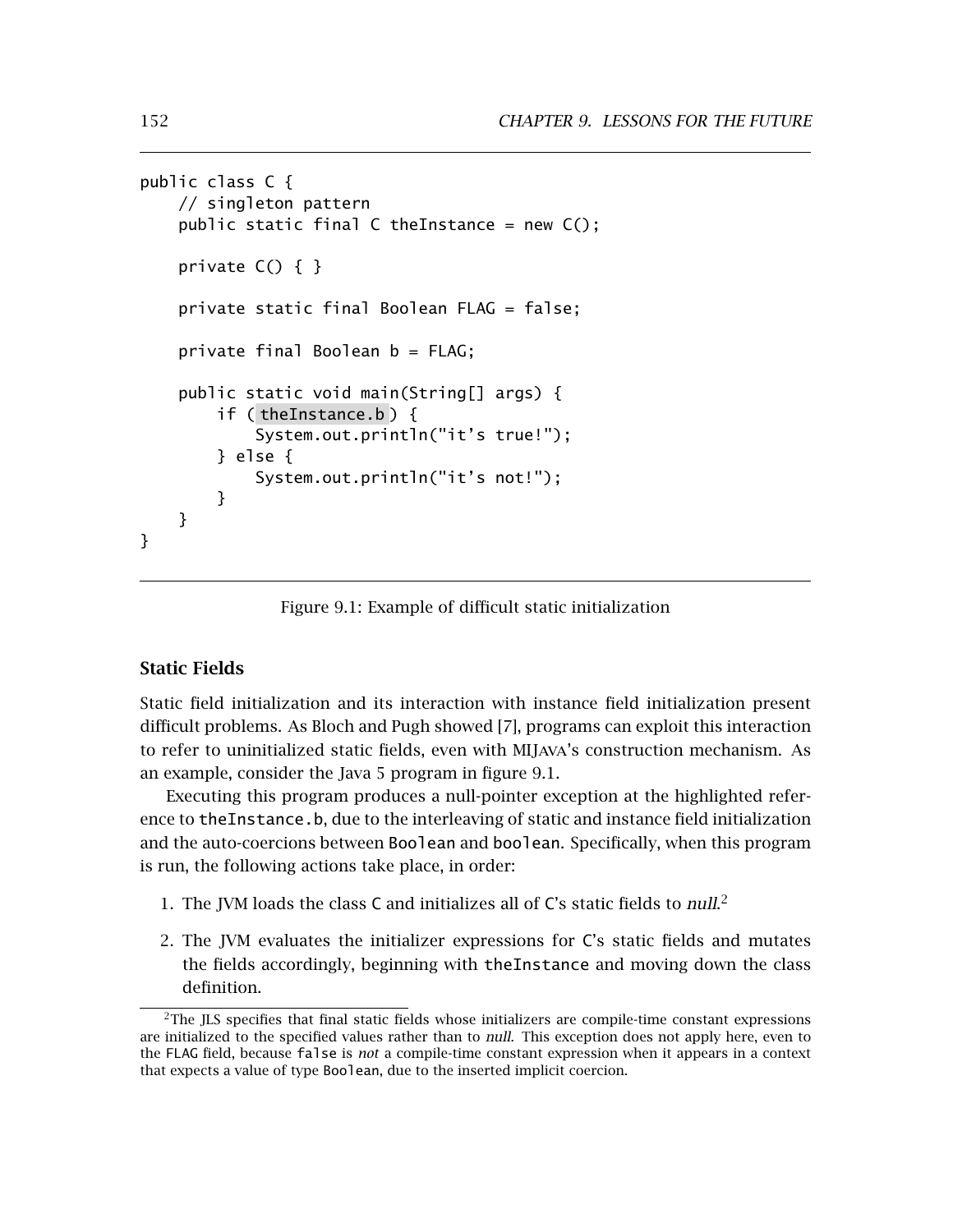```
public class A {
    public static final Integer s1 = 1;
    public static final Integer b1 = B.s1;
    public static final Integer s2 = 2;
    public static void main(String[] args) {
        B.print();
    }
}
public class B {
    public static final Integer s1 = 3;
    public static final Integer a2 = A.s2;
    public static void print() {
        System.out.println("B.a2 = " + B.a2);}
}
```


- 3. The initializer for theInstance creates an instance of C, so the JVM now initializes the new object's instance fields, as per Java's semantics. Specifically, the program initializes b to the value of FLAG, which is still null.
- 4. Now that the initialization of theInstance is complete, the JVM continues initializing the rest of C's static fields, starting with FLAG.
- 5. Once the class C is completely loaded, the JVM begins to execute C.main's body. At this point, theInstance.b, of type Boolean, has the value null. Because it appears in a context that expects a (primitive) boolean, the program attempts to coerce null to a boolean value and raises a null-pointer exception.

MIJava's constructors alone are not sufficient to avoid this problem. Had we given C an MIJava-style constructor, the program would still have crashed at the same point. The problem arises from the interleaving of static and instance initialization.

We can also cause these symptoms by interleaving the static initialization of two mutually recursive classes. See figure 9.2 for an example. Running this program produces the output  $B.a2 = null$  because the program causes the JVM to load class B during the initialization of A.b1. B's initialization refers to A.s2, which has not yet been initialized, so the final print statement indicates that B. a2 is *null*. Since the original program does not instantiate either A or B, MIJava-style constructors do not help here.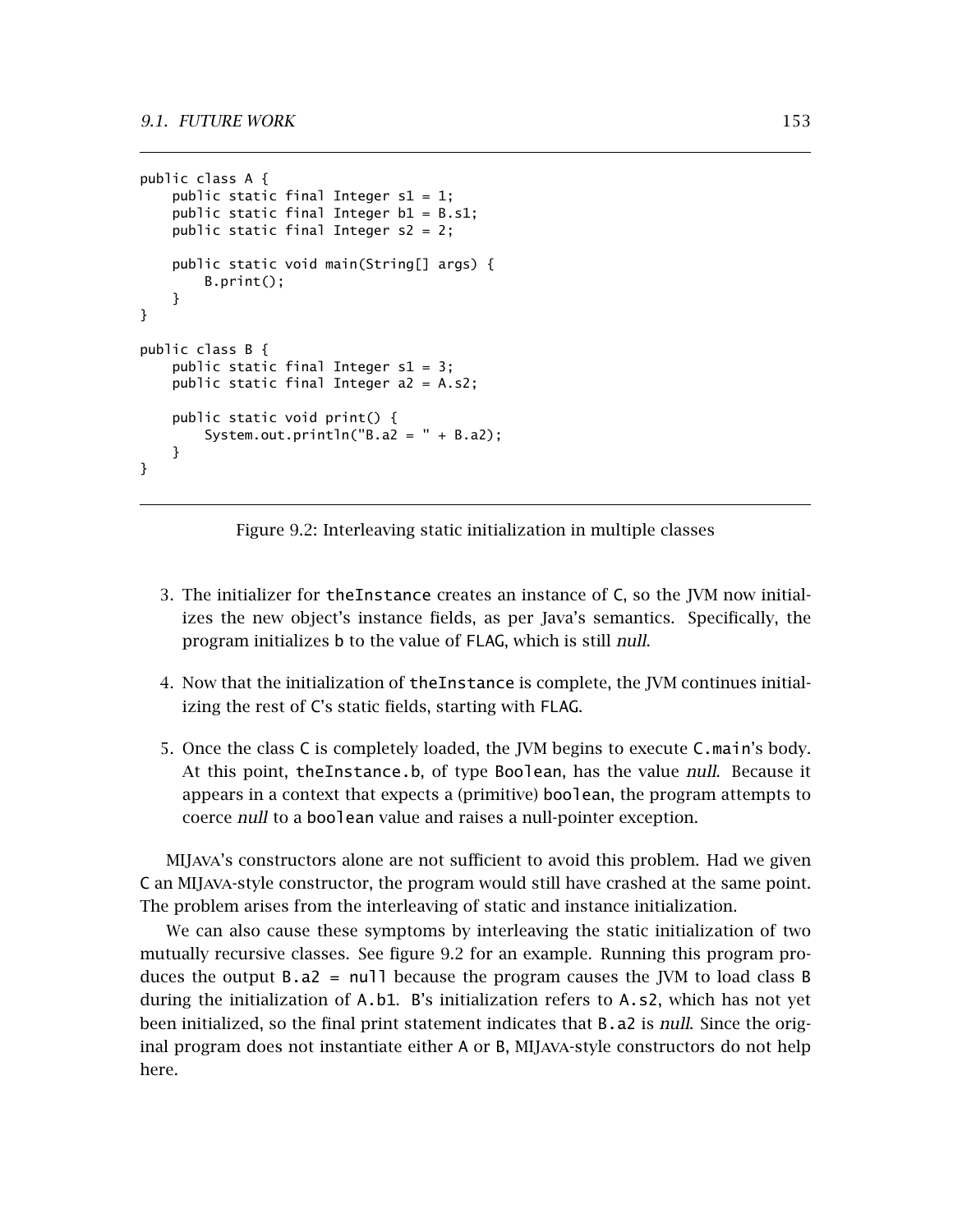Arbitrarily complex variations on this theme are possible, including two classes that create an initialization cycle: static field D.f is initialized to the value of static field E.f, which is initialized to the value of  $D.f$ , and so on. We leave a solution to this problem for future research.

## 9.2 Advice for Language Designers

While we have concentrated in this dissertation on addressing shortcomings in the design of Java, we believe that some of the design decisions and principles that we applied to MIJava are relevant to the design of programming languages in general. In particular, MIJava's ideas about object initialization, optimization for safety (i.e., nonnull-ness), and disjoint unions can inform other language design efforts.

### Object Initialization

We introduce the discussion of MIJava's initialization mechanism in Chapter 2 by demonstrating how Java programs suffer from the ability to refer to fields before initializing them. This ability arises, as we have argued, because programmers can interleave the computation that produces initial values for the fields of an object with general computation on that object. Other languages suffer from equivalent problems, as our survey in the previous chapter shows. The only languages that avoid these problems are those that enforce a rigid separation between these two kinds of computation, like Fortress, OCaml, and Moby. This suggests that object-oriented language designers should consider a "two-phase initialization" similar to MIJava's in order to avoid these problems.<sup>3</sup>

### Non-Null by Default

As described above, MIJAVA assumes that references are non-*null* by default and requires the programmer to write Maybe types for those which can be none. Languages like Spec# and Cyclone, on the other hand, that support non-null types require the programmer to mark those types that do not admit null. As a result of this design choice, the potentially unsafe case is explicitly marked in MIJava, just as it is in Fortress, OCaml, and the other OO languages based on ML and Haskell surveyed in the previous chapter. We hope that the syntactic cost of Maybe and the implied run-time overhead encourage programmers to use the simpler, safer types wherever possible.

This use of syntax to encourage safety is a specific instance of a general phenomenon in language design. Choices about the type system, concrete syntax, or inter-

 $3$ Similar problems plague even functional languages that include mutually-recursive bindings combined with assignment-based initialization, as in Scheme's letrec form [49].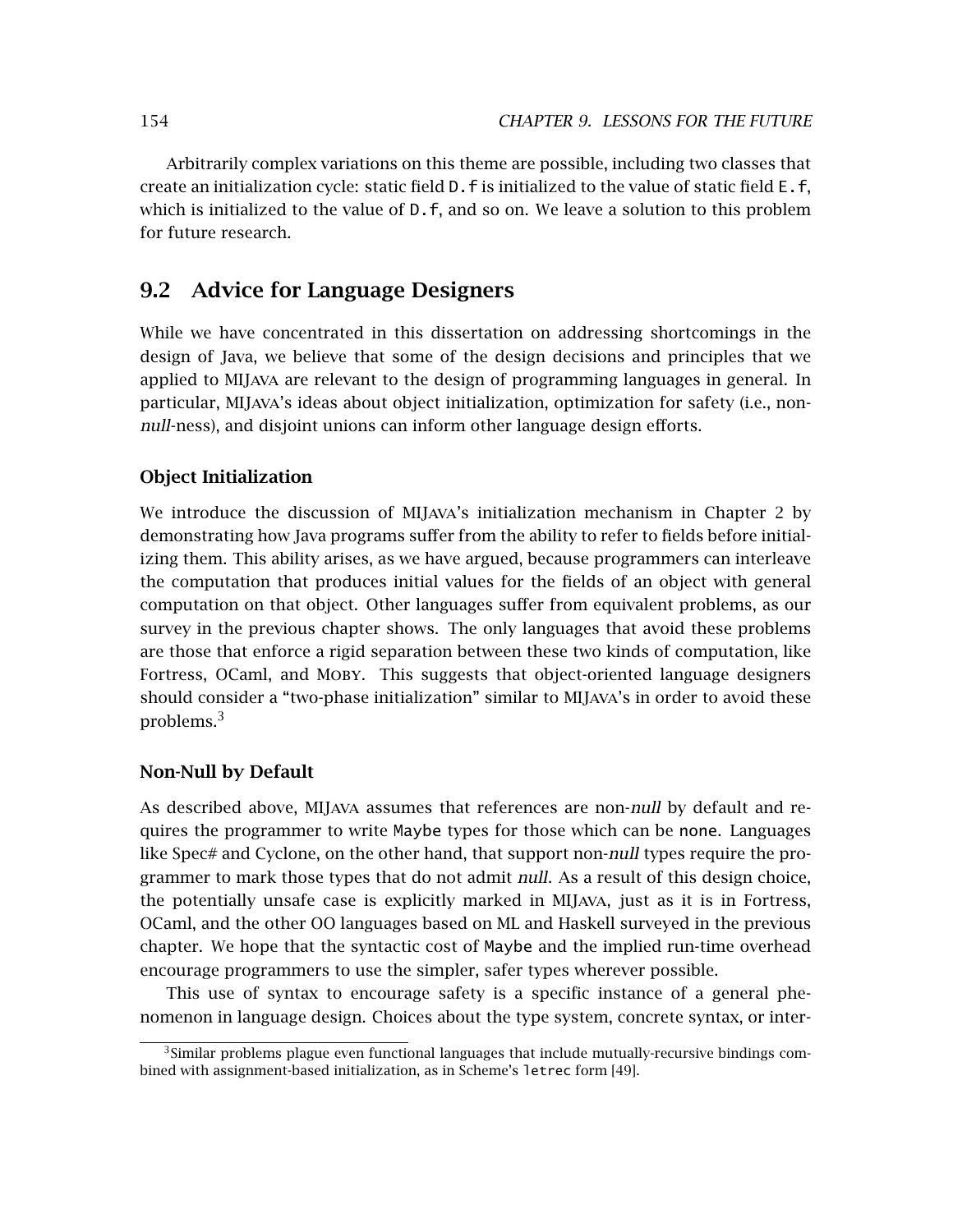### 9.3. CONCLUSION 155

face to the standard library can dramatically influence the kind of programs written in the language by facilitating certain paradigms and making others much harder. Other languages have used similar techniques to encourage their users to follow a specific program design philosophy, such as OCaml's assumption that fields are immutable unless explicitly marked otherwise, or Haskell's prohibition against any sort of effects unless the programmer uses a monad (and the accompanying complexity and syntactic overhead). Generalizing MIJava's choice to use Maybe types, then, we recommend that language designers optimize for the *safe* case, while continuing to make riskier alternatives possible.

### Disjoint Unions

Disjoint unions are a central idea in programming, and the specific disjoint union represented by Maybe is a particularly important instance of this general idea. Following the argument of the previous section, it is therefore crucial that languages make it possible and easy for programmers to define and use disjoint unions like *Maybe*. While Java does allow programmers to define disjoint unions by using the technique of section 3.3 that involves an abstract base class and one subclass for each branch of the union, it requires a significant amount of overhead. As a result, therefore, programmers prefer the short-term convenience of using the null-based representation of Maybe instead of the long-term benefits of the explicit union, with the practical engineering drawbacks that we describe in Chapter 3.

## 9.3 Conclusion

Although several open problems and opportunities for future research remain, our work has demonstrated that, by adding an explicit Maybe type and a new constructor mechanism to Java, we can almost completely remove *null* from the language. With these changes, programmers can realize significant engineering benefits, including early error detection, better diagnostics, and simpler interfaces. Further, our translation from MIJava to Java not only demonstrates the practical feasibility of the proposal but also allows programmers to gradually adapt existing Java programs to MIJava so they can advantage of MIJava's features with minimal effort.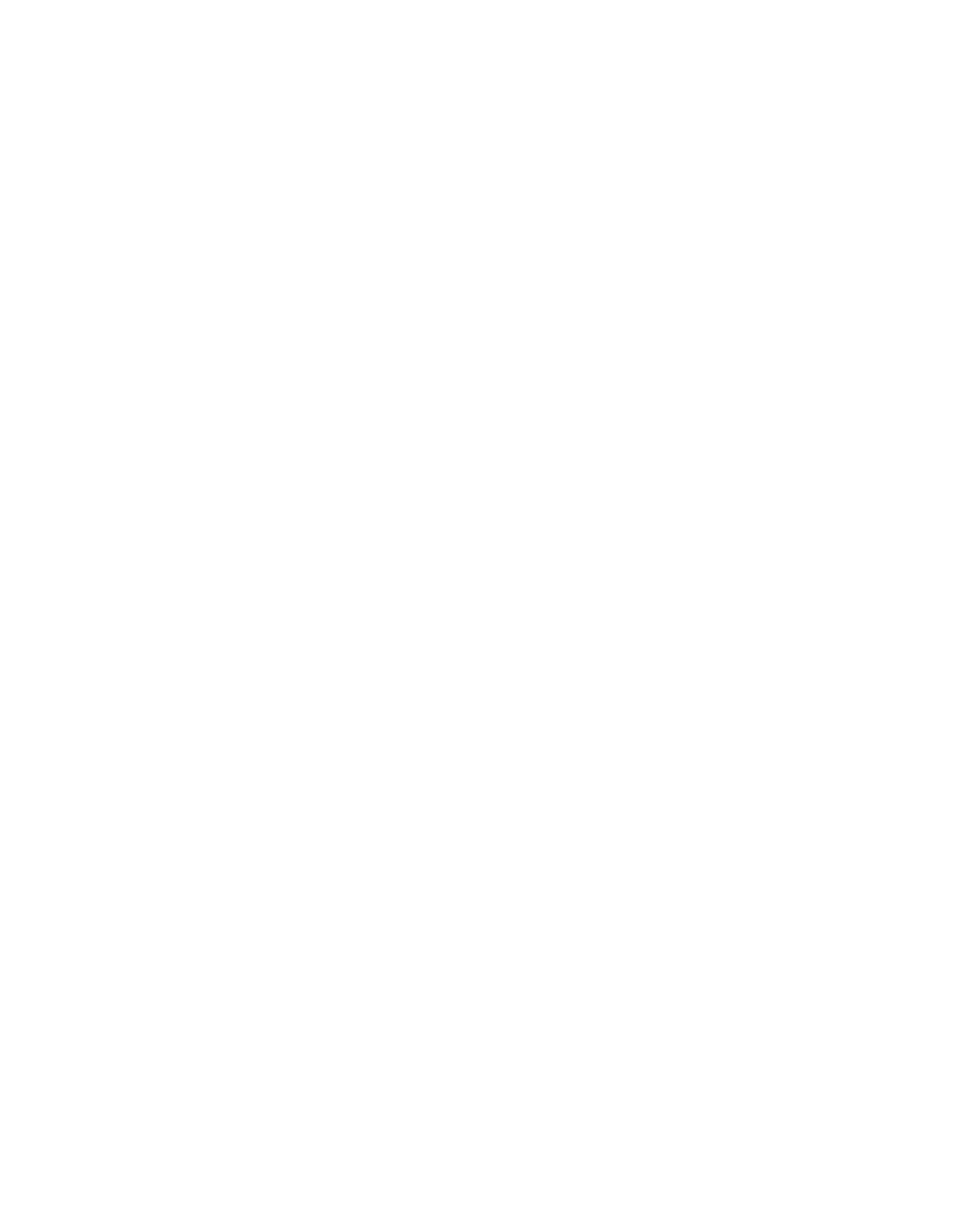# Bibliography

- [1] Eric Allen, David Chase, et al. The Fortress language specification, version 1.0. Technical report, Sun Microsystems, 2008. http://projectfortress.sun.com/.
- [2] Apple Computer, Inc. The Objective-C 2.0 programming language. http: //developer.apple.com/documentation/Cocoa/Conceptual/ObjectiveC/ index.html, 2008.
- [3] H. P. Barendregt. *The Lambda Calculus: Its Syntax and Semantics*, volume 103 of *Studies in Logic and the Foundations of Mathematics*. Elsevier Science, Amsterdam, 1984.
- [4] Mike Barnett, K. Rustan M. Leino, and Wolfram Schulte. The Spec# programming system: An overview. In *Construction and Analysis of Safe, Secure, and Interoperable Smart Devices: International Workshop CASSIS 2004*, volume 3662 of *Springer Lecture Notes in Computer Science*, pages 49–69. Springer-Verlag, 2005.
- [5] G. M. Bierman, M. J. Parkinson, and A. M. Pitts. MJ: An imperative core calculus for Java and Java with effects. Technical Report UCAM-CL-TR-563, Cambridge University, April 2003.
- [6] Gavin Bierman, Erik Meijer, and Wolfram Schute. The essence of data access in C*ω*. In *ECOOP '05—Object Oriented Programming: 19th European Conference*, volume 3586 of *Springer Lecture Notes in Computer Science*, pages 287–311. Springer-Verlag, 2005.
- [7] Joshua Bloch and William Pugh. Java puzzlers, episode VI: The phantomreference menace/attack of the clone/revenge of the shift. Talk TS-2707 at the 2007 JavaOne Conference. Slides available at http://developers.sun.com/ learning/javaoneonline/2007/pdf/TS-2707.pdf.
- [8] Bryan Chadwick and Karl Lieberherr. Functional adaptive programming. Technical Report NU-CCIS-08-75, Northeastern University College of Computer and Information Science, October 2008.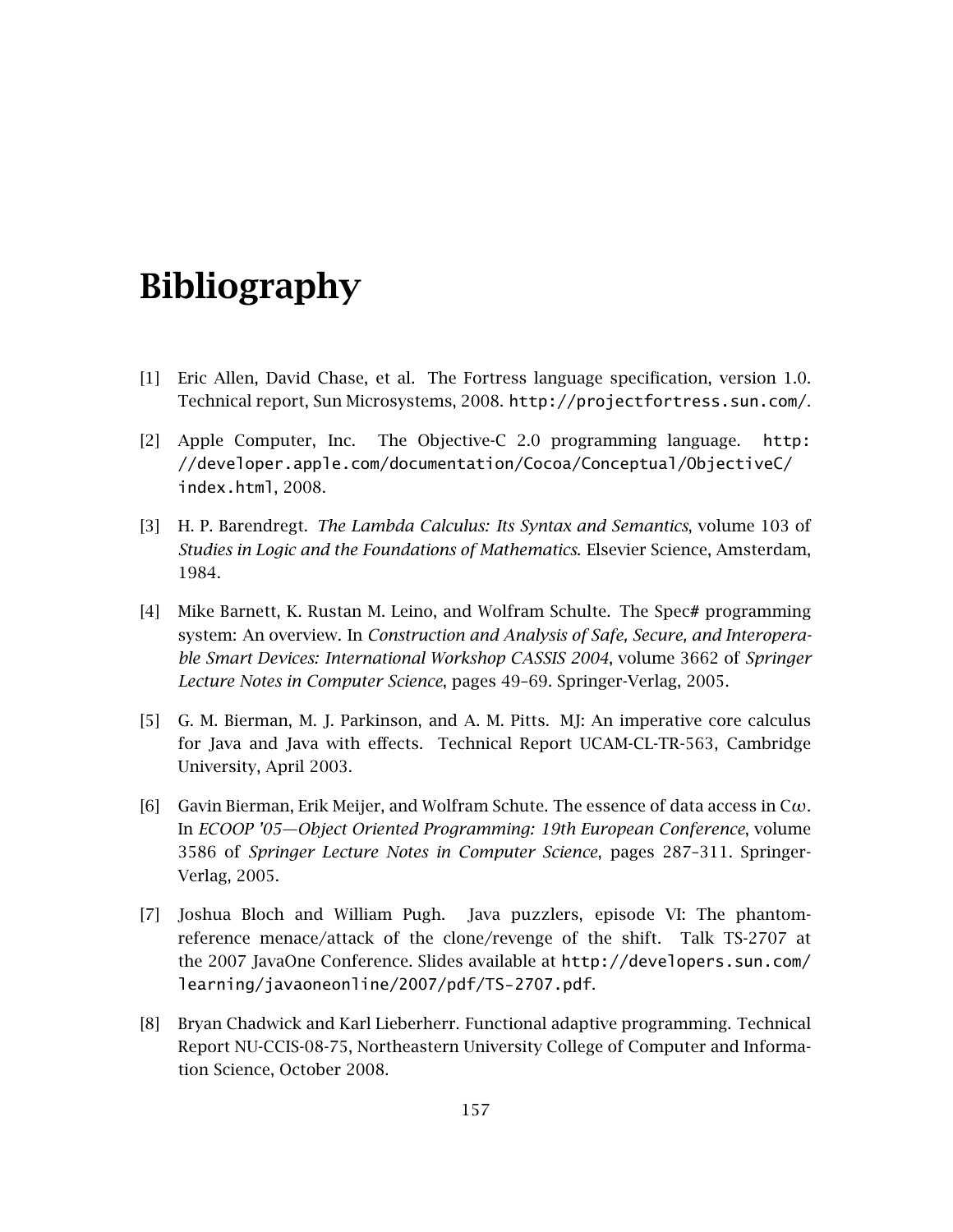- [9] Mark Day, Robert Gruber, Barbara Liskov, and Andrew C. Myers. Subtypes vs. where clauses: constraining parametric polymorphism. In *OOPSLA '95: Proceedings of the Tenth Annual Conference on Object-Oriented Programming Systems, Languages, and Applications*, pages 156–168, New York, NY, USA, 1995. ACM.
- [10] ECMA. Standard ECMA-367: Eiffel analysis, design and programming language, second edition. Available from http://www.ecma-international.org/ publications/standards/Ecma-367.htm, June 2006.
- [11] Torbjörn Ekman and Görel Hedin. Pluggable checking and inferencing of nonnull types for Java. *Journal of Object Technology*, 6(9):455–475, October 2007. http://www.jot.fm/issues/issues\_2007\_10/paper23.
- [12] Erik Ernst. *gbeta a Language with Virtual Attributes, Block Structure, and Propagating, Dynamic Inheritance*. PhD thesis, Department of Computer Science, University of Aarhus, Århus, Denmark, 1999.
- [13] Manuel Fähndrich and Songtao Xia. Establishing object invariants with delayed types. In *OOPSLA '07: Proceedings of the 22nd Annual ACM SIGPLAN Conference on Object Oriented Programming Systems and Applications*, pages 337–350, New York, NY, USA, 2007. ACM.
- [14] Matthew Flatt, Shriram Krishnamurthi, and Matthias Felleisen. A programmer's reduction semantics for classes and mixins. In *Formal Syntax and Semantics of Java*, volume 1523 of *Springer Lecture Notes in Computer Science*, pages 241–269. Springer-Verlag, 1999.
- [15] Matthew Flatt and PLT Scheme. Reference: PLT Scheme. Reference Manual PLT-TR2008-reference-v4.1, PLT Scheme Inc., August 2008. http://plt-scheme.org/ techreports/.
- [16] Martin Fowler and David Rice. *Patterns of Enterprise Application Architecture*. Addison-Wesley, Reading, MA, 2003.
- [17] Erich Gamma, Richard Helm, Ralph Johnson, and John Vlissides. *Design Patterns: Elements of Reusable Object-Oriented Software*. Addison-Wesley, Reading, MA, 1995.
- [18] Adele Goldberg and David Robson. *Smalltalk-80: The Language*. Addison-Wesley, 1989.
- [19] James Gosling, Bill Joy, Guy Steele, and Gilad Bracha. *The Java(TM) Language Specification*. Addison-Wesley, second edition, 2000.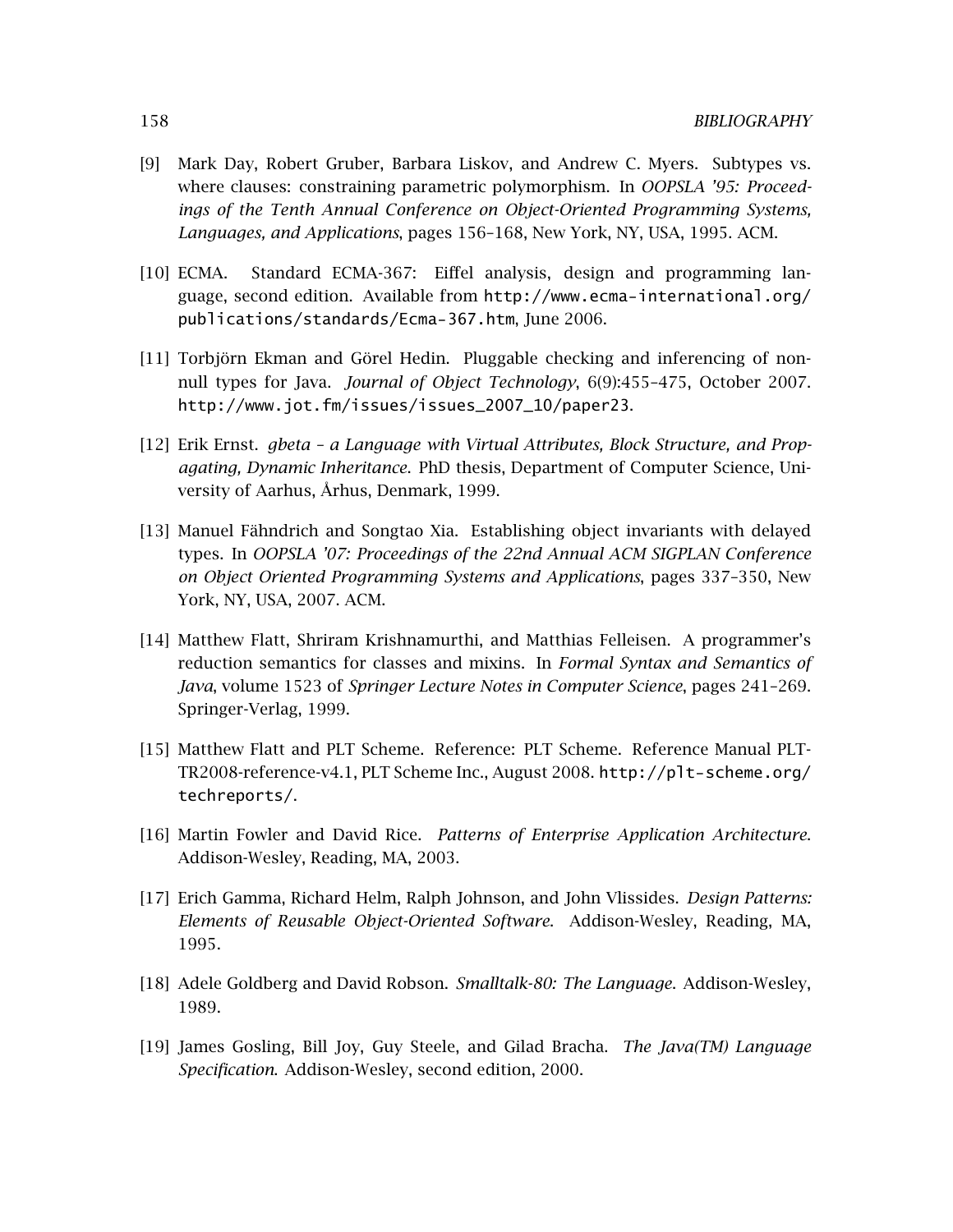- [20] James Gosling, Bill Joy, Guy Steele, and Gilad Bracha. *The Java(TM) Language Specification*. Addison-Wesley, third edition, 2005.
- [21] Dan Grossman, Michael Hicks, Trevor Jim, and Greg Morrisett. Cyclone: A typesafe dialect of C. *The C/C*++ *User's Journal*, 23(1), January 2005.
- [22] Nevin Charles Heintze. *Set based program analysis*. PhD thesis, Carnegie Mellon University, 1992.
- [23] David Hovemeyer, Jaime Spacco, and William Pugh. Evaluating and tuning a static analysis to find null pointer bugs. In *PASTE '05: The 6th ACM SIGPLAN-SIGSOFT workshop on Program Analysis for Software Tools and Engineering*, pages 13–19, New York, NY, USA, 2005. ACM Press.
- [24] Atsushi Igarashi, Benjamin C. Pierce, and Philip Wadler. Featherweight Java: a minimal core calculus for Java and GJ. *ACM Trans. Program. Lang. Syst.*, 23(3):396– 450, 2001.
- [25] Trevor Jim, Greg Morrisett, Dan Grossman, Michael Hicks, James Cheney, and Yanling Wang. Cyclone: A type-safe dialect of C. In *Proceedings of the 2002 USENIX Annual Technical Conference*. The USENIX Association, 2002.
- [26] Oleg Kiselyov and Ralf Lämmel. Haskell's overlooked object system. Draft; Submitted for journal publication; online since 30 Sep. 2004; Full version released 10 September 2005, 2005.
- [27] Xavier Leroy, Damien Doligez, Jacques Garrigue, Didier Rémy, and Jérôme Vouillon. *The Objective Caml System: release 3.10*, May 2007. http://caml.inria. fr/pub/docs/manual-ocaml/index.html.
- [28] Tim Lindholm and Frank Yellin. *The Java(TM) Virtual Machine Specification*. Prentice Hall, second edition, 1999.
- [29] Barbara Liskov, Dorothy Curtis, Mark Day, et al. Theta reference manual: Preliminary version. Accessed on May 12, 2008, at http://www.pmg.lcs.mit.edu/ Theta.html.
- [30] Ole Lehrmann Madsen, Birger Møller-Pedersen, and Kristen Nygaard. *Object-Oriented Programming in the BETA Programming Language*. Addison-Wesley, Reading, MA, 1993.
- [31] Bertrand Meyer. *Eiffel: The Language*. Prentice Hall, New York, 1992.
- [32] Microsoft. C# language specification. Available on the web as http://msdn. microsoft.com/en-us/library/ms228593.aspx (as of October 2008).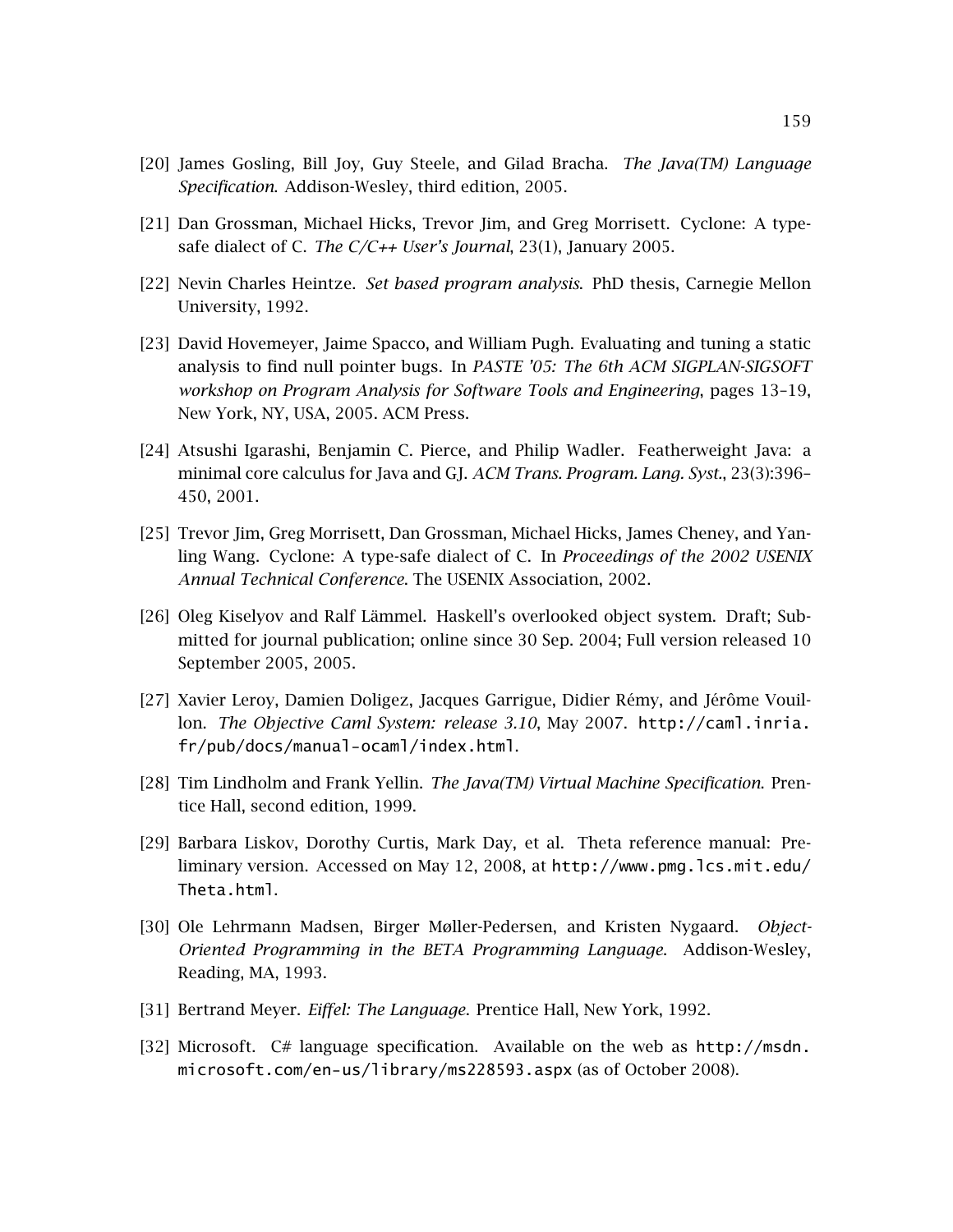- [33] Robin Milner, Mads Tofte, Robert Harper, and Dave MacQueen. *The Definition of Standard ML (Revised)*. MIT Press, Cambridge, MA, 1997.
- [34] Johan Nordlander. *Reactive Objects and Functional Programming*. PhD thesis, Chalmers University of Technology, Göteborg, Sweden, 1999.
- [35] Martin Odersky. The Scala language specification, version 2.7. Available from http;//www.scala-lang.org/, 2008.
- [36] Scott Owens. A sound semantics for OCaml*light*. In Sophia Drossopoulou, editor, *Programming Languages and Systems: 17th European Symposium on Programming ESOP 2008*, volume 4960 of *Springer Lecture Notes in Computer Science*, pages 1–15, 2008.
- [37] Jens Palsberg. Efficient inference of object types. *Information & Computation*, 123(2):198–209, 1995.
- [38] Jens Palsberg and Michael I. Schwartzbach. Object-oriented type inference. In *OOP-SLA '91: Conference Proceedings on Object-Oriented Programming Systems, Languages, and Applications*, pages 146–161, New York, NY, USA, 1991. ACM Press.
- [39] Jens Palsberg and Michael I. Schwartzbach. Static typing for object-oriented programming. *Science of Computer Programming*, 23(1):19–53, 1994.
- [40] Simon Peyton Jones, editor. *Haskell 98 Language and Libraries: The Revised Report*. Cambridge University Press, Cambridge, U.K., 2003.
- [41] Benjamin C. Pierce and David N. Turner. Local type inference. *ACM Trans. Program. Lang. Syst.*, 22(1):1–44, 2000.
- [42] The Moby Project. Report on the Moby programming language, version 0.9.18. Available from http://moby.cs.uchicago.edu/, 2003.
- [43] Xin Qi and Andrew C. Meyers. Masked types for sound object initialization. In *POPL '09: Proceedings of the 36th ACM SIGPLAN-SIGACT Symposium on Princples of Programming Languages*, 2009. To appear.
- [44] Didier Rémy. Programming objects with ML-ART: An extension to ML with abstract and record types. In *Proceedings of the Second International Symposium on Theoretical Aspects of Computer Software*, volume 789 of *Springer Lecture Notes in Computer Science*. Springer-Verlag, 1994.
- [45] Didier Rémy and Jérôme Vouillon. Objective ML: an effective object-oriented extension to ML. *Theory and Practice of Object Systems*, 4(1):27–50, 1998.